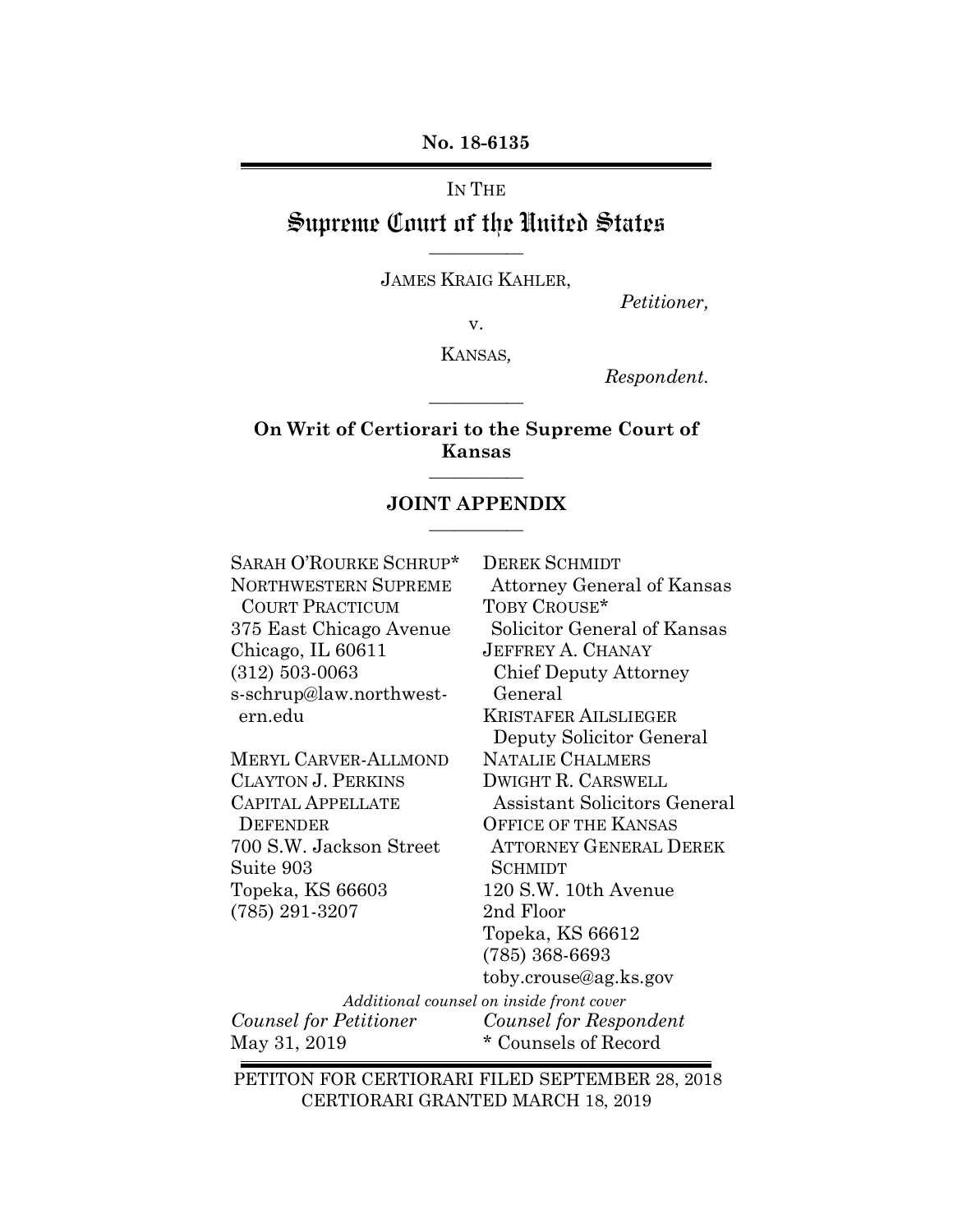JEFFREY T. GREEN TOBIAS S. LOSS-EATON NAOMI IGRA CHIKE CROSLIN GABRIEL SCHONFELD LUCAS CROSLOW SIDLEY AUSTIN LLP 1501 K Street, N.W. Washington, D.C. 20005 (202) 736-8000 *Counsel for Petitioner*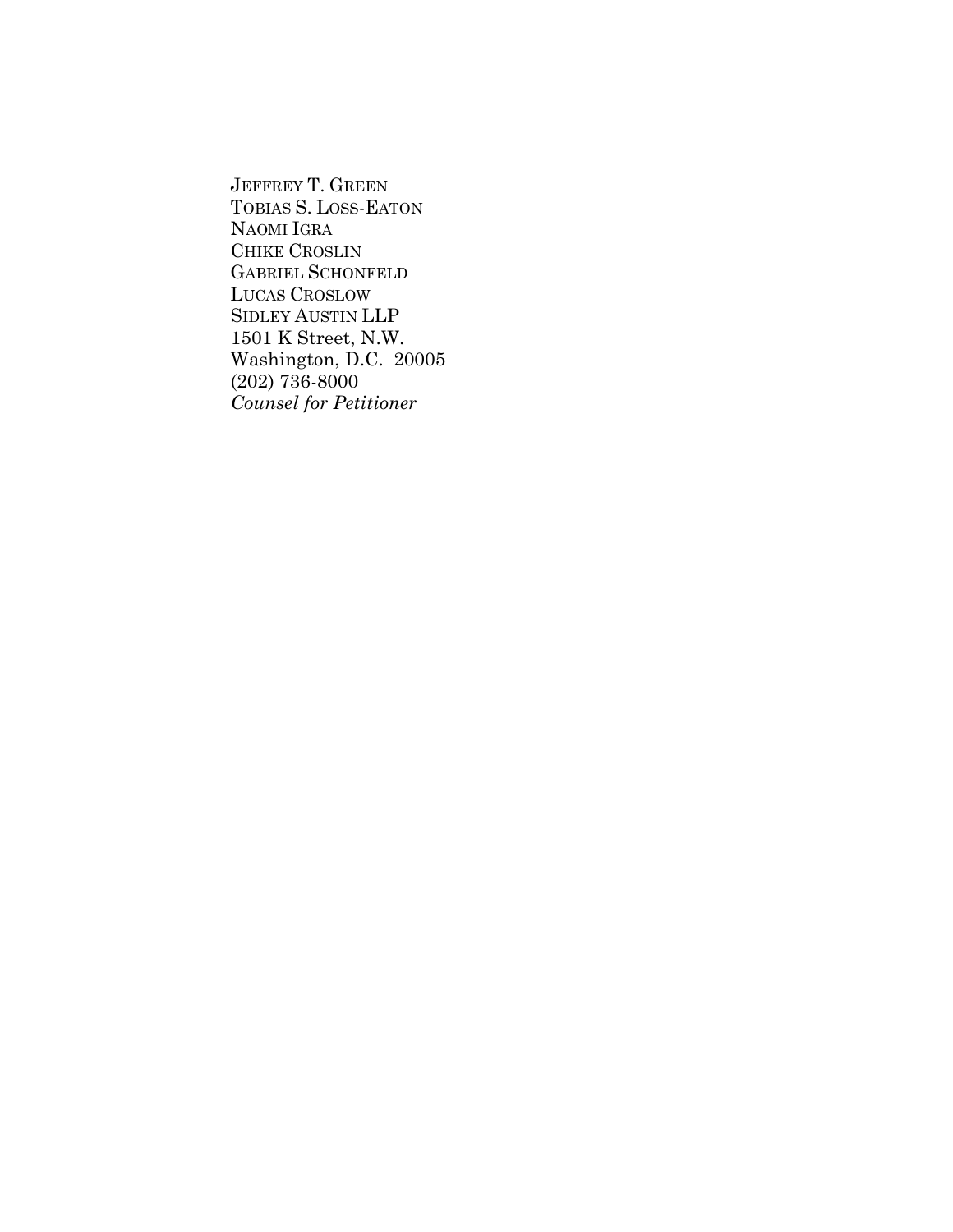### TABLE OF CONTENTS

|                                                                                                                                  | Page |
|----------------------------------------------------------------------------------------------------------------------------------|------|
| Osage County District Court, No. 2009-CR-<br>000270, Relevant Docket Entries                                                     | 1    |
| Supreme Court of Kansas, No. 106,981,                                                                                            | 7    |
| Motion Challenging the Constitutionality<br>of Kansas Death Penalty, Kansas v.<br>Kahler, No. 09-CR-270 (Osage Cty. Dist.        | 10   |
| Transcript of Motion Hearing, Kansas v.<br>Kahler, No. 09-CR-270 (Osage Cty. Dist.                                               | 15   |
| Defendant's Proposed Jury Instructions,<br>Kansas v. Kahler, No. 09-CR-270 (Osage                                                | 17   |
| Transcript of Jury Trial, Kansas v. Kahler,<br>No. 09-CR-270 (Osage Cty. Dist. Ct. Aug.                                          | 23   |
| Defendant's Exhibit 29, Newspaper Article,<br>Kansas v. Kahler, No. 09-CR-270 (Osage                                             | 33   |
| Transcript of Jury Trial, Kansas v. Kahler,<br>No. 09-CR-270 (Osage Cty. Dist. Ct. Aug.                                          | 35   |
| Defendant's Exhibit 51, Report of Stephen<br>E. Peterson, MD, Kansas v. Kahler, No. 09-<br>CR-270 (Osage Cty. Dist. Ct. Aug. 23, |      |
|                                                                                                                                  | 51   |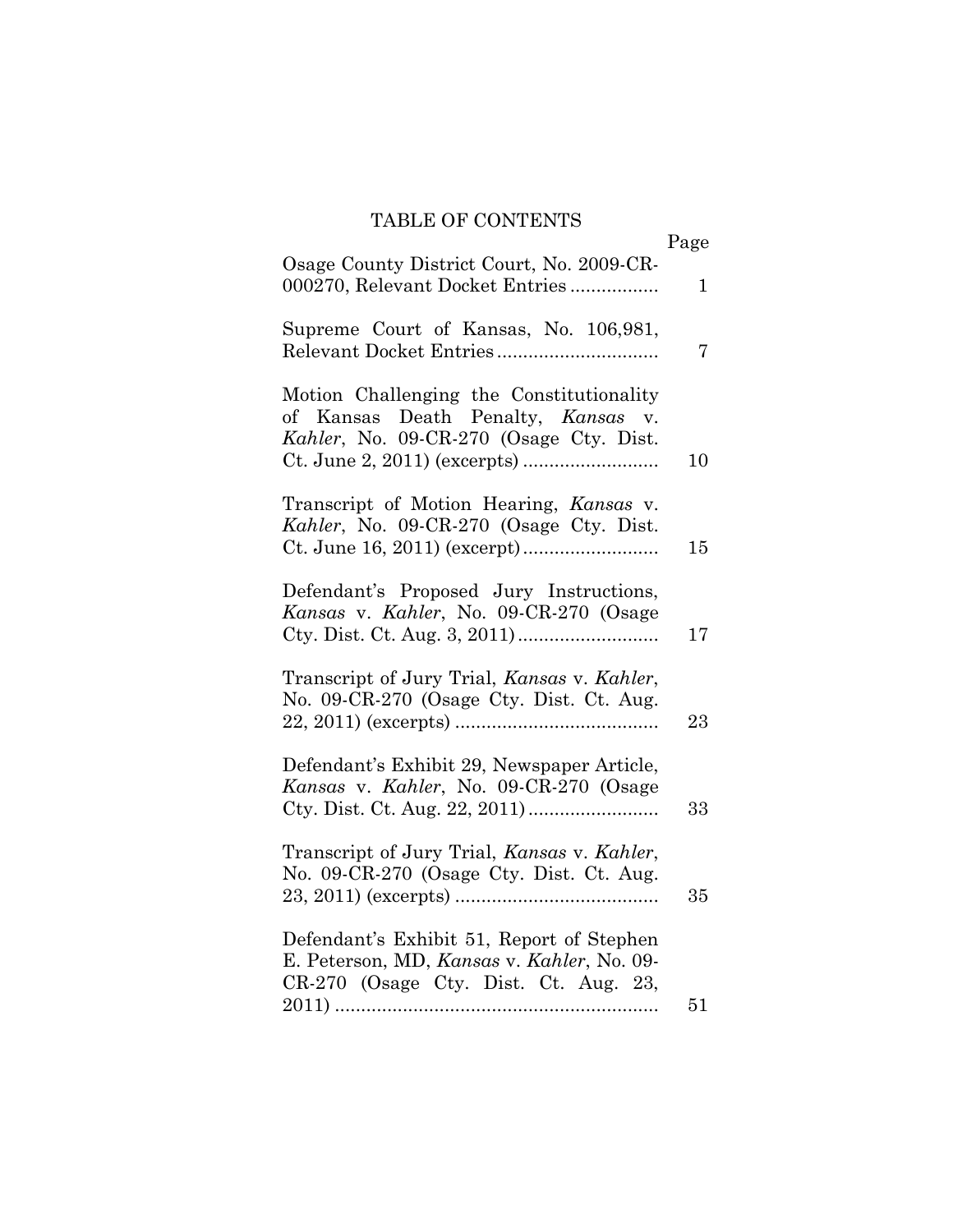### TABLE OF CONTENTS continued

| INDLE OF CONTRIG<br>contentaca                                                                                                    | Page |
|-----------------------------------------------------------------------------------------------------------------------------------|------|
| Transcript of Jury Trial, Kansas v. Kahler,<br>No. 09-CR-270 (Osage Cty. Dist. Ct. Aug.                                           | 101  |
| State's Exhibit 365, Report of William S.<br>Logan, MD, Kansas v. Kahler, No. 09-CR-<br>270 (Osage Cty. Dist. Ct. Aug. 24, 2011)  | 123  |
| Defendant's Proposed Capital Punishment<br>Sentencing Instructions, Kansas v. Kahler,<br>No. 09-CR-270 (Osage Cty. Dist. Ct. Aug. | 147  |
| Jury Instructions for Guilt, Kansas v.<br>Kahler, No. 09-CR-270 (Osage Cty. Dist.                                                 | 153  |
| Capital Murder Verdict Form, Kansas v.<br>Kahler, No. 09-CR-270 (Osage Cty. Dist.                                                 | 181  |
| Murder in the First Degree - Karen Kahler<br>Verdict Form, Kansas v. Kahler, No. 09-<br>CR-270 (Osage Cty. Dist. Ct. Aug. 29,     | 182  |
| Murder in the First Degree - Emily Kahler<br>Verdict Form, Kansas v. Kahler, No. 09-<br>CR-270 (Osage Cty. Dist. Ct. Aug. 29,     | 184  |
| Murder in the First Degree - Lauren<br>Kahler Verdict Form, Kansas v. Kahler,<br>No. 09-CR-270 (Osage Cty. Dist. Ct. Aug.         |      |
|                                                                                                                                   | 186  |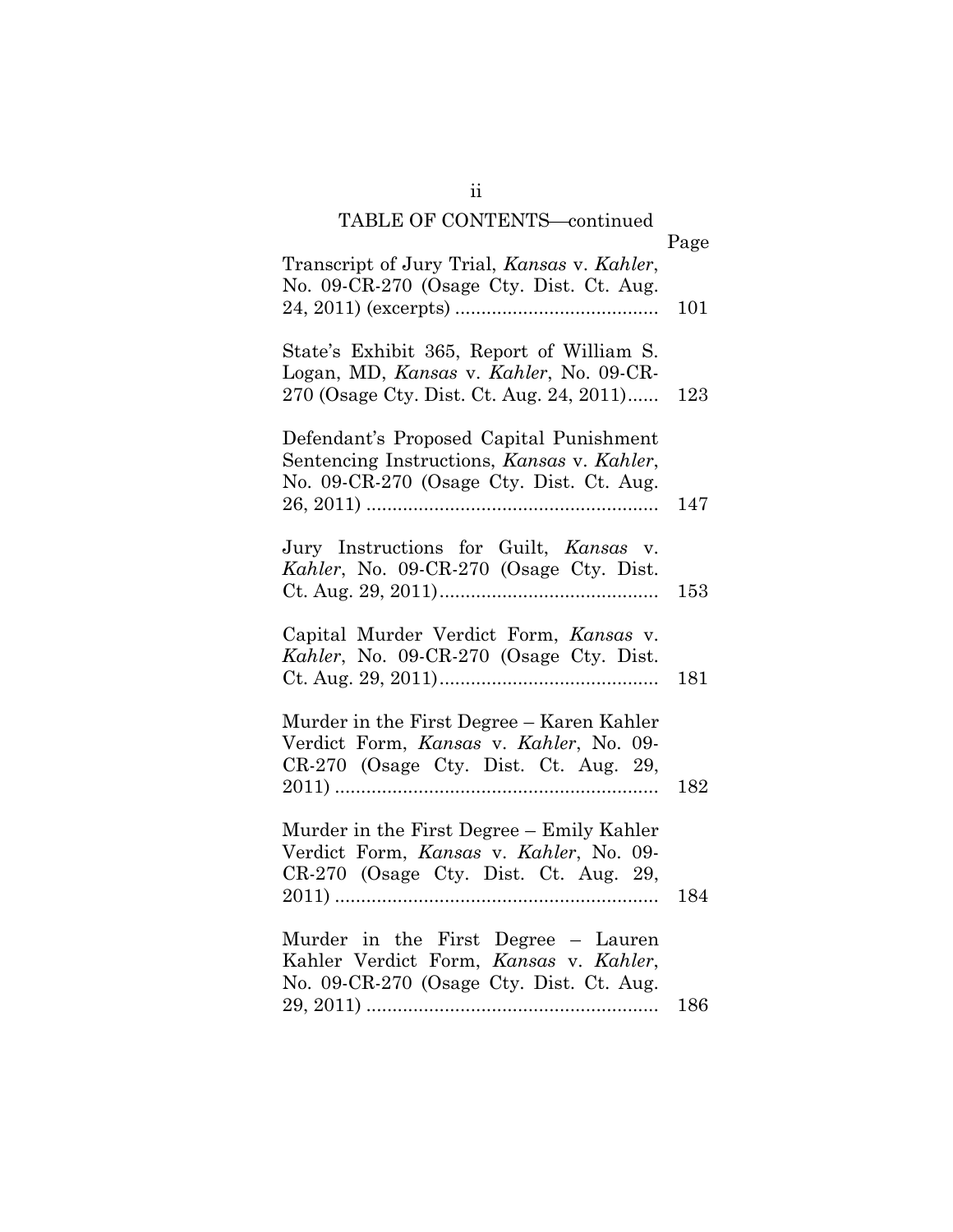### TABLE OF CONTENTS continued

| TABLE OF CONTENTS—continued                                                                                            | Page |
|------------------------------------------------------------------------------------------------------------------------|------|
| Murder in the First Degree - Dorothy<br>Wight, Kansas v. Kahler, No. 09-CR-270<br>(Osage Cty. Dist. Ct. Aug. 29, 2011) | 188  |
| Aggravated Burglary Verdict Form, Kan-<br>sas v. Kahler, No. 09-CR-270 (Osage Cty.                                     | 190  |
| Jury Instructions for Sentencing, Kansas v.<br>Kahler, No. 09-CR-270 (Osage Cty. Dist.                                 | 191  |
| Death Sentence Verdict Forms, Kansas v.<br>Kahler, No. 09-CR-270 (Osage Cty. Dist.                                     | 203  |
| Opinion, Kansas v. Kahler, No. 106,981                                                                                 | 205  |
| Order Denying Rehearing, Kansas v.<br>Kahler, No. 106,981 (Kan. Apr. 26, 2018)                                         | 281  |
| Corrected Order Denying Rehearing, Kan-<br>sas v. Kahler, No. 106,981 (Kan. May 1,                                     | 282  |
| Minutes of the Kansas House Committee<br>on Judiciary and Attachments (Feb. 9,                                         | 283  |
| Minutes of the Kansas House Committee<br>on Judiciary and Attachments (Mar. 3,                                         | 327  |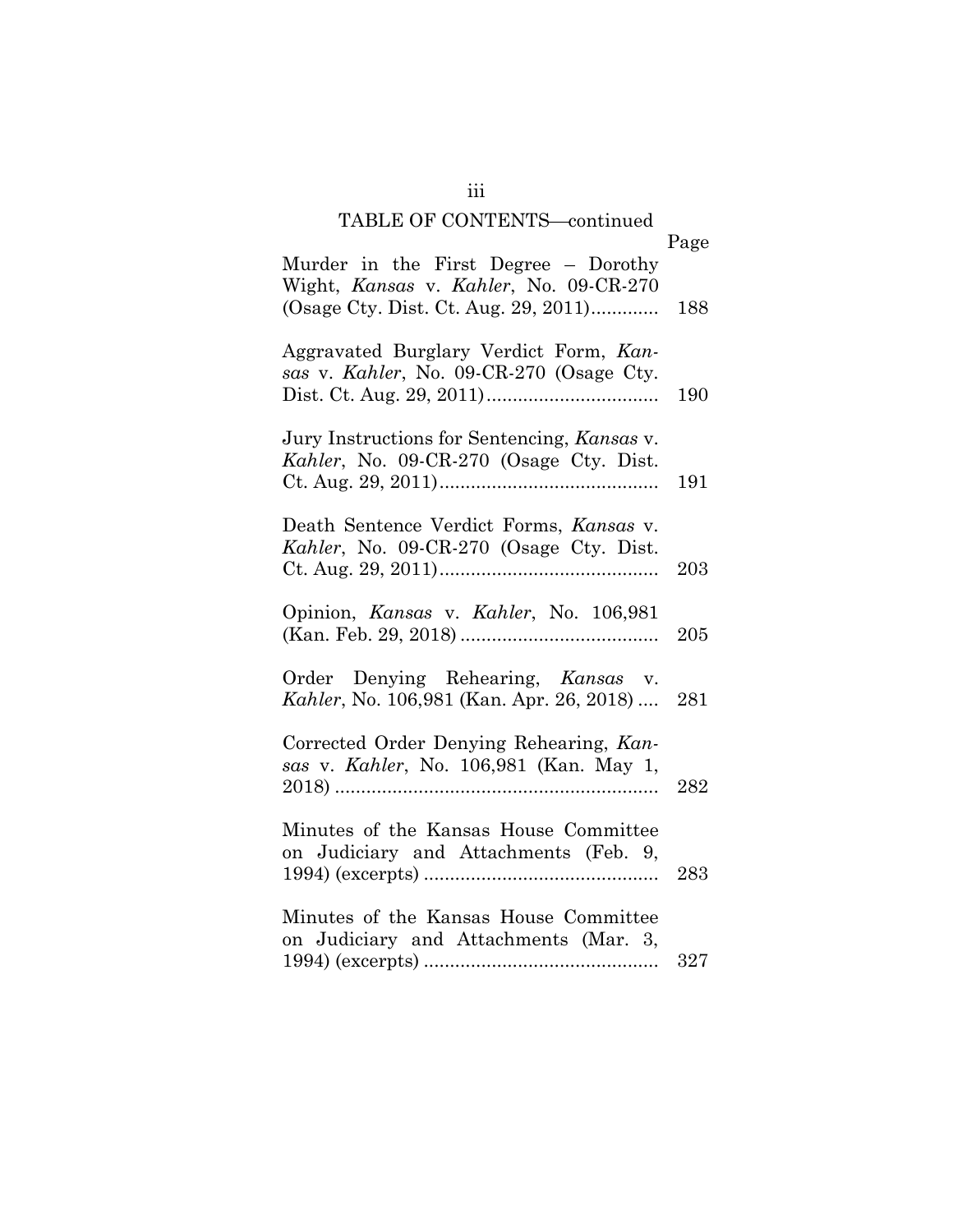#### TABLE OF CONTENTS-continued

|                                        | Page |
|----------------------------------------|------|
| Minutes of the Kansas House Committee  |      |
| on Judiciary and Attachments (Feb. 15, |      |
|                                        |      |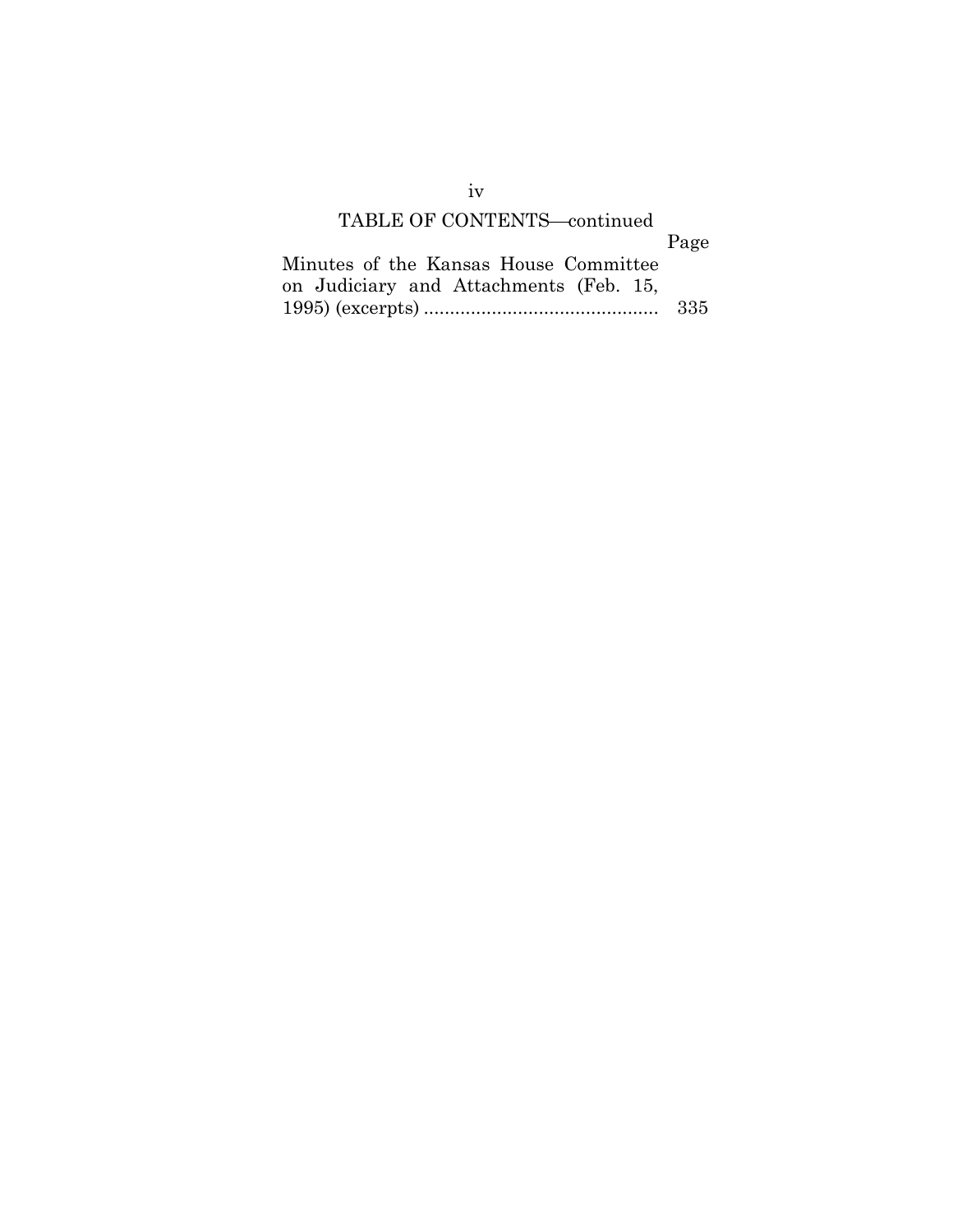# OSAGE COUNTY DISTRICT COURT

### ———— Case: 2009-CR-000270

———— STATE OF KANSAS,

v.

JAMES KRAIG KAHLER, ————

#### RELEVANT DOCKET ENTRIES

#### DATE PROCEEDINGS

11/30/2009 Complaint (#1) Image Name: Complaint Image ID: 117177

\* \* \*

- 12/10/2009 Amended Complaint-Information (#7) Image Name: Complaint Image ID: 118538 \* \* \*
- 5/19/2010 Hearing result for Motion held on 5/19/2010 01:30 PM: STATE BY B. DISNEY, A. HANDLEY, B. JONES, DEF W/B. DISNEY, B. STUDER; MOTION HG; STATE PRESENTS EVIDENCE; ARGU-MENTS; MOTION TO ALLOW CHILD TO TESTIFY BY CLOSED CIRCUIT TV IS GRANTED; ORDER COVERING 5/10/10 PHONE CONFERENCE IS SIGNED; DEF PLANS TO FILE ADDITIONAL MOTIONS PRIOR TO PRELIM; MOTIONS HEARING SET FOR 6/14/10 AT 1:30 PM; NO

1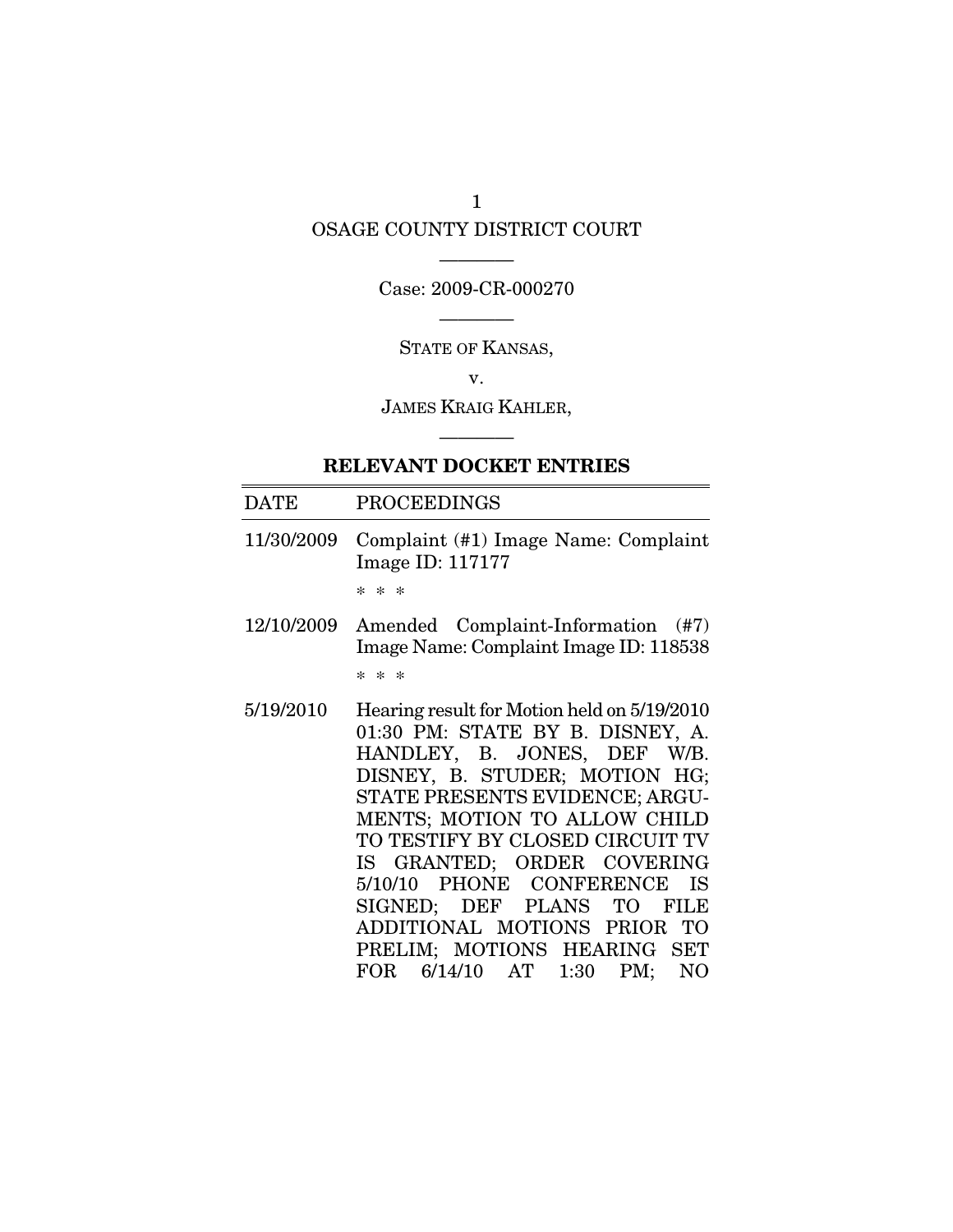| <b>DATE</b> | <b>PROCEEDINGS</b>                                                                                                    |
|-------------|-----------------------------------------------------------------------------------------------------------------------|
|             | ADDITIONAL ISSUES. Hearing<br>Scheduled (Motion 06/14/2010 01:30 PM)<br>* * *                                         |
|             | 11/22/2010 Hearing result for Hearing held on<br>11/22/2010 10:00 AM: Hearing Held-ST<br>RV R DISNEV AMV HANLEV AND R |

11/22/2010 10:00 AM: Hearing Held-ST BY B. DISNEY, AMY HANLEY, AND B. JONES, DEF IN PERSON W/T. HANEY AND AMANDA VOGELSTERG?, TESTIMONY OF DAVID GOWAN TAKEN BY L. SPROUT IN ADVANCE OF AND PRELIM EXAM, WHO IS TODAY ENDORSED AS WITNESS

\* \* \*

12/21/2010 Hearing result for Preliminary held on 12/21/2010 09:00 AM: STATE BY A. HANLEY, B. JONES, DEF W/T. HANEY; STATE PRESENTS EVIDENCE; 4 AUTOPSY REPORTS W/EXHIBITS 1-35 & 41-48 ADMITTED; STATE RESTS; PROBABLE CAUSE FOUND; DEF BOUND OVER TO APPEAR FOR ARRAIGNMENT ON 2/7/11 AT 9:30 AM; EXHIBITS RETURNED TO STATE

\* \* \*

2/7/2011 Hearing result for Arraignment held on 02/07/2011 09:30 AM: Hearing Held. DEF W/TOM HANEY AND AMANDA VOGELSBURG; ST. BY B. JONES AND AMY HANLEY. DEF REMAINS SILENT AND COURT ENTER PLEAS OF NOT GUILTY.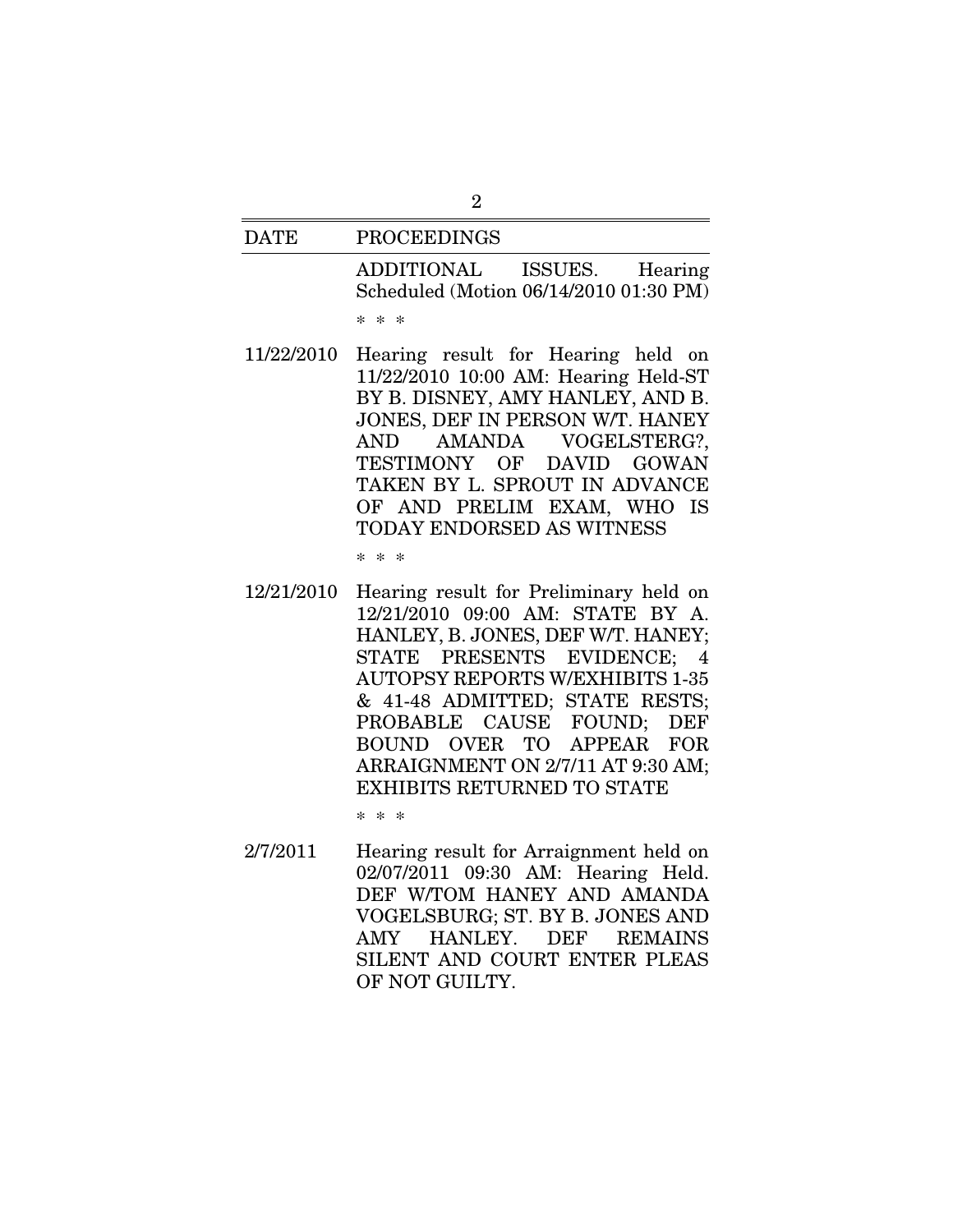| 3           |                                                                                                                                                                                                                                                                                                                                                                                                                                                                                                                                                                                                                                                                      |  |
|-------------|----------------------------------------------------------------------------------------------------------------------------------------------------------------------------------------------------------------------------------------------------------------------------------------------------------------------------------------------------------------------------------------------------------------------------------------------------------------------------------------------------------------------------------------------------------------------------------------------------------------------------------------------------------------------|--|
| <b>DATE</b> | <b>PROCEEDINGS</b>                                                                                                                                                                                                                                                                                                                                                                                                                                                                                                                                                                                                                                                   |  |
|             | $\ast$<br>$\ast$<br>$\ast$                                                                                                                                                                                                                                                                                                                                                                                                                                                                                                                                                                                                                                           |  |
| 2/10/2011   | Notice (#63) Image Name: Written Notice<br>of Defendant's Intention to Assert Lack of<br>Mental State Defense Image ID: 159865<br>* * *                                                                                                                                                                                                                                                                                                                                                                                                                                                                                                                              |  |
| 3/17/2011   | Email Sent Date: 03/17/2011 08:32 am<br>brenda.albright@ksag.org<br>File<br>To:<br>Attached: STATE'SMOTIONFORANIN<br>DEPENDENTEVALUATIONOFTHEDE<br>FENDANT Name of Document: State's<br>Motion for An Independent Evaluation of<br>the Defendant, P                                                                                                                                                                                                                                                                                                                                                                                                                  |  |
|             | $* *$<br>$\ast$                                                                                                                                                                                                                                                                                                                                                                                                                                                                                                                                                                                                                                                      |  |
| 3/17/2011   | Hearing result for Motion(s) $-1/2$ Day<br>held on 03/17/2011 01:30 PM: Hearing<br>Held. STATE BY A. HANLEY & B.<br>JONES. DEF W/T. HANEY; MOTIONS;<br>ORDERED<br>TО<br>FILB<br>DEF<br>DR.<br>PETERSON'S REPORT W/COURT BY<br>3/21/11 AND ALLOW STATE COPY;<br>DR. LOGAN APPROVED; MOTION TO<br><b>OUT</b><br>OF<br><b>COMPELL</b><br><b>STATE</b><br>WITNESSES GRANTED BUT LIMITED<br>TO NECESSARY EXPENSES ONLY &<br>ADVANCE EXPENSES LIMITED TO<br>TRAVEL COSTS ONLY; COURT<br>APPROVES NUMBERING FILINGS IN<br>CASE - PARTIES TO AGREE; CLERK<br>TO NUMBER EXISTING FILINGS &<br>COUNSEL TO FILE NUMBERS ON<br>ALL FUTURE<br>PLEADINGS<br><b>AND</b><br>MOTIONS. |  |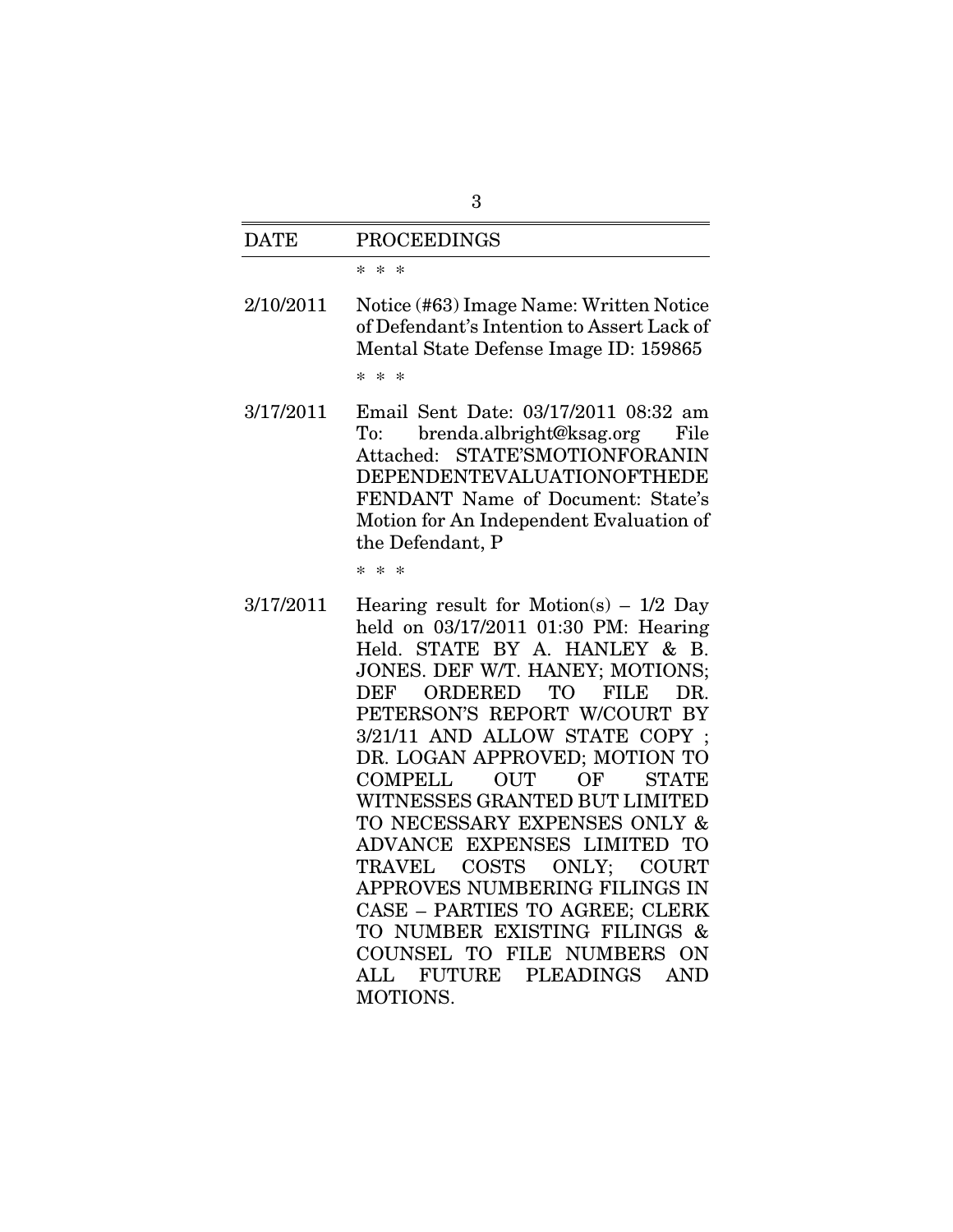| $\overline{4}$ |                                                                                                                                                                                   |  |
|----------------|-----------------------------------------------------------------------------------------------------------------------------------------------------------------------------------|--|
| <b>DATE</b>    | <b>PROCEEDINGS</b>                                                                                                                                                                |  |
|                | * * *                                                                                                                                                                             |  |
| 6/2/2011       | Motion (#100) Image Name: Motion<br>Challenging the Constitutionality of<br>Kansas Death Penalty Image ID: 171428<br>$* *$<br>$\ast$                                              |  |
| 6/15/2011      | State's Response (#112) Image Name:<br>State's Response to Defendant's Motion<br>Challenging the Constitutionality of<br>Kansas Death Penalty Image ID: 173110<br>$* *$<br>$\ast$ |  |
| 7/27/2011      | Hearing result for Pretrial Conference<br>held on 07/27/2011 09:30 AM: Hearing<br>Held "FINAL PRETRIAL"<br>* * *                                                                  |  |
| 8/1/2011       | State's Proposed Jury Instructions (#144)<br>Image Name: State's Proposed Jury<br>Instructions Image ID: 178496<br>$* * *$                                                        |  |
| 8/3/2011       | Defendant's Proposed Jury Instructions<br>(146) Image Name: Defendant's Proposed<br>Jury Instructions Image ID: 178545<br>$* * *$                                                 |  |
| 8/26/2011      | State's Proposed Jury Instructions (156)<br>Image Name: State's Proposed Jury<br><b>Instructions for Sentencing Phase Image</b><br>ID: 181325<br>* * *                            |  |
|                | Defendant's Proposed Capital Punish-                                                                                                                                              |  |

Defendant's Proposed Capital Punishment Sentencing Instructions (158) Image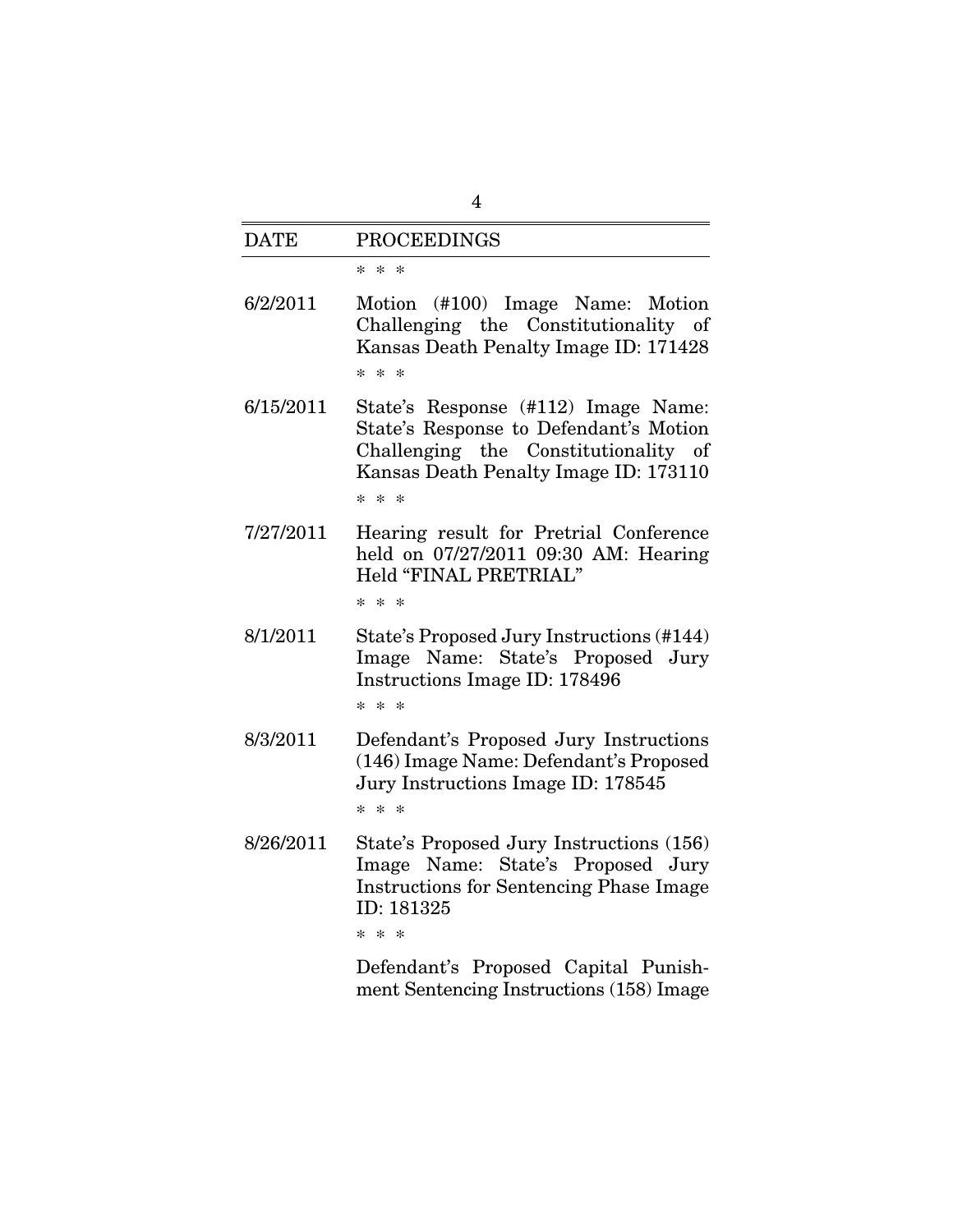| 5           |                                                                                                                                          |  |
|-------------|------------------------------------------------------------------------------------------------------------------------------------------|--|
| <b>DATE</b> | <b>PROCEEDINGS</b>                                                                                                                       |  |
|             | Name: Defendant's Proposed Capital Pun-<br>ishment Sentencing Instructions Image<br>ID: 181334<br>$* * *$                                |  |
| 8/29/2011   | Jury Instructions Image Name: Jury<br>Instructions Image ID: 181360<br>$* * *$                                                           |  |
| 8/29/2011   | Hearing Scheduled<br>(Sentencing)<br>10/11/2011 09:30 AM)                                                                                |  |
|             | Jury Instructions (separate sentencing)<br>Image Name: jury Instructions Image ID:<br>181519<br>* * *                                    |  |
| 9/8/2011    | Defendant's Motion For New Trial Filed<br>(161) Image Name: Motion Image ID:<br>182709<br>* * *                                          |  |
| 10/6/2011   | Defendant's Sentencing Memorandum<br>Name:<br>Defendant's<br>Image<br>(164)<br>Sentencing Memorandum Image ID:<br>185552                 |  |
| 10/7/2011   | State's Response (165) Image Name:<br>State's Response to Defendant's Motion<br>for New Trial Image ID: 185645                           |  |
| 10/10/2011  | State's Response (166) Image Name:<br>Response to Defendant's<br>State's<br>Sentencing Memorandum Image ID:<br>185651<br>$* *$<br>$\ast$ |  |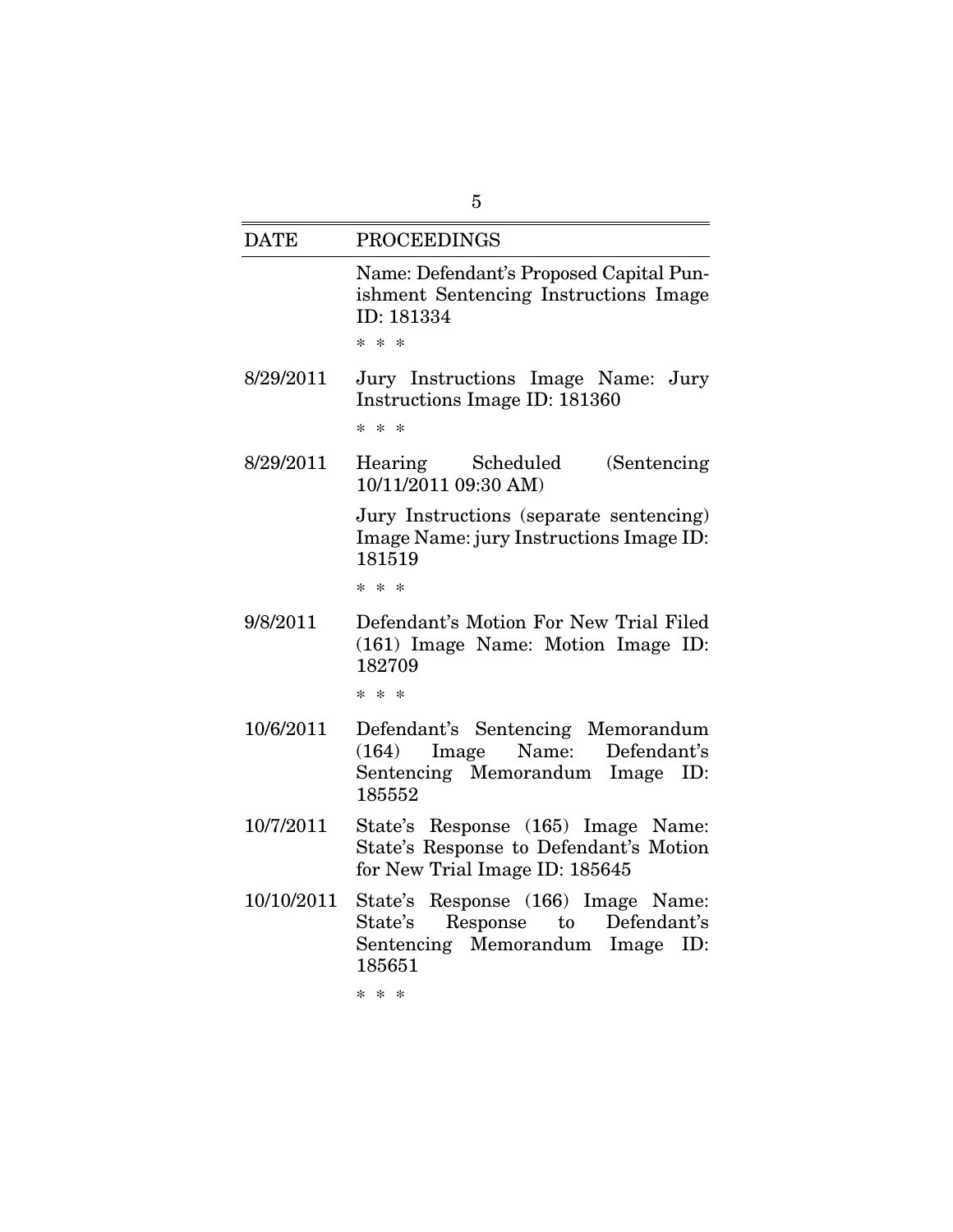### DATE PROCEEDINGS

10/11/2011 Death Warrant (167) Image Name: Death Warrant Image ID: 185757 \* \* \* Journal Entry (169) Image Name: Journal Entry of Judgment Image ID: 185760 \* \* \* Notice of Appeal (170) Image Name: Notice of Automatic Review and Appeal to the Supreme Cour Image ID: 185766

\* \* \*

6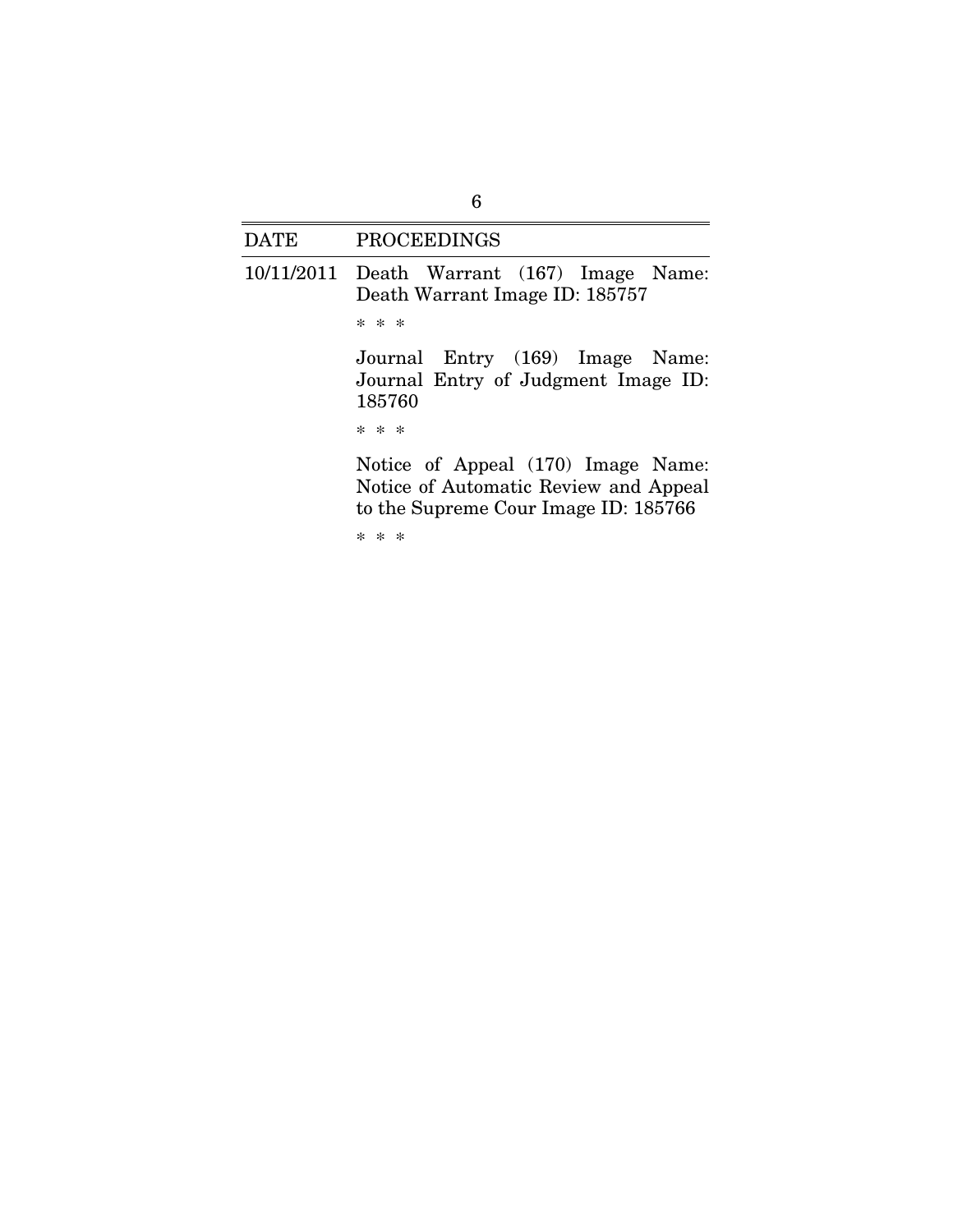# 7 KANSAS APPELLATE COURTS

————

### 106981 09CR270

————

STATE OF KANSAS,

v.

JAMES K. KAHLER,

# RELEVANT DOCKET ENTRIES

————

| <b>DATE</b>   | <b>PROCEEDINGS</b>                                                                                                  |
|---------------|---------------------------------------------------------------------------------------------------------------------|
| 22-MAR-19     | CLERK NOTE WITH DOCUMENT(S) /<br>Petition for Writ of Cert. granted on<br>3/18/19 by U.S. Supreme Court             |
|               | $* *$<br>$\ast$                                                                                                     |
| $23$ -JAN-19  | CLERK NOTE WITH DOCUMENT(S) /<br>Record Request from U.S. Supreme<br>Court                                          |
| $18 - JAN-19$ | CLERK NOTE WITHOUT DOCUMENT<br>/ Record on Appeal transmitted to the<br>Supreme Court of the United States          |
|               | $* * *$                                                                                                             |
| 05-OCT-18     | CLERK NOTE WITH DOCUMENT(S) /<br>Petition for Writ of Certiorari placed on<br>09/28/2018 Docket: U.S. Supreme Court |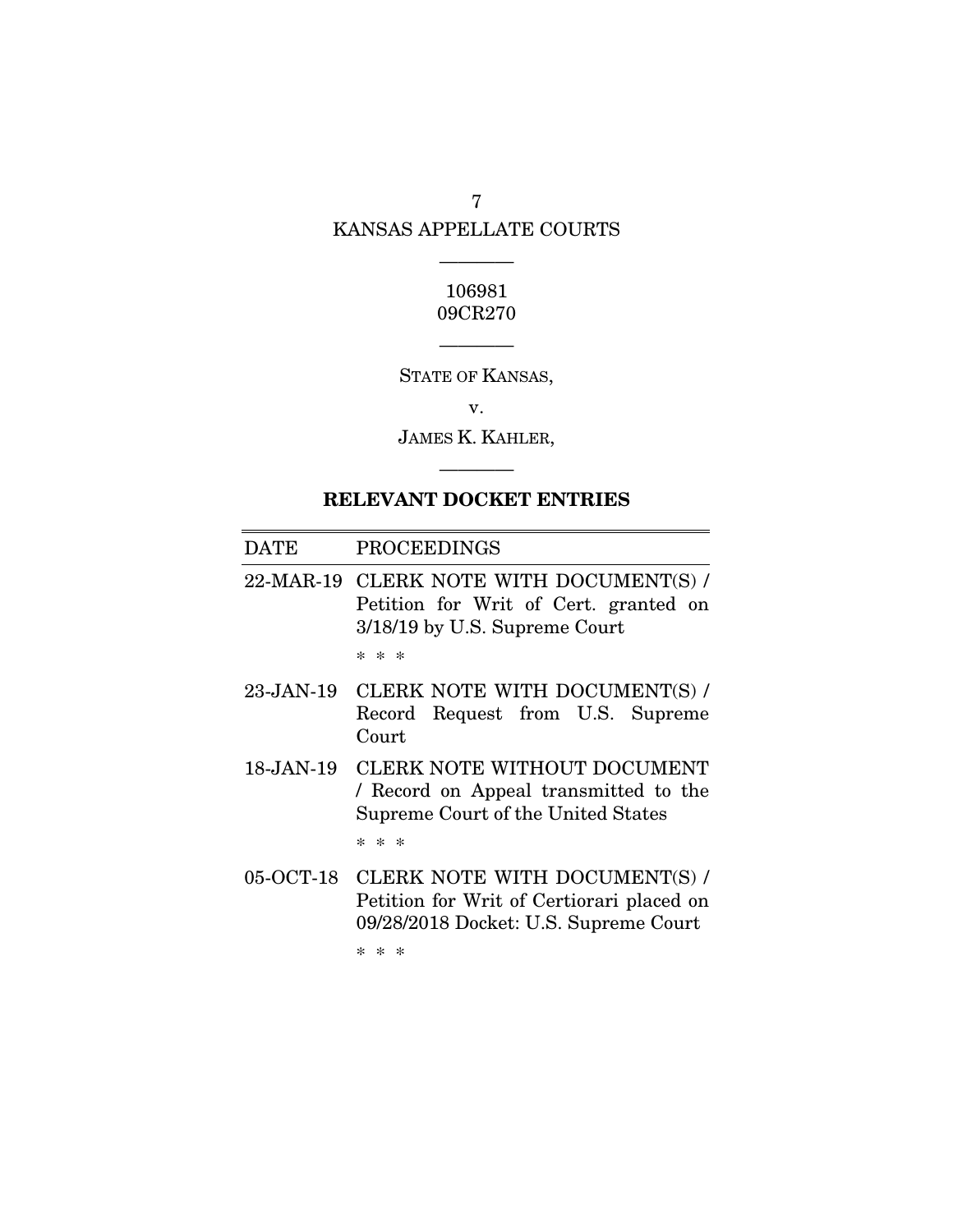#### DATE PROCEEDINGS

01-MAY-18 ORDER BY THE COURT / Corrected: Denied, Aplnt's Motion for Rehearing/ Modification. J Rosen recused

\* \* \*

- 26-APR-18 MOT FOR REHEARING OR MODIFICATION-DENIED / by Appellant, James K. Kahler \* \* \*
- 26-FEB-18 ORDER BY THE COURT / Granted: Aplnt's mtn for EOT to file for Rehearing/ Modification. Mtn due 4/2/18.
- 12-FEB-18 MOTION / Motion for EOT to File Motion for Rehearing or Modification by Aplnt, Kahler
- 09-FEB-18 JUDGMENT DOCKETED PUBLISHED OPINION / Affirmed. Per Curiam.

\* \* \*

21-OCT-16 CAUSE SCHEDULED FOR HEARING / Friday, December 16, 2016 @ 9:00 am, SCt ctrm,. 301 W. 10th Ave, Topeka

- 19-JAN-16 RECORD RECEIVED CLERK, DISTRICT COURT / 51 volumes + 1 yellow CD and 15 ASCII CDs; Osage County
- 12-JAN-16 RECORD ORDERED FROM CLERK, DIST. CT. / CLERK, OSAGE COUNTY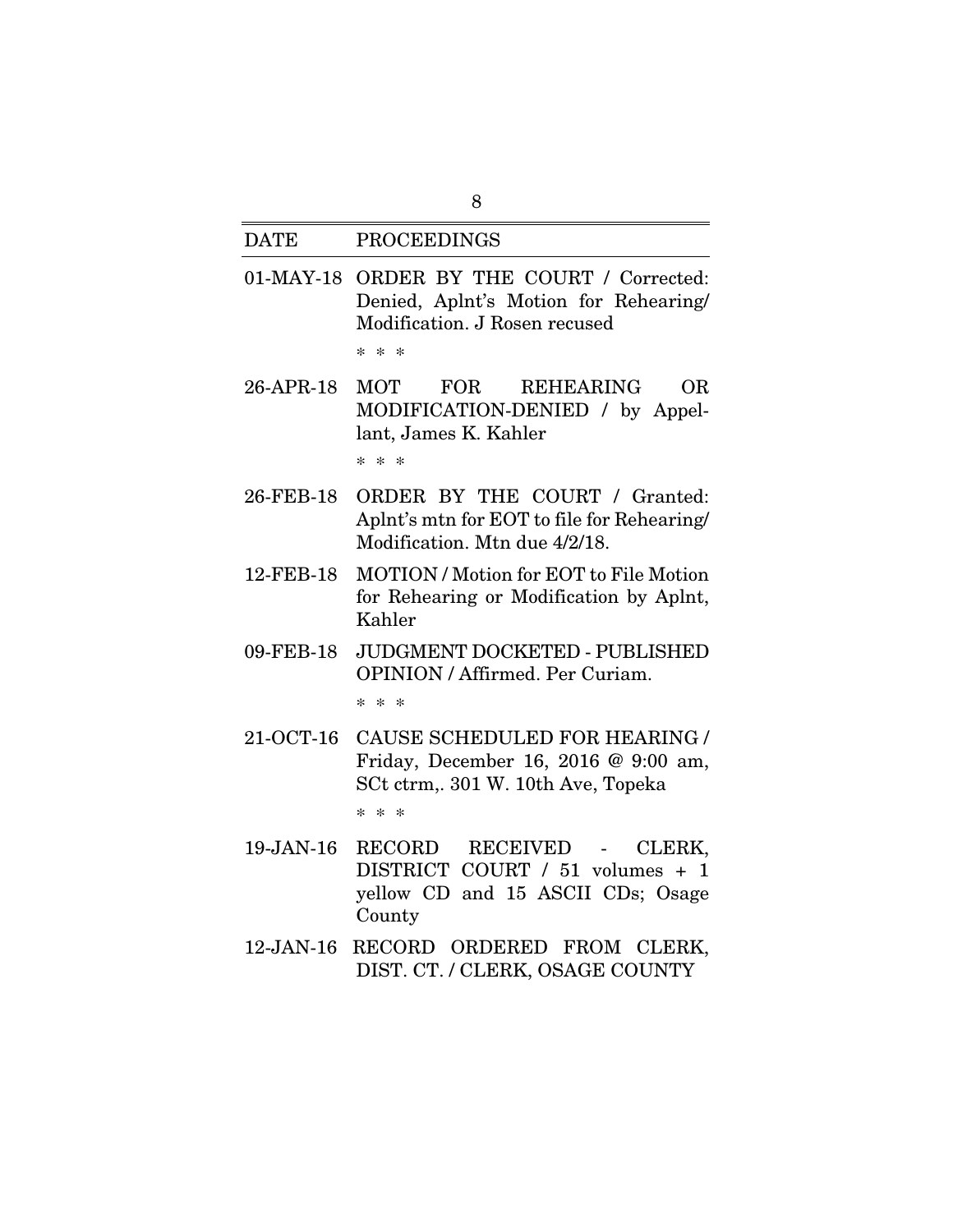#### DATE PROCEEDINGS

- 12-MAY-14 REPLY BRIEF / JAMES K. KAHLER \* \* \*
- 28-MAR-14 BRIEF RECEIVED / STATE OF KANSAS

\* \* \*

17-JUN-13 BRIEF RECEIVED / & Appx - JAMES K. KAHLER - Aple Brf Due 10/15/2013

- 29-NOV-11 ORDER APPOINTING COUNSEL
- 29-NOV-11 DISTRICT COURT DOCUMENTS / (2)
- 29-NOV-11 NOTICE OF APPEAL FILED MOT DOC OOT / (10/11/11) JAMES K. KAHLER
- 29-NOV-11 DOCKETING STATEMENT / JAMES K. KAHLER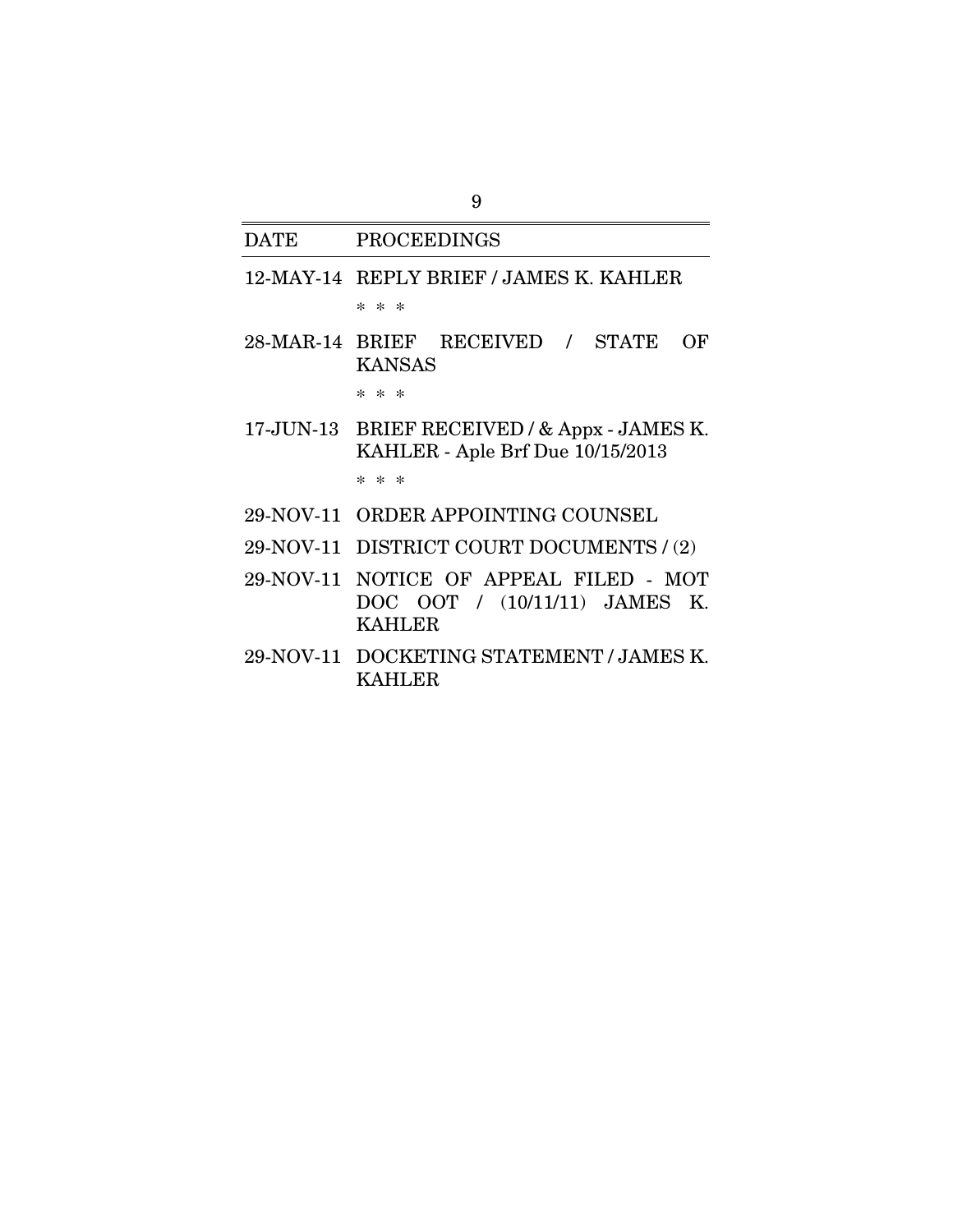### IN THE DISTRICT COURT OF OSAGE COUNTY, KANSAS FOURTH JUDICIAL DISTRICT (CRIMINAL DIVISION)

———— Case No. 09-CR-270

————

STATE OF KANSAS,

*Plaintiff,* 

JAMES KRAIG KAHLER,

————

vs.

*Defendant.* 

### MOTION CHALLENGING THE CONSTITUTIONALITY OF KANSAS DEATH PENALTY

COMES NOW the defendant, James Kraig Kahler, by and through Thomas D. Haney and Amanda S. Vogelsberg of Henson, Hutton, Mudrick & Gragson, L.L.P., and files this motion challenging the constitutionality of the Kansas death penalty scheme (K.S.A. 21-4624 *et seq.*) as violative of the Constitution of the State of Kansas and the Constitution of the United States. In support hereof, the movant will show the Court the statutory scheme is unconstitutional for the following reasons:

### 1. The death penalty in Kansas is unequally applied and discriminatory.

The current death penalty in the State of Kansas is applied disproportionately. The law is applied overwhelmingly to defendants who have been convicted of killing Caucasian women.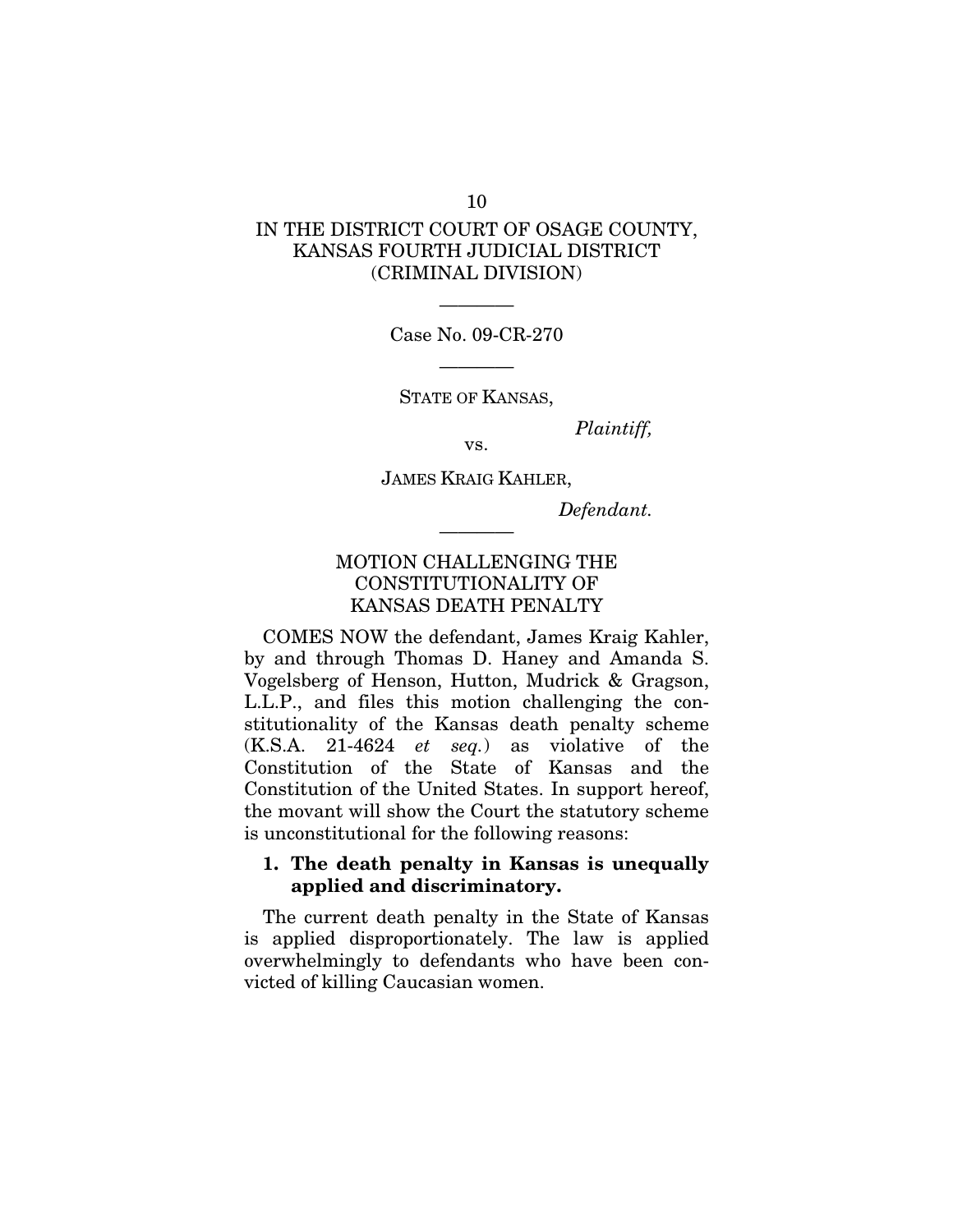#### \* \* \*

comes to issues of determining death or life. Death, it has long been recognized, is quantitatively different than other forms of punishment with a greater need for reliability of the process at which a death sentence is arrived at. *See e.g., Woodson v. North Carolina*, 428 U.S. at 303-305. When the death penalty is under consideration, discretion must be suitably directed and limited so as to minimize the risk of wholly arbitrary and capricious action." *Greg v. Georgia*, 428 U.S. at 189 (op. of Stewart, Powell, and Stevens, JJ). Jurors in death penalty cases often believe, erroneously, that once an aggravating factor has been found, death is mandatory. *See e.g*., Ubentele and W. J. Bowers, "How Jurors Decide on Death: Guilt is Overwhelming; Aggravation Requires Death; and Mitigation is No Excuse," 66 Brooklyn L. Rev 1011, 1031-41 (2001).

### 5. Kansas has unconstitutionally abolished the insanity defense and in its stead enacted an unconstitutional partial mental illness defense.

Since the attempted assassination of Ronald Reagan, four states have abolished the insanity defense, including Montana, Utah, Idaho and Kansas. In its place, the State of Kansas has provided for a "defense" of lack of mental state. *See* K.S.A. 22-3219. The defense of not guilty by reason of insanity which existed in the common law since the 12th century and has its roots in Ancient Greece. (Feigl 1995, 191). It has existed through various tests, including the M Naughten Rule, Irresitible Impulse Test, the Durham Rule, and the ALI Model Penal Core Test. The present scheme in Kansas allows an individual suffering from serious mental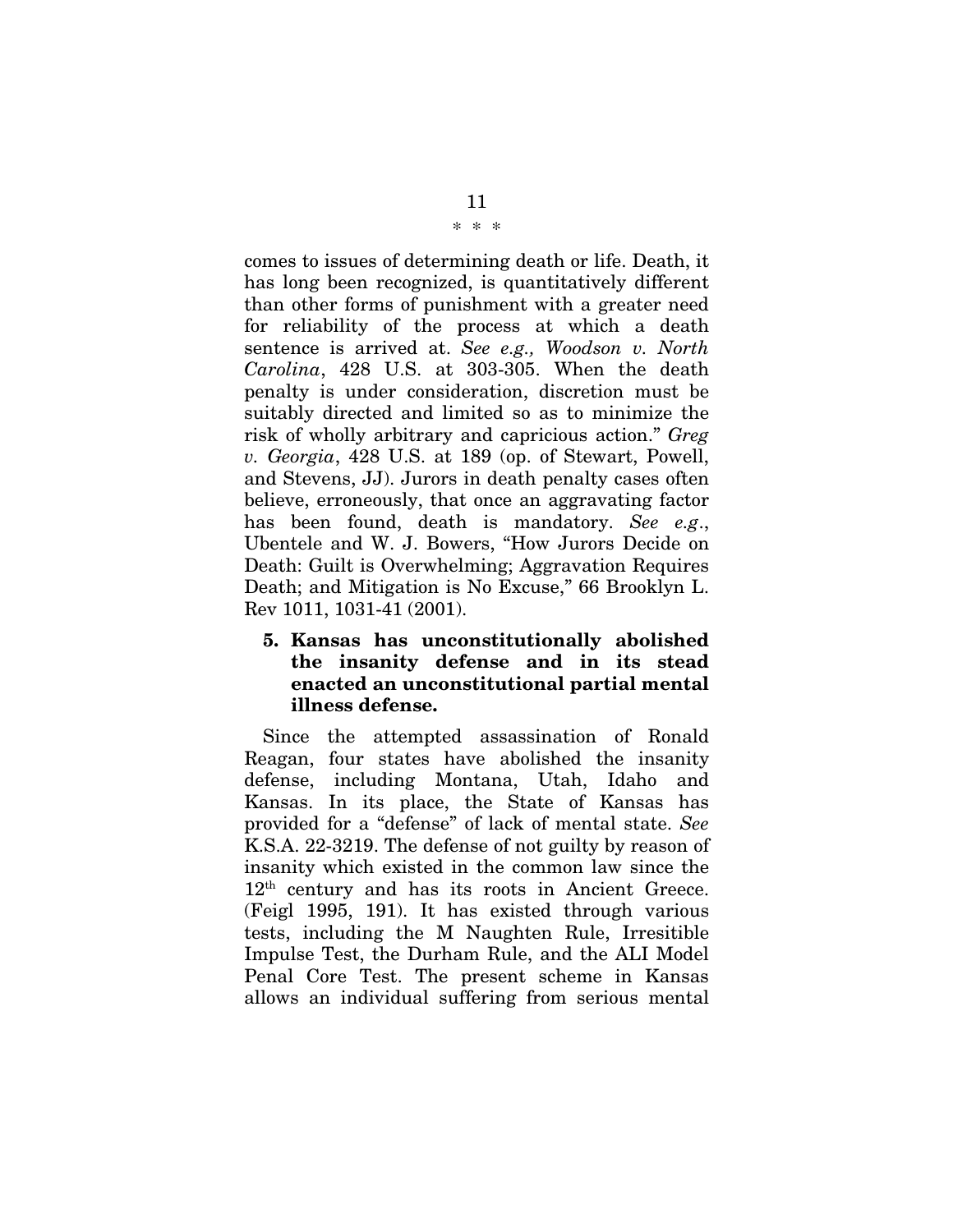disease and defect who cannot tell the difference between right and wrong or cannot conduct himself or herself accordingly, to still be found guilty of criminal conduct including capital murder and be put to death. Such would, and has, included those suffering from mental illness and disease including schizophrenia, paranoia, manic depression and other mental illness. it is respectfully submitted that to abolish the defense in the State of Kansas denies the defendant and others similarly situated due process of law both procedurally and substantively. The longstanding law established in *Ford v. Wainright,*  106 S. Ct. 2595 (1986) and *Atkins v. Virginia,* 122 S. Ct. 2242 (2002) stand the test of time. In *Ford, supra,*  the Court states:

Now that the Eighth Amendment has been recognized to affect significantly both the procedural and substantive aspects of the death penalty, the question of executing the insane takes on a wholly different complexion. The adequacy of the procedures chosen by the State to determine sanity, therefore, will depend upon an issue that this Court has never addressed: where the constitution places a substantive restriction on the State's power to take the life of an insane prisoner.

The Court notes that "[t]he bar against executing a prisoner who has lost his sanity bears impressive historical credentials; the practice consistently has been branded 'savage and inhumane'." *Citing*  4 W. Blackstone, Commentaries \* 24 \* 25. It is incongruous that the English common law could have such strong traditions in preventing the execution of the insane and yet allow the State to abolish a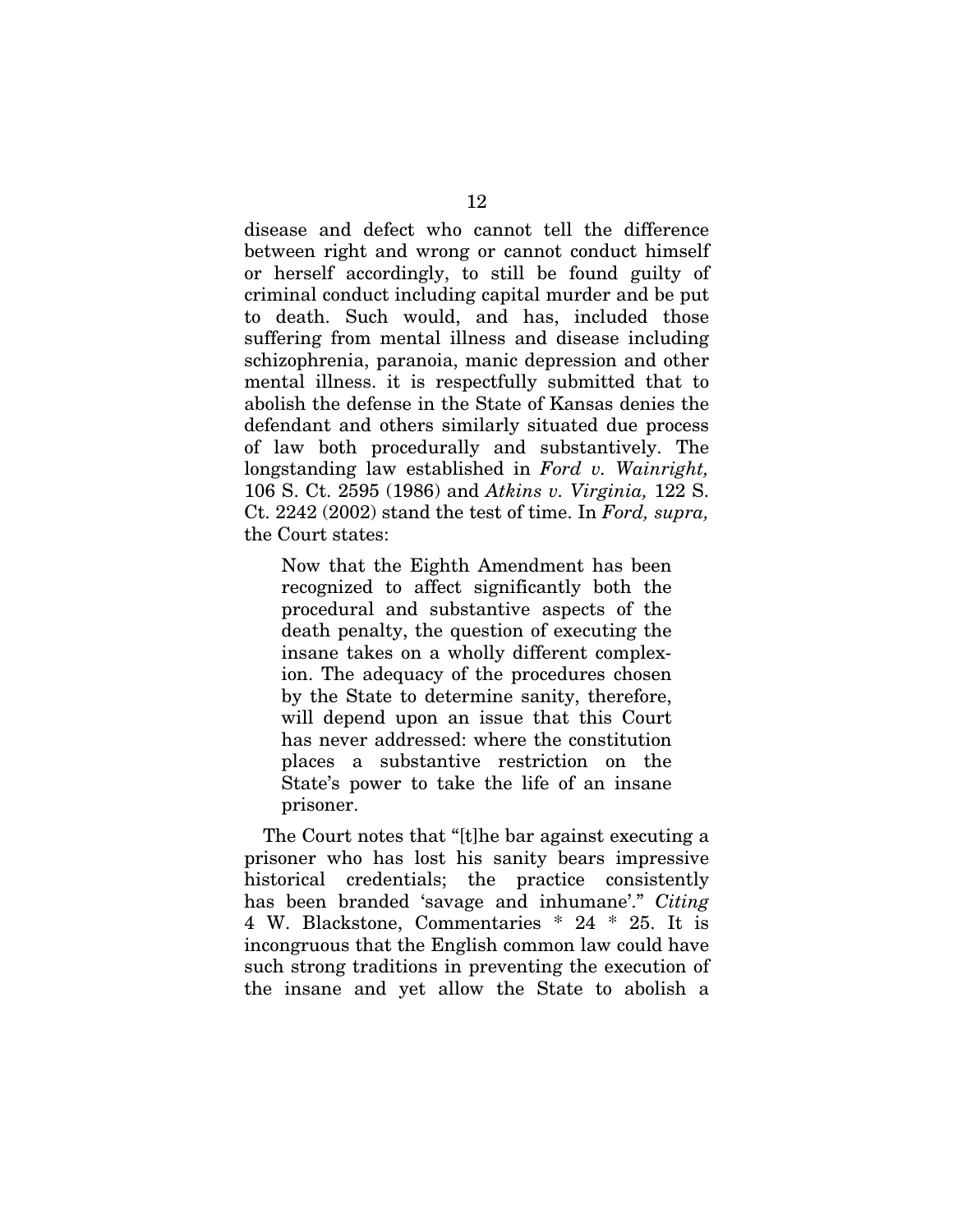defense based upon insanity and allow conviction and execution of the insane. The State's procedure for determining mental illness and lack of specific intent are inadequate to preclude federal redetermination of the constitutionality issue. The Supreme Court additionally states:

Today we have explicitly recognized in our law a principle that has long resided there. It is no less abhorrent today than it has been for centuries to exact in penance the life of one whose mental illness prevents him from comprehending the reasons for the penalty or its implications.

#### *Ford, supra.*

From *Atkins v. Virginia,* the Court additionally clarifies the special treatment afforded those subject to the criminal justice system dealing with mentally retarded criminals. Although the defendant makes no claim of mental retardation, the principles established and discussed in *Atkins* are material. Justice Stevens, in delivering the opinion of the Court states:

Those mentally retarded persons who met the law's requirements for criminal responsibility should be tried and punished when they commit crimes. Because of their disabilities in areas of reasoning, judgment and control over their impulses, however, they do not act with a level of moral culpability that characterizes the most serious adult criminal conduct. Moreover, their impairments can jeopardize the reliability and fairness of capital proceedings against mentally retarded defendants.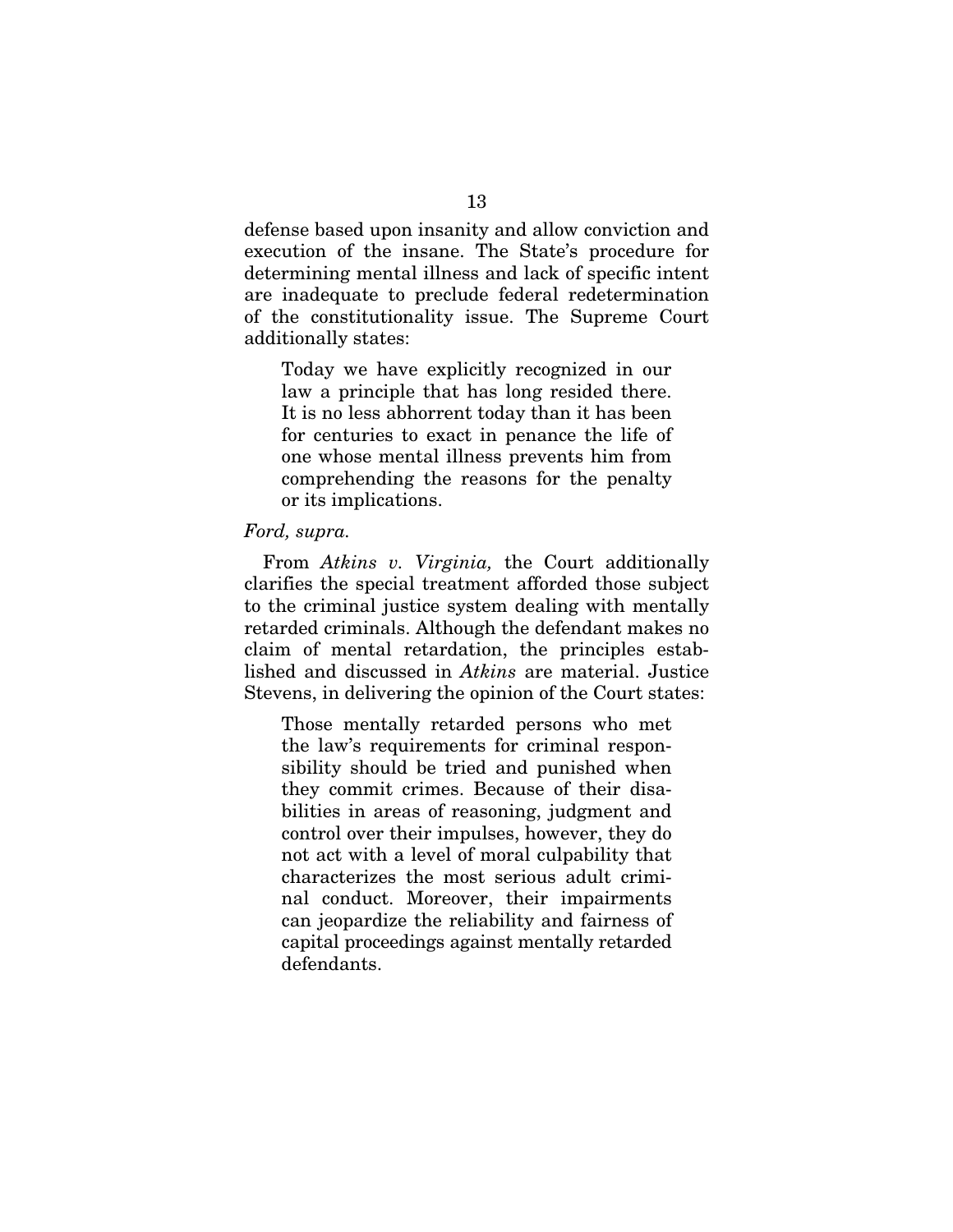The same can easily be said for Mr. Kahler's mental illness which should not put him in the same category as those committing crimes for motivation such as money, greed, murder for hire, or as part of a separate criminal enterprise. In the instant case the defendant, if the allegations of the State are to be believed, simply cracked under extreme pressure of a contested and contentious divorce and acted impulsively and violently.

### 6. Kansas has no means by which a defendant may compel the attendance of witnesses from without the State of Kansas in order to provide an adequate defense.

The Kansas Bureau of Investigation in the State of Kansas in conducting its investigation into the instant case has interviewed material witnesses in the State of Kansas, the State of Missouri and the State of Texas and other states. The undersigned has been advised by witnesses in the State of Texas and the State of Missouri, who are deemed material, that they will not cooperate nor appear in the State of Kansas unless compelled to do so. The District Court of the Fourth Judicial District does not have authority to compel these witnesses to appear regardless of materiality and the defendant must rely on the Uniform Act to Secure the Attendance of Witnesses Without a State in Criminal Proceedings. This Act is cumbersome, time-consuming and unreliable. To seek the death penalty in a case in which witnesses are located outside of the jurisdiction of the Court and for which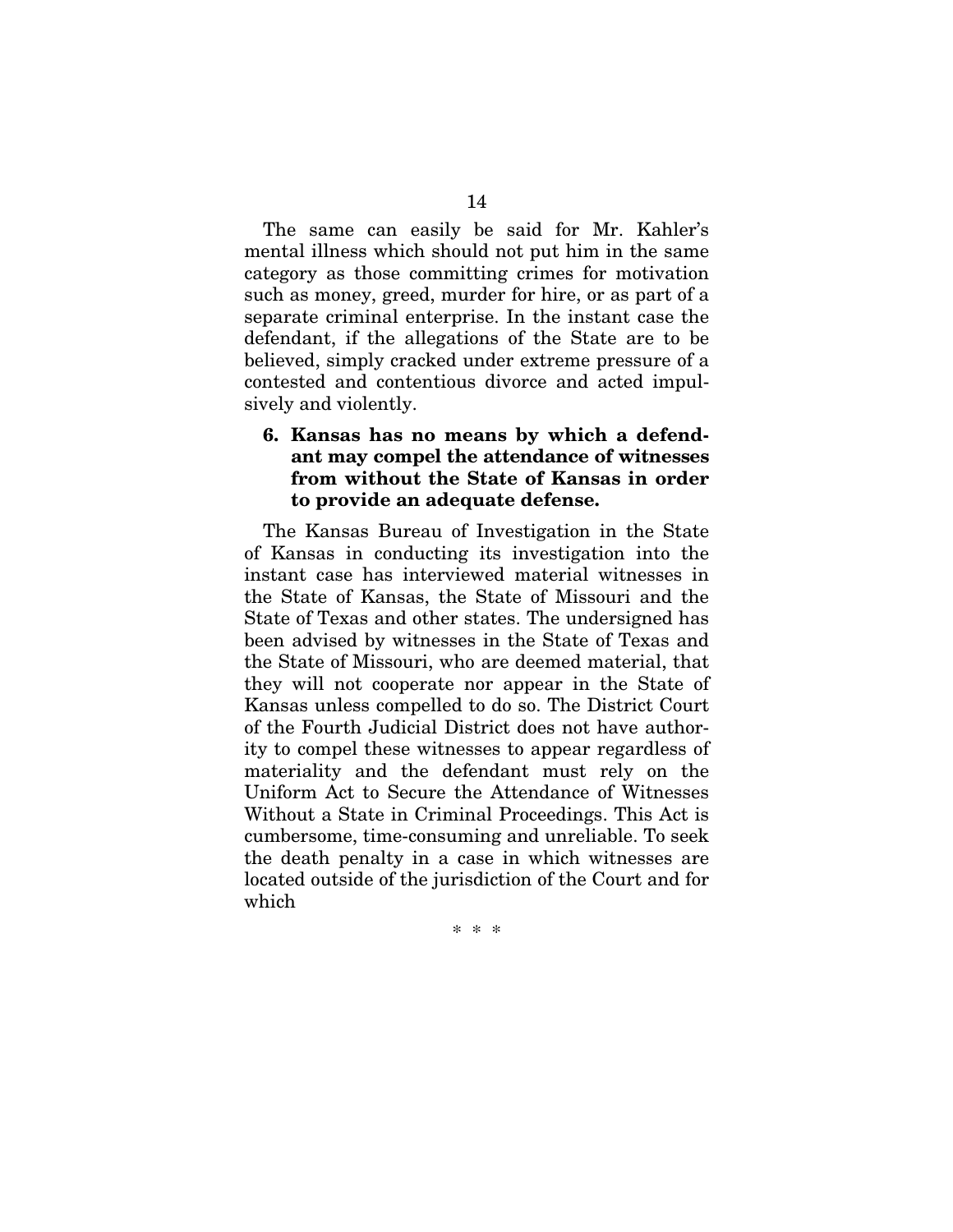### 15 [1] IN THE DISTRICT COURT OF OSAGE COUNTY, KANSAS

———— Case No. 09 CR 270

————

STATE OF KANSAS,

*Plaintiff*, v.

JAMES KRAIG KAHLER,

*Defendant*.

#### TRANSCRIPT OF MOTION HEARING

————

Proceedings had before the Honorable Phillip M Fromme, District Judge of the District Court of Osage County, Kansas, on the 16th day of June, 2011.

#### APPEARANCES

The plaintiff appeared by Ms. Amy Hanley, Office of the Kansas Attorney General, 120 SW 10th Avenue, 2nd Floor, Topeka, Kansas 66612-1597, and Mr. Brandon L. Jones, Osage County Attorney, Courthouse, 717 Topeka Avenue, Lyndon, Kansas 66451.

The defendant appeared in person and by Mr. Thomas D. Haney and Ms. Amanda Vogelsberg, Henson, Hutton, Mudrick & Gragson, 100 SE 9th Street, 2nd Floor, P.O. Box 3555, Topeka, Kansas 66601-3555.

\* \* \*

[72] \* \* \* MS. HANLEY: Your Honor, would the Court like to hear further argument on constitutionality issue? I believe the defendant concedes there is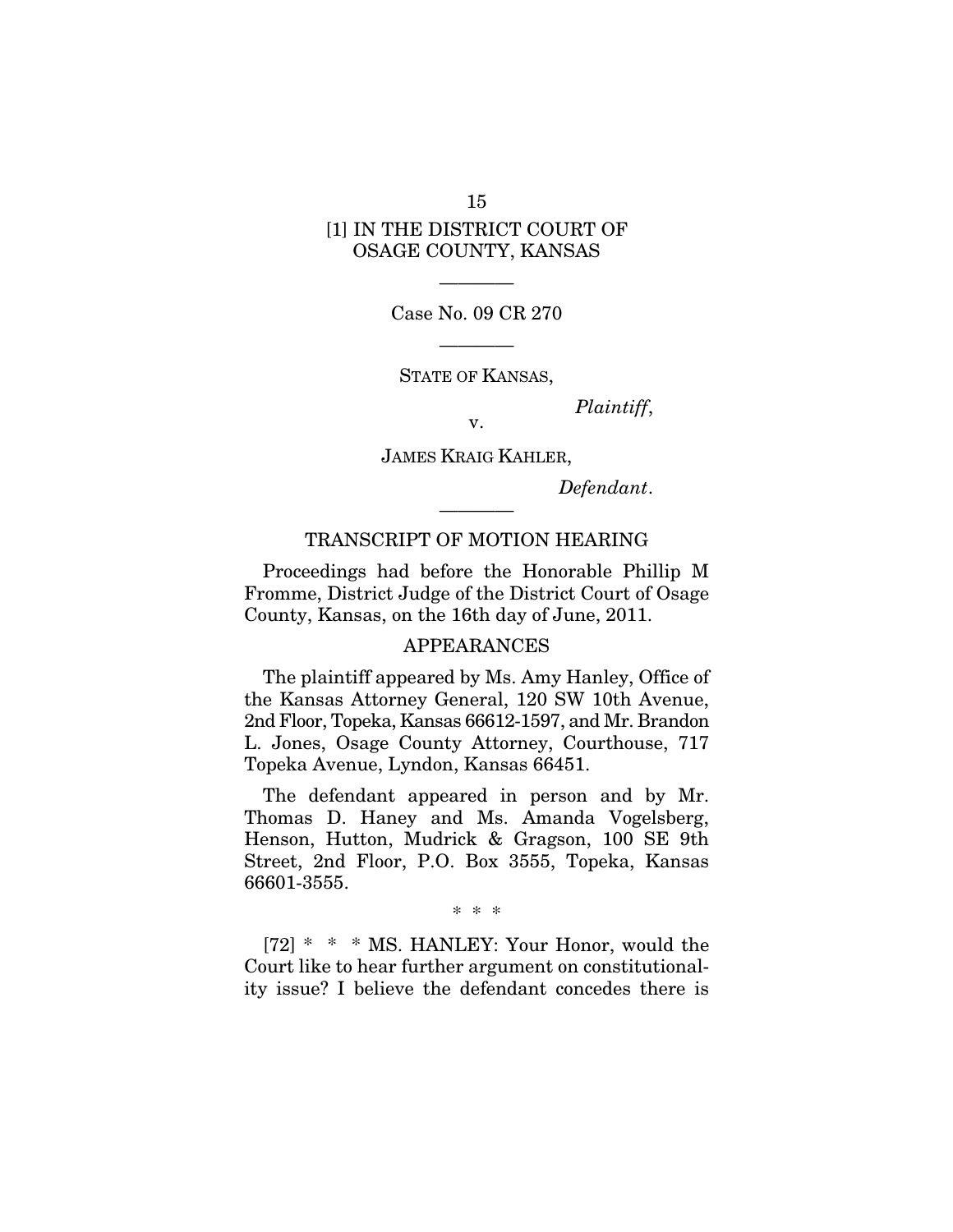well established precedent out there. The State would stand on all of the arguments made in its lengthy response. And I don't see the need to rehash those unless you would like me to.

THE COURT: Well, I don't intend, I guess, to make a long list of specific findings. I did read both briefs and it's my understanding that the law as it exists now is settled at least in the State of Kansas in which through different cases, the *Mims* [73] case and all that the present method and the law as it stands on the death penalty is approved. And the U.S. Supreme Court and Kansas Supreme Court both approved the language and the method and all the arguments that it addressed, as I understand it, that were raised in the briefs. And this Court is not willing to strike down the death penalty today. And I will just state that the law is settled at this time and the death penalty is legal and I'll deny that much. And you have your record.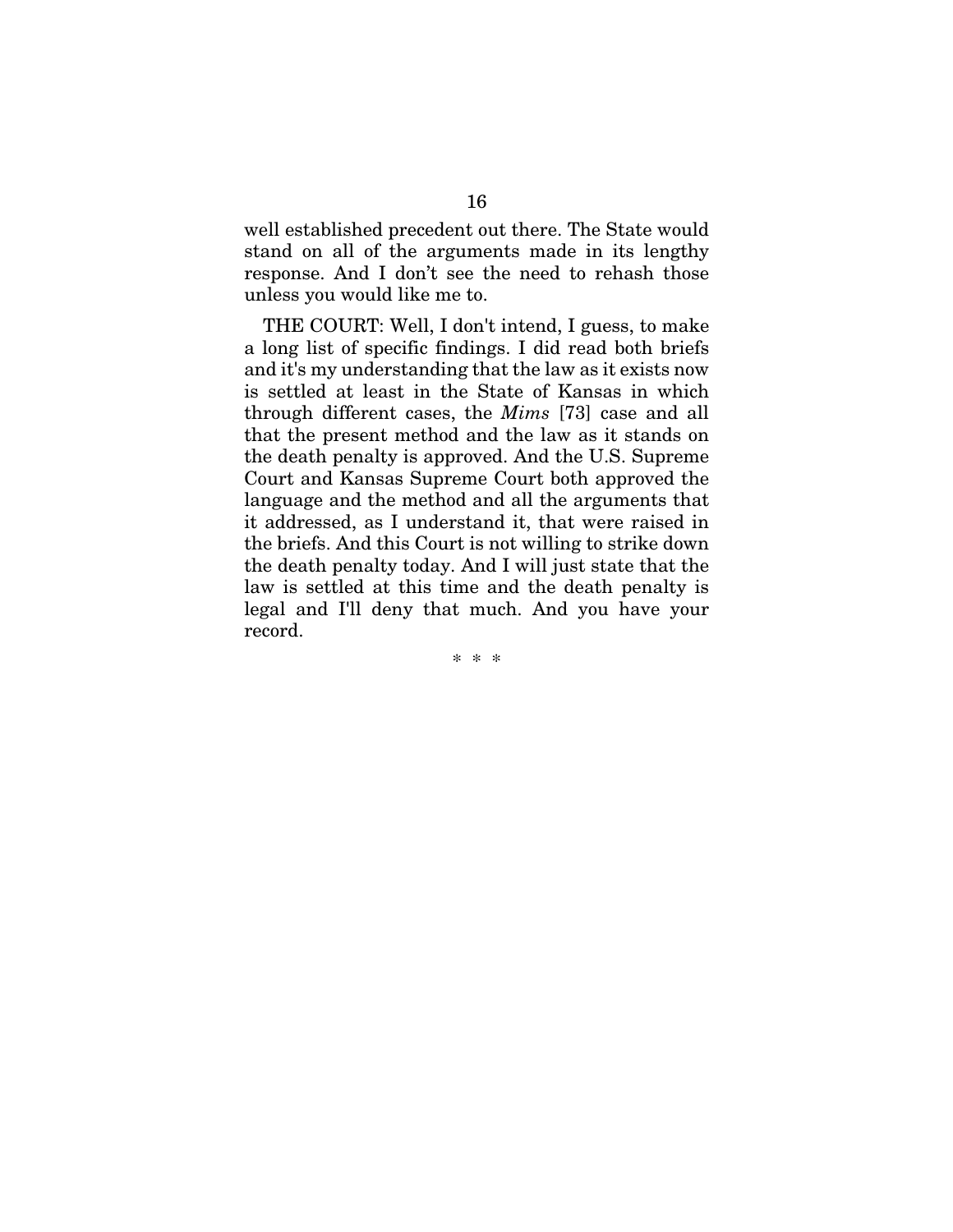17

### IN THE DISTRICT COURT OF OSAGE COUNTY, KANSAS FOURTH JUDICIAL DISTRICT (CRIMINAL DIVISION)

Case No. 09-CR-270

————

————

STATE OF KANSAS,

*Plaintiff*,

vs.

JAMES KRAIG KAHLER,

*Defendant*.

DEFENDANT'S PROPOSED JURY INSTRUCTIONS

————

COMES NOW the defendant, James Kraig Kahler, by and through Thomas D. Haney and Amanda S. Vogelsberg of Henson, Hutton, Mudrick & Gragson, L.L.P., and notifies the Court of its requested jury instructions.

1. Defendant requests standard Patterned Instructions for Kansas – Criminal, Third Edition (PIK Crim.), including the following instructions:

a. 51.01 – Instructions before Introduction of Evidence

b. 51.01A – Note taking by jury

c. 51.02 – Binding application of instructions

d. 51.04 – Consideration of Evidence

e. 51.05 – Rulings of Court

f. 51.06 – Statements and arguments of counsel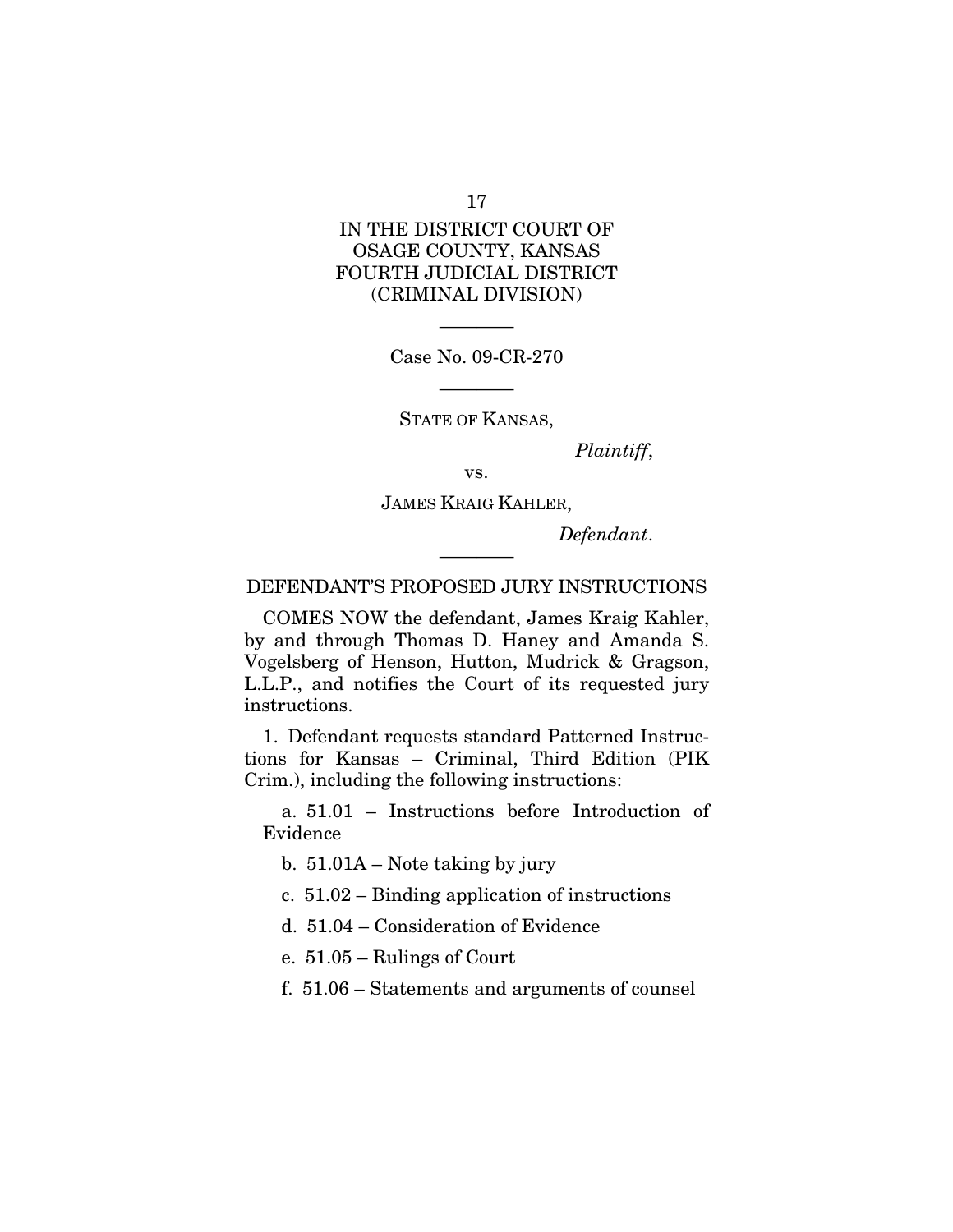g. 51.07 – Sympathy or prejudice favor against a party

h. 51.08 – Form of Pronoun

i. 51.11 – Cameras in courtroom

j. 52.01 – Information = Indictment

k. 52.02 – Burden of Proof

l. 52.05 – Stipulations and Admissions

m. 52.08 – Affirmative Defense

n. 52.13 or 52.10 – However, the word "failure" should not be a part of this instruction. Because a defendant relies on his rights under the Constitution, he does not fail. The instruction should read "Defendant did not testify" or have no heading at all.

o. 52.20 – Eye witness identification

p. 53.00 – Definitions

Intentional:

\* q. 54.10 – Mental disease or defect

\* r. 54.10A – Commitment

\* s. 54.12B – Diminished capacity

```
*
t. 56.00A – Elements
```
1.

2.

```
3. F
```
u. 56.00B – Capital murder (prior to evidence)

v. 56.04 – With premeditation (as modified, see Defendant's Motion for Jury Instructions)

 <sup>\*</sup> No PIK definition is provided.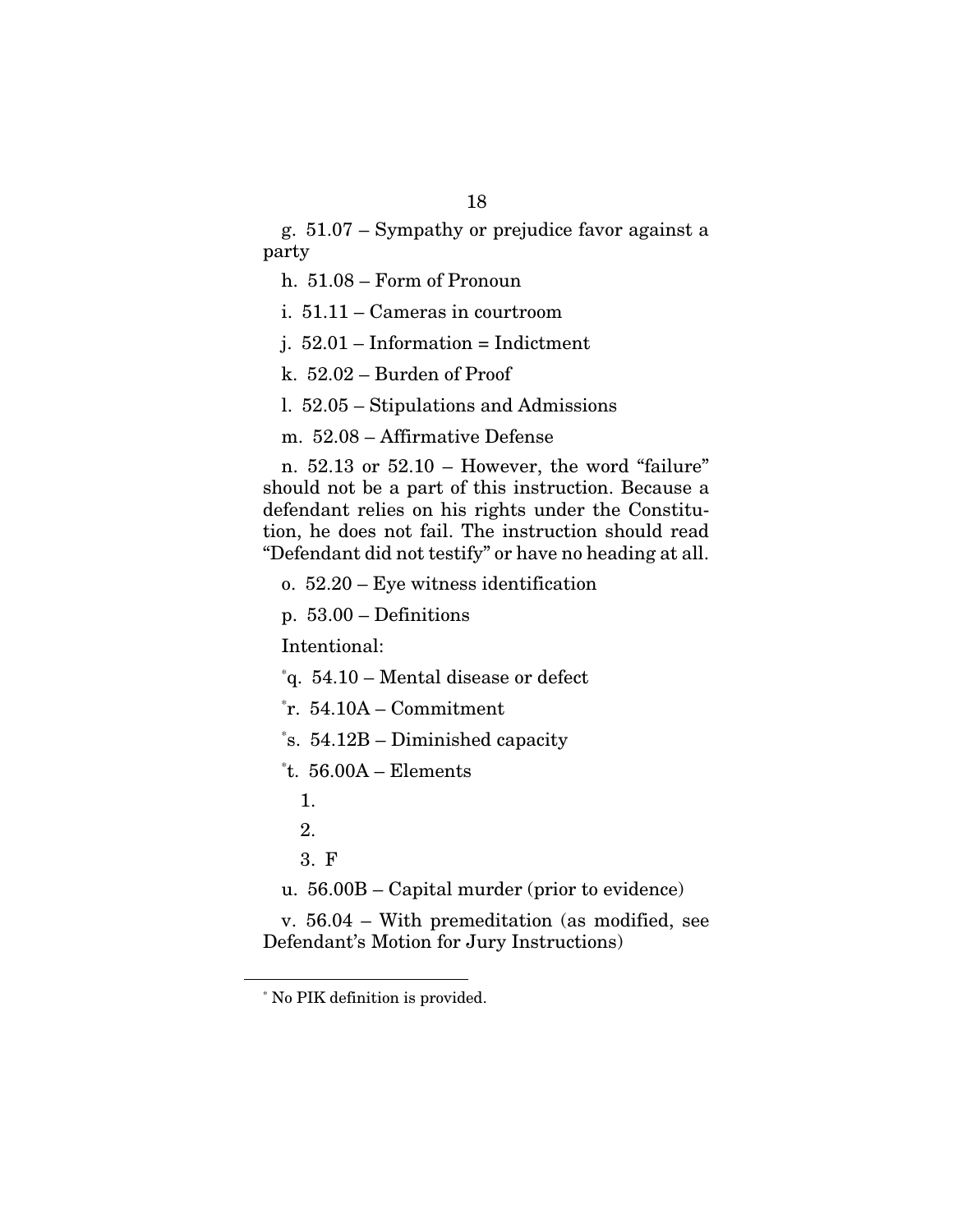Feloniously:

Heat of passion:

Reasonable Belief:

\*\*Cruel: Devoid of human feeling

\*\*Heinous: Extremely hateful, wicked, shockingly evil

Atrocious: Extremely vile

w. 59.18 – Aggravated battery

x. Premeditation – See Motion for Jury Instruction Correctly Defining "Premeditation" and "Intentional."

y. Intentional – See Defendant's Motion for Jury Instructions Correctly Defining "Premeditation" and "Intentional."

2. Lesser included offenses:

a. 53.06 – 2nd degree murder

b. 56.05 – Voluntary manslaughter

c. 56.06 – Involuntary manslaughter

3. In addition, the defendant proposes the following instructions:

a. 52.04 – Reasonable Doubt. Although the Committee recommends that there be no separate instruction given defining reasonable doubt, this wholly fails to enlighten the jury as to the most important findings they must make. The concept of reasonable doubt is the constitutional cornerstone of the criminal justice system. The defendant requests:

 <sup>\*\*</sup> Defendant objects to the lack of constitutionality of the death penalty and of the State's lack of insanity defense. Definitions suggested by Merriam Webster, www.merriam-webster.com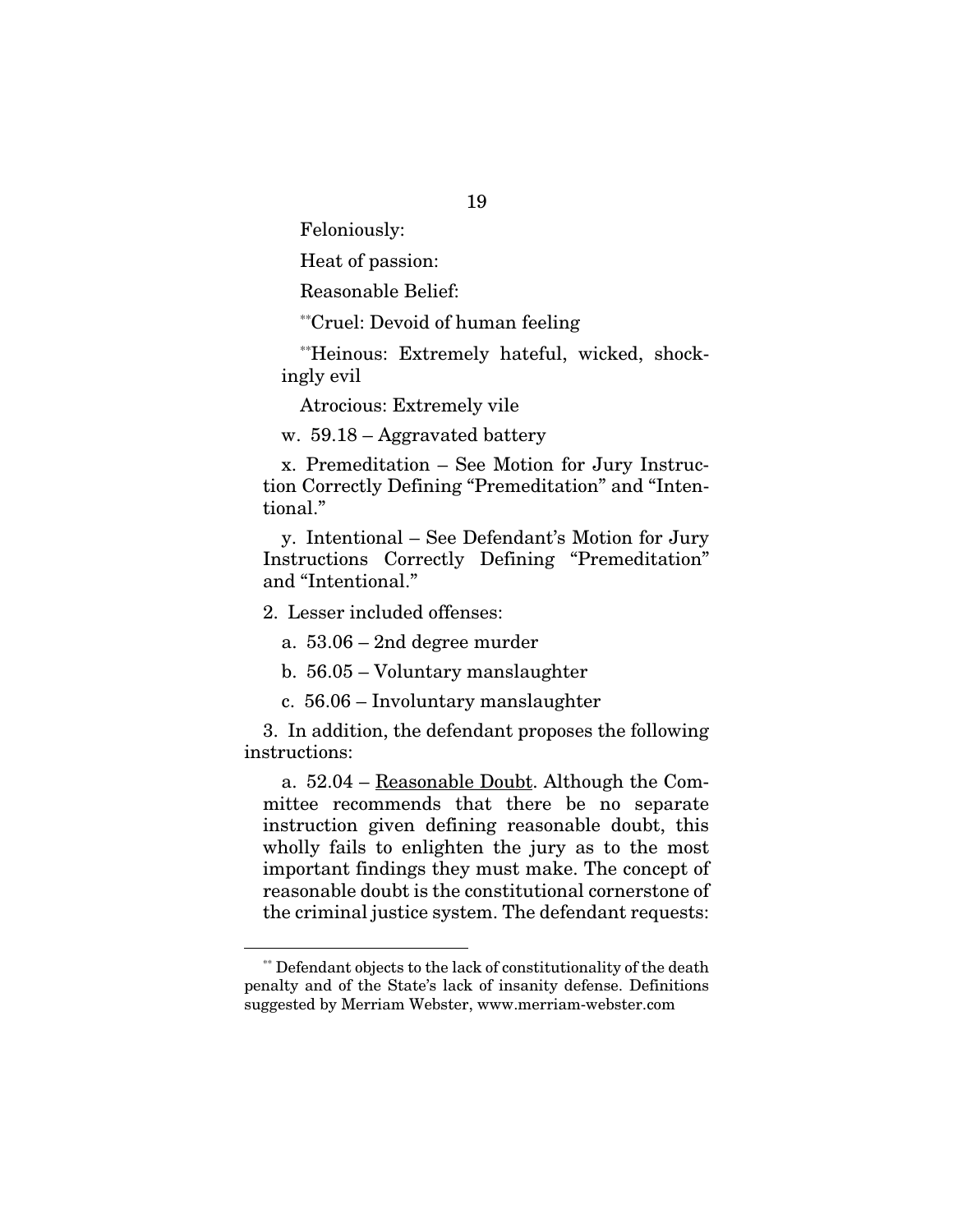A reasonable doubt is a fair doubt based upon reason and common sense and arising from the state of the evidence. It is rarely possible to prove anything to an absolute certainty. Reasonable doubt exists if there is any doubt of such substance as to cause a prudent man to hesitate and pause before acting in matters of importance in his or her own affairs. A defendant is not to be convicted on mere suspicion or conjecture.

A reasonable doubt may arise not only from the evidence produced, but also from lack of evidence. Since the burden is always upon the prosecution to prove the accused guilty beyond a reasonable doubt of every essential element of the crime charged, a defendant has the right to rely upon failure of the prosecution to establish such proof. Defendant may also rely upon evidence brought out on crossexamination of witnesses for the prosecution. The law does not impose upon a defendant the burden or duty of producing any evidence.

Standard Instruction, United States District Court for the District of Kansas. United States Constitution Amendment 14, 5, 6, 8, Kansas Constitution Bill of Rights, Section 10.

b.  $52.14$  – Expert Witness. Although the Committee recommends that there be no separate instruction given as to the expert as a witness, the defense proposes: The defendant requests:

During the trial you heard the testimony of \_\_\_\_\_\_\_\_\_\_\_ who expressed opinions concerning \_\_\_\_\_\_\_\_\_\_\_. In some cases, such as this one, scientific, technical, or other specialized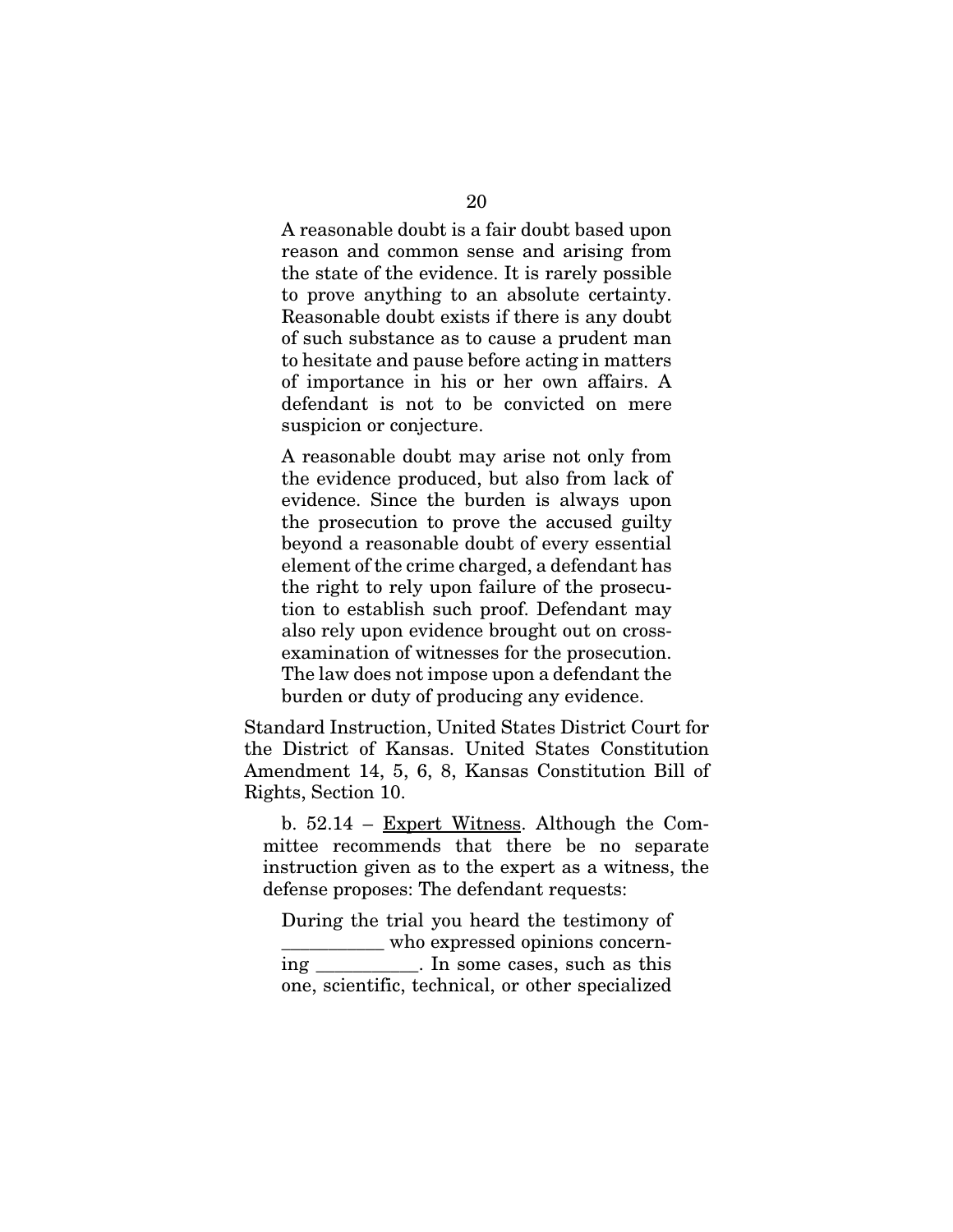knowledge may assist the jury in understanding the evidence or in determining a fact in issue. A witness who has knowledge, skill, experience, training or education, may testify and state an opinion concerning such matters.

You are not required to accept such an opinion. You should consider opinion testimony just as you consider other testimony in this trial. Give opinion testimony as much weight as you think it deserves, considering the education and experience of the witness, the soundness of the reasons given for the opinion, and other evidence in the trial.

10th Circuit Court of Appeals Pattern Criminal Jury Instruction 1.17.

4. Verdict Forms

a. 68.01 – Concluding instruction

- b. 68.02 Guilty verdict
- c. 68.03 Not guilty verdict
- d. 68.07 Multiple counts
- e. 68.08 Multiple counts
- f. 68.09B Multiple acts

g. 68.14B – Premeditated murder and felony murder in the alternate

h. 68.17 – Capital murder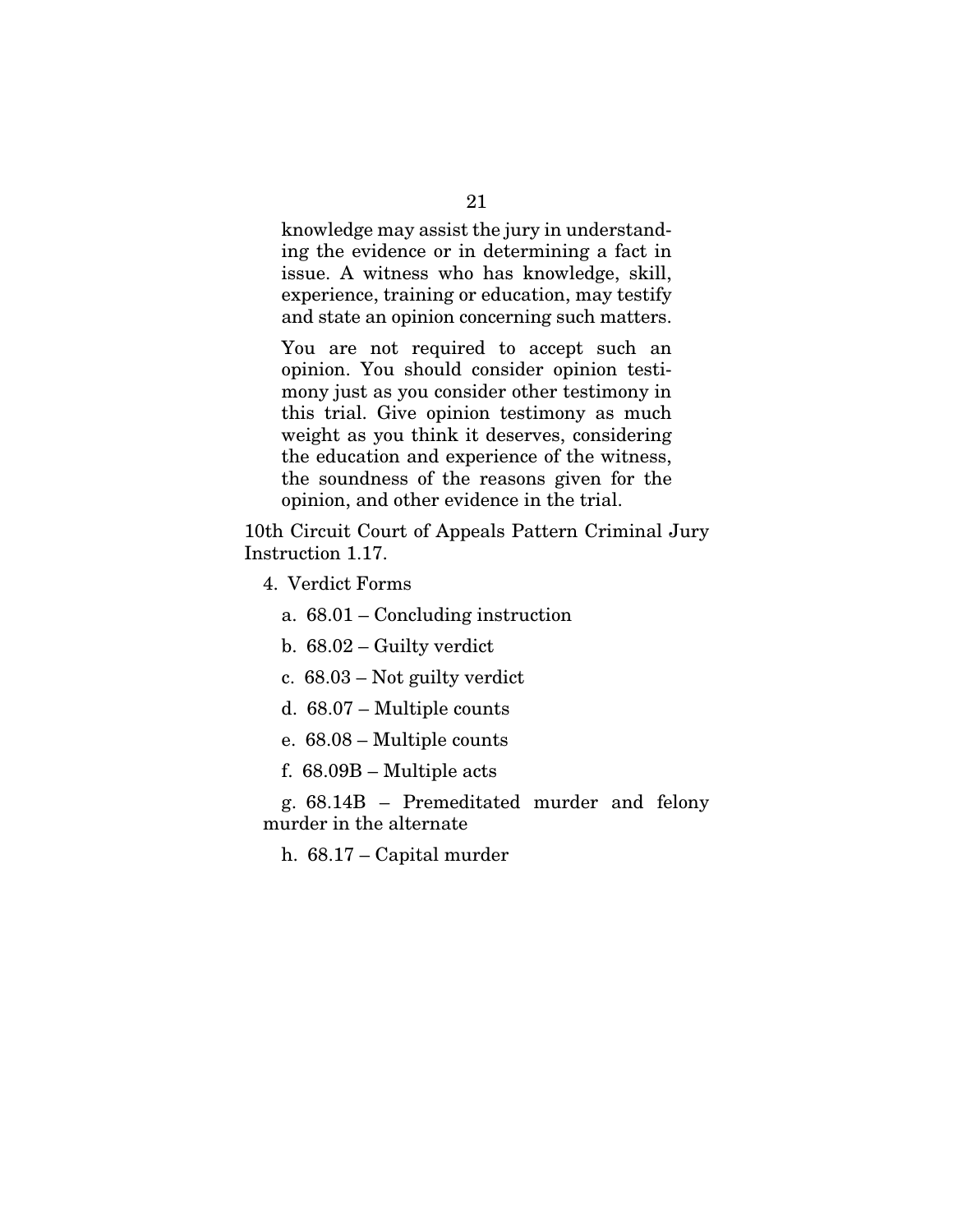Respectfully submitted,

/s/ Thomas D. Haney Thomas D. Haney, #7685 Amanda S. Vogelsberg, #23360 HENSON, HUTTON, MUDRICK & GRAGSON, L.L.P. 100 SE 9th Street, 2nd Floor P. O. Box 3555 Topeka, KS 66601-3555 (785) 232-2200 (785) 232-3344 (facsimile) *Attorneys for James Kraig Kahler* 

22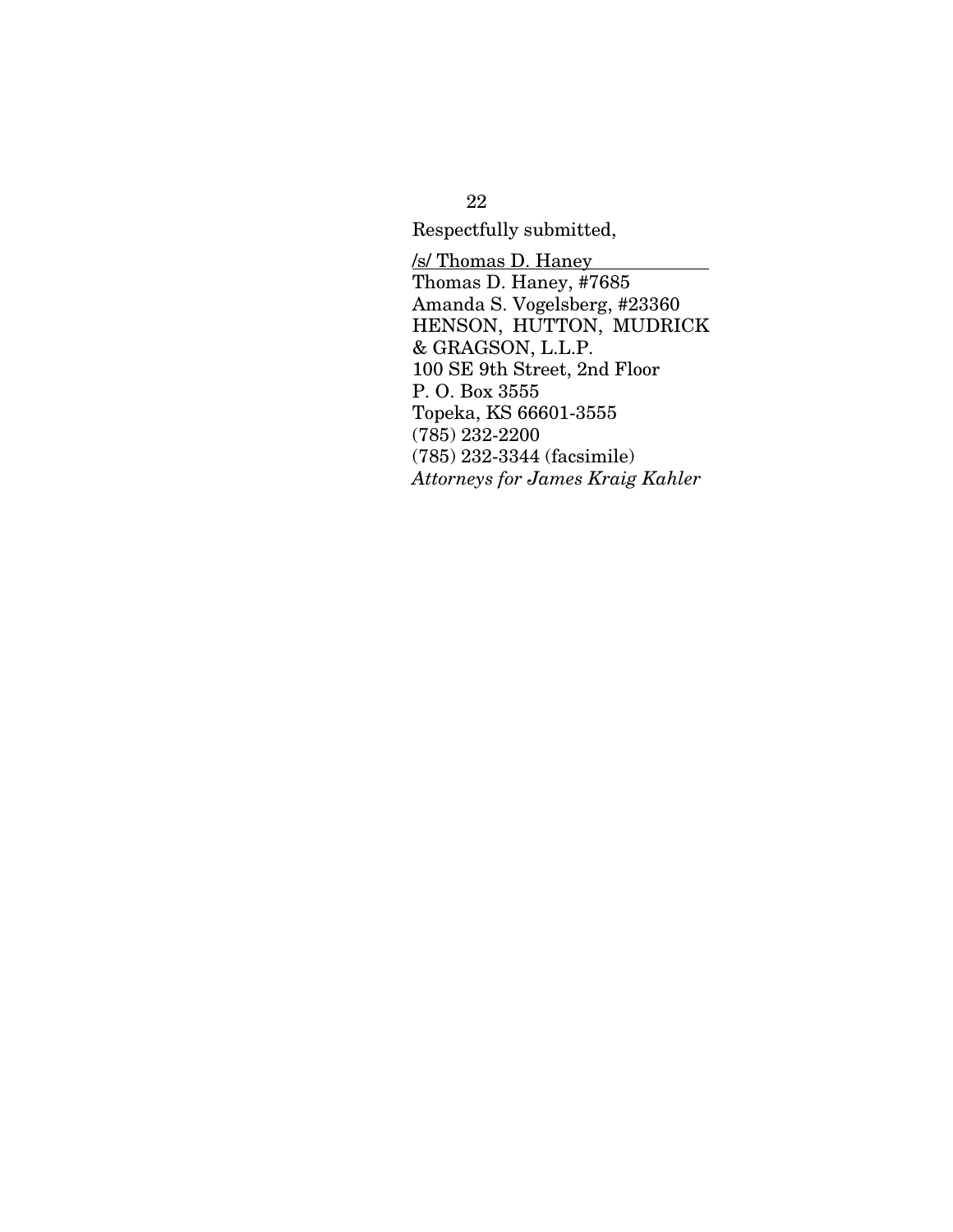# [1230] IN THE DISTRICT COURT OF OSAGE COUNTY, KANSAS

———— Case No. 09 CR 270

————

STATE OF KANSAS,

*Plaintiff*, v.

JAMES KRAIG KAHLER,

*Defendant*.

#### TRANSCRIPT OF JURY TRIAL

————

(Volume 6 of 9, Page 1230-1444)

Proceedings had before the Honorable Phillip M Fromme, District Judge of the District Court of Osage County, Kansas, on the 22nd day of August, 2011.

#### APPEARANCES

The plaintiff appeared by Ms. Amy Hanley, Office of the Kansas Attorney General, 120 SW 10th Avenue, 2nd Floor, Topeka, Kansas 66612-1597, and Mr. Brandon L. Jones, Osage County Attorney, Courthouse, 717 Topeka Avenue, Lyndon, Kansas 66451.

The defendant appeared in person and by Mr. Thomas D. Haney and Ms. Amanda Vogelsberg, Henson, Hutton, Mudrick & Gragson, 100 SE 9th Street, 2nd Floor, P.O. Box 3555, Topeka, Kansas 66601-3555.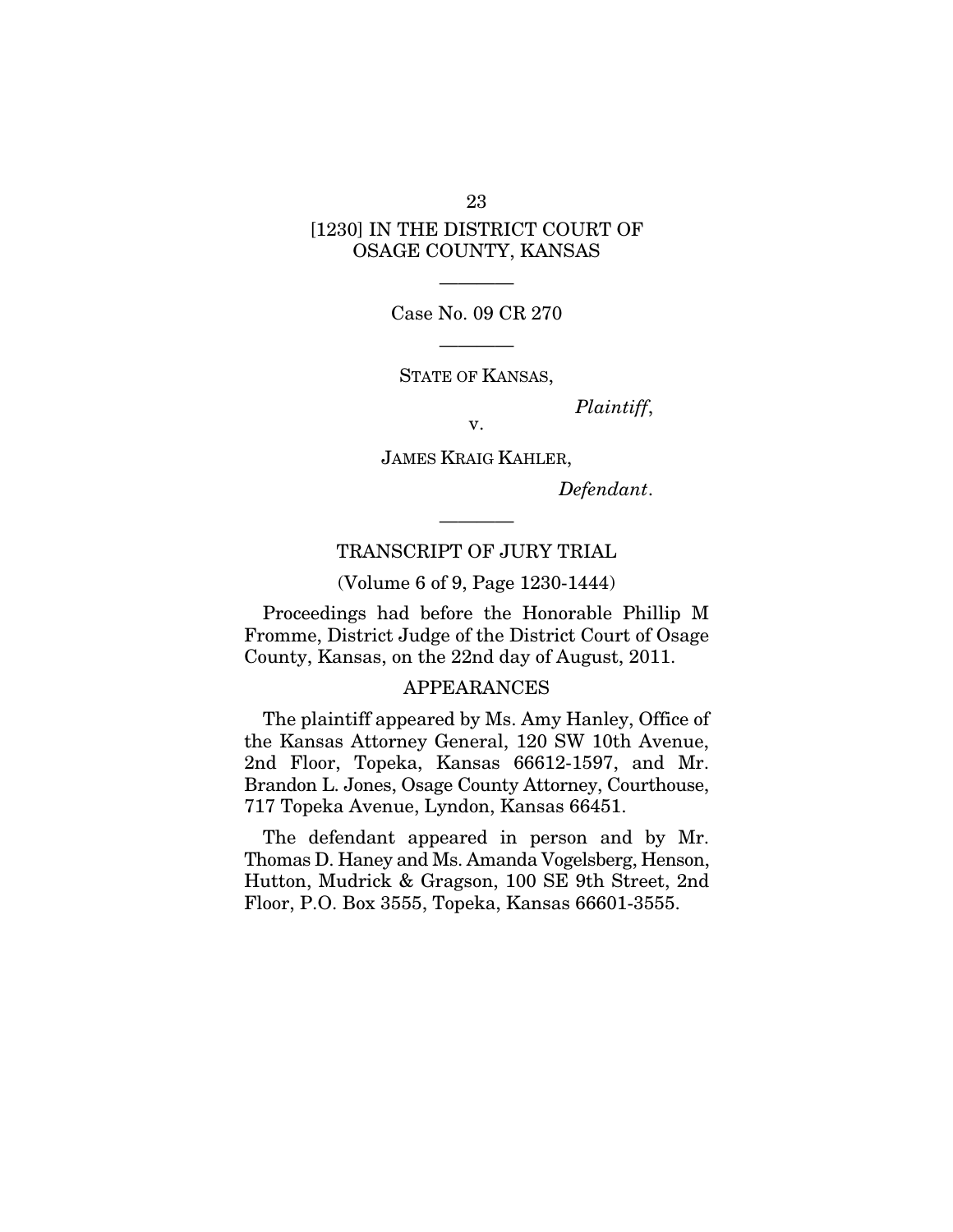# 24 [1231] INDEX

Page

| Defendant's Witness                    |      |
|----------------------------------------|------|
| Michael John Schmitz                   |      |
| Direct Examination by Mr. Haney        | 1240 |
| Cross Examination by Mr. Jones         | 1257 |
| Redirect Examination by Mr. Haney      | 1259 |
| Don Allen Coulter                      |      |
| Direct Examination by Ms. Vogelsberg   | 1260 |
| Cross Examination by Mr. Jones         | 1277 |
| Redirect Examination by Ms. Vogelsberg | 1280 |
| Marina Da Silva Pinto Coulter          |      |
| Direct Examination by Ms. Vogelsberg   | 1280 |
| Cross Examination by Mr. Jones         | 1298 |
| Redirect Examination by Ms. Vogelsberg | 1302 |
| Wayne Kahler                           |      |
| Direct Examination by Mr. Haney        | 1304 |
| Voir Dire Examination by Ms. Hanley    | 1312 |
| Direct (Continued) by Mr. Haney        | 1313 |
| Voir Dire Examination by Ms. Hanley    | 1339 |
| Direct (Continued) by Mr. Haney        | 1340 |
| Cross Examination by Ms. Hanley        | 1342 |
| Redirect Examination by Mr. Haney      | 1349 |
| Siamac Vahabzadeh                      |      |
| Direct Examination by Mr. Haney        | 1350 |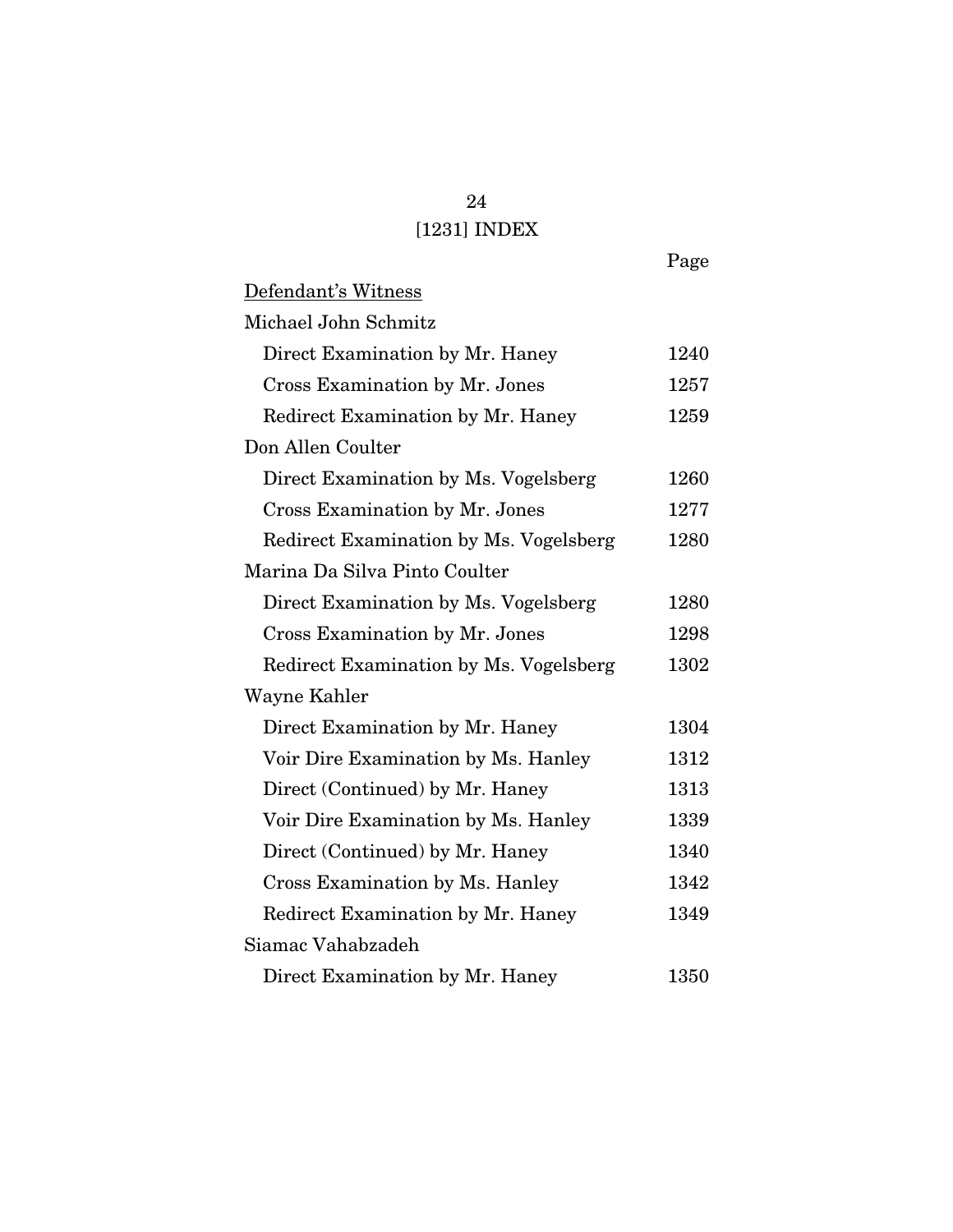| 25                                          |         |          |
|---------------------------------------------|---------|----------|
| Cross Examination by Ms. Hanley             |         | 1363     |
| Voir Dire Examination by Mr. Haney          |         | 1366     |
| Cross (Continued) by Ms. Hanley             |         | 1367     |
| Redirect Examination by Mr. Haney           |         | 1376     |
| Elizabeth Herrera McAulay                   |         |          |
| Direct Examination by Ms. Vogelsberg        |         | 1377     |
| Cross Examination by Mr. Jones              |         | 1391     |
| Redirect Examination by Ms. Vogelsberg      |         | 1393     |
| Patricia Kahler                             |         |          |
| Direct Examination by Ms. Vogelsberg        |         | 1396     |
| Motion for Judgment Notwithstanding Verdict |         | 1238     |
| <b>Instruction Conference</b>               |         | 1417     |
| [1232] State's Exhibit                      | Offered | Admitted |
| 363. Dr. Vahabzadeh Records                 | 1365    | 1367     |
| Defendant's Exhibit                         | Offered | Admitted |
| 1. Dr. Vahabzadeh Records                   | 1353    | 1353     |
| 1a. Dr. Vahabzadeh Records                  | 1353    | 1353     |
| 1b. Dr. Vahabzadeh Records                  | 1353    | 1353     |
| 1c. Dr. Vahabzadeh Records                  | 1353    | 1353     |
| 15. Photo                                   | 1407    | 1407     |
| 20. Award                                   | 1404    | 1404     |
| 20a. Award                                  | 1405    | 1405     |
| 20b. Award                                  | 1405    | 1405     |
|                                             |         |          |
| 20c. Award                                  | 1405    | 1405     |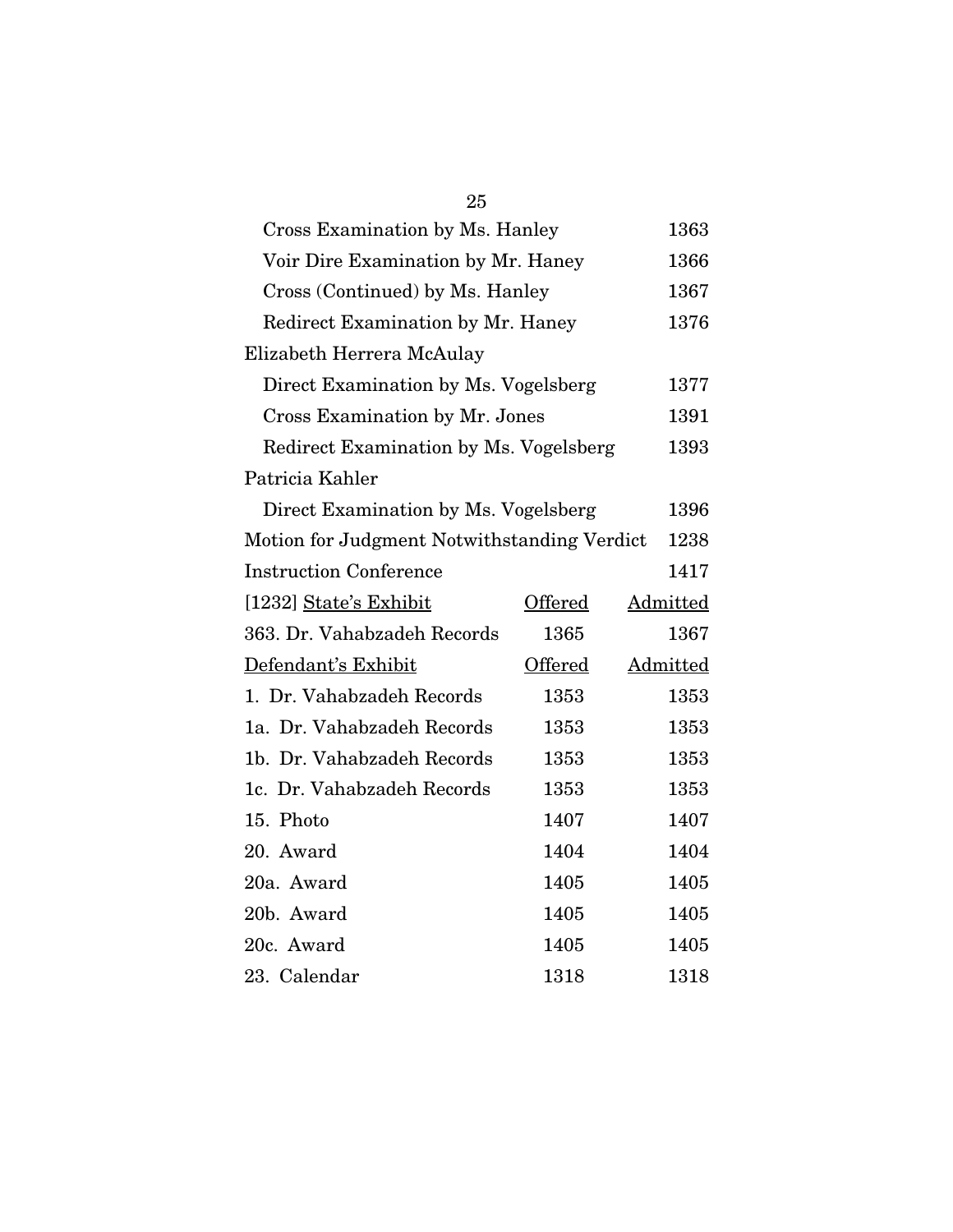| 24. Photo                  | 1326 | 1326 |
|----------------------------|------|------|
| 24a. Photo                 | 1328 | 1328 |
| 24b. Photo                 | 1328 | 1328 |
| 24c. Photo                 | 1328 | 1328 |
| 25. Photo                  | 1338 | 1340 |
| 25a. Photo                 | 1338 | 1340 |
| 29. Newspaper Articles     | 1250 | 1250 |
| 34. Preconception Contract | 1312 | 1313 |
| 36. Photo Album            | 1249 | 1249 |
|                            |      |      |

26

\* \* \*

[1245] his – the divorce he was going through and things that I felt like would help him to get through that.

Q. And from working with him on a daily basis prior to what I'll call the divorce initiation, how did he change, if he did, after the divorce proceeding was filed or initiated?

A. In regards to?

Q. How he related to employees, how he reacted on the job, with you?

A. He was definitely more distracted while he was going through the divorce proceedings.

Q. Did he show you any photo albums?

A. He did.

Q. Explain to the jury what that was all about.

A. I think it was an attempt to show to me that they had had a happy family and they no longer had a happy family. And he would show the photographs to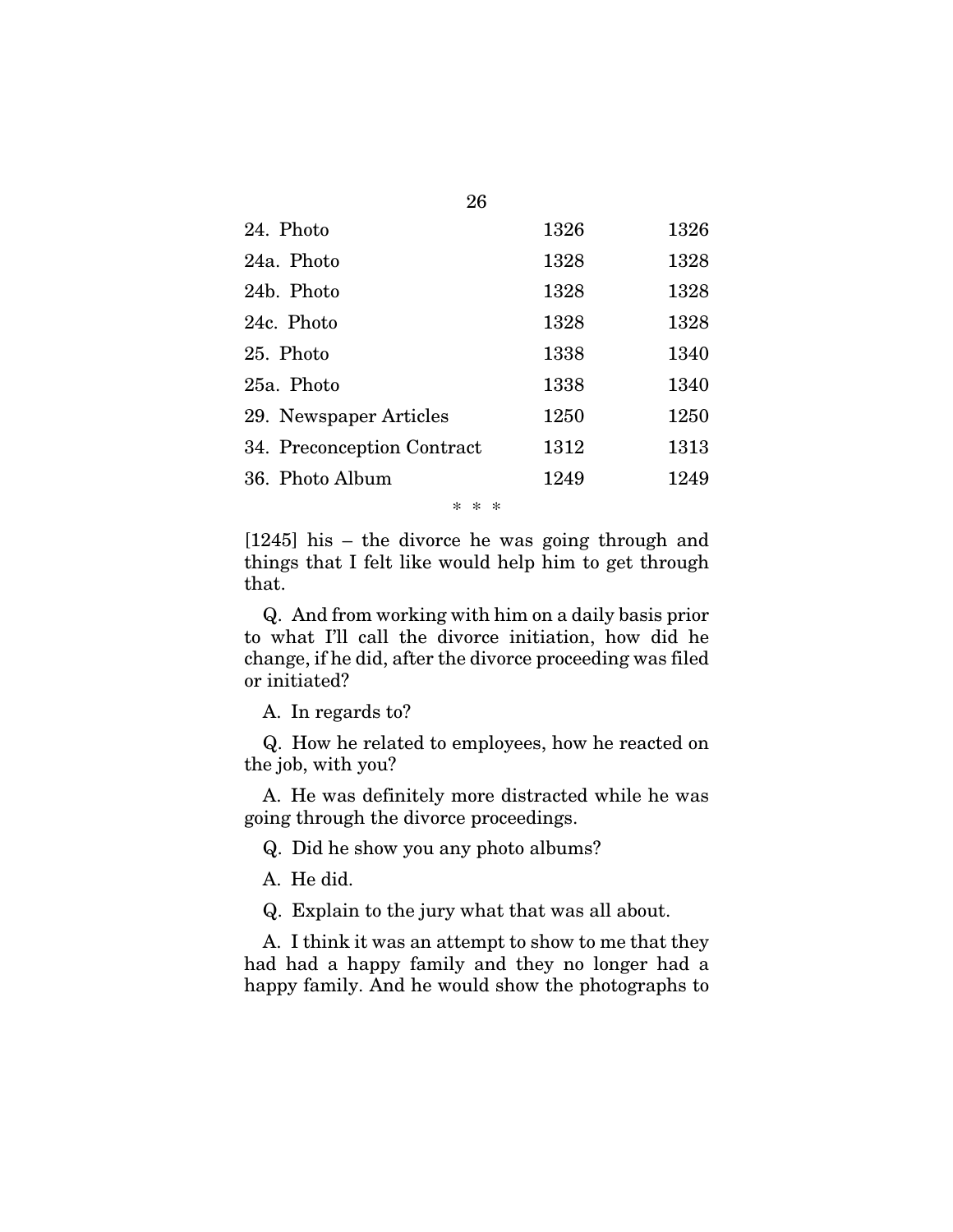me and say, you know, this is the way we used to be, type of things.

Q. And did you describe to the KBI that Mr. Kahler couldn't absorb what was happening in his personal life?

A. I don't think I necessarily used the term absorb. I might have, it's been awhile back. But he was having a hard time accepting what was going on in his life, [1246] that's the way I would phrase it.

MR. HANEY: Could I have Exhibit Number 35 – 36.

Q. (By Mr. Haney) Let me hand you Exhibit Number 36, if I can, sir, does that look like the album that Mr. Kahler was going through on the job?

A. Yes.

Q. And when he would bring out this album and go through these family pictures and go through these family pictures, what would he say to you, why was he doing this?

A. I don't know that I know why he was doing it, but what he would say to me was, doesn't this look like we were happy and we had good times, and comments along those lines. Do they look unhappy to you? Those would be the kind of questions and statements he would make to me.

Q. Mr. Schmitz, did you describe to the KBI that Mr. Kahler was obsessed with trying to keep his family together?

A. I think obsessed would correctly describe that.

Q. If you could explain to the jury and for our benefit, what about Mr. Kahler's actions, what he was saying and what he was doing, led you to conclude that he was obsessed with keeping his family together?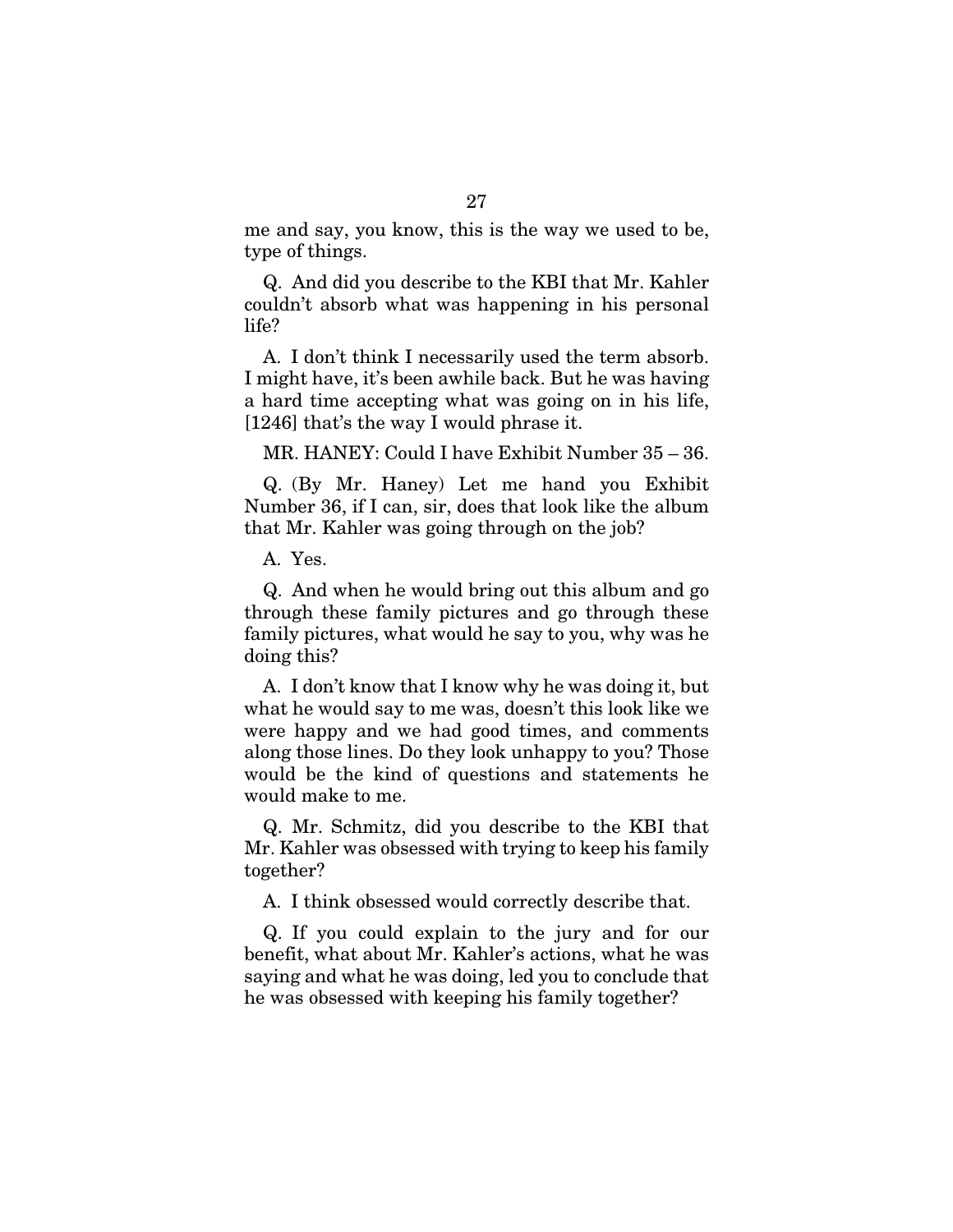[1247] A. Well, as I said earlier he was distracted from work and he seemed very intent on keeping his family together. And he was under the opinion – in my opinion he was under the opinion that he could convince his ex-wife Karen to stay with him.

Q. And did you describe to the KBI also that the divorce was hitting him hard?

A. It was hitting him hard. I feel like it was.

Q. All right. And other than what the KBI reported, can you explain to the jury what you observed, what you personally saw that led you to that conclusion the divorce was hitting him hard?

A. Well, just his demeanor, you know, where he seemed to be focused on it quite a bit and, you know, that sort of thing.

Q. And as your supervisor, how did you notice that this was affecting his performance on the job, if it was?

A. The primary reason, I would say, was his attention to his Blackberry.

Q. Was that the city Blackberry or personal?

A. It was. It was a city issued Blackberry. And he seemed in that day and age I didn't know anybody who texted on a regular basis. Okay. And he had it with him all the time, even in meetings and stuff he would be paying to his Blackberry, noticeably paying

\* \* \*

[1322] January, February of '09, how was he, was he the same man, different man?

A. Different.

Q. How, why?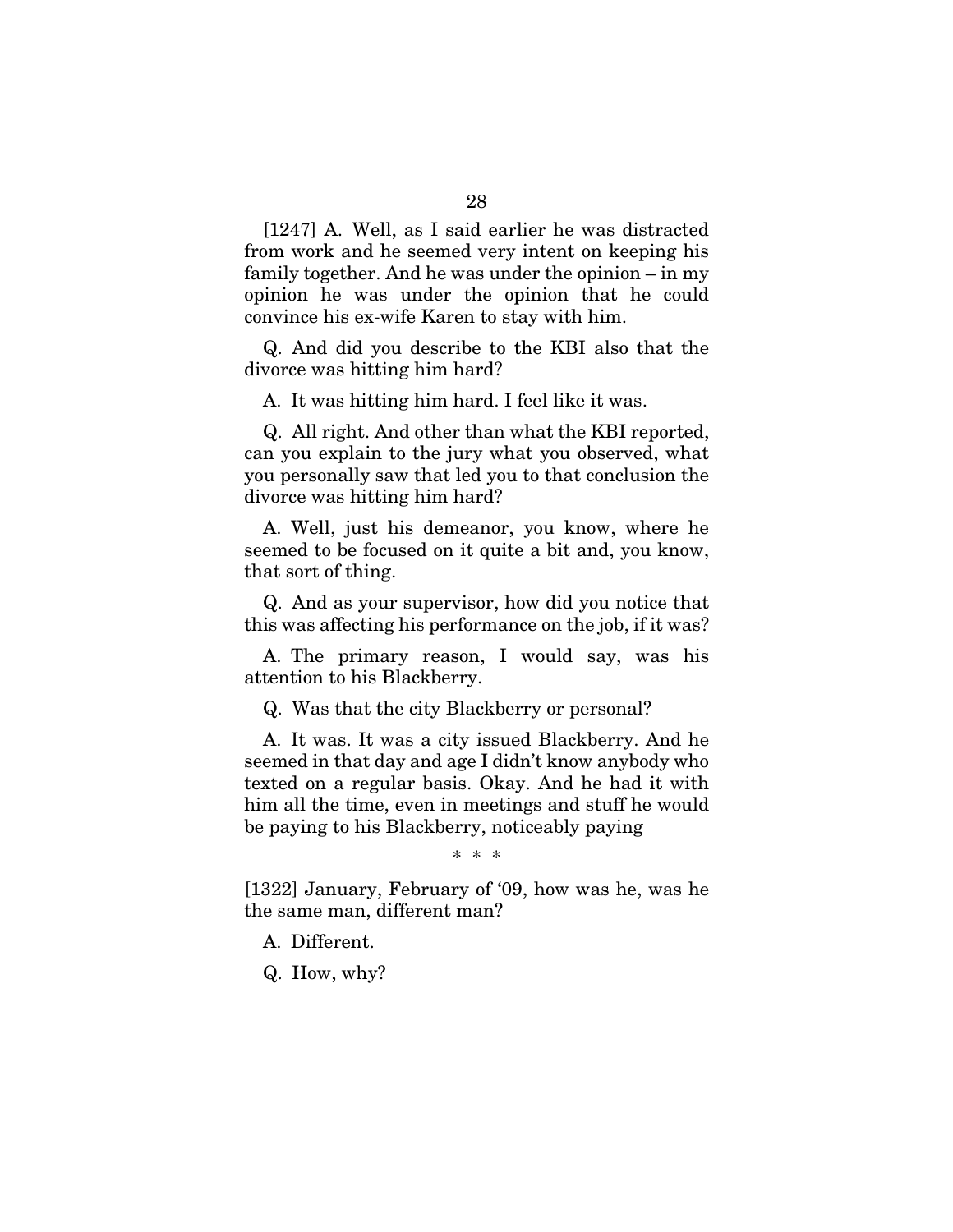A. Well, you could just tell it in his voice that he was hurting.

Q. Okay. And I know as a father you can obviously tell, but as best you can express to the jury what about Kraig led you to feel to say he was hurting?

A. Well, I kept telling him to move out, get away from it. And he said, I got to save my family, dad, got to try to save the marriage.

Q. Do you know whether he went through counseling, marriage counseling?

A. Yes, sir.

Q. And did you know at the time he actually sought the help of a physician in Columbia?

A. Yes, sir.

Q. And after January when the divorce was filed, January of '09, did you ever have a time where Karen and the girls and Sean and Kraig were back up at the farm after that, were they ever back?

A. No, sir, I don't believe so.

Q. And . . .

A. The kids were, though.

[1323] Q. The kids were?

A. Yes.

Q. Are you aware when Kraig was arrested in Missouri, would have been March 16, 2009, and Karen charged him with battery?

A. Yes, sir.

Q. How did he take that?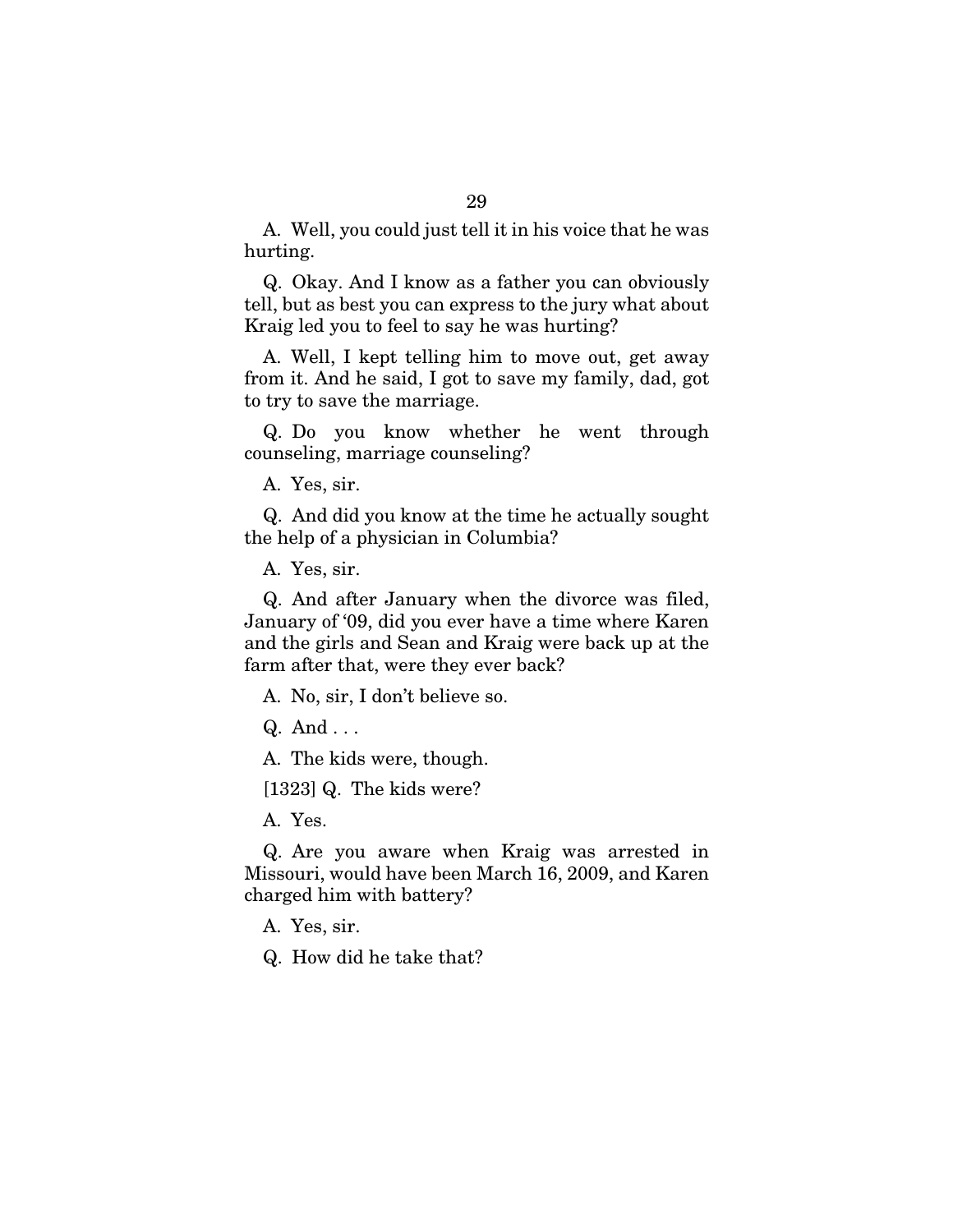A. Well, he told me, I just hugged her. And he told me it sure looked bad with the picture in the paper.

Q. And when Kraig lost his job, I take it you had conversations with Kraig about what was going on in his life and how he felt?

A. Yes, sir.

Q. At one point in time you moved him from Columbia back to Meriden?

A. Yes, sir.

Q. And, Mr. Kahler, when would that have been about?

A. I would say six to eight weeks before New Year's.

Q. And what had happened then where you decided you got to get Kraig back?

A. Well, I talked to him in the morning or noon, something like that, and he was very depressed, I could tell it from the way he was talking. And stay right there, we're coming down.

Q. And, of course, the jury doesn't know Kraig, they [1324] don't know anybody in this case. But as best you can tell us about the way Kraig was talking, what was different that you knew he was depressed?

A. Well, that's hard to explain.

Q. I know it is. Just do the best you can.

A. Just talking to him you knew he was down in the dumps.

Q. And you went to Missouri to help him pack up?

A. Yes, sir.

Q. By then Karen had already moved out of the house?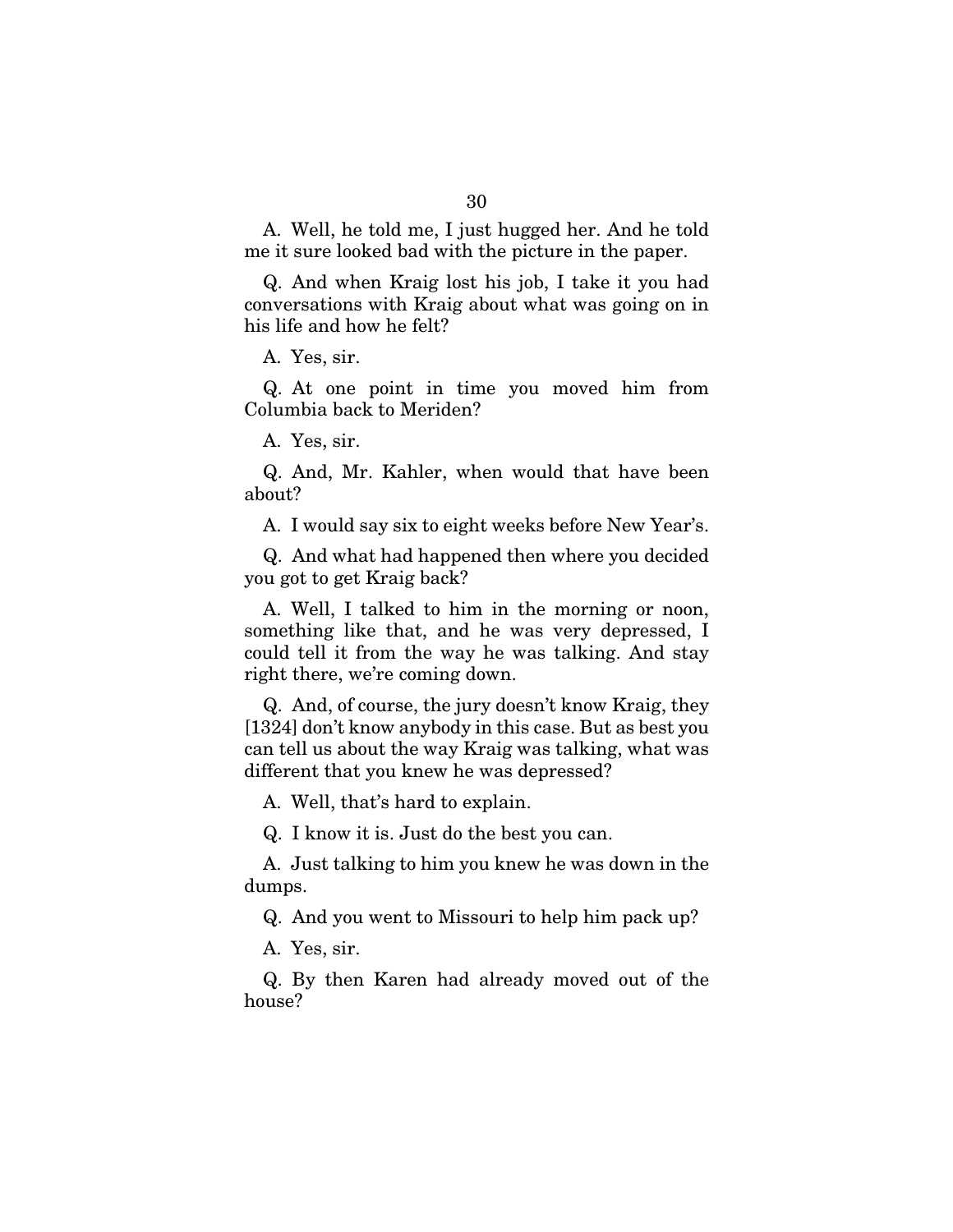A. Yes, sir.

Q. And this was a big house in Missouri?

A. Yes, sir.

Q. Anybody else living there with Kraig?

A. No.

Q. When you got there can you describe what kind of shape the house was in, were there curtains up, what was in the house basically?

A. Well, everything that was there that Karen did not take with her. But the girls' rooms, if they didn't want it they just threw it on the floor.

Q. And who all went down to help Kraig move back?

A. My wife and I went down the first day.

Q. Okay.

A. And we brought – Kraig had some things in his [1325] vehicle.

Q. This Explorer that he was driving?

A. Yes. And he put some items in it. We put a little bit of stuff in my wife's car. And we come back to Meriden.

And we – Kraig and my other son and I, got up at 3:30 or 4:00 the next morning, drove down, packed everything up, rented a U-Haul truck, and took two pickups, and brought everything back to Meriden.

Q. And by everything, I take it you're talking about any furniture that was there back?

A. Yes, sir.

Q. Any clothes that Kraig had was back?

A. Yes, sir, right.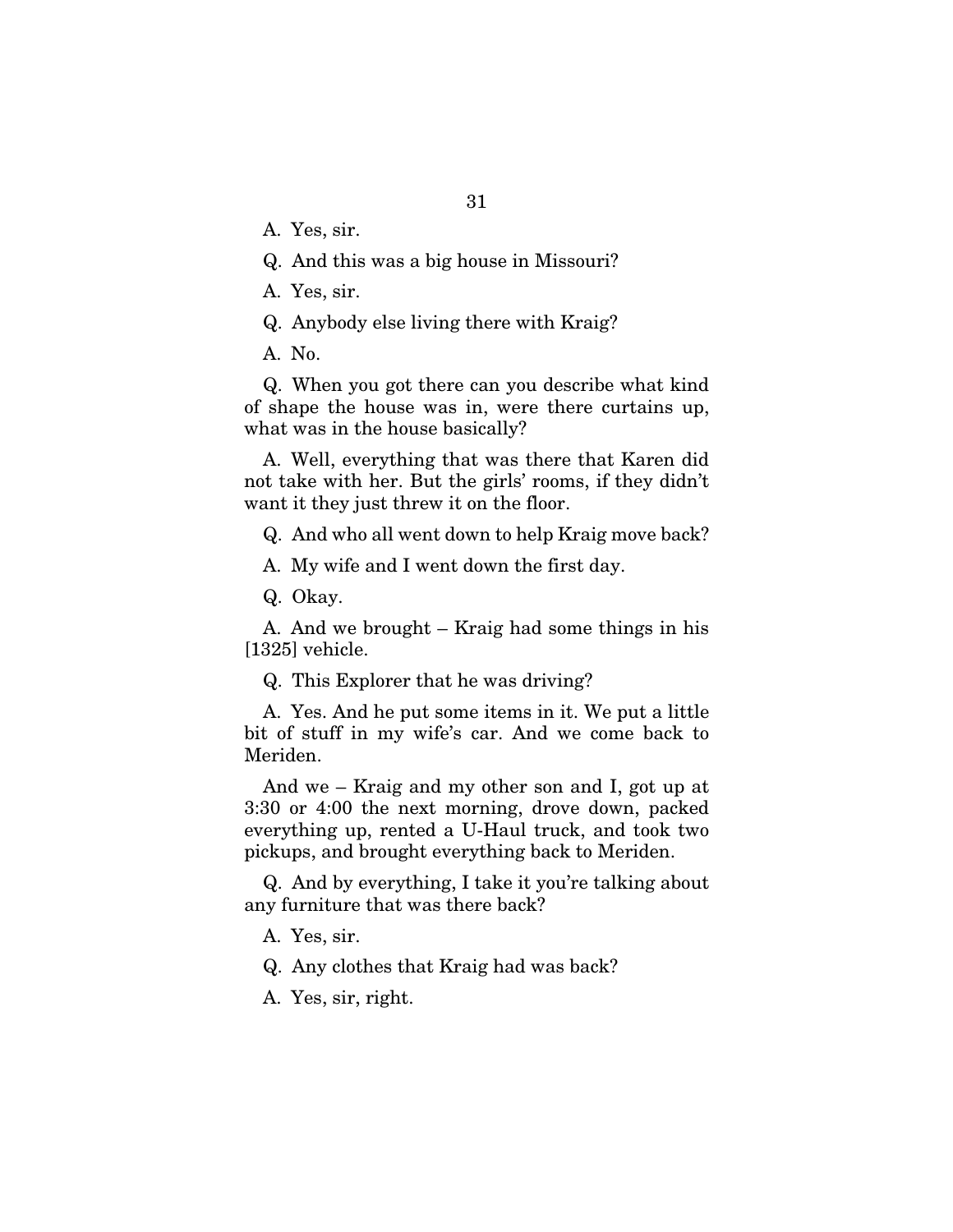Q. And whatever kitchen including canned goods came out of there?

A. Yes.

Q. And two trips. And how many vehicles did you have, you had Kraig's, your son Kris had a vehicle?

A. He had a pickup.

Q. And you had a vehicle?

A. I had a pickup.

Q. So that's three vehicles. Any more involved?

A. We rented a U-Haul truck and Kraig drove it back.

Q. Okay. And when you got Kraig back on the farm, how

\* \* \*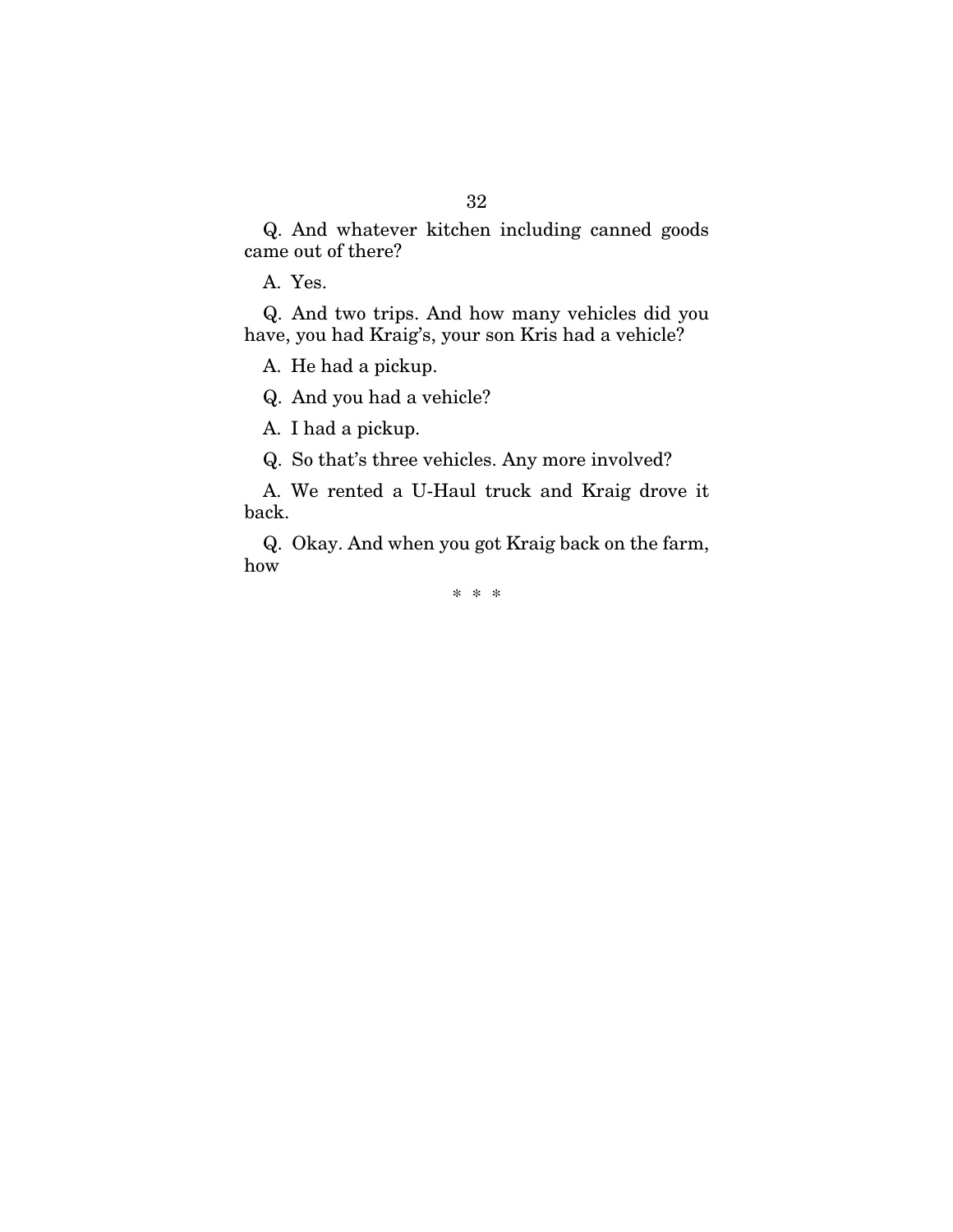The Columbia Daily Tribune

# City utilities director charged with misdemeanor assault

By Joe Meyer

Saturday, March 28, 2009

Columbia Water and Light Director Kraig Kahler was charged yesterday with third-degree domestic assault in connection with his arrest last week.



Kraig Kahler

Kahler, 46, is scheduled for arraignment on the misdemeanor offense Monday in front of Boone County Associate Circuit Judge Deborah Daniels, according to court records. If convicted, he could face up to a year in jail.

According to a sworn statement seeking a court order of protection filed by Kahler's wife, Karen Kahler, the two were discussing her decision to file for divorce on March 16 when the alleged abuse occurred. Kraig Kahler allegedly blocked her from leaving the room, cornered her and got her in a "bear hug," resulting in scrapes and bruises.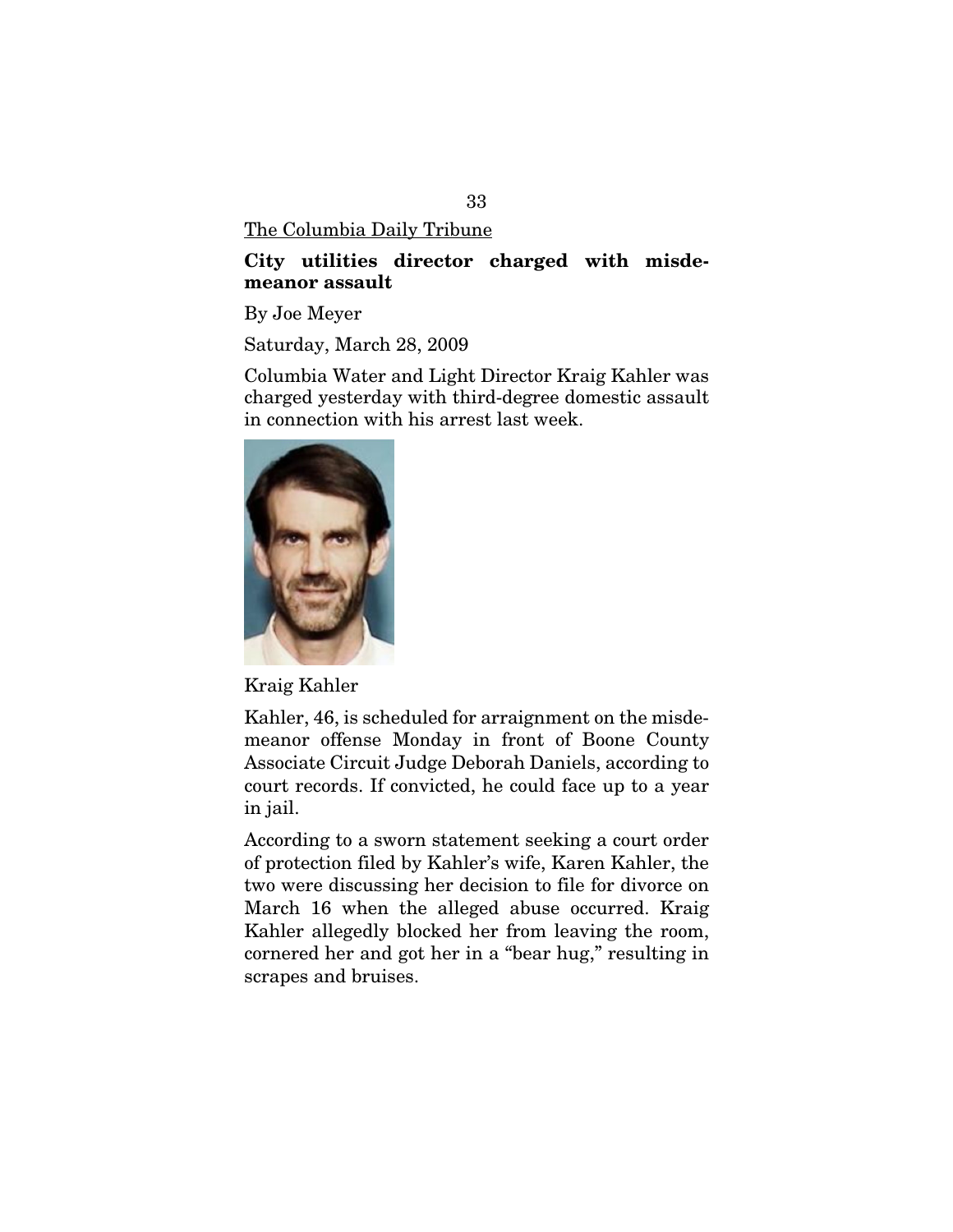Police arrested Kraig Kahler later that night after a Columbia City Council meeting.

According to court records, Karen Kahler filed for divorce on Jan. 28, and a court issued an order of protection against her husband the same day as his arrest. In the request for the protective order, Karen Kahler described her husband as having a bad temper and as "controlling" and "capable of using force."

Kahler returned to work the day after his arrest and was not suspended. City Manager Bill Watkins did not respond to a phone message seeking comment yesterday evening.

"I think if there is a conviction, that's a much more serious issue than just an arrest," Watkins told the Tribune last week. "We're going to continue to monitor every day."

Kraig Kahler moved to Columbia with his wife and three minor children in July to run the city utilities department. He previously headed the municipal utility system in Weatherford, Texas

Reach Joe Meyer at 573-815-1718 or e-mail jmeyer@ columbiatribune.com.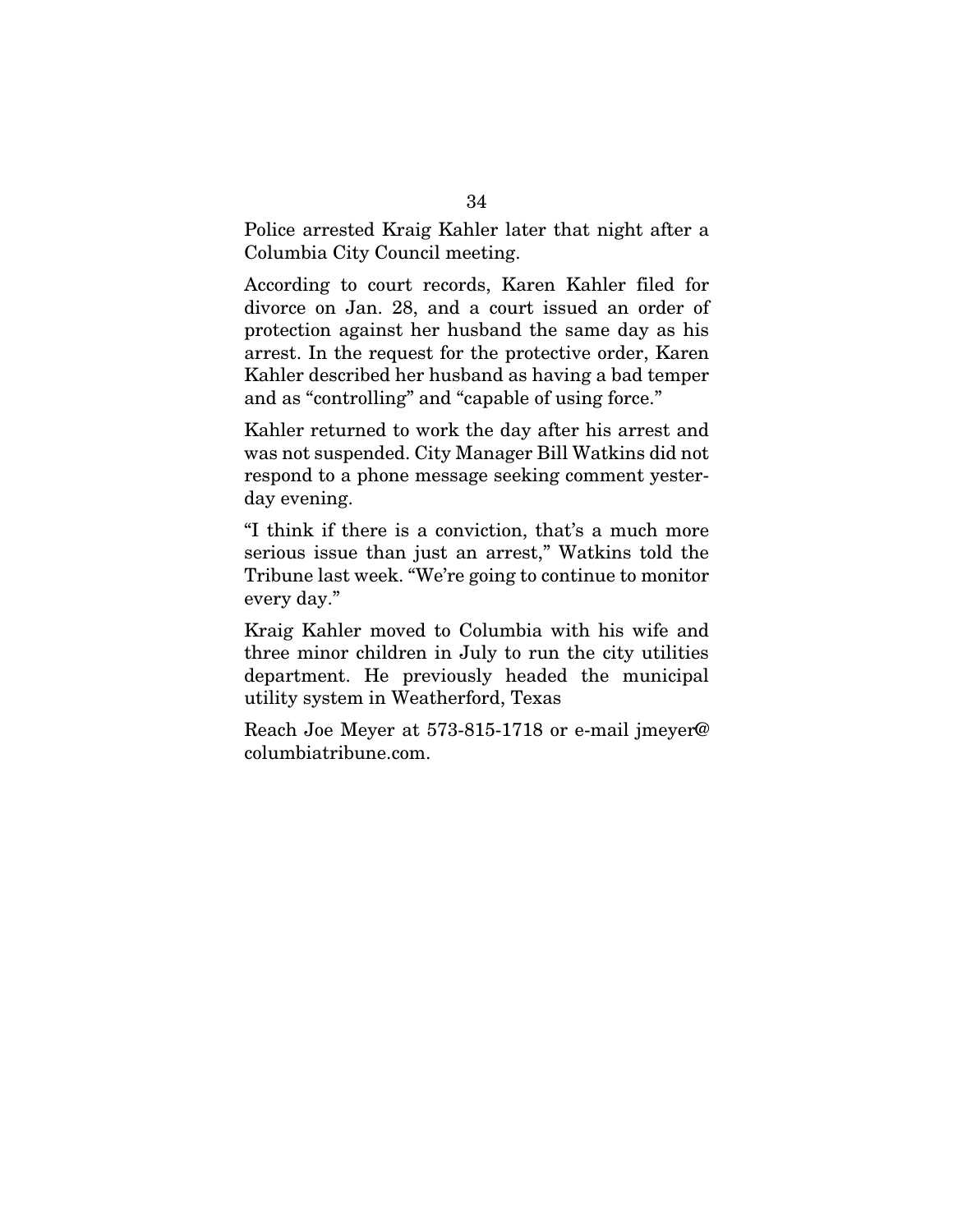# [1445] IN THE DISTRICT COURT OF OSAGE COUNTY, KANSAS

———— Case No. 09 CR 270

————

STATE OF KANSAS,

*Plaintiff*, v.

JAMES KRAIG KAHLER,

*Defendant*.

# TRANSCRIPT OF JURY TRIAL

————

(Volume 7 of 9, Page 1445-1637)

Proceedings had before the Honorable Phillip M Fromme, District Judge of the District Court of Osage County, Kansas, on the 23rd day of August, 2011.

## APPEARANCES

The plaintiff appeared by Ms. Amy Hanley, Office of the Kansas Attorney General, 120 SW 10th Avenue, 2nd Floor, Topeka, Kansas 66612-1597, and Mr. Brandon L. Jones, Osage County Attorney, Courthouse, 717 Topeka Avenue, Lyndon, Kansas 66451.

The defendant appeared in person and by Mr. Thomas D. Haney and Ms. Amanda Vogelsberg, Henson, Hutton, Mudrick & Gragson, 100 SE 9th Street, 2nd Floor, P.O. Box 3555, Topeka, Kansas 66601-3555.

35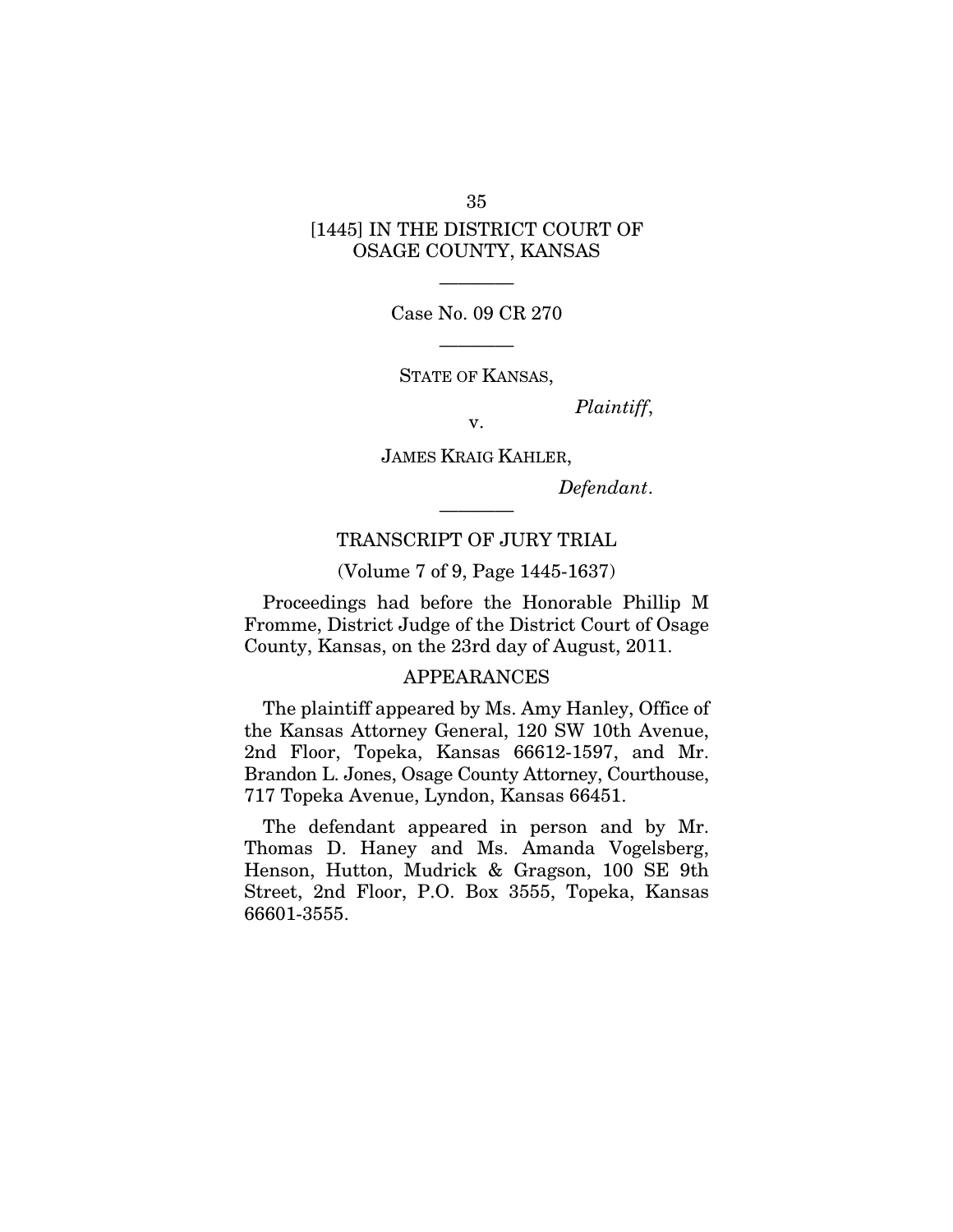# 36 [1446] INDEX

Page

Defendant's Witness

Christine Williams

| Direct Examination by Ms. Vogelsberg   |         | 1455     |
|----------------------------------------|---------|----------|
| <b>Cross Examination by Mr. Jones</b>  |         | 1465     |
| Redirect Examination by Ms. Vogelsberg |         | 1467     |
| Hiram William Watkins                  |         |          |
| Direct Examination by Ms. Vogelsberg   |         | 1536     |
| Cross Examination by Ms. Hanley        |         | 1560     |
| Redirect Examination by Ms. Vogelsberg |         | 1566     |
| Recross Examination by Ms. Hanley      |         | 1567     |
| Redirect Examination by Ms. Vogelsberg |         | 1567     |
| Stephen Eugene Peterson                |         |          |
| Direct Examination by Mr. Haney        |         | 1568     |
| Cross Examination by Ms. Hanley        |         | 1618     |
| Redirect Examination by Mr. Haney      |         | 1632     |
| <b>Instructions Conference</b>         |         | 1470     |
| [1447] State's Exhibit                 | Offered | Admitted |
| 364. Dr. Peterson Preliminary          |         |          |
| Report                                 | 1619    | 1619     |
| Defendant's Exhibit                    | Offered | Admitted |
| 26. Photo                              | 1463    | 1463     |
| 26a. Photo                             | 1463    | 1463     |
| 26b. Photo                             | 1463    | 1463     |
| 26c. Photo                             | 1463    | 1463     |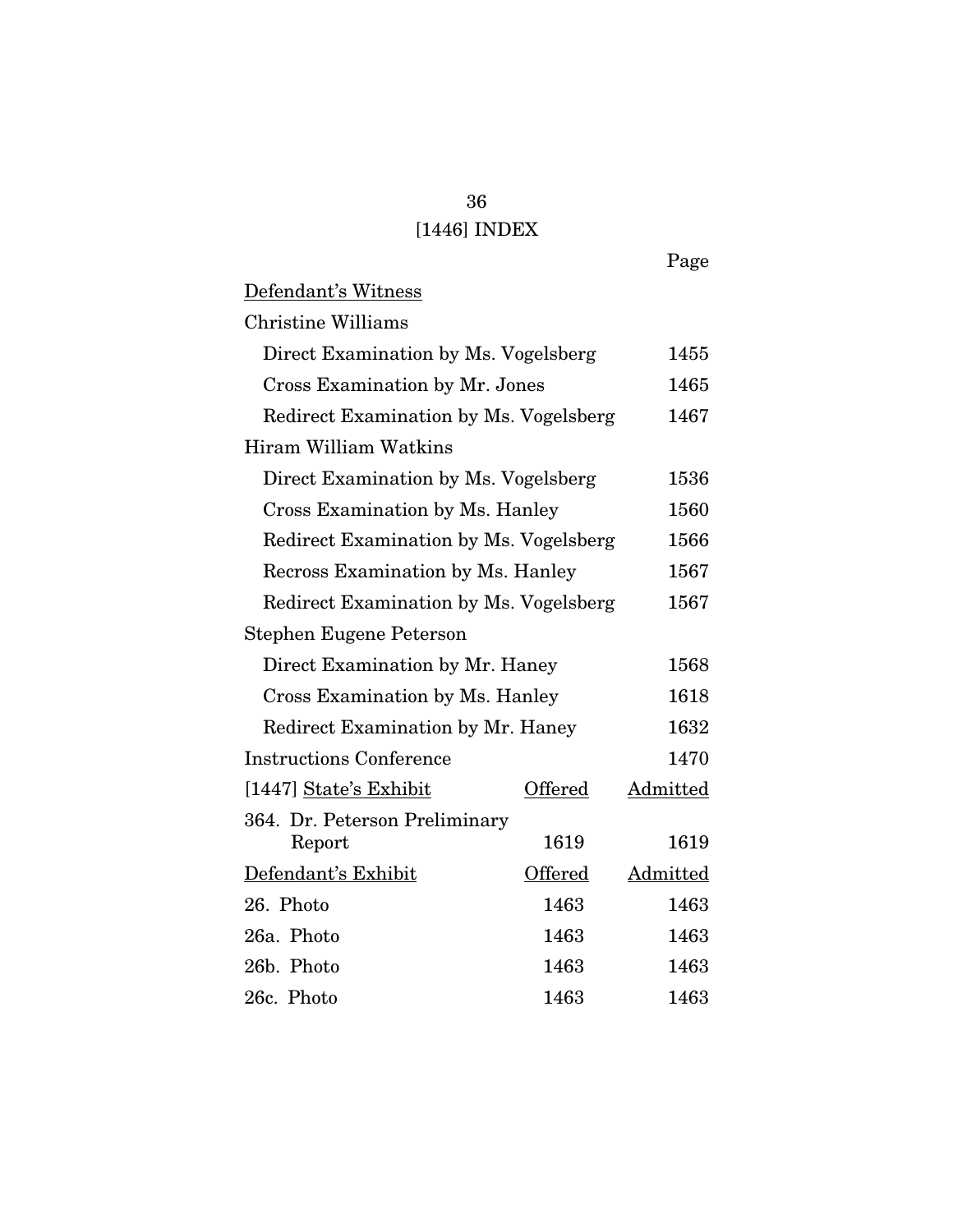| 26d. Photo                             | 1463 | 1463 |
|----------------------------------------|------|------|
| 33b. Employment Probation<br>Extension | 1553 | 1553 |
| 33c. Job Performance<br>Expectations   | 1553 | 1553 |
| 33d. Employee Assistance<br>Program    | 1553 | 1553 |
| 33e. Offer of Employment               | 1544 | 1544 |
| 33f. Resume                            | 1541 | 1541 |
| 33g. Application                       | 1541 | 1541 |
| 51. Dr. Peterson Report                | 1584 | 1584 |
| 52. Newspaper Article                  | 1635 | 1635 |

37

\* \* \*

[1460] A. Yes, ma'am.

MS. VOGELSBERG: May I approach, Your Honor?

THE COURT: You may.

MS. VOGELSBERG: Thank you.

Q. (By Ms. Vogelsberg) Miss Williams, I'm going to hand you what's been marked Defendant's Exhibit 26, 26a, and they're labeled here with stickers, 26b, and 26c, and 26d; and I'm going to ask you some questions about these. And if we can refer to them by their sticker number that would be best for the record.

A. Okay.

Q. Miss Williams, on 26 do you recognize that photo?

A. Yes, that's the pancake supper.

Q. And what is the pancake supper?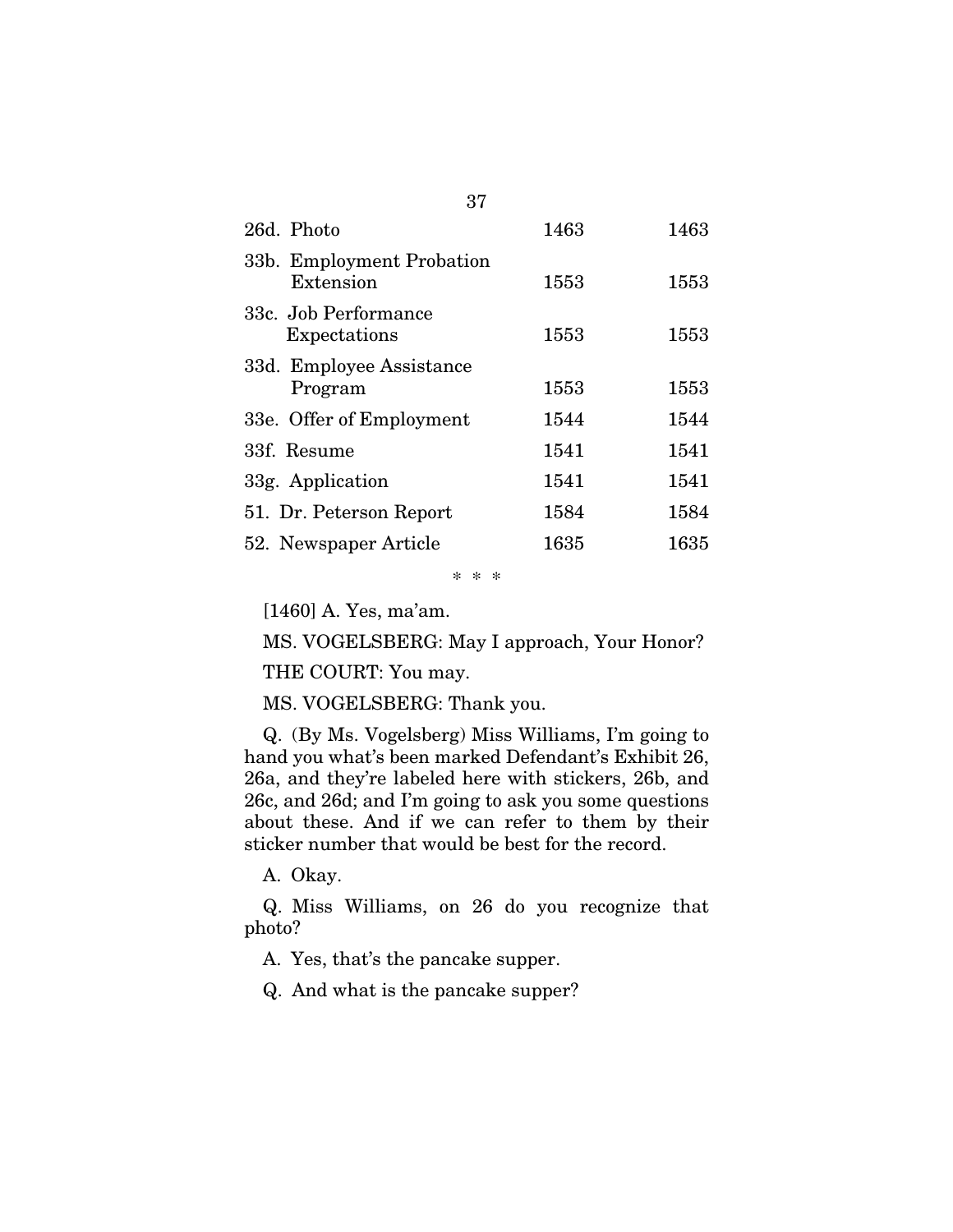A. It raises money for scholarships for the college kids in Weatherford.

Q. Okay. And do you see Mr. Kahler in that photo?

A. Yes.

Q. Okay. And is that a Rotary type function?

A. Yes.

Q. What about 26a, were you aware of Mr. Kahler's involvement with his children?

A. This is where – I believe this is where he coached Sean in baseball.

[1461] Q. And that's reflected in 26b as well?

A. I believe that's correct, yes.

Q. Okay. And were you aware of Mr. Kahler's activities with regard to the Peach Festival?

A. The last thing that I remember Kraig having to do with Peach Festival was when the girls were playing in the band Daze Off and he was instrumental in getting everything set up and making sure the stage was good that's as far as I can remember.

Q. Okay. So with regard to Emily and Lauren and their activities with their band which is called?

A. Daze Off.

Q. Daze Off. Okay. He would help set them up for their gigs and be kind of an active watcher of their band and listen to their music?

A. Correct.

Q. Do you know if he had any other activity with the band?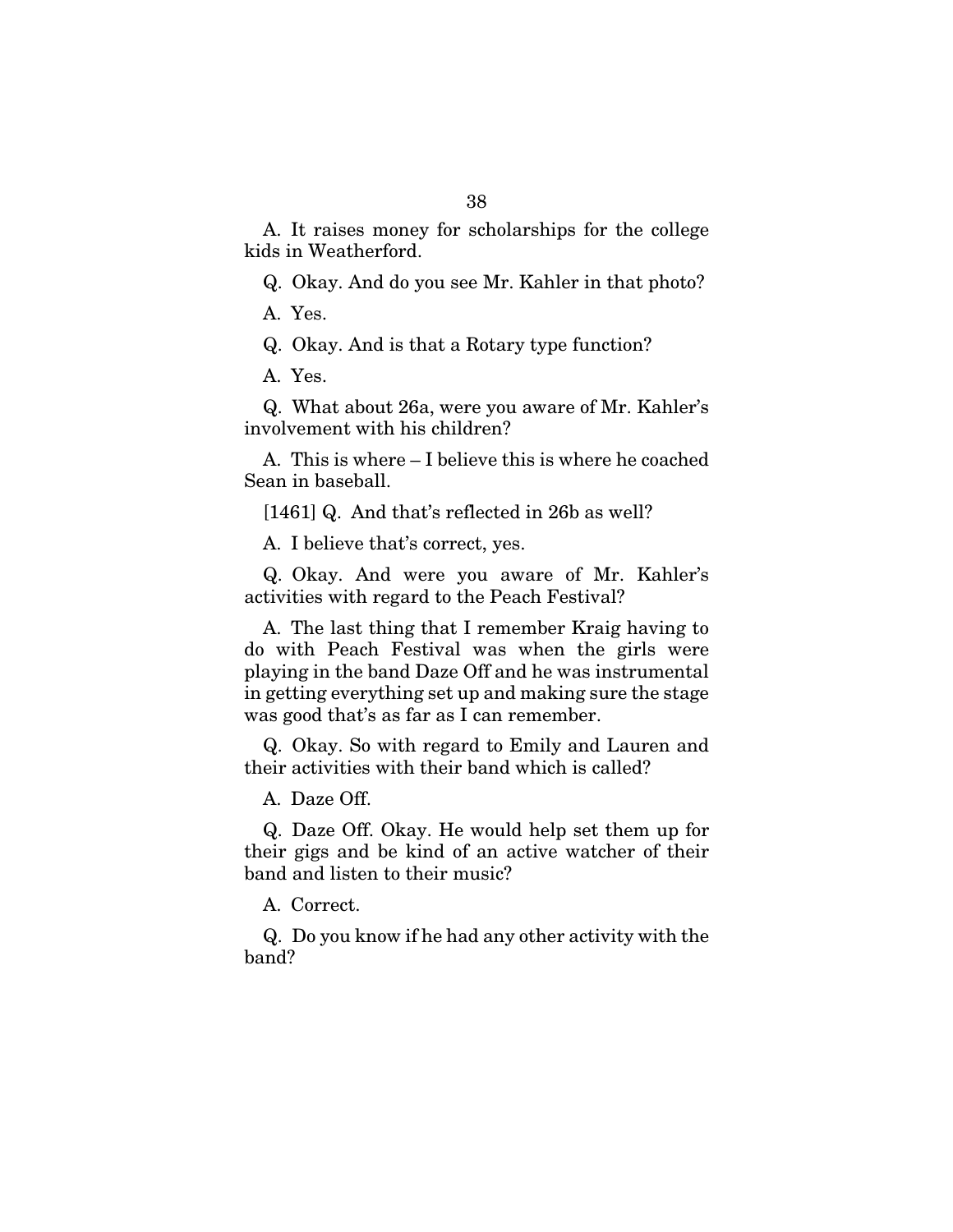A. I know Karen did the recordings. I know Kraig would make sure everyone got a CD of the CD when it was cut.

Q. When you say everyone, do you just mean people that you guys worked with?

A. Correct.

Q. When Kraig was at work, did he talk a lot about his [1462] kids?

A. Yes.

Q. Could you tell what kind of father he was from your experience as a secretary with his involvement with his family?

A. Well, I don't think I ever told him this but they reminded me of the Stepford family. They were just so perfect. They were always doing things together. I mean just like the perfect family, just I mean, he always had pictures. He was always passing along pictures. He always had the albums.

Q. When you and Mr. Kahler would talk at work, what were some of the topics of conversation that would come up most often?

A. Most of the time, of course, we were talking business, the office business. But he would always talk about what they did that weekend because they were always, always doing things on the weekend, I mean, it was just as a family.

Q. When – if you were to rank Mr. Kahler's priorities in life before January of '09, what would you say his priorities were?

A. Number one, his family and his parents.

Is that what you . . .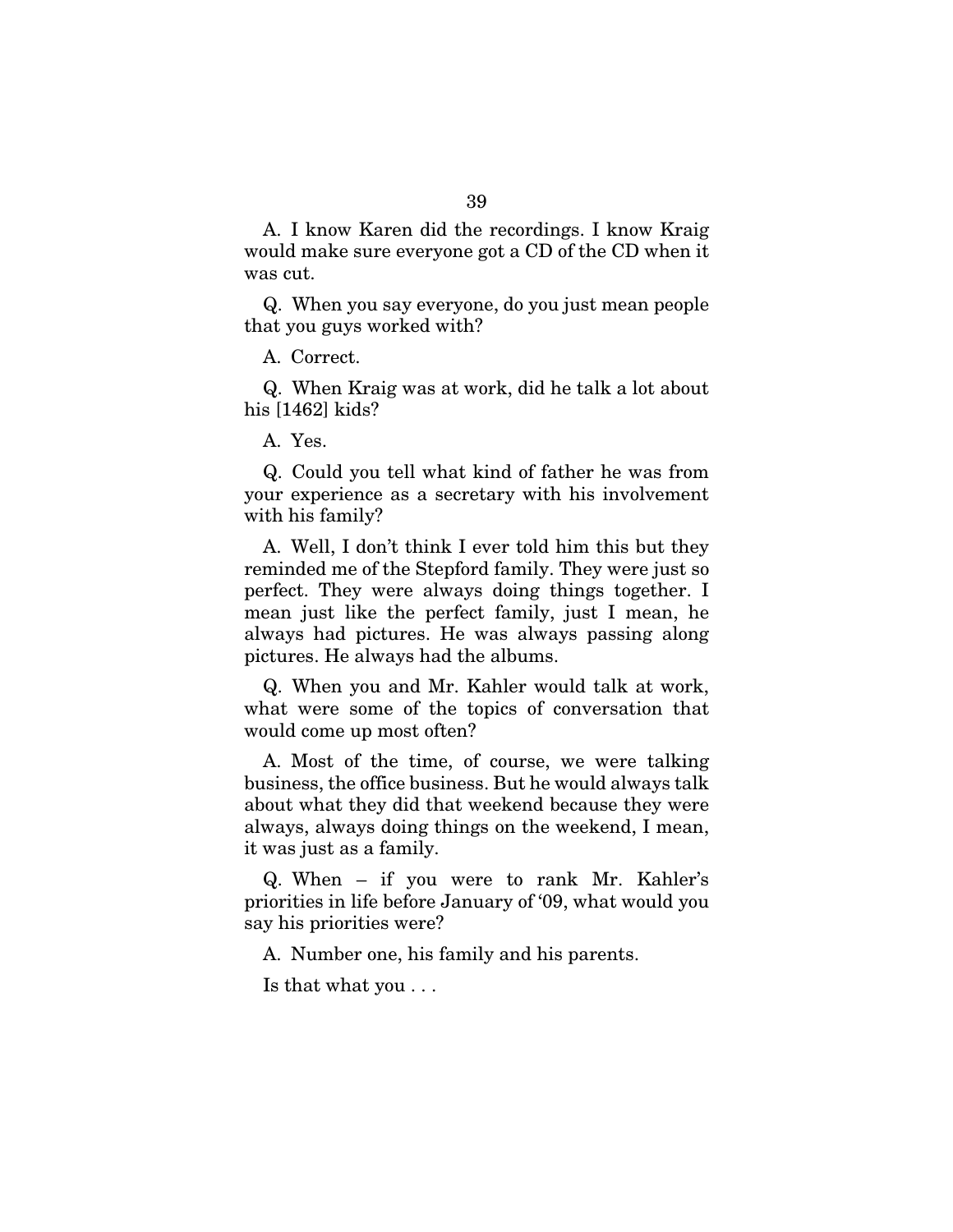Q. Is that all?

[1463] A. Are you talking about what I think his goals were or . . .

Q. Sure. If you know.

A. Kraig just always – he wanted his family and he wanted to retire and go home and take care of his parents and Karen's grandmother.

Q. Okay. Miss Williams, in 26d do you recognize that photo?

A. Yes, that was the ribbon cutting at the marina.

Q. I'm sorry, it was a ribbon cutting for what?

A. The marina.

Q. And that's there in Weatherford?

A. (Witness nods.)

Q. Is that a public marina or private club type marina?

A. It was leased. I think the lake got to be Kraig's passion. He put a lot into doing things at the lake and being involved in the lake and the water supply at the lake.

Q. Okay.

MS. VOGELSBERG: Judge, I move for the admittance of Exhibits 26, 26a, 26b, 26c, and 26d.

MR. JONES: No objection, Your Honor.

MS. VOGELSBERG: May I publish those, Your Honor?

THE COURT: Defendant's Exhibits 26, a, b,

\* \* \*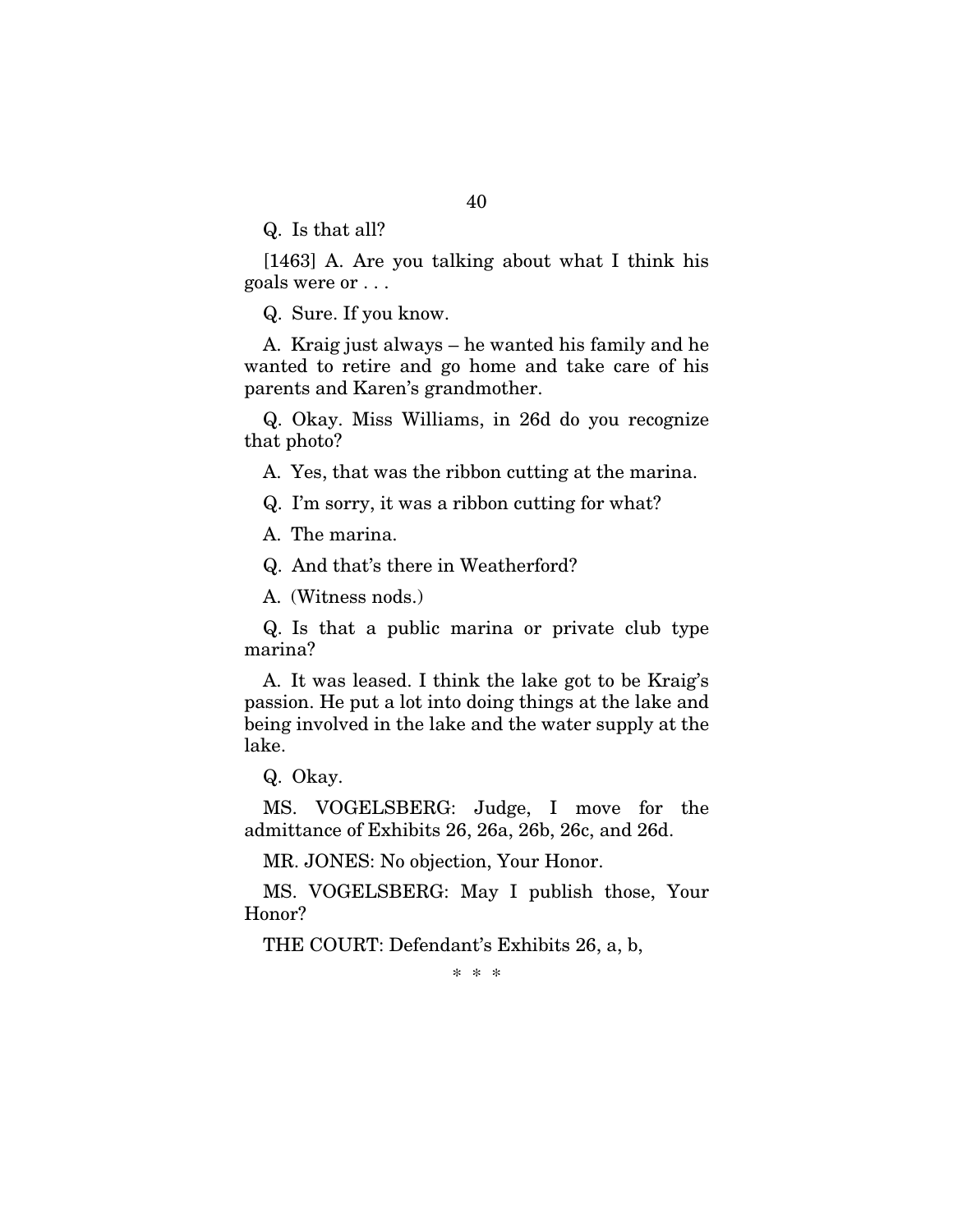[1603] mentality, when somebody works it means they're doing well.

Q. And in your report in your evaluation did you find that Mr. Kahler was emotionally rigid?

A. Yes.

Q. And what does that mean?

A. He means that he's unlikely to understand the nuances of emotions, especially like in the complications of a divorce or dealing with teenage girls in terms of their conflicting emotions. It means that he's likely to use the tools that he knows that work, that's engineering problems, that's delegating authority and expecting things to be done as opposed to focusing on the process.

A good example of that is in there is some family couple sessions with Mr. McGavock and Kraig thought that even in the couple – the fact they had three sessions and nothing had changed meant that the treatment was useless. Well, in terms of human behavior things often take much longer time than changing a pump or changing a flat. Kraig wasn't skilled with the emotional part, the emotional processing part.

Q. And when you were interviewing Mr. Kahler, Kraig, was he – did he describe to you that he had a perfect [1604] family?

A. Yes, multiple times.

Q. Multiple times.

Perfect wife, do you remember?

A. Yes.

Q. Perfect children?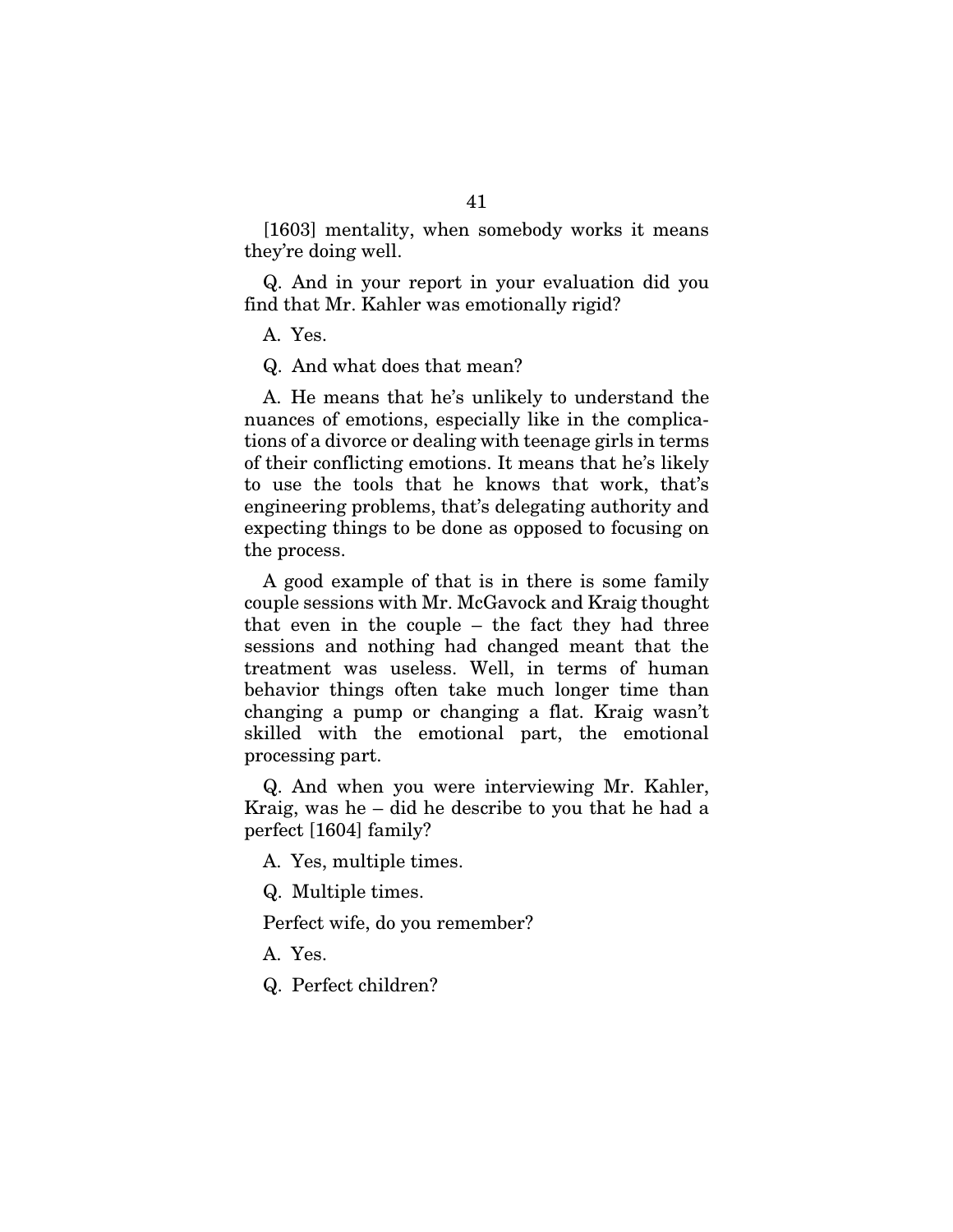A. Yes.

Q. And his life was essentially perfect?

A. Yes.

Q. And what significance did you put on that that Mr. Kahler kept repeating that sort of information to you?

A. Well, I attribute a couple things. The first one is that Kraig Kahler was trying to understand the complexities of the divorce even after – even when he was in jail. He didn't understand why these things happened to him. That the external presentation of a socially acceptable family with good money and a beautiful wife and healthy, beautiful, intelligent children, those were the external trappings of success and he did not understand that that might be very different from their internal emotional life.

This was significant to me, three time frames. The first one was that in the events that led up to [1605] the breakup that led up through January 1, 2009, Kraig Kahler would have been unable to understand the complexities of the relationship between his wife and Sunny Reese. He might have been titillated by the idea of a bisexual or homosexual interaction as long as it didn't go out of control because control is very important to him in a rigid way.

The second time period is that as the divorce process went forward, he continued to try and advance tactics, I guess, is the best way, or events to bring Karen back to him to bring her to understanding that she really wanted to be with him. That meant even though they're in the middle of the divorce, he still felt sexually close to her, he still wanted sexual reassur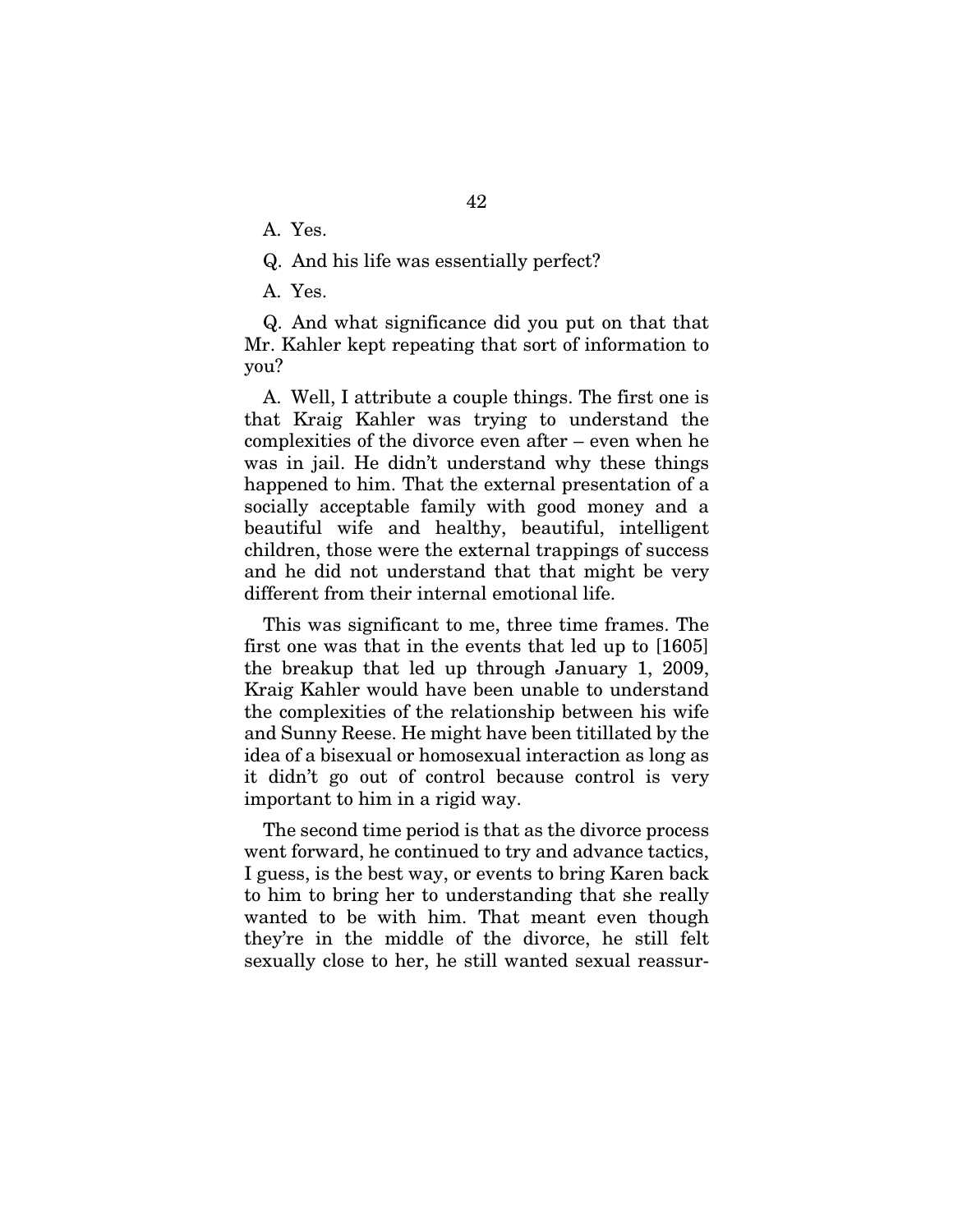ance. If that wasn't going to get her back, then he would humiliate her publicly to bring her back.

Those are the kind of solutions that show he is very unsophisticated psychologically because women in that sort of situation, they don't come back unless the man is nurturing, they don't come back unless they feel emotionally safe, they feel an emotional commitment, and he wasn't offering that. He was offering to sort of psychologically bludgeon her back into the relationship. Didn't work. And he still [1606] doesn't understand that.

And then the last part is subsequent to the killings, the charged offense, Kraig is still so depressed and I think traumatized about what happened, what he did, that he cannot let himself feel the emotional impact of what happened and what he did so...

Q. Mr. Kahler's reactions in this courtroom are seemingly without emotion; would that surprise you?

A. Actually not in the courtroom because attorneys often instruct their clients to stay calm. Okay. But in our – my interviews away from here, seven different interviews, seven different times, that emotion has been consistent. And it has the diagnostic feel of being – of giving evidence of major depression as well as trauma because remember from January, 2009, all the way through the entire assessment process Mr. Kahler has been seen as having major depression, by me, by Dr. Hagemann, by Mr. McGavock, by Karen, by his parents, by people who knew him from Weatherford, Texas, and he showed deteriorating behavior.

In addition, the flat affect, the separation – emotional separation is also indicative of that. He cannot allow himself to understand or feel what he did to his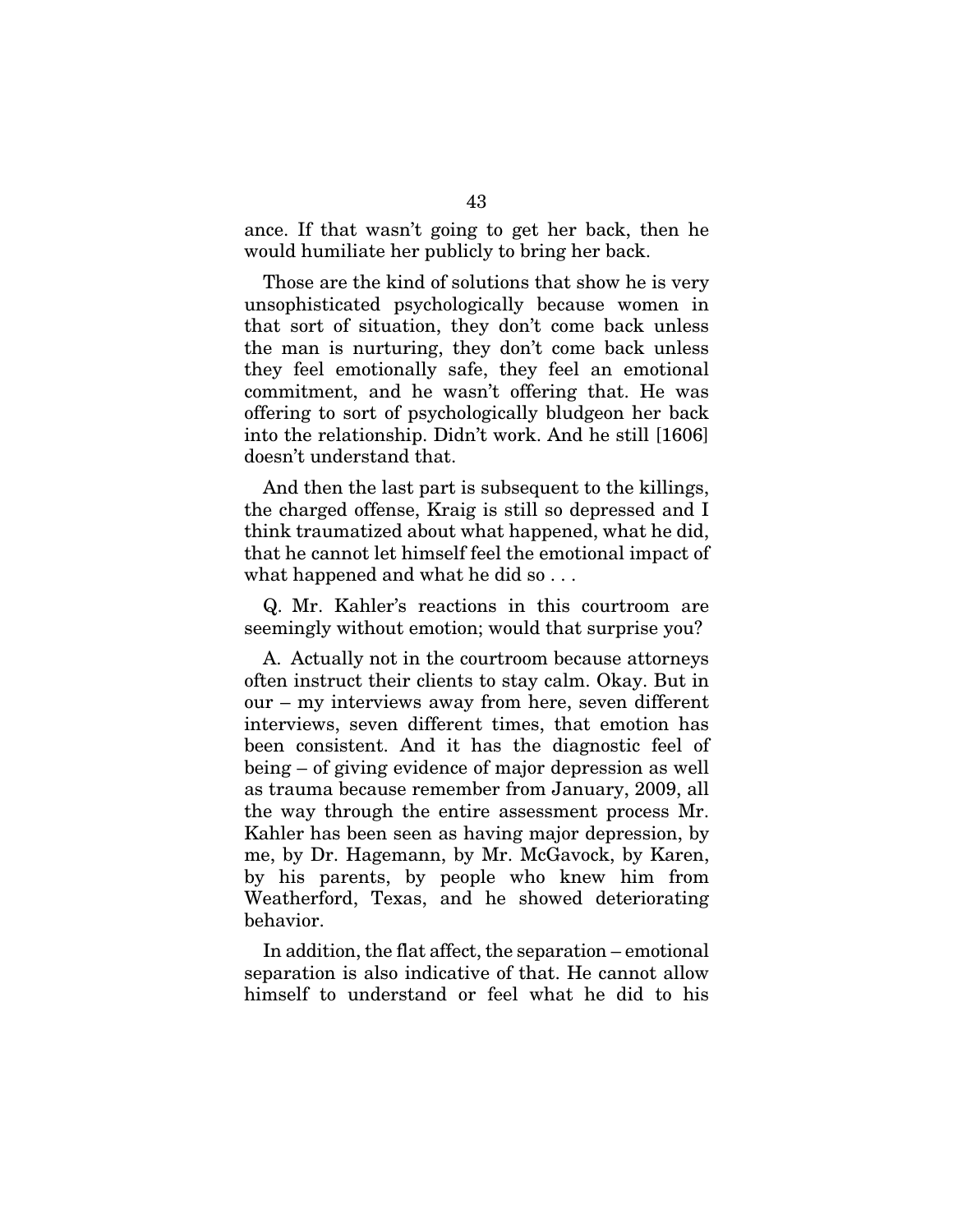daughters especially because these are [1607] children that he held up on a pedestal and loved and was devoted to and now he barely acknowledges their humanity. And he wasn't antisocial before and he wasn't physically abusive before. He wasn't sexually abusive before. This is a change about him that evidences in my mind that he is still mentally ill. He's still suffering mental illness and it's impacting his functioning day-to-day.

Q. Did you find from your evaluation as part of your opinion that Mr. Kahler has a major depressive disorder?

A. Yes.

Q. And what is that?

A. Major depression is one of the psychiatric diagnosis. It means that the person is not functioning normally, first off. They – everything about their dayto-day functioning is abnormal. They sleep more poorly. They feel hopeless. They feel helpless. Their daily routine is disrupted. They have problems with concentration. They may have problems doing day-today functioning such as cooking or cleaning or going to work or taking care of themselves. They also may entertain thoughts of suicide or homicide, suicide.

Severe – very, very severe depression also [1608] includes psychotic decompensation where the person experiences auditory hallucinations telling them to kill themselves or kill somebody else. I didn't see that about Mr. Kahler but that's the whole range. In other words, it's a severe impairment. You can think of the gradation of severity is there are people who are depressed every day, they are suffering a mild version of depression, they are functional but not happy. Maybe not as efficient but all the way to the point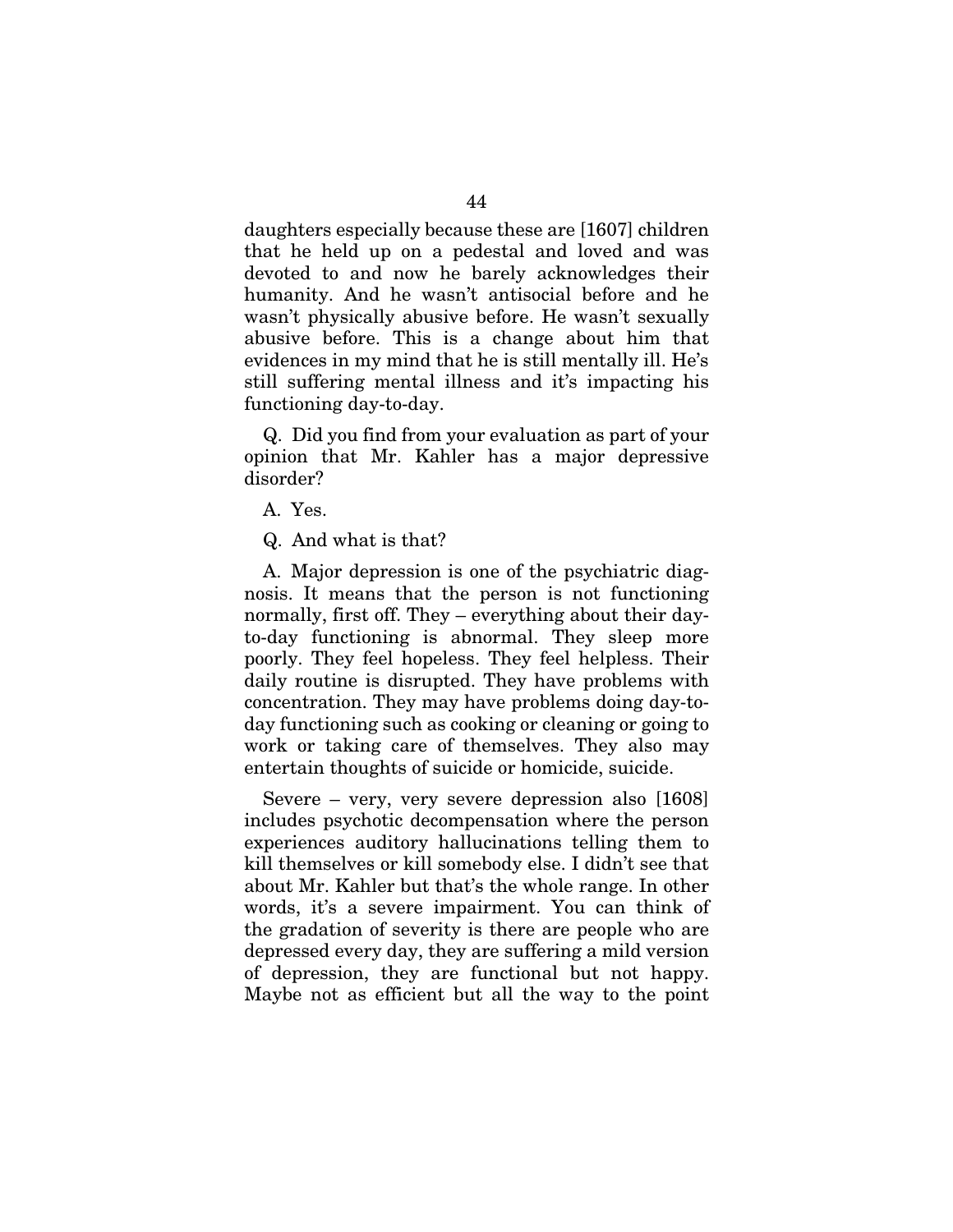where, say, the person can have such severe depression that a police officer or a family member may petition for a 96 hour hold because they've become a danger to themself or others.

Q. And, doctor, is this a man who is just very sad or does he have a serious mental illness?

A. Major depression is a serious mental illness. I mean, that's maybe because I deal with people who are depressed everyday doesn't seem as emotionally impactful but think of where Mr. Kahler was before the crumbling of his marriage. He was the director of water and power in Columbia. He was deeply devoted to his children. He preferred his son more than his daughters mainly because his son like to hunt and fish, his daughters are more into girl oriented things which he wasn't in so much. But he [1609] was functioning very, very well and now he's not functioning at that level. I mean, through the whole process of January to November, 2009, he basically lost everything in terms of what he thought was important to him.

Q. How would this illness, as you describe it, in your opinion affect his ability to control his conduct, his acts?

A. A more milder seriousness not so much but a severe major depression, persons like that are put in the hospital or they have involuntary commitments for treatment because they have lost their judgment about what's safe and what's not. I believe that I diagnosed him with severe major depression.

Q. How would that affect his ability, his rational thought process?

A. Well, that's different for each person. But in Mr. Kahler's case he became obsessively focused on humil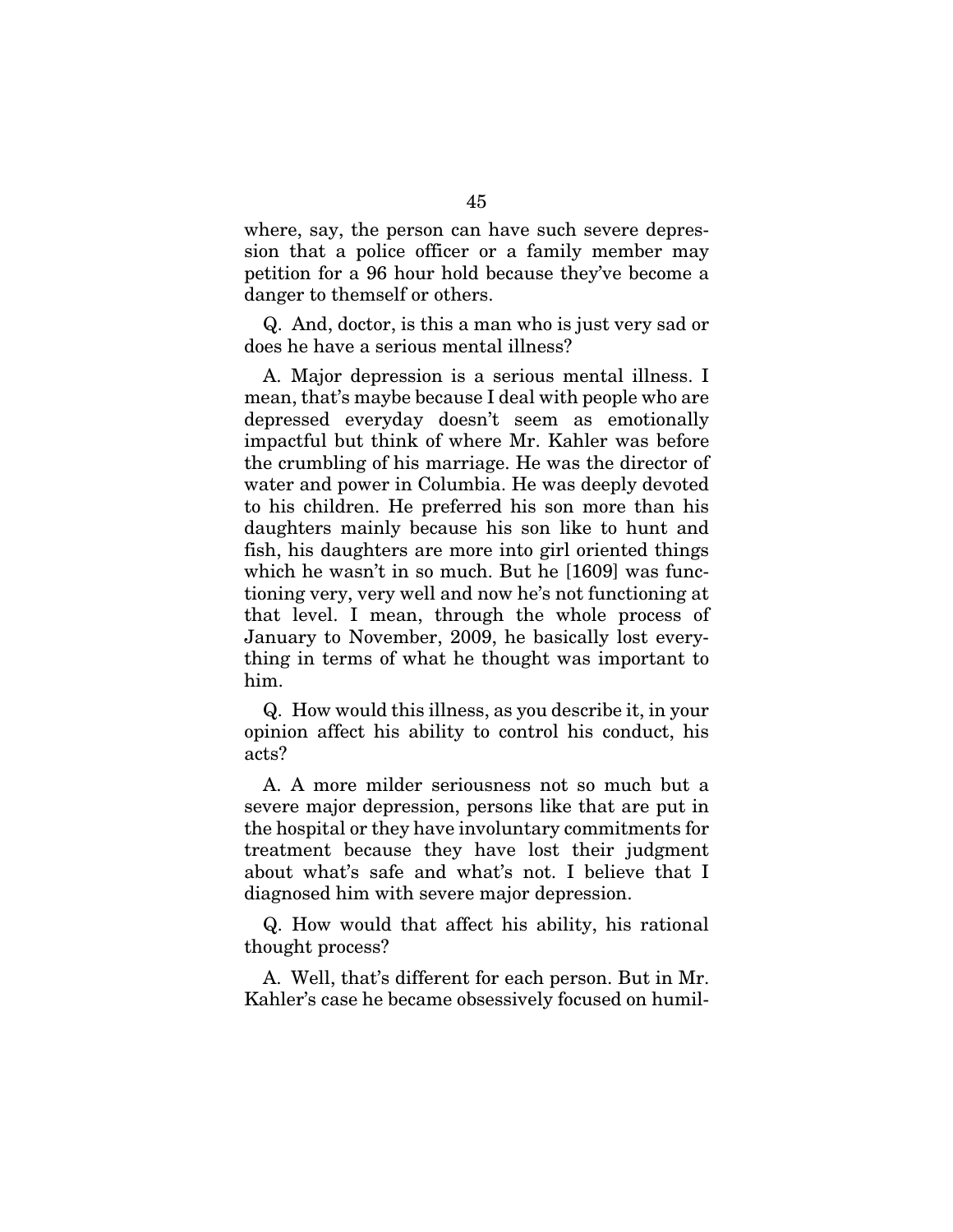iating Karen to come back to him. He tracked her, he – on the computer. He went down to see where she was in Wichita. He became so focused on, you know, reigniting the relationship. But the techniques he used were things that would only kill the relationship even further. He lost focus in work. He ended up being fired, I think, in September [1610] because of lack of production because he was not able to attend to his important duties.

The degree of depression also I think is manifest even though he was in the middle of this divorce process he couldn't hear the therapist who said don't argue through your children, don't include them in the process. He would obsessively try to get information from his daughters about what his wife was doing. He couldn't let go. In other words, he had become – consumed him. That's very serious depression.

Q. Someone with this depression you discussed, how would you explain to the jury or advise us that a person with a serious mental illness such as major depressive disorder could drive a car, could walk, could feed himself or herself, would it affect those sort of functions?

A. Well, let's see, in terms of driving a car, I've treated people who have to ask about whether or not they think about running their car into something when they drive away from my office or to my office. So it's an individualized thing. Persons with severe major depression don't tend to activities of daily living, they don't bathe, they don't shave, they don't fix their hair, they don't eat well, they lose [1611] weight, they sleep poorly. Those are all symptoms that are commonly expressed during severe major depression.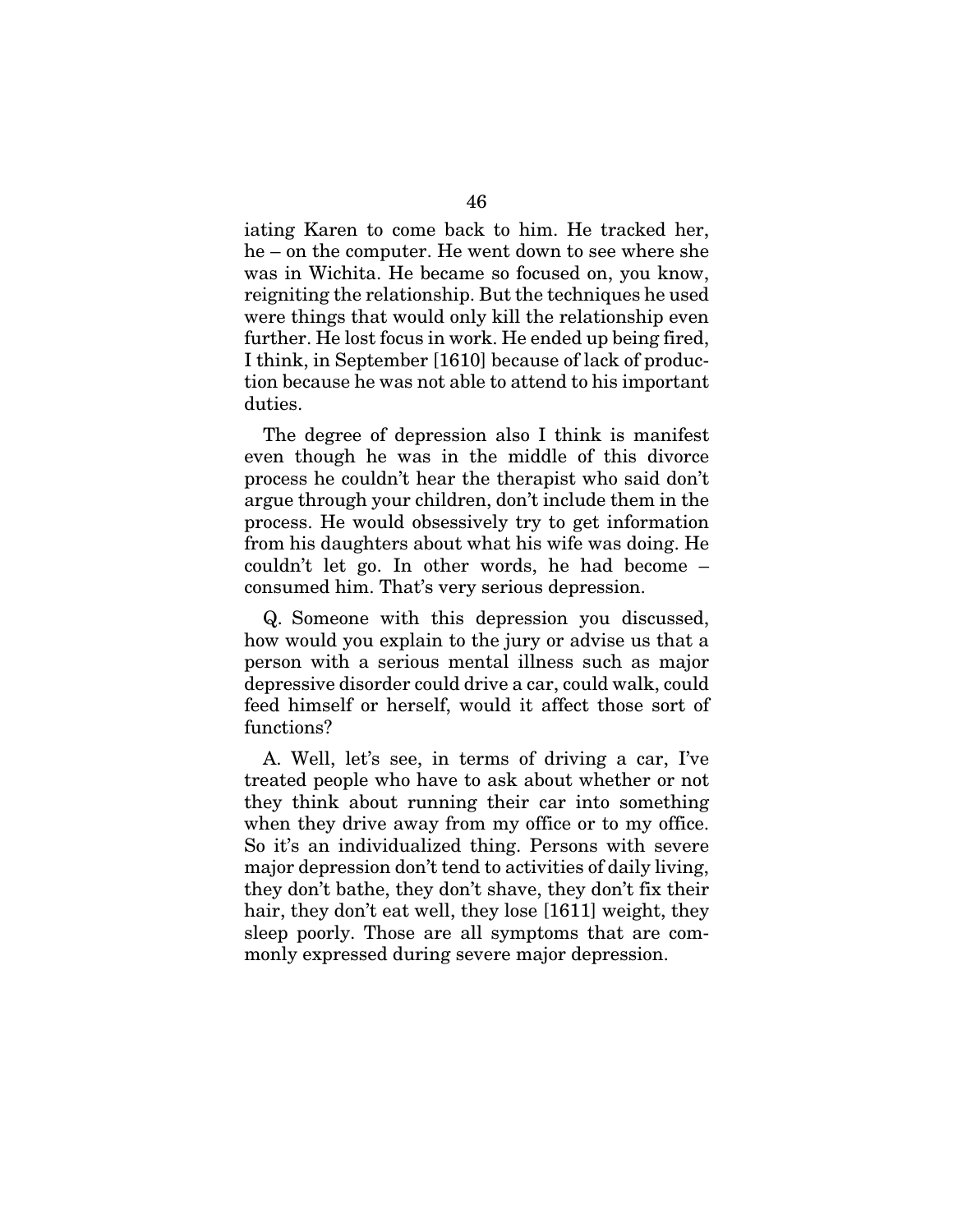The other thing that happens is some people put up the front of functionality but they actually are severely depressed inside and people don't know. However, in Mr. Kahler's case the fact that he completely lost focus in his job and was fired, he completely became obsessed with haranguing his wife back into a relationship completely not understanding that was going to fail, suggests that he lost a great deal of his judgment.

Q. And how would that affect someone's ability to make rational thought and planning with that illness?

A. Persons with major depression can become so impaired that they actually are psychotic and impaired to the point they do not have judgment. That's normal.

Q. And, doctor, you did hear the Life Alert recording, we've had that played here in Court earlier, I think you were provided that and even a potential transcript to review?

A. Yes, I've listened to the tape and I've read the transcript.

Q. And the man's voice – is there a man's voice that appears in that tape other than the operator, of [1612] course?

A. Yes.

Q. And listening to that were you able to discern what that voice was saying?

A. Not very well. Okay. But between the three modalities, I was able to. I think I understood it as well as anybody else who listened.

Q. And what did that, what did you understand it as best you could hear?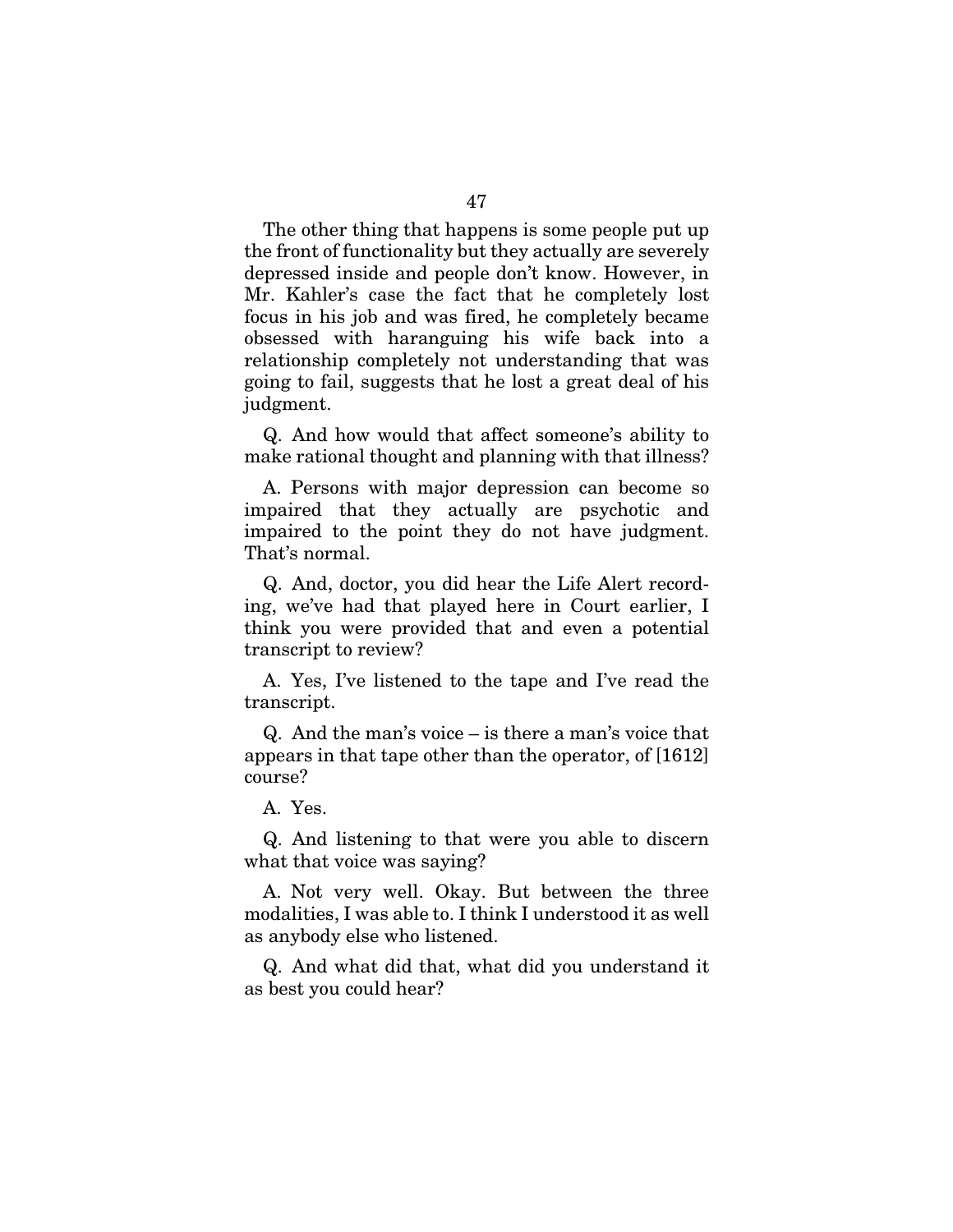MS. HANLEY: Your Honor, I'm going to object. The tape's in evidence. The jury will listen to it and that's the evidence of what's on the tape.

THE COURT: Your response, counsel.

MR. HANEY: Response is he can state what he thought it said and how he interprets that.

THE COURT: He doesn't have any special expertise for interpreting the tape, does he?

MR. HANEY: No, other than listen to it.

THE COURT: Well, I'll sustain the objection. I think they can play it for themselves.

MR. HANEY: Let me rephrase it.

Q. (By Mr. Haney) The words you heard on that tape by the male speaker?

A. Yes.

[1613] Q. Was that significant to you, the words that were said?

A. Yes, it was one of the things I considered as significant.

Q. In what way, why was it significant?

A. I thought it was significant because it wasn't, in my hearing, wasn't a command. It felt as though this man felt compelled and that he was in great conflict about what he was doing. And that I concluded that it was, in fact, Kraig Kahler and that it meant that he had basically for that at least that short period of time completely lost control.

Q. And, doctor, in your report in your evaluation on November 28th of 2009, was Mr. Kahler suffering major depressive disorder at that time?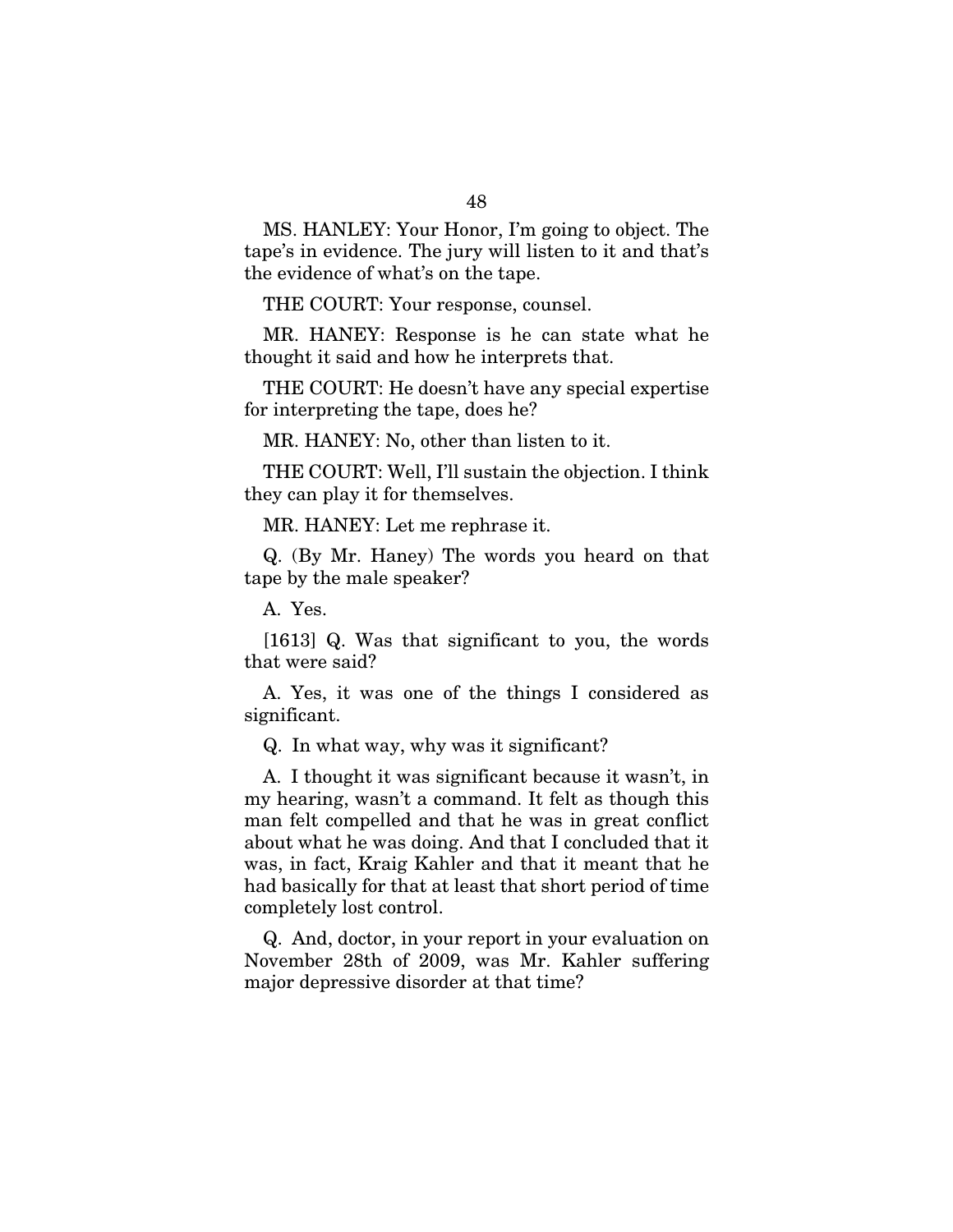A. Yes.

Q. And how on that date would that illness along with the other findings you made have affected Mr. Kahler's ability to make rational decisions – rational thought?

A. I believe that his capacity to make rational decisions was heavily influenced by his major depression. It was not normal thinking. It was at a time in which – at a time in which he had been striving as hard as he could to rekindle his [1614] relationship with his wife and his kids in a very maladaptive way. And this was the last paycheck the week before the property division, it was a very intense time and that he basically became overwhelmed so that – he wasn't psychotic that I could tell, he wasn't hearing voices, but his capacity to manage his own behavior had been severely degraded so that he couldn't refrain from doing what he did.

Q. So what you have studied, what you've heard and reports, etc., was Mr. Kahler at that day at his emotional end?

A. Yes.

Q. Also of lesser, I shouldn't say lesser importance, but I do want to mention for the jury's benefit some of these other things that you have indicated an Axis II, which if I understand your testimony Axis II is not the principal issue that a person may have but it is an issue?

A. Yes, it's the personality style that a person has separate from any mental health problem.

Q. Other than the major depressive disorder and possible post-traumatic stress disorder, Axis II would include a personality disorder?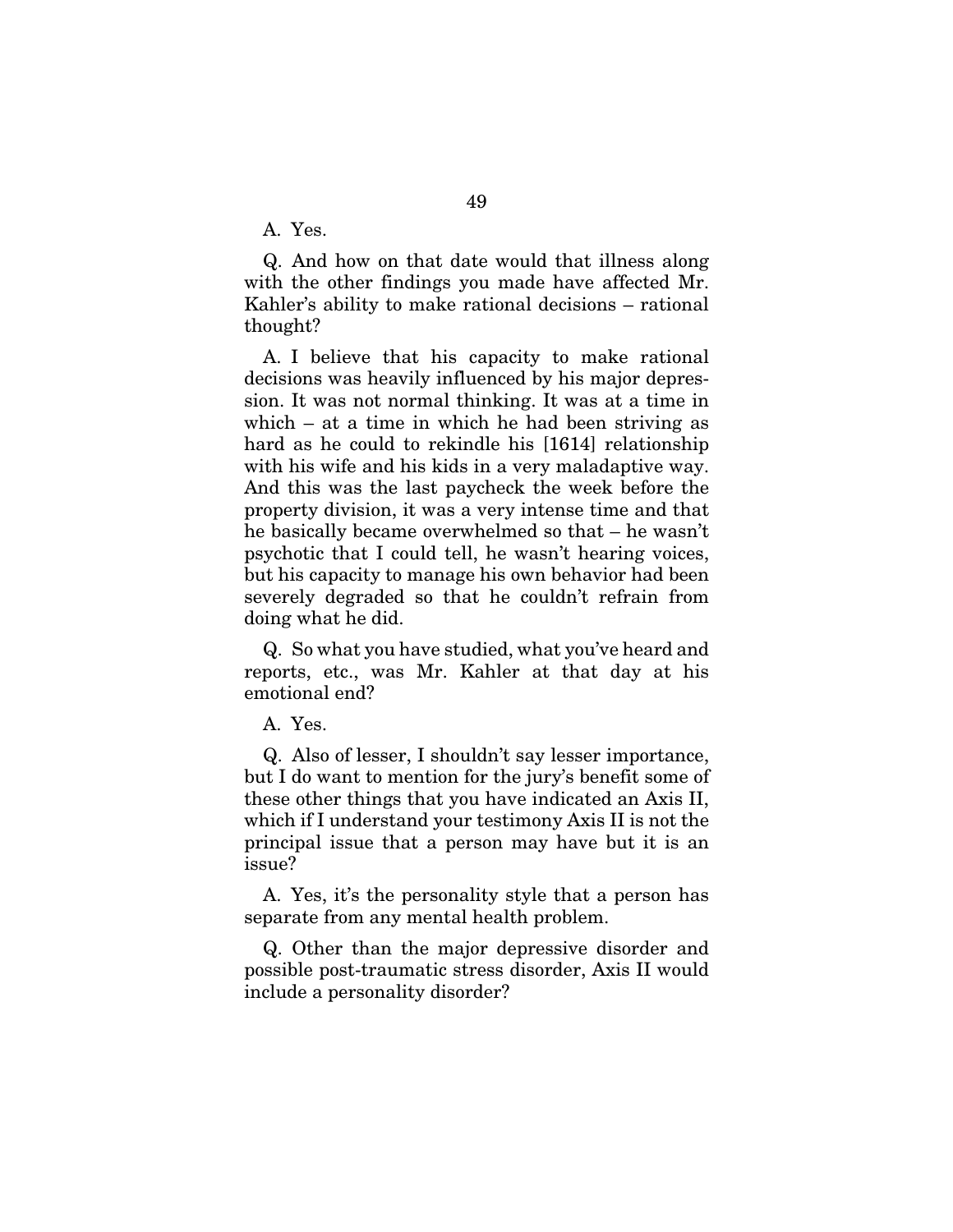A. Yes.

Q. What is that?

[1615] A. Personality disorders are disorders of cognitive functioning affectivity which is control of emotions, interactions of people with interpersonal relationships, and disorders of impulse control. It used to be that they were all kind of written in stone, but they're not really written in stone. People can have more than one personality disorder overlapping or especially traits of personality disorders.

Q. And in all fairness that is not a mental illness, is it?

A. Well, it can rise to a mental illness. But in this case his personality traits are – they are evidence of how much his thinking had deteriorated, his functions had deteriorated. He could not have been functioning at such a high level for years before January, '09, with the kind of functions he demonstrated to me in the interviews.

Q. And in Axis IV and V, Axis IV is extreme multiple psychosocial stressors; what is that?

A. It means that Axis IV and V are things that doctors, psychologists, psychiatrists, social workers use to track a person's functioning in treatment. So the psychosocial stressors are the things that impact a person's functioning such as somebody that's

\* \* \*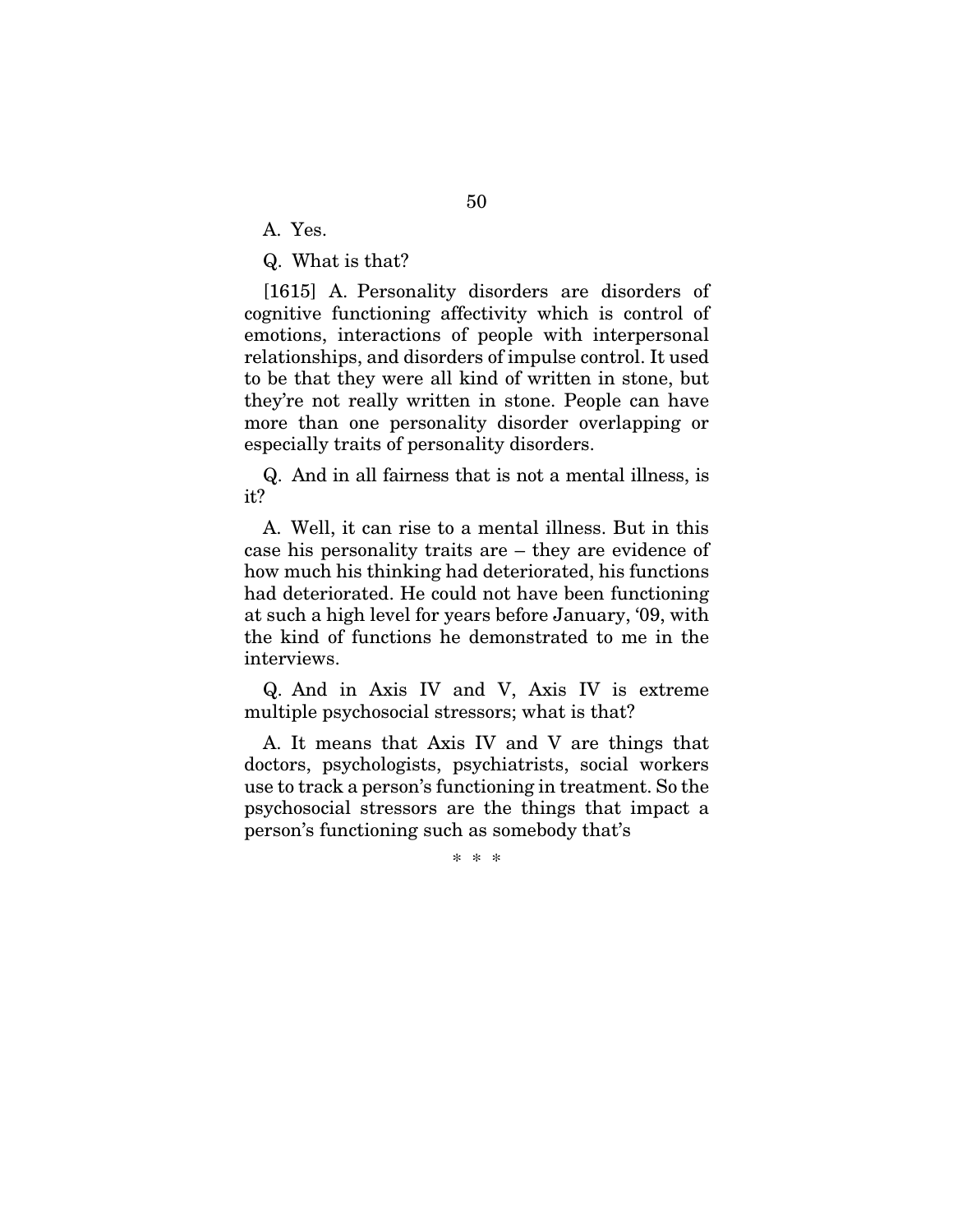# LOGAN & PETERSON, PC FORENSIC, ADOLESCENT AND ADULT PSYCHIATRY

WILLIAM S. LOGAN, MD STEPHEN E. PETERSON, MD

428 WEST 42ND STREET KANSAS CITY, MISSOURI 64111 TELEPHONE: (816) 842-2500 FAX: (816) 842-9980

231 S. BEMISTON CLAYTON, MISSOURI 63105 TELEPHONE: (314) 236-4914 FAX: (314) 236-4990 3600 BURLINGAME, SUITE IA TOPEKA, KANSAS 66611

DIAGNOSTIC INTERVIEW REPORT

James Kraig Kahler  $(DOB:$ 

KS v. Kahler Case# 09-CR-270: Osage County, Kansas

### INTRODUCTION AND PURPOSE:

On February 5, 2010, Thomas Haney, Esq., attorney for James Kraig Kahler, contacted this writer for a psychiatric assessment. 46-year-old Mr. Kahler had been charged with the November 28, 2009 quadruple murder of his wife Karen Kahler, teenage daughter Emily Kahler, teenage daughter Lauren Kahler, and Karen's grandmother, Dorothy Wight. This took place at Dorothy Wight's home. At the time of the shootings, Sean Kahler, his 10-year-old son, was not injured and fled from Dorothy Wight's home.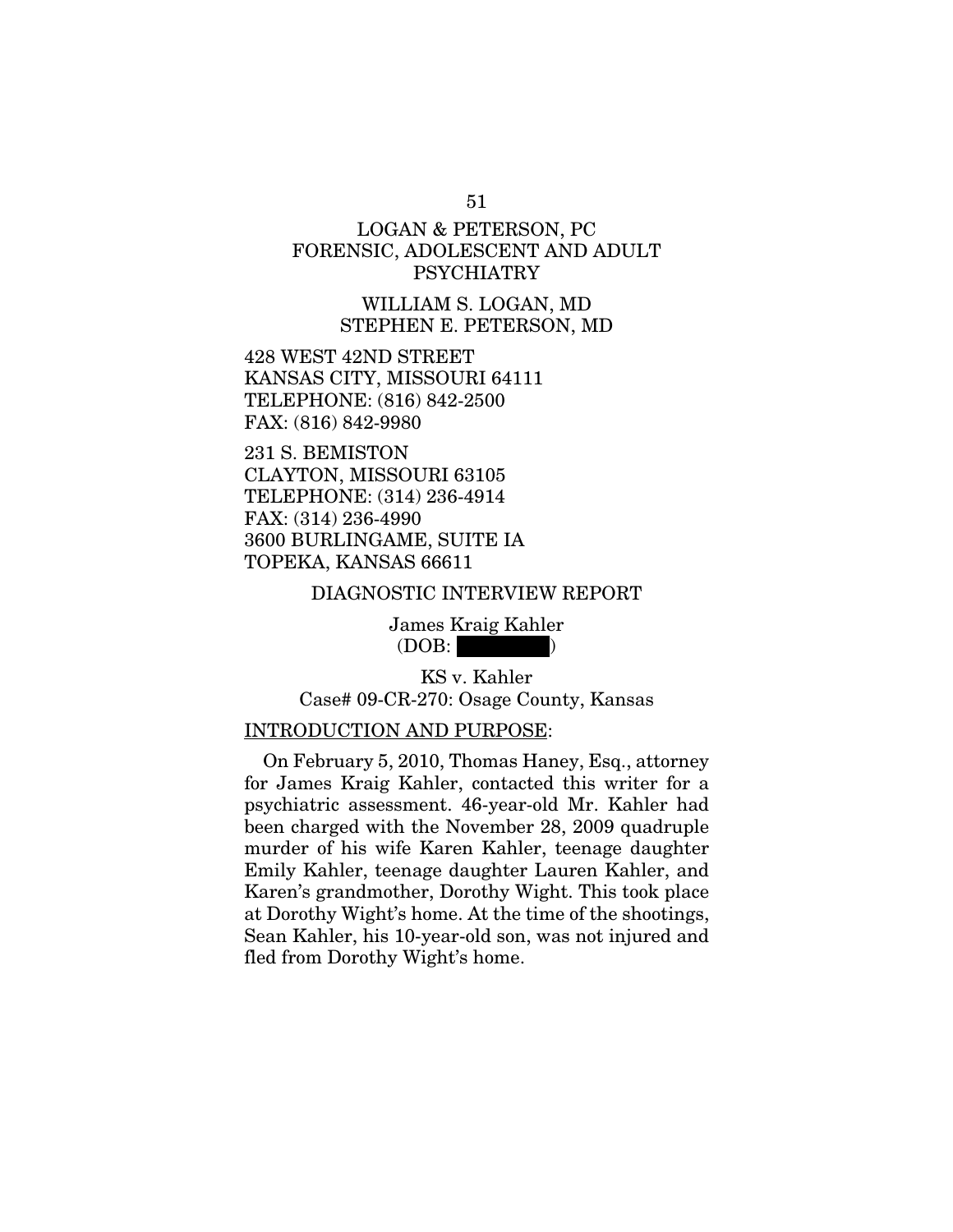The specific Osage County, Kansas charges were Premeditated (Capital) Murder of Karen Kahler, Emily Kahler, Lauren Kahler, and Dorothy Wight. In the alternative, he was charged with first-degree murder of Karen Kahler, Emily Kahler, Lauren Kahler, and Dorothy Wight. There was an additional count of aggravated burglary.

At the scene, .223 caliber rifle casings were found. Mr. Kahler was thought to have owned a .223 caliber rifle. After about a 13-hour disappearance, Kraig Kahler was discovered walking about one half-mile from the location of his abandoned vehicle. He approached an officer stating he was the man the police were looking for. At arrest, Kraig Kahler was armed with a handgun and knife, but offered no struggle.

At the beginning of the consultation, it was discussed openly with Tom Haney that the Kansas Atty. Gen. had already informally contacted William S. Logan M.D. of Logan & Peterson, PC. The Kansas Attorney General had not formally engaged Dr. Logan. On agreement by Mr. Haney and Dr. Peterson, a "firewall" would be put up between Dr. Peterson and Dr. Logan about all attorney communications and psychiatric opinions regarding the Kahler matter. That assured separation of information *if* the Kansas Atty. Gen. formally consulted Dr. Logan. Eventually the Kansas Atty. Gen. contacted Dr. Logan. An information firewall has been maintained at Logan & Peterson, PC between Dr. Peterson and Dr. Logan about the Kahler matter.

The primary focus of the assessment was presence or absence of relevant mental disease and mitigating circumstances regarding Kraig Kahler's behavior leading up to/during/since the quadruple homicide. Mr. Haney noted that in the one-year prior to the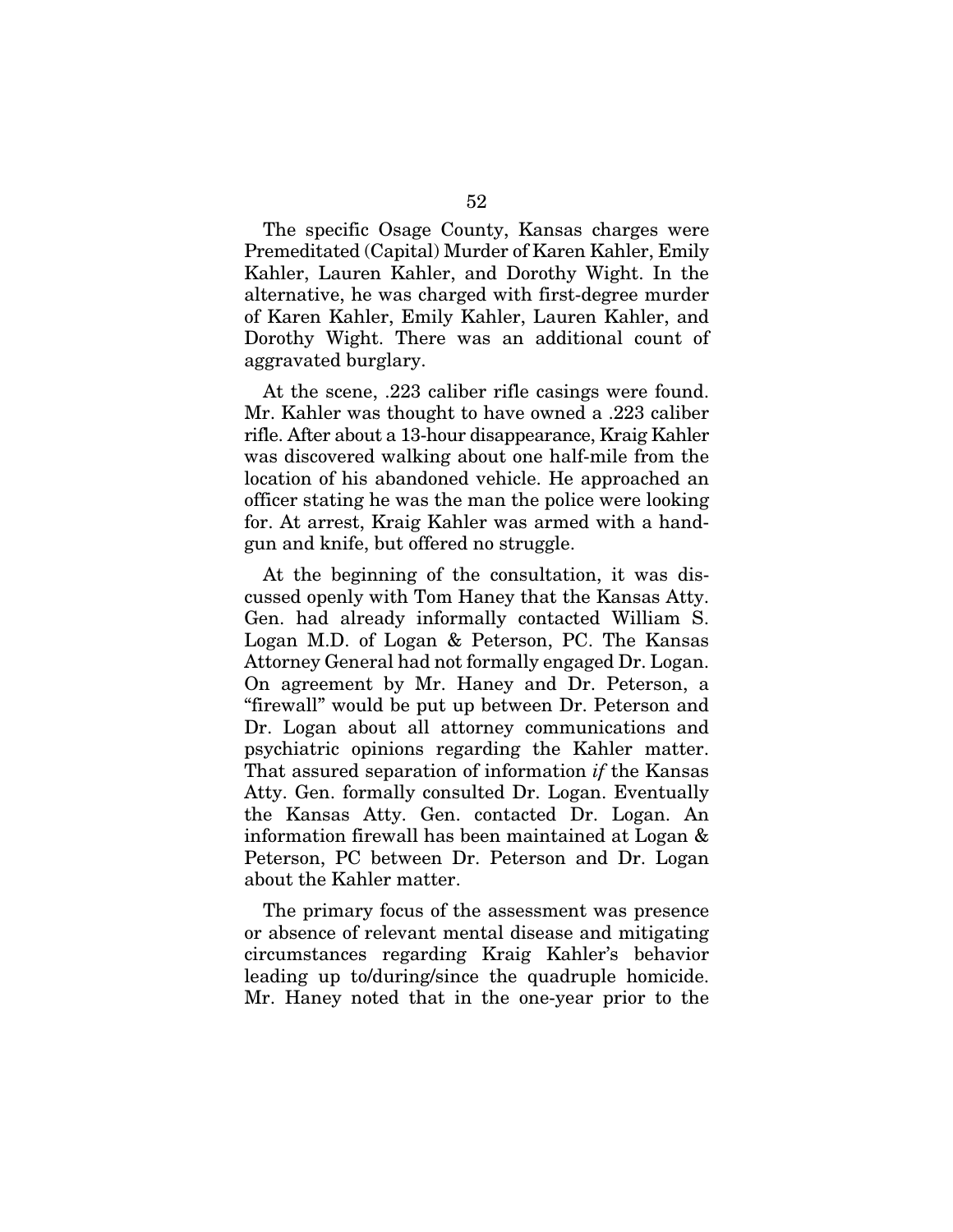charged offense, Kraig Kahler was faced with an affair between his wife and a lesbian lover, petitioned for divorce, arrested for spousal abuse, lost his challenging employment with the City of Columbia, Missouri, lost contact with his family, and suffered serious financial setbacks. Mr. Kahler had no known history of drug abuse, psychiatric treatment, or criminal history. Prior to the strife with his wife, Mr. Kahler had an outstanding community reputation, describing his life as "perfect" with a wife and three children.

## DESCRIPTION OF THE EVALUATION:

Substantial medical, legal, family, and mental health records of Mr. Kahler have been reviewed. This included extensive psychiatric interviews of Mr. Kahler, plus paper-and-pencil self-report objectively scored psychological tests. Additional information is anticipated. If such information is relevant, an addendum may be justified.

The interview time of Kraig Kahler so far has totaled 11.82 hours from sessions on:

| April 1, 2010   | Psychiatric Interview                    | 1.50 hours           |
|-----------------|------------------------------------------|----------------------|
| May 6, 2010     | Psych. Testing                           | MMPI-2,<br>PAI, SILS |
| June 3, 2010    | Psychiatric Interview                    | 2.75 hours           |
| July 2, 2010    | Psychiatric Interview                    | 2.66 hours           |
| July 22, 2010   | Psychiatric Interview                    | 2.00 hours           |
| August 31, 2010 | Psychiatric Interview                    | 1.58 hours           |
|                 | September 30, 2010 Psychiatric interview | 1.33 hours           |
|                 |                                          | Total: 11.82 hours   |

At the beginning of this assessment, Kraig Kahler understood the usual doctor-patient confidentiality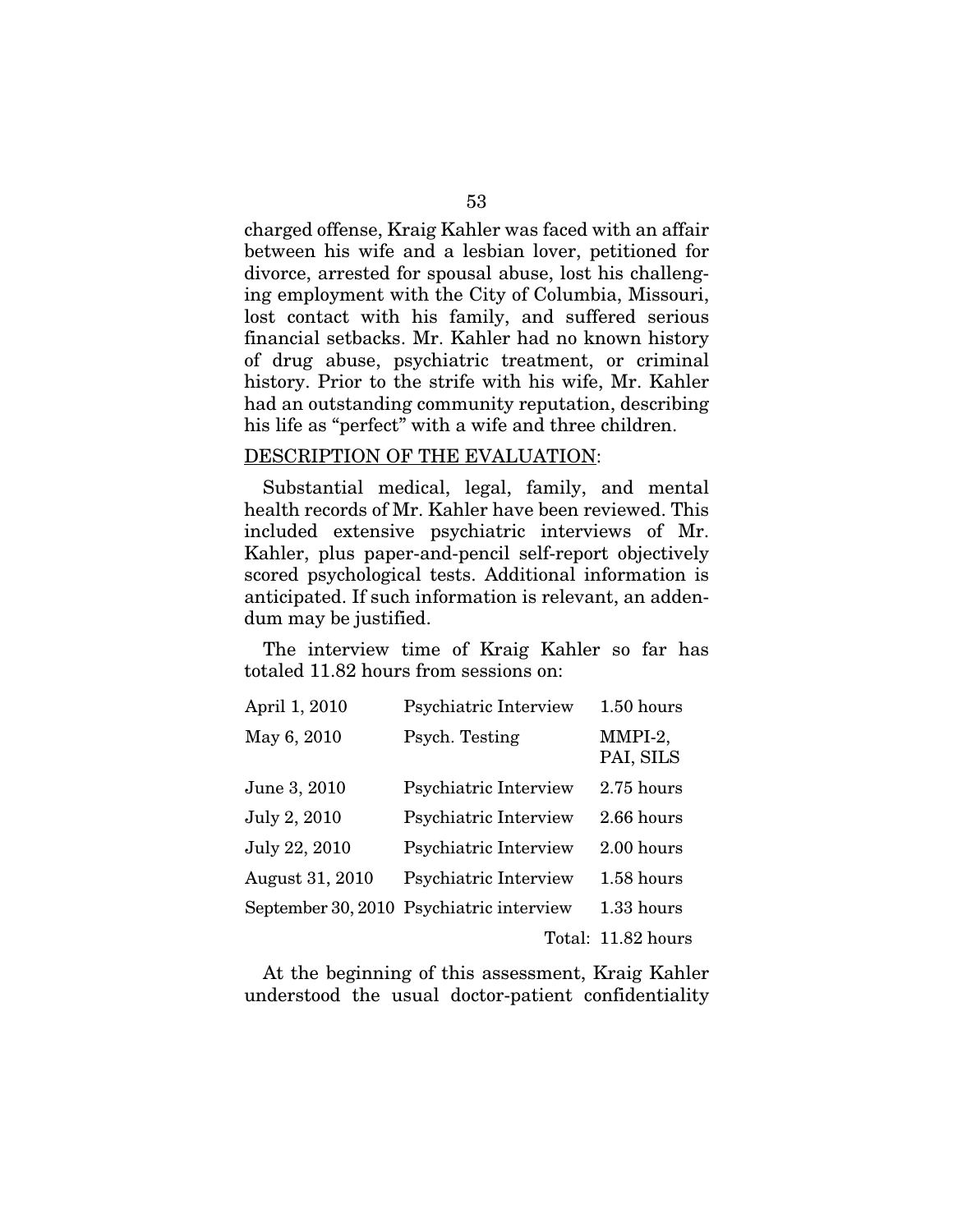did not apply during this assessment as part of his criminal defense. He adjusted there be no effort to trick, anger, confuse, or upset him. He also understood that nothing learned during the assessment was private, could be reported to his attorney Tom Haney "who was his voice in court, and could he discussed in open court, He understood that questions were welcome at any time, He had no questions about the scope of the evaluation.

#### INDEX OF MATERIAL:

A. Law Enforcement and Court Documents –

1. 53 DVDs and CDs of law enforcement discovery

2. Composition notebook from Lauren Kahler's purse (unreadable)

3. FAFSA application

4. June 3, 1985 "All-Purpose Love Letter" from Karen to Kraig

5. Log of sexual activity between Kraig and Karen, kept by Kraig (Bates 901816-901827)

6. Birthday card from Kraig to Karen

7. January 1, 2009 (Bates 902137-902172) Journal entries (probably by Karen)

8. January 2, 2009 photo "Karen also hit me on the right leg with a saucepan on Sunday, March 1."

9. January 2, 2009 phone text to Kraig Kahler from Sunny Reese

10. January 5, 2009 "damage control" e-mail by Sunny Reese to Karen Kahler

11. January 11, 2009 "Working things out on my own" Sunny Reese e-mail to Karen Kahler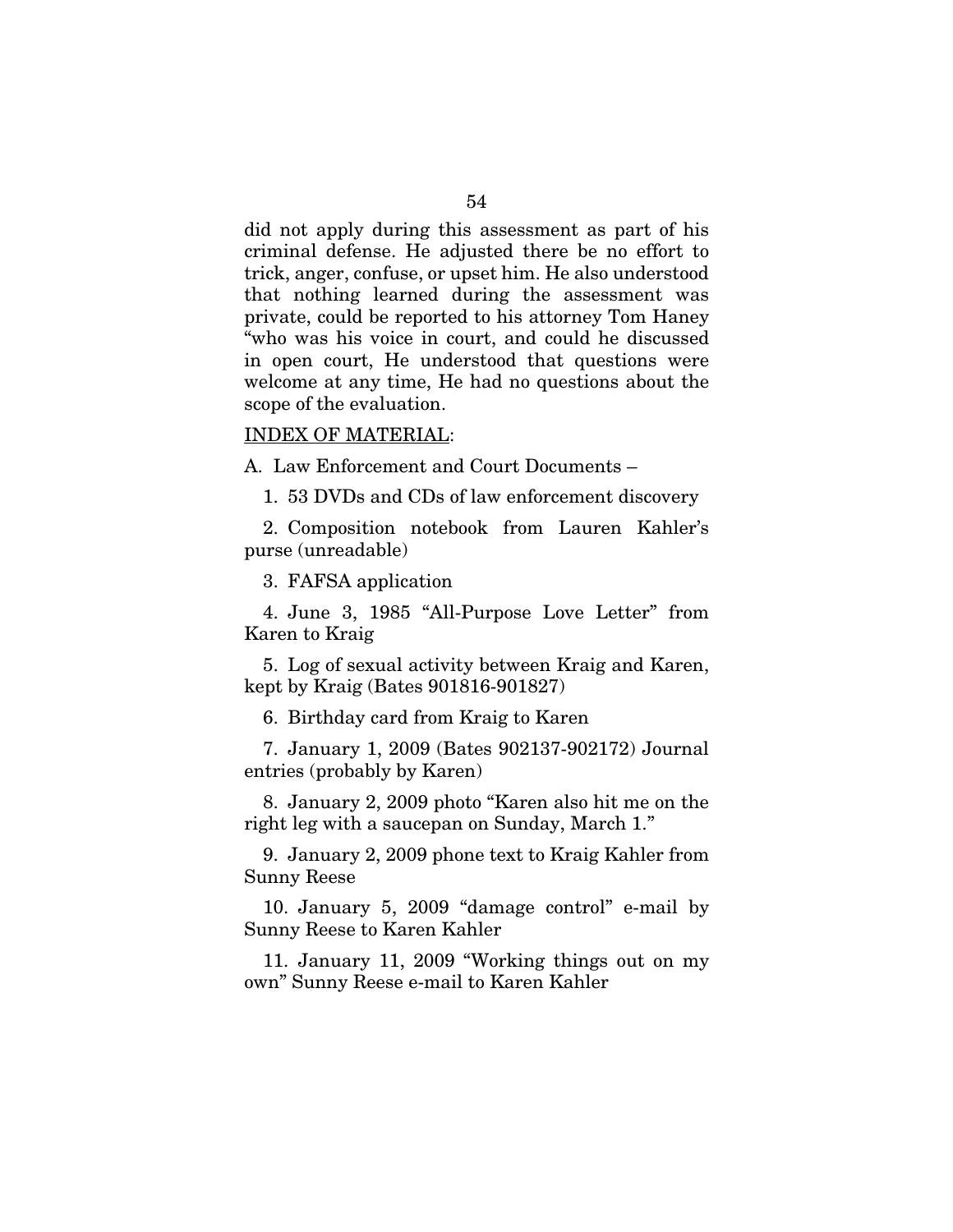12. January 13, 2009 Columbia Police Follow-up Report

13. January 16, 2009 Columbia Police Offense Report (third-degree misdemeanor domestic assault)

14. January 28, 2009 City of Columbia, Missouri Employee Performance Evaluation of Kraig Kahler

15. January 30, 2009 Boone County Restraining Order Karen vs. Kraig Kahler

16. February 9, 2009 phone text to Kraig Kahler "it was fun but I'm happy to coming home to you. Thanks for being such a great husband. I love you!"

17. February 9, 2009 text "love you a whole bunch! Call me if you need to. You have been and still are the perfect wife. :)"

18. March 1, 2009 Missouri Coalition against domestic violence Sunny Reese e-mail to Karen Kahler

19. March 1, 2009 NNEDV e-mail from Sunny Reese to Karen Kahler

20. March 16, 2009 Order of Protection (09 BA-FCE 00486) Boone County

21. April 6, 2009 Columbia Police Department Incident Report (annoying calls)

22. July 6, 2009 Probationary Report

23. September 4, 2009 City of Columbia Acknowledgment of resignation by Kraig Kahler

24. November 3, 2009 Bill Hetrick e-mail to Kraig Kahler

25. November 3, 2009 Karen Kahler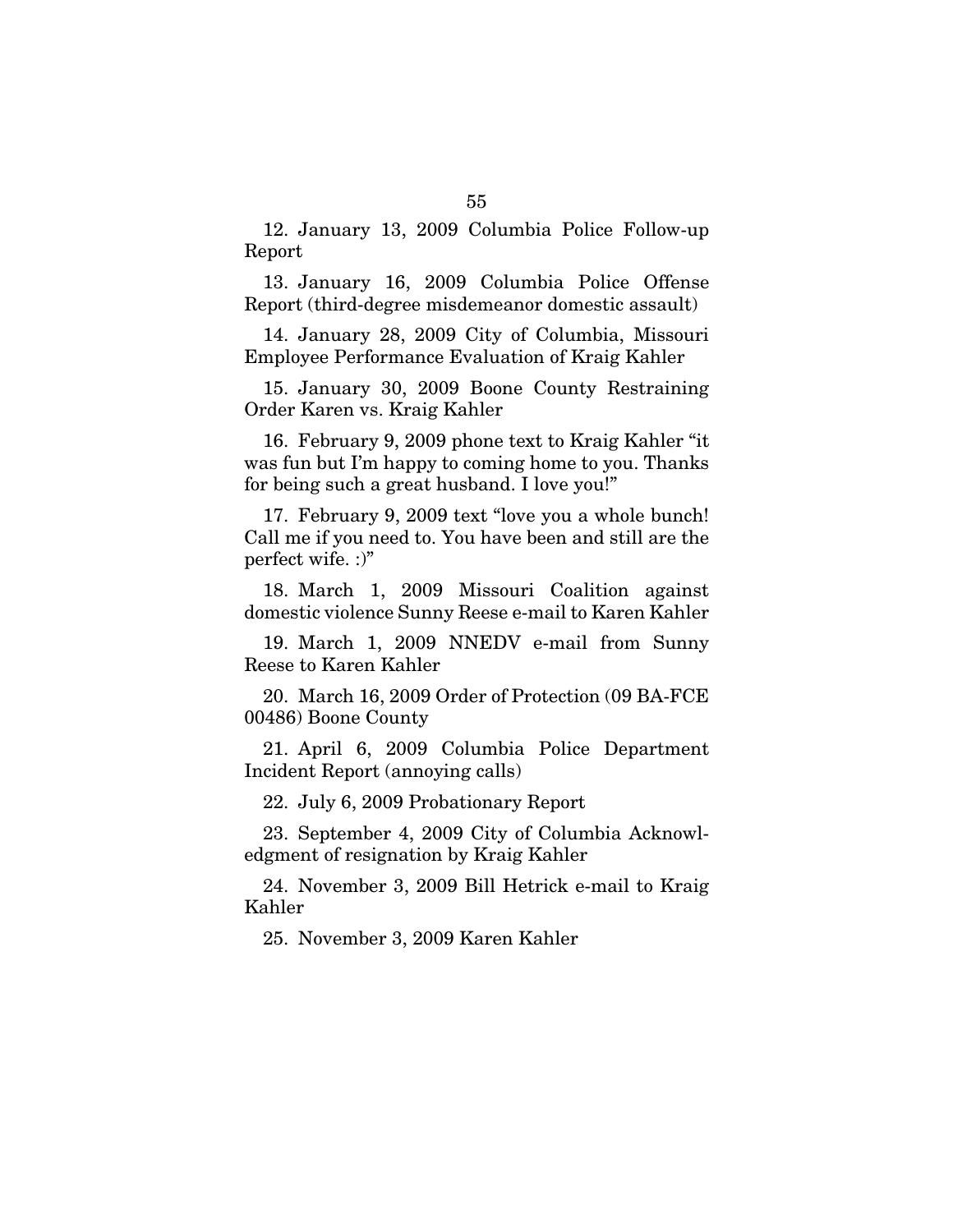26. November 5, 2009 e-mail from Karen Kahler to Dan "I have discovered that the e-mails were not isolated . . ."

27. Undated handwritten letter by Kraig "in regards to your comparison to your father"

28. I have been putting on the happy face" pages by Karen

29. "Kraig did not have a problem . . ." Note

30. Summary of AT&T minutes used # 817-597- 8118, Karen Kahler (March, 2009, April 2009)

31. November 29, 2009 Osage Sheriff report

32. November 29, 2009 KBI crime scene report

33. November 30, 2009 Osage County Affidavit (09 CR 270)

34. December 10, 2009 Osage County Amended Complaint (09 CR 270)

35. January 4, 2010 handwritten letter to Doug by Kraig

36. January 4, 2010 handwritten letter to Marianne by Kraig

37. Undated letter to Jaquita by Kraig.

38. January 6, 2010 letter to Kraig by Jaquita Price

39. January 11, 2010 KBI interview of Todd Price

40. January 11, 2010 KBI interview of Christine Williams

41. January 11, 2010 KBI interview of Byron Rice

42. January 11, 2010 KBI Columbia interview of Marilyn Thorpe.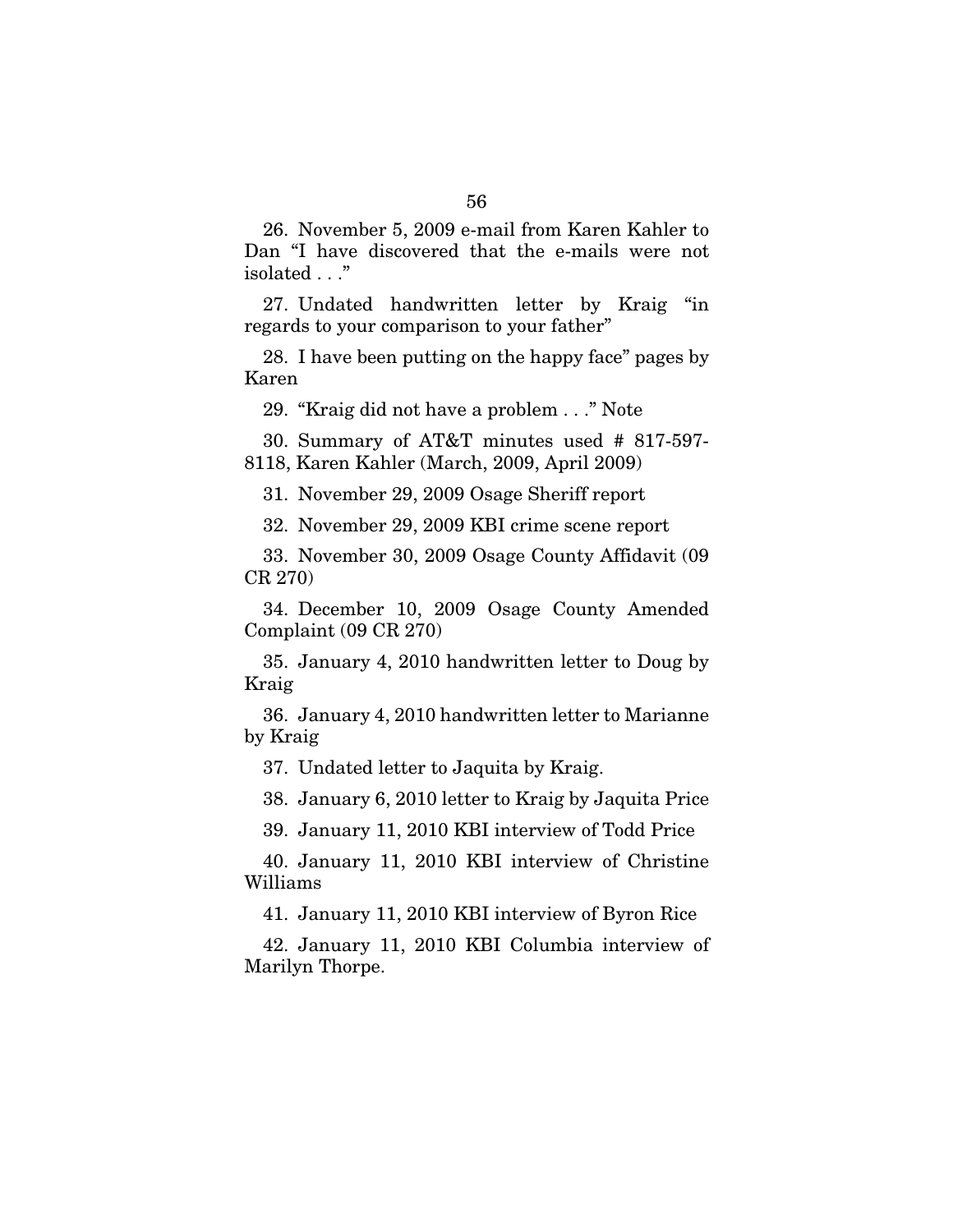43. January 11, 2010 KBI Columbia interview of Stephanie Brown

44. January 11, 2010 KBI Columbia interview of Michael Schmitz

45. January 11, 2010 KBI canvas of Weatherford Texas neighborhood

46. January 11, 2010 KBI neighborhood canvas information from Pat Fletcher

47. January 11, 2010 KBI interview of Kaitlyn Holthaus

48. January 11, 2010 KBI interview of Carl Tunink

49. January 11, 2010 KBI interview of Paige Shipma

50. January 11, 2010 KBI interview with Sarah Tesoro

51. January 11, 2010 KBI interview of Cheney Coles (Weatherford, Texas)

52. January 11, 2010 KBI interview of Shelley Hey

53. January 11, 2010 KBI interview of Jim Windsor

54. January 11, 2010 KBI interview of Cheri Lockhart Coles and Joe Coles

55. January 11, 2010 Osage officer report interview of Robin Lutz

56. January 12, 2010 KBI interview of Marina Colter

57. January 12, 2010 KBI interview of Tina Mc New

58. January 12, 2010 KBI interview of Lesli Edwards

59. January 12, 2010 Scott Ferris e-mail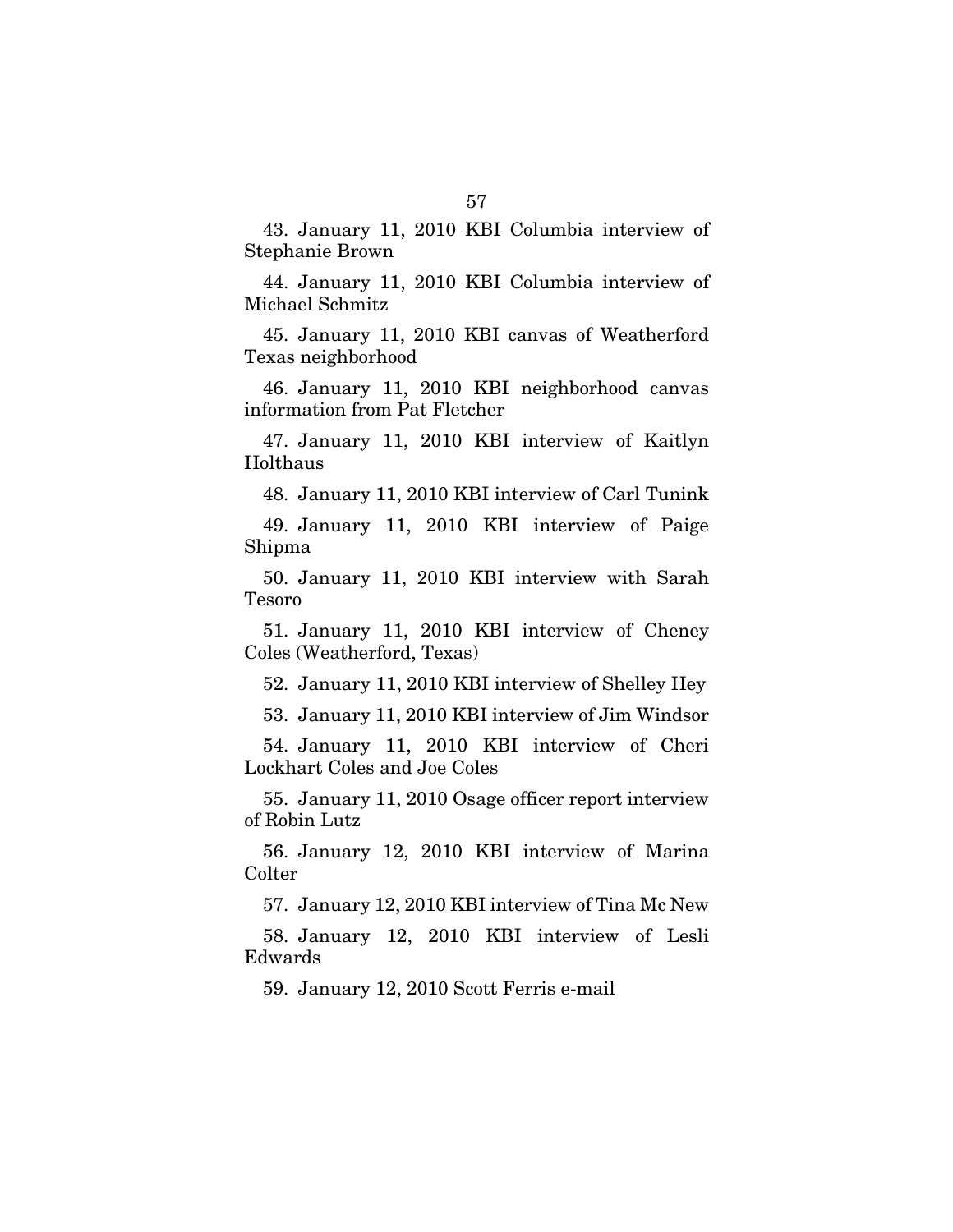60. January 12, 2010 Scott Ferris e-mail "another weekend with the lesbian Sunny"

61. January 12, 2010 KBI interview of Holly Marie Wood

62. January 13, 2010 KBI interview of Jaquita Price

63. January 13, 2010 KBI interview of Elizabeth McAuley

64. January 13, 2010 KBI interview over Rebecca Goodwin

65. January 13, 2010 KBI interview of Chris Thurman (Weatherford, Texas)

66. January 13, 2010 KBI interview of Christina Worley

67. January 13, 2010 KBI interview of Hiram W Watkins

68. January 14, 2010 handwritten letter to Tim by Kraig

69. January 14, 2010 KBI interview of Charles Edwards (Oklahoma)

70. January 21, 2010 KBI interview of Jennifer Hamel

71. January 21, 2010 KBI interview Anthony St. Romaine

72. April 13, 2010 Karen Kahler e-mail to Shannon Pendleton

73. January 11 and 12, 2010 Osage County officer report (lead C-9, C-11

74. January 12 KBI interviewer Sharon Hayes

75. January 16 letter to Sean by "Dad" through Tim and Lynn Denton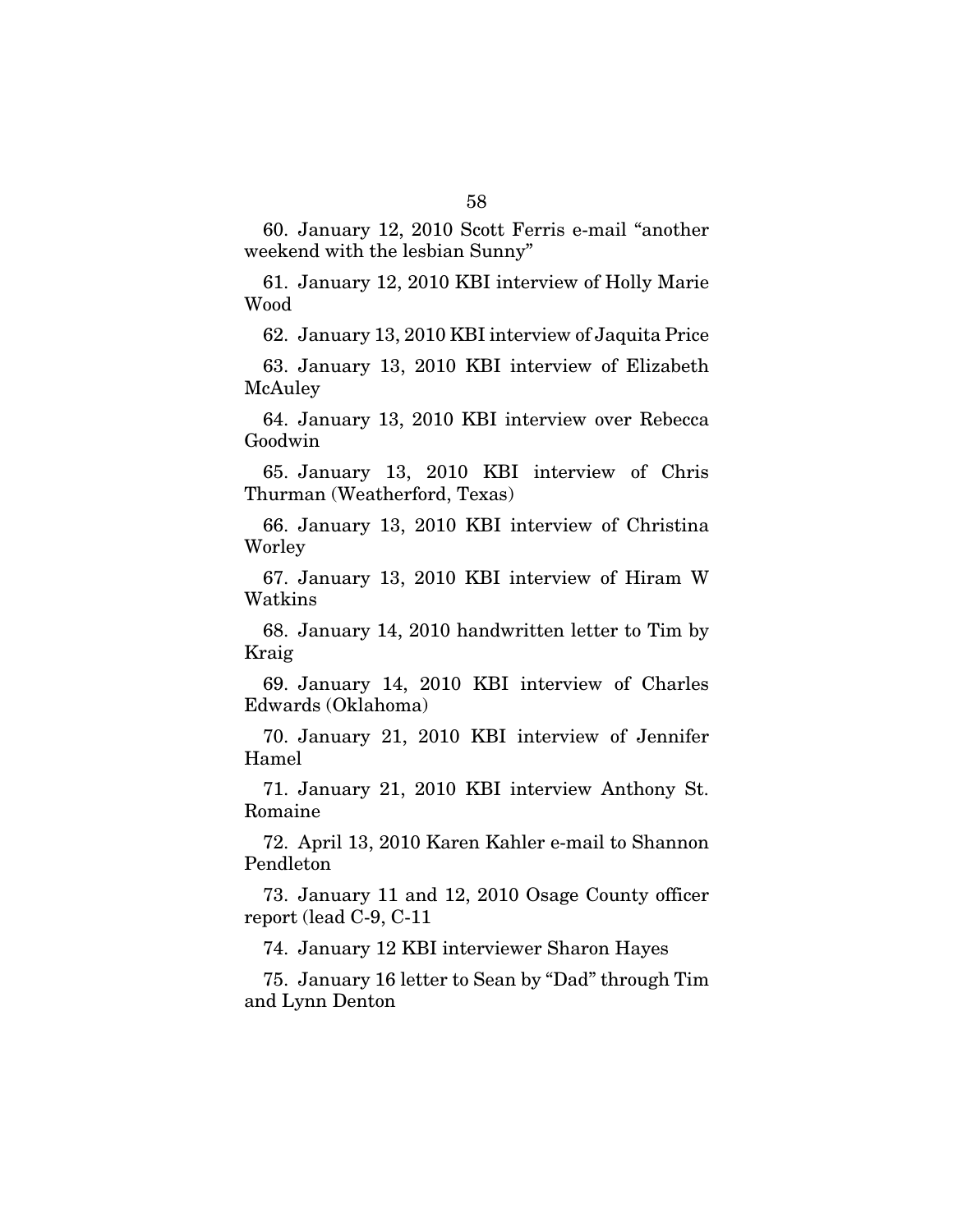B. Medical Records –

1. March 26, 2009-June 1, 2009 medical records of Siamac Vahabzadeh, M.D.

2. January 7, 2009-December 31, 2009 Boone Hospital Center EAP records of Robert McGavock, MEd, LPC

3. January 7, 2009-August 12, 2009 Boone Hospital Center EAP records of Robert McGavock, MEd, LPC / Lynn Ogden (Karen), with Letter by Kraig.

C. Miscellaneous –

1. Undated typewritten narrative by Kraig Kahler (prior to November 28, 2009)

2. Jefferson West high school transcript of Kraig Kahler with academic achievement scores

3. Sunny Reese e-mail to Bill Halvorson (February 15, 2010)

4. Kahler timeline, provided by Tom Haney

5. document description (Bates numbers)

6. Transcription of audio file (Bates 002640-002641) "Operator 55"

7. 10 Days to Self-Esteem workbook pages

SELECTED REVIEW OF MATERIAL:

Medical Records

March 26, 2009 Columbia Family Medical Group questionnaire noted that Kraig Kahler was "going through a divorce." He reported depression and emotional problems. He was not being treated with any medications. He reported health problems related to depression, anxiety, high stress, sleep disturbance, suicidal or homicidal thoughts."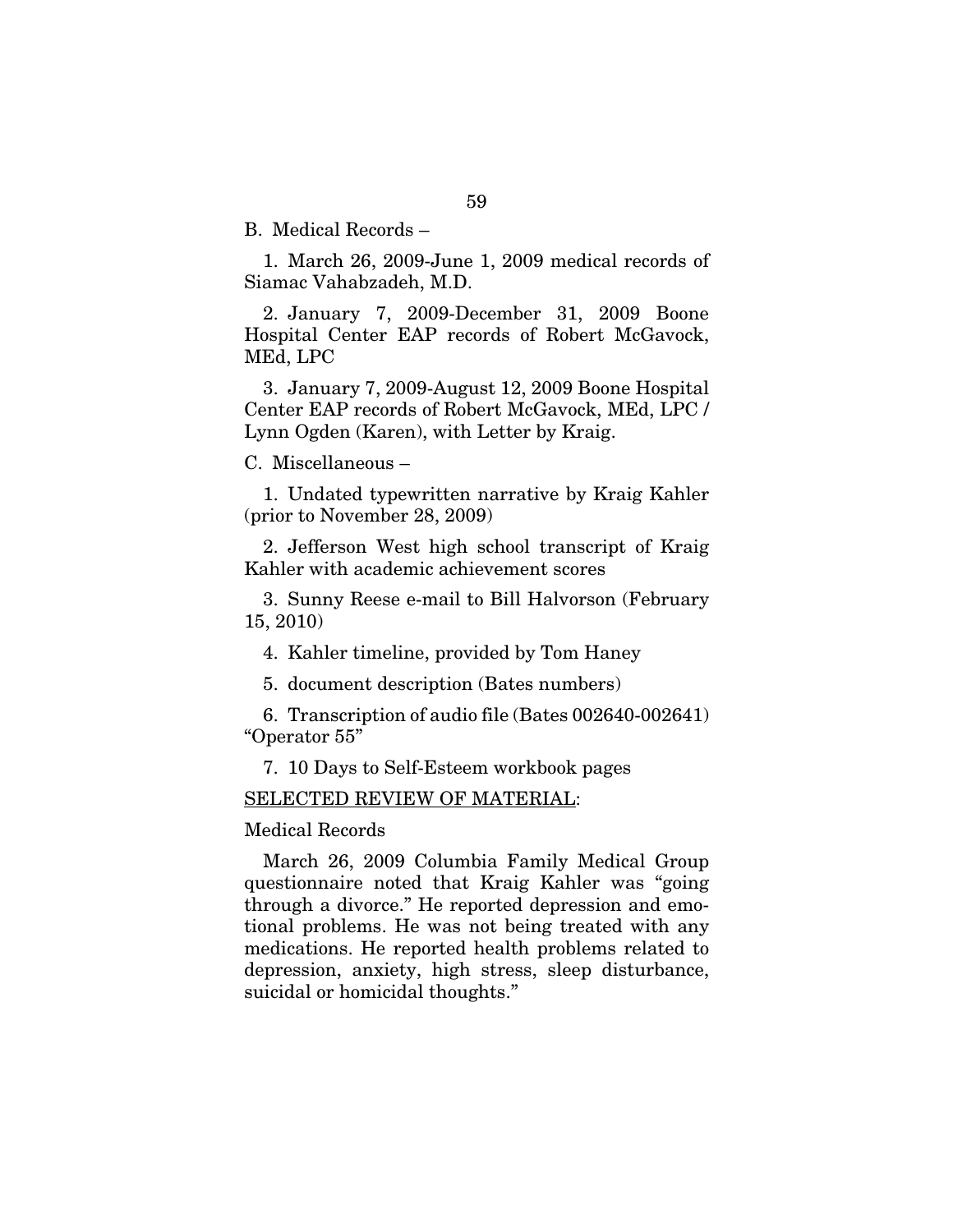He reported that depression had onset three months earlier related to relationship problems. His description was consistent with major depressive episode. He had no family history relevant. He was only a social drinker. System review was notable for irritability, anxiety, depression, inability focus, psychiatric symptoms, and sleep disturbance. He was prescribed 0.5 mg Klonopin per day and 100 mg Zoloft per day.

June 1, 2009 follow-up at Columbia Family Medical Group indicated Kraig Kahler wanted to discuss that he had "bad sexual side effects and had to stop medication." Usual anxiety or depression was evident. Assessment was depression not otherwise specified for which Zoloft would be changed to Wellbutrin.

January 7, 2009 through June 2, 2009, progress notes by Robert McGavock covered 14 clinical contacts:

On January 27, 2009, Kraig wondered if Karen was experiencing a midlife crisis. She may not have been verbally forthright about her unhappiness. One intervention was to stop pressuring Karen for daily sex or badger her if he didn't get the daily sex. He brought scrapbooks to show and "prove to me" how happy Karen seemed throughout the marriage.

On January 29, 2009, Karen had filed for divorce two weeks earlier. He felt his family was falling apart and was baffled. He thinks "the affair situation got out of hand" and Karen changed during the affair. Later on January 29, Kraig seemed to be "continuing to build a case against her implying that their problems are her fault or originate with her."

On February 2, 2009, Karen had told Kraig she was unhappy for many years, feeling he would not listen to her or honor her needs. He did not agree that he used sex as a stress reliever. He appeared very analytical,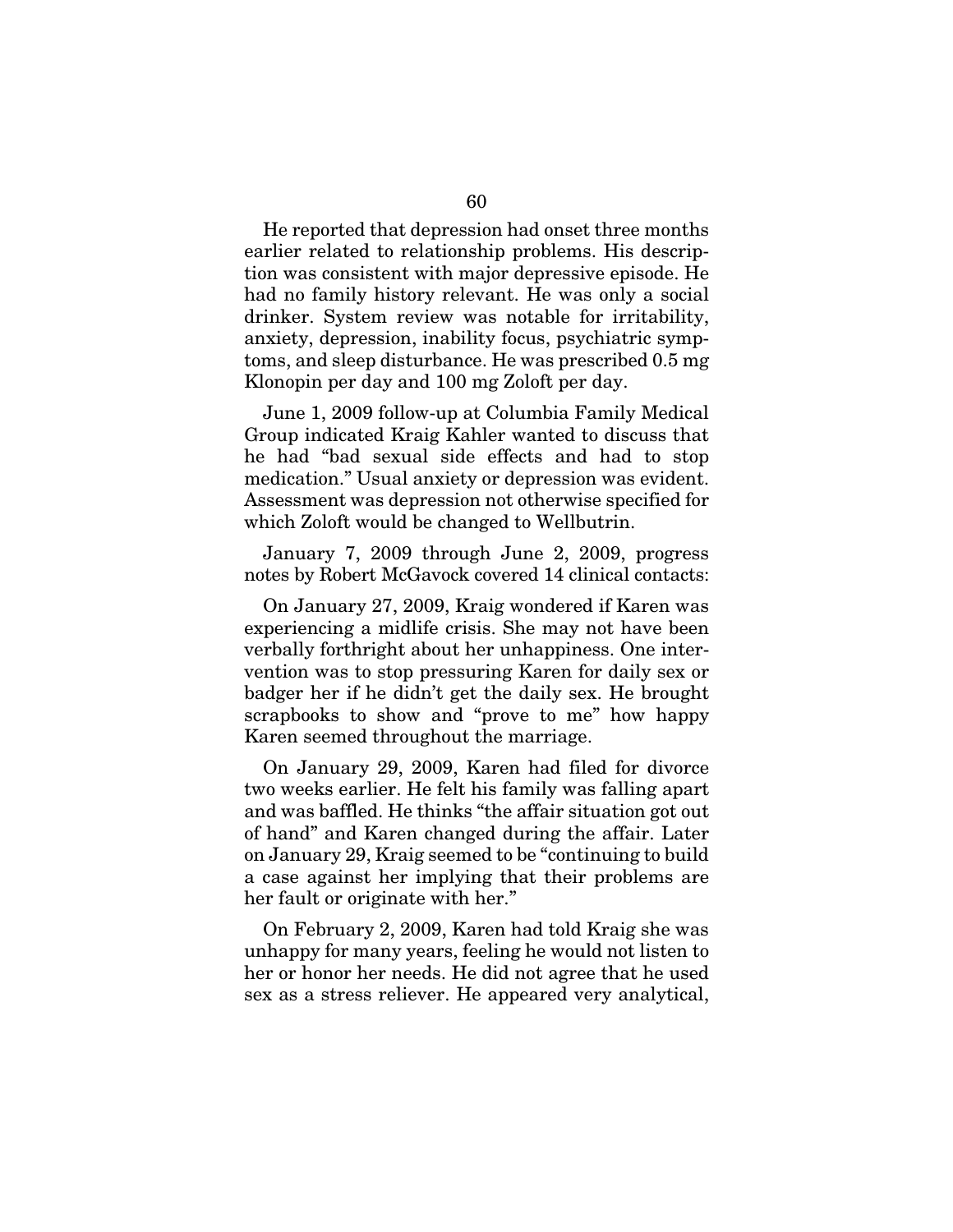very type A, and the prognosis for the marriage was not good. Kraig appeared to feel angry. Referral to a physician for anxiety medicines was made.

March 20, 2009 entry indicated that Kraig felt frustrated, angry, humiliated, and embarrassed by the filing of the divorce as well as a domestic violence arrest at a city meeting. Kraig continued to deny responsibility for demise of the marriage, blaming Karen for the affair with a woman. He had intercepted cards, expressing affection between the two women. Kraig continued to believe his marriage had been "perfect" for all those years, feeling Karen had gone off the deep end. This was despite that he encouraged and approved of the affair, even asking to observe them having sex which happened at least once. Kraig was encouraged not to bad mouth Karen in front of the children.

March 25, 2009 progress note indicated Karen had withdrawn \$50,000 from their account after things flared up over the New Year's Eve party. There had been shoving and holding/hugging triggered the assault arrest. Kraig believed his girls were more aligned with Karen. Later, Kraig was referred to Columbia Family Medical Group for treatment of depression.

April 3, 2009 progress note indicated Kraig was feeling very frustrated about his "very happy" marriage disintegrating. He brought in phone records of his wife talking or texting constantly to her female lover. He intercepted E-cards. Kraig took some blame for the demise of the relationship but felt "he should never have agreed to her having the affair." Kraig did not recognize that any problems existed between his wife and him prior to the affair. Though medications had been prescribed, Kraig had not taken either. He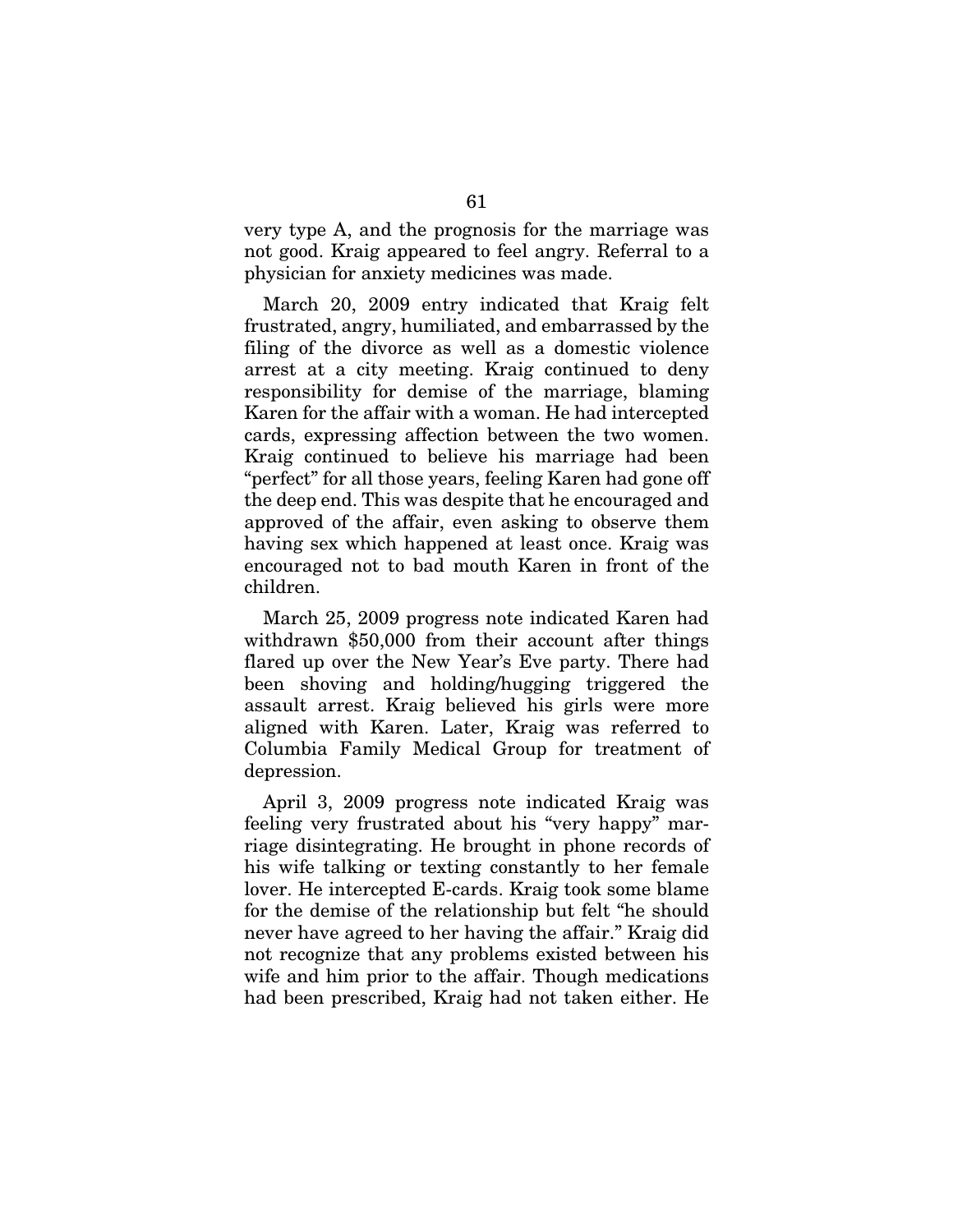believed Karen had gone off the deep end and was crazy. He believed that the female lover had tried to break up the family, denying there were any problems prior to New Year's Eve.

April 10, 2009 note indicated that Kraig was under an ex parte order so wouldn't try to contact Karen. The importance of keeping the children out of the middle was discussed. Kraig felt like starting a new family life.

April 24, 2009 entry indicated that Kraig drove 150 miles to Wichita to catch his wife with her female lover after intercepting an e-mail. Kraig continued to insist that divorce was strictly Karen's fault despite the therapist attempts to have him look at his part.

May 8, 2009 entry indicated Kraig thought of discreetly seeing other women. Kraig was focused on Karen seeing her lover.

May 22, 2009 indicated that Kraig continued to obtain e-mail information about Karen and her female lover. He was "building his case for the divorce proceedings." He wondered if he had personally failed in the marriage, felt his girls were lost to him, had spent some time with Sean, and did not feel he was depressed. It was recommended that Kraig stay involved with his children's lives.

Law Enforcement and Court Documents

Transcript of audio file (Operator 55) noted that the male suspect said, "Oh shit! going to kill her . . . God dam it!" Later he tells a sobbing voice to "stop crying."

November 29, 2009 crime scene report identified Kraig Kahler as the shooter. Karen, Emily, and Lauren had all been pronounced dead. Dorothy Wight had been hospitalized in serious condition.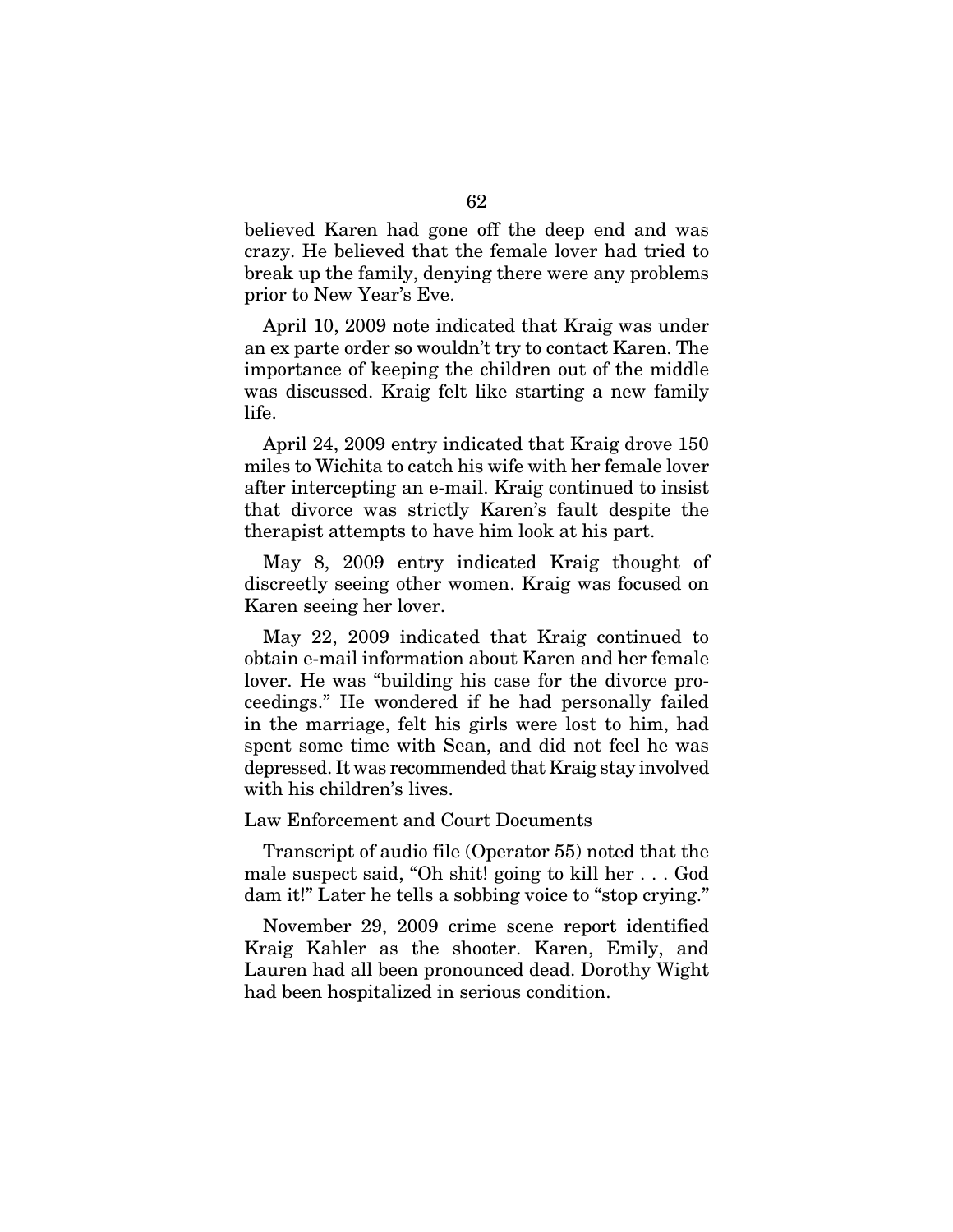January 4 (2010) Kraig Kahler letter to Marianne noted he "joked with the ex if we ever needed counseling it was probably too late anyway." He thought his counseling was a waste of time.

January 11, 2010 KBI interview of Todd Price indicated Kraig Kahler had approached him to have Sonny Reese killed. At the 2008-2009 New Year's Eve party, Karen and Sunny kissed all over him. Kraig was angry about Karen's behavior. Apparently, Karen had wanted the fling with Reese but she was to come back to Kraig. Kraig may have already started dating other women.

January 11, 2010 interview Christine Williams noted that Kraig Kahler did not like women in a position above him. He was very active with his daughters. He was very smart and expected everyone and everything to be punctual. He was hard to get to know. It was beyond him to comprehend something like the complications of a divorce. Kraig Kahler wanted to send you be within the norm, He was very worried that Lauren might have ADD and "was not perfect." Kraig was a "tightwad." He borrowed rather than purchase tools. At times, he was thought of as being "vindictive" or holding a grudge. She suspected he might have had a five-year relationship with an oriental woman. He seemed to "lack so much personality."

January 11, 2010 interview of Michael Schmitz noted that Kahler changed during the separation and divorce, becoming obsessed with the proceedings. He was trying to build a case against Karen. Kahler had a better relationship with his son than with his daughters.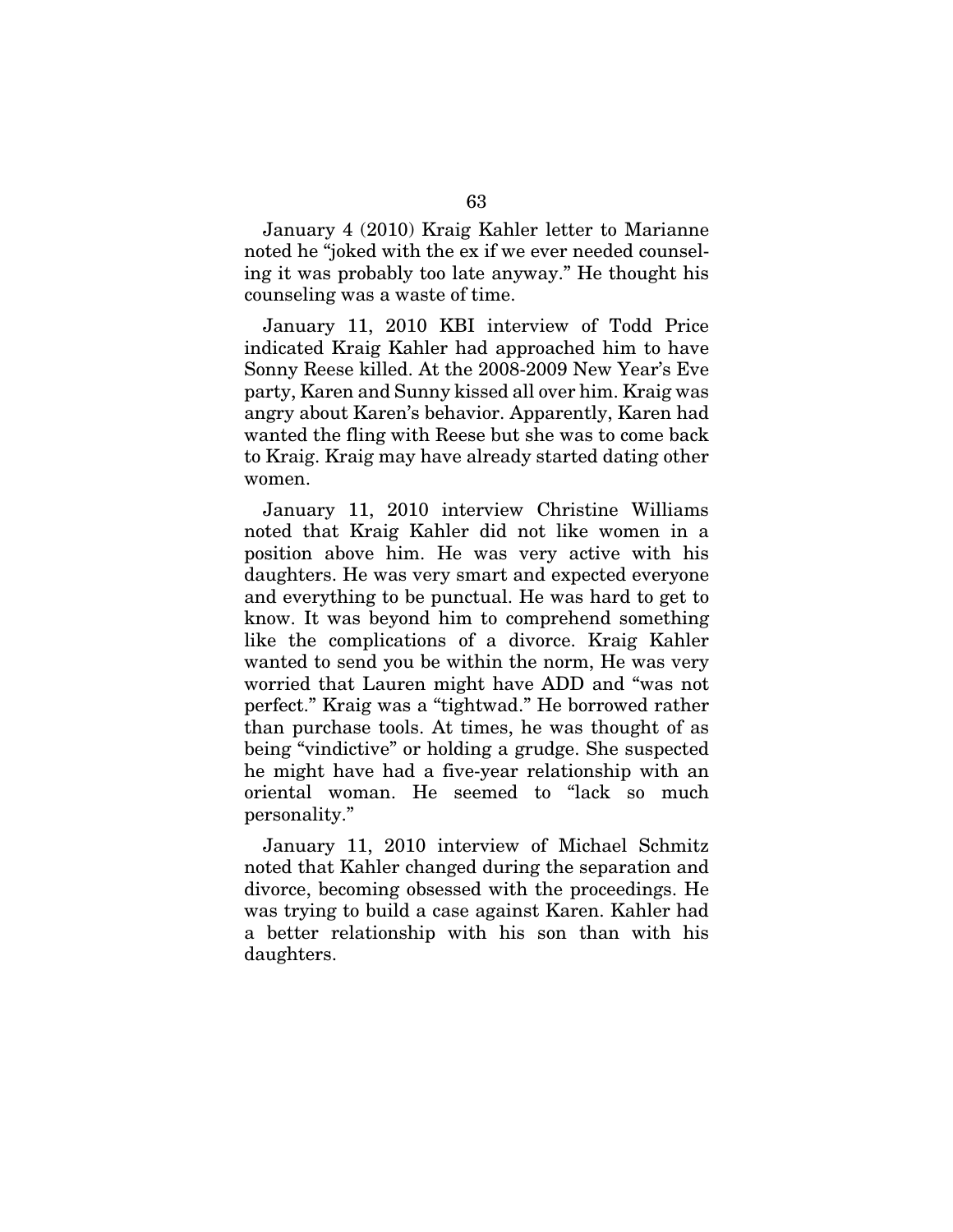January 11, 2010 interview of Sarah Teroso indicated Karen Kahler had not been happy in the marriage for the last two years.

January 12, 2010 interview of Hollie Wood noted that Kraig Kahler was creepy, standoffish, and unapproachable.

January 12, 2010 Interview of Sharon Hayes noted that Kraig Kahler was described as an introvert. He always seemed to try to get something free including trips to strip bars. The Kahler family was "robotic like." Karen seemed to act as if she was expected to be the center of attention. Kahler seem to be very controlling. It was likely that Kahler believed his daughters abandoned him with his wife.

January 12, 2010 interview of Marina Coulter noted that Kraig continued to blame everything on Karen. There was a concern about Karen's safety due to Kraig's aggressiveness, access to weapons, and Emily having to get between Karen and Kraig.

January 12, 2010 interview of Tina McNew focused on Kraig's belief that Karen had a "lesbian wife." Kraig seemed to have "gone off the deep end and even his parents were concerned for him."

January 12, 2010 interview of Lesli Edwards noted that Kraig wanted Karen and Sunny to be together so he could watch. When the relationship took off, Kraig could not handle it.

January 13, 2010 Interview of Jaquita Price indicated the relationship between Karen and Kraig always seem to be perfect. Kraig was a good person. The nightly sex between Kraig and Karen was a myth, then a rumor, and then thought to be true. Price thought that Kraig was a sex addict.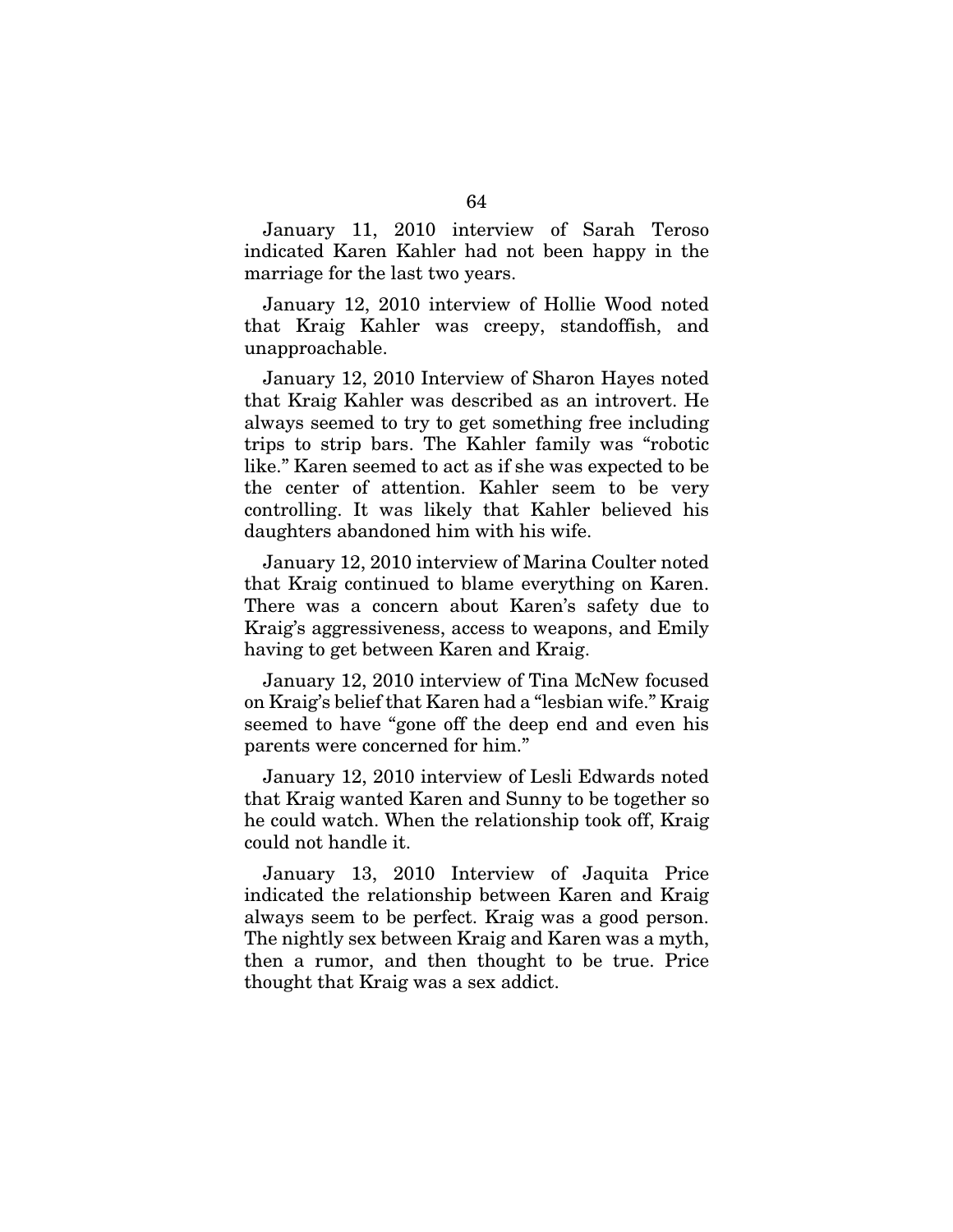January 13, 2010 interview of Elizabeth McCauley indicated Karen was a "trophy wife." Karen felt she had to live "to a certain standard for Kraig as if it was a show." Karen was described as very proud but insecure. Karen was expected to be very frugal, even once saying she had to account for the purchase of tampons. Karen and Sunny became involved sexually.

#### BACKGROUND INFORMATION FROM INTERVIEW:

#### April 1, 2010

At the April 1, 2010 visit, Kraig Kahler immediately noted that his "perfect life" prior to 2009 had fallen apart. Dr. V. prescribed Zoloft, Wellbutrin, and a sleep aid but Kraig did not take them. He was concerned about taking medications due to his "big job."

After his wife filed for divorce, January 28, 2009, he was arrested at a City Council meeting, his family life was falling apart, he was losing his mind, and he could not concentrate at work. He attempted to save his marriage and his family. Then, he was only sleeping three or four hours per night, versus the usual eight or nine hours.

Since arrest, Kraig gave notable symptoms of depression. He was not doing much, had very poor sleep, and focused on having "lost it all." He noted that he had \$180,000 per year job and 240 employees, which fell apart. At times, he was tearful. He felt suicidal. During 2009, he felt life was not worth living quite often. Kraig immediately focused on family albums, showing that they "did everything together," and many pictures of a happy family. Kraig Kahler indicated they had made seven or eight years of family calendars, showing their positive relationship. He felt he treated his kids well but Karen went nuts.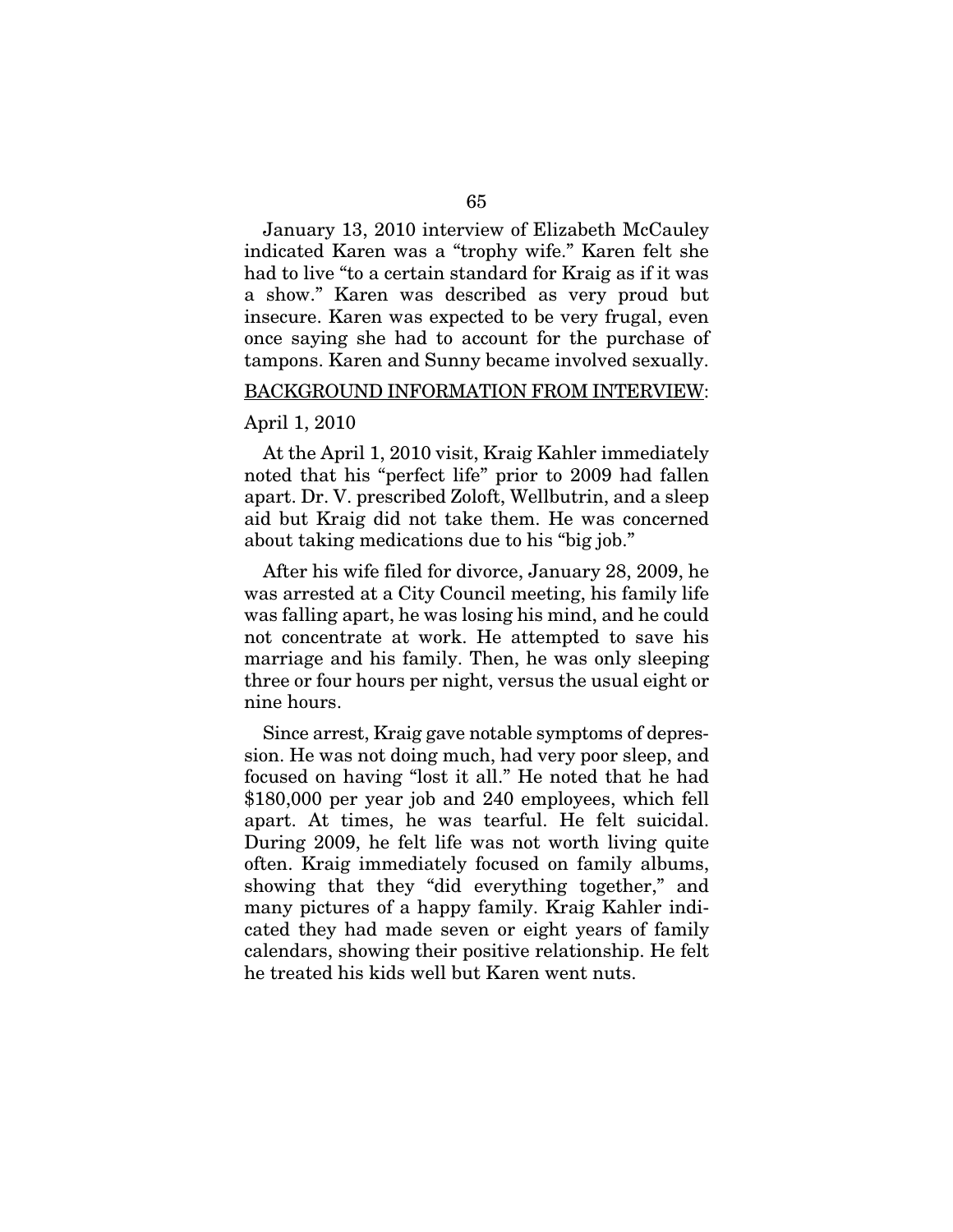Kraig was not alerted to any medications, foods, or mold. He had been the "picture, of health" except for having two basal cell carcinomas removed. He reported daily exercise, low blood pressure, low cholesterol, and proportional weight to his thinner frame.

He had hunted with his son and camped with his girls and wife. Yet, it was quite difficult for him to find a reason that he should continue living. He was able to see that it was valuable for him to stay alive for his son's well-being.

Kraig Kahler frequently focused on his perfect marriage, before the affair between Karen and Sunny.

An antidepressant was recommended, through a local psychiatrist.

## May 6, 2010

The antidepressant had improved his mood somewhat. He believed he was "mellowed out." Once again, Kraig focused on family pictures. He was reading a nuclear energy textbook, to pass the time. He worked hard, taking the psychological tests.

#### June 3, 2010

Kraig indicated the antidepressant had been increased to two pills per day, which was helping, especially with his sleep.

He denied any fractured bones, loss of consciousness, or injury during a motor vehicle accident.

He described himself as "type A" including enjoying skydiving and climbing 14,000 foot mountains in Colorado. He was very careful with his firearms, having been raised around guns. Proudly, he noted that his son shot his first year when he was seven years old. By nine years old, his son had hunted four deer. Again,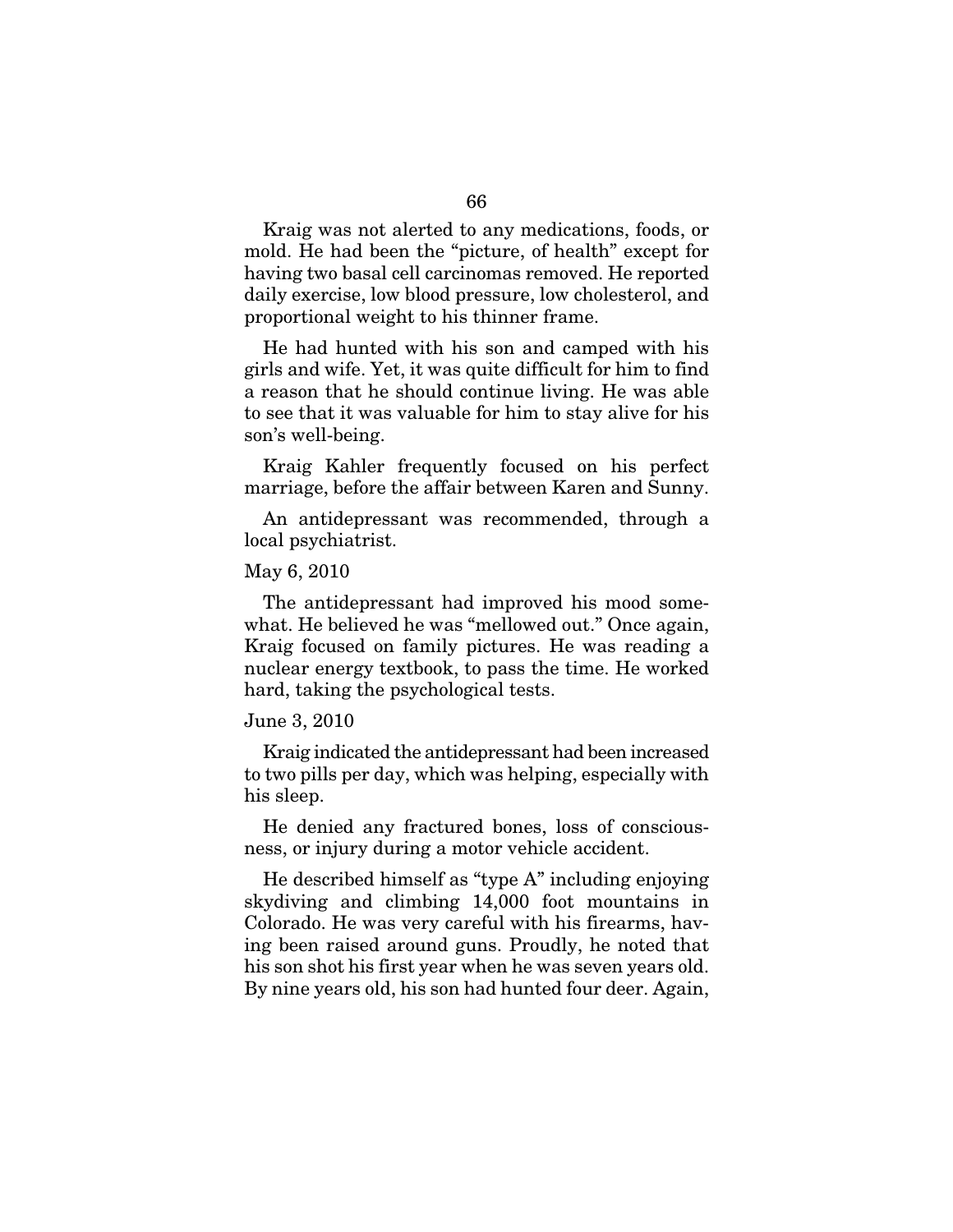he showed photos of his son, which reinforced their relationship.

Kraig reported farm exposure to "245 T" which was identical to Vietnam Agent Orange. He denied exposure to solvents through huffing. He denied seizures.

Kraig did not have a regular doctor. Before New Year's Eve, 2009 he had not seen a psychiatrist or psychologist. Then he went to see Rob McGavock starting in January 2009. At the same time, Karen went to Lynn Ogden but she "came out worse." With Rob, Greg was trying to save his marriage. During that time, the kids saw Heidi B. Scan may not have gone. At that point, Kraig had been losing interest as Karen had already filed for divorce.

Rob helped him but it did nothing to save his relationship with Karen. That was even after some joint sessions with Karen. He believed some of Karen's problems or that she had placed him on a pedestal. This was especially because her father had been an alcoholic, overweight, did not make good money, and was not supportive of the family. He believed that Karen did not react well to his "telling the truth" about her family.

Kraig had not been hospitalized as an adult. He had no major surgeries. He had a vasectomy after their "contract" for one more child. It is notably about this contract (a preconception agreement), he wrote it, but they both signed.

Kraig had no tattoos or piercing. After Karen met her girlfriend, she had her navel pierced. Neither of the girls had tattoos.

Kraig denied any high-risk activities such as intravenous drug use. Before he was married, there was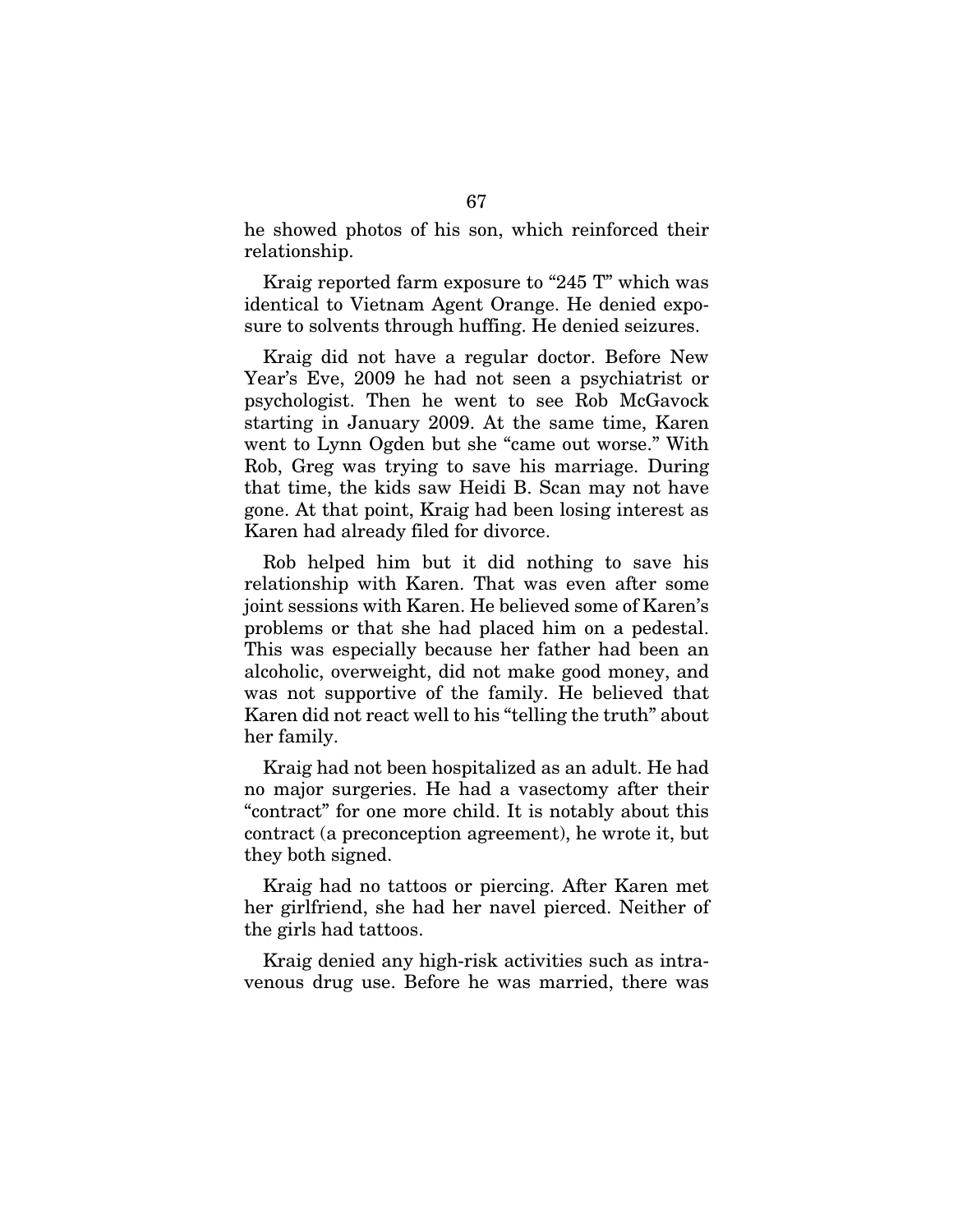some sex with women he did not know well. After he married Karen, he denied any extramarital sex until they separated. During the separation, he met women through the Internet but kept it discreet.

Kraig denied any sexually transmitted diseases, group sex, threesomes, or sex with men. He believed Karen lied about a threesome between them and Sunny.

Kraig emphasized that in Weatherford, Texas no one had a better life than they did. There were no arguments.

Kraig not sought any emergency room care or any physical care prior to January 2009. He thought their relationship was "all good" until January 2009. Then they use the boat, camped, and did family things "all summer."

Kraig got his "type A" behavior was just good intelligence, good health, and a lot of drive.

## July 2, 2010

After the New Year's Eve party in which Karen and Sunny were overly affectionate front of their friends, Kraig believed he gave Karen "11 months to come to her senses." Even so, he felt she "became her mother" and he was unable to reunite the family.

At this appointment, Kraig focused on how positive his family had been before January 2010. He was the "highest paid" city official in Columbia, Missouri. Everyone was treated well. He was treated well. He had "worked 25 years to get there." He recited financial success as many responsibilities.

He felt Karen turned to Status against him such as Lauren statement dated "bio horror and get over it." He believed things were falling apart "bad" because he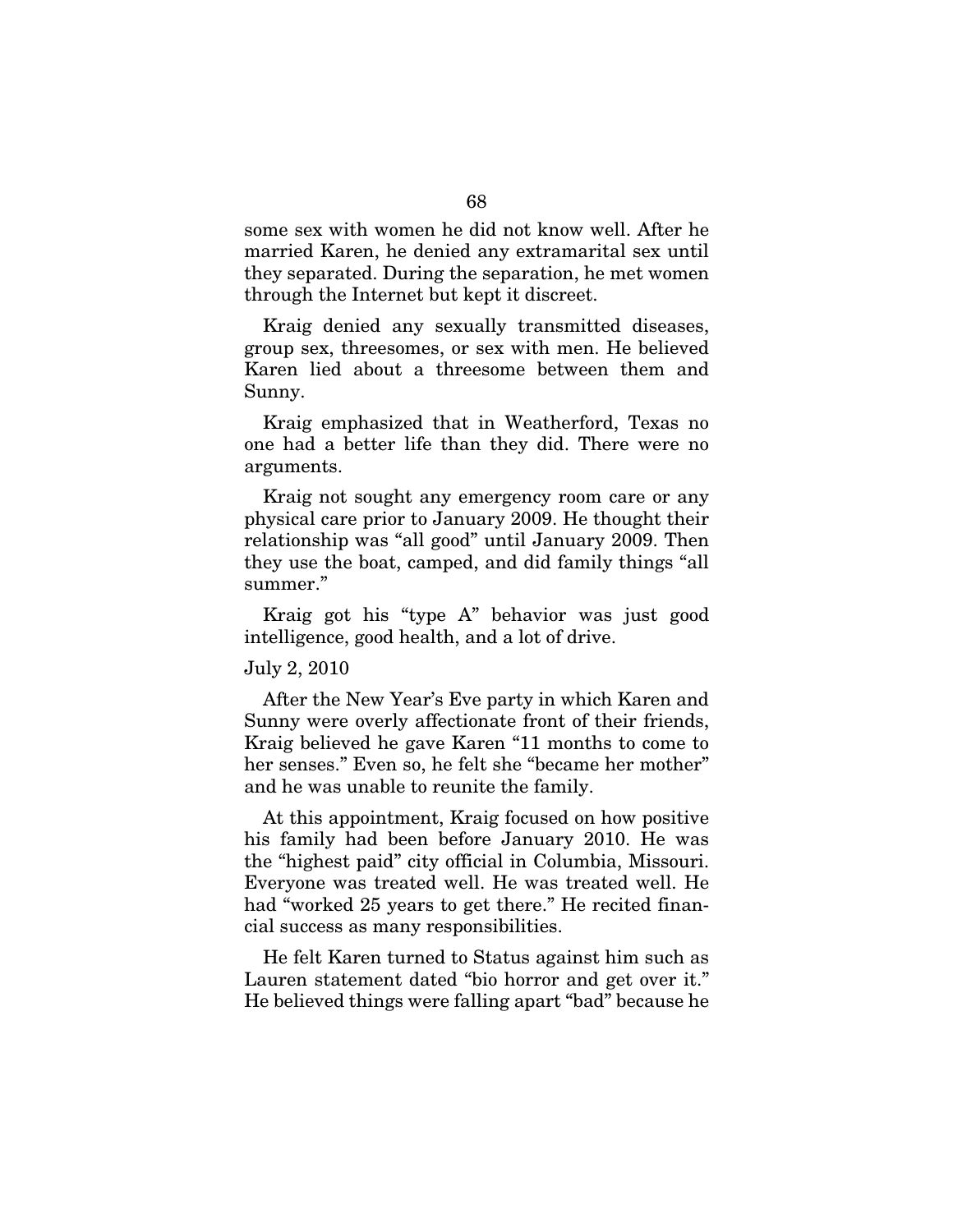found photos of Lauren in her underwear, which she apparently sent to boys.

He believed that Karen did a "180" for having been "well taking care of. Kraig made jewelry for her, bought Cadillacs, and washed her cars on the weekends.

He gave many instances in which Karen and Sunny were together, which felt very wrong to him. The "making out" with Sunny seemed out of control to Kraig but Karen denied that it was. At the New Year's Eve party, he gave Karen the ultimatum of "me or Sunny." Karen left with Sunny and Kraig was very upset. He felt Karen chose Sunny over him and that became a full-blown love affair between them. After that, Karen took \$50,000 from their joint account, neither was happy, and he put a key logger on her computer because she "messed with the wrong guy." He was mad because he was hurt. He does not feel Karen ever knew how he built the case against her by accessing her computer. It hurt him terribly that Emily stopped being interested in seeing him. He felt Karen staged the arrest at city Council.

Because of his skills computer he checked Karen's email and the girls e-mail. He also accessed e-mails through other accounts. He wanted to embarrass Karen to stop the relationship with Sunny.

He felt Karen's homosexual affair when against their moral teaching and against the marriage they had for almost 23 years.

In his mind, he lost opportunities with Lauren and Emily and "they became their mom." This is in great contrast to all the family vacations, spending summers at the state park on the boat. He had photo albums to prove it.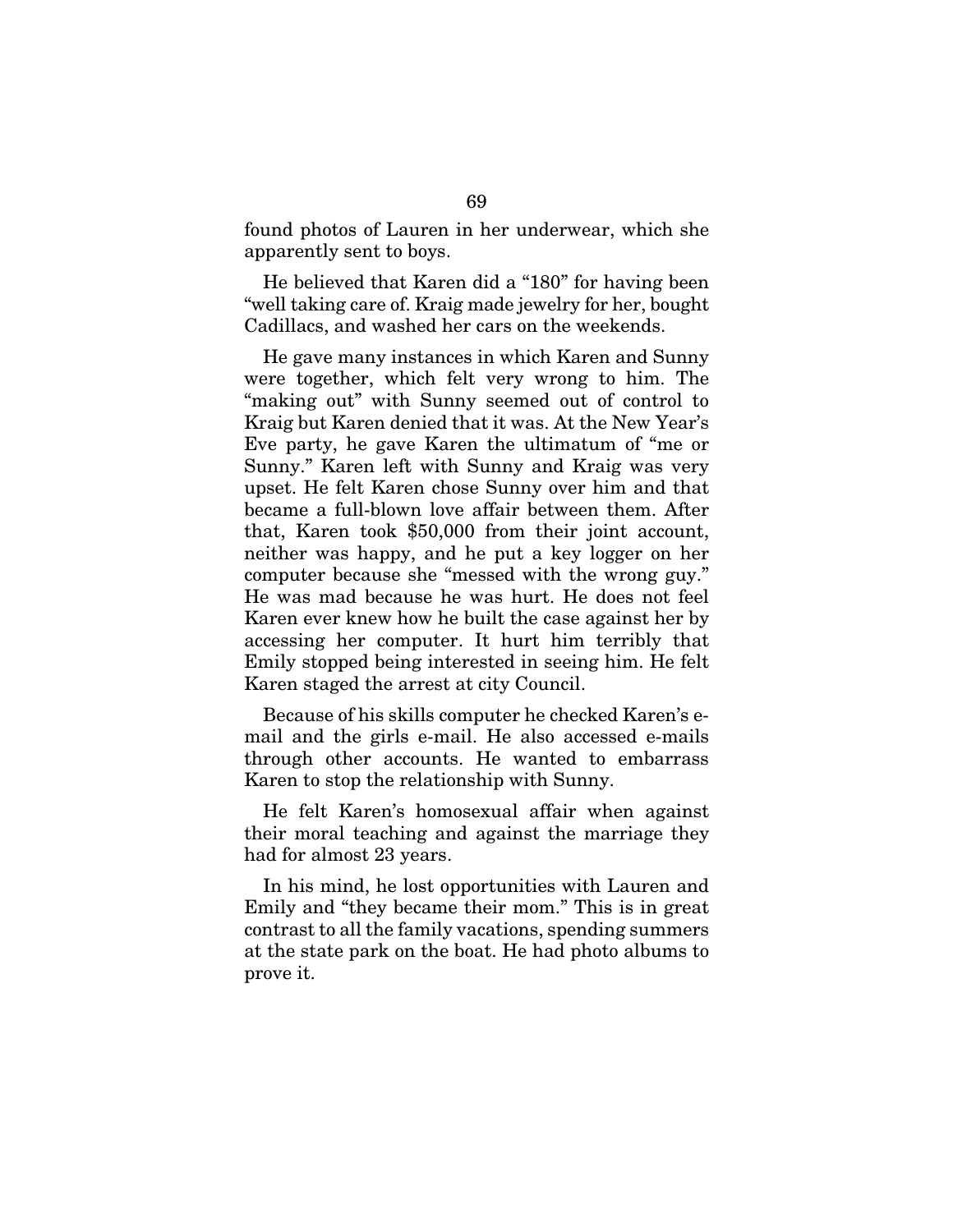At times, in the interview Kraig was totally focused on how Karen and Sunny destroyed his financial his assets. He could not even entertain the idea that his anger at his daughters was a psychological defense mechanism to project blame. That made no sense to him.

#### July 22, 2010

At this appointment, Kraig discussed his family life. First, Emily, their firstborn, was a beautiful young woman and an excellent student. She never caused any problems at all. Her surgery for appendicitis in second grade was not visible. They had a fun relationship. He taught her how to drive the Explorer and work on cars. She enjoyed that.

His relationship with Emily did not change until March 2009 "after they moved out." Then she sided with Karen. This was very frustrating to Kraig, especially since his girls did not seem to care about it their mom being with another woman. He tried to stay away from them, though had a Private Investigator watch but Karen and Sunny were doing. His relationship with Emily soured and she "lost unlike her mother did." To Kraig "when Karen lost her mind her daughters went with her."

Lauren, their second daughter, was a B student and very social. At times, she seemed to feel inferior to Emily but she was more rambunctious. She was less mature than Emily was. She had a great personality and focused on social interactions. She seemed to be a better athlete than Emily was, especially in tennis, track, and cross-country.

When Karen left, Lauren "left with her mom." One of the things that really angered Kraig was that Lauren told him to "get a whore and get over it."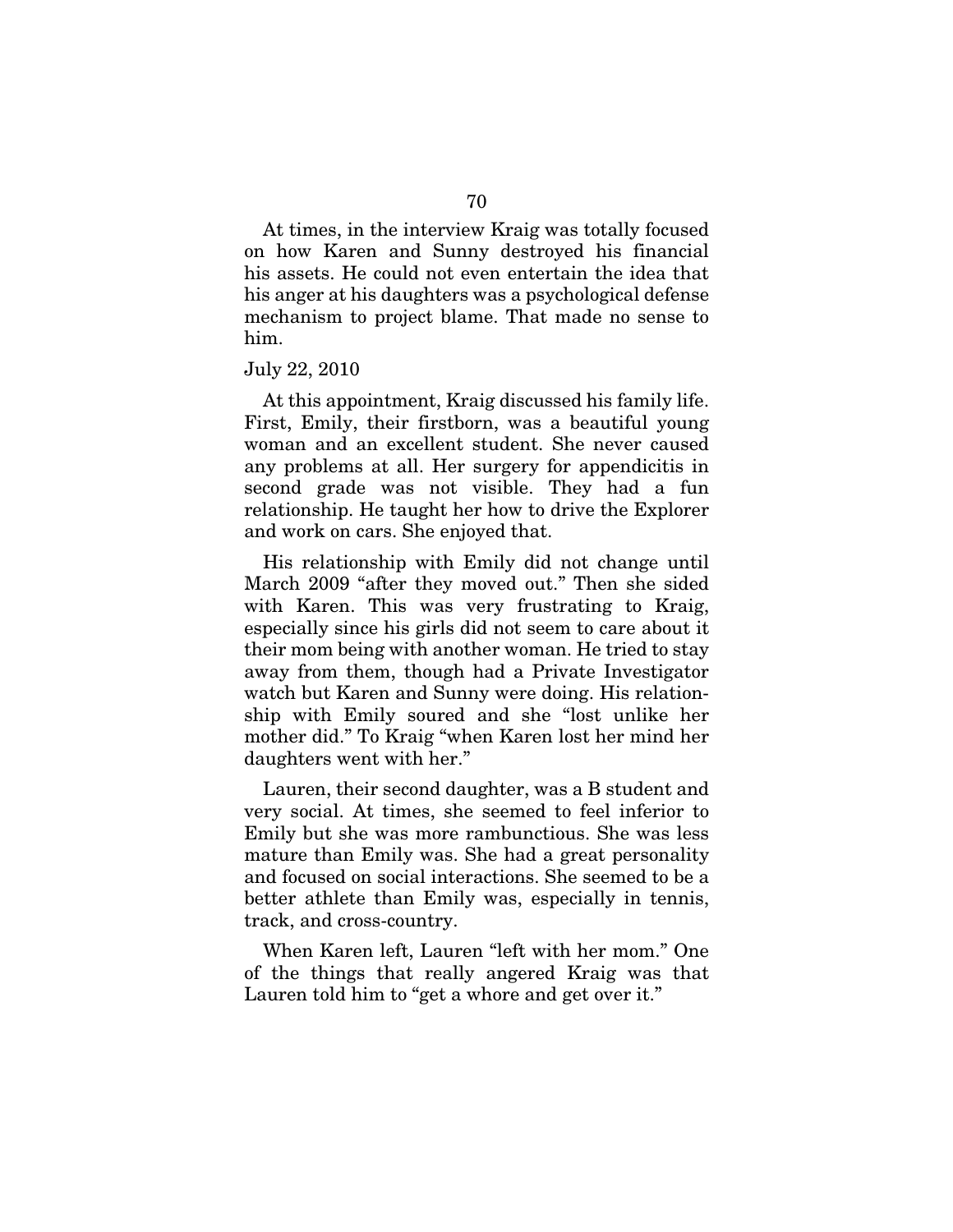It was extremely difficult for Kraig Kahler to understand the loyalty bind his daughters might feel. He seemed to understand that it would be very important to Sean for him to stay alive, thus not commit suicide, and try for a non-capital sentence.

#### August 31, 2010

At this appointment, Kraig Kahler's ability to empathize with his daughters seemed to have deteriorated. He described them as just "rotting corpses." He had extreme difficulty trying to develop an emotional connection with them. He emphasized how patient be had been, wailing for Karen and his daughters to come to their senses. It all blurred into how he had provided for his wife and family with a \$180,000 a year job and a 4300 ft2 . home. He could not focus on more than that he had done what he was supposed to do "to the nth degree" meaning take care of his family. He quickly added how humiliated Karen had made him feel in front of his family and friends on New Year's Eve.

Again, she denied any sexual involvement between Karen, Sunny, and himself. He became so preoccupied with the relationship between Karen and Sunny that "Karen should have known better." He felt she should have understood that she really had a "perfect life" with him.

Kraig Kahler emphasized that after his children the left with Karen and Sunny they said terrible things about him. Before that "my kids did not do anything wrong." He just could not see why there was a reason for them to divorce.

In retrospect, the only way for Karen to have solved the difficulties was for her to stay away from the "train wreck." Karen should have had psychotherapy and should have left the kids with him. He wanted Karen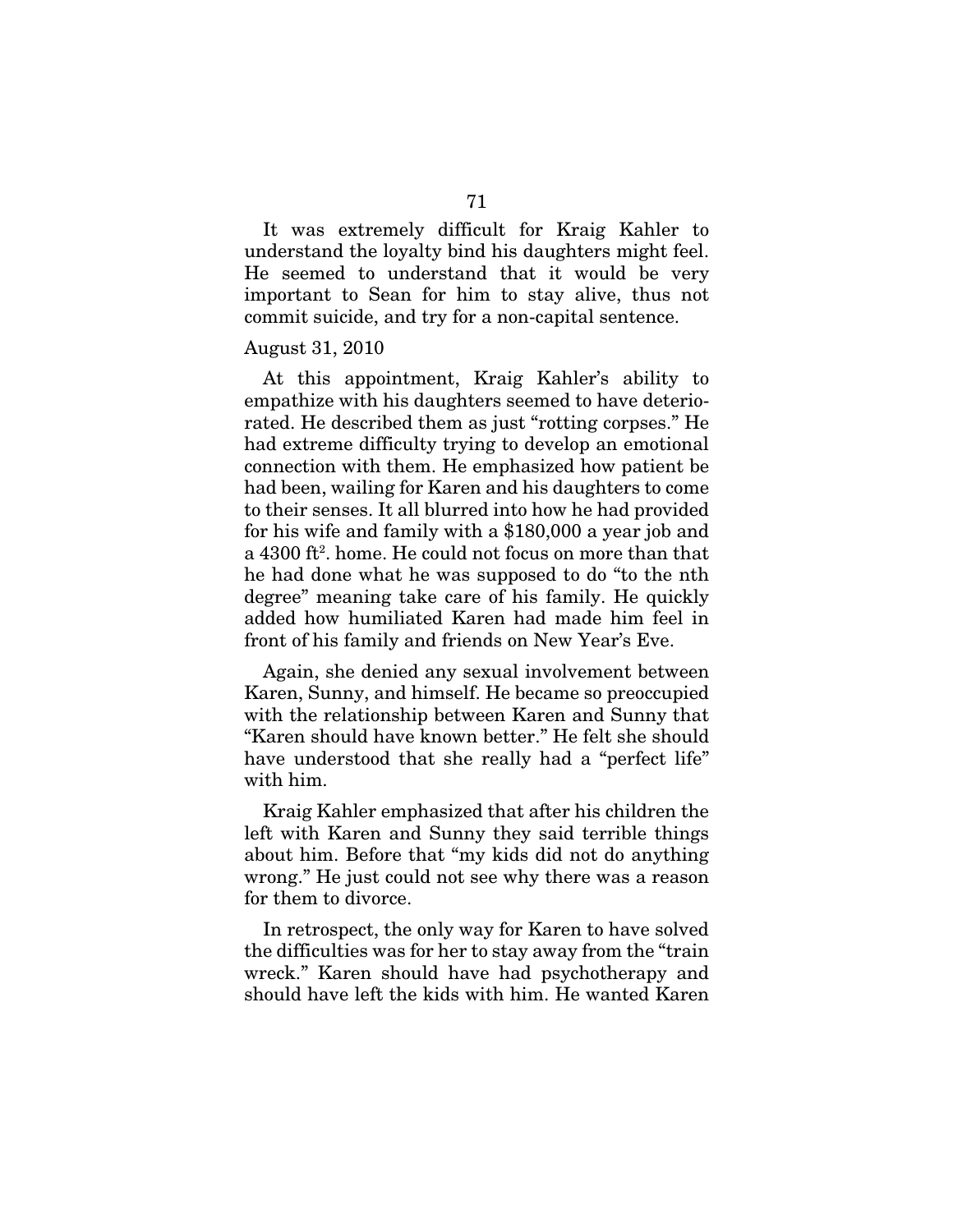to "stop screwing up his children" and sleeping with a woman in front of their kids at a hotel. It was extremely difficult for him to look away from Karen's actions which caused his "23 year career" to end. He felt everything any work for was "gone." Before that, his first priority had been his family.

### September 30, 2010

Kraig Kahler remained quite angry at Sunny and Karen. For example, he sent a salacious e-mail to embarrass Karen to everyone Karen knew in Weatherford, Texas. He remained fixated on Karen having slept with another woman in front of their children. It made him angrier and angrier.

Kraig was sorry for what happened but he could not cry about it. He could not let himself feel any emotions about their deaths. He believed he must have "snapped" after he had "enough." He was unable to reconstruct anything between leaving his parents house and surrendering. Immediately, Kraig derailed to all "the happy" vacations he and his family had.

# DISCUSSION OF EVENTS RELATED TO THE LEGAL SITUATION:

Kraig Kahler maintained that he had no recollection of the events of the charged offense. He denied recalling anything between leaving his parents' house to get supplies and when he encountered the Sheriff's Deputy stating to the effect, "I'm the man you're looking for."

At arrest Kraig was wearing regular clothes, carrying a .38 special revolver (South American Smith & Wesson knockoff), and had his hunting knife. Other than that, he felt "I am not going to remember a whole lot."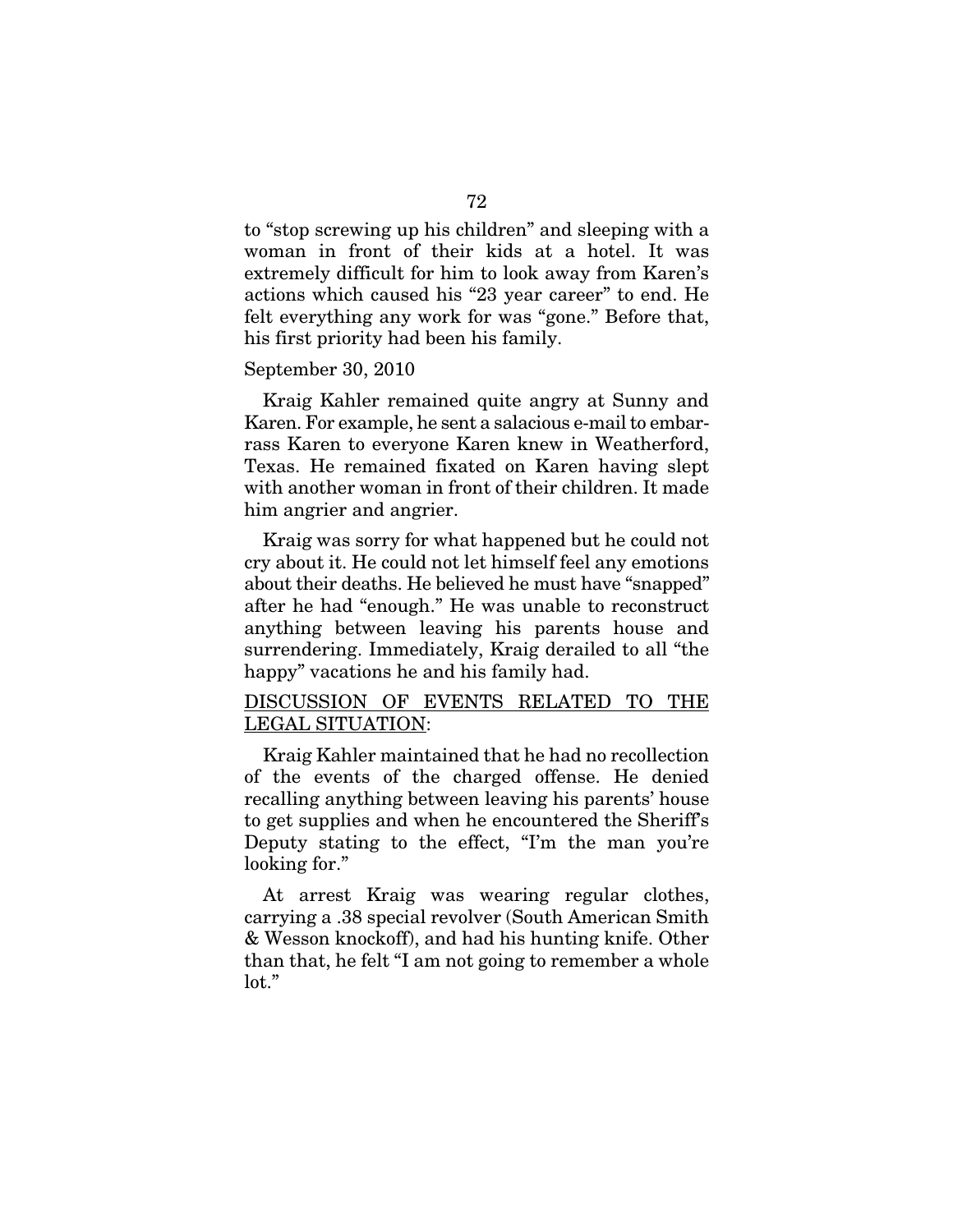The pistol was probably loaded but he had no extra rounds or a speed loader.

His vehicle had a lot of his camping/hunting gear in it, something that it had always had.

That morning he had gone trout fishing with Sean. His children and Karen were to spend Thanksgiving with Sunny. On the day, he cashed his last paycheck. He took the entire paycheck in cash, as he did not want Karen to get it. He had been setting aside cash all summer in a "very safe place." He did this because it was the end of his career. He thought he would never get a similar position as someone would just "Google his name" and learn about the arrest. He would never have as much prestige again.

To manage distress, he had been working on the ranch such as painting the barn, painting the entrance, and helping wherever he could. He could not understand why they would not have Thanksgiving with him, especially letting Sean stay longer. Kraig emphasized all the things he did was Sean.

He believed the KBI was "lucky I decided not to go against them." He had three or four rifles and ammunition for each. That was hunting equipment, which he had together in duffel bags "for years,"

Notably, he felt that he could have "taken out at least a handful" of Sheriff Deputies because he had "the ability and the tools." Somewhere before then, he carne to his senses.

Though he had been asked numerous times, he did not know where the alleged rifle was.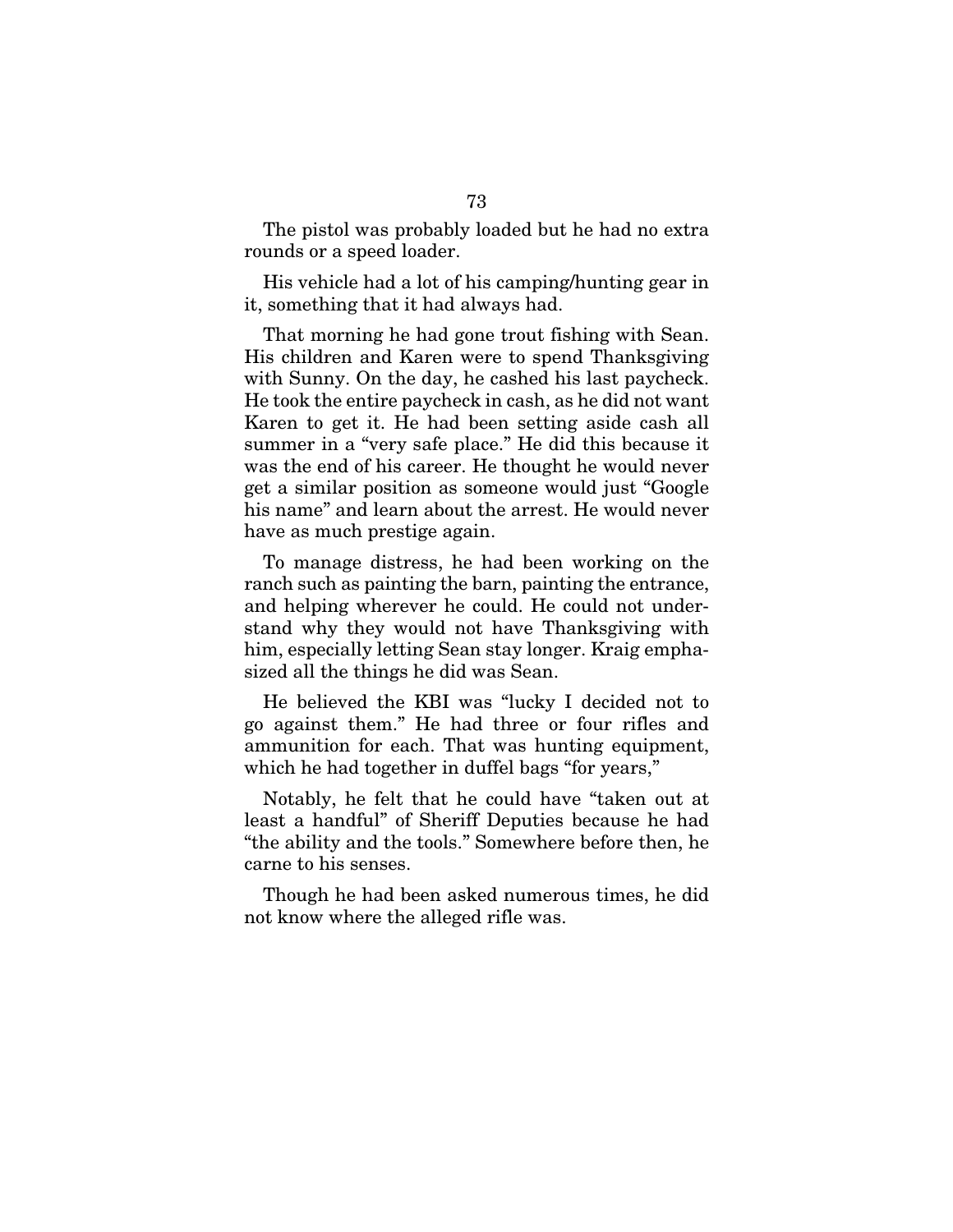# SUMMARY OF May 6, 2010 PSYCHOLOGICAL TESTING:

# SILS

The Shipley lnstifute of Living Scale, a rapid IQ test, indicated Kraig Kahler's IQ was approximately a WAIS-R of 110. This is the upper average range, bordering above averagc.

Given his present level of distress, the IQ score is likely low relative to his premorbid functioning. For example, Kraig Kahler maintained a 3.88 to 3.10 GPA of 4.0 during high school. He was ranked first or second of 58 students at Jefferson West High School. In addition, His career in city planning and engineering sciences strongly indicated that his IQ was at least in the above average or superior range.

Thus, the WAIS-R IQ of 110 indicates that his cognitive functioning is somewhat impaired, likely due to major depression. The antidepressant was unlikely to have negatively impacted his cognitive functioning.

His successful higher education and current interest of reading "nuclear engineering" while on pre-trial detention suggests a high-level or superior IQ. In addition, the focus on nuclear engineering also suggests an underlying grandiosity.

# PAI

The PAI indicated considerable defensiveness, a high potential for suicide, Single Episode Major Depressive Disorder, possible Posttraumatic Stress Disorder, and possible Mixed Personality (borderline, narcissistic, and paranoid features). At the lime of testing, Mr. Kahler had thought of killing himself. There was considerable distress including anxiety.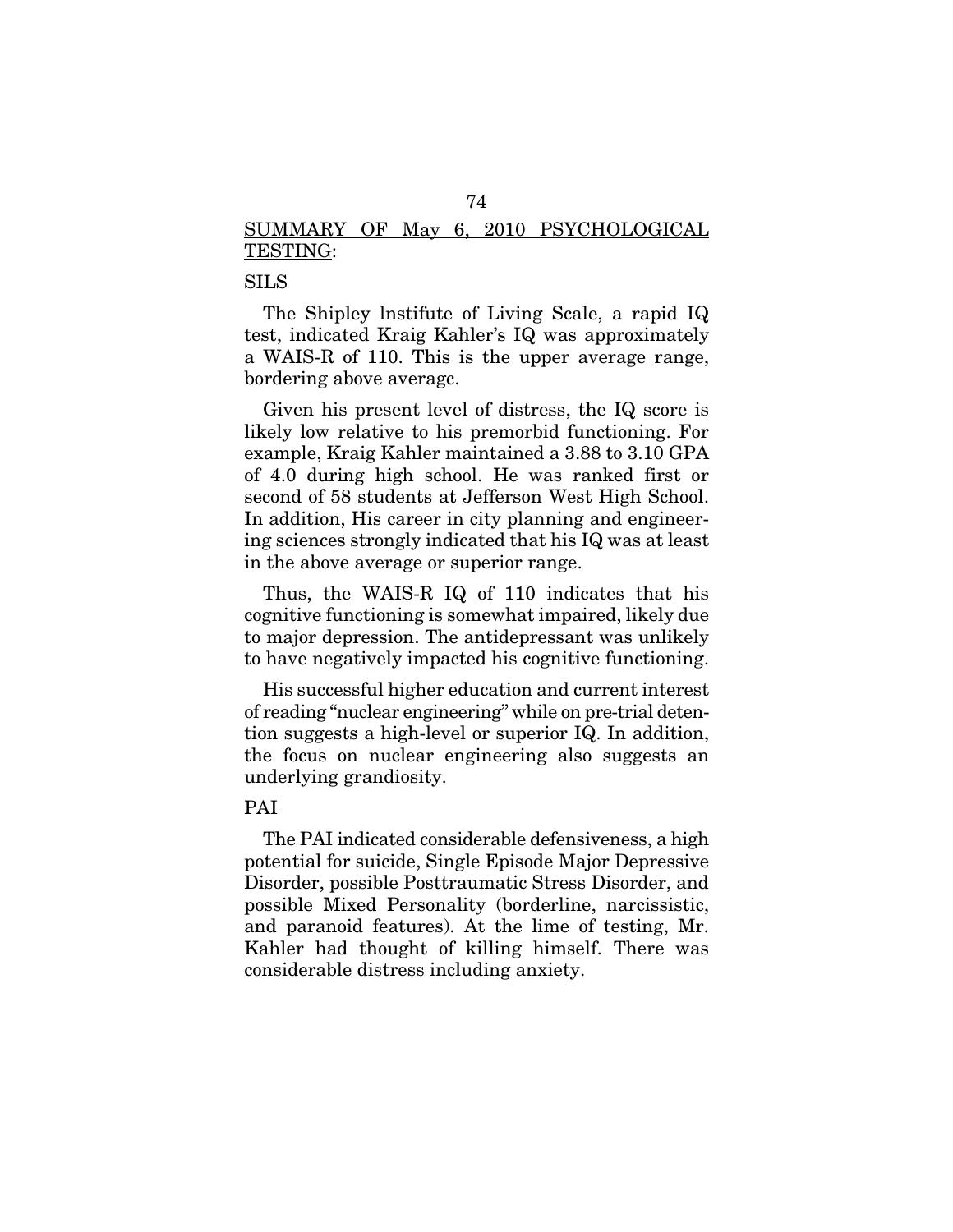Kraig completed all the items of the protocol. He may not have answered completely forthrightly as he tended to portray himself as relatively free of common shortcomings or minor faults. Potentially, he denied problems with drugs or alcohol as individuals with this protocol type tend to report greater involvement with alcohol or drugs. There was no evidence to suggest he was motivated to portray himself more negatively or pathologically than clinically warranted.

Clinically, there was a marked elevation of depression. He endorsed worthlessness, hopelessness, and thoughts of personal failure. He openly admitted sadness, a loss of interest in normal activities, and a loss of sense of pleasure in things he previously enjoyed. He appeared relatively free of physiological signs of depression. That is, there was no evidence of changed energy, appetite, weight, or sleep pattern due to depression.

He admitted occasional experiences or mild maladaptive behavior aimed at controlling anxiety. He reported a disturbing traumatic event that continued to distress him and produced recurrent episodes of anxiety. While the specific event(s) could not be identified by the PAI protocol, victimization or other life-threatening event could have occurred.

Kraig endorsed uncertainty and indecisiveness about many major life issues. He reported little sense of direction or purpose. He appeared more wary and sensitive interpersonally than the average adult did. Others might view him as tough minded, skeptical, and somewhat hostile.

His self-report did not include significant problems with unusual thoughts or peculiar experiences, antisocial behavior, problems with empathy, unusually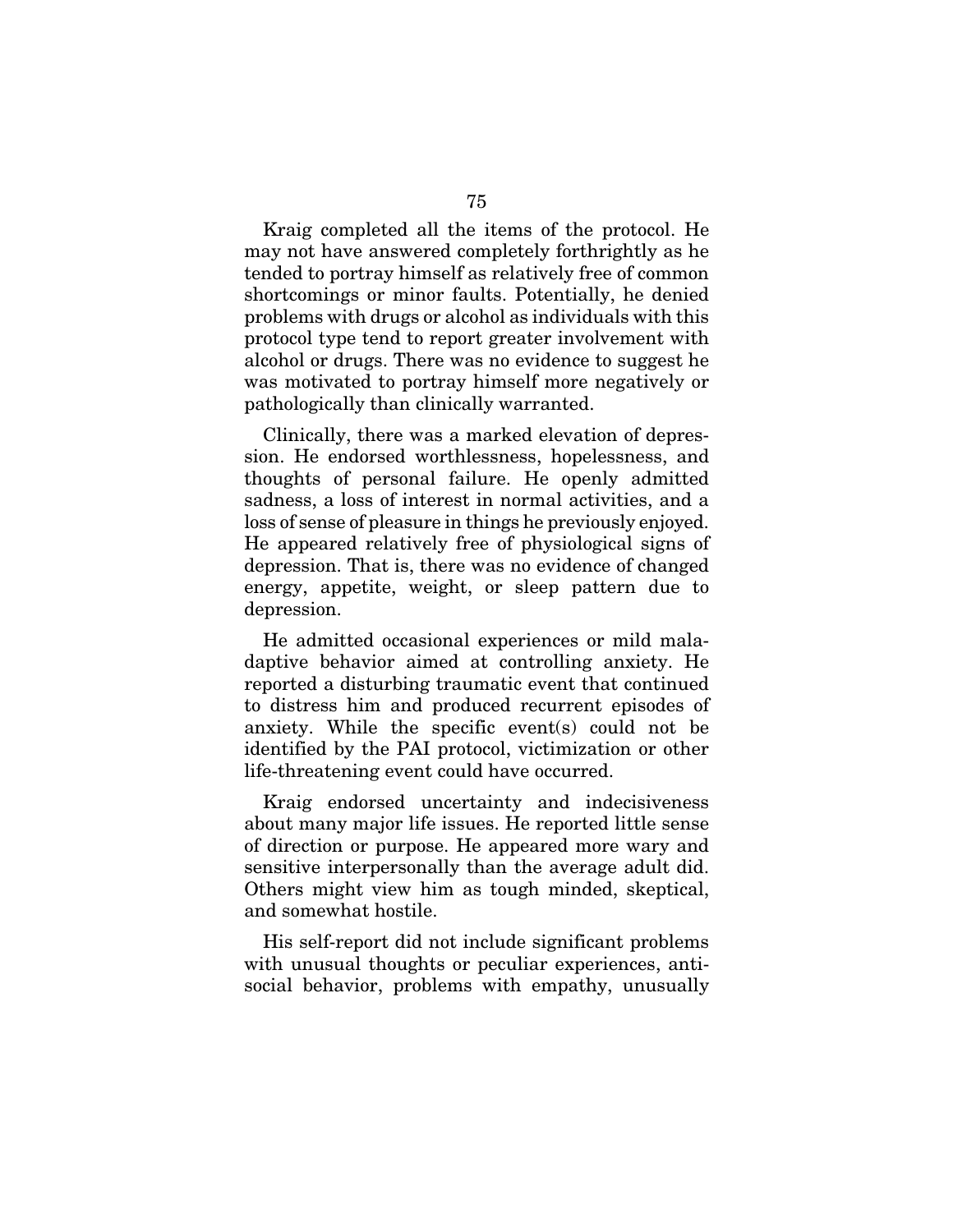elevated mood or heightened activity, marked anxiety, difficulties with health or physical functioning, and no significant problems alcohol or drug abuse or dependence.

His self-concept was generally negative and may vary from harsh self-criticism and self-doubt, to periods of relative of self-confidence and intact self-esteem. These were likely to fluctuate as a function of current circumstances. During stressful times, he was likely to be self-critical, pessimistic, and dwell on past failures. He was likely to dwell on lost opportunities with considerable uncertainty and indecision about the future. Given the self-doubt, he tended to blame himself for setbacks and see any future prospects as dependent on actions of others.

Interpersonally, Kraig was likely to appear selfassured, confident, and dominant. He was likely to present a leader-like demeanor. He was socially comfortable but not likely to mix indiscriminately, preferring to interact with others during situations over which he could exercise some measure of control.

From a therapeutic standpoint, Kraig reported intense and recurrent suicidal thoughts, typical of those placed on suicide precautions. His temper was within normal limits. He appeared more motivated for treatment than adults not being seen in a therapeutic setting. His responses suggested an acknowledgment of important problems as well as understanding the possibility of personal change, the value of therapy, and the importance of personal responsibility.

Kraig endorsed nine of 27 PAI critical items. Critical items have very low endorsement rates, reflect serious pathology, and while not diagnostic can suggest important areas for inquiry. He listed 4 for Potential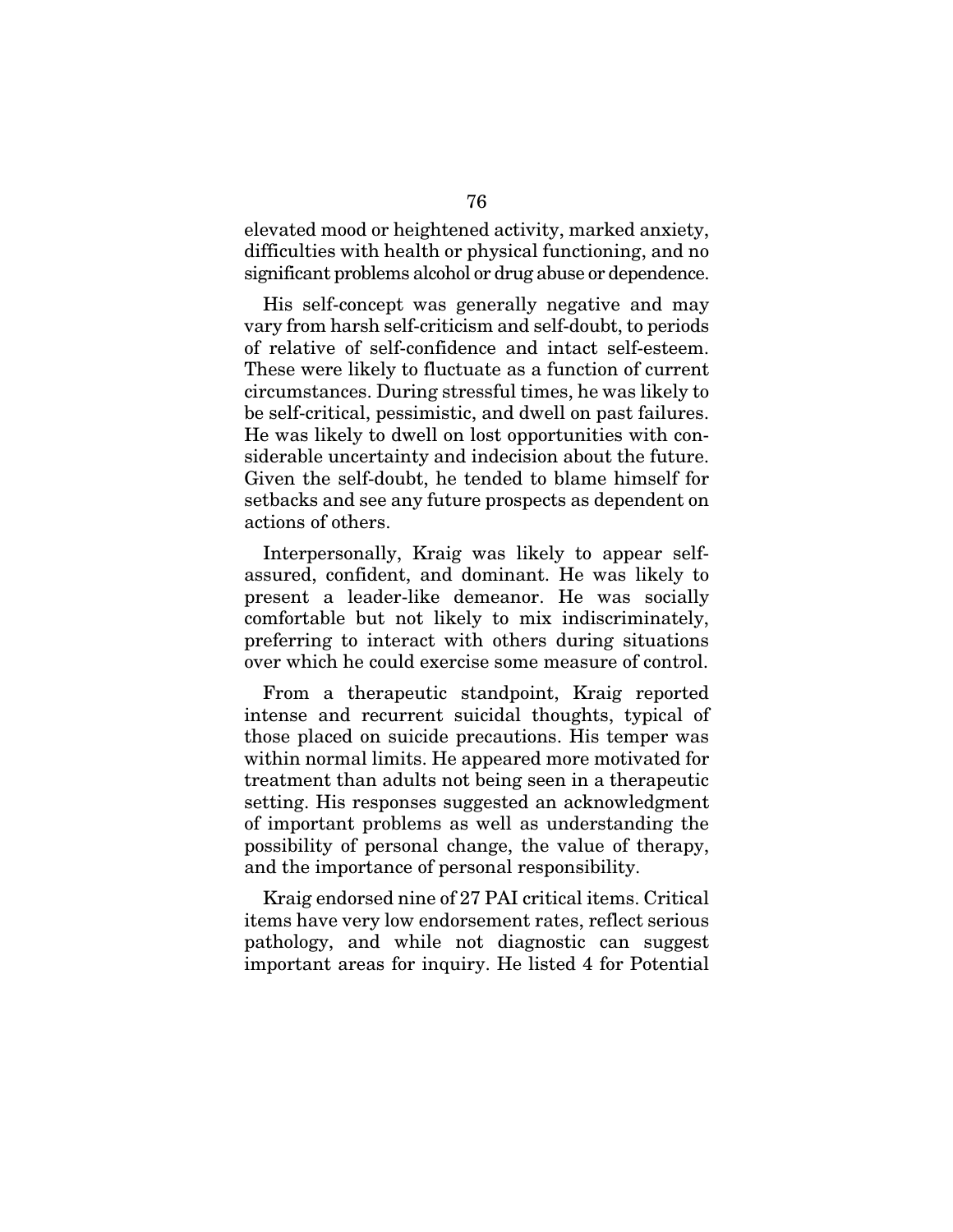for Self-harm, listed 2 for Potential Aggression, and listed 3 for Traumatic Stress.

Potential for Self-Harm

- Plans for how to kill myself
- No interest in life
- Death would be a relief
- Considering suicide

Potential for Aggression

- Temper explodes and I completely lose control
- Sometimes, I am very violent

# Traumatic Stressors

- I keep reliving something horrible happened
- Some horrible experiences make me feel guilty

- Since a very bad experience, no longer interested in some things once enjoyed

# MMPI-2

The MMPI 2 suggested chronic psychological maladjustment, considerable suspiciousness, considerable hidden hostility, rigid present adjustment, and high reliance on repression/projection to protect a vulnerable self-concept. Possible psychiatric diagnoses from the MMP1-2 included histrionic or paranoid personality, paranoid disorder, and depressed mood. He was so psychologically defensive that it was unlikely he would consider psychological causes of his problems. There was notable underlying depression, histrionic reactivity, and suspiciousness/paranoia.

The MMPI-2 indicated Kraig was open and cooperative. The profile was probably a good indication of his present functional level.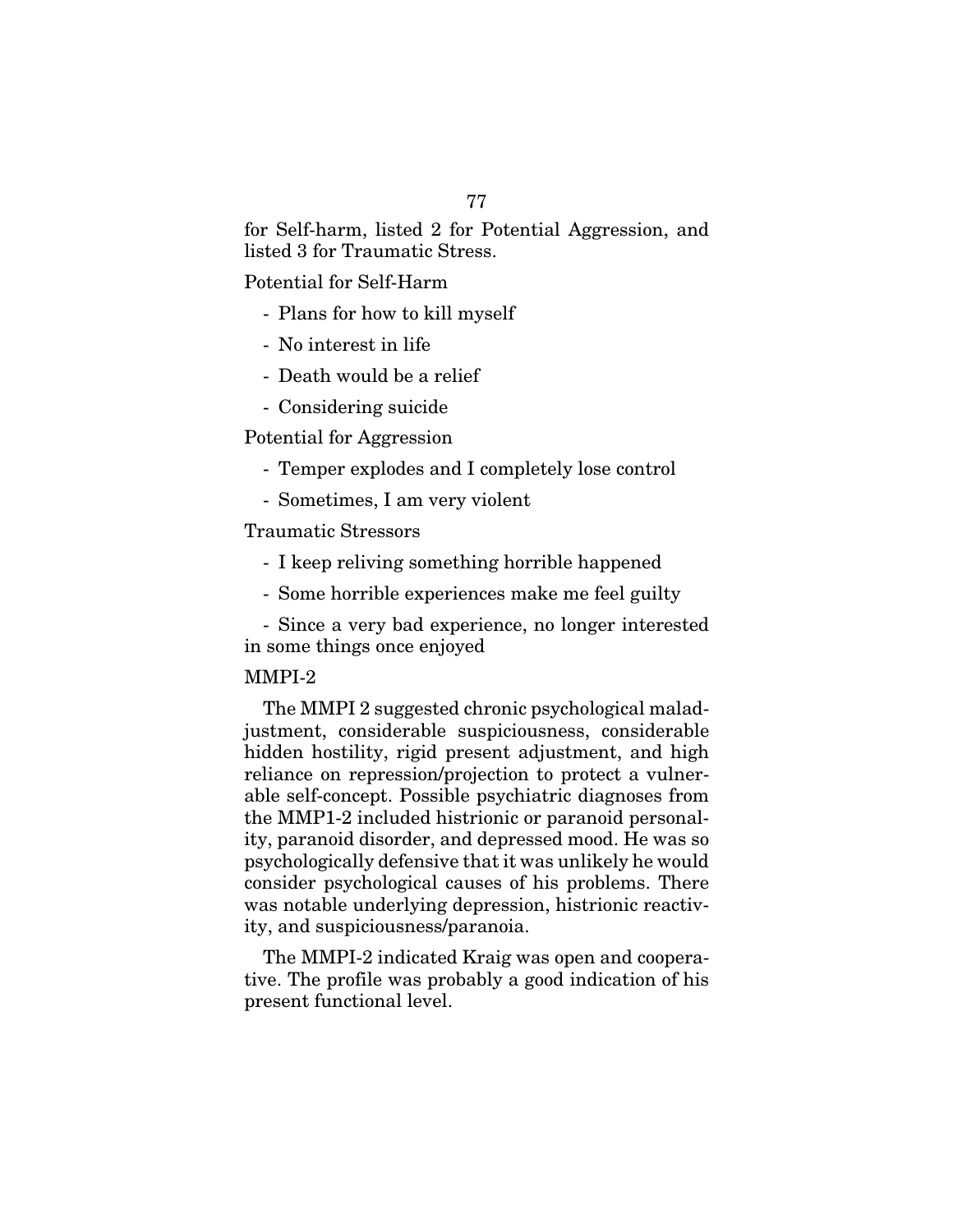Symptomatically, he exhibited chronic psychological maladjustment. He was suspicious and hostile but tried to hide this with bland defensive behavior, usually unsuccessfully. If he felt threatened, he may become angry, hostile, and argumentative. Somatic complaints were possible. He may appear perfectionistic and "overly concerned with issues of morality."

He tended to lack cultural interests characteristic of men with his educational level. He appeared to prefer mechanical things or practical activities to artistic or cultural pursuits. He appeared interpersonally insensitive and intolerant of others. He was likely to be viewed as somewhat narrow-minded, closed, and disinterested in the expression or discussion of feelings.

He expressed low morale, depressed mood, preoccupation with feeling guilty and unworthy, and believed he deserved to be punished for wrongs he committed. He was regretful and unhappy about life and seemed plagued by anxiety about the future. He had difficulty managing routine affairs. He endorsed items that suggested poor memory, concentration problems, and an inability to make decisions. He appeared too immobilized and withdrawn with no energy for life. He endorsed items consistent with suicidal ideation. Even though he denied suicide attempt, his current mood dictated that suicide potential should be evaluated. He viewed the world as threatening, felt unjustly blamed for the problems of others, believing he was getting a raw deal from life.

The profile configuration 36/63 was very rare in the normative sample, occurring in less than one percent of normal men. His profile may include more behavioral elements on retest. Upon retesting, acting-out, aggressive, and irresponsible behavior may become more prominent.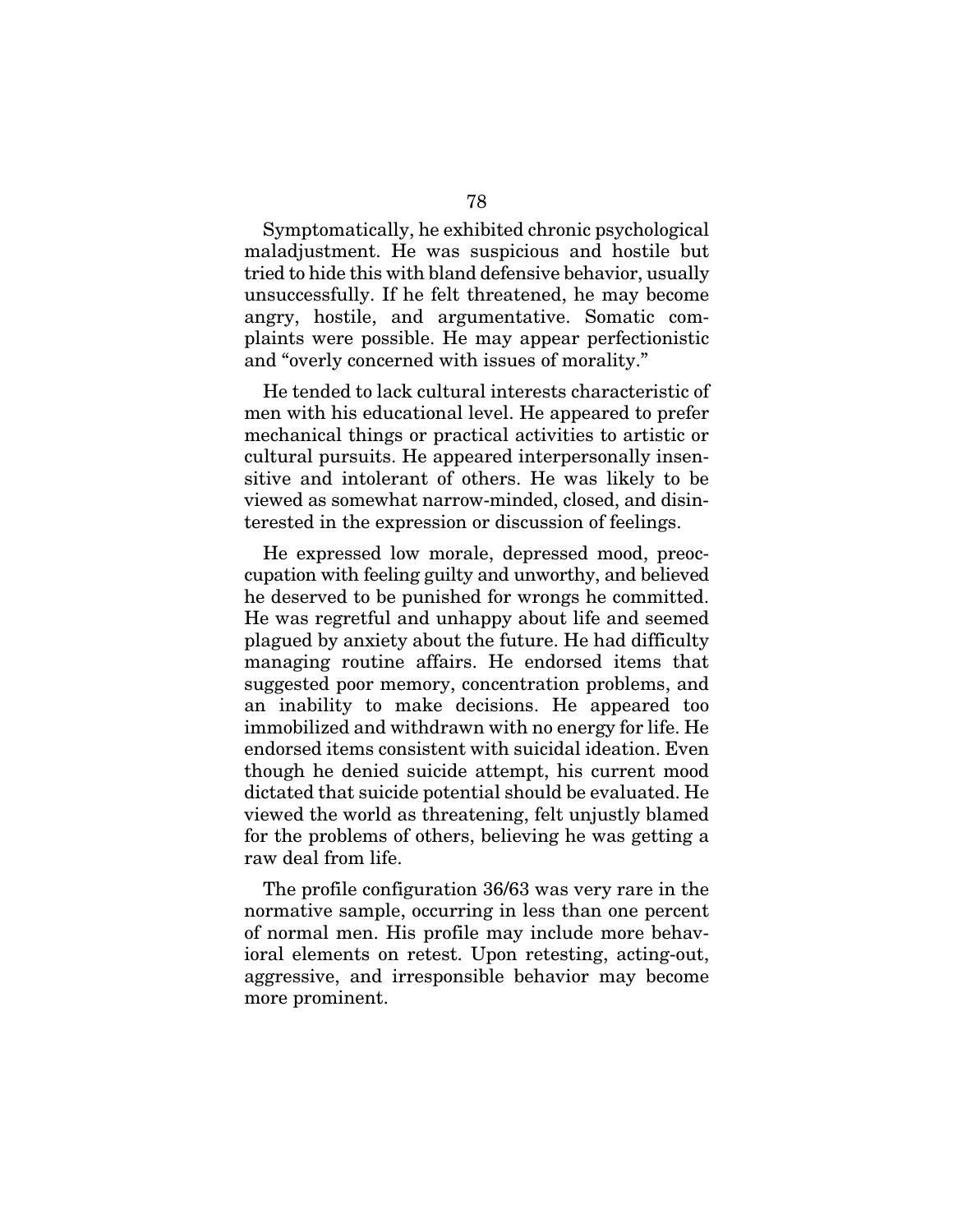Interpersonally, Kraig may first seem positive and cooperative but his bitterness quickly rises to the surface. He may show a "gullibility paradox," appearing naive and trusting but quickly becoming indignant and hostile. Such individuals are usually in difficult interpersonal relationships and are frequently worried about not being treated fairly. Individuals in this profile tend to feel insecure in relationships. When feeling neglected or threatened, increased psychological symptoms may occur. Periods of intense behavior such as angry outbursts are to be expected.

Diagnostically, the MMPI-2 suggested Somatoform disorder in a Histrionic or Paranoid Personality. The possibility of Paranoid Disorder should be considered. A self-reported tendency towards depressed mood should be considered.

From a treatment perspective, such persons are typically defensive so may not seek psychological treatment on their own, They may seek medical solutions before difficulties. They are unmotivated for psychological treatment and seek symptom relief through medical procedures. They arc typically unwilling to entertain the possibility of psychological causes to their problems. Symptomatic problems may center on relationships difficulties. They may not be able to enter into a productive trusting psychological treatment relationship Initial naivete and gullibility may quickly turn to mistrust, anger, or indignation.

John R. Graham, in *MMPI*: *Assessing Personality and Psychopathology*, Third Edition, discusses that the "36/63" two-point code type is notable for "deep, chronic feelings of hostility toward family members." These feelings are not expressed directly. Much of the time, they do not even recognize the hostile feelings. When they become aware of their anger, they try to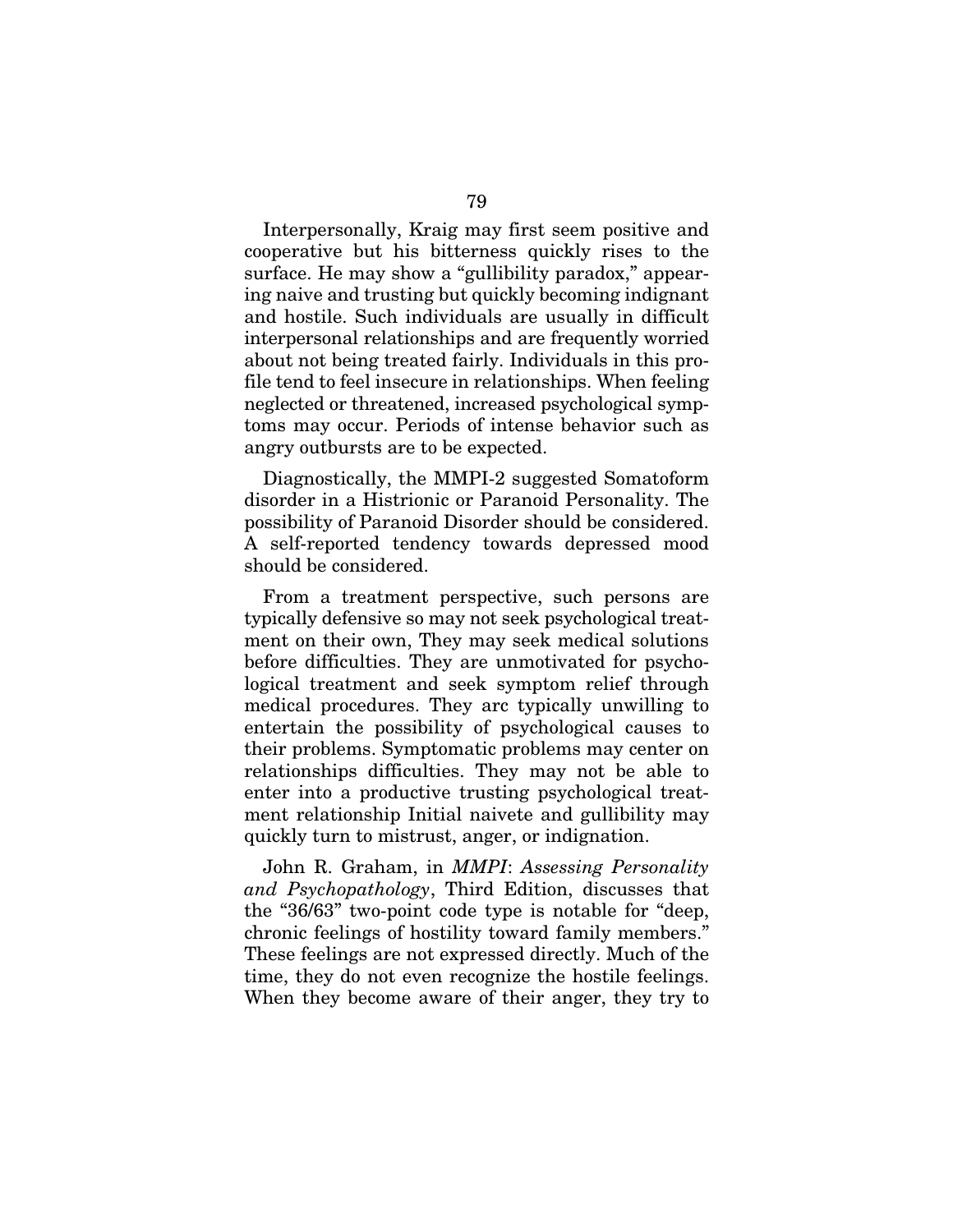justify it in terms of the behavior of others. Generally, such individuals are defiant, uncooperative, and hard to get along with, They may express mild suspiciousness, resent others, are very self-centered and narcissistic. They deny serious psychological problems and "express a very naive, Pollyannaish attitude toward the world."

Kraig Kahler's current behavior fits the 36/63 code type. This is likely a deterioration from much higher psychological functioning. The deterioration of his functioning was brought on by the collapse of his "perfect" world brought on by the demise of his marriage.

## MENTAL STATUS EXAMINATION (June 3, 2010):

Kraig initially became quite depressed, after the charged offense. He was suicidal. That was a worsening of the pre-November 28, 2009 events. For example, he had been working very hard at his father's farm to get his mind off his troubles, a common coping mechanism.

His mental status still strongly suggested major depression. This was despite some response to the antidepressant medication. His mindset had hardened toward Lauren, Emily, and Karen. He really had very few feelings or thoughts about Dorothy Wight.

He also demonstrated severe symptoms of Obsessive-Compulsive Personality. He was overly orderly and somewhat perfectionistic. He demonstrated substantial mental and interpersonal control at the expense of flexibility. He was preoccupied with details so that the point of a major activity was lost. Often, he wanted to know "how I would like him to answer" mitigation questions so he could tailor answers to what I need or want he thinks is strategic. He presented the defense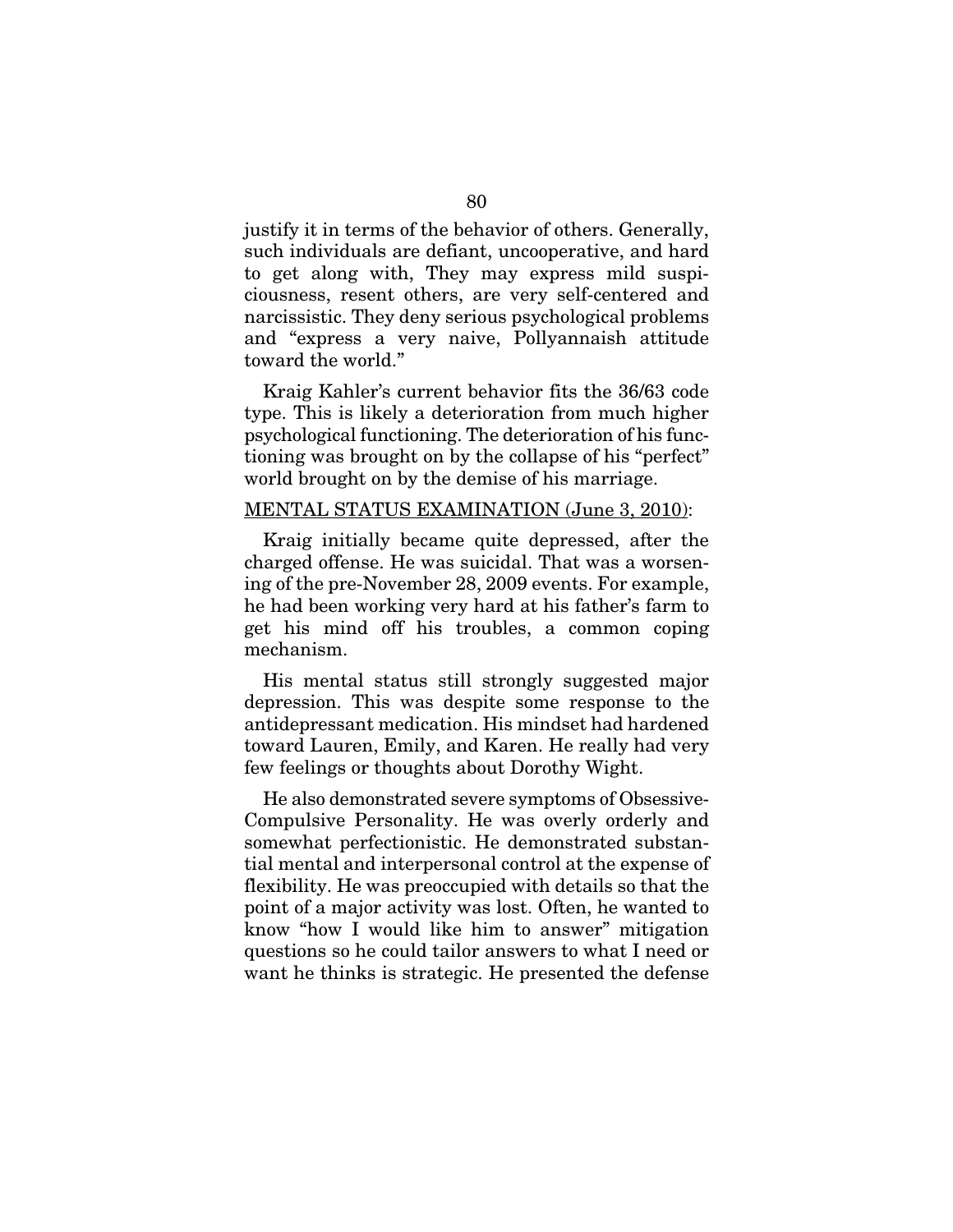process not as truth seeking process but almost pure manipulation of the court system to his ends.

Before November 28, 2009, he was so preoccupied with Karen and Sunny that he was unable to complete work duties as he became increasingly devoted to proving how wrongly Karen and Sunny were behaving toward him. He remained enormously inflexible about matters of morality (homosexuality), the blameworthiness of his daughters (they were victims of the divorce process, not prime movers, and independently intelligent enough to see through some of his manipulations), and felt unable to participate in the evaluation process without knowing "exactly" how it will come out.

On June 3, 2010, Kraig Kahler had a severe affect. He was very serious. His body posture changes were very controlled. He was conversant and goal directed. Generally, he wanted to focus the conversation on how his life had been perfect prior to January 2009.

He reported an average mood without emotional surges. He reported adequate appetite and no noticeable changes in his weight. His energy level was not remarkable. He preferred isolation to watch television, read textbooks, or occasionally make phone calls.

He understood the potential impact of the trial a while to "get out and help his folks at the ranch. He emphasized he was not a "bad guy, as he had no previous problems."

He reported a strong sex drive, using masturbation to soothe himself. Kraig emphasized that he and Karen had made love most days in an active sex life. He felt he could "prove" the adequacy of their sex life by showing an "X-rated letter" he kept in his briefcase. He emphasized how very beautiful Karen had been not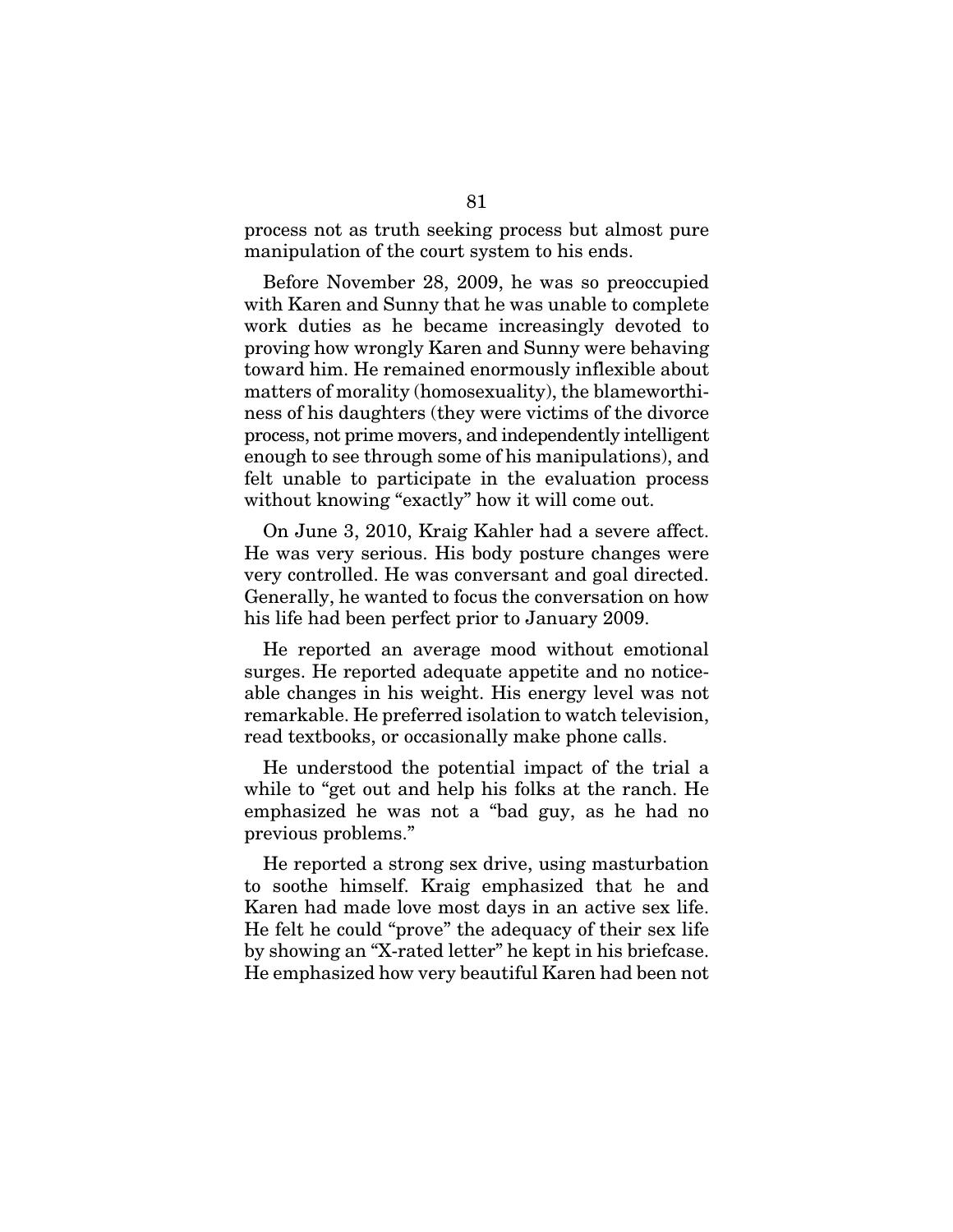during college they were "pretty much together" all the time.

Kraig emphasized that Karen's mother broke up their family, much the same way, Karen had broken up his family. He wondered if this was "hereditary." He believed that Karen's involvement with Sunny made Lauren marked her Facebook that she was "bisexual." That angered him. This was when he had access to their e-mails and Facebook.

He believed that sex in a relationship dependent on the health of the couple. He felt any assertion that he "made her" have sex every night was not true. Kraig emphasized that prior to January 2009, they were very happy. Karen had not had cosmetic surgeries. She exercised and "wanted to be a trophy wife." Before 2009, she was a "great wife and mother" and did not have negatives about each other.

Kraig only felt life was not working living after he was arrested at the City Council meeting. He denied suicidal ideation, plan for suicide, staging a suicide to look like an accident, or ever wanting to provoke someone to harm him or kill him. He denied homicidal ideation or plan for homicide. He denied ever laying in wait to harm anyone.

He denied any episodes of hallucinations.

The only time Kraig ever slept poorly was after the "family breakup" when his wife was sleeping with her girlfriend. Her actions embarrassed, humiliated, and destroyed his professional reputation, "costing him his career." His worst difficulties with sleeping were after Karen took the three kids "away from him" approximately March 16, 2010. The dreams were about the family breakup, his kids being damaged, and Karen in a hotel with her girlfriend. He knew these things were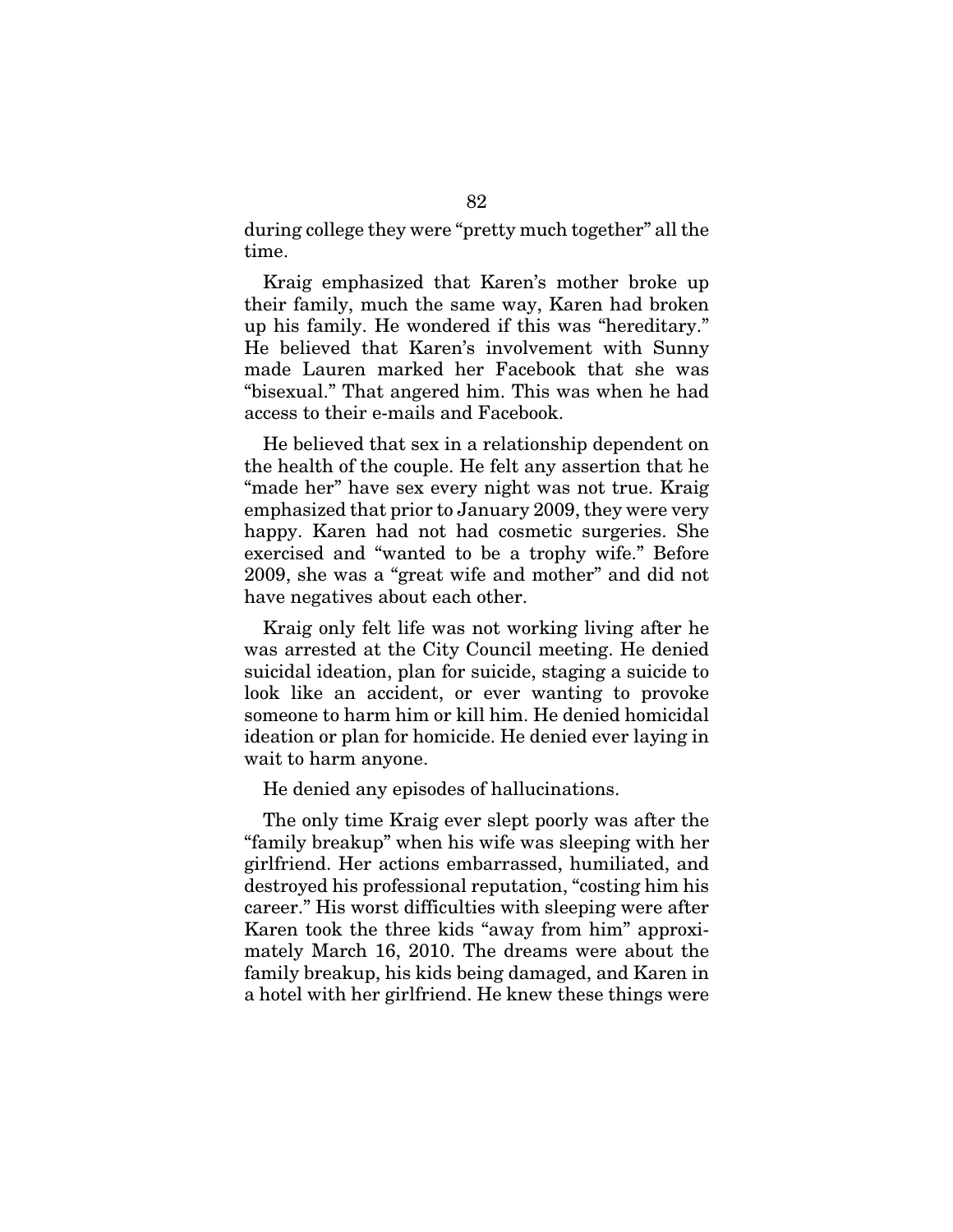happening because he had access to their e-mail. Lately, his dreams had not been as disturbing.

Kraig denied ever experiencing ESP or the ability to predict the future. He denied special messages from the television or radio. He denied thought insertion or thought withdrawal. After the separation, his thoughts raced but they were usually about how well he was doing at his position. When his personal life fell apart impacted his professional life. After the breakup, he had repetitive thoughts about how his wife destroyed their marriage, his life, his career, and their kids. It really disturbed him to see a photo of Karen, Sunny, Emily, and Lauren "cheek to cheek." He really felt aggrieved by Karen having taken \$50,000 from their "joint marital estate."

He denied any calming rituals. Kraig had a very regular schedule. He believed that Karen "destroyed me."

Kraig noted that he and his wife had sex every night between 8:30 and 9:30 PM, after the kids went to bed. Sex was usually four or five times per week. Occasionally if one of them was tired, there would be no sexual activity. However, if they missed three or four nights of lovemaking then he felt left out. He does not think that happened ever. Before they had kids, their sexual frequency was higher.

Kraig Kahler was oriented to time, person, and the situation. His attention and concentration was adequate. His recognition memory was normal for immediate recall but at 1 min. and 5 min., he could only recall two of three objects. He did not confabulate. His categorical reasoning (similarities) was abstract and concrete. His social judgment (reasoning through hypothetical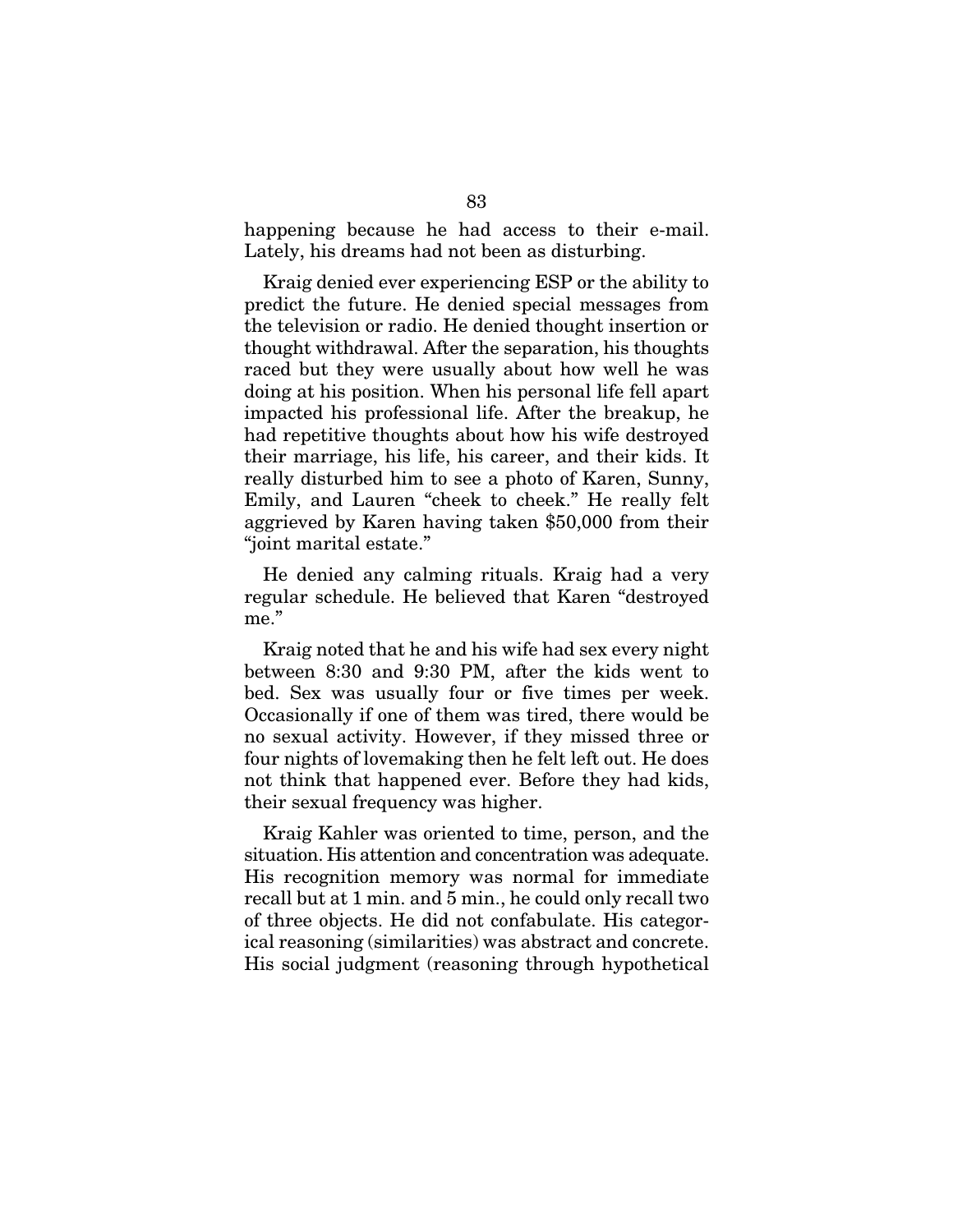situations) was normal. His abstract reasoning (interpretation of proverbs) was abstract.

His digit span, a clinical test for organic impairment was normal. As he could repeat six digits forward and six reverse. His spontaneous sentence was a grammatically correct, "the squeaky wheel gets the grease." There was no constructional apraxia or visual neglect.

At the end of the mental status examination, he had some questions about compulsive behaviors, noting that one of his managers said he had "obsessive compulsive traits," In addition, Sunny had sent an e-mail to Karen stating "how to divorce a narcissist." He was curious what those phrases meant.

In summary, Mental status examination on June 3, 2010 confirmed the degree of major depression, indicated a number of obsessive-compulsive behaviors, severely rigid/impaired judgment, histrionic/narcissistic personality adjustment, and emotional trauma (consistent with Acute Stress Disorder then Posttraumatic Stress Disorder). His psychiatric difficulties had been ongoing. After Lexapro, an antidepressant, was started, by a local psychiatrist (Dr. Hagerman), only his suicide potential reduced somewhat.

#### DIAGNOSTIC FORMULATION:

At the time the charged offense, Kraig Kahler was suffering Mental Disease.

It was in the form of Single Episode Major Depression and Major-Depression mediated worsening of Personality Disorder (obsessive-compulsive, histrionic, narcissistic, and paranoid). Obsessive, Narcissistic and Paranoid features may have worsened after the perfect "social image" of success and marital bliss was pierced. Before that, there appeared to be an external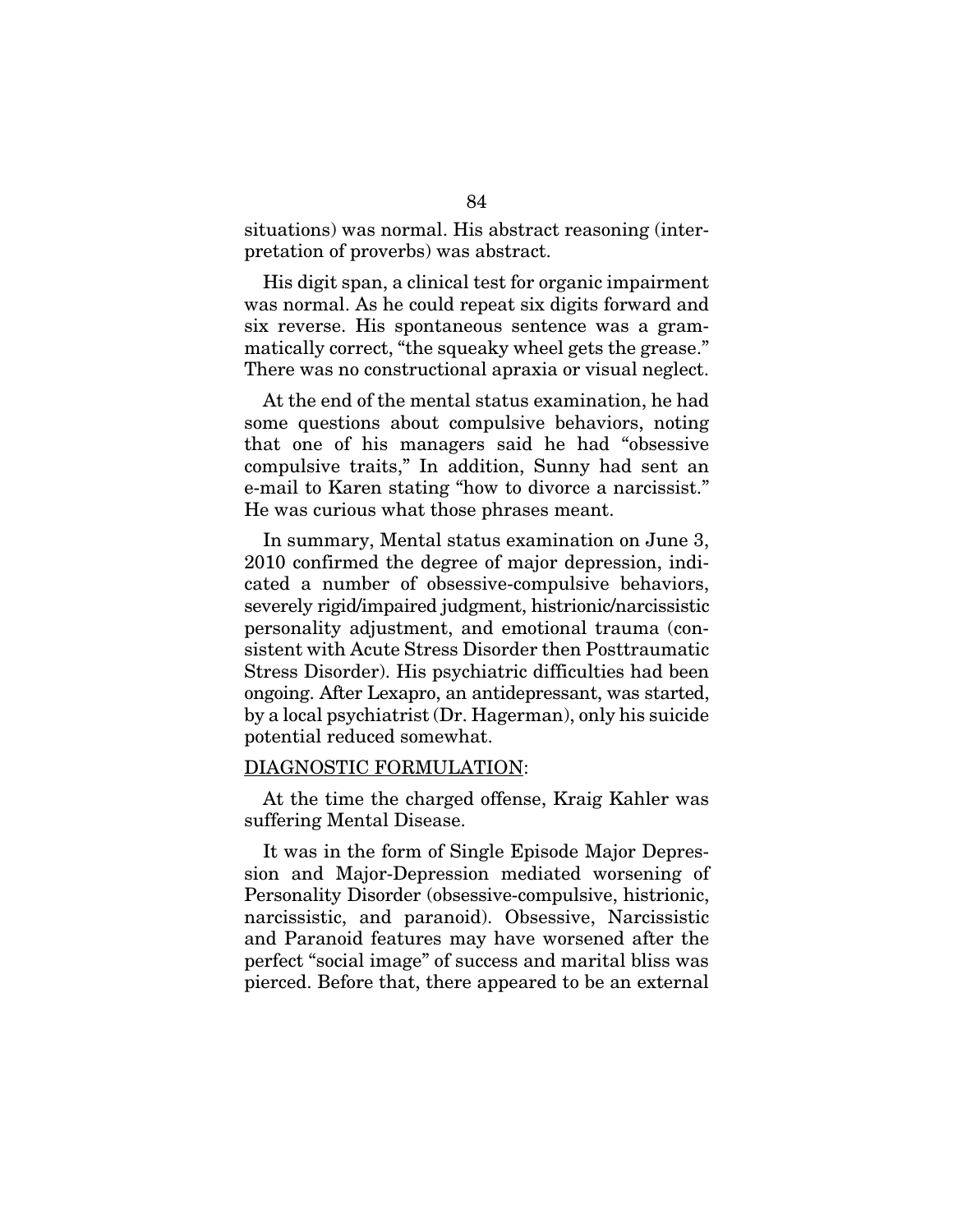image of family calm success. However, Kraig Kahler also was very controlling of Karen. This was in such areas as putting her on the pedestal of being a trophy wife, having to appear sexually attractive, nearly nightly sex, and tight control over the public image of the family.

There was no evidence of drug, alcohol, gambling, pornography, or other addiction contributing to the marital strife or events of the offense. There were some suggestions of a lengthy affair in Texas by Kraig and an expectation of a threesome between Kraig, Karen, and Sunny.

He had no prior psychiatric care.

The extreme nature of a quadruple homicide, precipitated by last paycheck, affront over Sean returning to the "gay household," suggests the kind of irrational "last straw" rage divorcing spouses experience. There is some suggestion of this in the Operator 55 transcript that Kraig recognized that he could not stop from killing his family save Sean.

The haphazard shooting (evidenced by the autopsies) suggests marked intrapersonal disorganization for Kraig at the time of the shootings. Having spared his son but killing his teenage daughters speaks of some decision-making but also a deep pathological detachment from his prior pride of them. That is, Kraig appeared impaired by depression and overwhelmed with obsessive-compulsive preoccupation brought on by the divorce that he tried to preserve those aligned with him and eliminate those who are not. Sean was more attached to him at the end. The girls were more attached to Karen. He preserved Sean's life though does not seem to know why at this point.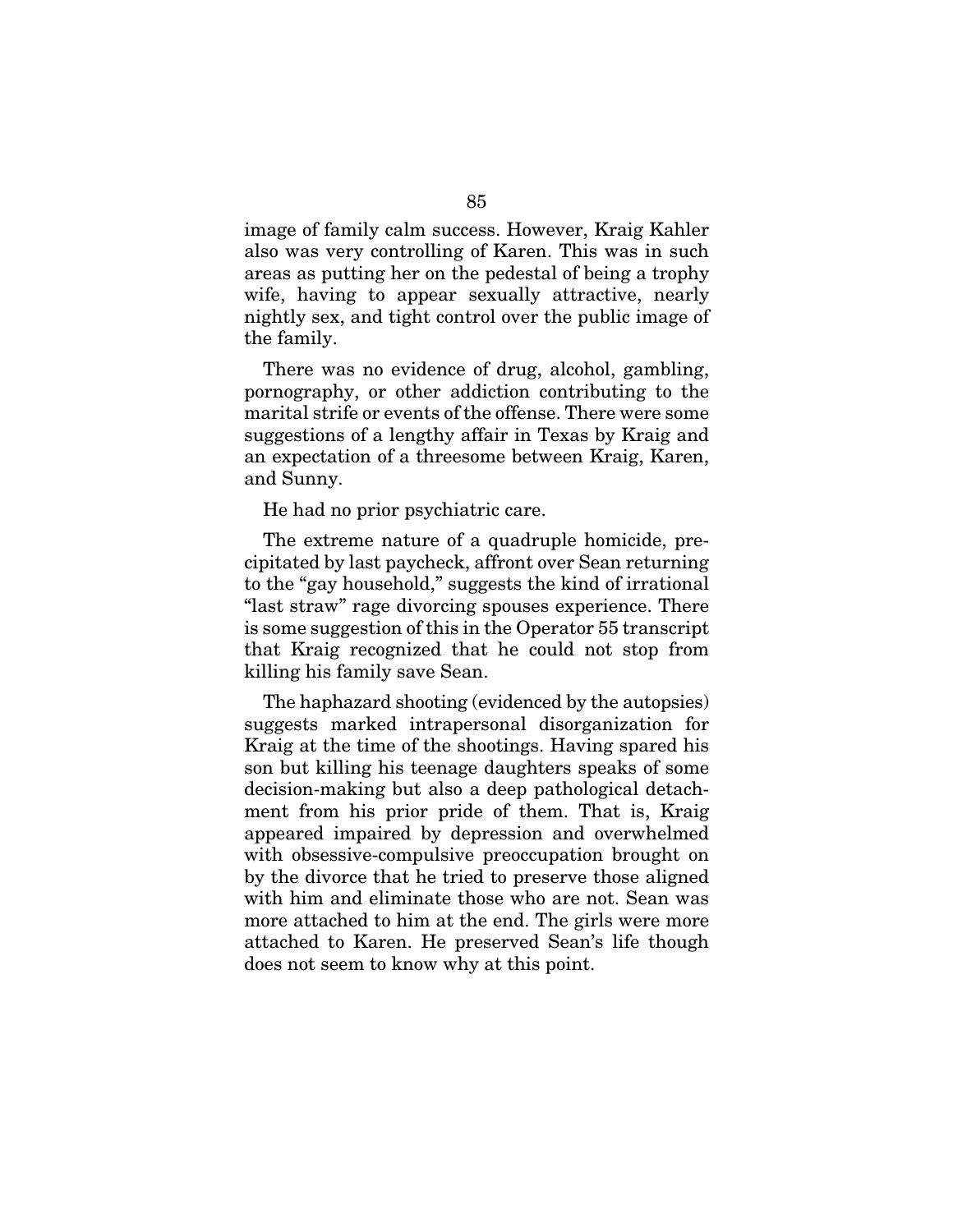Dorothy Wight's role in this remains unclear. She may have been just in the wrong place. Alternatively, Ms. Wight may also have been "fused" with the other women in Kraig's mind.

Mr. Kahlcr's DSM-IV-TR diagnosis is as follows:

Axis I: Major Depressive Disorder, single episode, severe

DSM-IV-TR Major Depression requires at least five of nine criteria present within the same two-week period that represent a change from previous functioning. One of the symptoms must be depressed mood or loss of interest or pleasure. The nine criteria are:

- Depressed mood most of the day,

- Markedly diminished interest or pleasure in almost all activities,

- Significant weight change,
- Change in sleep pattern,
- Psychomotor agitation or retardation,
- Fatigue or loss of energy,
- Feelings of worthlessness or inappropriate guilt,
- Diminished ability to think or concentrate, and

- Recurrent thoughts of death or suicidal ideation or suicide attempt or plan for suicide

(N.B.: homicidal ideation is not uncommon during major depression and severe divorce discord)

At the time the charged offense, Kraig Kahler was at the end of a yearlong period of severe distress. Ile lost his idealized family, lost control of his wife, lost control of the relationships with his children, lost his job, was severely depressed, was preoccupied with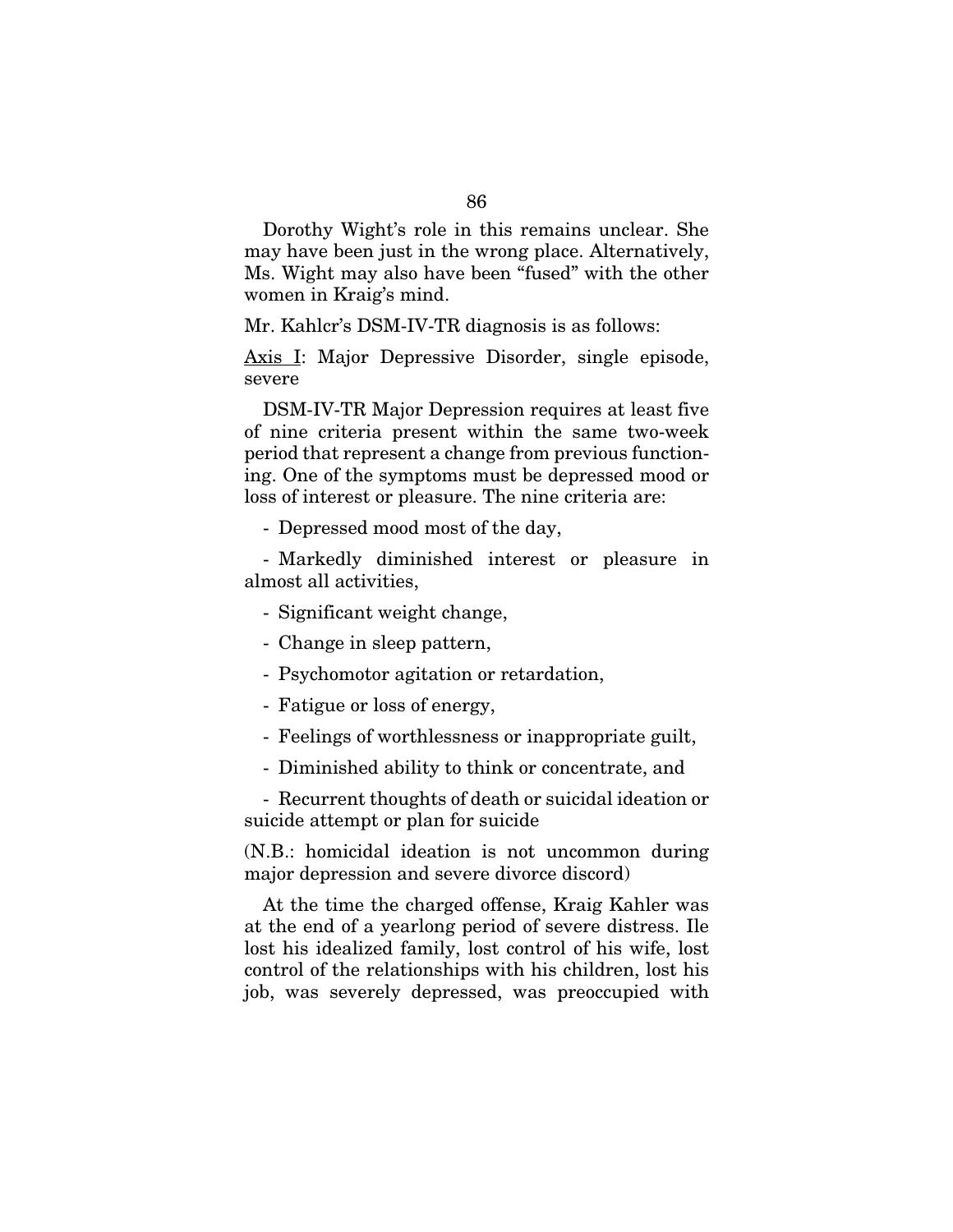preventing psychological damage to his children, and felt his public image was utterly destroyed. He was in psychotherapy but not taking recommended antianxiety or anti-depressant medicines. He was excessively preoccupied that Karen and Sunny destroyed his marriage and his children. He had been functioning so poorly that he lost his job. He just had been cashing his paychecks to protect assets from divorce court. These fulfill the criteria of depressed mood, markedly diminished interest in activities, altered sleep pattern, psychomotor agitation, feelings of worthlessness, impaired thinking, and feeling life was not worth living.

At the first interview, Mr. Kahler was still severely depressed, continuously focused on the loss of his family and personal prestige. Only thinking about an ongoing relationship with his son Sean, and parents, kept him going. As the evaluation progressed, his thinking became quite hardened. He projected virtual all blame onto Karen and his daughters. This was something that Rob McGavock had been trying to address in therapy, with little success.

Posttraumatic Stress Disorder (probable), severe

Effectively, Kraig Kahler did not experience PTSD until *after*, or potentially during, the shootings.

Kraig Kahler appeared unable to discuss the events of the killings, claiming no recall or "it's pretty vague." His poor recall was completely inconsistent with his personality type, exquisite recall of events in every other aspect of his life (especially how Karen and his daughters *harmed* him), rational functioning up until the time he left to get supplies, and rational approach to the arresting deputy. The possibility of stress induced short-term dissociation is not ruled out.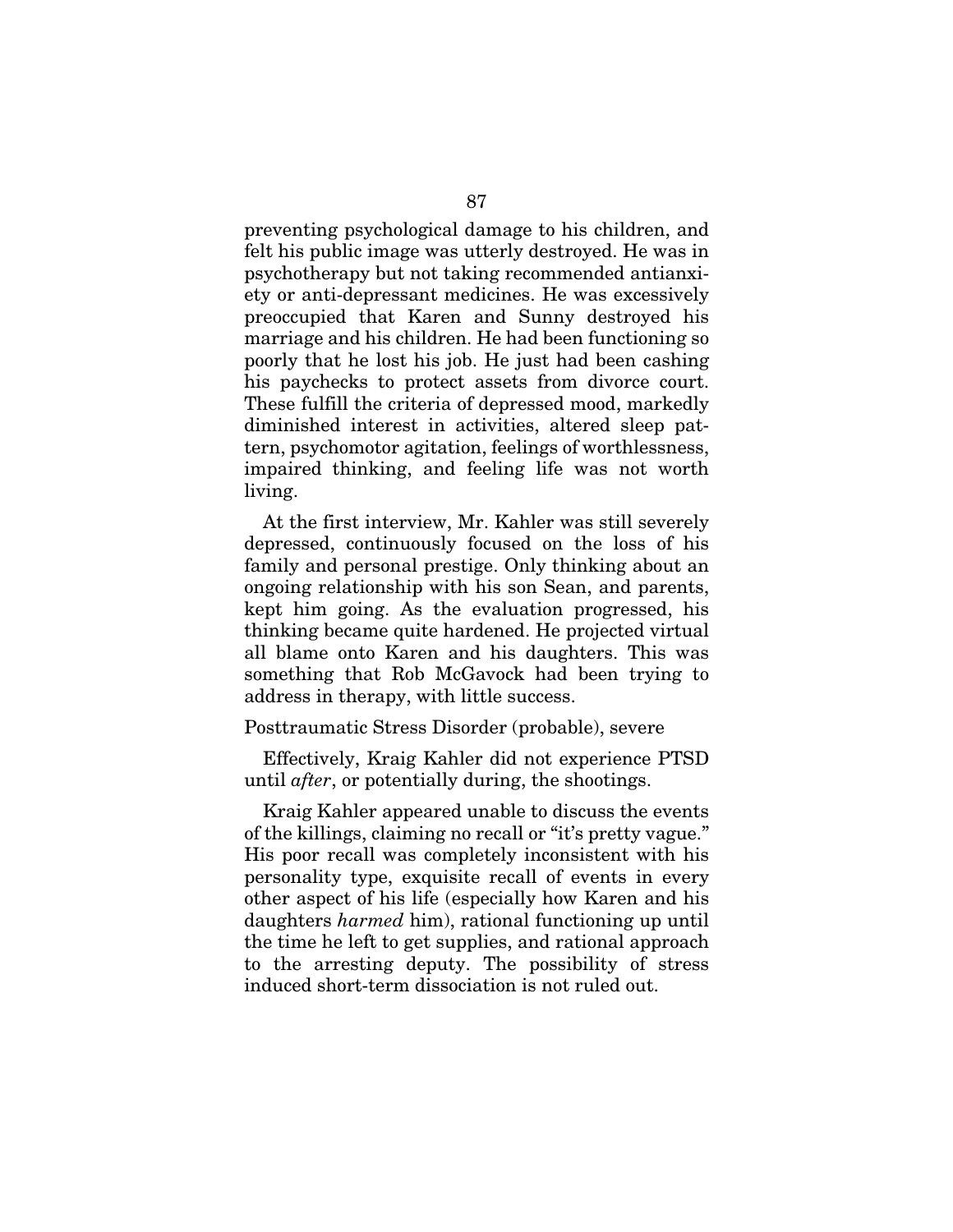DSM-1V-TR Posttraumatic Stress Disorder requires exposure to a traumatic event in which the person experienced, witnessed, or was confronted with events that involve actual or threatened death or serious injury or threat to the physical integrity of self or others *and* the person's response involved intense fear, hopelessness, or horror.

In addition the person must persistently reexperiencing the traumatic event in at least one of five ways

Recurrent and intrusive distressing recollections

Recurrent distressing dreams

Acting or feeling as if the traumatic event for recurring (including sensory reliving, illusions, hallucinations, and dissociative flashbacks)

Intense psychological distress at exposure to internal or external cues that symbolize the traumatic event

Physiological reactivity on exposure to stimulus or cues that resemble the traumatic event

There must be persistent avoidance of stimuli associated with the trauma and numbing of general responsiveness by at least three of seven criteria.

The seven criteria are:

Avoidance of content associated with the trauma

Avoiding activities places or people that arouse recollections

Inability to recall an important aspect of the trauma

Markedly diminished interest or participation in activities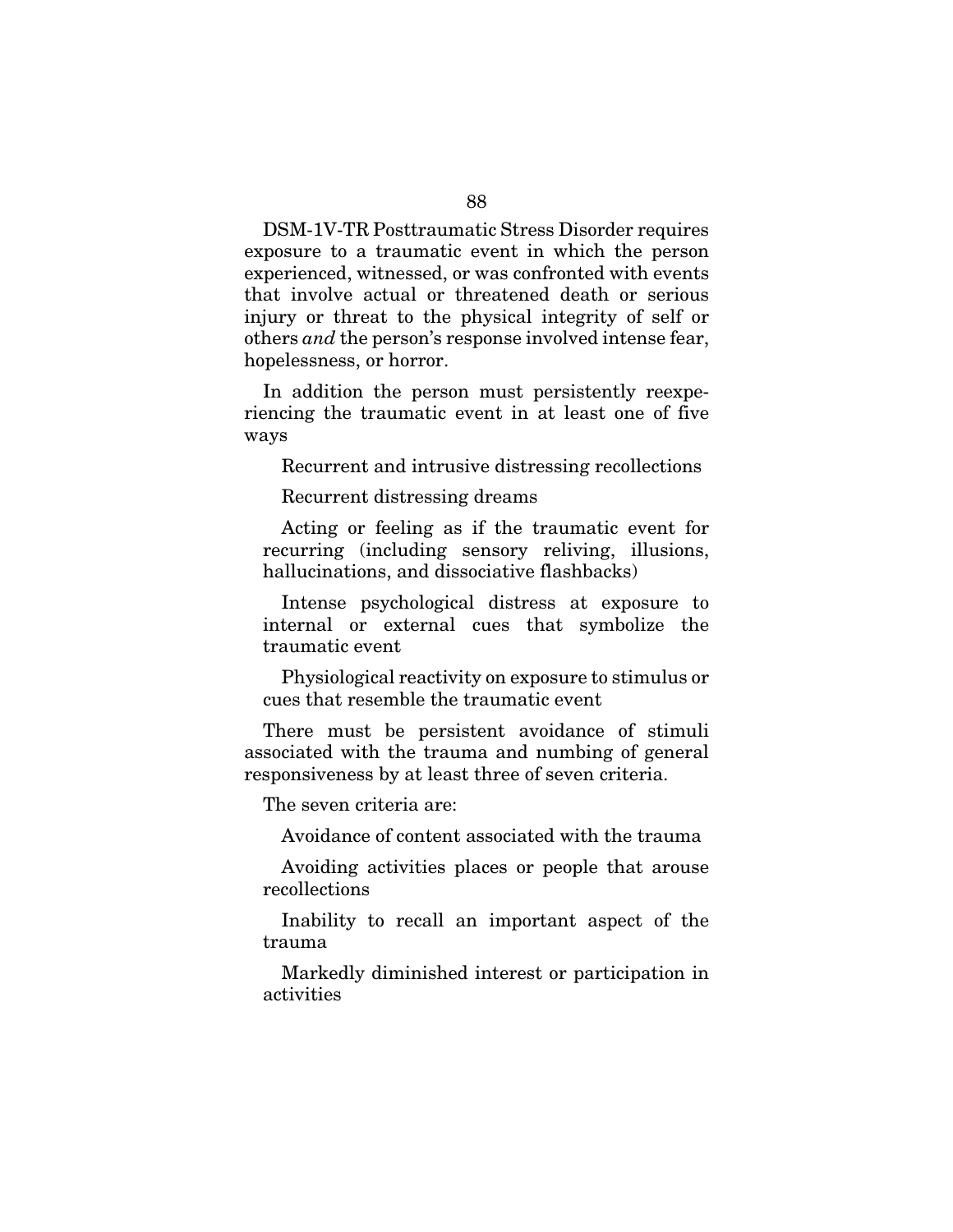Feeling detachment or estrangement from others

A restricted range of affect (unable to have loving feelings)

A sense of a foreshortened future (not have a normal lifespan)

There must be persistent symptoms of increased arousal (not present before the trauma) by at least two of five criteria.

The five criteria are:

Difficulty falling or staying asleep

Irritability or outbursts of anger

Difficulty concentrating

Hypervigilance

Exaggerated startle

The symptoms must have a least one-month duration and cause clinically significant distress or impairment in important areas of functioning. Chronic indicates three or more months of symptoms.

Kraig Kahler's hardened condemnatory stance toward his daughters and Karen does not arise from an antisocial mindset. It appears to arise as a protective defense against acknowledging them, especially his formerly beloved and cherished daughters. Such hardening/dehumanizing of victims sometimes occurs after traumatic experiences such as shooting family members. The inability to acknowledge the deaths may be a combination of paternal horror at and detachment from his actions. He certainly remains hypervigilant to any assertion that his family was not perfect, that he is blameless, and that he no longer loves his daughters.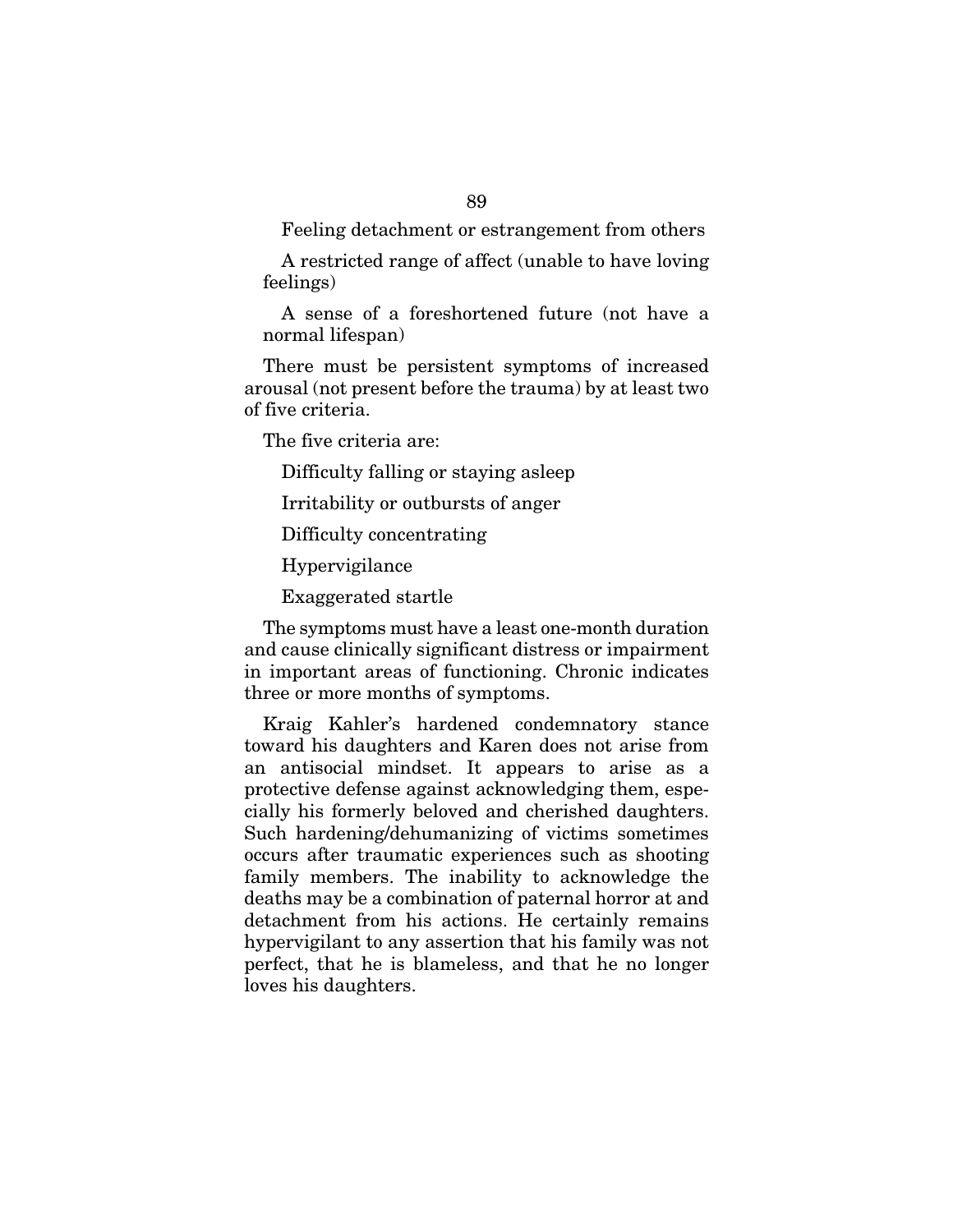Axis II: Personality Disorder NOS (histrionic, narcissistic, and obsessive-compulsive features), severe

Personality Disorders are enduring patterns of inner experience and behavior that deviates markedly from the expectations of an individual's culture. There must be at least two of four elements. The four elements are

- Disturbance of cognition (ways of perceiving self and interpreting others),

- Affectivity (range, intensity, lability, appropriateness of emotional response),

- Interpersonal functioning,

- Impaired in impulse control

These difficulties must be inflexible and pervasive, leading to clinically significant distress or impairment. Kraig Kahler demonstrates a combination of overlapping personality disorders. Features of these are as follows.

### Obsessive-Compulsive Personality Disorder, severe

This is a pervasive pattern of pre-occupation with orderliness, perfectionism, mental and interpersonal control at the expense of flexibility, openness, and efficiency beginning by early adulthood. Four of eight criteria are necessary:

1 Preoccupation with details, rules, lists, order, organization, or schedules to the extent that the major points of the activity is lost

2 Perfectionism that interferes with task completion (overly strict standards prevent completion)

3 Excessive devotion to worker productivity to the exclusion of the leisure activities and friendships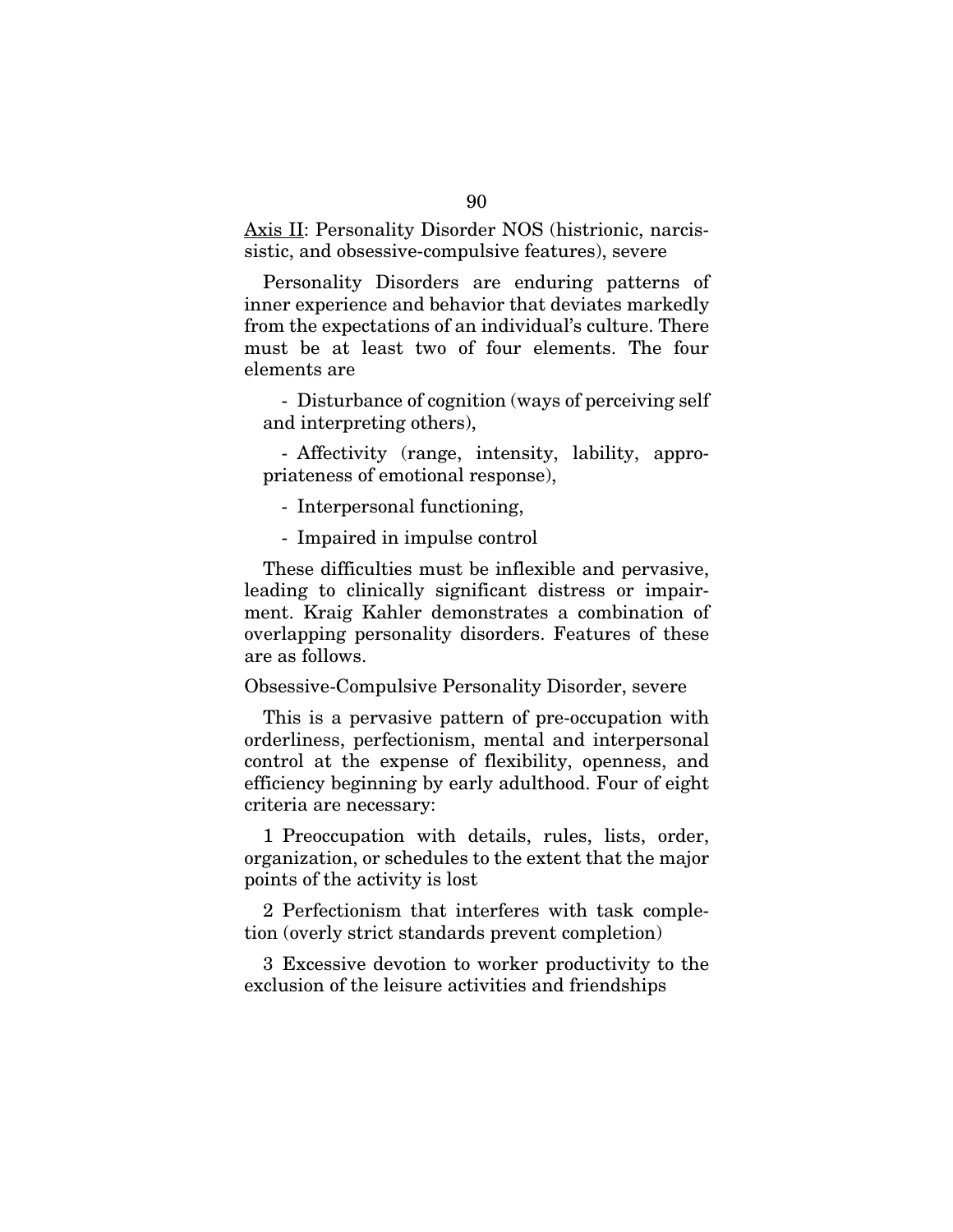4 Over conscientiousness and inflexibility about matters of morality, ethics, or values

5 Inability to discard worn-out- or worthless objects of no sentimental value

6 Reluctance to delegate tasks to others unless they submit exactly to his or her way of doing things

7 Miserly spending style towards self and others anticipating catastrophe

8 Rigidity and stubbornness

Overall, Kraig Kahler demonstrated obsessive preoccupation with sexual activity with Karen (detailed sex log in college) and highly rigid approach to nightly sex. The family habituated to the routine. He showed preoccupation with appearing as an orderly family, with extreme inflexibility about social mores, (especially homosexuality) even if he fostered it as a tryst, exacting expectations of his wish for her appearance, desirability, and "perfect" family life. A miserly attitude toward saving money (\$1 million) was reported, and he imposed stubborn controls of his family.

As his relation with Karen deteriorated, the obsessive pattern worsened. He became preoccupied with the divorce process, key logging Karen's computer, destroying her public image, tracking Karen, following Karen/Sunny, feeling overly fearful about homosexuality, feared his daughters were becoming homosexuals, and he was unable to focus on normal activities. In his mind, he fused Sunny, Karen, Emily, and Lauren. He could not grasp the complexity of their divorce process, insisting that Karen, Emily, and Lauren should just come to their senses, see their errors, and rejoin with him. His introverted and very black-and-white nature greatly impaired the ability to consider more flexible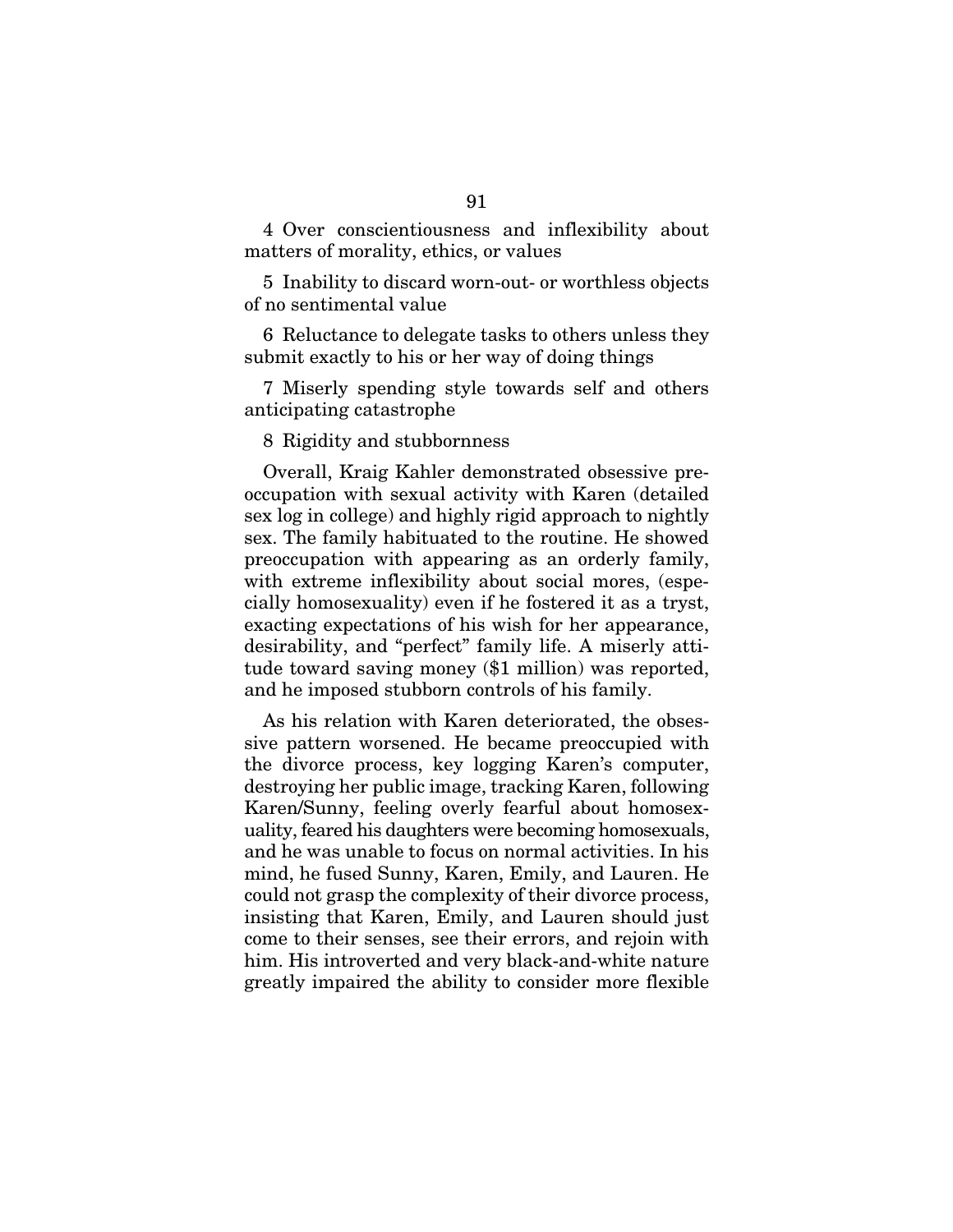and adaptive solutions despite counseling. He could not let go of his idealized notion of what the relationship should he. He holds grudges.

Narcissistic Personality features include a pervasive pattern of grandiosity (in fantasy or behavior), need for admiration, and lack of empathy beginning early adulthood and present in a variety of contexts. At least five of nine criteria. are required.

1 Grandiose sense of self-importance

2 Preoccupation with unlimited success, power, beauty, brilliance, or ideal love

3 Belief that one is "special" and unique

4 Requires excessive admiration

5 A sense of entitlement (unreasonable expectations of especially favorable treatment or automatic compliance with his or her expectations)

6 Interpersonal exploitative (taking advantage of others to achieve ends)

7 Lack of empathy or unwillingness to recognize or identified with the feelings and needs of others

8 Envious of others or believes others are envious of him or her

9 Arrogance and haughty behaviors or attitudes

Kraig Kahler thrived on the sense of selfimportance, community prestige, and being perceived as an ideal or perfect marriage. He appeared to believe his family was an extension of his social image, especially Karen as a "trophy wife." He required (or actually contracted) "trade-offs," from her such as jewelry, cars, and a nicer house in exchange for a third child (a son). He required nightly sex. Discussion of the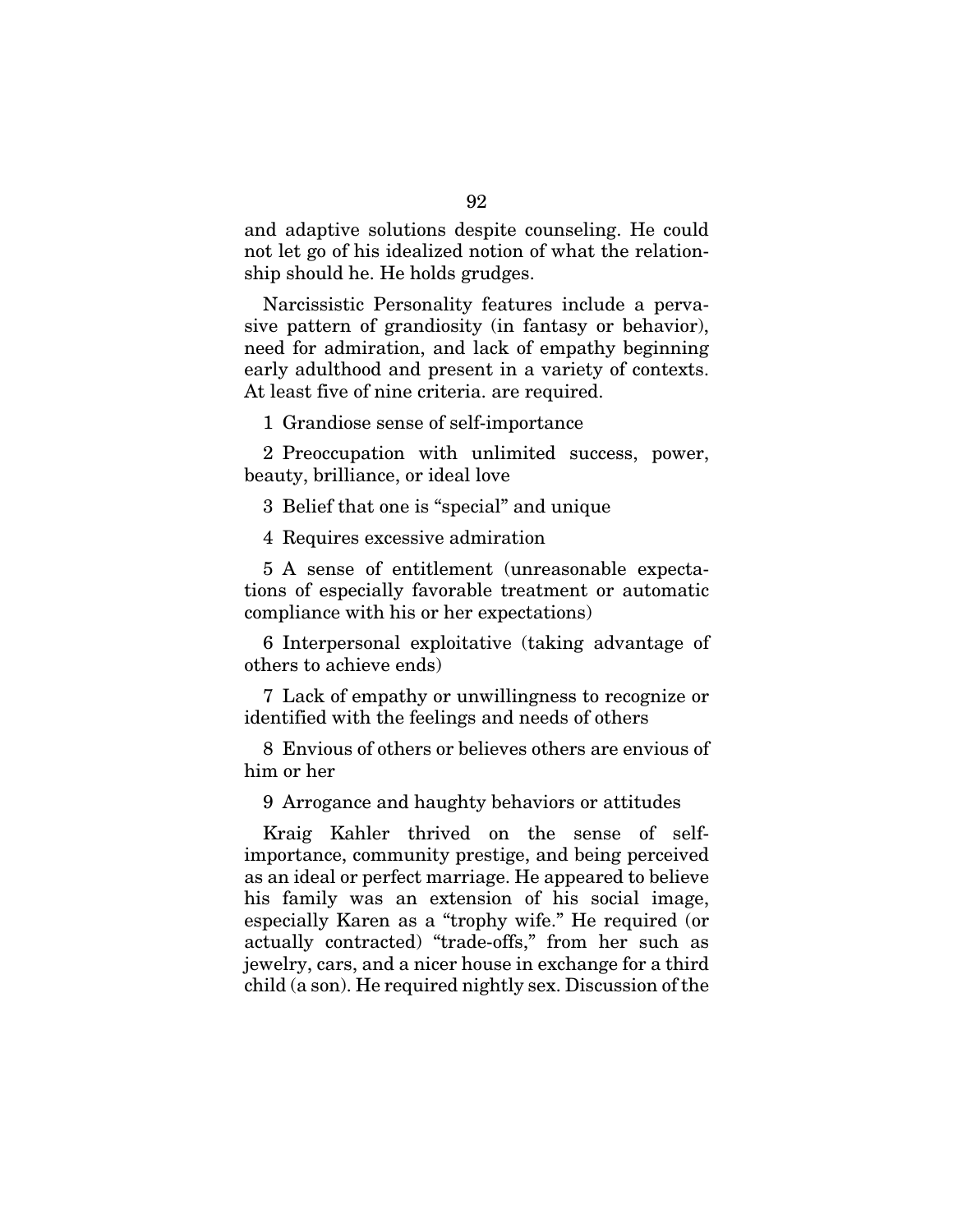threesome/tryst with Karen and Sunny had an interpersonally exploitative aspect but he lost control when Sunny arid Karen became emotionally and sexually attached without him. Before that, he felt that he had arrived socially, was at the top of the social pyramid in Columbia, and greatly identified his self-worth by his salary, investments, savings, and social prestige. Kraig Kahler was also socially introverted, having had difficulty interacting with coworkers, especially women he perceived in power.

Histrionic Personality Disorder includes a pervasive pattern of excessive emotionality and attention seeking. At least five of eight criteria are necessary.

1 Need to be the center of attention or becomes uncomfortable

2 Inappropriate sexually seductive or provocative conduct with others

3 Rapidly shifting and shallow expression of emotions

4 Consistently uses physical appearance to draw attention to self

5 A style of speech that is excessively impressionistic

6 Self dramatization, theatricality, and exaggerated expression of emotion

7 Suggestibility

8 Considers relationships more intimate than they actually are

Kraig Kahler needed to he the social, psychological, and sexual center for his wife Karen. When she was not subservient to him, he felt quite uncomfortable. He tended to value the public appearance of a "perfect"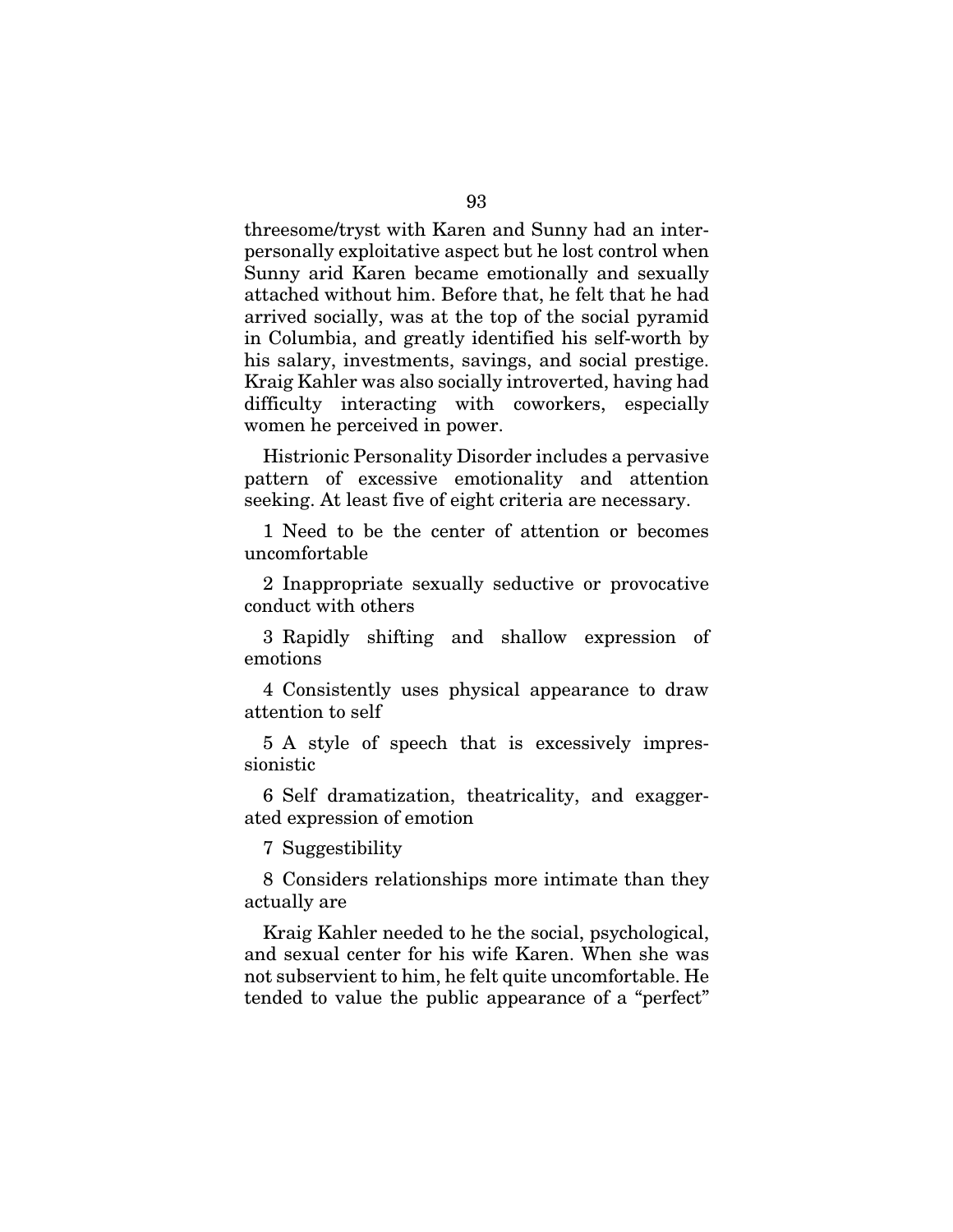relationship, virtually unable to grasp long-standing dissatisfaction that Karen had about their relationship. It was though, because he was happy she should be happy.

Axis III: No contributory (physical or medical or brain damage) diagnoses

Axis IV: Extreme multiple psychosocial stressors as discussed previously.

Axis V: Current GAF is 30 (Serious impairment of communication or judgment). At the time of the charged offense, GAP was 10 (Persistent danger severe harm to self or others).

## DISCUSSION:

## Mental Disease or Defect

At the time the charged offense, Kraig Kahler was desperate. He had lost all-important forms of his social identity. He felt humiliated, emasculated, and helpless to reform his marriage. At times, he felt life was not worth living. His judgment was so impaired that he fused his daughters with his estranged spouse, as though they were one. He had a diagnosable major depression and mixed personality disorder which persist. The events of Thanksgiving were the last straw.

Until a reasonable chronology of the events around the November 28, 2009, shootings can be discerned from Kraig, Diminished Capacity (extreme emotional disturbance), not NGRl, describes his actions. The Diminished Capacity arises from severe-and-worsening Major Depressive Disorder, during extreme marital distress, conflicts over custody/visitation, and decompensation of Obsessive-Compulsive/Narcissistic/ Histrionic Personality Disorder.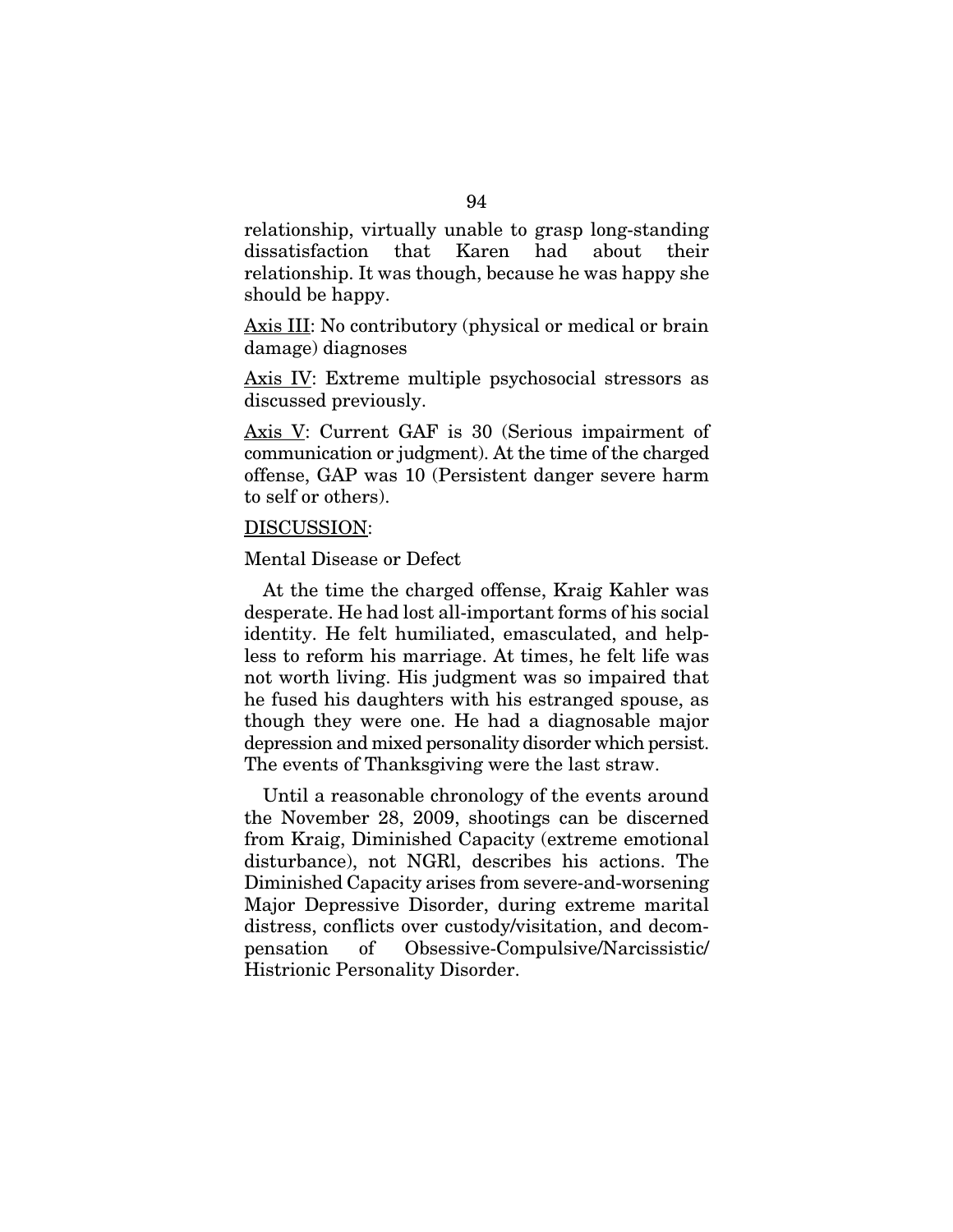It is not known if he experienced short-term dissociation, but that has yet to be ruled out.

The "last straw" was his not being able to stay longer with Sean, Karen/Sunny having Thanksgiving with Lauren and Emily, and the "last paycheck" (end of his career) from the City of Columbia, etc. The background for the last straw was the increasing internal pressure in Kraig. This included his trying to thwart Karen/Sunny, trying to hide money from divorce attorneys, tracking Karen, extreme offense at what he thought was budding homosexual behavior in his daughters, "building" consequences of the fracturing of the "perfect family," and his irrational belief that he could turn it all around by force of his will or shaming Karen into giving up Sunny. At his core, he felt he "controlled circumstances" and the entire situation had gone out of his control.

### Discussion

Kraig most certainly did not believe that the tryst between Sunny and Karen would have caused the collapse of his marriage with Karen. It is likely that before January 1, 2009, the marriage was in some distress and Kraig was somewhat depressed. He did not grasp Karen's dissatisfaction. It was highly unlikely that he would readily acknowledge any such difficulties existed. Then he likely convinced himself that by "force of will" or "letting out some reign" for Karen to explore with Sunny that he could save the marriage.

Kraig was used to winning, overcoming, being the best, being the most privileged, and having the "perfect" social facade. He would not have been able to tolerate being told "no" by Karen either sexually or in maintaining their relationship.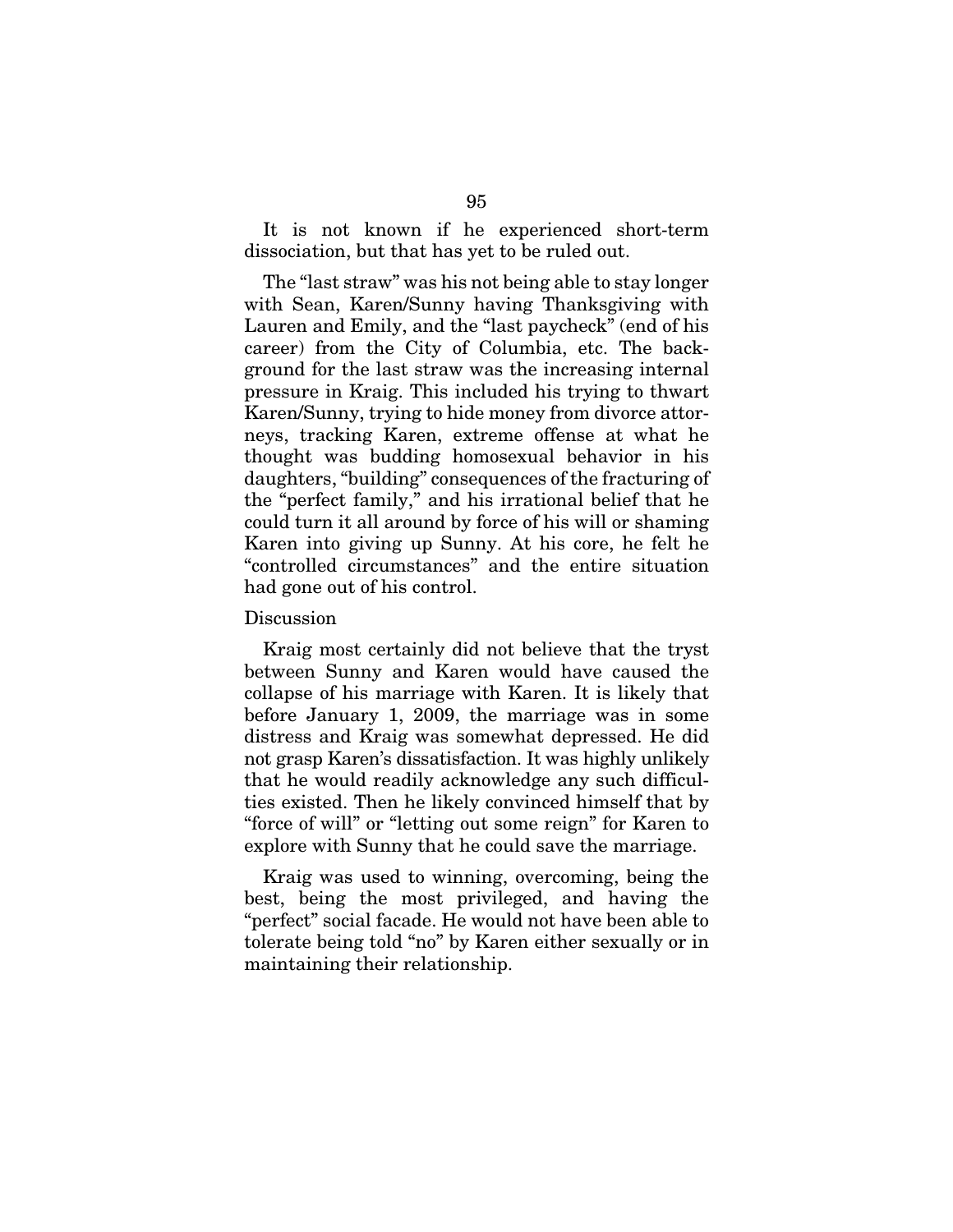Kraig Kahler's insistence on the perfect marriage, incessantly showing how great the marriage was, and apparent inability to take any responsibility for problems with Karen suggests his thinking is deeply influenced by psychological defenses. This reaction is very consistent with Mixed Personality with strong obsessive-compulsive features before November 28, 2009 lasting to the present day.

As he became more depressed, Kraig externalized the source of all the marital problems, meaning onto Karen/Sunny, blaming only them. His obsessivecompulsive style (the engineer's mindset, keeping a log of daily sex acts, previous contract for a son, computer key logging, closely following Karen and Sunny, impersonating Karen on the Internet, copying Karen's P.O. Box key without her knowledge, and vicious Internet messages, . . .) combined with high intelligence became a psychological downfall for him.

His problems dealing with the marital difficulties resulted in termination from work. Kraig indicated he separated the two, but he was unable. He became increasingly depressed and focused on Karen to the detriment of his duties.

Kraig's claim of nearly nightly highly pleasurable sex with Karen was probably true for him. At some point, it became tiresome for Karen. It is hard to tell (when or if that happened) as he has not talked in detail about this. Karen indicated two years of marital trouble. Regardless, after January 1, 2009 the commodity of sexual soothing between Karen and Kraig was no longer there. That would have been a tremendous stressor for him since part of her being a "trophy wife" was also her willingness and ability to participate sexually. He denied that he was a willing participant in the sexual relationship between Karen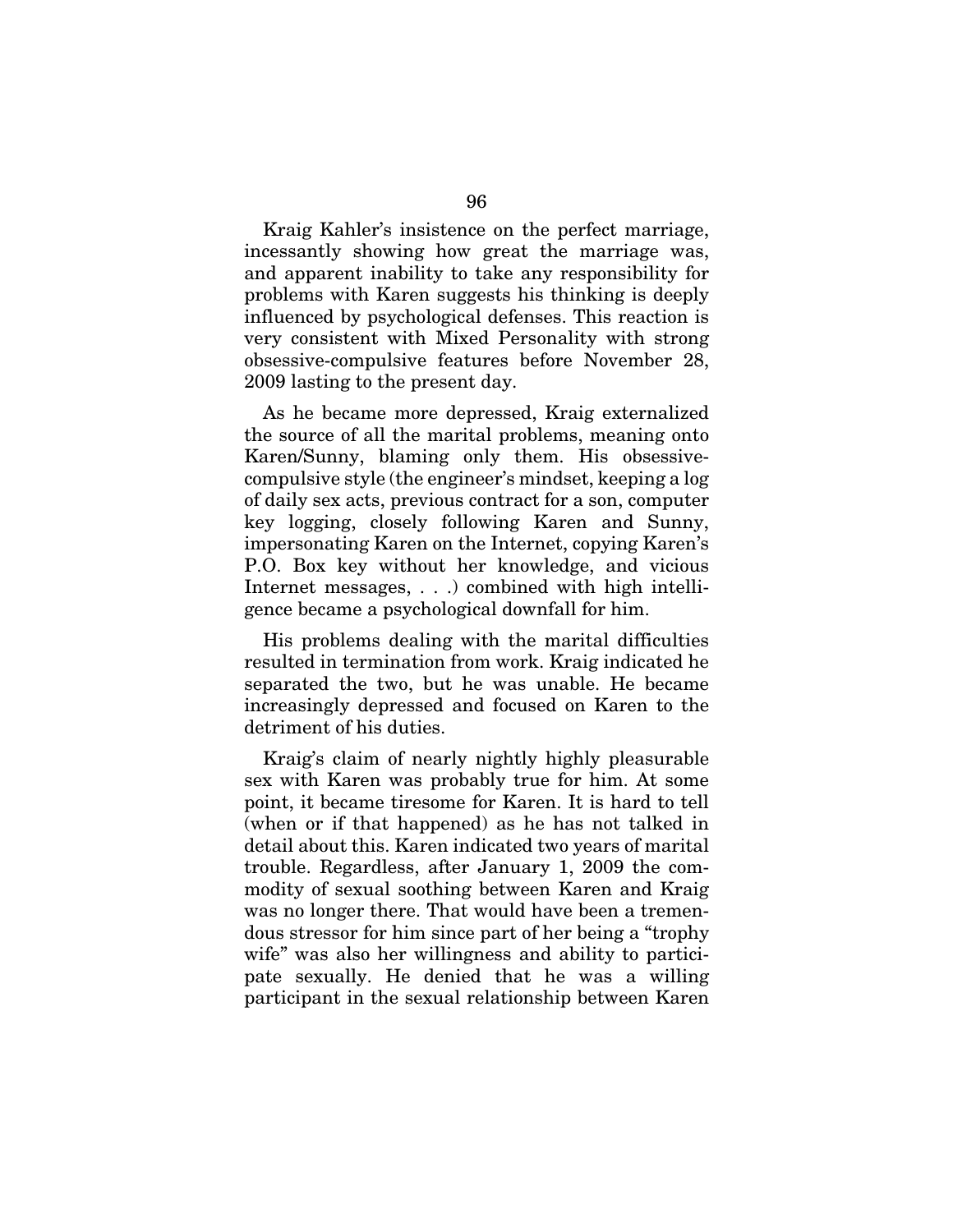and Sunny. Some reports indicate he was for it until he felt left out or Karen and Sunny became serious. Then, Kraig developed increasing resentment of Karen's "faggot" sexual activity with Sunny.

Somewhere along the way, he projected (externialized) all the blame for the marital difficulties onto Karen and Sunny. He focused all of his anger on Karen. His daughters, through an expected loyalty bind, sided with Karen. When that happened, Emily and Lauren became fused in his mind with Karen.

Separate from the events related to dissolution of the marriage, Kraig cherished Emily and Lauren. He could not see how they were caught in the middle between warring parents. Through worsening depression clouded judgment and obsessive need to find fault (Or an external cause, also likely a psychological defense mechanism), Kraig objectified his daughters. All their actions became merely the extension of or equivalent to Karen and Sunny.

Kraig maintains very negative descriptions of Emily and Lauren. It had not been his personality to objectify his daughters before the strife with Karen. Before the stile with Karen, he talked about their beauty, creativity, successes, and of his love for them. After they aligned with Karen, he had nothing good to say about them, especially after he could not convince them to be loyal to him. This is a common difficulty in tumultuous divorces. However, his lack of antisocial mindset (in the psychological testing or his day-to-day life) suggests Kraig's persisting extremely harsh, unforgiving, and condemnatory attitude toward them is evidence of severe major depression and obsessive-compulsive/ narcissistic personality deterioration. It is also well within medical probability, that his extremely negative thoughts about them reflect psychological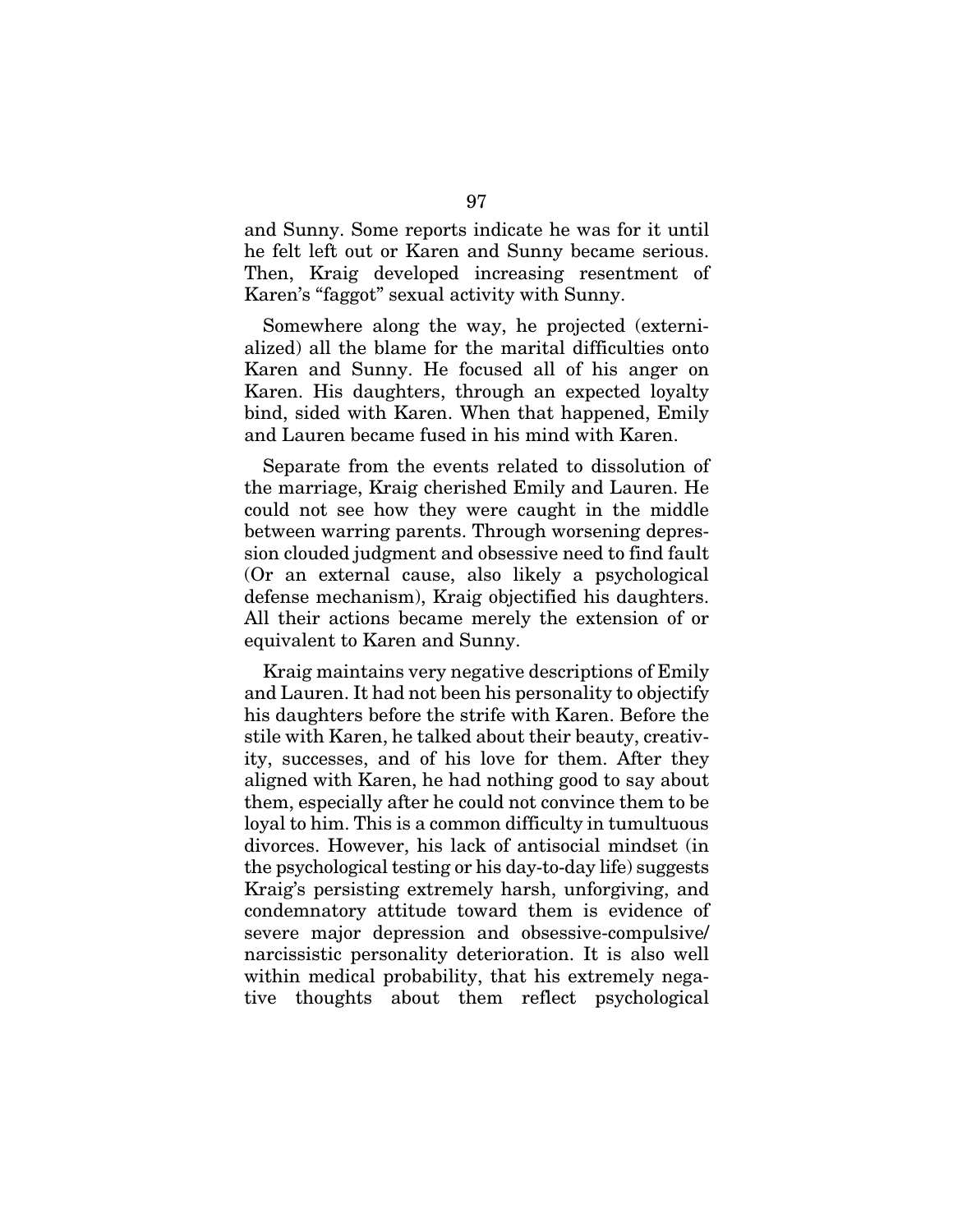defensiveness consistent with acute stress or posttraumatic stress. That is, he can no longer see them as his beautiful children because it is too traumatic for him to believe what he did to his beloved and cherished daughters.

#### Mitigation

A number of elements mitigate penalty for Kraig Kahler.

First, at the time the charged offense, he was at the "end of his rope" psychologically. He was severely depressed, fell humiliated, felt hopeless, felt helpless, and had lost his ability to separate his wife from his daughters. His parents and others thought he had gone off the "deep end" and brought him home to structure his time and so they could monitor him more closely.

Second, Kraig Kahler's judgment was so impaired that he became obsessively preoccupied with destroying Karen's social image, disrupting her communications with Sunny, and was unable to see any of his own responsibility for the demise of his marriage. He became obsessed with cyber attacks under pseudonyms. He only viewed his relationship with Sean as positive. Kraig was so impaired that he thought that only Karen had gone "off the deep end."

Third, Kraig had been recommended for antidepressant and antianxiety medication, but was not in active treatment. Even small amounts of antidepressanthave been helpful in pretrial custody to partially restore his thinking.

Fourth, he remains severely angry, the kind of irrational anger that is a psychological defense mechanism against acknowledging what he did to his wife and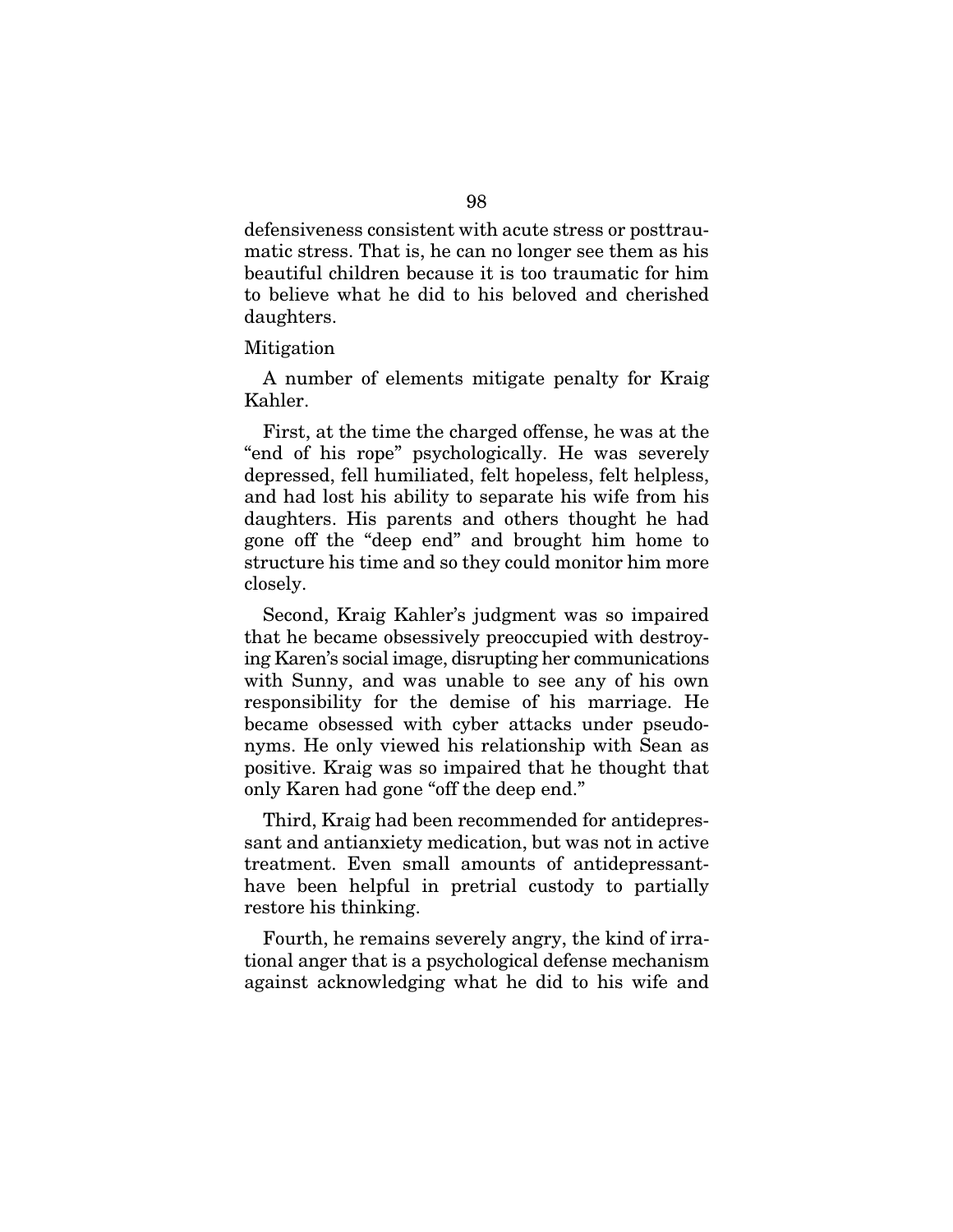daughters. This may be why he cannot recall what happened before he was arrested, such as a short-term dissociative episode. His constant use of family pictures, love letters, and "love" cards to "prove" how good their relationship demonstrates obsessive preoccupation in the face of information to the contrary.

Fifth, Kraig Kahler's psychological makeup was such that he had great difficulty understanding the nuances of complex relationships. According to one coworker, he could not even relate to her feelings during divorce. Even now, psychological testing suggests that his cognitive functioning is below normal for him, he is socially naïve, he overreacts to interpersonal slights, and he can become overwhelmed when things do not go his way. Psychological testing was also consistent with long-standing personality dysfunction and deep feelings of anger or resentment at family. In view of his constantly reciting how "perfect" the family was before January 2009, it just could not have been the way he described.

Sixth, despite his dehumanizing altitude toward his daughters and estranged wife, there was no prior evidence of antisocial personality. His hard-heartedness to his daughters suggests that some of his attitude is a consequence of untreated emotional trauma,

Seventh, there may be long-term emotional value for Sean Kahler to eventually work through the death of his mother and sisters with his father. If Kraig Kahler is executed, working through and resolution for Sean will not be possible.

Thank you for consulting Logan & Peterson PC. As above, development of additional information is anticipated as is an addendum.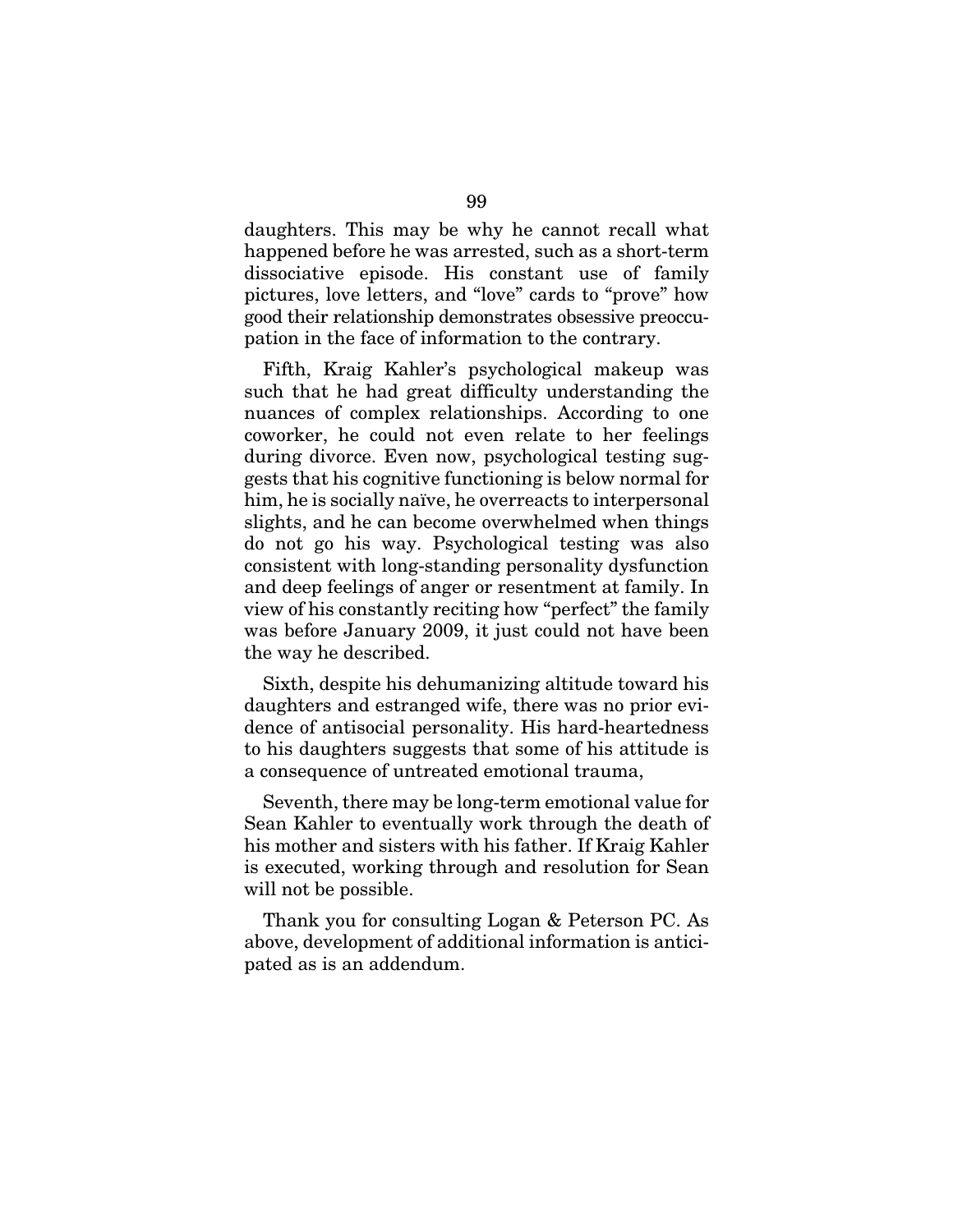100

/s/ Stephen E. Peterson, MD Stephen E. Peterson, MD Diplomate, American Board of Psychiatry and Neurology 1992 ABPN Subspeciality in Forensic Psychiatry 1994: Recertified March 25, 2003

Signed: 06/03/2011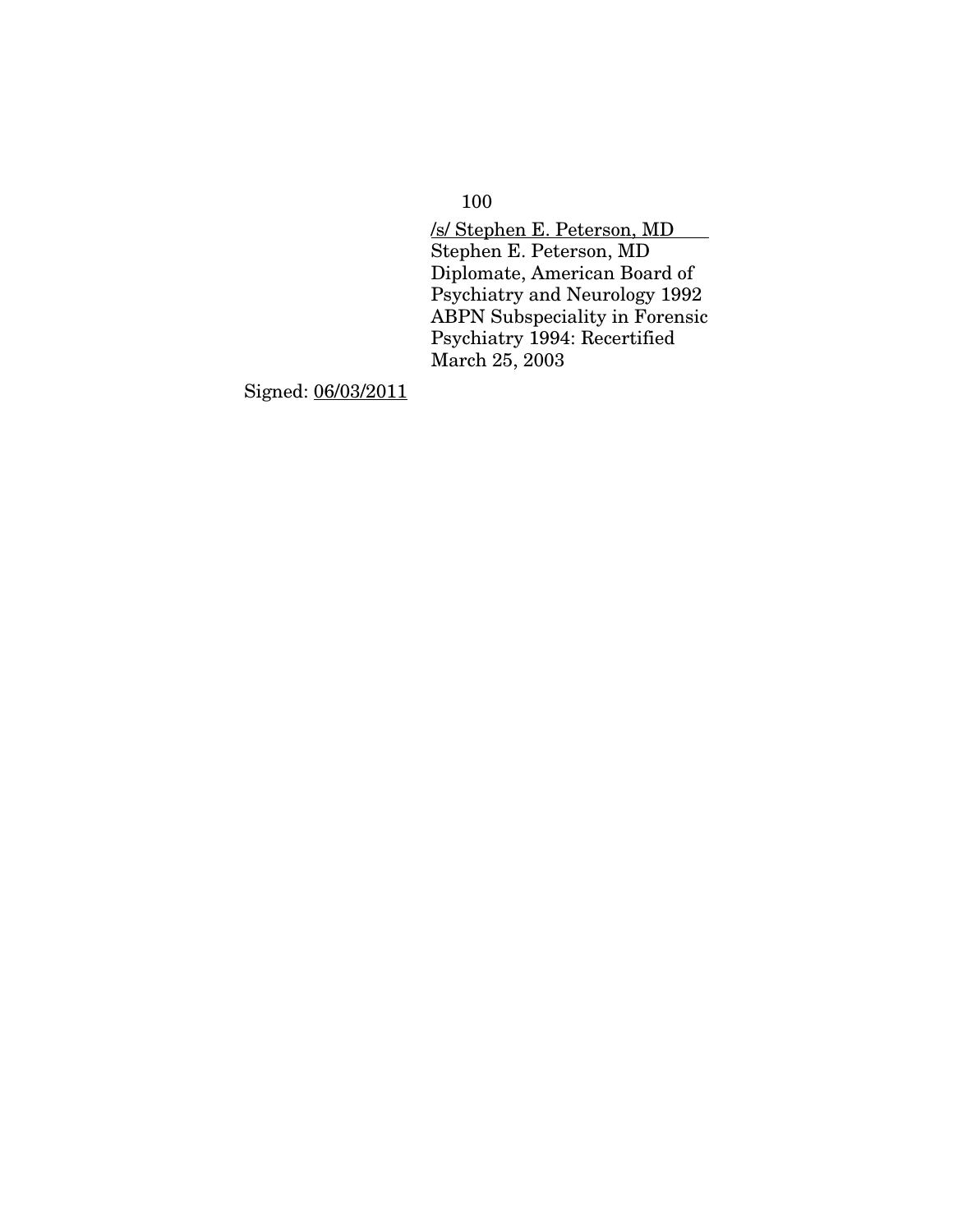# 101 [1638] IN THE DISTRICT COURT OF OSAGE COUNTY, KANSAS

———— Case No. 09 CR 270

————

STATE OF KANSAS,

*Plaintiff*,

v.

JAMES KRAIG KAHLER,

*Defendant*.

TRANSCRIPT OF JURY TRIAL (Volume 8 of 9, Page 1638-1768)

————

Proceedings had before the Honorable Phillip M Fromme, District Judge of the District Court of Osage County, Kansas, on the 24th day of August, 2011.

## APPEARANCES

The plaintiff appeared by Ms. Amy Hanley, Office of the Kansas Attorney General, 120 SW 10th Avenue, 2nd Floor, Topeka, Kansas 66612-1597, and Mr. Brandon L. Jones, Osage County Attorney, Courthouse, 717 Topeka Avenue, Lyndon, Kansas 66451.

The defendant appeared in person and by Mr. Thomas D. Haney and Ms. Amanda Vogelsberg, Henson, Hutton, Mudrick & Gragson, 100 SE 9th Street, 2nd Floor, P.O. Box 3555, Topeka, Kansas 66601-3555.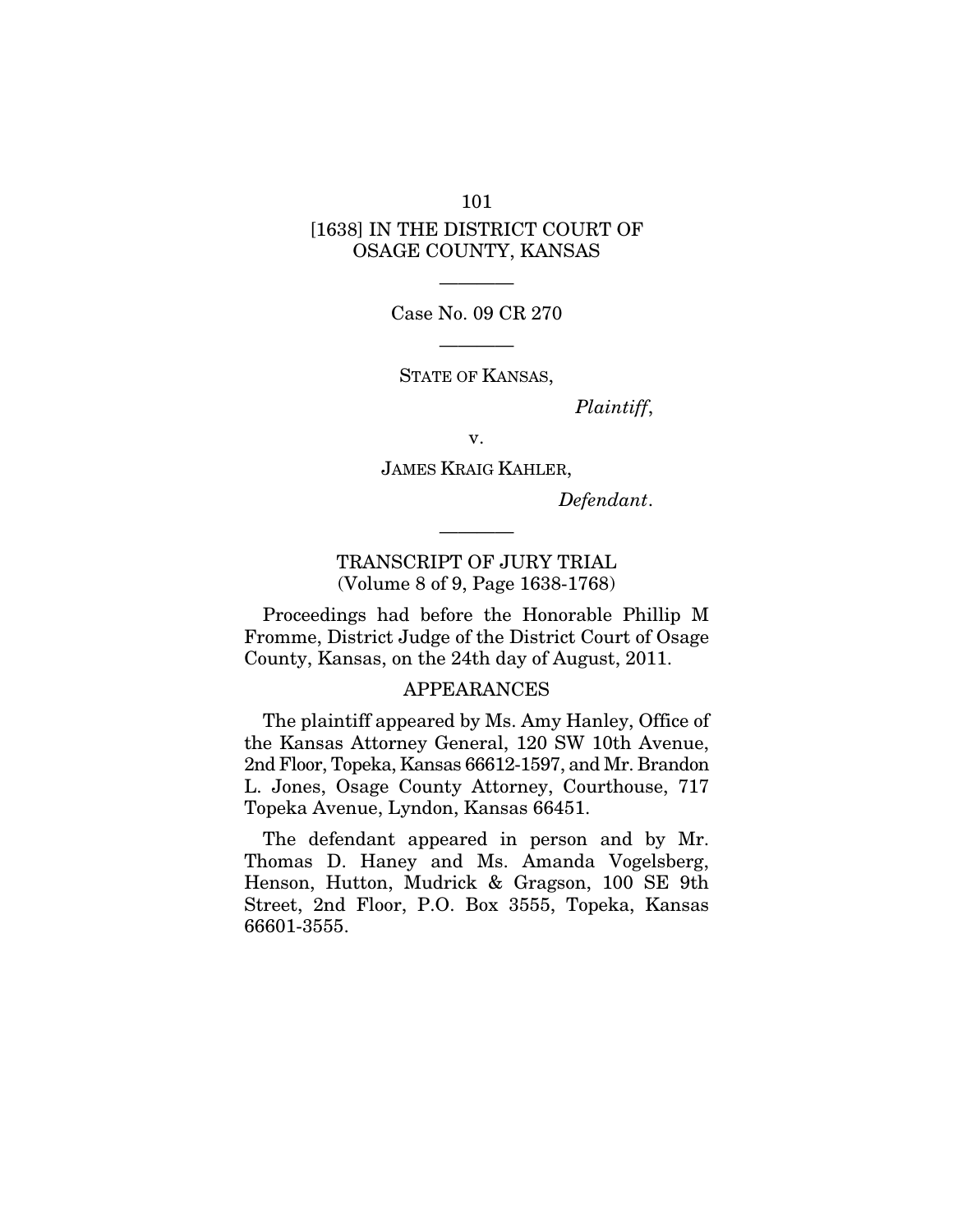[1680] We are ready to hear from the State. Do you have rebuttal?

MS. HANLEY: We do, Your Honor. The State calls Dr. William Logan.

# WILLIAM LOGAN,

called as a witness in behalf of the State, having been first duly sworn, testified as follows:

THE WITNESS: I do.

MS. HANLEY: For the media, Your Honor, Dr. Logan will allow publishing of photos and audio.

THE COURT: Will allow, okay.

DIRECT EXAMINATION

BY MS. HANLEY:

Q. Please state your name for the jury.

A. William Logan.

Q. And what is your profession?

A. I'm a physician that specializes in psychiatry which is the study of nervous and mental diseases.

Q. Are you both a forensic and clinical psychiatrist?

A. Yes.

Q. What is the difference between the two, if there is any?

A. Clinical psychiatrist is primarily one who diagnoses and treats his patients in the office or hospital, while a forensic psychiatrist will do evaluations and

\* \* \*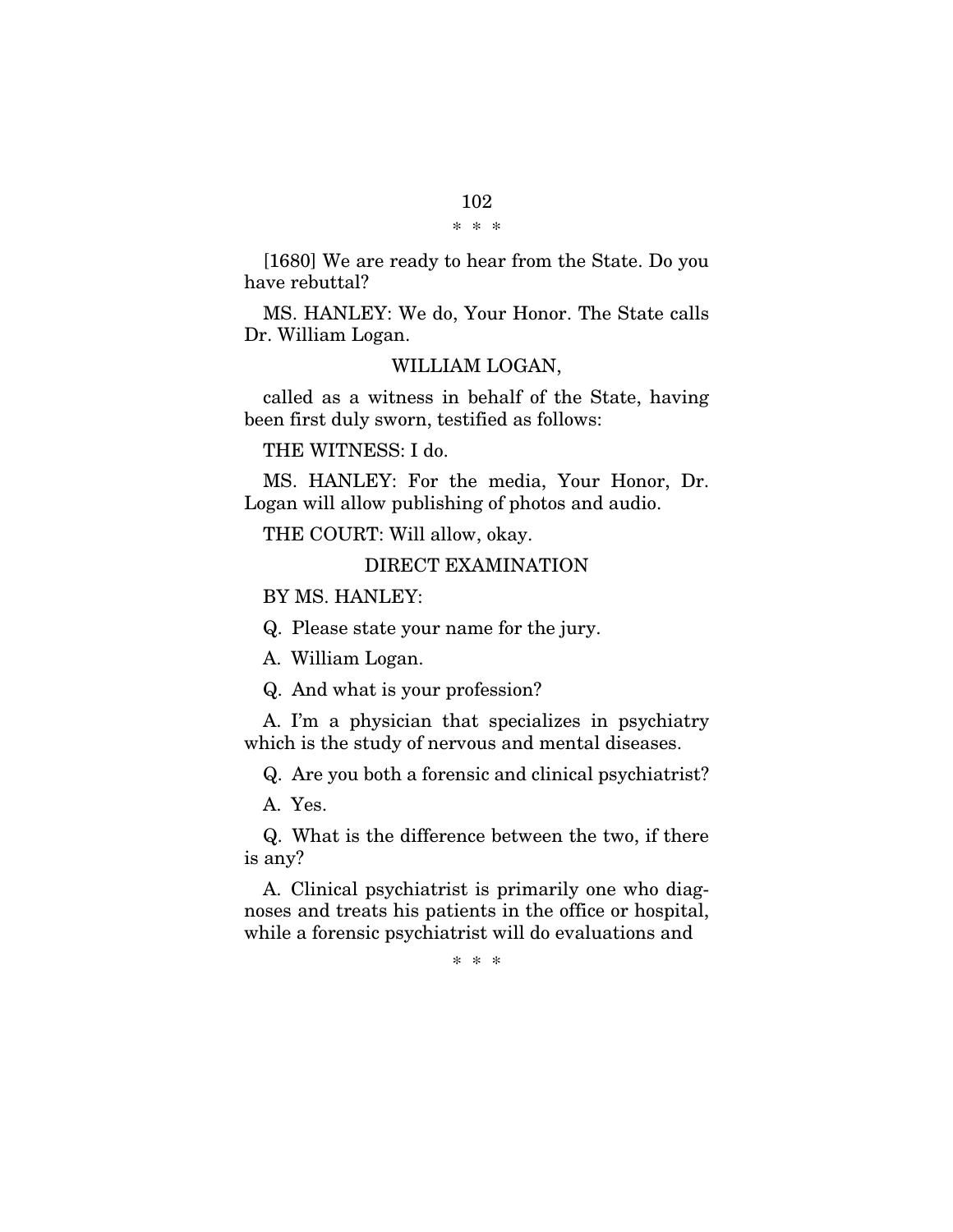[1685] A. Well, at least on the average I would say three or four times a month.

Q. When you are consulted by the State or the defendant, do you end up working more often for the State or the defendant?

A. More commonly for the defendant. It can be a public defenders office or a private attorney or even the Federal public defenders office.

Q. What's the current ratio of your testimony in Court either for the State or the defendant?

A. I would say 75 percent is for defendants, maybe 25 percent for the State.

Q. And you've obviously testified in Court before?

A. Yes. I testify sometimes either in trial or depositions or hearings about 25 times a year on average.

Q. And at my request have you reviewed materials in this case in preparation for your testimony?

A. Yes, I have.

Q. Can you tell the jury in general what you've reviewed?

A. I reviewed witness statement, crime scene evidence, seen a videotape of the interrogation of Mr. Kahler. Those are the primary things that I was interested in. There were other things, autopsy reports that I [1686] looked at as well.

Q. Did you interview the defendant?

A. Yes, I did.

Q. When was that?

A. I believe that was back in March for about three hours and twenty minutes and that was here.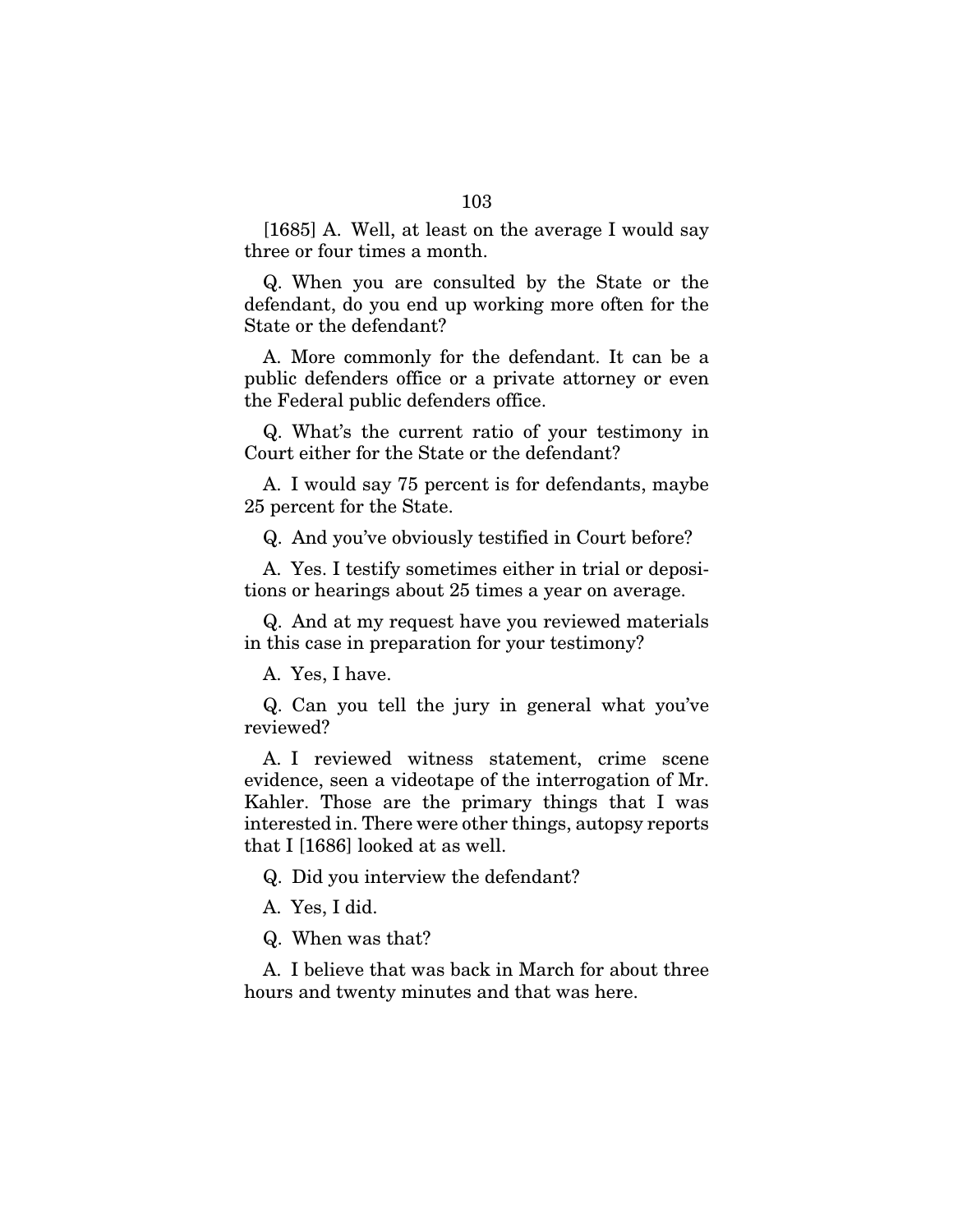Q. And that would have been March of this year, correct?

A. Yes.

Q. Did you prepare a written report noting your conclusions based on your review of the materials and your interview of the defendant?

A. I did.

Q. Can you take a look at what's laying on the witness stand and been marked for identification as State's 365; is that your report, doctor?

A. Yes.

Q. Is that a true and accurate copy of your report in this case?

A. It appears to be, yes.

MS. HANLEY: Your Honor, at this time State would move to admit 365.

MR. HANEY: No objection.

THE COURT: State's Exhibit 365 is admitted.

Q. (By Ms. Hanley) Doctor, are you aware that [1687] Dr. Peterson was consulted by the defendant in this case and has testified before the jury?

A. Yes.

Q. And you know that he wrote two reports, a preliminary and a final report, correct?

A. Yes.

Q. Have you reviewed them both?

A. I did.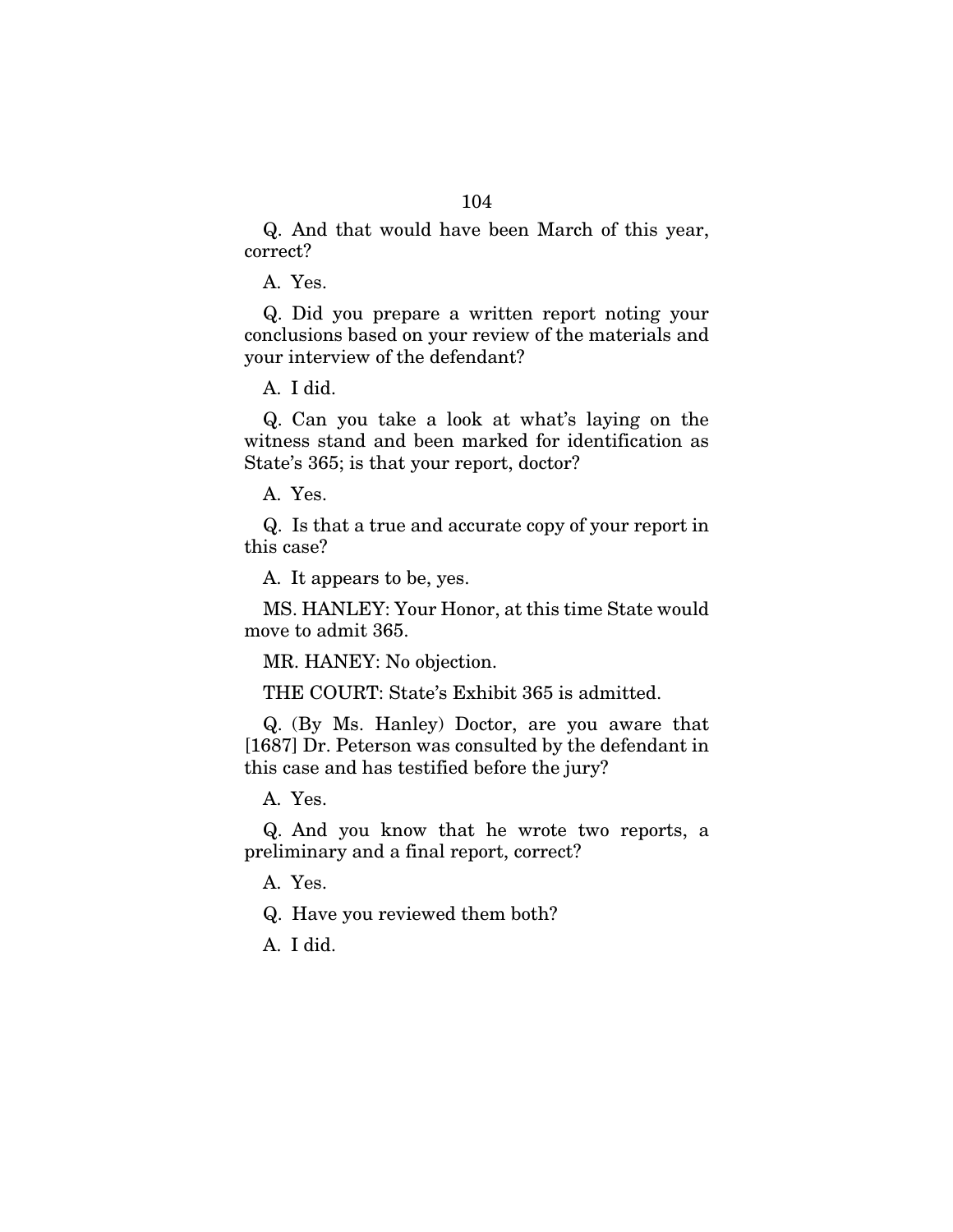Q. And you testified that you looked at witness statements, photos, and recordings, And I want to go through some of the information from those materials.

Specifically were you aware of the fact that the defendant cashed two checks on November 28th of 2009, the date of the murders, and deposited none of the money?

A. Yes.

Q. Was that fact significant to you in any way?

A. I thought it was unusual behavior in that his money generally went into a joint account with his father and since it was, I think, over \$7,600.00 that was an awful lot of money to just carry on one's person.

Q. Were you aware of the fact that the defendant drove one hour or more from Meriden to Burlingame on the date of the murders?

A. Yes. I'm familiar with the area. I lived in Topeka [1688] for a number of years. I know the approximate distance, and an hour is about right.

Q. Did that fact have any significance to you?

A. It had significance in that, you know, well, the combination of facts as he drove directly to Dorothy Wight's house, in other words, this wasn't a random occurrence. It appeared purposeful.

Q. Were you aware that the defendant knew of the family gathering at Dorothy Wight's and knew that Karen, his daughters, and Dorothy Wight would be there?

A. From various sources, yes.

Q. And does that have the same significance to you that ties in with the hour drive from Meriden?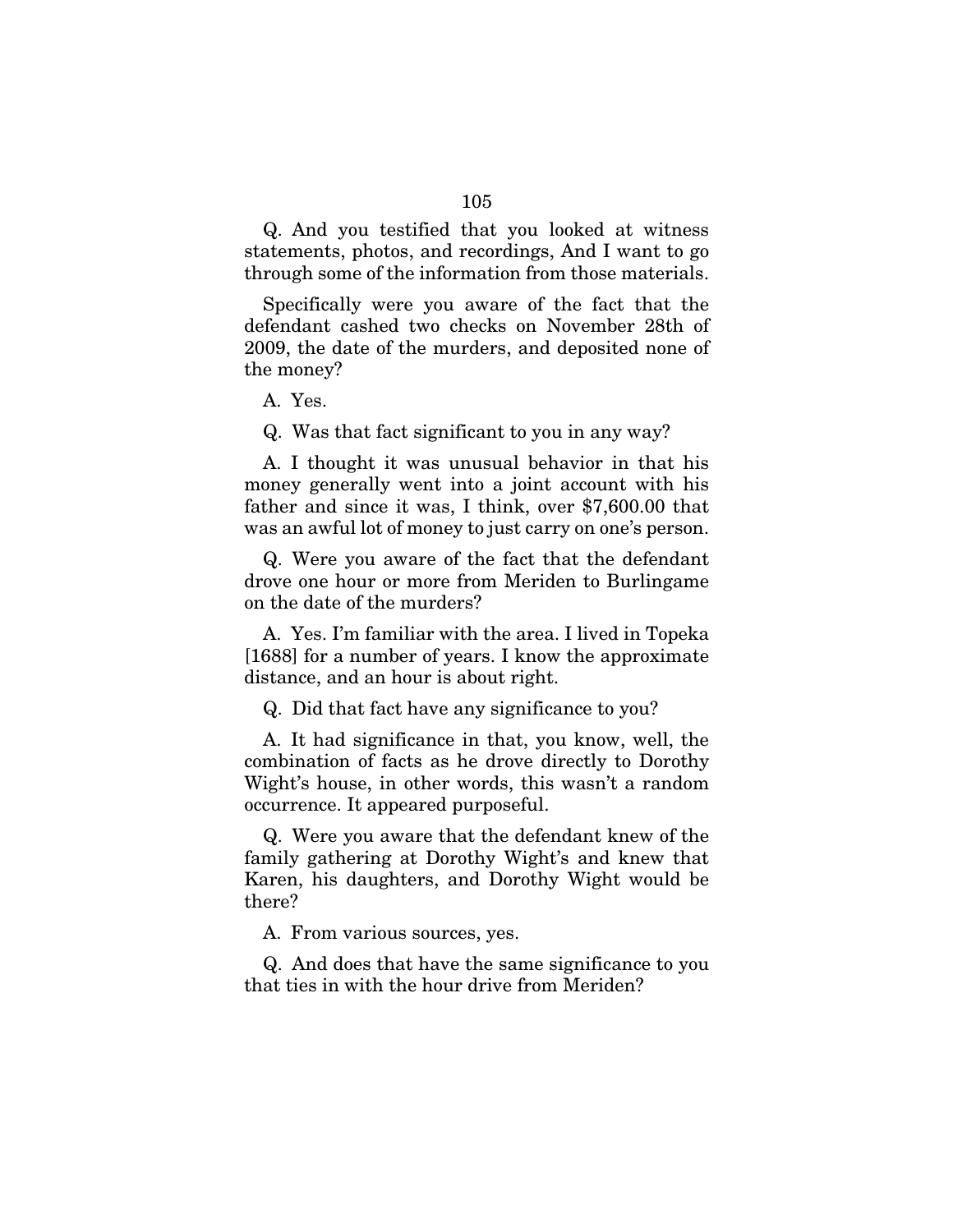A. Well, sure. I mean, he was going there to Dorothy Wight's house. He had been there some years previously but not recently. And he knew who was going to be in attendance or who was going to be present at the house or at least some of the ones that were present.

Q. Were you aware that in the defendant's Explorer there was found to be camping equipment, clothing, and food items?

A. Yes.

Q. And again you're aware this was on the date of the murders, November 28th of 2009?

[1689] A. Yes.

Q. Did that fact have any significance to you?

A. Yes, in the sense it looked like he could have been preparing for a trip.

Q. Were you aware that a jacket that had the defendant's business card was found outside by a shed that was near the kitchen area of Dorothy Wight's home?

A. Yes.

Q. Any significance to that fact?

A. It appeared that he had been outside watching for at least some period of time.

Q. Now the reports that you reviewed, did they indicate that a firearm was used for these murders?

A. Yes, all the victims were shot.

Q. Was there any significance to you that what was used was a firearm?

A. Only that Mr. Kahler was very familiar with firearms.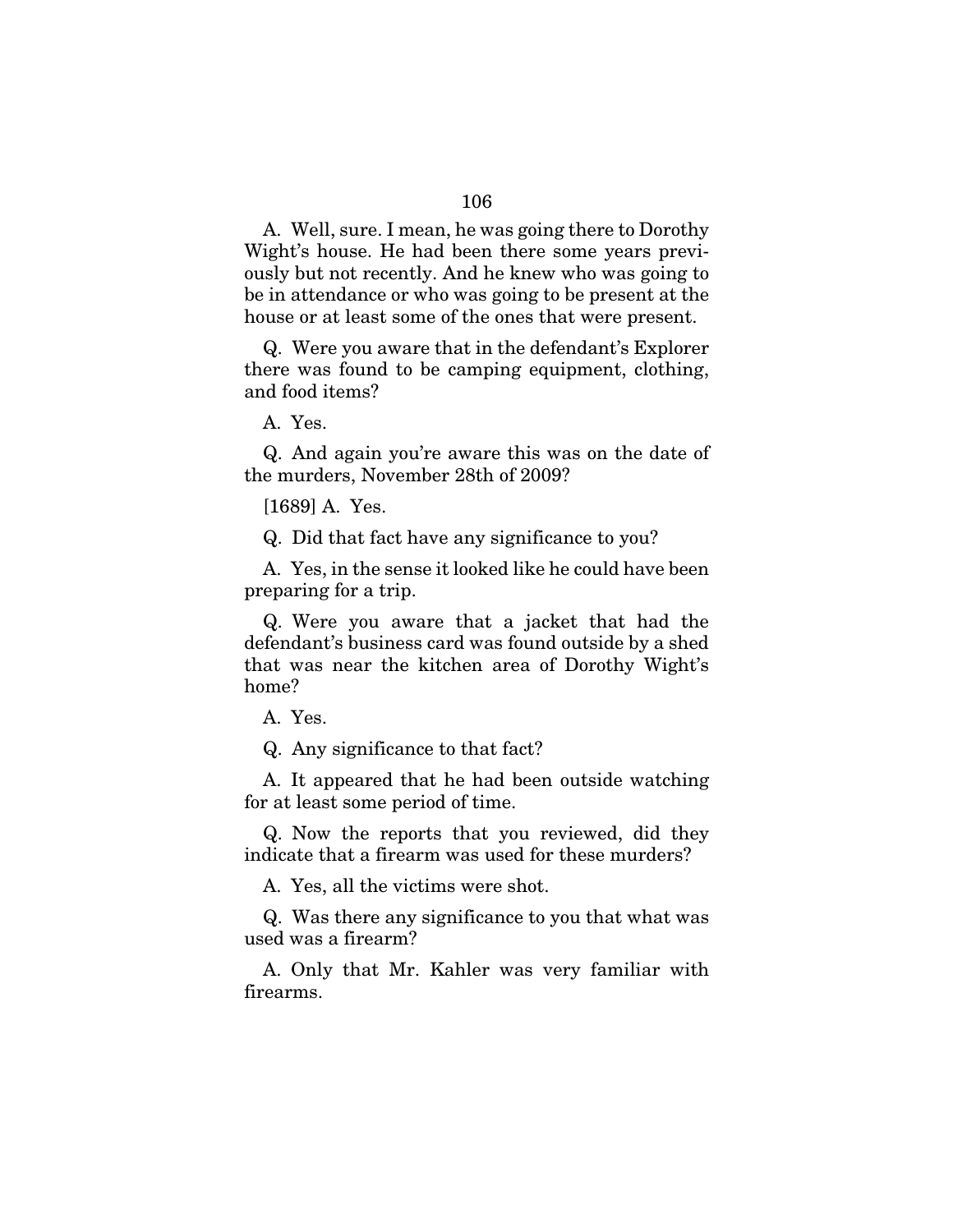Q. Were you aware of whether the defendant had access to the firearms?

A. Yes.

Q. And tell us what you know in that regard.

A. Well, he had multiple firearms at his father's farm slash ranch that were accessible to him. Apparently they routinely carried at least four guns in the vehicle he drove.

[1690] Q. Were you aware of the fact that Karen Kahler, Emily Kahler, Lauren Kahler, and Dorothy Wight were all found in different rooms?

MR. HANEY: Your Honor, I object. These are all leading questions.

MS. HANLEY: I'm asking if he's aware and if it's significant.

MR. HANEY: Suggesting the answer.

THE COURT: I think I'll allow it. Go ahead.

Q. (By Ms. Hanley) Were you aware of that fact?

A. Well, I think Dorothy Wight and Emily were found in the same room. One was upstairs, Lauren. And his wife Karen was in the kitchen.

Q. Was there any significance to that fact to you?

A. Yes, in the fact that the shootings had to occur over a longer period of time and he would have had to pursue at least some of them to different rooms in the house in order to do the shooting.

Q. Were you aware of the fact that there were no missed shots or no shell casings found that didn't correlate with the number of wounds in the victims?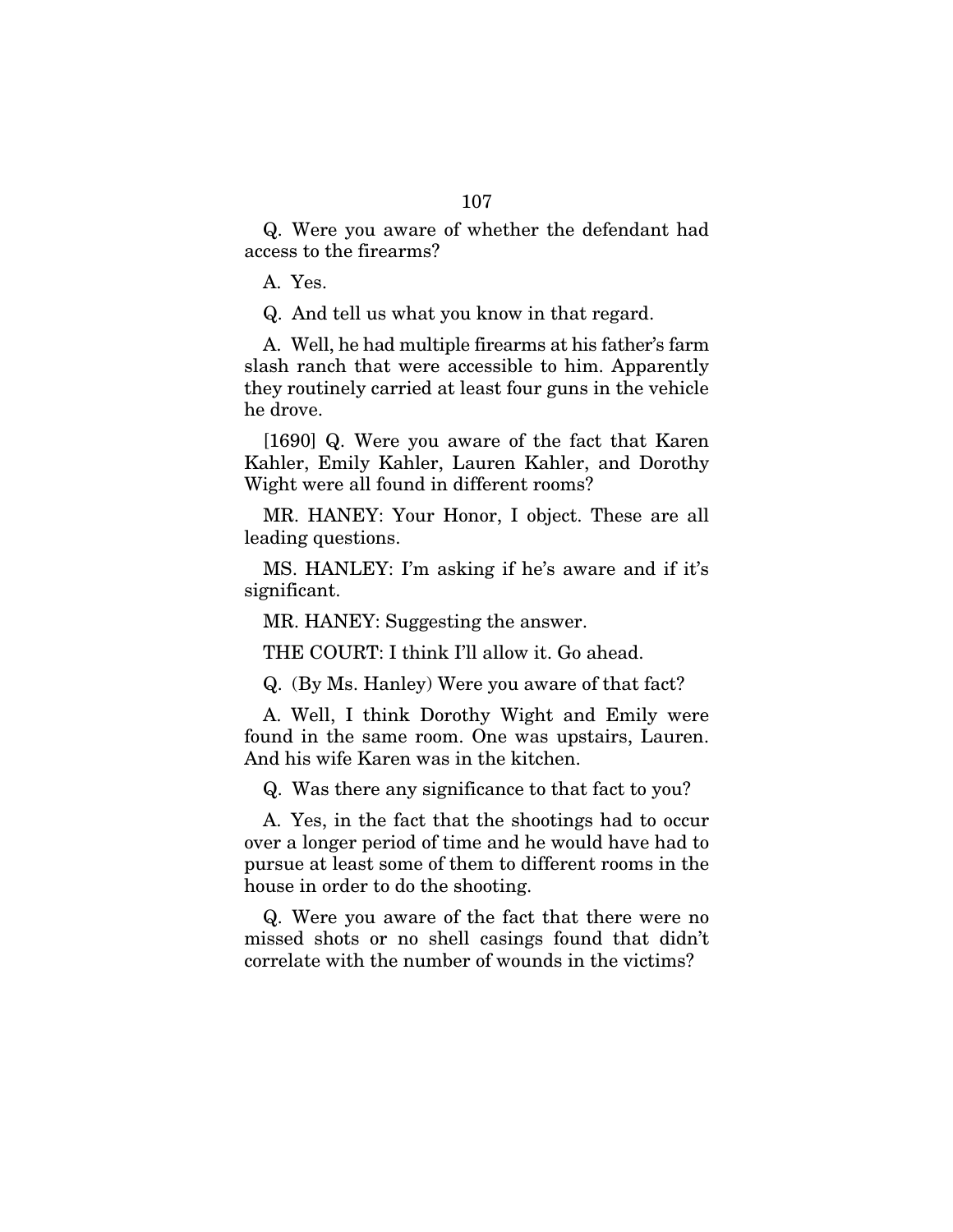A. Right. There are no random shots. In other words, this wasn't somebody who came in firing wildly and you've got bullets in random locations like in the [1691] wall or furniture or anything like that. Each bullet hit its intended target.

Q. Were you aware from the reports that you reviewed that the firearm thought to be used was never found?

A. Yes.

Q. Did that have any significance to you?

A. Appeared that it was the only major thing that wasn't found. It appeared to have been disposed of somewhere. Never been located.

Q. Were you aware of a statement made by the defendant to law enforcement the next morning of I'm the one you're looking for?

A. Yes.

Q. What, if anything, does that statement indicate to you?

A. It indicates to me an awareness that the police were looking for him and some indication of his knowing the reason why.

Q. Do you have knowledge that the defendant was seen returning to his vehicle the night of the murders and was spotted by neighbors who yelled and shined a flashlight at him?

A. Yes.

Q. What does that fact indicate to you, if anything?

A. It indicates at the time that if he was in such a [1692] deranged state that he would have fired at anyone. He did not fire at those neighbors.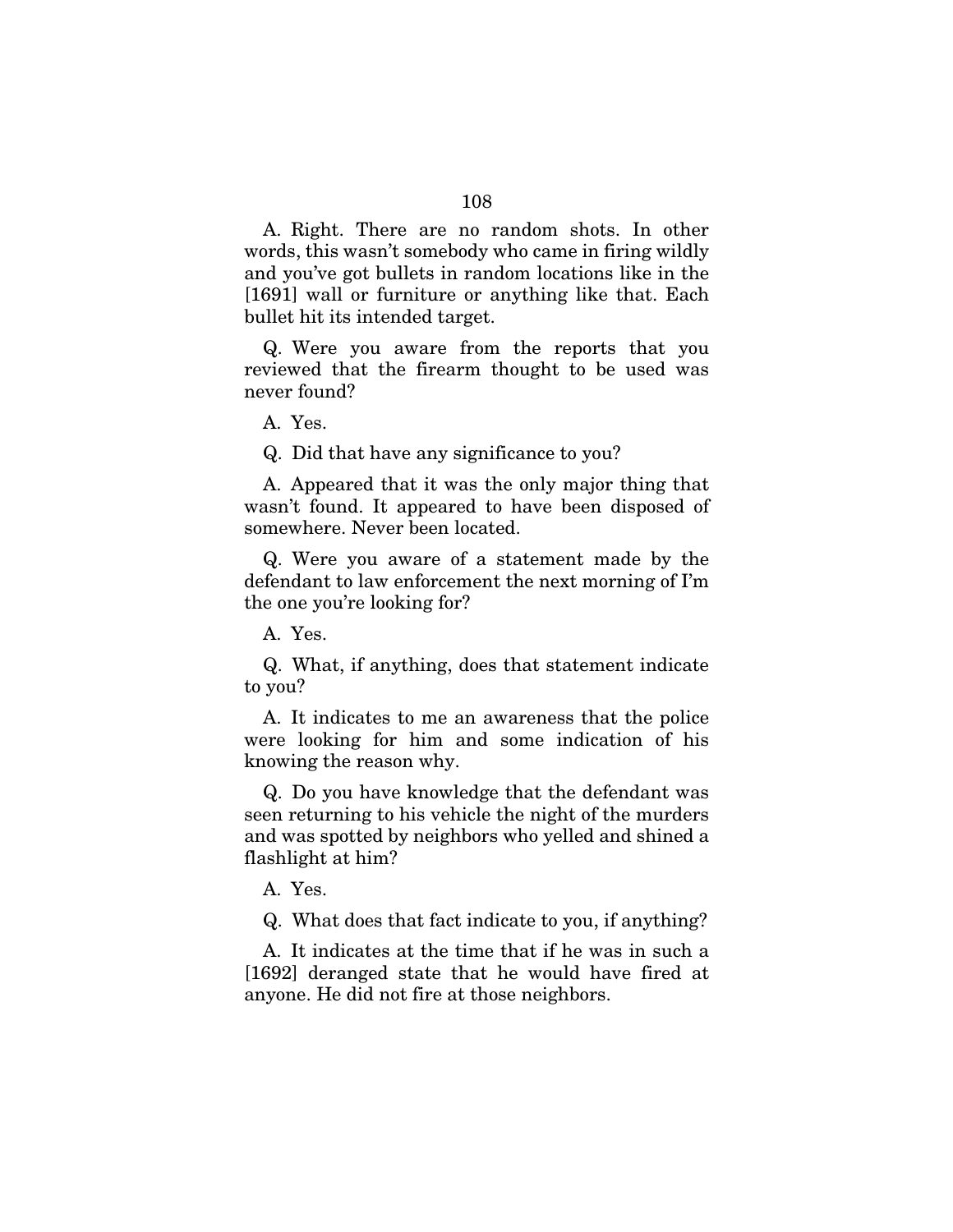Q. Was there other evidence that you reviewed or found in the materials that you saw from that night that shows choice making on the part of the defendant?

A. Yes.

Q. Specifically what?

A. He did not park in front of the house. He did not knock on the door. There was one person in the house that was spared, that was his son Sean the one with whom he had the closest relationship. He apparently had I think we mentioned some of these, had spent some time outside the house watching before he decided to enter. He left, did not linger, did not call 911 or attempt to render any aid to the victims who had been shot. He left the scene, had a number of hours that he was in the woods before he was found by the police, made the statement that we mentioned when he saw the police and agreed to talk to them.

Q. Now you indicated that you watched the videotaped interview of Bill Halvorsen interviewing the defendant, correct?

A. Yes, I did.

Q. And you're aware that interview occurred the morning after the murders, right?

[1693] A. Yes, I am.

Q. Now is it a fair statement that this is the first time that we are able to see the defendant, see and hear what he's saying close to the time of the murders?

A. Right. There is no recording of him prior in close time prior to the murders but this is the first time to actually have a recording of him.

Q. In reviewing that recording, did you see any evidence of despondency on the part of the defendant?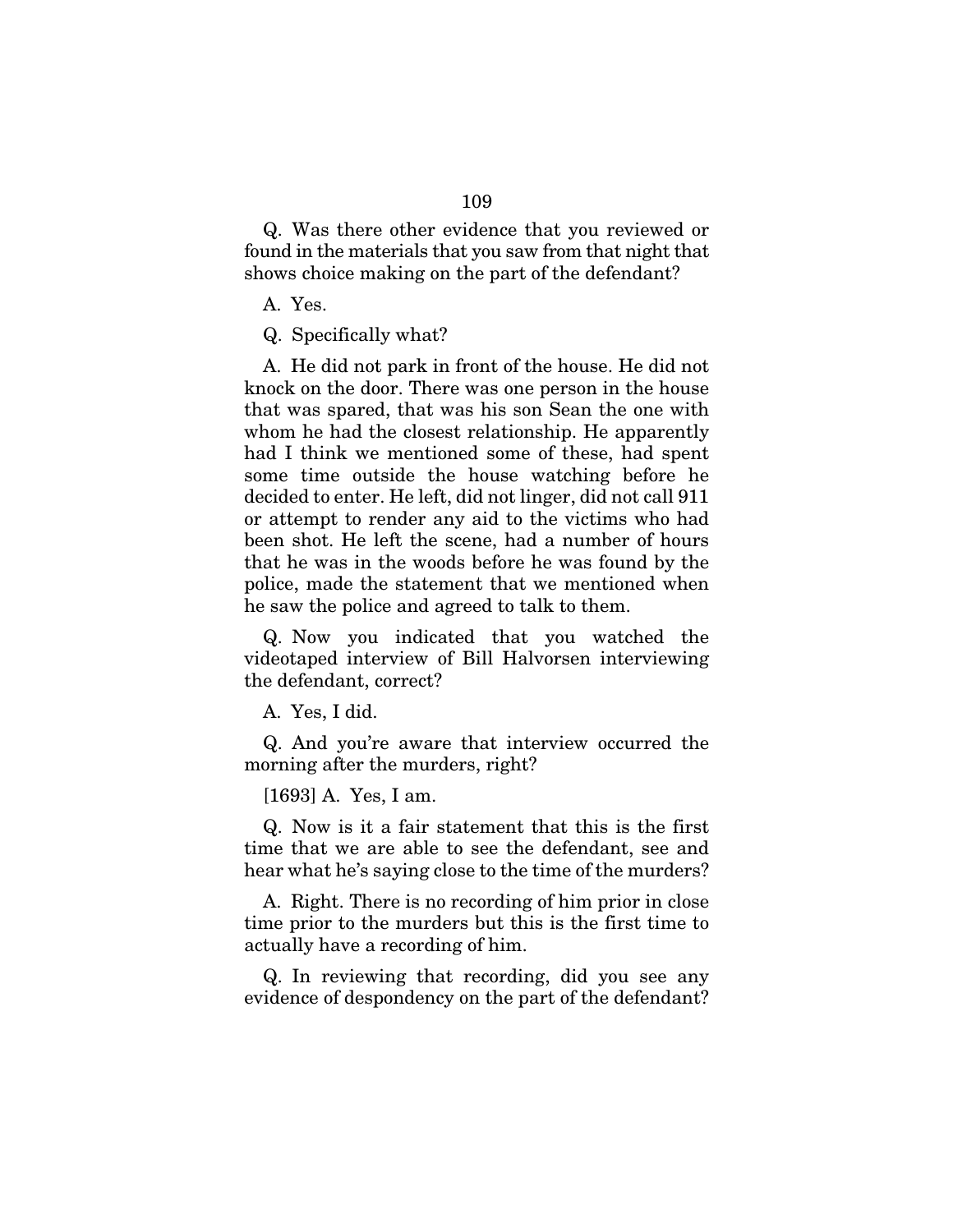A. No.

Q. Did you see any evidence of inability to comprehend or answer questions?

A. No. His speech was relevant. He attended the officer's questions and answered relevantly.

Q. Did you see any evidence of extreme agitation on the defendant's part?

A. No. He was calm.

Q. Did you see anything in that interview that suggested to you that he lacked the capacity to premeditate or form the intent to kill?

MR. HANEY: Objection. That's a legal question. Province of the jury. He can testify to medical issues and findings, but not invade questions of law for the jury.

[1696] may answer the question. You'll need to restate the question again.

(Thereupon, the following proceedings continued in the hearing of the jury.)

Q. (By Ms. Hanley) Doctor, I'll repeat my question. When watching the interview of the defendant, did you see anything that suggested to you that he lacked the capacity to premeditate or form the intent to kill?

A. I did not.

Q. Now I want to discuss some topics from your interview of the defendant and also Dr. Peterson's interviews of the defendant.

<sup>\* \* \*</sup>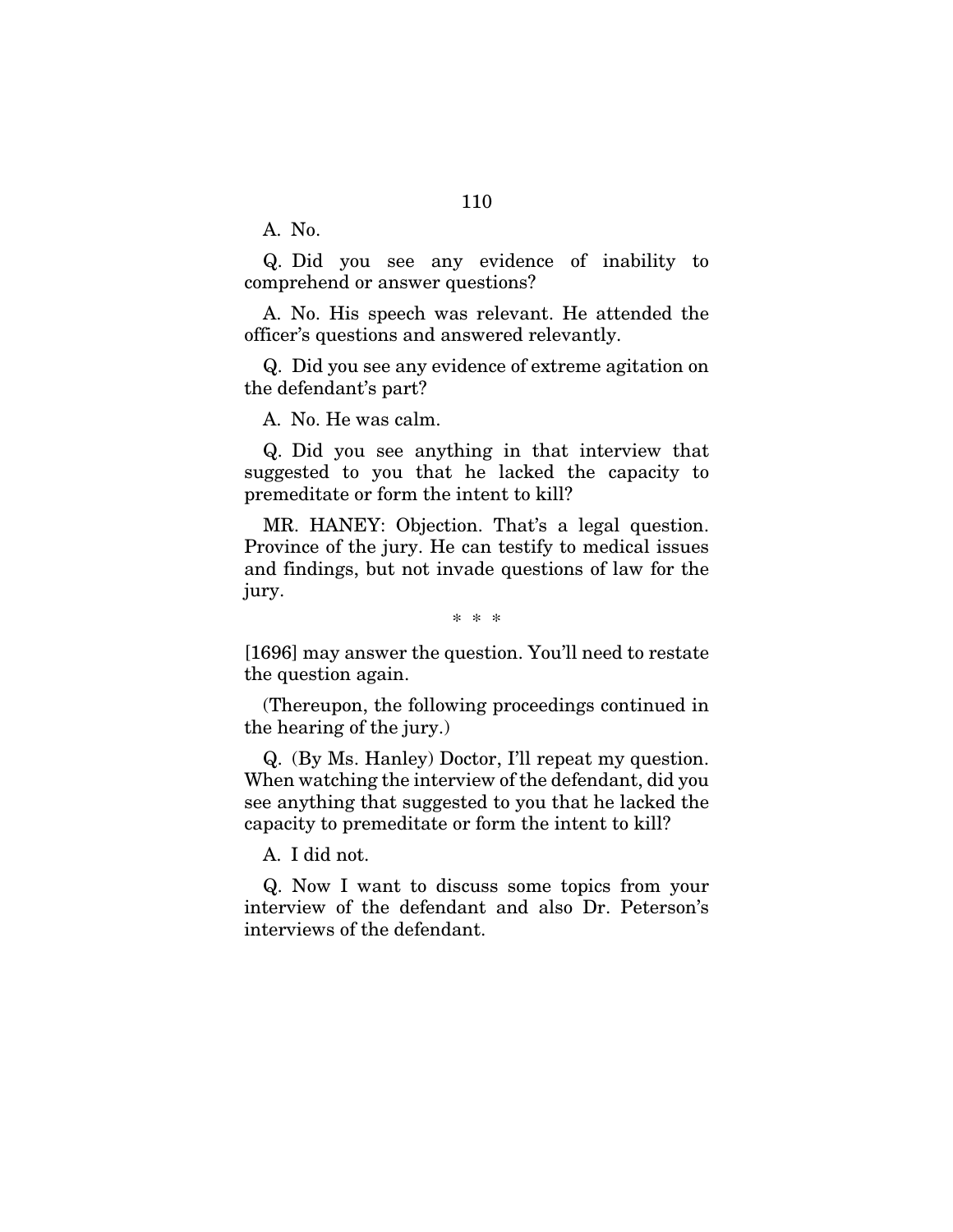Did you have a discussion about the defendant's initial agreement to allow Karen and Sunny to be together?

A. Yes, I went over that.

Q. Thank you. What did he tell you about that?

A. He told me that he had never required fidelity as a requirement of the marriage. He saw this as some harmless mid-life experimentation on the part of his wife. At the time he was – his attention was rather focused on a new job he had just obtained in Columbia and a move there. He thought since they would soon be moving several States away that the relationship would peter out, kind of lose significance with time. [1697] And he was not terribly concerned about it.

Q. Did the defendant bring up to you or Dr. Peterson the various gifts that he had given Karen during the marriage?

A. Yes.

Q. In what context?

A. In the context is the fact that he felt he was a good provider for his family, that he had always worked, had a history of achievement, had brought in a good salary. The couple had a good sexual relationship, he believed. He had made jewelry for her. They had taken expensive vacations and gone on various trips, done activities with the children. He thought they had the perfect marriage. He could not understand why Karen was leaving the relationship.

Q. Did you discuss counseling that the couple had with Rob McGavock in Missouri, with the defendant?

A. Yes.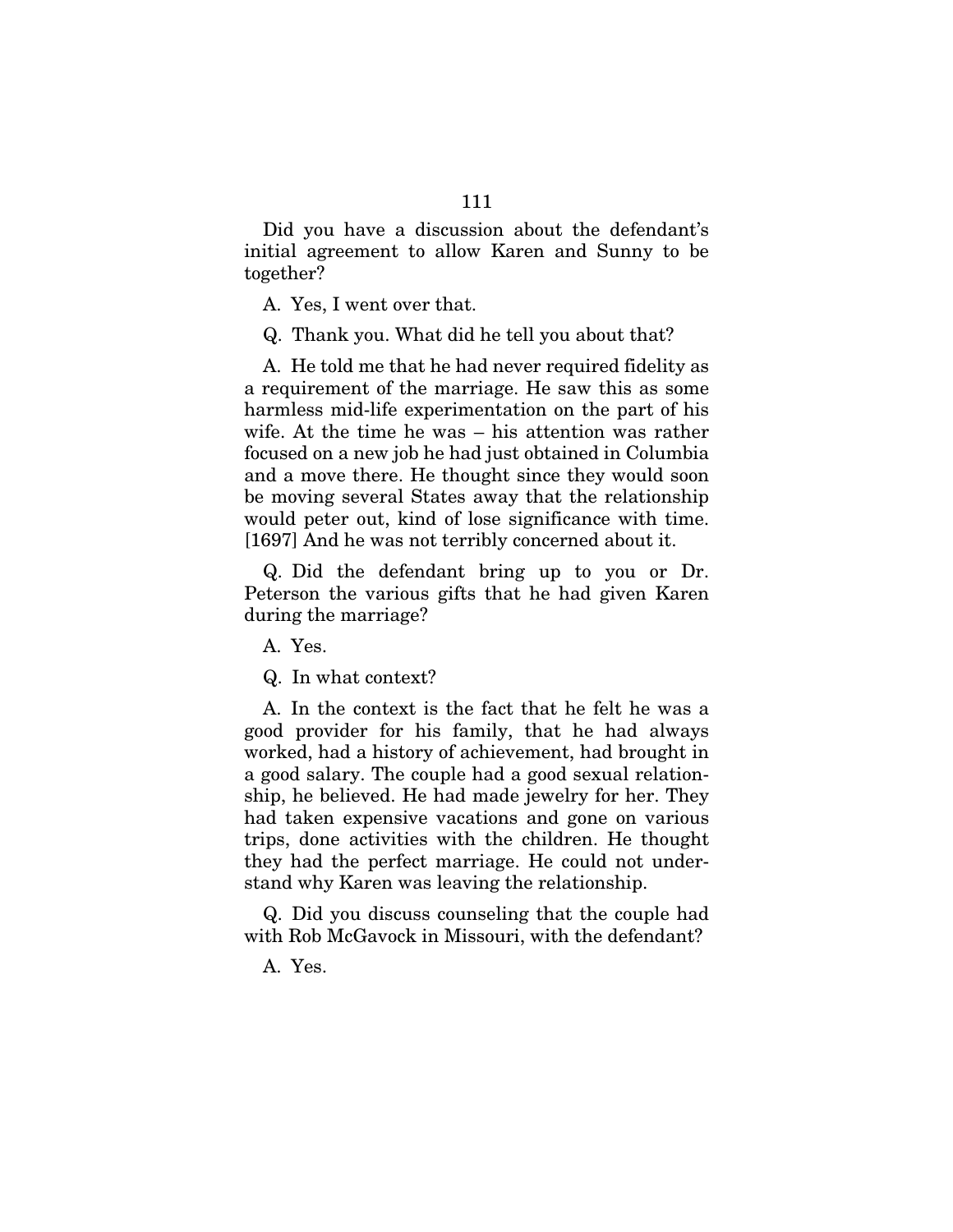Q. And how did the defendant describe that counseling for you or what did he say about it?

A. He didn't find either counseling or church or any of the things they went through including Karen's own counseling helpful at all. He had hoped that someone would intervene and convince Karen that she was being foolish in what she was doing and that she had a [1698] responsibility to him as her husband and to her family.

Q. Did he have any specific comments about the therapist who conducted the counseling or feelings about the therapist's actions?

A. As I recall, he thought they were worthless.

Q. Did the defendant make any statements to you about the medication that he was prescribed?

A. Yes.

Q. What did he say?

A. Basically he was prescribed antidepressants, I believe, by Dr. Vahabzadeh. And the first antidepressant was prescribed in late March. It was Zoloft. There were sexual side effects, which are not unusual with that particular antidepressant, so he took it a very short time and elected to discontinue it. He was again prescribed an antidepressant, this time a different one from a different class, called Wellbutrin around June 1st. He went to the pharmacy, found out it was expensive and did not elect to fill the prescription.

Q. Did you or Dr. Peterson or both discuss with the defendant his anger toward his daughters?

A. I believe yes, both of us did.

Q. And did the defendant explain the reason for that?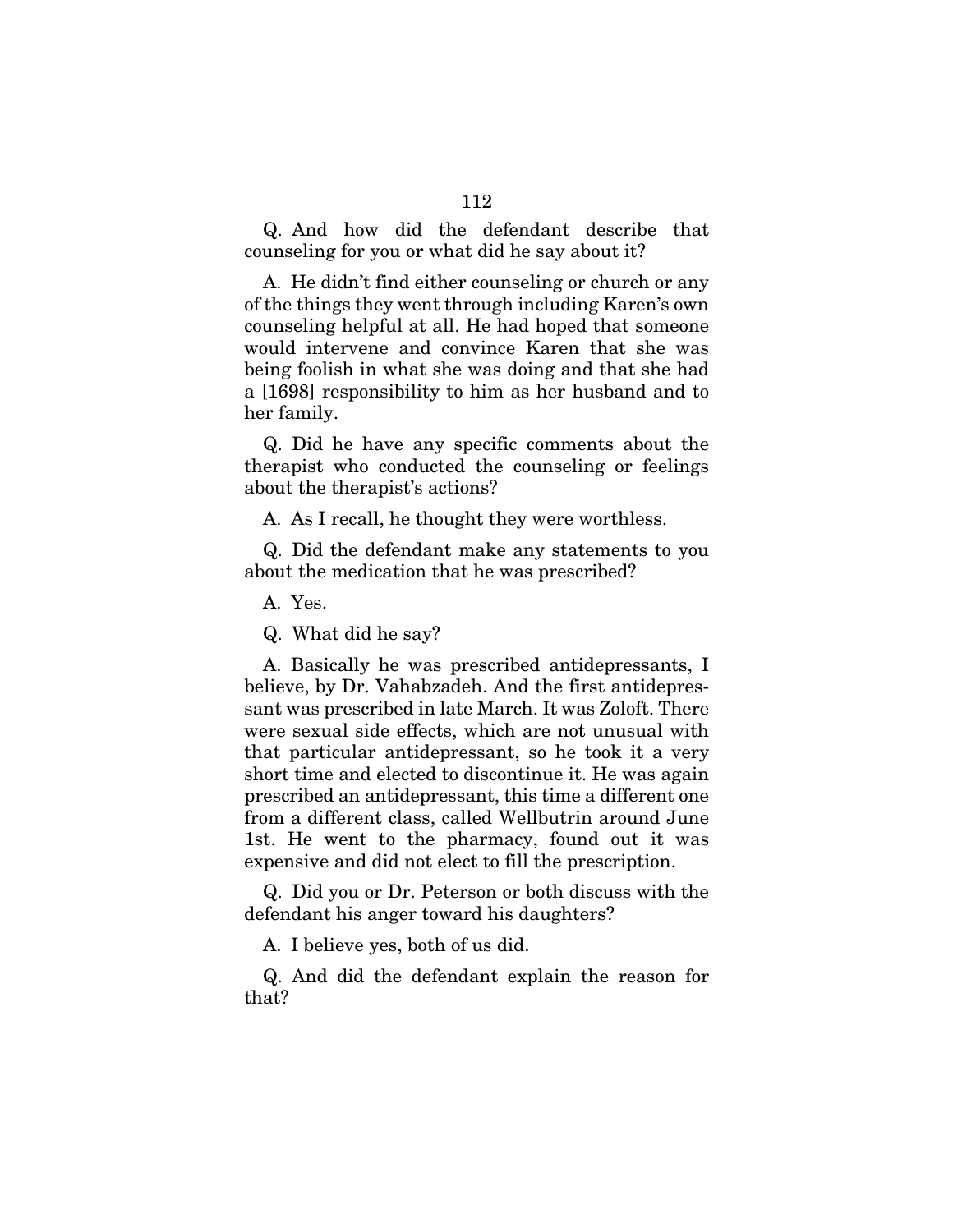[1699] A. Yes.

Q. What did he say?

A. He thought the daughters in the impending divorce had rather aligned with their mother unjustly. One daughter had made a hostile comment to him and was maligned against him. I think she told him to just get a whore and get over it and that really angered him.

He was angered by his wife and older daughter's decisions in several regards. She had gone to a very expensive pharmacy school in St. Louis when she could have gone to a much cheaper pharmacy program at the University of Missouri in Columbia, where they already lived. And he was also angry that Karen had made a purchase for Emily of a \$7,000.00 Mustang that belonged to her girlfriend Sunny's parents.

Q. Did you discuss the defendant's feelings about Dorothy Wight with him?

A. Yes, I did.

Q. What did he say?

A. He felt that Dorothy's husband George had been alive that they would have brought Karen in line, that they would have spoken to her and convinced her and told her that she was making a huge mistake and would have convinced her not to leave him. He thought not only [1700] Dorothy but also Karen's sister had an obligation to keep her in the marriage and convince her she was making a mistake.

Q. Let's discuss some of the actions that the defendant was doing while the divorce was pending. Did he tell you about the e-mail monitoring?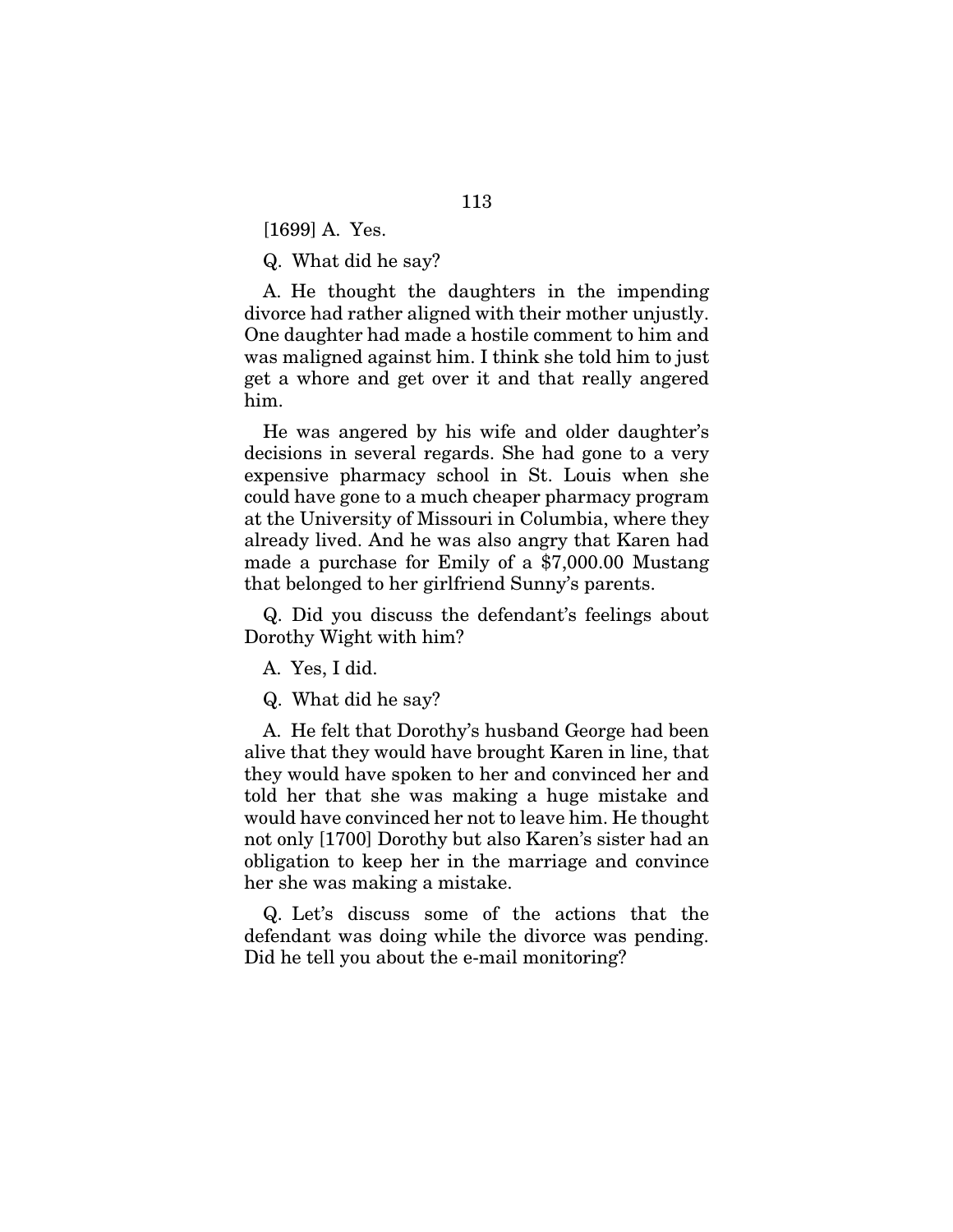A. Yes. I think he had a key logger on Karen's account as early as February.

Q. Does that fact have any significance to you?

A. It showed me that he was engaging, that wasn't the only behavior that showed me this, but he was engaging in some stalking behavior and the effect of it was it caused him to be absolutely obsessed with what was going on in Karen's relationship and kind of built up injustices that she had done evermore increasing his sense of anger and betrayal step-by-step.

Q. Did he talk to you about any actions that he was taking to assist his divorce attorney to make the case?

A. He said he had organized over 3,000 pages of material for his divorce attorney.

Q. Did you find that significant?

A. Well, it certainly indicated that he had the capacity to do that which was significant and it also [1701] indicated a degree of his preoccupation with the issue.

Q. Did the defendant discuss with you relationships with other women?

A. Yes.

Q. Specifically what did he tell you?

A. He told me he had relationships with five other women. I knew this because the KBI interviewed several of them as well.

Q. During what time period?

A. From the time of the separation from his wife which occurred after I suppose his arrest at the city council meeting including the city council meeting, up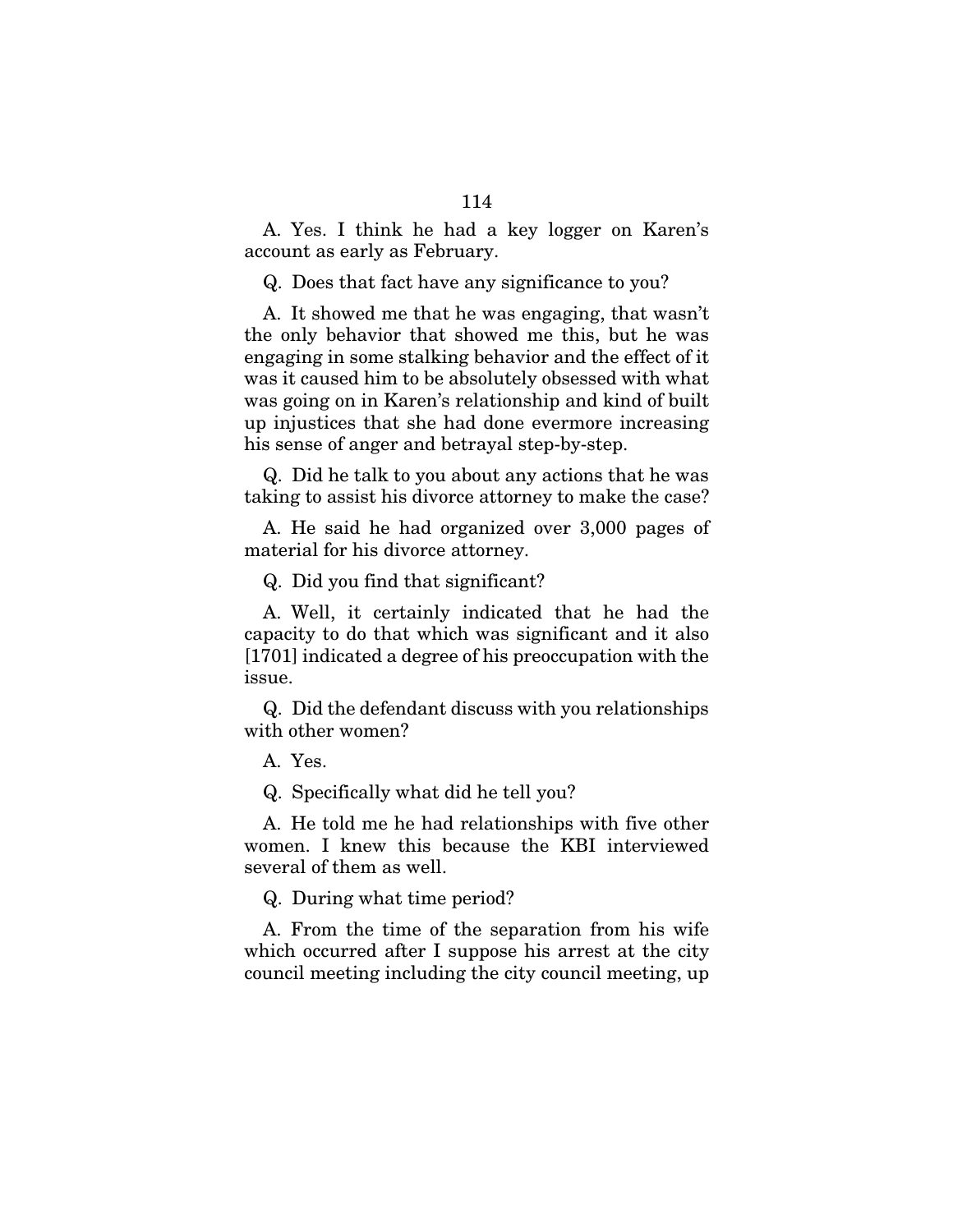through the time he went to live with his parents in Meriden.

Q. What, if anything, do those facts indicate to you?

A. That he had a need to be with somebody, that he was – felt injured by the divorce. That is not uncommon to see people in a divorce situation rebound and select somebody to be with relatively quickly.

Q. Did the defendant discuss with you a decision that he made about not working any further?

A. Yes.

Q. Did he tell you why he made that decision?

A. Yes. He could collect unemployment and, number two, [1702] he didn't want to give his wife any more money in the divorce settlement. He wanted to deprive her of getting a significant alimony check.

Q. Did the defendant discuss with you all of the things that he was doing at his parents farm once he moved back to Meriden up until November 28 of 2009?

A. Yes, he did.

Q. What did he tell you he was doing?

A. A whole variety of chores. He helped build a barn. He helped with – build a chicken coop. He put in hedge posts. He put in posts around his mother's garden, helped build an entryway, collected firewood.

And on his brother's old computer he continued to monitor Karen's activities on her Facebook page.

Q. What significance, if any, did that have to you?

A. It had significance to me in the sense that somebody who is severely depressed generally has very little energy, very little interest in activities, they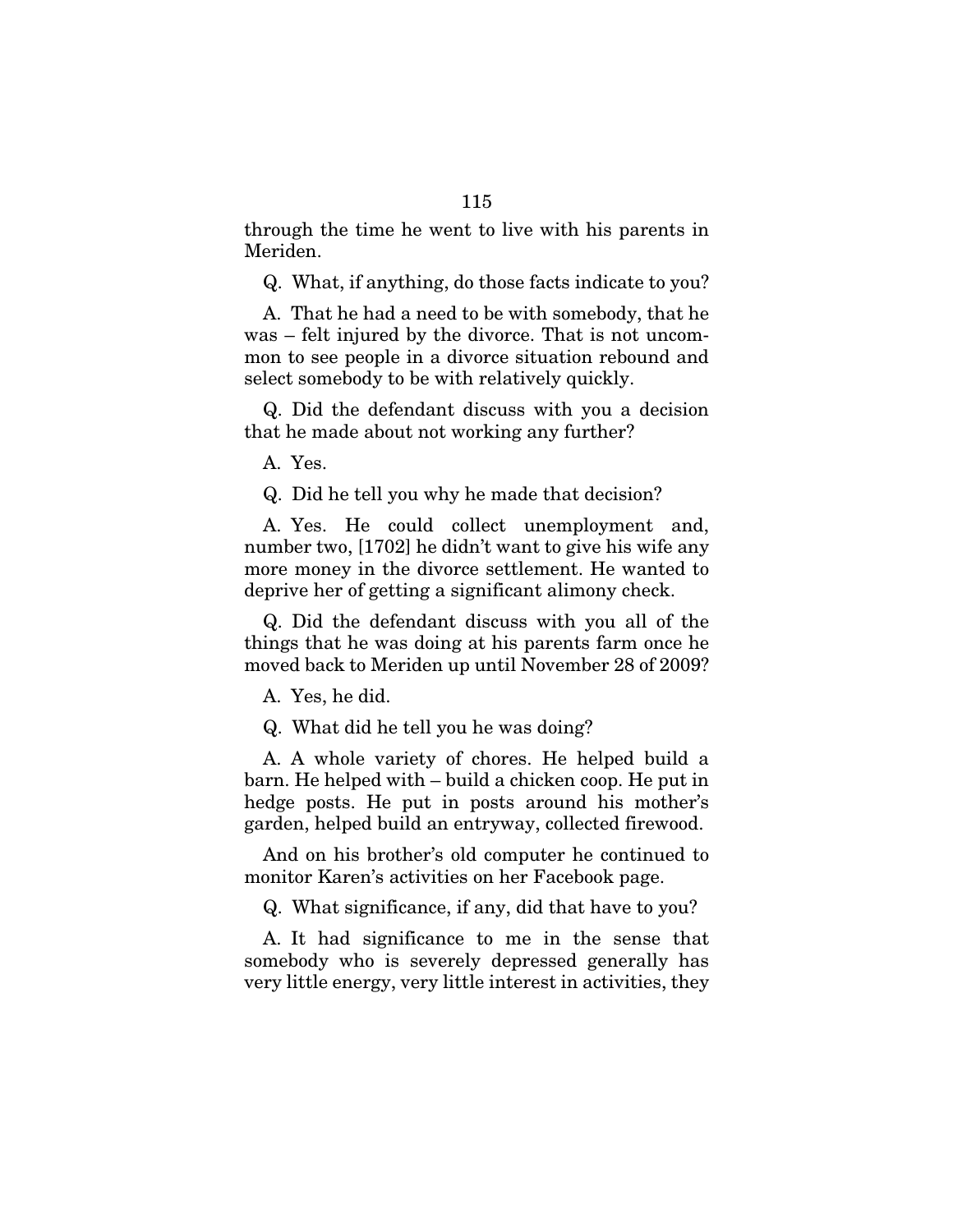tend to be slowed down and lethargic and not capable of doing the kind of things that he was doing at the time.

Q. Did you ask the defendant during your interview of him if he had ever had any homicidal thoughts?

A. Yes.

Q. How did he respond?

[1703] A. Initially said no, but then he said he did have some homicidal thoughts but no plans.

Q. Did you have a discussion with the defendant about his parents' attempts to get custody of Sean Kahler?

A. Yes, that came up later in the interview.

Q. What occurred between you and the defendant during that discussion?

A. He was mentioning that he had wanted to have more input into some of the decisions that were being made about Sean, his parents at the time said they were not always sure you make the best decisions. And then he commented, at least I get results.

Q. What was the defendant's reaction once he made that statement to you?

A. He asked me not to write it down. He realized that he said something that was probably not appropriate for the context of the interview.

Q. Are you aware of the defendant's statement that The KBI was lucky I decided not to go against them?

A. Yes.

Q. Do you have any significance that you attribute to that at all?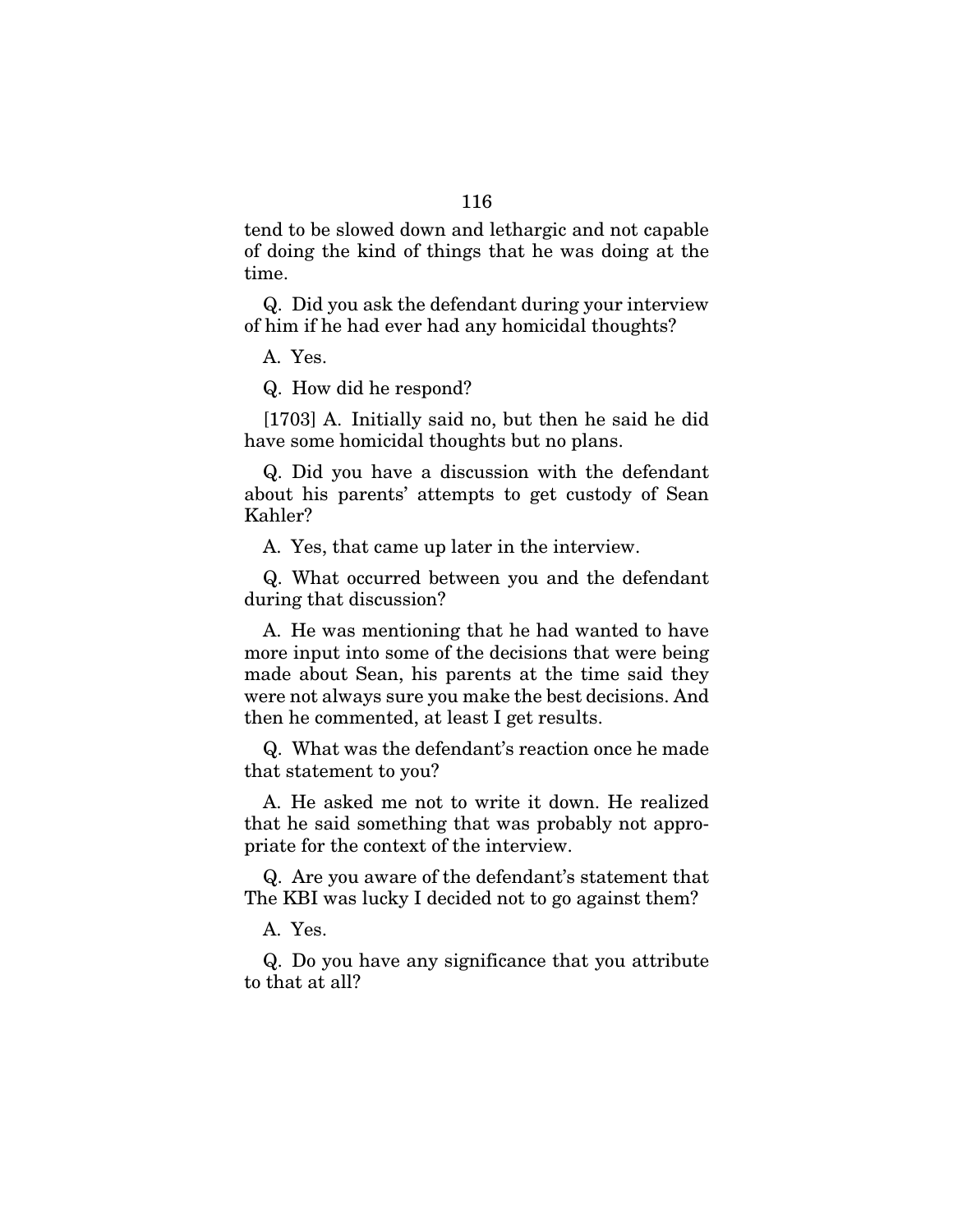A. Well, he himself admitted it was kind of grandiose.

But he, I think, was trying to cast himself in a better light by saying he could have shot and killed [1704] a number of officers had he wanted to. That indicated another ability to choose. He did not choose to do that but instead cooperated when he was arrested.

Q. Now you indicated that you have reviewed Dr. Peterson's preliminary report, correct?

A. Yes.

Q. And that has been admitted into evidence so I'll read a portion to you and I want to know if that has any significance to you.

Dr. Peterson writes: With me he wants to know how I would like him to answer some of the mitigation questions so he can tailor answers to what I need or want is strategic. He also presented his defense attorney's role as not a truth seeking process at all but almost pure manipulation of the Court system to his ends.

Does that statement have any significance to you?

A. Yes.

Q. What is that?

A. Number one, my assessment of that is that he's a cynical individual.

Number two, he's also someone, and I have this from other sources, too, that doesn't trust people [1705] and wants to maintain control.

And number three, that he was actively involved in his own defense. Told me other things such as making summaries for his attorney. He wanted to very much take responsibility for his own future and also wanted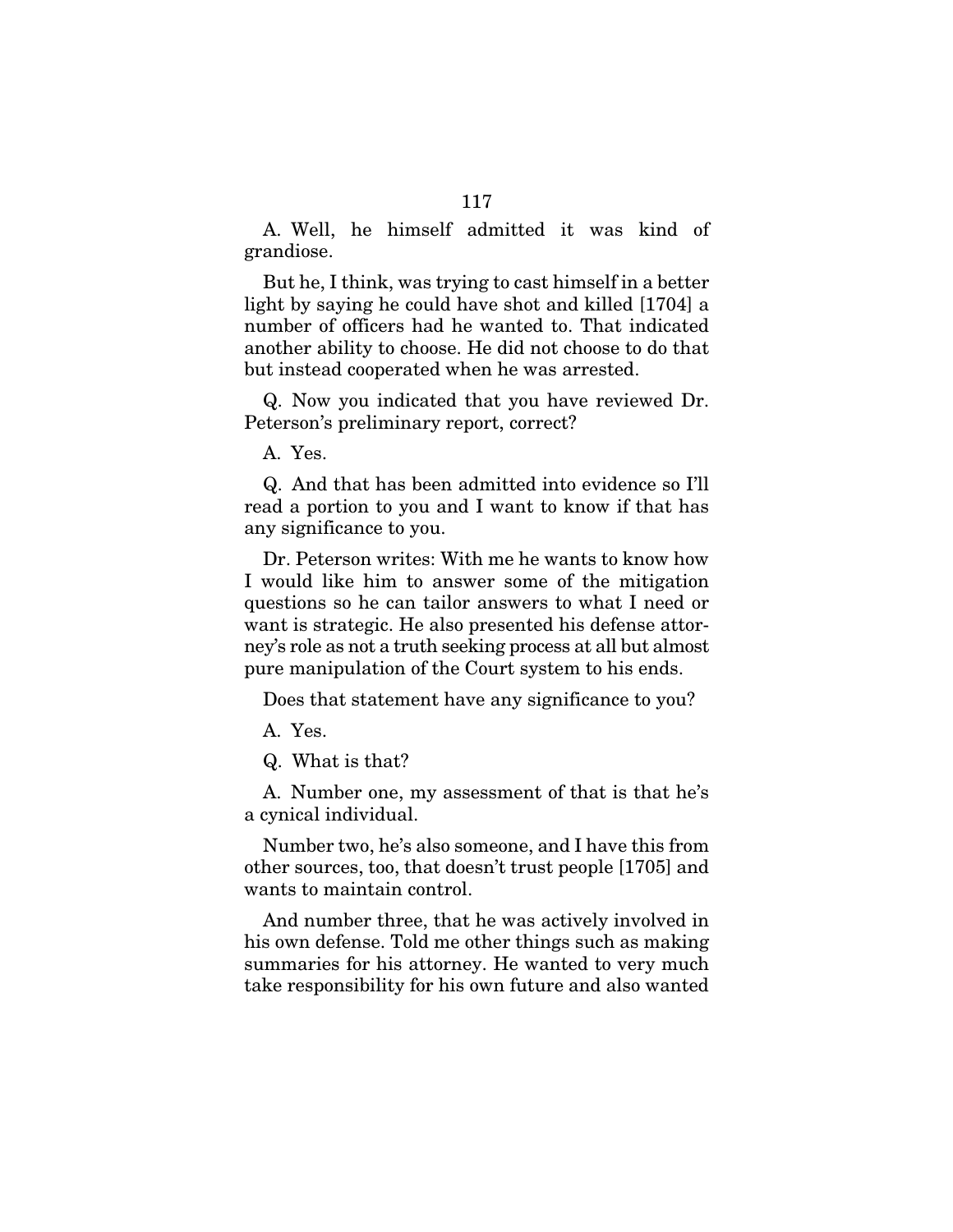to tailor information that he gave Dr. Peterson to that that would be helpful to him.

Q. Were you aware of a statement to Dr. Peterson that the defendant made referencing his daughters, and I'm referring to a statement made on August 31st of 2010 and was included in Dr. Peterson's report?

A. Yes.

Q. Do you know which statement I'm talking about?

A. Yes, because I was kind of surprised by it.

Q. What was it?

A. It was another situation in which he made a somewhat inappropriate statement. I think he referred to his daughters as rotting corpses in the grave.

Q. What significance, if anything, did that have to you?

A. Seemed to be a callous thing to say about one's own children.

Q. Doctor, after your review of the evidence and the interview, did you arrive at a conclusion regarding the defendant's mental state at the time of these murders?

[1706] A. Yes.

Q. What is your conclusion?

A. My conclusion was that he was depressed but that he still retained the ability to premeditate and . . .

MR. HANEY: Objection. Same objection, Your Honor.

THE COURT: Noted. Go ahead.

A. And also retained the – or he did not lack the capacity to form intent.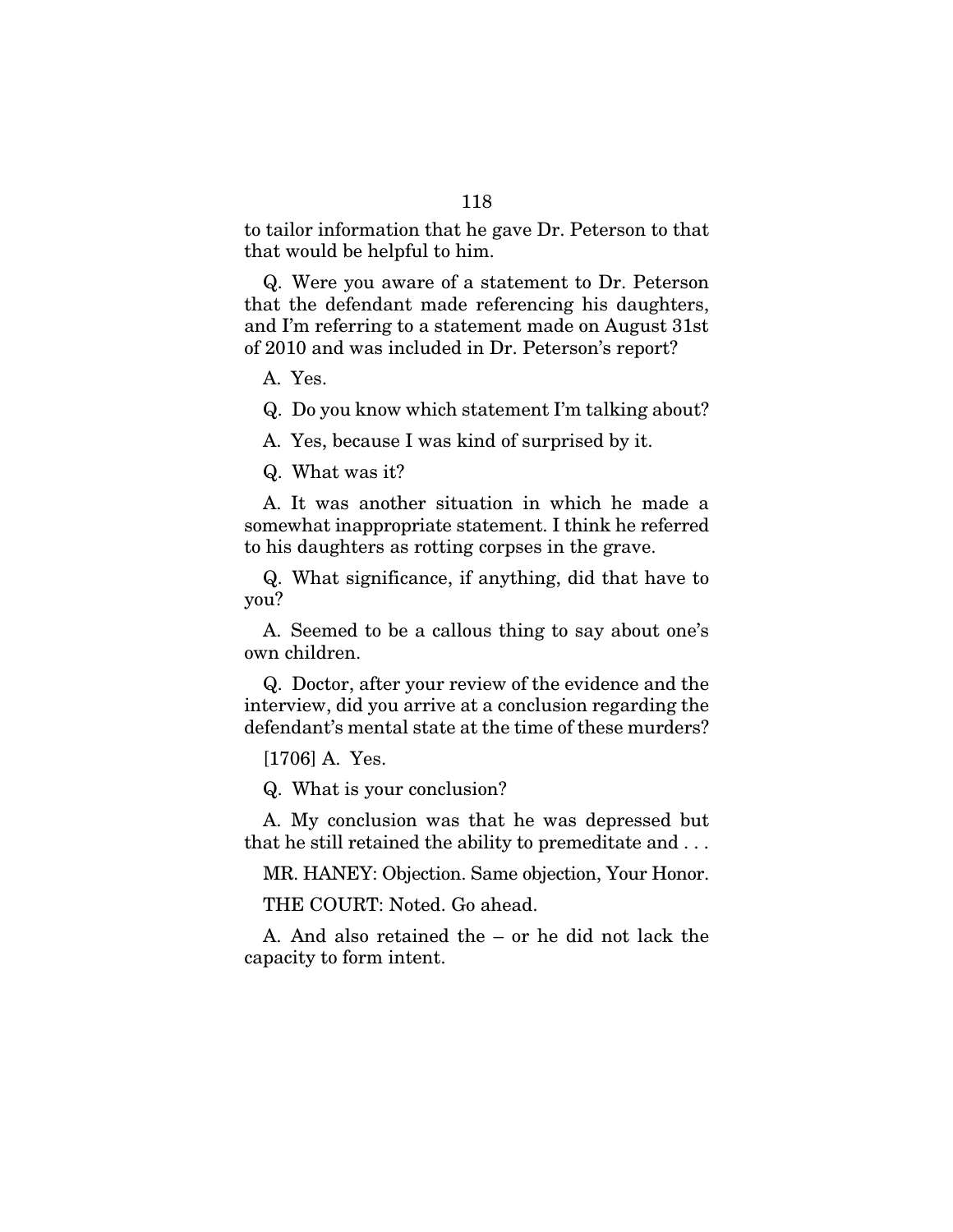Q. (By Ms. Hanley) And 1 take it from your responses that you are aware of Dr. Peterson's diagnosis of severe depression, correct?

A. I am.

Q. Do you agree with that diagnosis?

A. No.

Q. For what reason do you disagree?

A. Well, I concur that there was depression. I did not see it as severe primarily because of his activities on the farm. I asked him about some vegetative signs of depression that go along with severe depression such as sleep and appetite loss. He denied any kind of weight loss. He had slept well the night before this occurred.

Also people who are familiar with him, such as his brother Kris and his father Wayne, said they [1707] really had not noticed any particular difference in him through noon of the day when this occurred. He additionally had been functional and done a number of things with his son who had been visiting for several days before noon on November 28. So he did not appear to be someone who met the criteria of depression including severe depression every day, lack of interest in activities he normally would have enjoyed, somebody who had no energy, had decreased sleep, had lost a significant amount of weight because of decreased appetite, had no motivation.

There were some signs of . . .

Q. And to stop you, to make sure what you're reciting for us right now are they the symptoms of severe or major depression?

A. Right.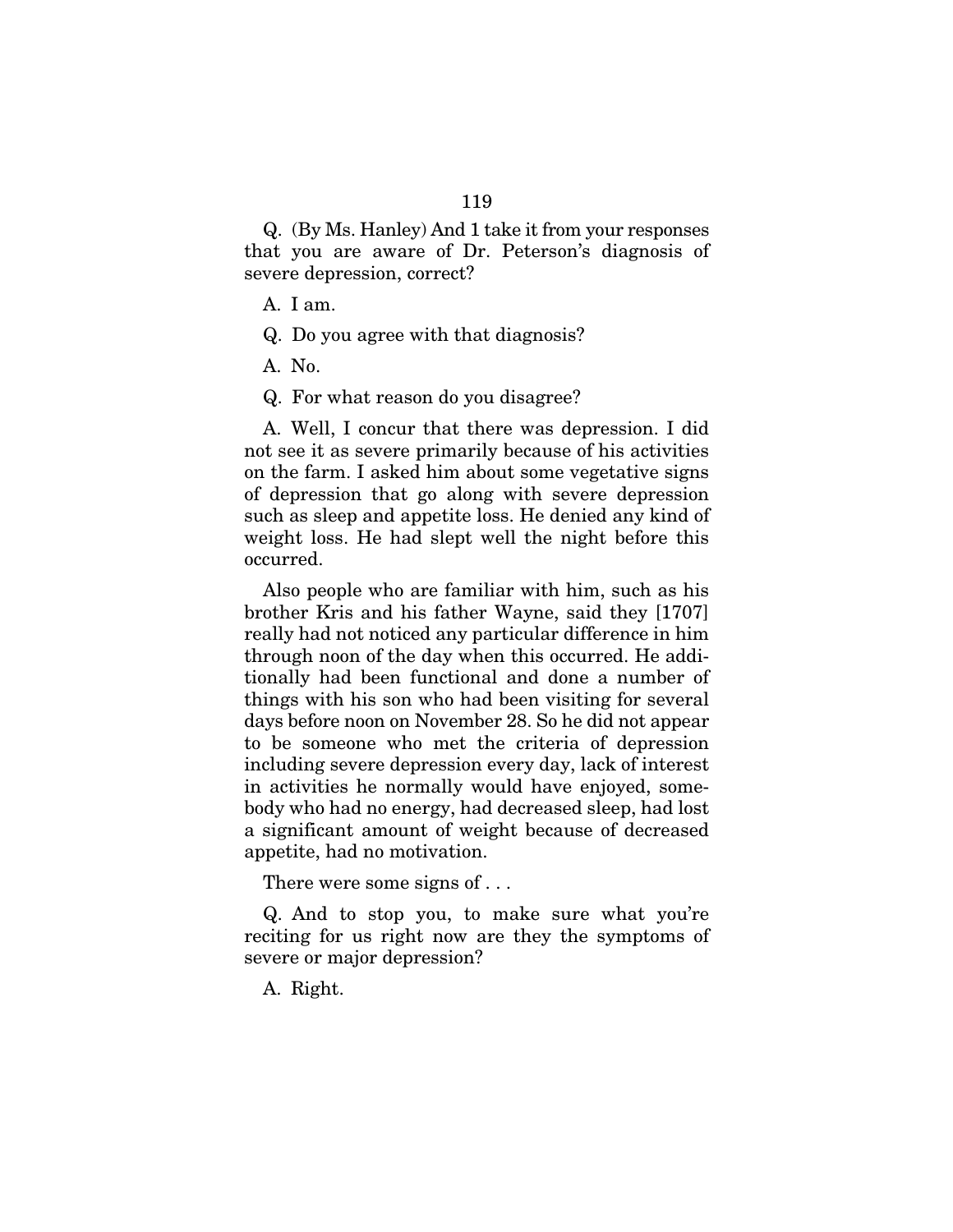Q. And did the defendant exhibit any of those on or near the time of the murders?

A. Certainly he exhibited some feelings of worthlessness. He also, I'm sure, probably had fleeting suicidal thoughts at times. He admitted some homicidal thoughts. Those are significant.

Q. But did he exhibit what you were explaining diminished interest or pleasure in activities, significant weight loss, loss of energy; did he [1708] exhibit those?

A. I did not see signs of those.

Q. Does having a mental disorder like depression make one unable to form the intent to kill or premeditate?

MR. HANEY: Objection.

THE COURT: Overruled. You may answer.

A. In and of itself the mental illness alone does not do that, it depends on the severity.

Q. (By Ms. Hanley) Doctor, is there any evidence that you saw through your review and the interview with the defendant that he just snapped and committed these crimes?

MR. HANEY: Objection. This witness has not seen the evidence.

MS. HANLEY: Same response as before.

THE COURT: All right. I'll overrule. You may answer.

A. Usually when someone refers to snap, it's a sudden act that occurs in a short period of time. There was evidence that this occurred over an extended period of time, involved actions of some complexity, so I would not classify it as just snapping.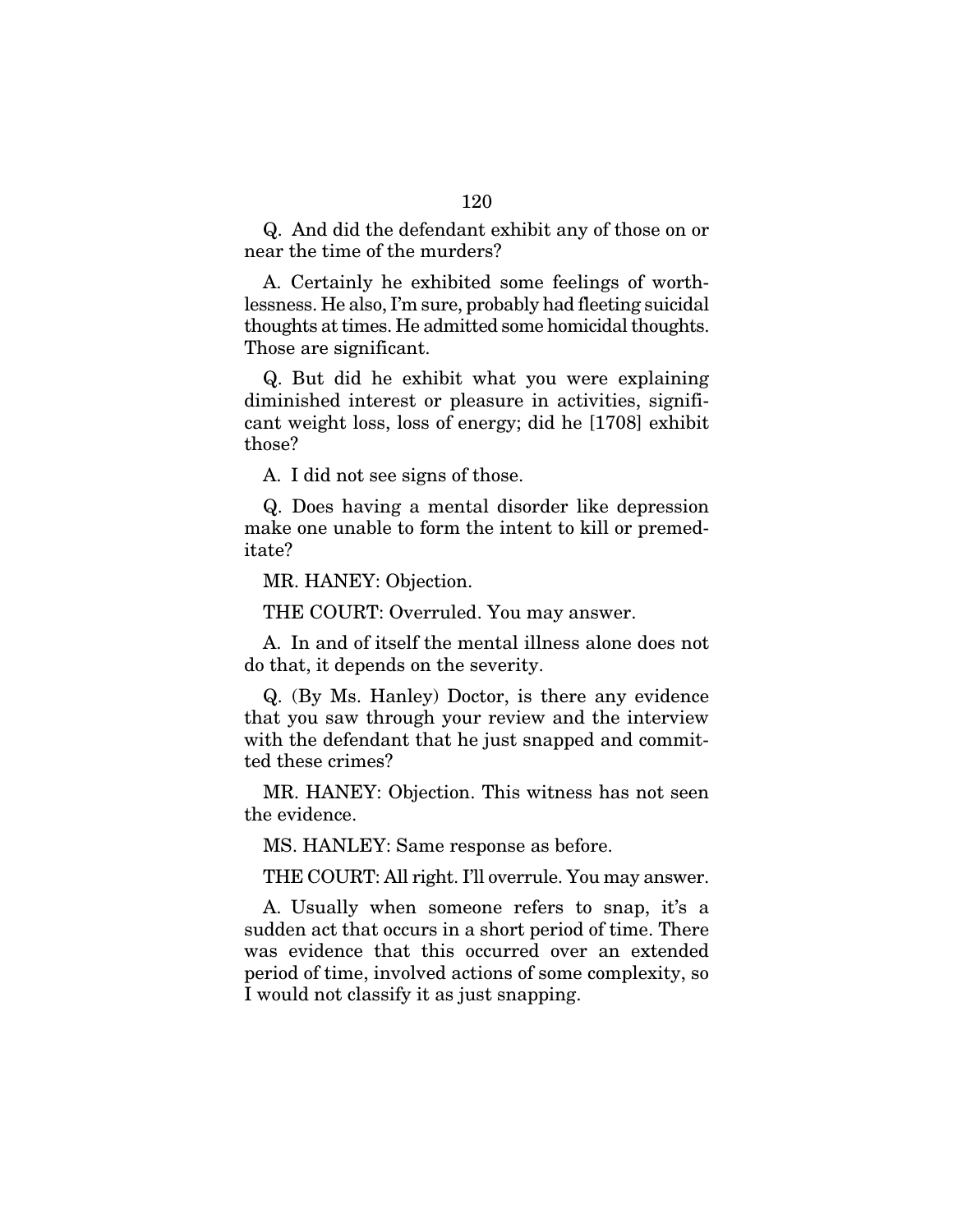Q. (By Ms. Hanley) And, doctor, so we're clear, you agree that the divorce for the defendant certainly did make him depressed?

[1709] A. Certainly. Very depressed. Very unhappy.

Q. But did that depression make him incapable of premeditating murder?

A. In my opinion, no.

Q. Did that depression make him incapable of intending to kill his wife, his two daughters, and Dorothy Wight?

MR. HANEY: Objection.

THE COURT: Overruled. You may answer.

A. It did not render him incapable of having the ability to do those things.

MS. HANLEY: No further questions.

THE COURT: You may cross.

CROSS EXAMINATION

BY MR. HANEY:

Q. Doctor, when were you first contacted by the State of Kansas or Attorney General's Office to—

A. I believe it was in December.

Q. —can I finish – to assist them in this case?

A. I'm sorry. I believe it was December of '09 or, excuse me, yes, '09.

Q. And at that point when the Attorney General contacted you they advised you that they didn't think that Mr. Kahler had a valid mental illness defense, didn't they?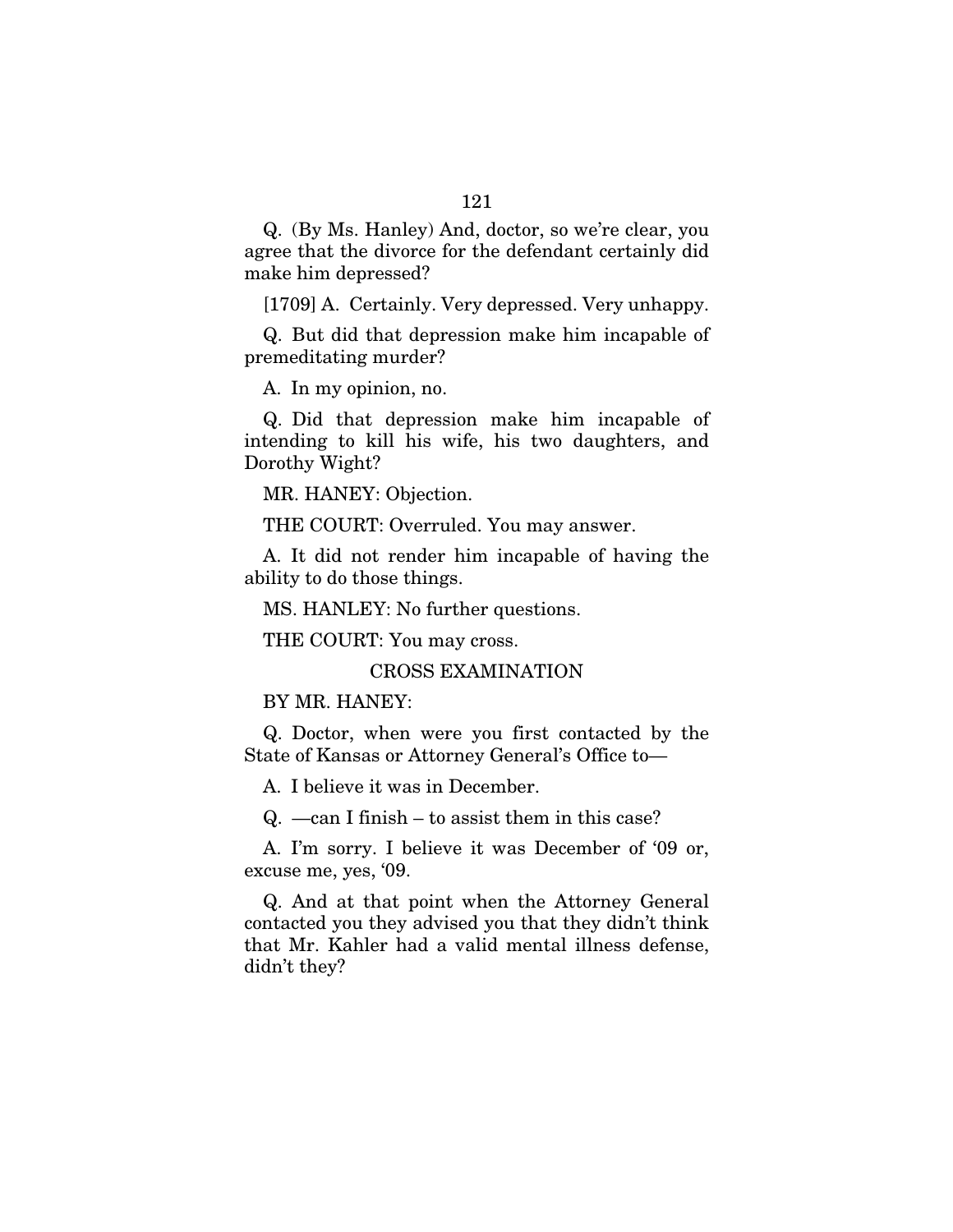\* \* \*

[1747] Q. Part of it is interpreting results?

A. Is there a partial degree of interpretation? Yes, I agree with that.

Q. And part of it is providing your opinion?

A. That's correct, too, in this context.

Q. And, doctor, can you tell the jury, may seem like a silly question, but what an opinion is?

A. Diagnostic conclusion, an opinion about some other issue.

Q. And is it fair to say that doctors who are good doctors and psychiatrists can differ in their opinions?

A. Of course.

Q. And in your report you have also opined that mental disorders alone do not equal insanity?

A. Right.

Q. Are you aware when the last time was insanity was even an issue in the State of Kansas?

A. Well, mid-nineties there was a change in the Kansas law where it became an issue of intent as opposed to older definitions which had to do with knowing right from wrong, recognizing consequences of your behavior, in some States collusional capacity.

Q. But my question was, it was last even used in the mid-nineties?

\* \* \*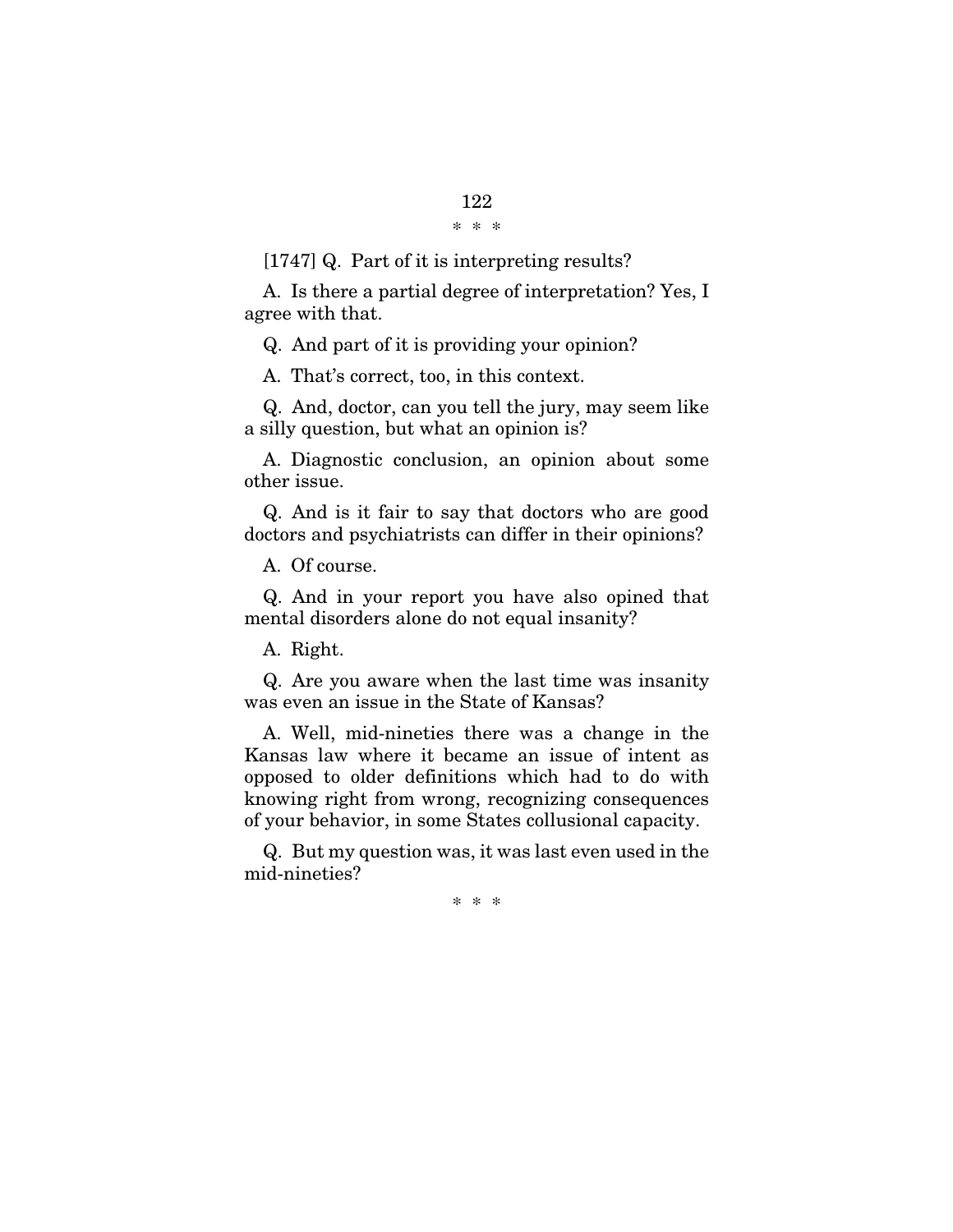## 123

## LOGAN & PETERSON, PC FORENSIC, ADOLESCENT AND ADULT PSYCHIATRY

WILLIAM S. LOGAN, MD STEPHEN E. PETERSON, MD

428 WEST 42ND STREET KANSAS CITY, MISSOURI 64111 TELEPHONE: (816) 842-2500 FAX: (816) 842-9980

231 S. BEMISTON, SUITE 800 CLAYTON, MISSOURI 63105 TELEPHONE: (314) 236-4914 FAX: (314) 236-4922

May 16, 2011

Brandon L. Jones, Esq. Osage County Attorney Attorney 717 Topeka Avenue P.O. Box 254 Lyndon, Kansas 66451 Telephone: 785-828-4931 Fax: 785-828-3150 Email: bjones@osageco.org And Amy Hanley, Esq. Assistant Attorney General 120 SW 10th Avenue, 2nd floor Topeka, Kansas 66212 Telephone: 785-296-1850 Fax: 785-291-3875 Email: amy.hanley@ksag.org

Re: State v. James Kraig Kahler District Court of Osage County Case No. 09-CR-270  $(20ob: ; SSN:$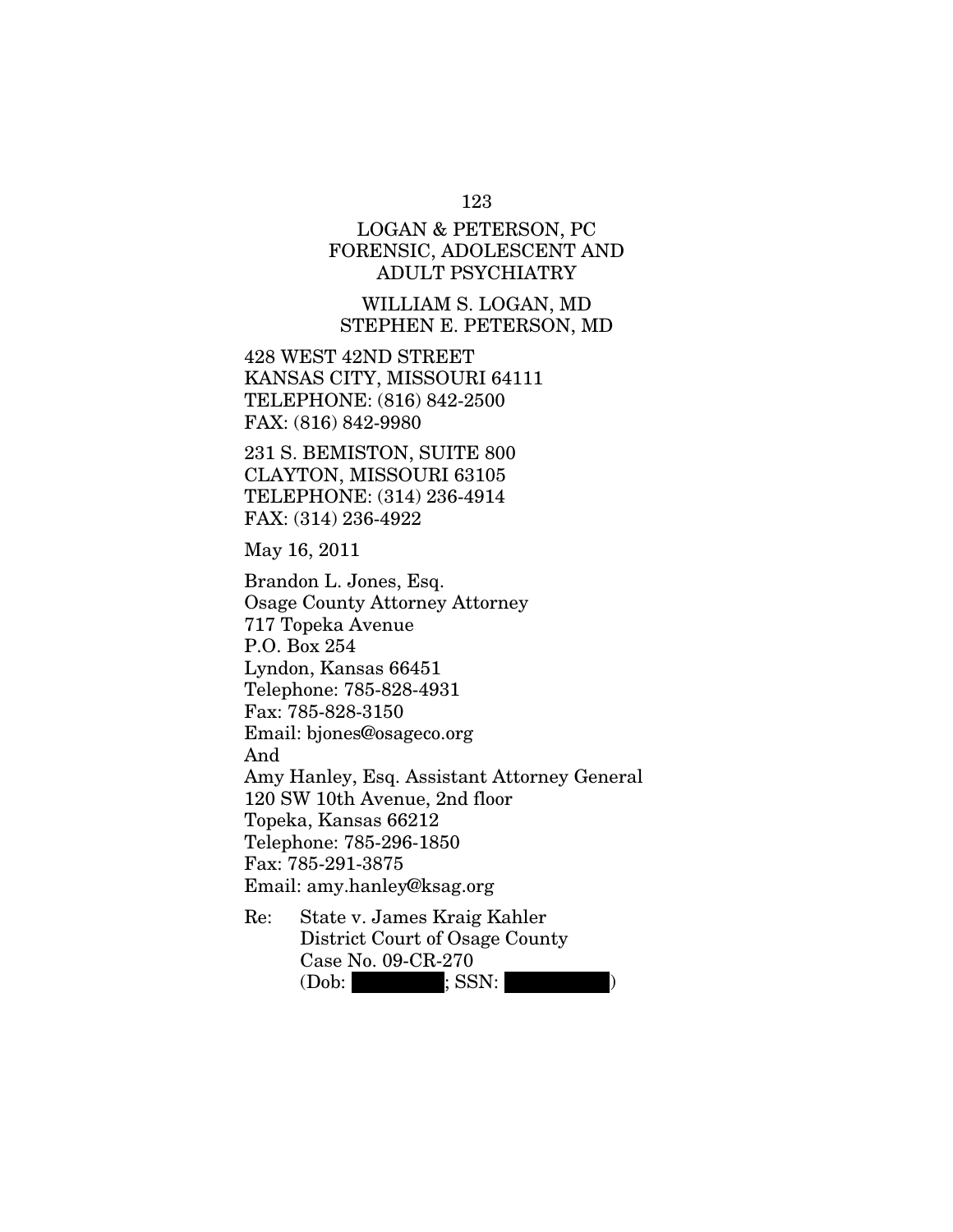Dear Mr. Jones and Ms. Hanley:

It is my understanding that Mr. Kahler is charged with Capital Homicide in the shooting deaths of four family members on November 28, 2009. The homicide occurred at approximately 6:15 pm at the home of Dorothy Wight where members of the family had gathered to celebrate Thanksgiving. Those who died included Karen Kahler, age 44, Mr. Kahler's estranged wife; Emily Kahler, age 18, Mr. Kahler's daughter; Lauren Kahler, age 16; Mr. Kahler's daughter; and Dorothy Wight, age 89, Karen Kahler's maternal grandmother. Mr. Kahler's son, Sean, age 10, escaped from the residence and fled to the home of a neighbor. Sean was not physically harmed in the incident. Each victim was shot twice in various locations in the home.

Your request was for an evaluation of Mr. Kahler and opinion concerning his mental state at the time of the homicides. Information sources initially consisted of newspapers accounts. This was followed by slightly less than 5,000 pages of discovery material from various law enforcement agencies and other sources. This material included information concerning Mr. Kahler's arrest, crime scene investigation including property seized at various locations, information concerning prior disputes between the couple in Columbia, Missouri where the family resided and where Mr. Kahler had held the position of Director of the Water and Light Department; divorce records; computer records; and numerous witness statements from former employees, family members, neighbors of Ms. Wight, Sunny Reese, with whom Mrs. Karen Kahler was in a relationship; and members of the Kahler family, as well as autopsy findings. This was following by a psychiatric examination of Mr. Kahler for three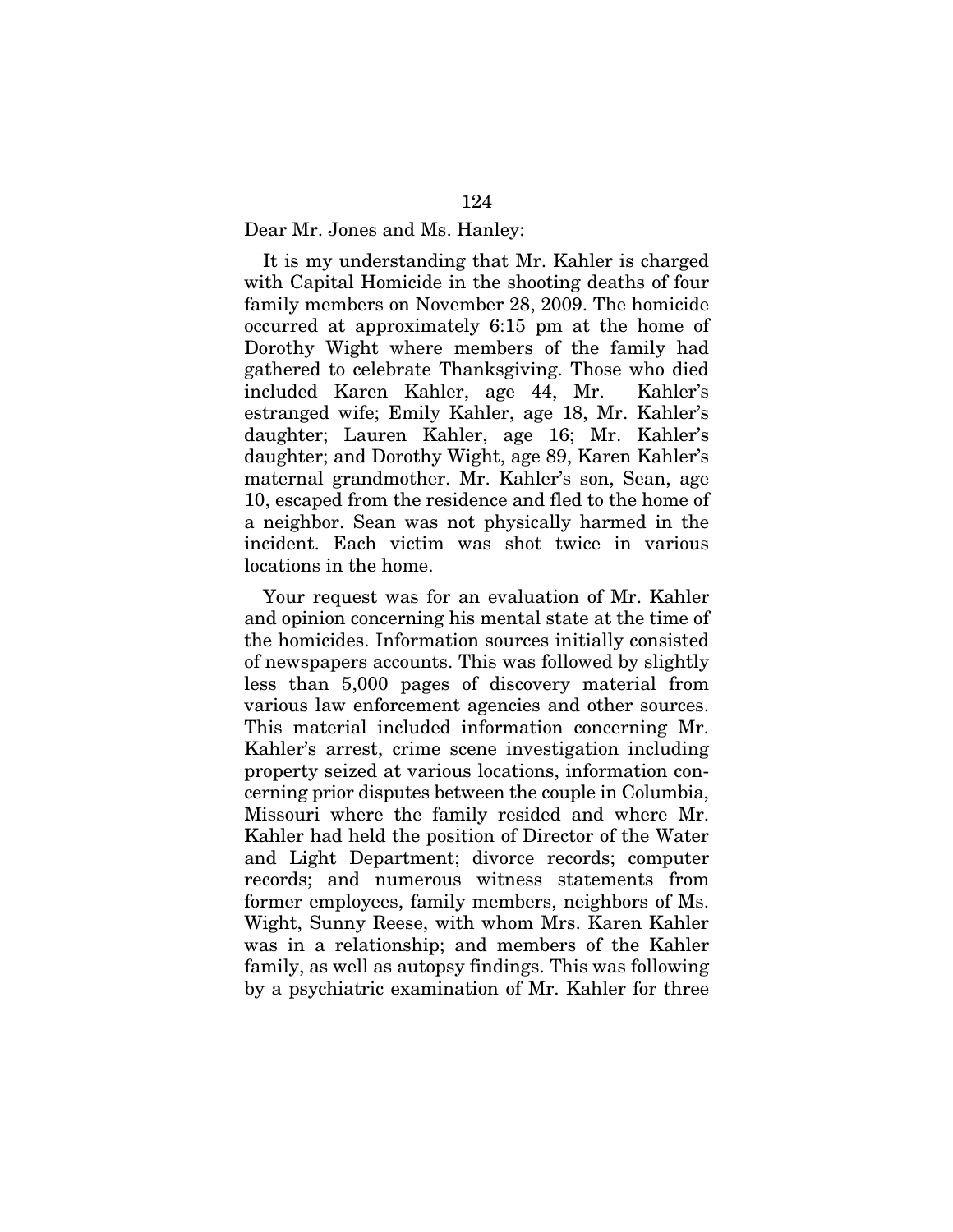hours and twenty minutes in Lyndon, Kansas on March 28, 2011. Lastly I was able to examine the preliminary report of Stephen E. Peterson, M.D., a forensic psychiatrist retained by Mr. Kahler's attorney Thomas A. Haney of Topeka, Kansas. Opinions and findings included in this report may be modified or altered by additional information which may become available prior to trial.

## Examination of Mr. Kahler on March 28, 2011

Mr. Kahler was aware of my partnership in a psychiatric and forensic psychiatric practice with Dr. Peterson. Mr. Kahler was aware that I had been retained by the prosecution, and that my report would go to the prosecution and was therefore not confidential. Mr. Kahler was aware the examination was for legal not treatment purposes. Mr. Kahler had not been aware of the exact date of the examination. He postponed the start of the examination to consult with his attorney before agreeing to continue. Mr. Kahler consulted and shared some documentation of his own from his personal computer during the examination. Mr. Kahler was aware that my objective was to render an opinion concerning his mental state at the time of the homicides. At the time of the examination Mr. Kahler was receiving an antidepressant, Lexapro 20 mg a day, which was prescribed by a local physician in consultation with Dr. Peterson. Mr. Kahler denied any suicidal thoughts since beginning medication.

Mr. Kahler knew he was required to participate in this evaluation if he wished to present a mental defense at trial. He reported a collaborative relationship with Mr. Haney. Mr. Kahler could not think of any advice Mr. Haney had given him that he had not followed. Mr. Kahler was aware of his status as a defendant in capital proceeding and that I would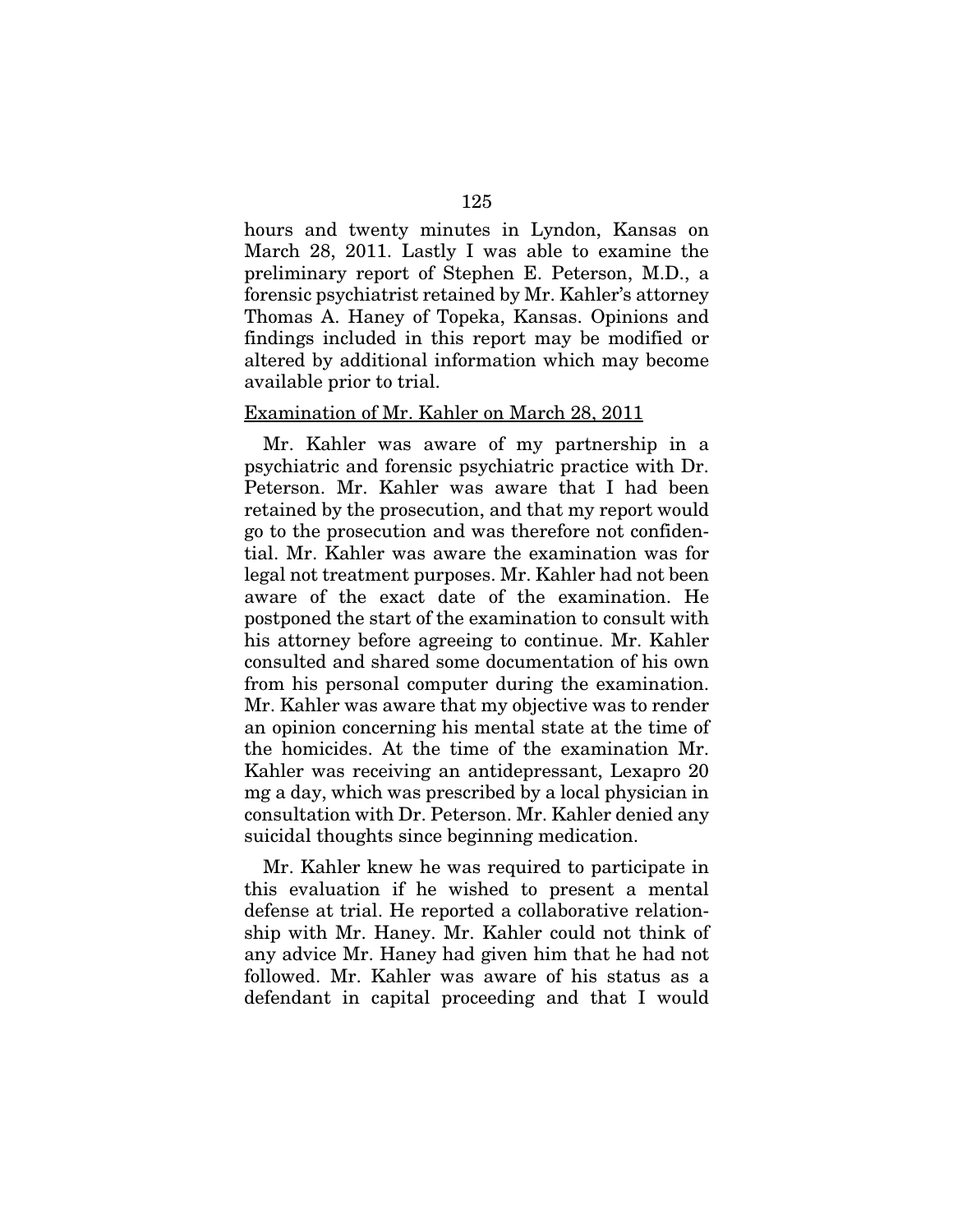potentially testify at either the guilt or penalty phases of his trial.

Mr. Kahler previously took an antidepressant Zoloft prescribed by a doctor in Columbia the previous spring of 2009. He stopped the medication after a week due to side effects. The family practice doctor next prescribed generic Wellbutrin. Mr. Kahler did not fill the prescription after learning of the cost.

Mr. Kahler noted his current level of depression as a five on a scale of 1 to 10, with 1 feeling normal and 10 feeling suicidal. His sleep is satisfactory as he sleeps all night. His appetite is also satisfactory. He complained of no outside recreation but does watch TV, reads and works puzzles. He did not complain of concentration problems. He denied any suicide attempts since his arrest. He would consider suicide as a failure. He views his depression as expected "considering all I lost."

Mr. Kahler is aware his son Sean now lives with his wife's family in Wichita. Sean also visits Mr. Kahler's parents at their house in Meriden. His parents provide him information about Sean, but he does not have communication with Sean. He spoke with pride about his sons accomplishments including that Sean killed his first deer at age 7. Mr. Kahler does not recall any thoughts of killing Sean, "one way or the other." He stated he has been cut off from Sean for a year and half. He has written Sean, but knew Sean would not receive the letters or be able to read them until Sean is age 18 or slightly before this.

Mr. Kahler has written a narrative which explains the situation which lead to the homicides. He stated before the events which lead to the homicide he had been married for 23 years and had three happy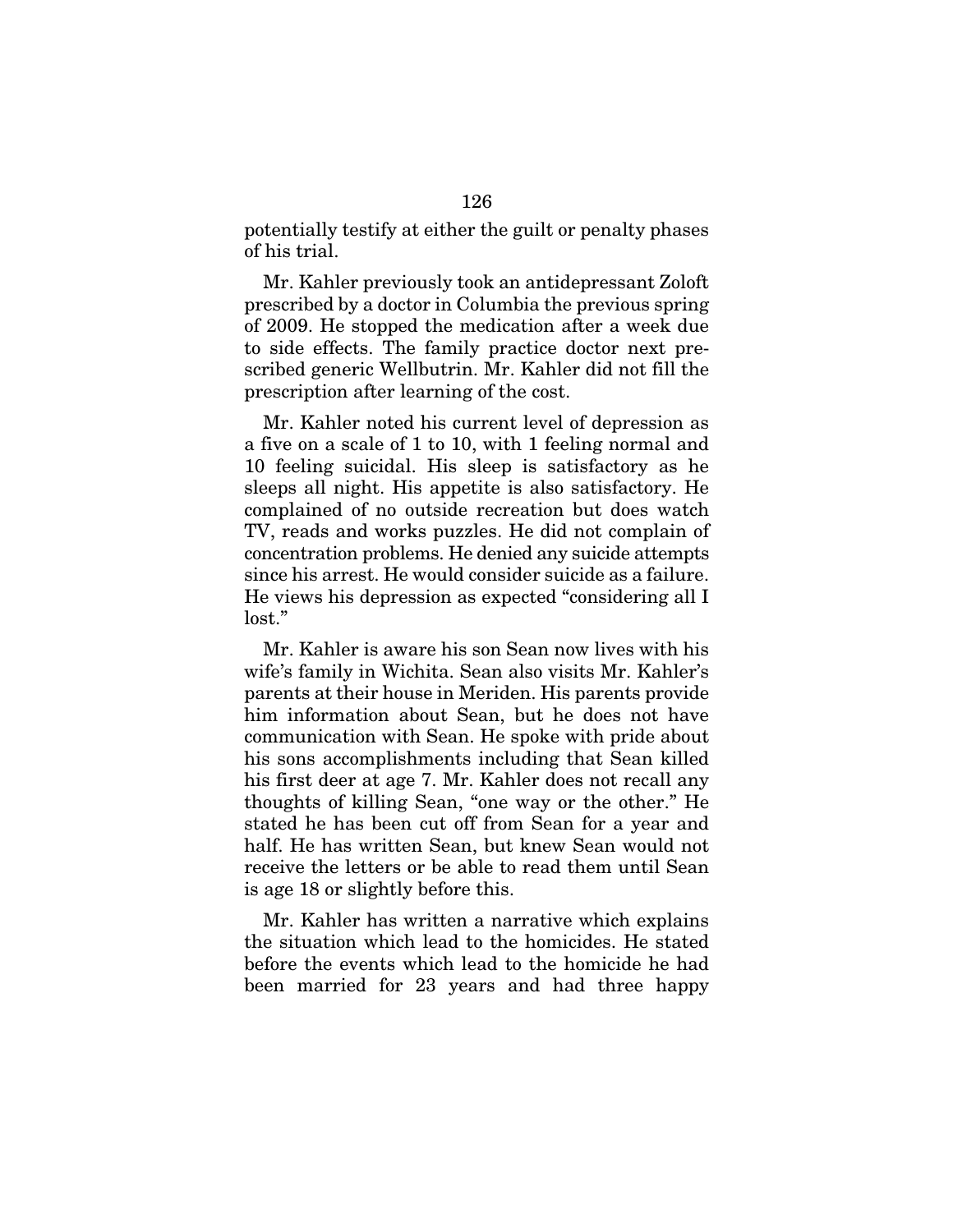beautiful children and a beautiful wife. He had been hired for a position in Columbia, Missouri at a good salary and could anticipate a substantial retirement income from prior positions in Lee's Summit, Colorado Springs, Greenville, Texas, Duncan, Oklahoma and Weatherford, Texas where he retired after working there nine years. He decided to move to Columbia, Missouri to be closer to home where they could take care of their parents in their later years if there was need.

Mr. Kahler denied any prior mental health treatment. He stated he was "healthy as a horse." He had routine company physicals. He recalled his cholesterol level was 130, while his blood pressure was 108/65. He attended to his cardiovascular status through exercise and physical activity. He played and coached baseball with his nine year old son. He took his son on campouts and to Nascar races, as well as fished, hunted, and went to water parks. Some of these activities he did with all the family. His wife similarly did multiple activities with their daughters. He recalled the family went on numerous trips including trips to Austin, San Antonio, Georgia, New Orleans, Washington, D.C., Los Angeles, Santa Fe, New Mexico and Galveston, Texas. He liked to make jewelry which his wife wore. The sexual relationship was good and they had sex almost nightly. He felt close to his wife. He described they had the perfect family. He had gone on trips with his wife alone to San Juan, Puerto Rico; Scottsdale, Arizona and Anchorage, Alaska. The family went camping and played baseball during the summers.

Mr. Kahler attributed the downfall of the family to his wife's decision to "become homosexual." His wife told him she wanted to experiment, but he would "always be #1" during a trip to Possum Kingdom Lake.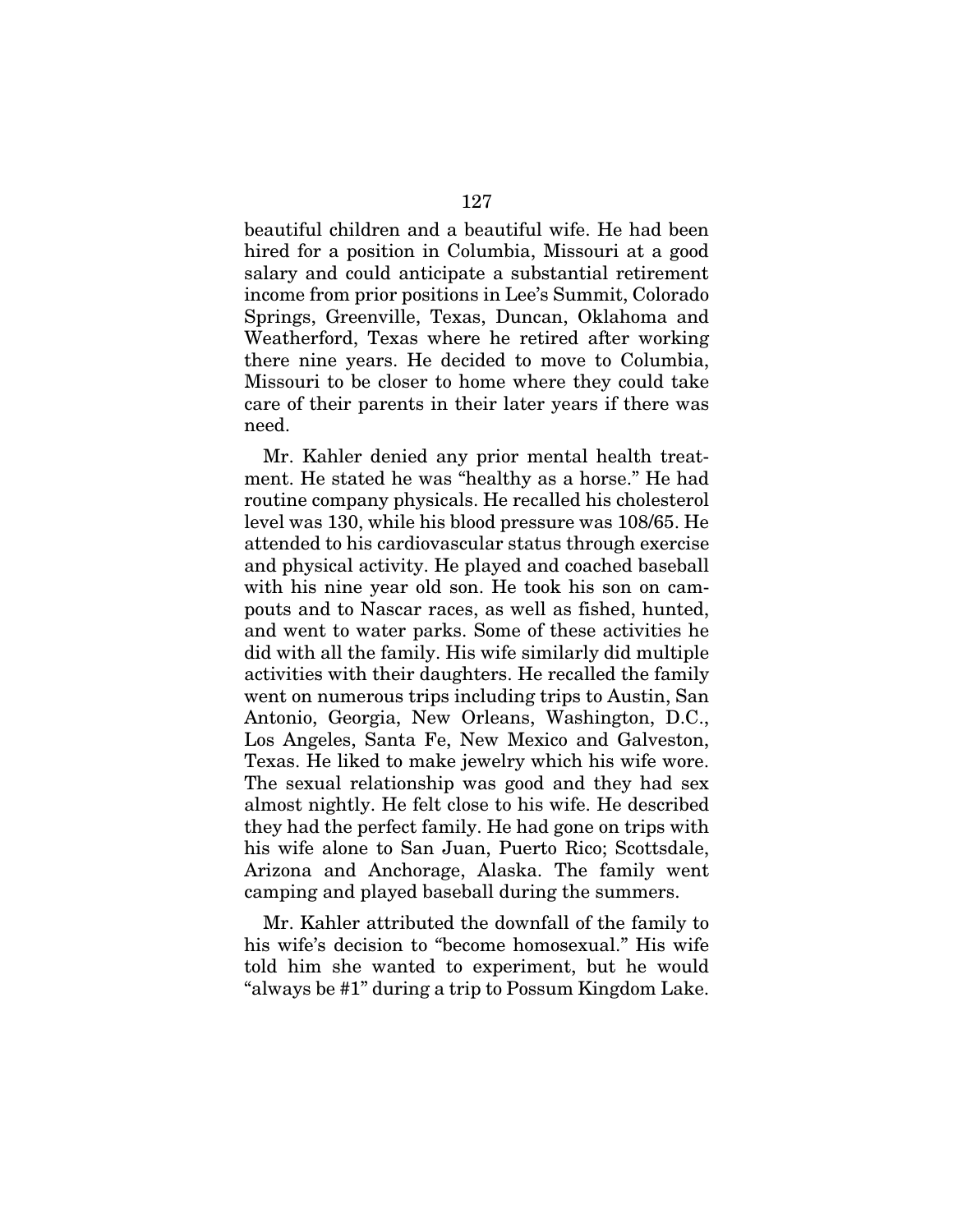This occurred in June 2008. He had never made fidelity a requirement. He knew they would soon be moving from Weatherford, Texas to Columbia three states away. Still he worried as other couples they knew had experienced difficulties. One married man in their fishing group had run off with another man's wife and left his two sons. This upset him. He had already accepted a job in Columbia in May 2008. He had taken Karen with him to meet the City Manager, Bill Watkins. He had asked his wife and daughters about the move. Karen worked as a personal trainer. She was interested in a sexual relationship with Sunny Reese, another personal trainer with whom Karen had worked for quite a while.

Mr. Kahler dismissed Karen's request as her going through a midlife crisis. He had enough worries about his new job, which would involve a substantial raise in salary. He believed the relationship with Sunny would not continue once Karen moved to Columbia. After the move, Karen would take weekend trips in the car. Karen didn't say why. Mr. Kahler denied ever participating in any threesomes with Karen and Sunny.

When Mr. Kahler moved to Columbia in July 2008, Karen stayed behind. Karen and their children moved to Columbia at the end of August 2008. During the fall of 2008, Mr. Kahler could not recall any cause for concern.

Karen and the girls wanted to return to Weatherford, Texas for New Years. Mr. Kahler agreed. There was to be a New Year's Eve party at the home of their former neighbors, Dan and Mariana Colter, who lived about three houses away. They were to spend Christmas 2008 with Mr. Kahler's family in Kansas. All of them missed their friends in Texas but Mr. Kahler didn't want to drive. Mr. Kahler became angry at the party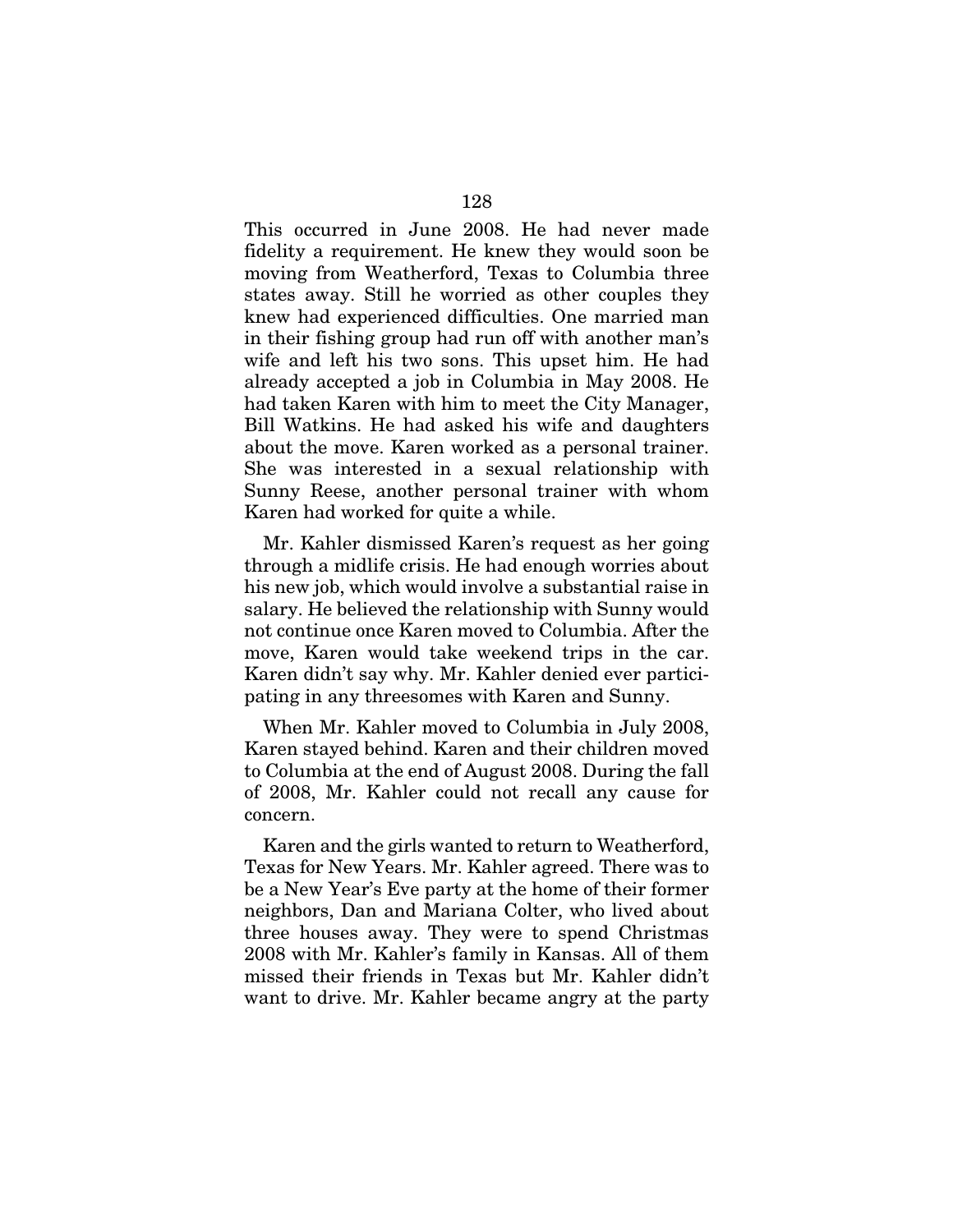that Karen and Sunny were making "a spectacle of themselves in front of the neighbors." He described, "They were making fools of themselves, all at the party noticed." Mr. Kahler had seen erotic pictures of Sunny on the computer several hours earlier but thought it was "no big deal." Still he felt "humiliated" by their behavior. One of their best friends asked him "what's going on?" This was Barry Goodwin. Mr. Kahler recalled that they had been drinking. He usually had a couple of drinks at parties. He asked Karen to come outside where he told her she was making a fool of herself and to get herself under control.

In the months leading up to this, Karen had taken trips first to see Sunny at Sunny's parents home from 8/15-18/2008; then Sunny drove to see Karen at Dorothy Wight's house near Burlingame from 10/17- 19/2008. Karen had visited Sunny in Weatherford, Texas from November 14 to 16, 2008. Sunny flew to Columbia from December 6-7, 2008. Still Mr. Kahler trusted his wife and his image of Karen. Also there had been no change in their sex life. Sunny was three states away.

Mr. Kahler was most upset by Karen's behavior "in front of others." During the confrontation, Mr. Kahler pushed Karen. He explained "she made a fool of us in front of everybody." Karen denied they were making out. Mr. Kahler believed "she lost her mind and went nuts." He hoped the neighbors would forget. He pushed Karen because "She lied to my face." He pushed Karen because "he was upset with her." They did not have many problems previously. He trusted her to be a wife and mother. He had no reason to distrust her up to that point.

Karen said she hit her head on the lawn. Karen went back to the party, but was aloof. Karen usually got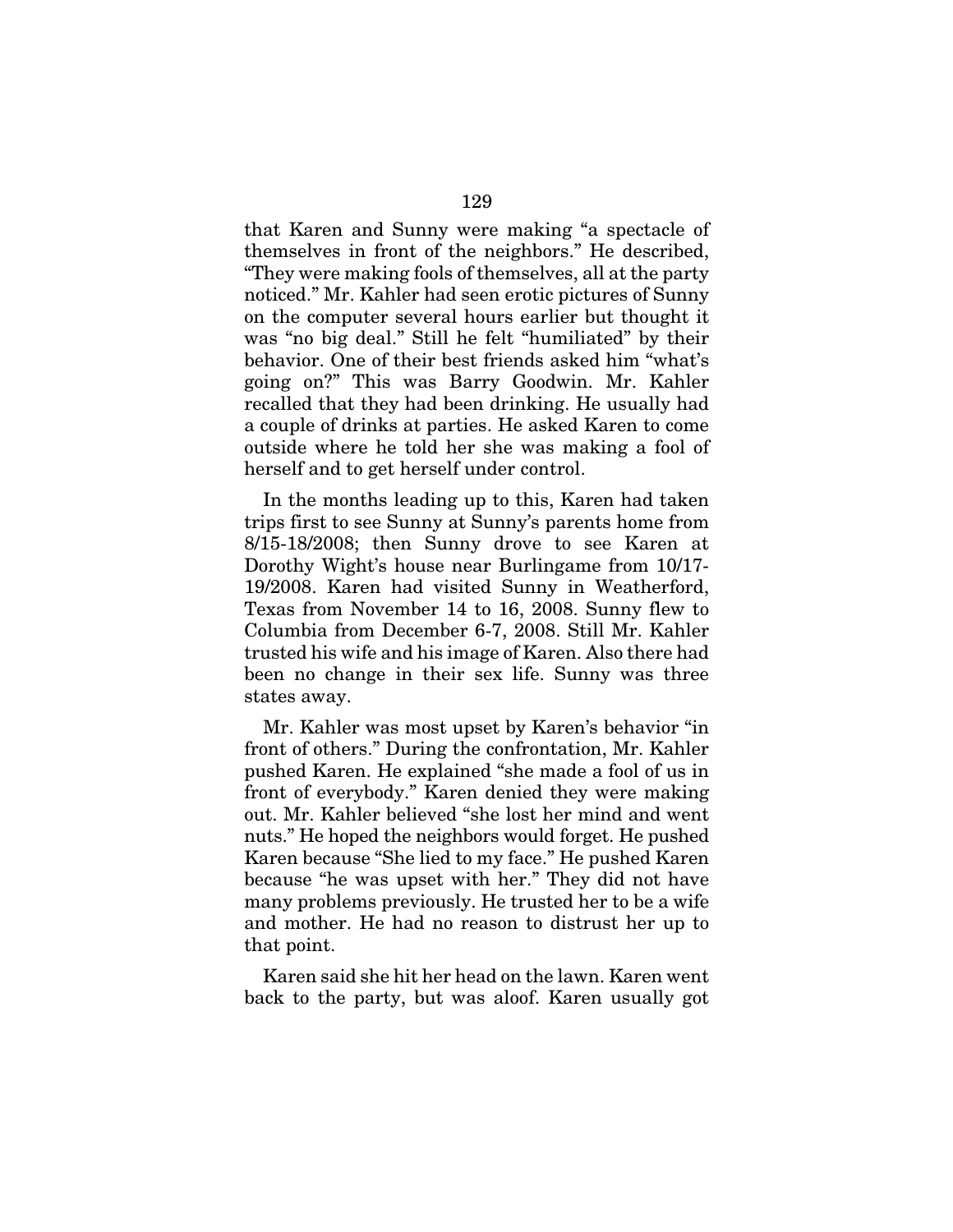drunk if upset, while Mr. Kahler tended to sulk. They went home and slept together. Sunny left as she had to work the next morning.

On January 1, 2009, Mr. Kahler took his son fishing. Barry Goodwin and his two daughters went with them. Mr. Goodwin mentioned Karen's behavior, but Mr. Kahler "blew it off." Mr. Kahler explained that he was a professional with a high profile and was in a public position. He could not afford gossip. He told Karen she had to make a choice. Karen left Sunny. He believed their relationship had progressed to a "full blown love affair." He was "pretty upset." He sent Sunny a text message that the relationship needed to end for the good of the kids and that Karen "doesn't love you." He showed Karen the message. Karen told Sunny to cool it, that their relationship was only causing problems and needed to stop.

Mr. Kahler and Karen had some counseling sessions with Rob McGarvick and Lynn Ogden through the EAP. Mr. Kahler believed their first counseling session together occurred on January 14, 2009. He wanted to keep their family together. He had seen a neighbor family with two boys going through an affair. Karen thought there was something going on with Jody. Mr. Kahler and Karen had gone on trips together to Key West and San Diego prior to 2008. In 2009 he offered to take Karen and the family with him on trips to Salt Lake City; Jacksonville, Florida; Atlanta and Washington, D.C. Karen refused and said "it was over."

After a couple of sessions together, Karen continued counseling with Lynn Ogdon. There were old differences that emerged. Mr. Kahler wanted a perfect career and family. Karen was satisfied with two children, but he wanted more. Karen wrote out a contract that she would have one more child and then have her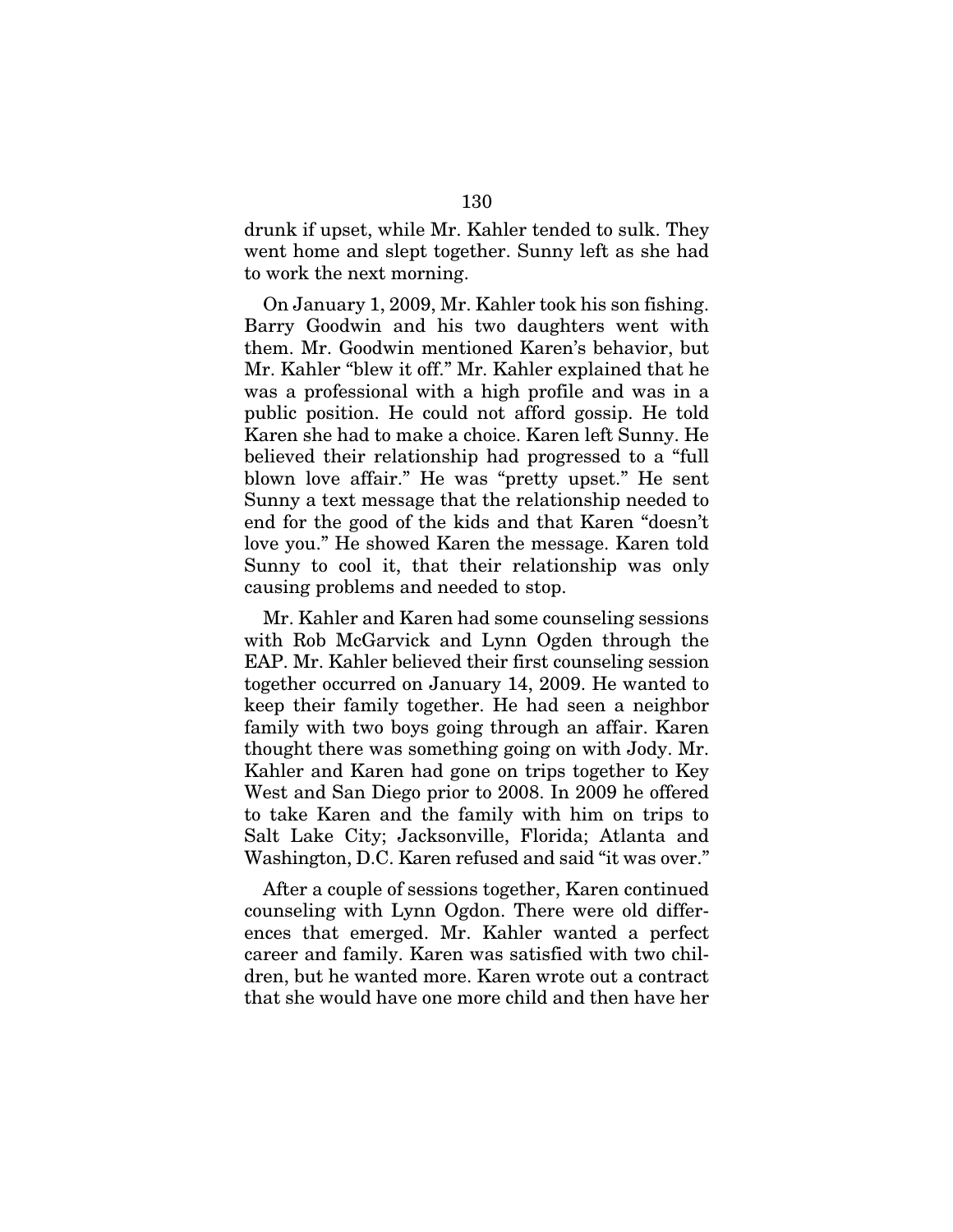tubes tied. Mr. Kahler instead had a vasectomy. His son Sean made his life "complete." He had wanted 6 or 7 children. Three children was a compromise. Still he was happy. He believed he could do more with his son than his daughters.

The next major event was Karen filing domestic battery charges against Mr. Kahler on March 16, 2009. Mr. Kahler stated he had only hugged Karen before he went to a city council meeting. He had just made a presentation when three cops arrested him. The police chief was his friend. He tried to hug Karen several times but she pulled away. He denied that he ever hit her. He was charged with 3rd degree battery. Karen filed a restraining order against him. He received divorce papers while he was in jail.

Karen slept in a separate bedroom after January 28, 2009. Mr. Kahler used a key logger to monitor Karen's emails, phone calls, credit charges and bank accounts. He knew money was missing in February 2009. Karen told him she had filed for divorce on January 28, 2009, but he did not receive any papers until after he was arrested. Karen wanted the car and the house. He believed Karen told him about the divorce at the end of February 2009. Mr. Kahler tried to get Karen to "come to her senses." He couldn't understand as Karen had been a good mother to their children, while he took care of her through work. They had friends. Others were jealous of their relationship. He thought perhaps Karen had a hormonal imbalance and was going through menopause. He talked to Mr. McGarvick about this and wanted to have Karen tested. As he was the highest paid city employee in Columbia, his arrest made the front page of the newspaper. He thought Karen had "lost her mind."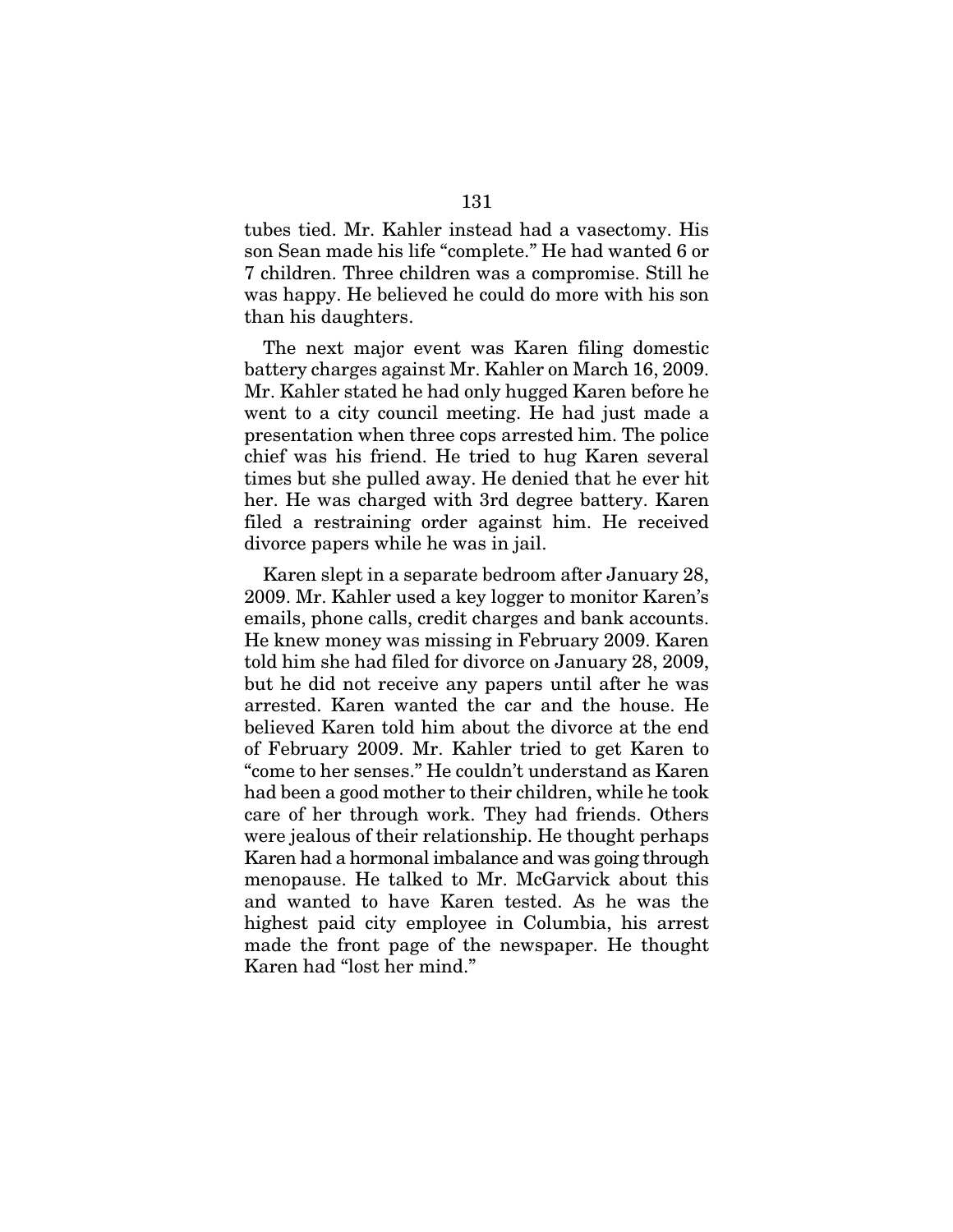Mr. Kahler noted the Assistant City Manager Tony St. Romain's wife had an affair which devastated him and his family. They were to go to court to decide custody the week after Thanksgiving 2009. Mr. Kahler pleaded guilty to the assault charge and received a year of unsupervised probation.

Mr. Kahler received the prescriptions for Zoloft and Wellbutrin after his arrest.

Karen moved to another house and cleaned out Mr. Kahler's house, a 4300 square foot mansion overlooking a lake. After the separation he missed the 10th, 16th and 18th birthdays of the children. The children came by occasionally. He took Sean fishing. He believed that Karen turned their daughters against him. Lauren told him to "get a whore and get over it."

Karen bought a car that summer from Sunny's parents who lived in New Mexico for their oldest, Emily. Karen used \$20,000 of their retirement to send Emily to a college of Pharmacy in St. Louis where the tuition was \$32,000 while the University of Missouri was less expensive. Karen handled the checkbook and paid all the bills since they lived in Weatherford. He denied he was tight with their finances. He gave Karen whatever she wanted. He would have let her have the E-trade accounts and access to their other accounts, but his attorney told him not to do this.

Mr. Kahler continued his sessions with Rob McGarvick and his family physician as the City Manager required this. His job ended at the end of the summer. He was still fine at work, but was depressed. The city manager fired him and said it was not working out, even though he had been going to work early and staying late.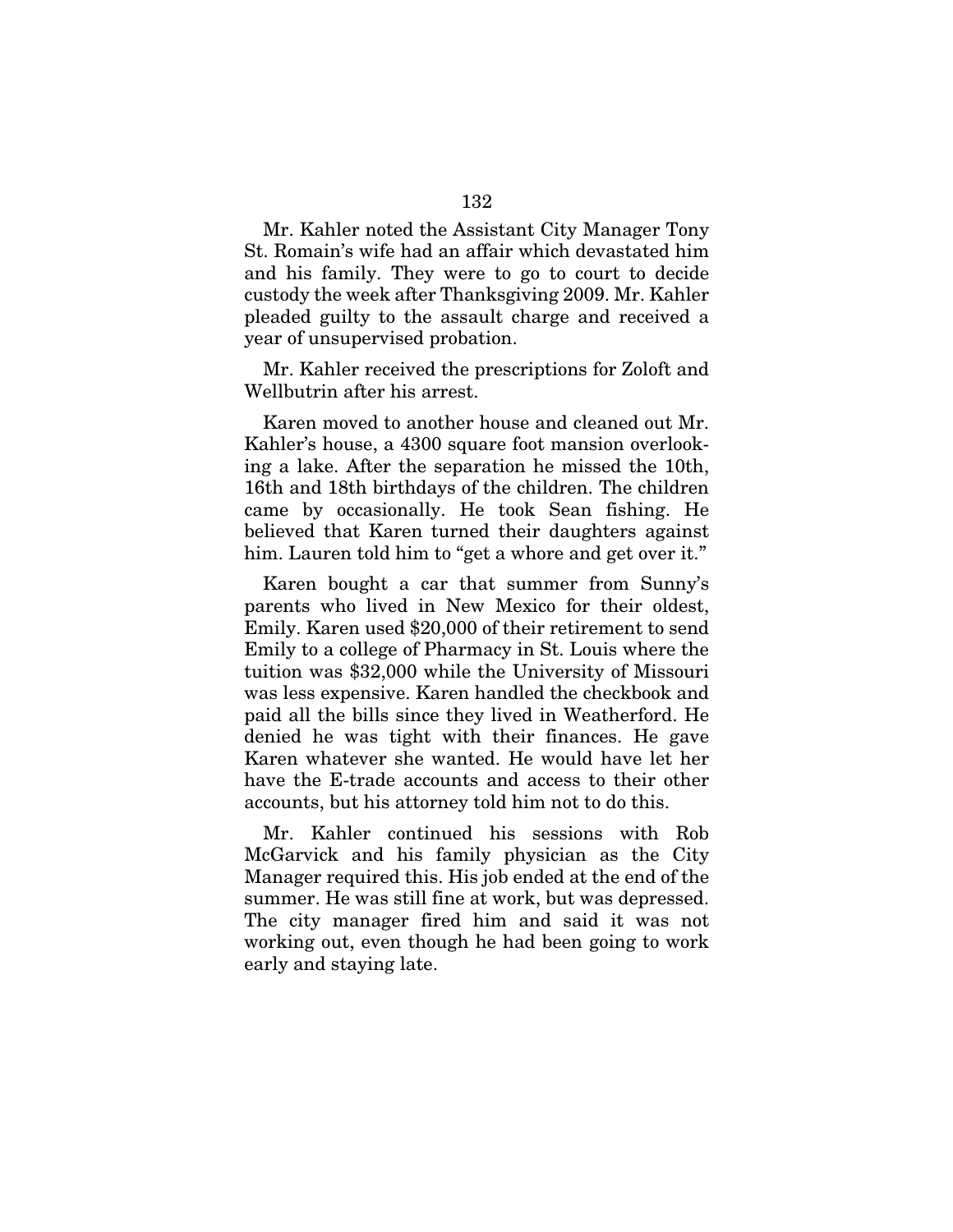Mr. Kahler stated he was "so frustrated" with his employer, landlord, friends and family. He was aware Karen spent the weekend with Sunny in Wichita with the kids present. He wrote narratives for his divorce attorney.

Mr. Kahler left Columbia in September 2009. He spent the next two months at his folks place near Meriden, Kansas. He wanted to help his folks. He didn't want to go to work and give Karen more money before the divorce was finalized on December 24, 2009. He and his dad went Elk hunting in Colorado. He inquired about unemployment about the time he moved back to Kansas.

Karen was afraid he would kidnap Sean, but he said why would he do that to his son. Still Mr. Kahler felt Sean would have been happier out on a hunt where they would live day by day. His life had been "all planned out." Now everything was "up in the air." He did not believe he would ever get another job like the one he had. Despite everything he had done, his arrest was the most prominent.

Mr. Kahler believed Karen's behavior with Sunny should be taken into account and the divorce modified to no fault. Their daughter Lauren, had declared she was bisexual on her Facebook page, meaning she was a Lesbian. Mr. Kahler felt his perfect family was "in shreds." He had worked hard for 25 years and gone to four universities, but now felt it was for nothing. Divorce also went against his Catholic beliefs. He had contacted Karen's family and friends about her affair with Sunny. He had seen people die of cancer and questioned whether God would intervene. He felt both counseling and church were a waste of time.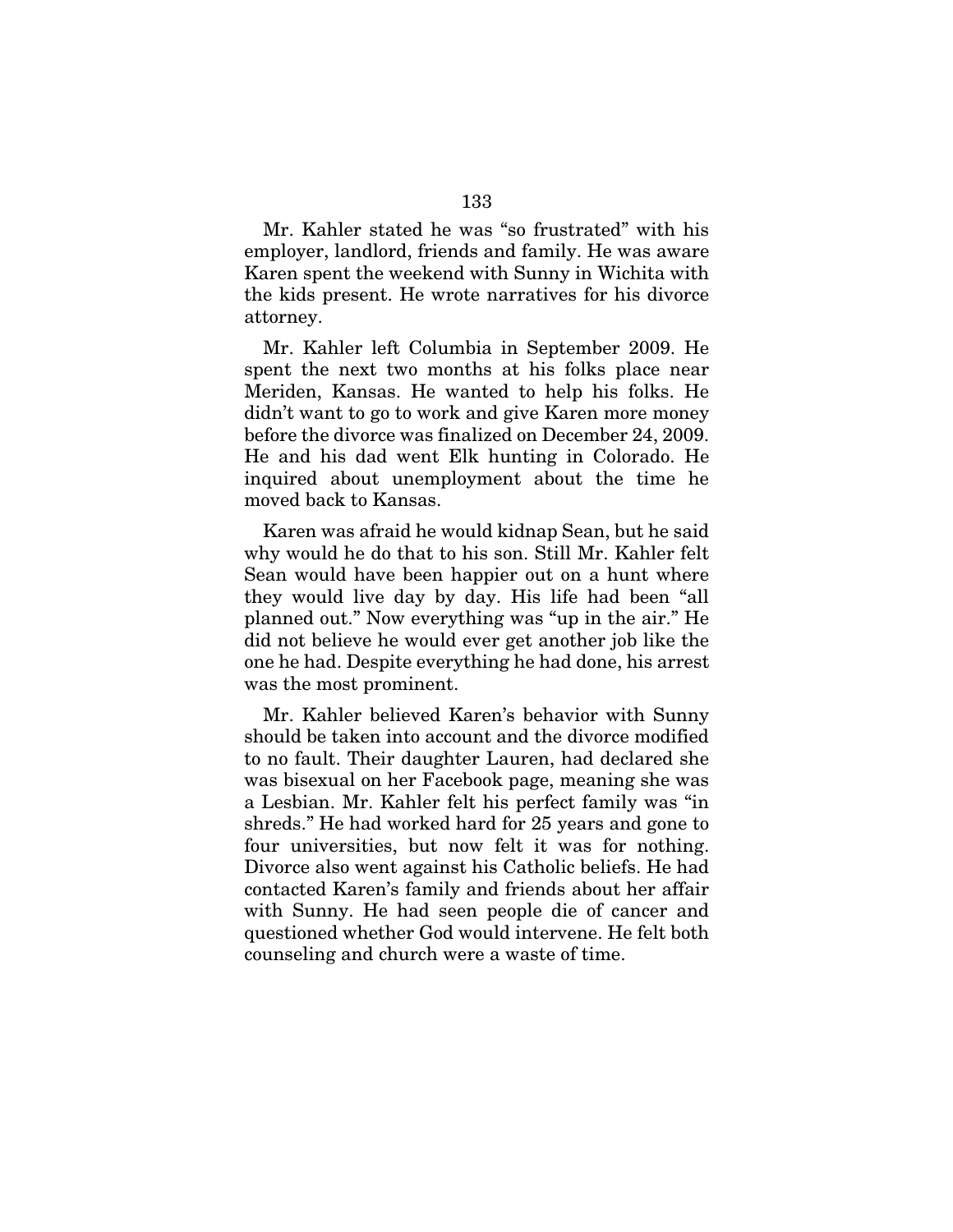He had been told while Karen and Sunny were in Texas they had slept together with the kids there. They also spent three days together at the Days Inn in Wichita around Halloween, where Karen's family had welcomed Karen and Sunny. He recalled Karen's parents separated when Karen was in high school when her mom began living with another woman. Now Karen and Sunny were visiting her sister, Lynn Denton, and her husband Tim at their place in Wichita. They also had stayed with Karen's grandmother, Dorothy Wight. He blamed Karen's family for supporting her relationship with Sunny. He believed if Dorothy's husband George had been alive he would not have permitted this. It was noted, however, that George could not prevent his daughter (Karen's mother's) relationship with another woman. All he had wanted and worked to achieve, the "perfect life," was now gone.

Mr. Kahler stated he had organized 3,349 pages of material which his attorney reviewed. He had made an index which he emailed on November 3, 2009. He also sent the material to his friends landlord, and bosses. He focused on Karen and Sunny's lesbian relationship. He knew they had stayed together at the Hawthorn Hotel. He had been putting on a "happy face" after his arrest. He knew Karen had been on Prozac before Sean was born. He didn't like Karen going to counseling with Heide Blackston in February and March 2009 as he believed the counselor contributed to Karen turning against him. He believed their joint counseling session came too late.

Since their separation he had slept with five women, but nothing made it better. None of the relationships were serious. He mentioned a relationship with Mary Ann, describing her as a nice lady who had visited him at his parent's ranch too soon.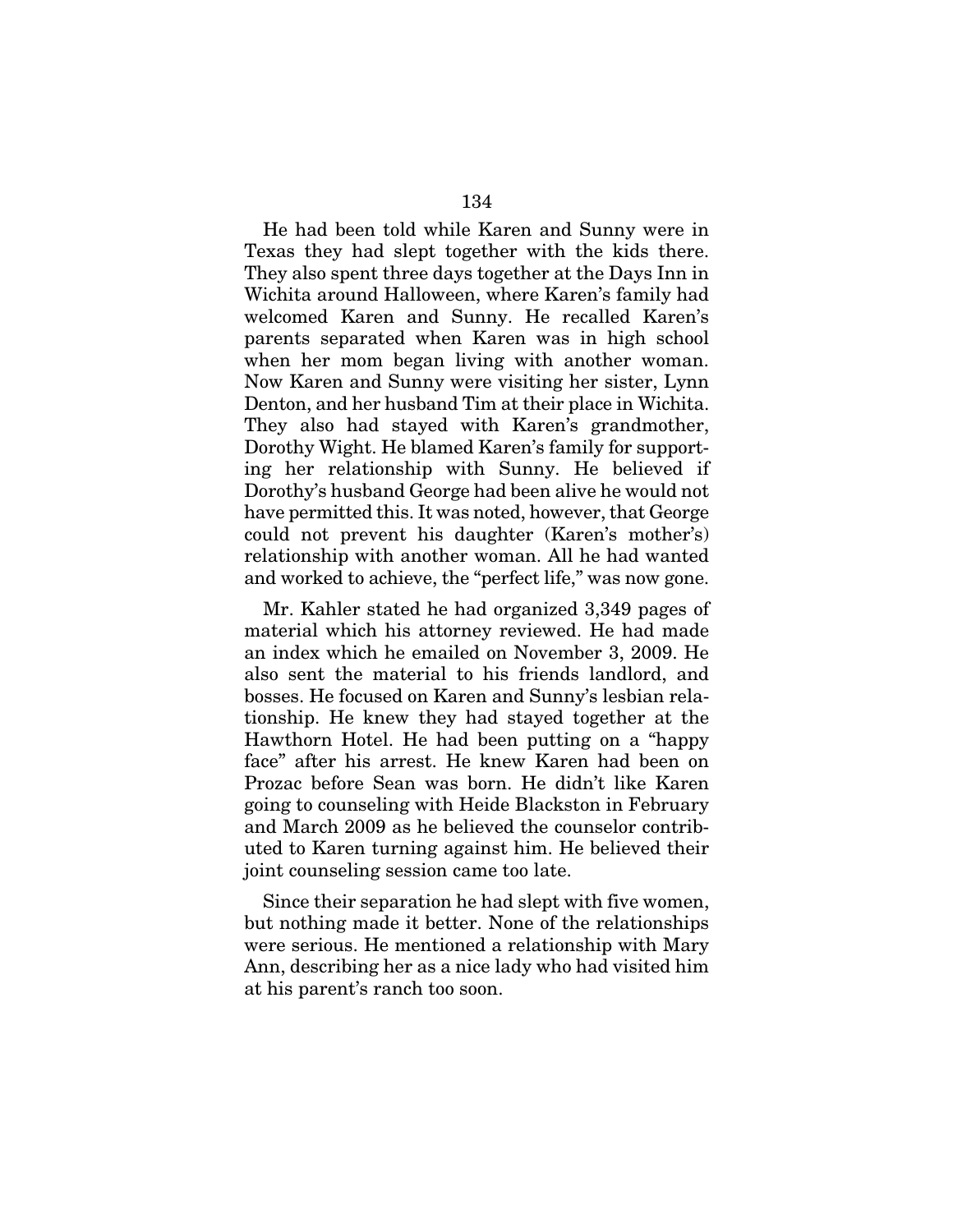Mr. Kahler stated despite his distress he could not recall having any homicidal thoughts. He then modified this stating homicidal thoughts had entered his mind, but he had made no plans.

Although Karen changed passwords about the time he lost his job, he had access to everything on Karen's Facebook account up to that point. He also still had access to his daughter's Facebook accounts after this. He didn't have access to Emily's account, but did have access to Lauren's account, which is how he found out about Halloween. He knew the whole family stayed with Lynn and Tim including Lauren and Sean who also were there. He knew Lynn and Tim were upset with Karen. Tim would not put up with that behavior, but still had Karen and Sunny stay at a hotel in Wichita.

While at his parent's ranch, Mr. Kahler worked on building a barn. He put in hedgeposts, and built a big entry for the ranch. He hunted elk and turkeys. He gathered firewood. He fixed his parents chicken shed. He put in posts to protect his mom's garden. He tried to keep track of Karen's activities on Facebook on his brother's old computer, but it was full of viruses.

Sean spent a week with him at his folks. Sean left on Saturday, November 28, 2009. Earlier in the week they canoed and fished at a pond of a Topeka dentist across from his dad's property. He found out Sunny and her mom came up for Thanksgiving at Lynn and Tim's place. Sean had asked to stay with him longer, but Karen said, "no." He was in the house and overheard their conversation. That Saturday he and Sean had worked on the ranch finishing the entry way.

Sean had to be back before noon. He had hoped to see Sean before he left. His mother, however, took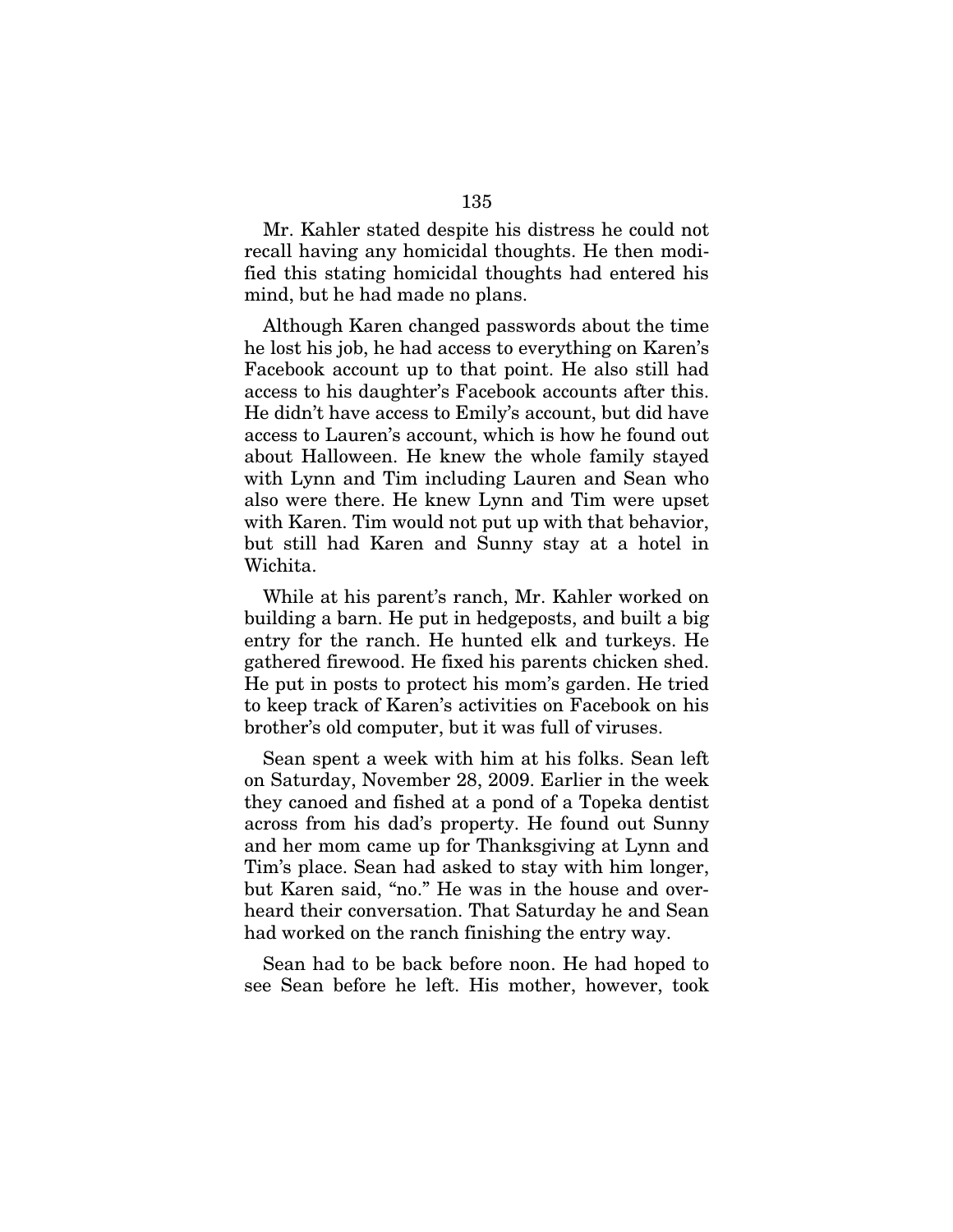Sean to see Karen and the girls in Topeka. They were to meet at a hotel on Wannamaker, off I-70. He didn't want to be anywhere near them as it would only remind him of his loss. The previous night he slept okay. He did not think he had lost any weight. He enjoyed the visit with Sean.

Up to that point there was no custody arrangement. He had driven to Columbia twice in connection with his assault charge and to see a child custody mediator. He assumed he could get custody of Sean. He believed he would have to pay \$3,530/month; \$2,030 for child support and \$1500 in alimony.

Karen had filled out a form for financial aid, stating her income was only \$12,000/year. Karen had her attorney ask for more money from him and believed they had \$300,000 in assets. He believed Karen had stolen between \$50,000 and \$100,000 from their accounts. He believed Karen had "lost her f'n mind."

Mr. Kahler knew Sean would go to Dorothy's house. He had received his last paycheck. His mother told him that when they met in Topeka that both of his daughters were there. He had seen a text message from Karen stating they were going to Dorothy's house.

Mr. Kahler told his mother he was going to get some concrete. Everything after this is "fuzzy" until he was picked up by the police the next day. The weapon had been purchased when they lived in Greenville, Texas and was a MAC-90. It was kept in his parents' house. He carried a pistol and a couple of knives with him all the time.

Mr. Kahler believed he left intending to get concrete. After this he has "total amnesia." He believed he had a "breakdown". He had everything. He stated, "a man can only take so much." He had intercepted messages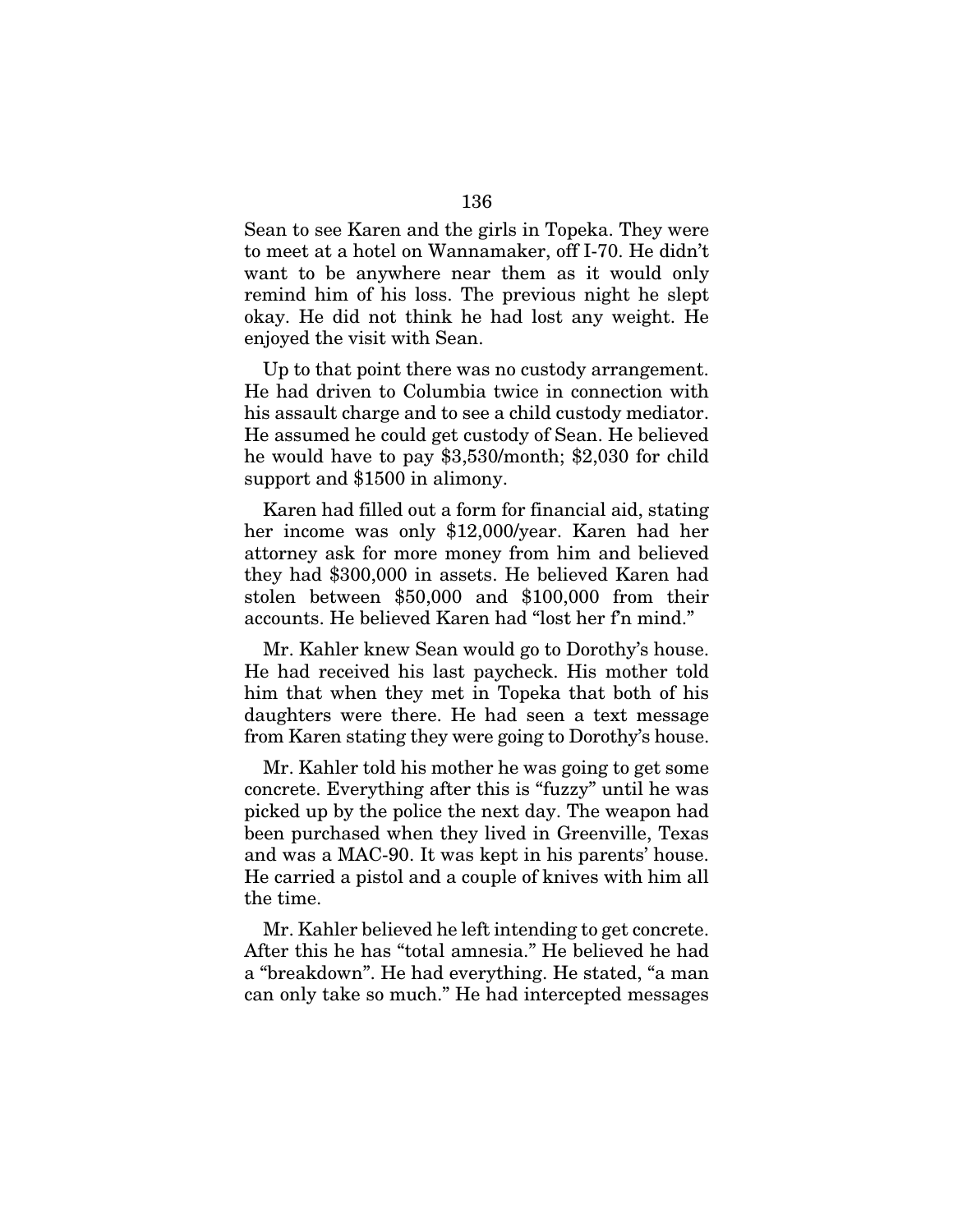that Karen and Sunny had told others he had choked Karen. Karen told Emily they were getting by, raising three kids on \$1,000/month. Emily was going to an expensive college, while Lauren told him "to get a whore and get over it." Sunny, Karen, Emily and Lauren had gone on a canoe trip that summer. He and his father had driven to Wichita to confirm they were at a Day's Inn. They drove in his dad's car so Karen could not describe his car if she saw them. He could not understand, as he had given Karen all she had ever wanted.

When Mr. Kahler talked to police there was no discussion about what had happened the prior week or two. He remembered running through the woods that night. He stated he was "just crazy." He believed he had "hallucinations." He had been having bad dreams about losing his wife and career. He believed his life was over including all he had worked for the last 25 years. He believed Karen had turned the children against him too. He listed all the good things he had done with Sean, but believed he too would eventually turn against him. While Lauren had issues with her grades, Sean was making straight As. He believed "everything was destroyed" and his "career was over." He believed Sean would turn out to be "another messed up kid from a broken family."

Mr. Kahler was aware Sean had made it out of the home. Although he admitted it seemed too grandiose, he stated he was good at what he does. He had outrun 150 officers, dogs, a swat team and a helicopter. He had 27 rounds of ammunition and could have defended himself. When asked if he spared Sean, Mr. Kahler replied, "I could have."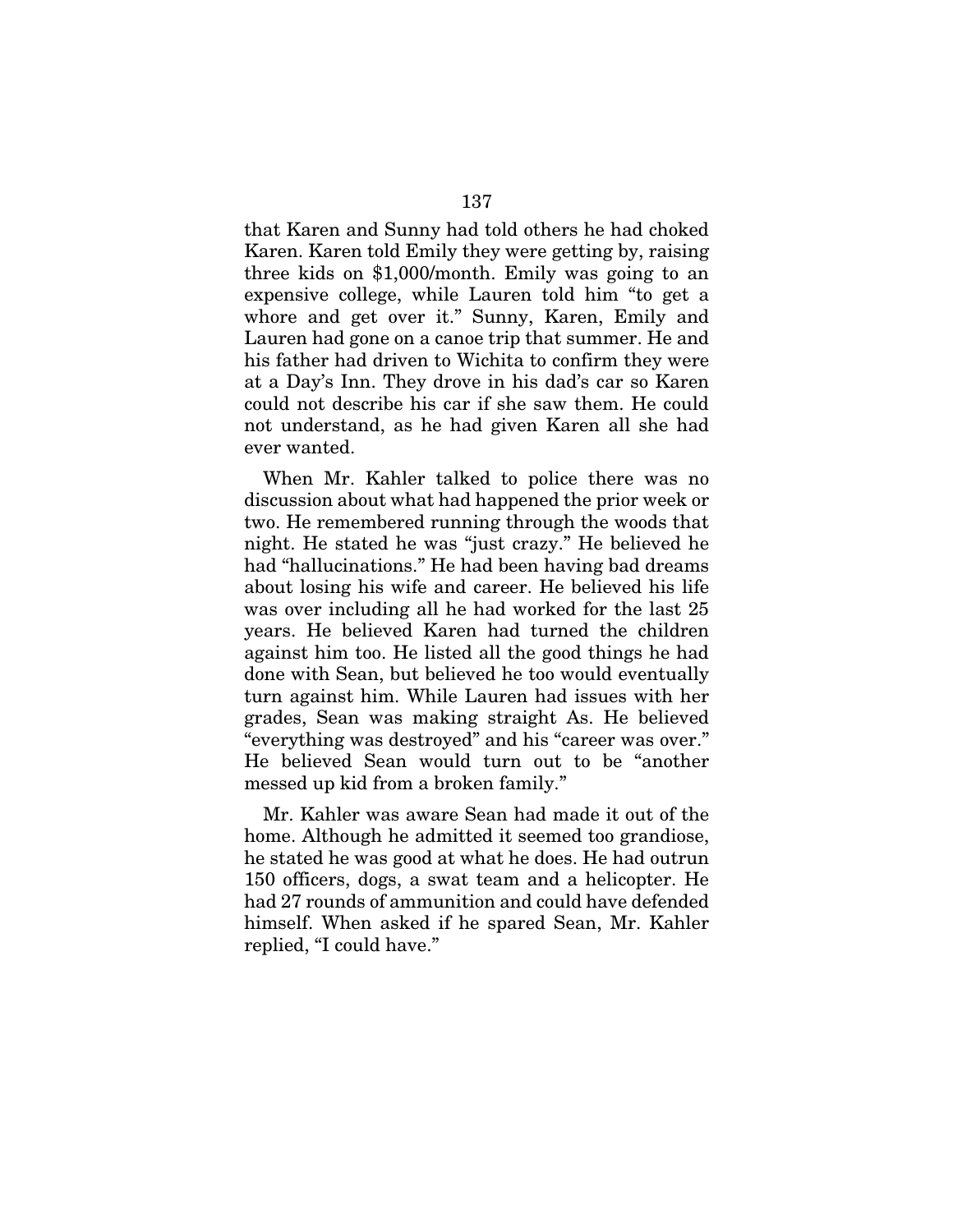Mr. Kahler believed he could have pleaded guilty to a Class C Misdemeanor in Columbia but his family, life and career were gone.

Mr. Kahler was pleased he came from a good family. His parents stayed together. He was raised in a stable loving home where he was taught to be independent and self-reliant. It all started when he first met Karen at Kansas State. Karen had a full ride Air Force scholarship but quit to marry him. Her figure was a 36-24-36. Karen modeled when they lived in Colorado Springs for TV and magazines. Karen "adored me", "she would do all for me."

Mr. Kahler did not see how he could start over. He had a vasectomy and had lost his career.

After Karen left, he had hired a private investigator. He believed Karen also had an affair with Jennifer Hamel. Karen would take time off on Saturday to go to parks, time that she usually spent with the family.

Mr. Kahler again mentioned that George, Dorothy's husband and would have straightened Karen out if he had been alive, but admitted he could not stop Karen's mother from having a lesbian affair. Karen's dad had been an alcoholic. Karen had looked at an Adult Children of Alcoholic's website. Pat lived with her partner in Branson. They came to Columbia for medical care and did not even look Karen up. He noted Sunny was an alcoholic, while Sunny's mother had a history of drug abuse and took lidocaine, blood pressure medicine and pills.

Concerning his own history, Mr. Kahler was born on January 15, 1963 in Topeka, Kansas and is 48 years old. He remained in Topeka through kindergarten. His family moved to Meriden when he was in first grade. His dad, Wayne, had been a meat cutter at Falley's,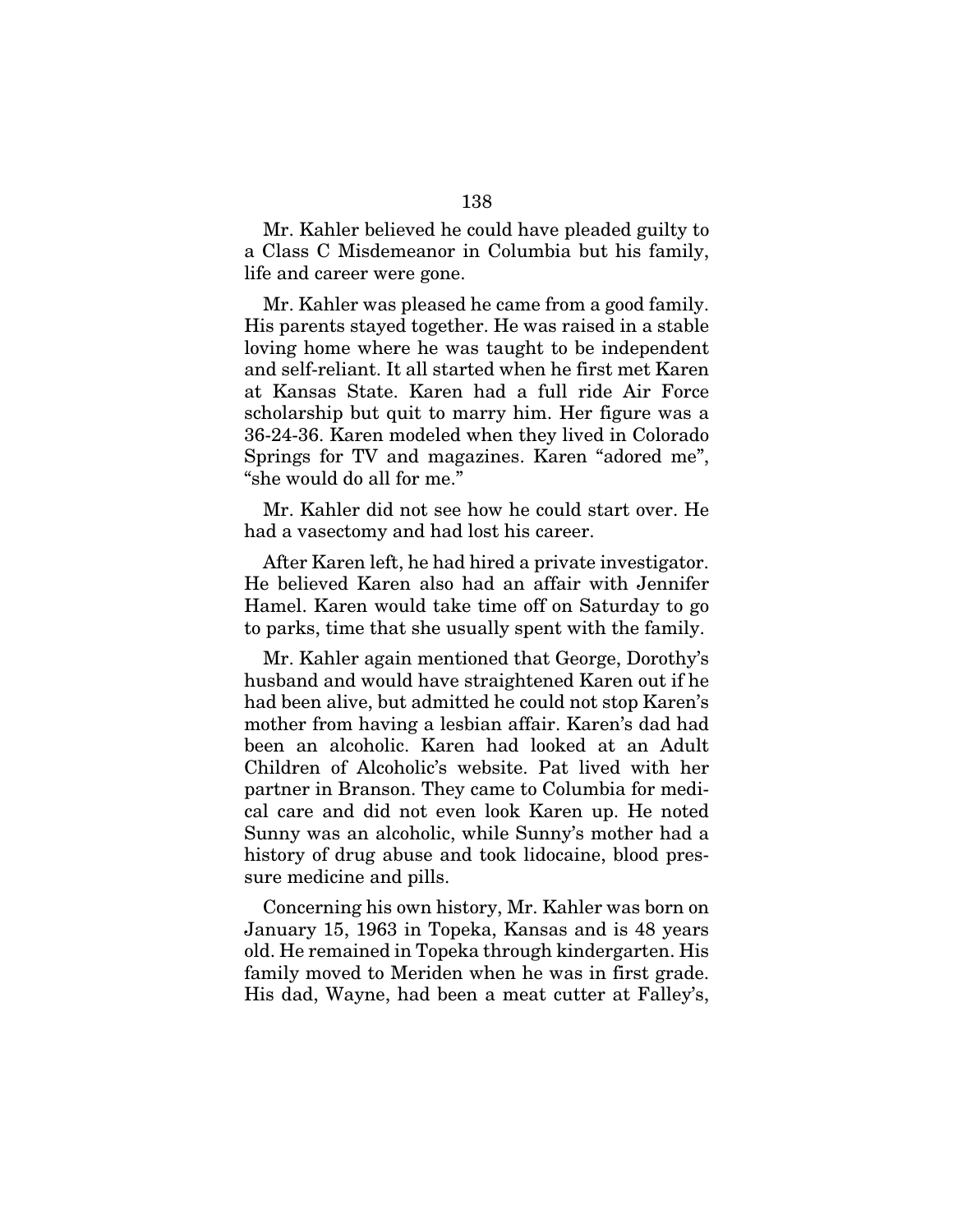but retired. Wayne was very frugal. He is now 69 years old. His mother is Pat. His brother Kris is two years younger. Mr. Kahler continued to live in Meriden until he graduated from high school in 1981. He attended Junior High in Osakie. For brief periods of time they lived in Jackson County in Mayetta and Potawatomie. He attended Jefferson West High School. They raised cows, calves and row crops on someone else's farm. He was kicked a few times helping his dad brand cattle. His dad had one knee replaced and has had two kidney stones. Pat is in excellent health. Her mother lived to age 99, and lived in her own house and drove until age 98.

Mr. Kahler reported he has a good relationship with his brother, Kris, who visited him this week. Kris is married to Carol. Kris has two children by a previous marriage named Denton and Karce. He married his first wife Michelle in a "shot gun wedding." Denton is in their wedding pictures. Kris and Carol also have two children named Heather, age 2 to 3 months and Carson, age 3 or 4.

Mr. Kahler has made a will. His folks are his Executor and Guardian. He is upset with Karen's family in Wichita. He doesn't want her family to receive anything from his estate as they are "white trash."

Mr. Kahler played sports in junior high, and half a year as a senior. In high school he was more interested in car mechanics and worked on his 1969 pickup and 1967 Monterrey.

Mr. Kahler attended Kansas State from 1981 to 1985. He met Karen in 1983 or 1984 at his brother's dorm. Kris didn't do well in college. Mr. Kahler was good in math and science. He focused on graduating and making money as he was tired of being poor. He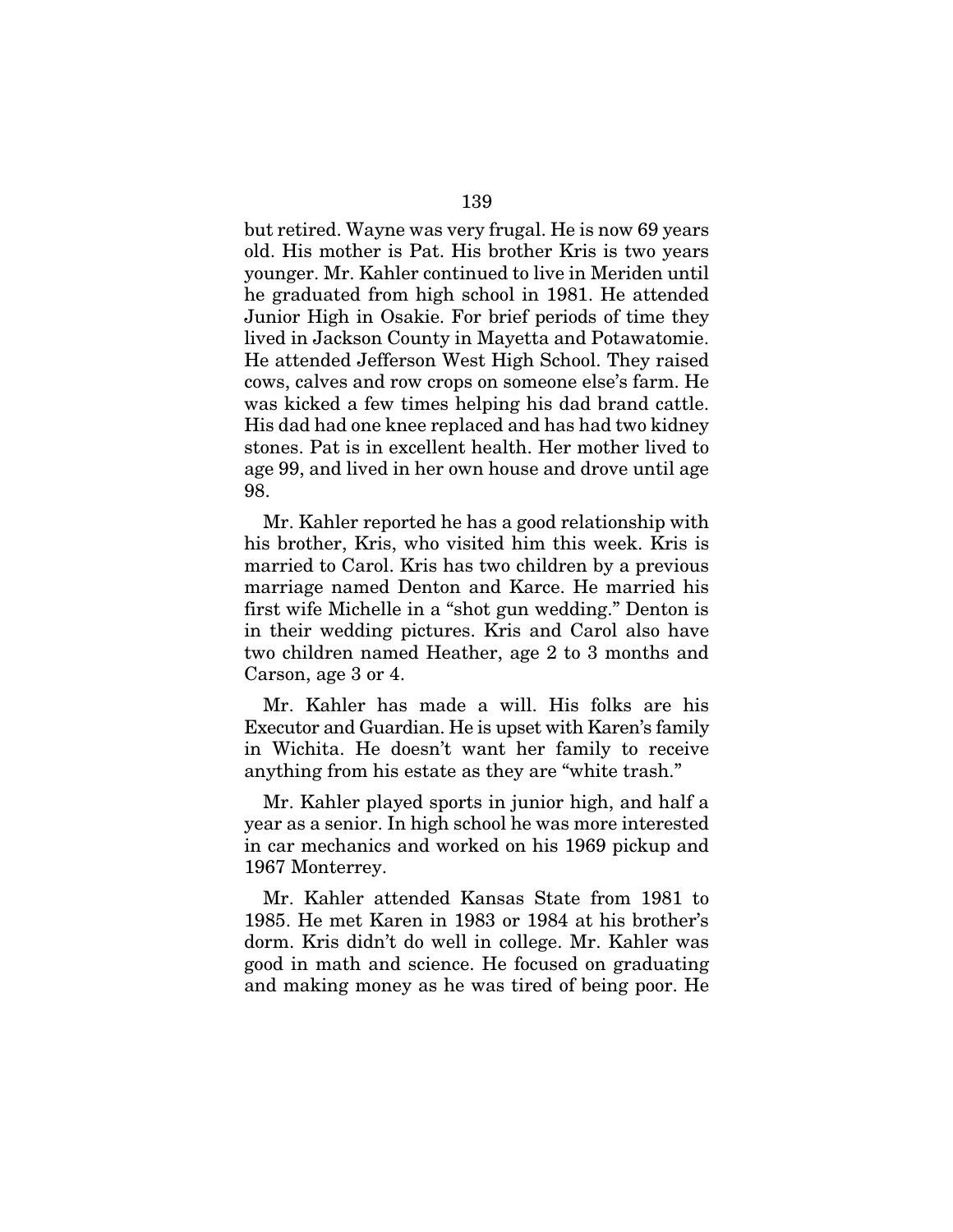majored in Electrical Engineering. He graduated with honors and had a 3.6 GPA. He played intermural sports and joined a fraternity his junior year. He graduated in December 1985. He and Karen married on December 28, 1985 in Burlingame. She bought their wedding rings.

Mr. Kahler's first job was in Colorado at a nuclear power plant. They next lived in Lee's Summit for a year. They next were in Colorado Springs for five years. Emily was born on April 8, 1991. Karen had a long labor, over 24 hours. She had an epidural but didn't do well, but Sean's birth was a "piece of cake." In Colorado he worked 10 hours a day and had three day weekends. He completed an MBA at the University of Colorado and canoed and fished. They lived there from 1987 to 1992.

They next lived in Greenville, Texas from 1992 to 1998. He had to build up the department from the ground up. Lauren was born there in May 1993.

They next went to Duncan, Oklahoma where Mr. Kahler was the Electric Utilities Director. They lived there in 1998 and 1999. Sean was born on 3/25/99. Karen wrote the contract herself. He was happy to have another child.

They next lived in Weatherford, Texas where he was the head of all the utilities. They had a new two story house in a nice neighborhood of young couples with a big rec room. He played basketball every night. Karen worked little jobs. In college Karen was in engineering, but it was hard for her. They would visit his parents on the weekends and in the summer.

In college one girl caused difficulties named Janet. She went to Kansas State but was a loose woman who had too much freedom.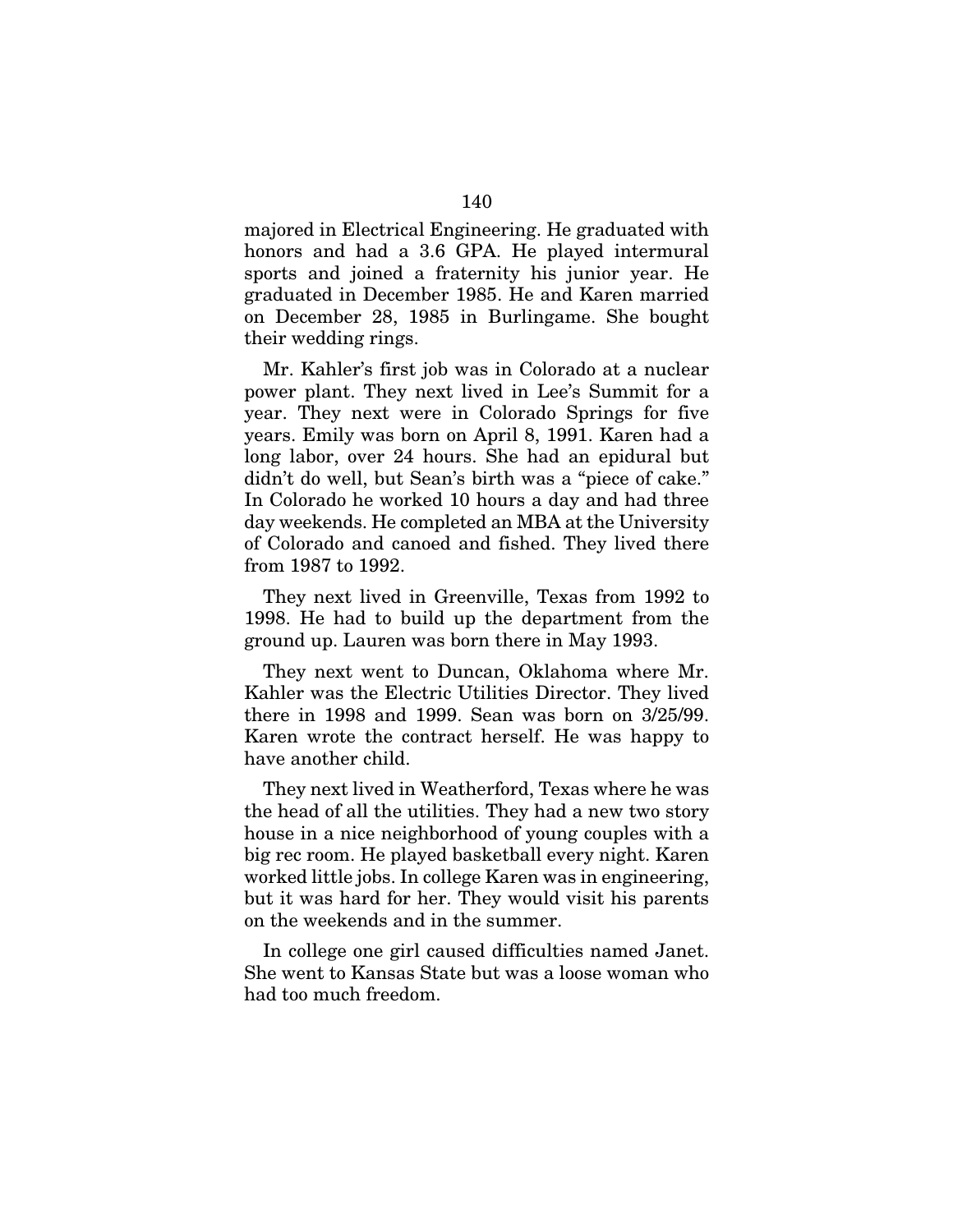Mr. Kahler denied any illicit drug use. He did not drink alcohol except homemade wine with his dad. They would get "buzzed," but they were never intoxicated.

Mr. Kahler described himself as a dedicated husband, father and provider. After his arrest in Columbia he felt guilty. He did not know his neighbors there, who were older people with grandchildren. When he was fired by the city manager, he was caught off guard and didn't know why. He was given no concrete reason. He attributed his termination to politics. He thought he could have been sabotaged by friends of his wife such as Terry St. Romain and Bill Watkins. Mr. Watkins, who recently retired, seemed to be supportive and told him to let him know if he needed a letter. His attorney talked to Mr. Watkins this week.

Mr. Kahler blames everything on Karen. He believes something happened to her. He noted Karen objected when he gave his mom rubies. He took all the jewelry he made for Karen out of the house when she left. He believed someone on the city council was against him. He mentioned Tracy Wilson-Kleecamp.

Mr. Kahler believes his perfect family, career and kids was ended by Karen "messing around." He felt his life was over. He felt like a failure and thought of killing himself. He tried everything to save the situation that he could have done. He recalled Karen took a picture that had hung in his office for seven years. Karen had hired someone to paint it.

Mr. Kahler recently has mentioned to his family that he would like to have more of a role in raising his son. They responded that they don't like the way he handles things. Mr. Kahler wryly responded, "at least I get results."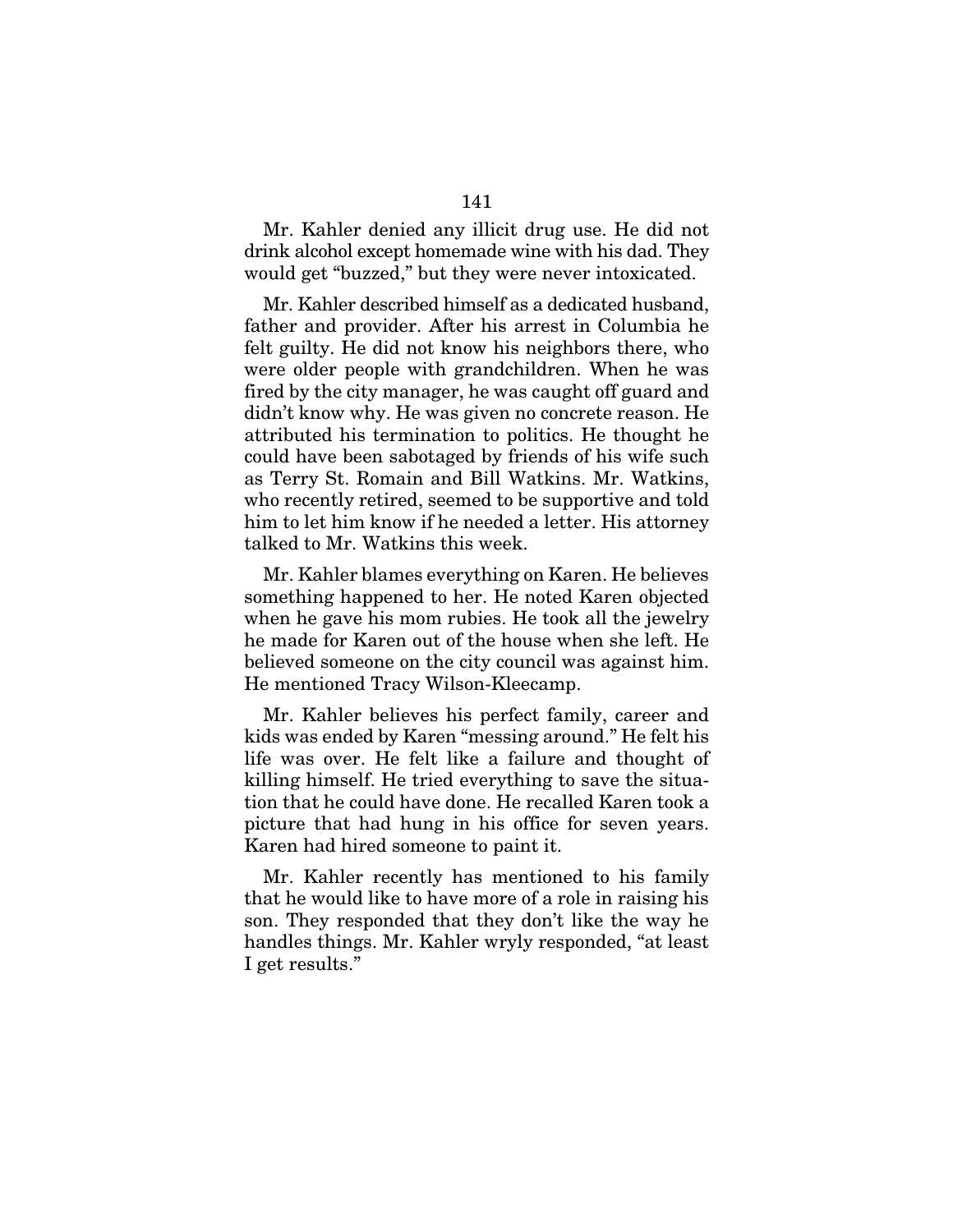## Diagnostic Discussion by Dr. Peterson:

In Dr. Peterson's preliminary draft report he has not provided any background information from his interviews of Mr. Kahler yet.

Testing included the Shipley Institute of Living Scale with an estimated WAIS-R IQ of 110, which Dr. Peterson notes is a likely reduction due to a major depression and possibly his antidepressant medication. On a diagnostic instrument, the Personality Assessment Inventory, Mr. Kahler was defensive but endorsed items indicating depression and a disturbing traumatic event. Mr. Kahler's responses also indicated increased interpersonal sensitivity and considerable variations in his self-esteem. The diagnosis on this instrument was a Major Depressive Disorder, Single episode and a dysthymic disorder. Personality features included elements of borderline personality, narcissism and paranoia. It was noted his suicide potential was high.

On a second diagnostic instrument, the Minnesota Multiphasic Personality Inventory-2, Mr. Kahler's responses indicated psychological maladjustment with suspiciousness, a high reliance on repression/ projection, a vulnerable self-concept and a rigid present adjustment. He believed he was unjustly blamed for the problems of others and deserved to be "funded" "for the wrong she committed." The MMPI-2 suggested a diagnosis of Somatoform Disorder in someone with a histrionic or paranoid personality. It was noted his responses indicated "deep chronic feelings of hostility toward family members" and that angry outbursts are to be expected.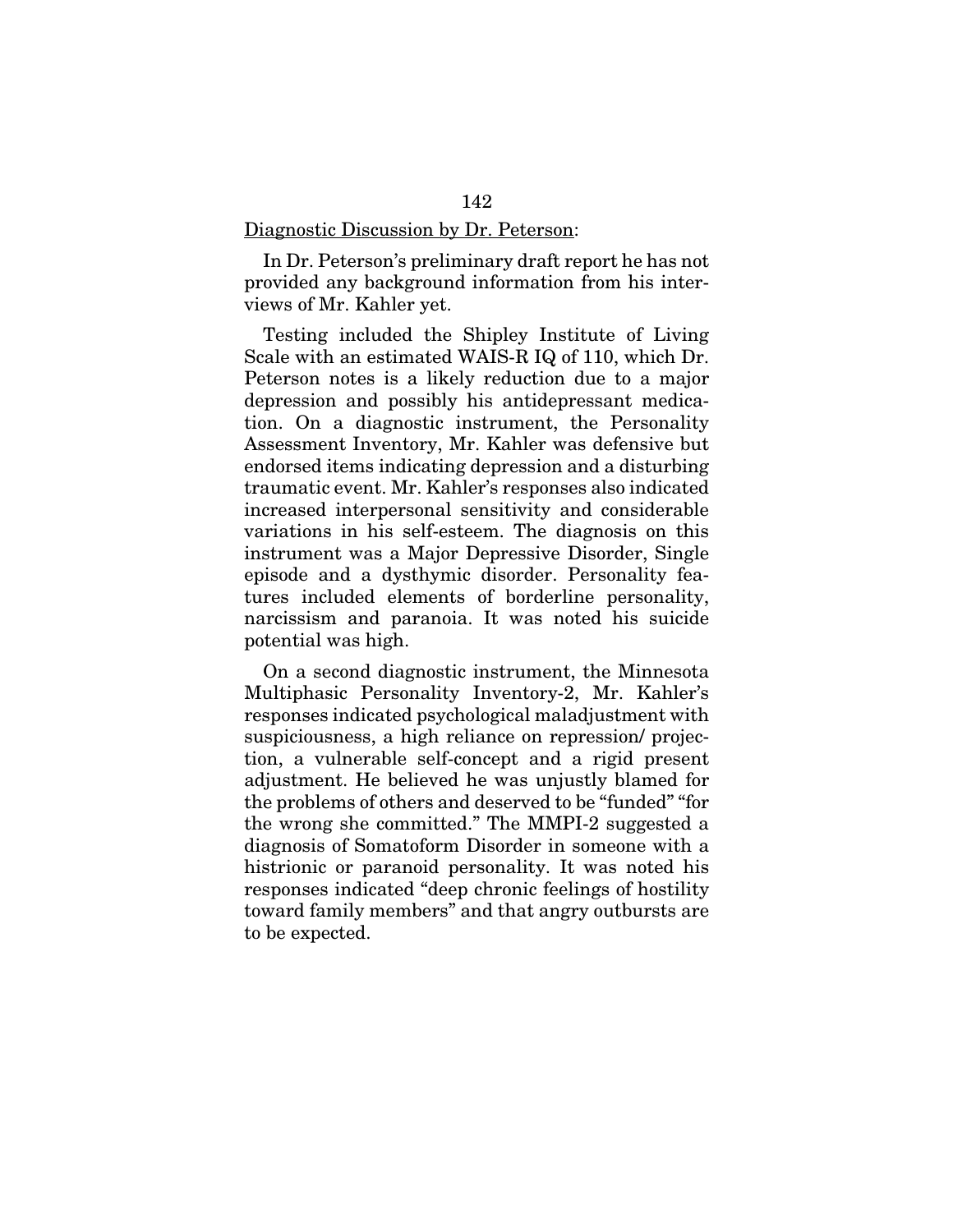From the history reviewed, Dr. Peterson also believed Mr. Kahler's behavior was consistent with an Obsessive-Compulsive Personality Disorder.

Stressors identified by Dr. Peterson included being told "no" by Karen both in their marriage and sexual relationship; the termination of his employment; his resentment of Karen's relationship with Sunny; and his negative assessment of his daughters.

Dr. Peterson noted the severity of Mr. Kahler's harsh, unforgiving and unmitigating attitude as evidence of the severity of his depression and obsessive compulsive, narcissistic personality deterioration. These diagnoses are elaborated in Dr. Peterson's mental status examination and preliminary diagnostic formulation.

Dr. Peterson notes the stressors of receiving his last paycheck, and Sean's return to a "gay" household precipitated an irrational rage, not uncommon during major depression and divorce. Dr. Peterson further opines interpersonal disorganization at the time of the shooting is manifested by Mr. Kahler's "extraordinarily poor marksmanship" shown in the autopsy reports. That he spared his son while killing his daughters indicates some decision making, but also a "deep pathological attachment." Dr. Peterson noted the quadruple homicide itself indicates the severity of Mr. Kahler's depression.

Dr. Peterson also noted the presence of posttraumatic stress disorder with no recall or vague recall, which likely occurred after the homicides. Dr. Peterson notes Mr. Kahler's lack of recall is inconsistent with Mr. Kahler's personality, as well as Mr. Kahler's rational functioning up to the time he left to get supplies and his rational approach to the arresting deputy.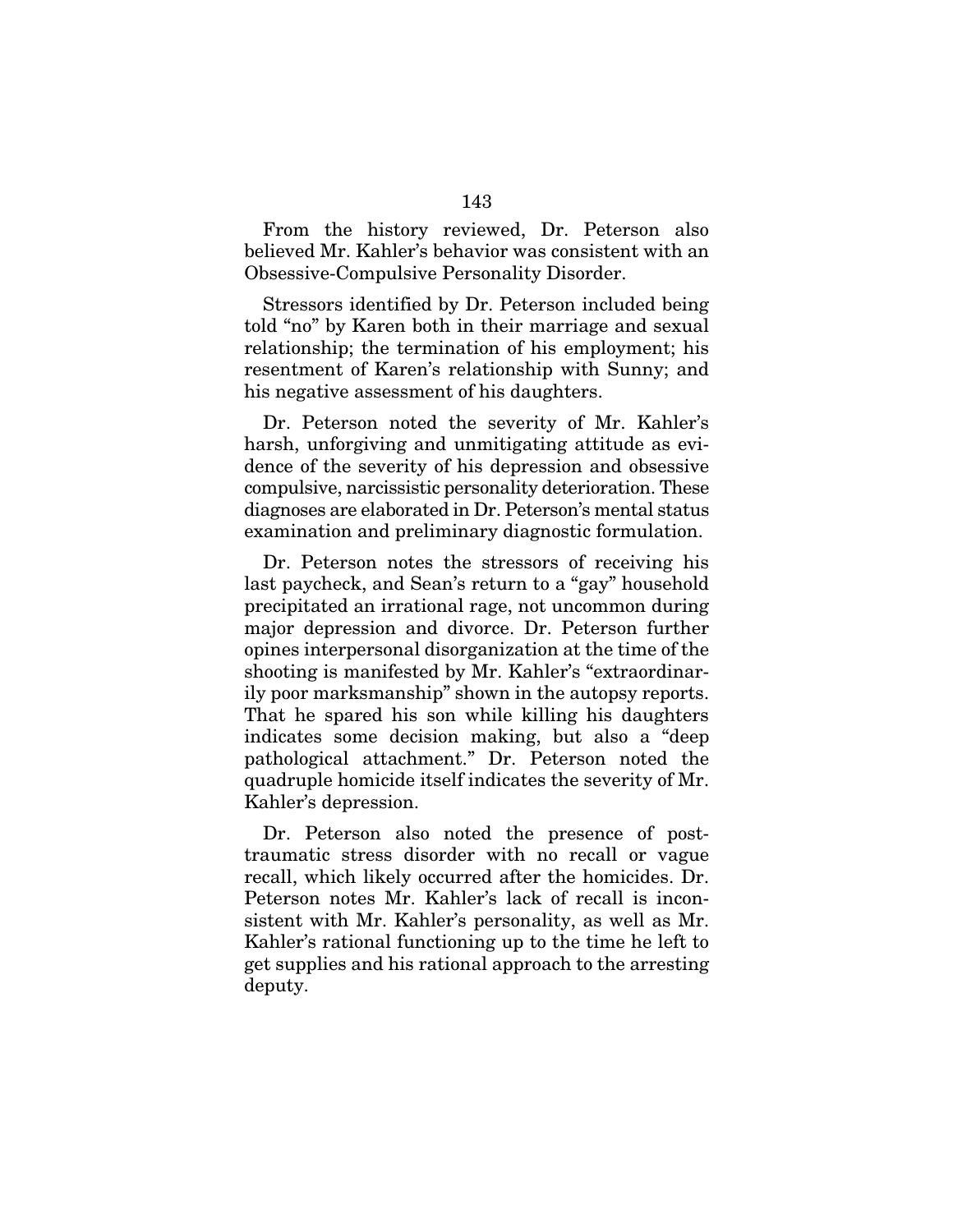Dr. Peterson concludes that Mr. Kahler had a mental disease or defect that resulted in Diminished Capacity or extreme emotional disturbance at the time of the offense, resulting from a major depressive disorder and the decompensation of his obsessivecompulsive and narcissistic personality disorder. Mr. Kahler's ultimate disorganization resulted from his son's departure, his last paycheck, his failure to end the relationship between Karen and Sunny, and his daughter's budding homosexual behavior that fractured his "perfect family."

## Discussion and Opinion:

Mr. Kahler undoubtedly has an obsessive-compulsive adjustment and a high narcissistic need to view himself as perfect, as evidenced by his perfect career, material attachments, perfect wife and children. The series of events, including his wife's relationship with Sunny, her filing for divorce; financial decisions of which he did not approve, his arrest; humiliation and the termination of his job; and in his view career; were overwhelmingly stressful and were aggravated by his daughters estrangement, his inability to control or rectify the situation, and his growing pessimism about continuing a relationship with his son despite their week together.

Undoubtedly Mr. Kahler was depressed and was suffering from a Major Depressive Disorder of moderate severity that affected his reasoning in the sense it made him pessimistic about his future. This combined with his inability to see any fault in himself and his focusing his hatred and blame on Karen, and by extention of his daughters and his wife's family for supporting her, also contributed to the quadruple homicides on 11/28/2009.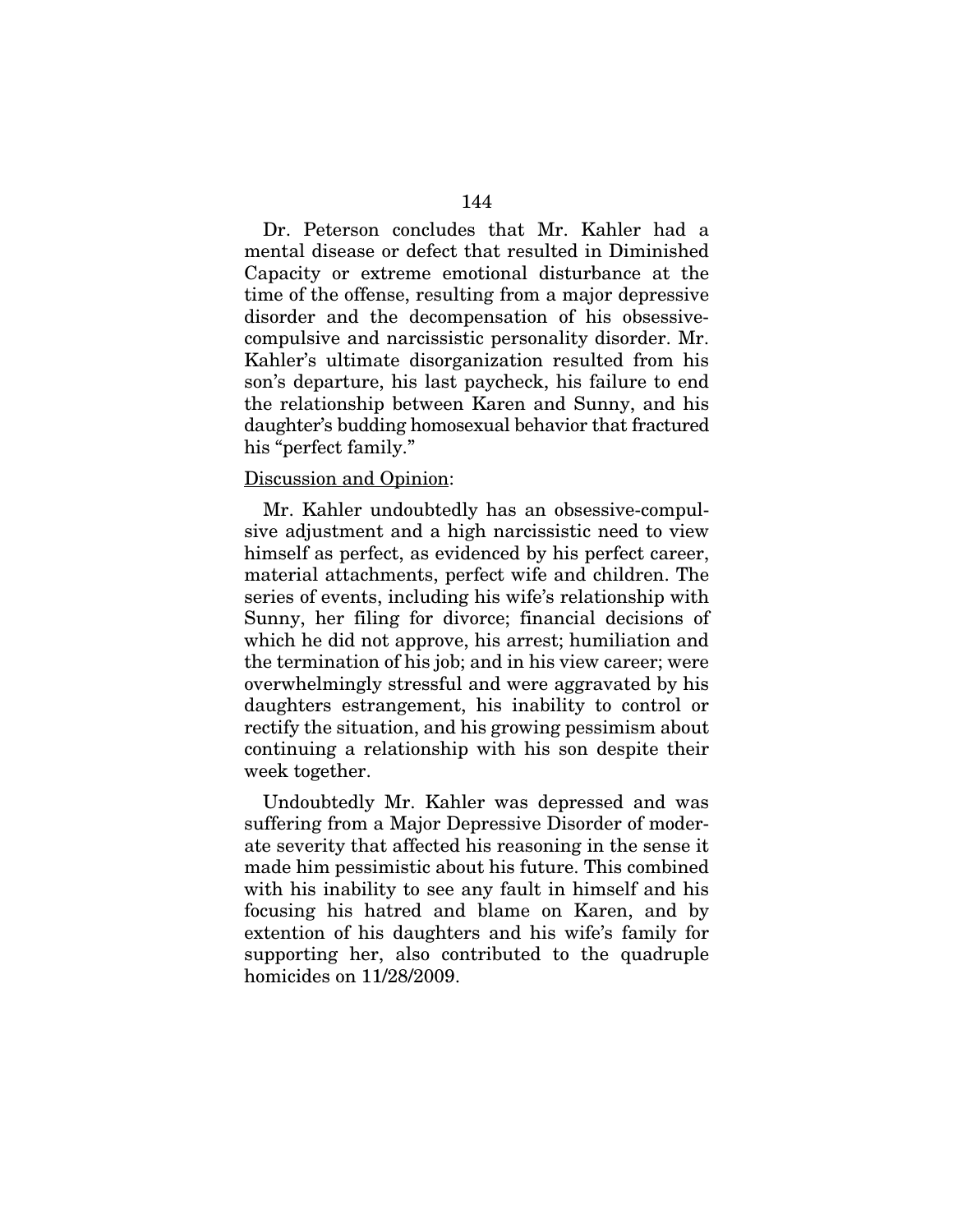Thus said, mental disorders alone do not equal insanity or a lack of ability to form intent. To the contrary, Mr. Kahler engaged in Compulsive monitoring of his wife and family for months with ever increasing anger and rage, and at times inappropriate behavior such as when he sent numerous emails concerning Karen's behavior to others inappropriately shortly before losing his job.

Still, Mr. Kahler was able to engage in purposeful behavior. He elicited not to seek employment so he would not provide more money to his wife in the divorce settlement. He planned to seek custody of his son. He engaged in numerous projects at his parents' ranch, which he did competently.

There was no disorganization or decompensation evident in Mr. Kahler's behavior on the afternoon of the homicides. He knew exactly where his family would be. His vehicle was seen prior to the homicide. He brought a weapon. He spared the member of the family in whom he was most invested, and in his view had the least blame. He blamed Karen for the destruction of his life; his daughters for siding with her; and her grandmother for supporting her.

Mr. Kahler's behavior is consistent with a clear motive of revenge. His behavior was far from disorganized. He tracked down all four family members, shooting each one twice. He fled the scene and successfully eluded law enforcement until the next day. No behavioral disorganization is evident in his behavior either before, during or after the homicides. Despite claiming no memory, Mr. Kahler continues to be proud of his ability to elude the police, and that he is a man who gets results/retribution for perceived wrongs against him.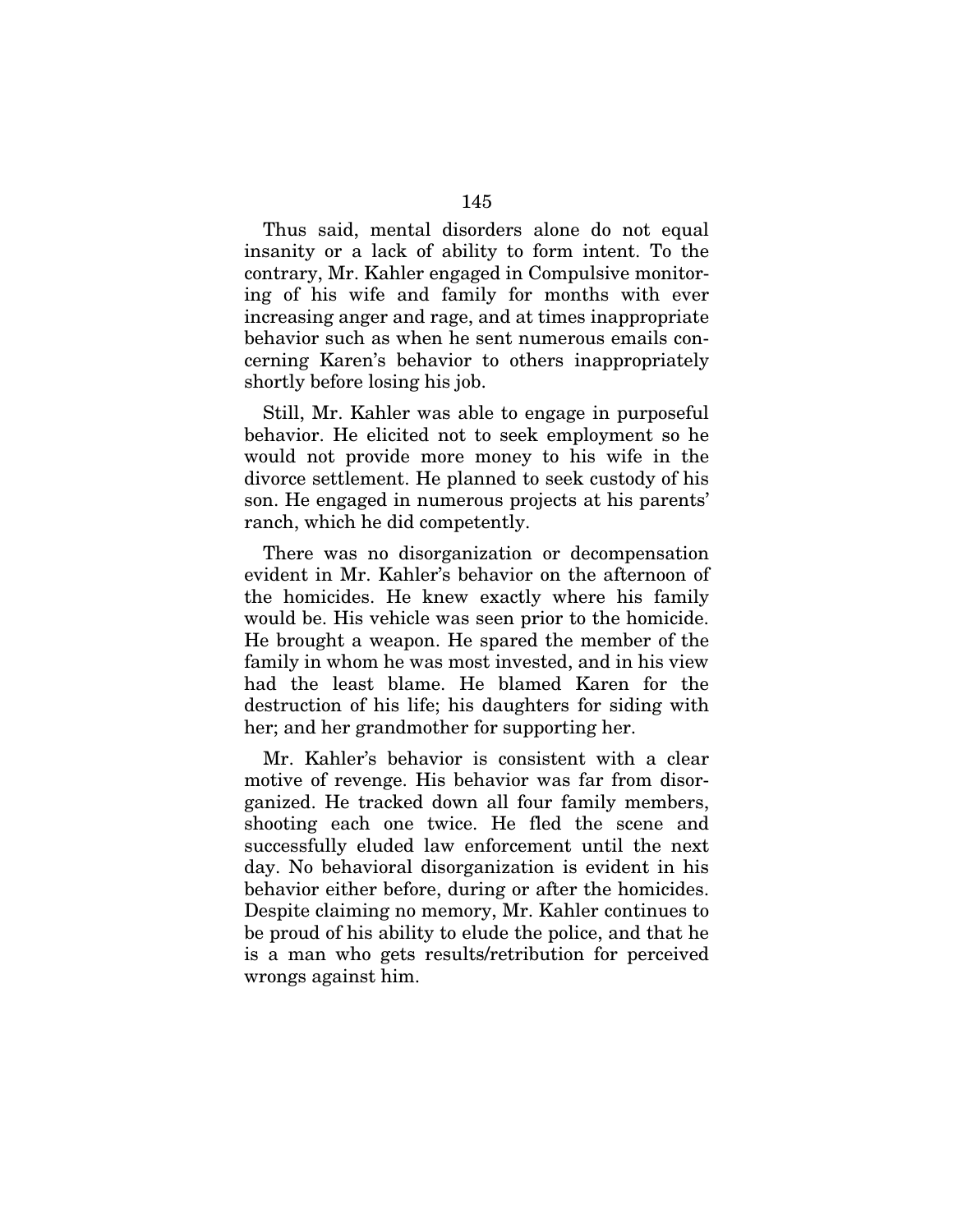It is my opinion that despite suffering from a major depressive disorder that Mr. Kahler retained the ability to form intent at the time he shot and killed his estranged wife Karen, daughters Emily and Lauren, and Karen's grandmother, Mrs. Wight in the late afternoon/early evening of November 28, 2009. While Mr. Kahler surely was and continues to fell aggrieved by his life's turn of events, the quadruple homicide in and of itself is not evidence of a lack of intent or diminished capacity to form intent.

Mr. Kahler continues to see himself as the victim, and that he was driven to commit the homicides. In his view, the homicides have justification because of the wrongs done to him.

Sincerely,

/s/ William S. Logan, MD William S. Logan, MD Diplomate, American Board of Psychiatry and Neurology 1982 Diplomate, American Board of Forensic Psychiatry 1987 Subspecialty in Forensic Psychiatry by the American Board of Psychiatry and Neurology 1994 and 2003

WSL/sg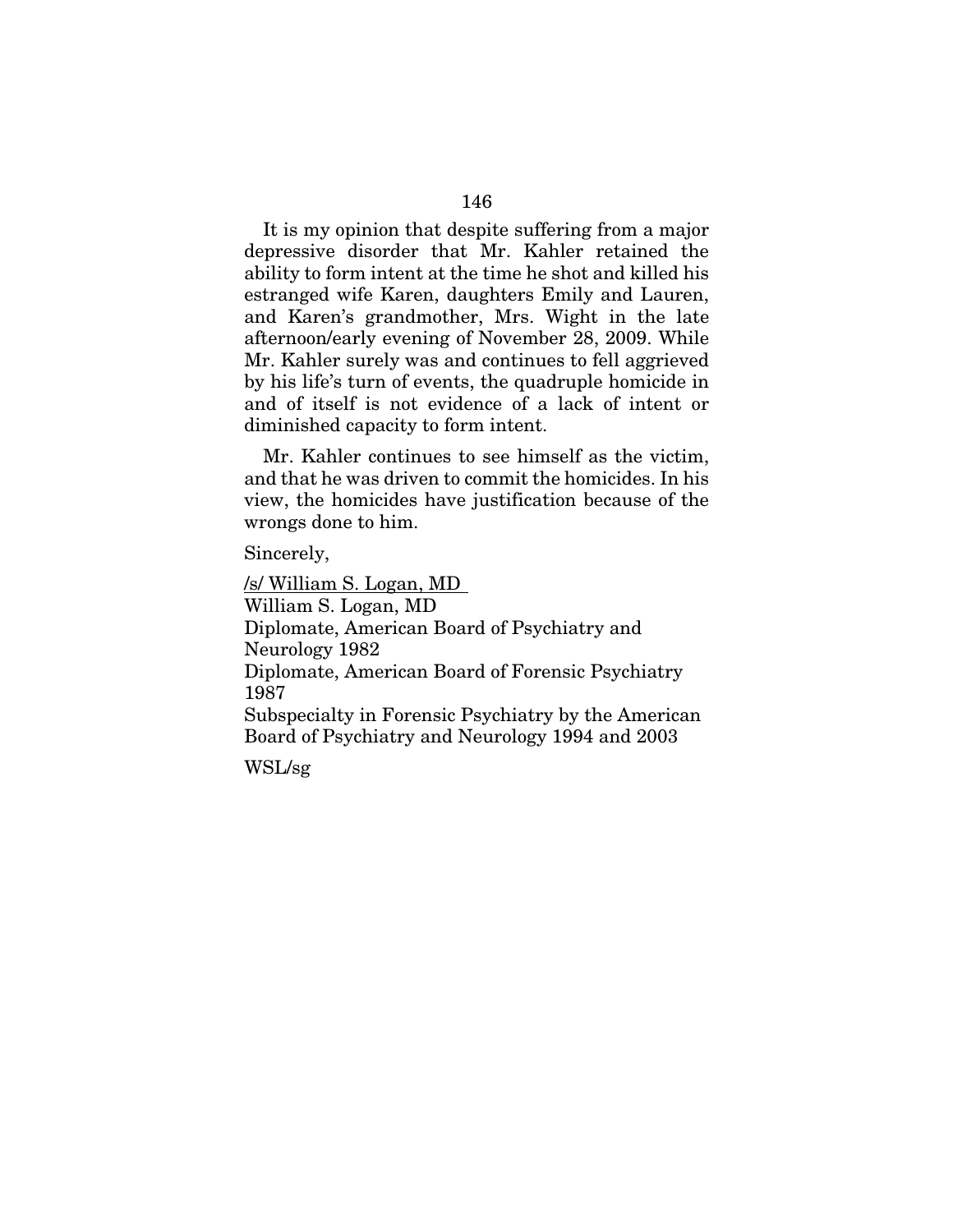147

# IN THE DISTRICT COURT OF OSAGE COUNTY, KANSAS FOURTH JUDICIAL DISTRICT (CRIMINAL DIVISION)

———— Case No. 09-CR-270

———— STATE OF KANSAS,

*Plaintiff*, vs.

JAMES KRAIG KAHLER,

 $Define$ 

## DEFENDANT'S PROPOSED CAPITAL PUNISHMENT SENTENCING INSTRUCTIONS

COMES NOW the defendant, James Kraig Kahler, by and through Thomas D. Haney and Amanda S. Vogelsberg of Henson, Hutton, Mudrick & Gragson, L.L.P., and respectfully submits the following proposed instructions for sentencing phase of the trial in the above-captioned matter.

Respectfully submitted,

/s/ Thomas D. Haney

Thomas D. Haney, #7685 Amanda S. Vogelsberg, #23360 HENSON, HUTTON, MUDRICK & GRAGSON L.L.P. 100 SE 9th Street, 2nd Floor P. O. Box 3555 Topeka, KS 66601-3555 (785) 232-2200 (785) 232-3344 (facsimile) *Attorneys for James Kraig Kahler*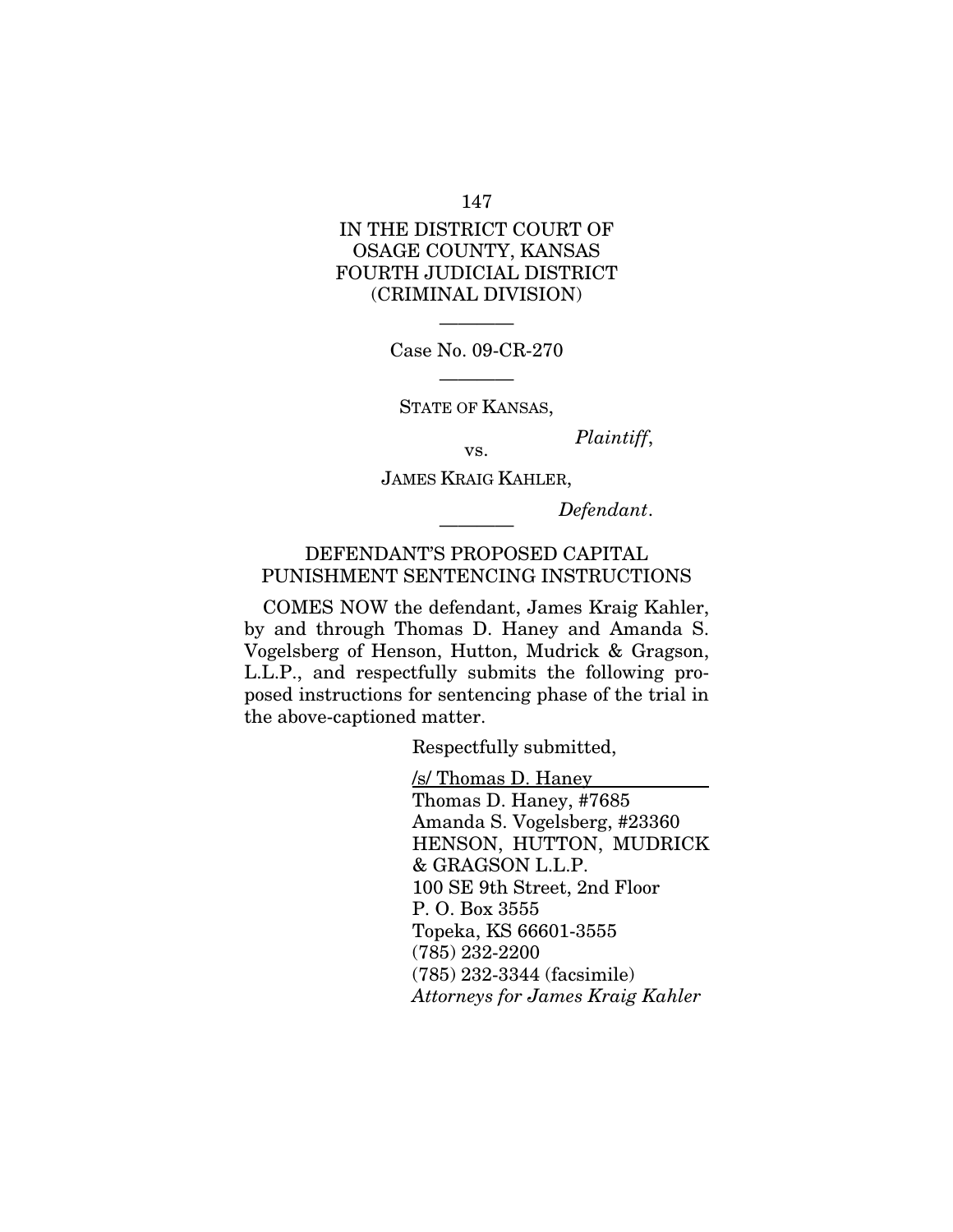## CERTIFICATE OF SERVICE

This is to certify that a copy of the above and foregoing document was sent, via facsimile and by U.S. Mail, on this 26th day of August, 2011, to:

Amy Hanley Office of the Kansas Attorney General 120 SW 10th Avenue, 2nd Floor Topeka, KS 66612-1597 785-291-3875 (facsimile)

Brandon Jones Osage County Attorney 717 Topeka Avenue P.O. Box 254 Lyndon, KS 66451-0254 785-828-3150 (facsimile)

and a Chamber's copy to:

The Honorable Phillip M. Fromme, Chief Judge c/o Osage County District Court P.O. Box 549 Lyndon, KS 66451 785-828-4704 (Lyndon facsimile) 620-364-8535 (Burlington facsimile)

> /s/ Thomas D. Haney Thomas D. Haney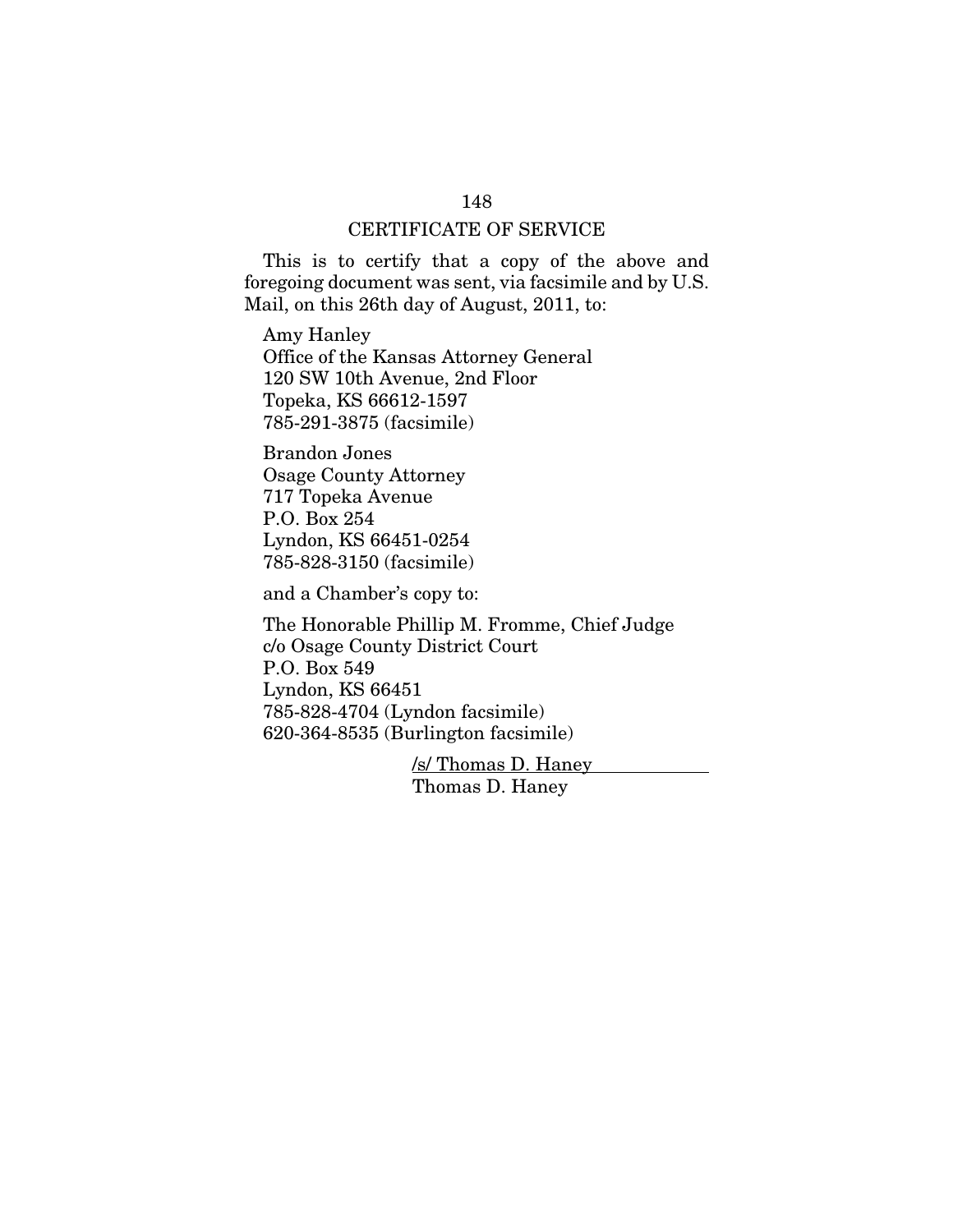- PIK3d 56.00-B
- PIK3d 56.00-C as modified by adding to A, "but which are above and beyond the elements of the crime itself" and striking from paragraph I "or created a great risk of death to" and providing the defendant's definition of heinous, atrocious and cruel.
- PIK3d 56.00-D as modified to clearly state the correct burdens of proof and mitigating circumstances.
- PIK3d 56.00-E
- PIK3d 50.00-F to add "solely" in the third line between "determined" and "by".
- PIK3d 56.00-G. Strike "shall" from third line and adding unanimity of jurors is not required as to any mitigating circumstance.
- Instruction No. \_\_\_ Mitigating Evidence is not offered . . .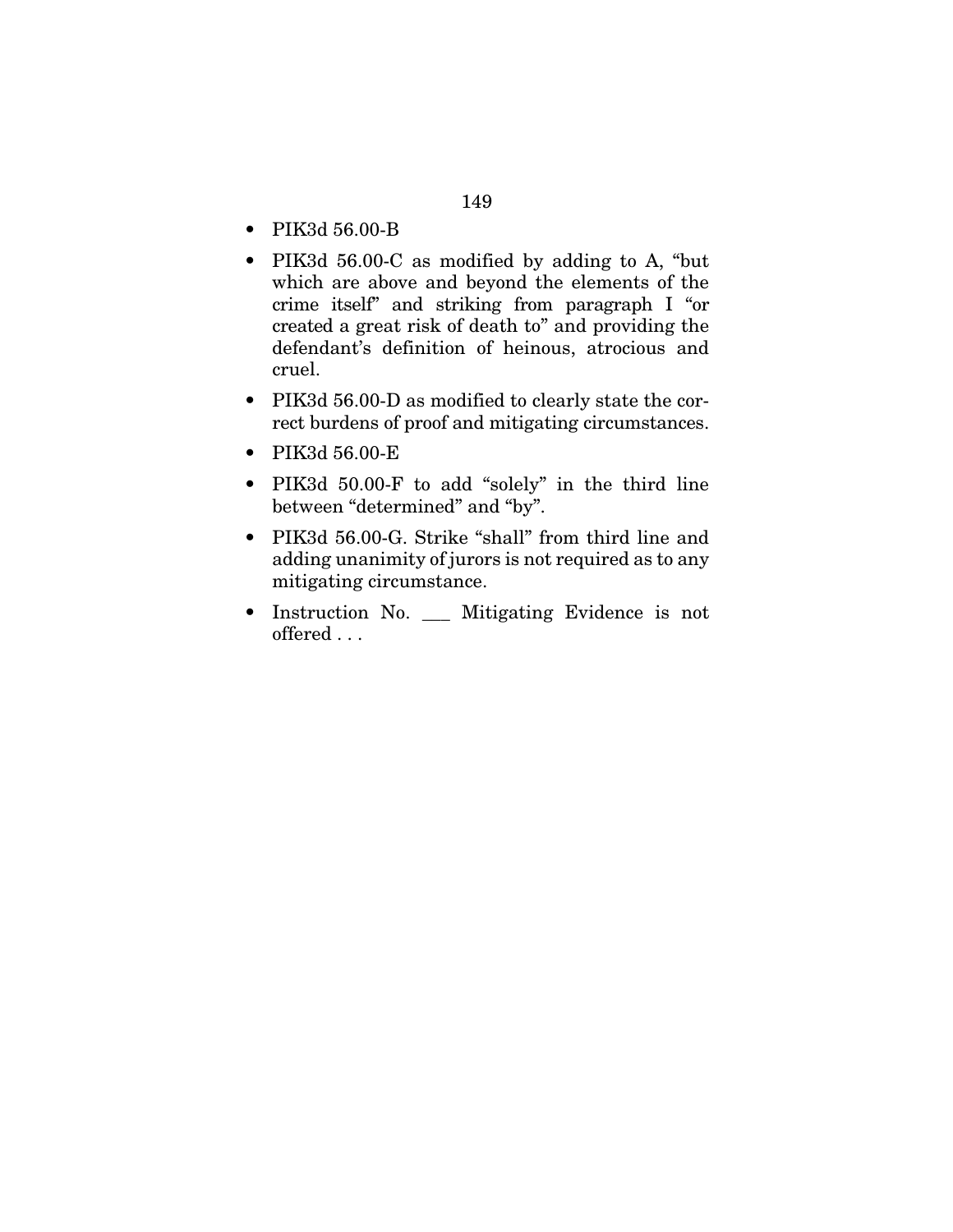Mitigating evidence is not evidence offered as an excuse for the crimes of which Mr. Kahler has been found guilty. Rather, it is any evidence, which in fairness and mercy, may serve as a basis for a sentence other than death.

A mitigating circumstance is that which in fairness or mercy may be considered as extenuating or reducing the degree of moral culpability or blame or which justify a sentence of less than death, although it does not justify or excuse the offense. The determination of what are mitigating circumstances is for you as jurors to resolve under the facts and circumstances of this case.

The appropriateness of the exercise of mercy can itself be a mitigating factor you may consider in determining whether the State has proved beyond a reasonable doubt that the death penalty should be imposed.

The defendant contends that mitigating circumstances include, but are not limited to, the following:

1. The defendant has no Significant history of prior criminal activity.

and/or

2. The crime was committed while the defendant was under the influence of extreme mental or emotional disturbance.

and/or

3. The defendant acted under extreme distress and/or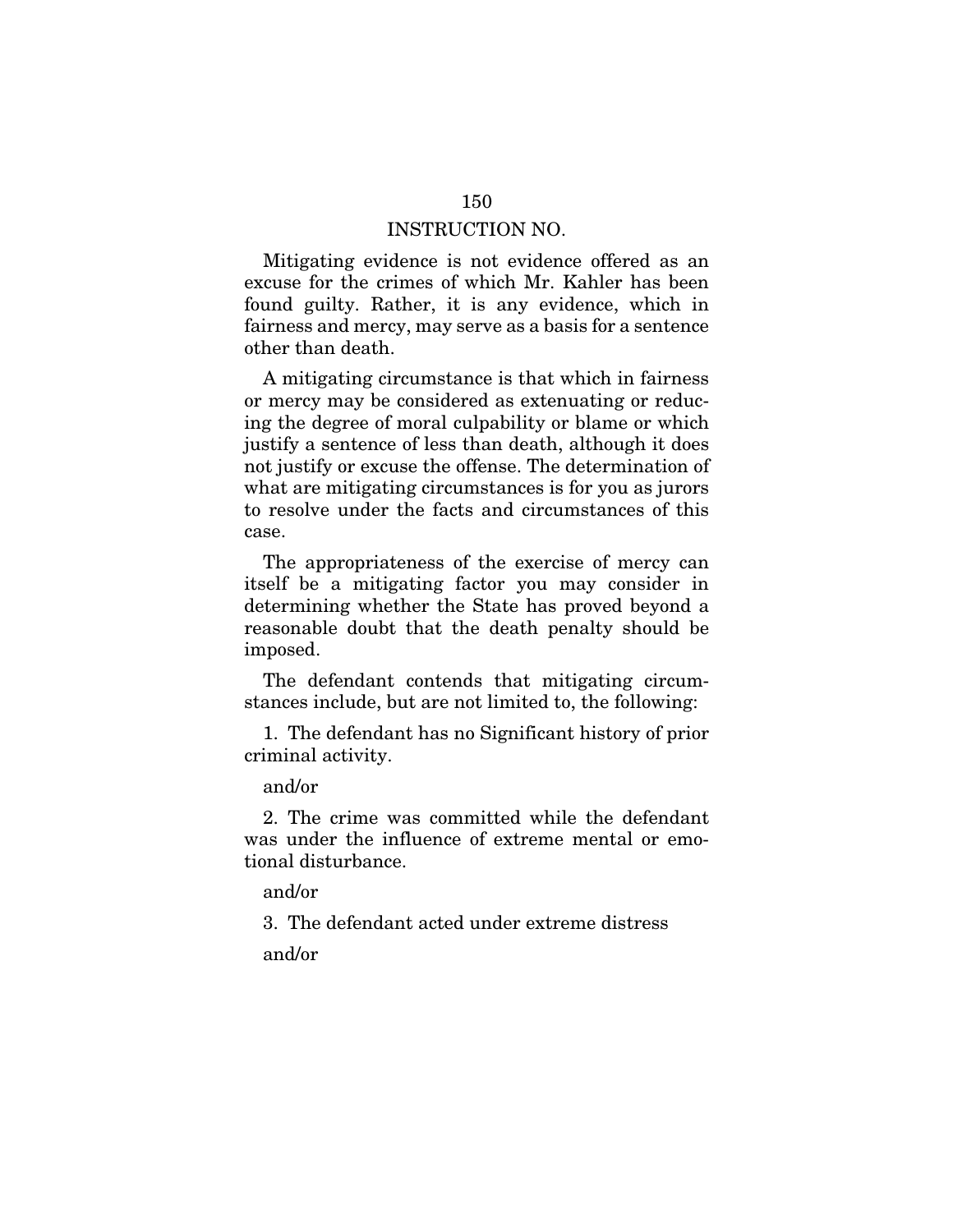4. The capacity of the defendant to appreciate the criminality of the defendant's conduct or to conform the defendant's conduct to the requirements of law was substantially impaired.

#### and/or

5. A term of imprisonment is sufficient to defend and protect the people's safety from the defendant.

## and/or

6. The defendant had the opportunity to inflict harm on several witnesses and law enforcement officers, and did not do so.

## and/or

7. The defendant did not rape or commit other acts of violence against the victims.

## and/or

8. The defendant, on November 28, 2009 suffered from serious mental illness impairing his ability to think and control his actions.

## and/or

9. If the defendant is sentenced to death, the defendant's son will not have an opportunity to contact his father at his own will at some time in the future.

## and/or

10. If the defendant is sentenced to death, the defendant's retirement of approximately \$3,500.00 per month from the City of Weatherford will cease. The retirement is assigned to the benefit of Sean Kahler, and to be used on Sean Kahler's education and is not available to the defendant.

## and/or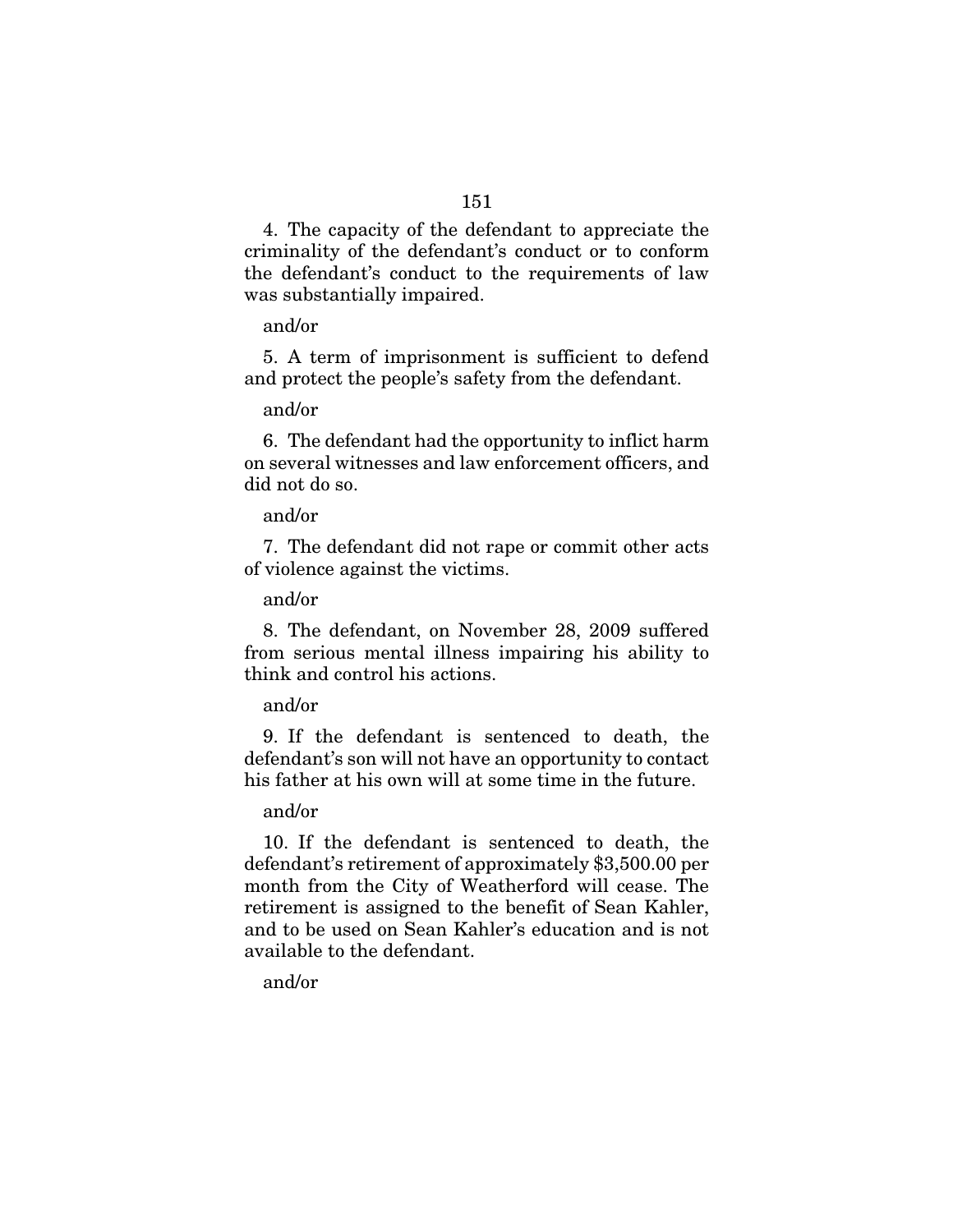11. For the majority of defendant's life, he positively contributed to and volunteered in the communities in which he resided.

#### and/or

12. A life sentence is a harsher penalty for this particular defendant given his suicidal tendencies and ideation, and his preference for the outdoors.

You may consider as mitigating any circumstance which tends to justify the penalty of life in prison. You must consider all evidence of mitigation. Mitigation may be established by any evidence introduced by either party. You May not refuse to consider any evidence in mitigation. The law requires you to consider all mitigating evidence. Therefore you are not permitted to refuse to consider such evidence.

Mitigating circumstances need to be proved only to the satisfaction of the individual juror in the juror's sentencing decision and not beyond a reasonable doubt but only by a preponderance (or greater weight) of the evidence and mitigating circumstances do not need to be found by all members of the jury in order to be considered in an individual juror's sentencing decision.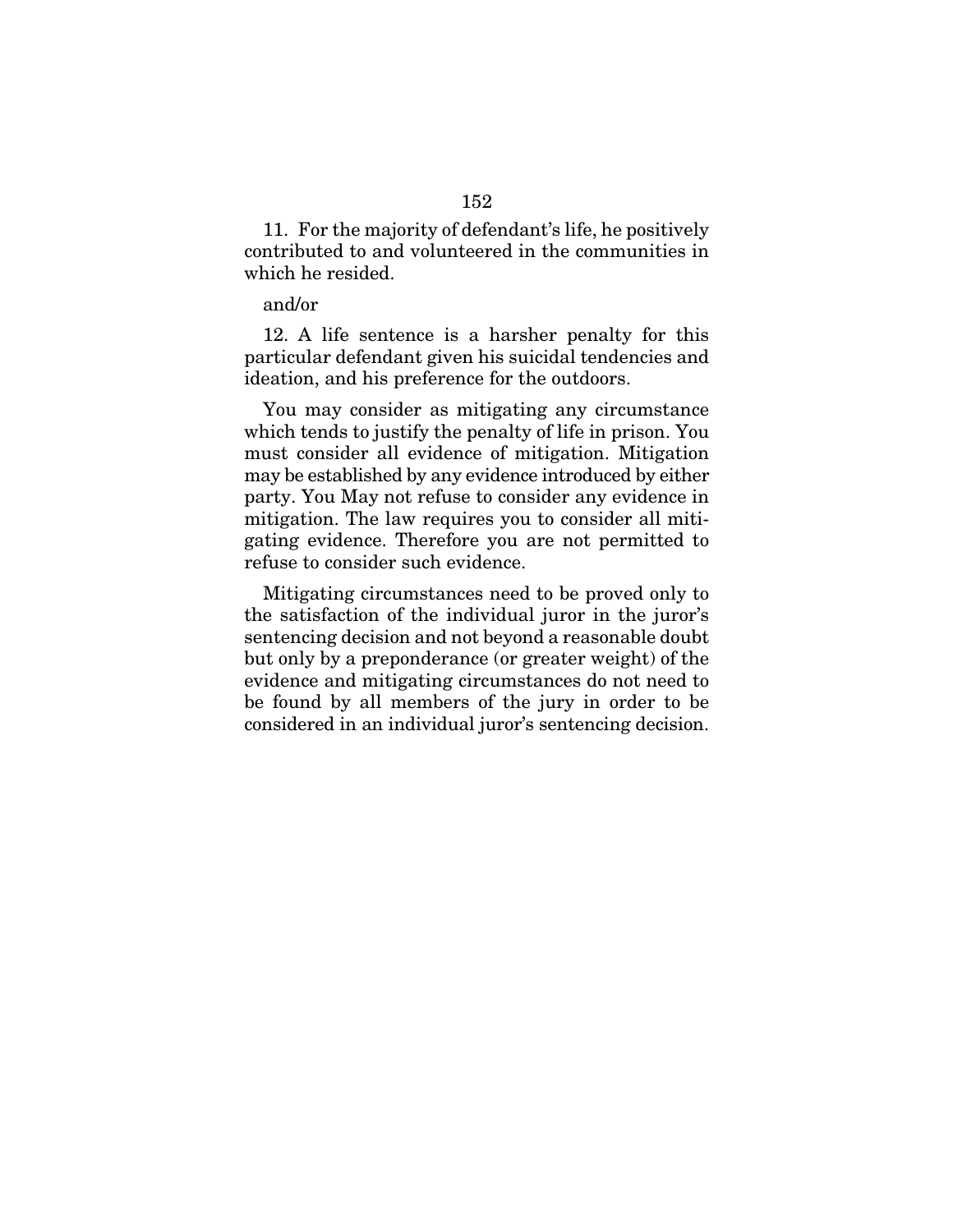It is my duty to instruct you in the law that applies to this case, and it is your duty to consider and follow all of the instructions. You must decide the case by applying these instructions to the facts as you find them.

PIK 3d 51.02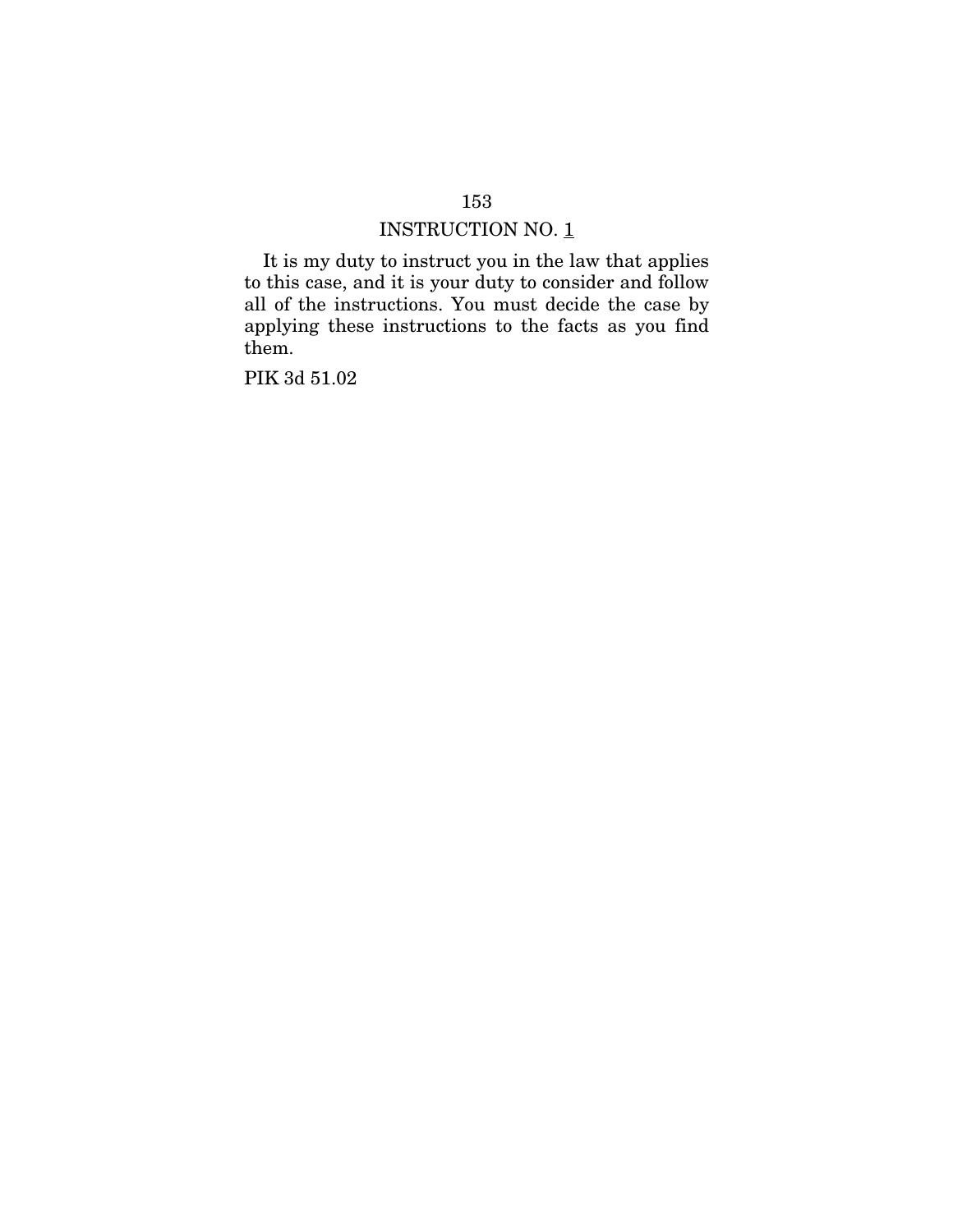# INSTRUCTION 2

In your fact finding you should consider and weigh everything admitted into evidence. This includes testimony of witnesses, admissions or stipulations of the parties, and any admitted exhibits. You must disregard any testimony or exhibit which I did not admit into evidence.

PIK 3d 51.04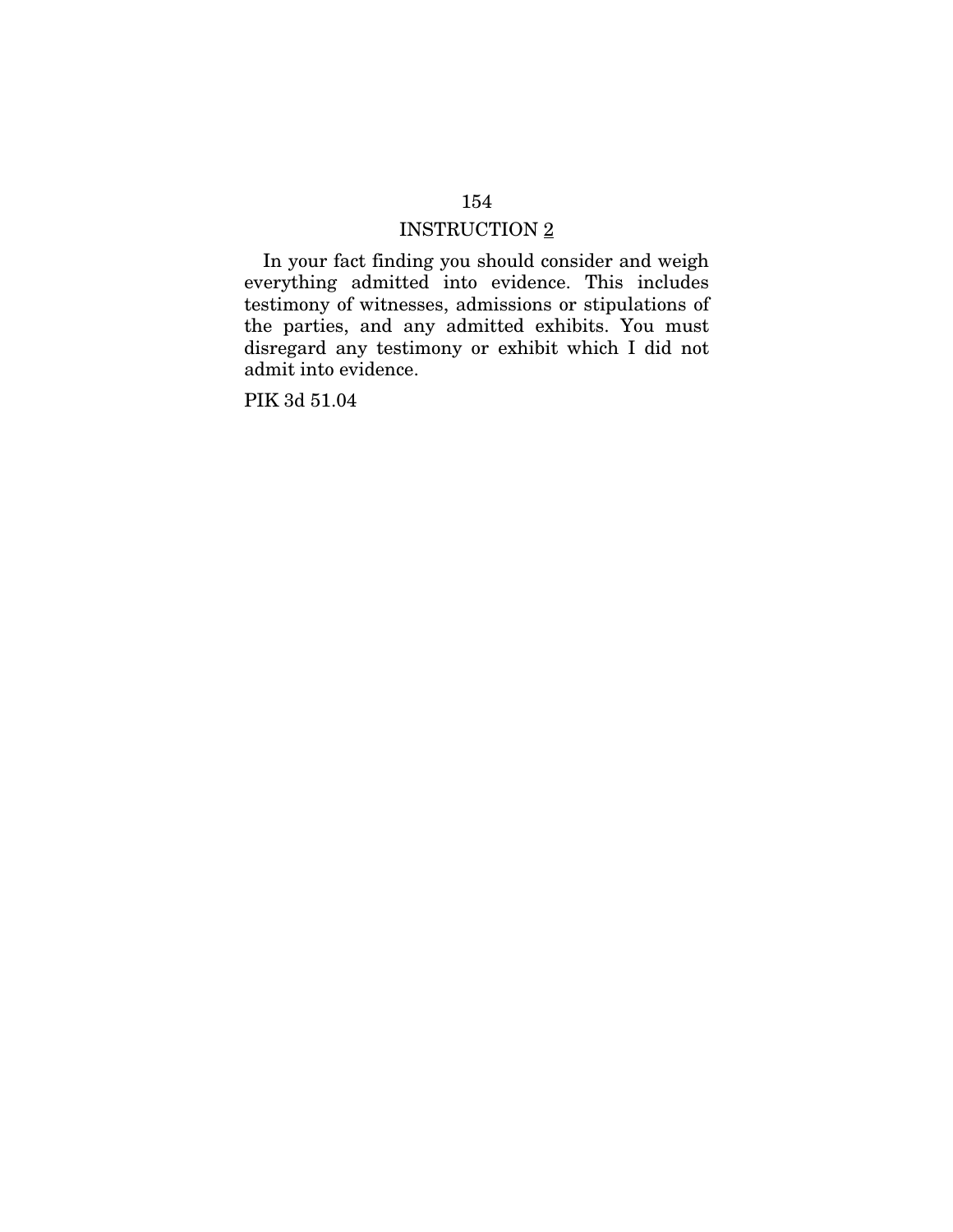# INSTRUCTION 3

A defendant in a criminal trial has a constitutional right not to be compelled to testify. You must not draw any inference of guilt from the fact that the defendant did not testify, and you must not consider this fact in arriving at your verdict.

PIK 3d 52.13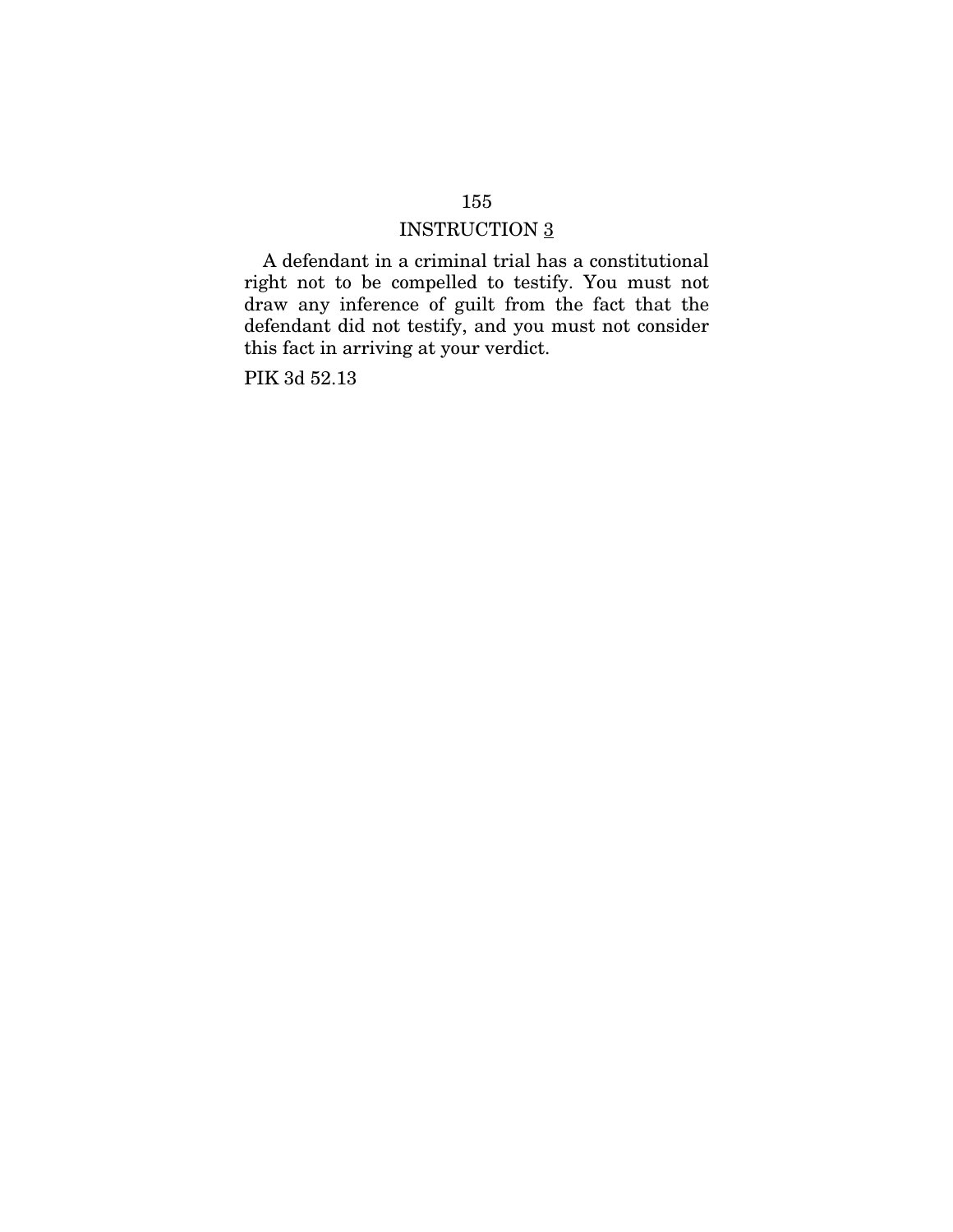At times during the trial, I have ruled upon the admissibility of evidence. You must not concern yourself with the reasons for these rulings. I have not meant to indicate any opinion as to what your verdict should be by any ruling that I have made or anything that I have said or done.

PIK 3d 51.05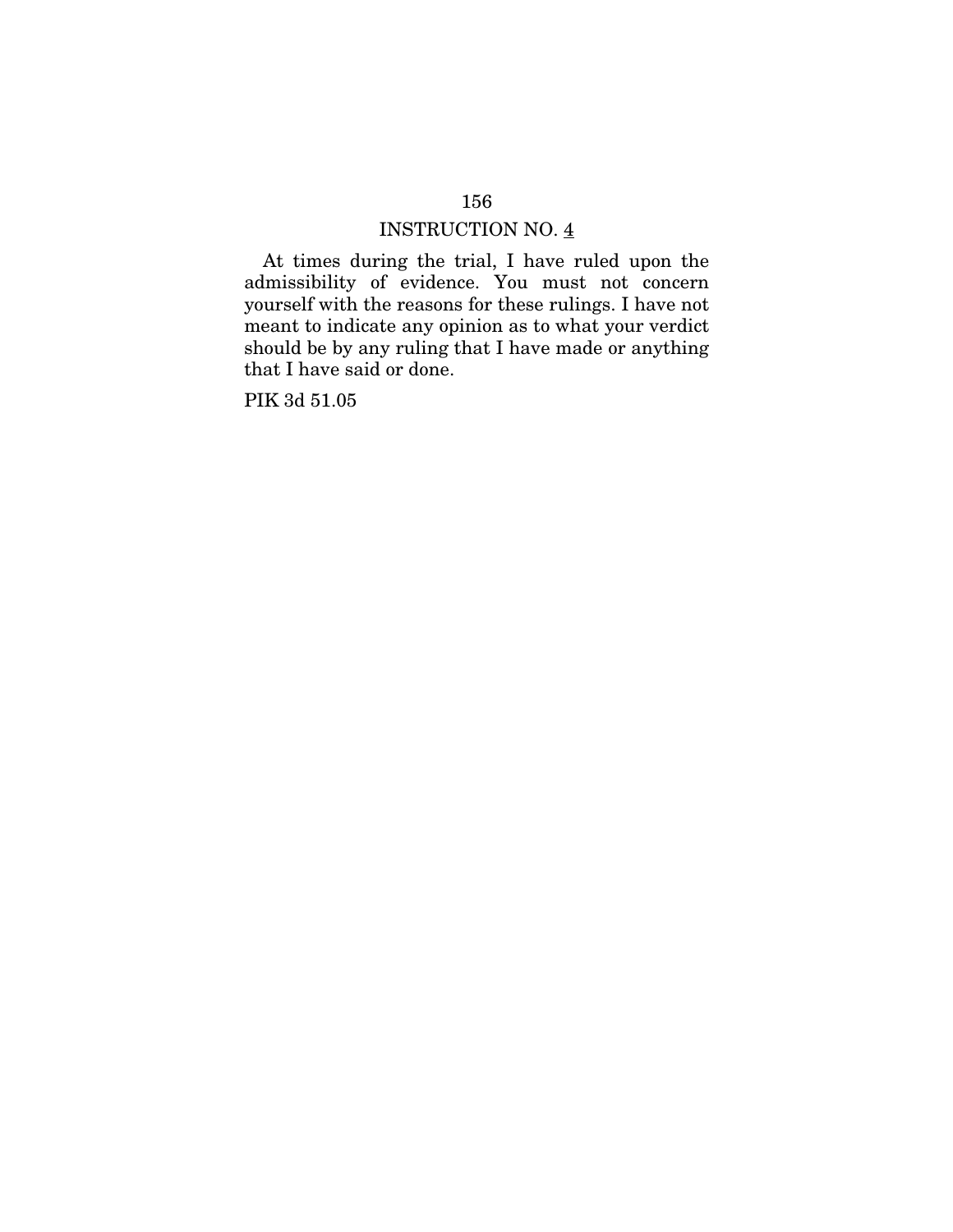Statements, arguments, and remarks of counsel are intended to help you in understanding the evidence and in applying the law, but they are not evidence. If any statements are made that are not supported by evidence, they should be disregarded.

PIK 3d 51.06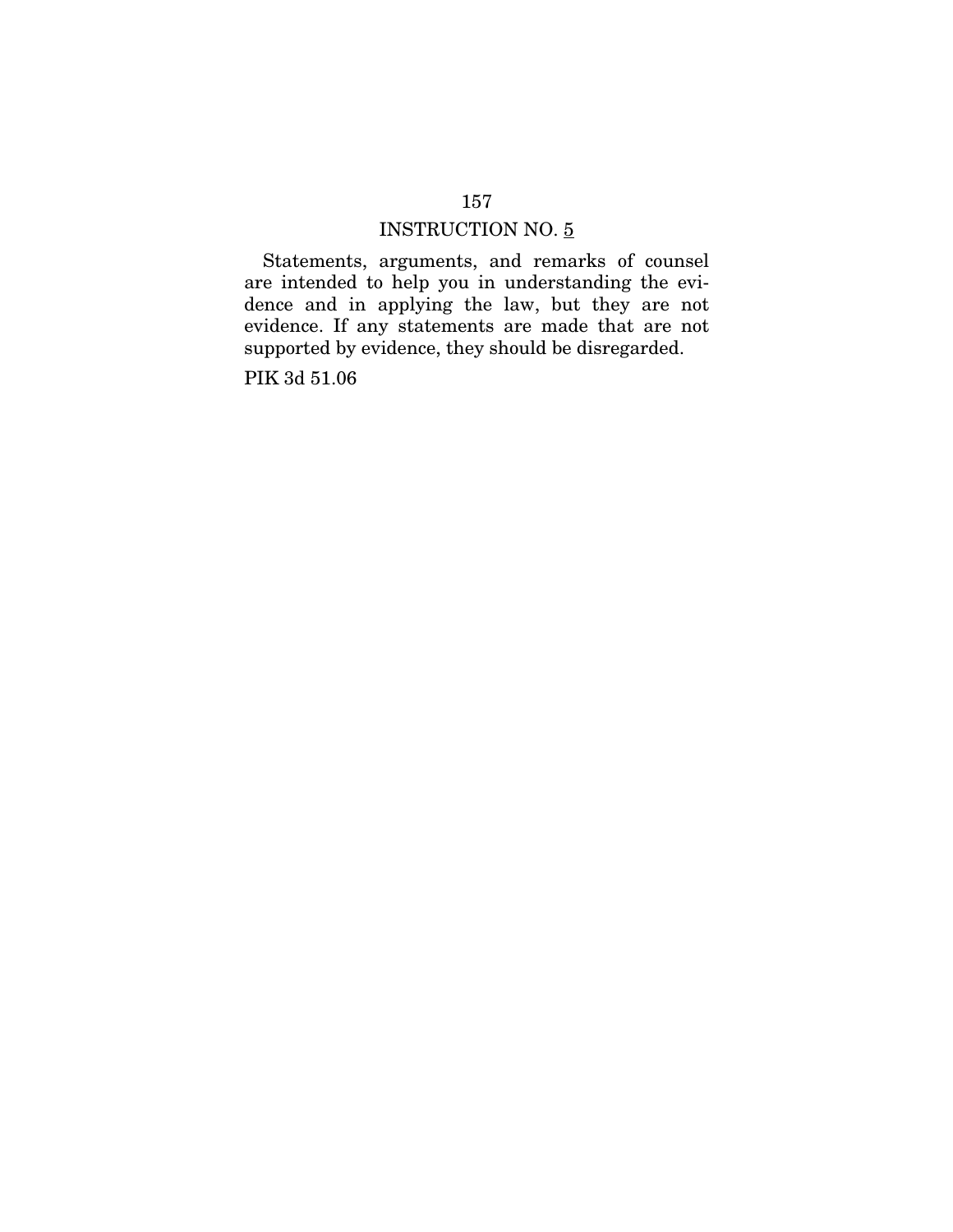It is for you to determine the weight and credit to be given the testimony of each witness. You have a right to use common knowledge and experience in regard to the matter about which a witness has testified.

PIK 3d 52.09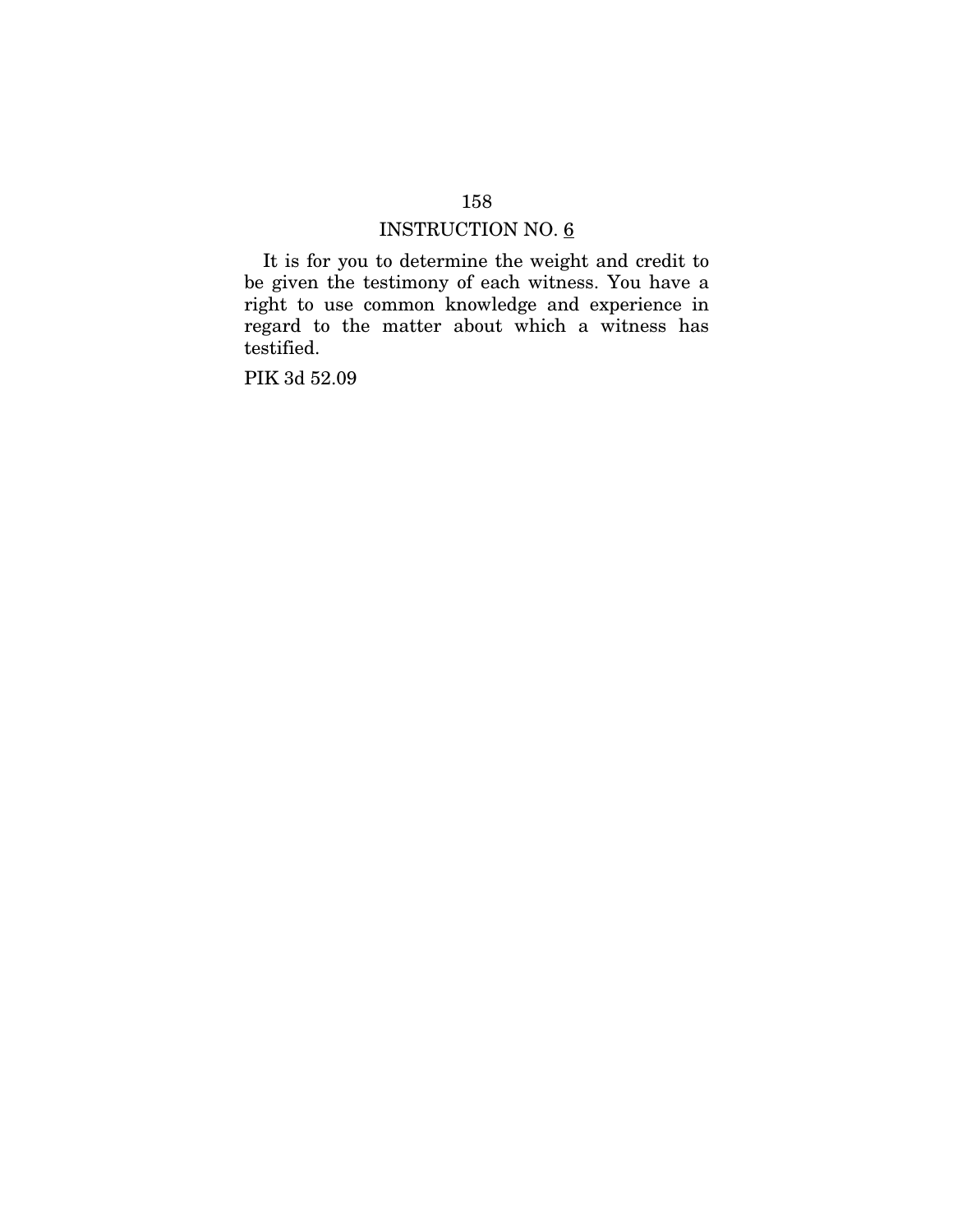During this trial, evidence was presented by the playing of video recordings of testimony of the following witnesses taken under oath at another time: Brittin McMahon and William Halvorsen. Such testimony is to be weighed by the same standards as other testimony.

PIK 3d 52.12 (modified)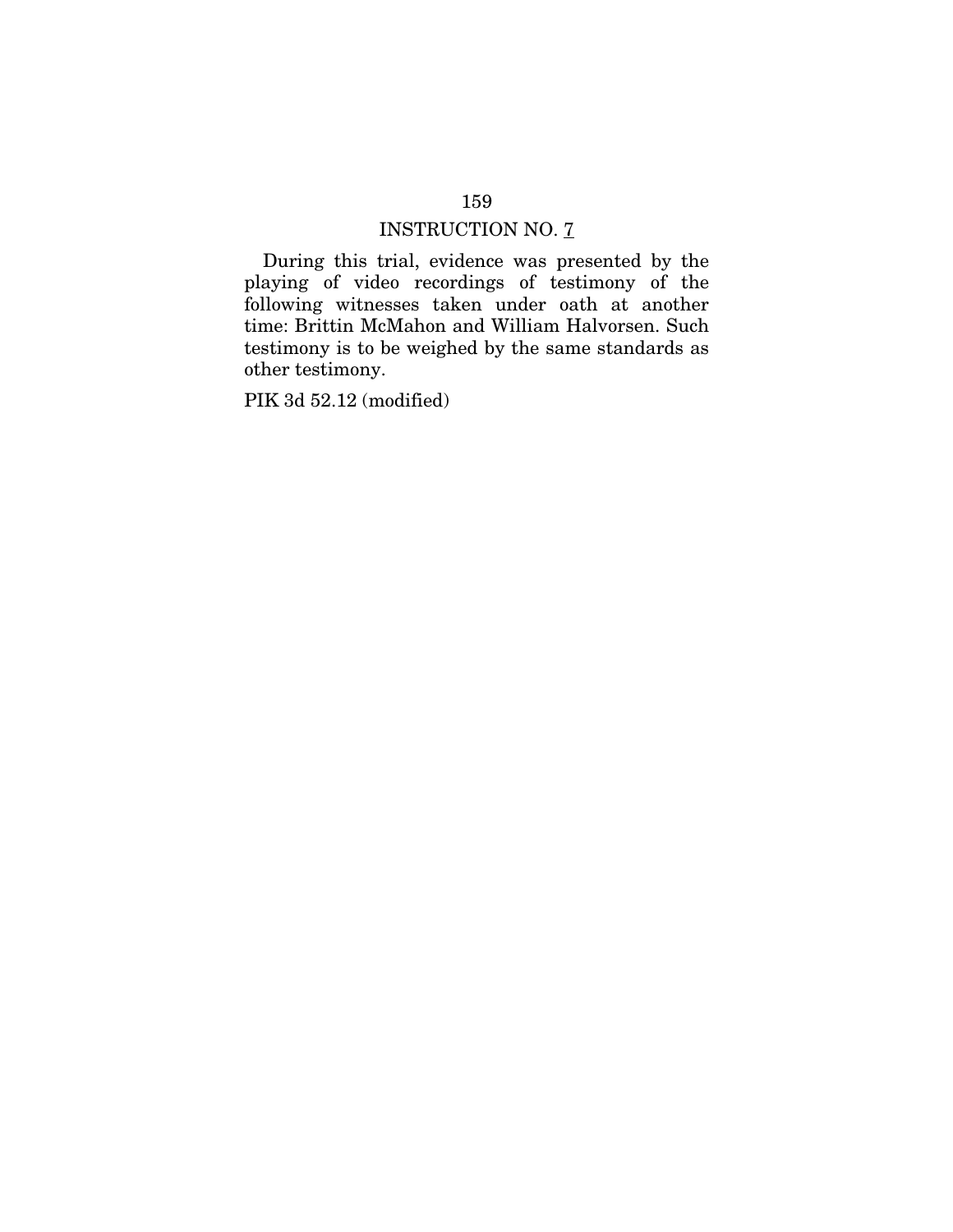Admitted into evidence are various audio and video recordings. Some of these recordings have been edited to redact small portions consistent with the rules of evidence. This has been done after consulting the attorneys and with the approval of the Court. You must not concern yourselves with the fact that certain portions of the recordings have been redacted, nor should you draw any inferences either for or against the defendant or the State because of this.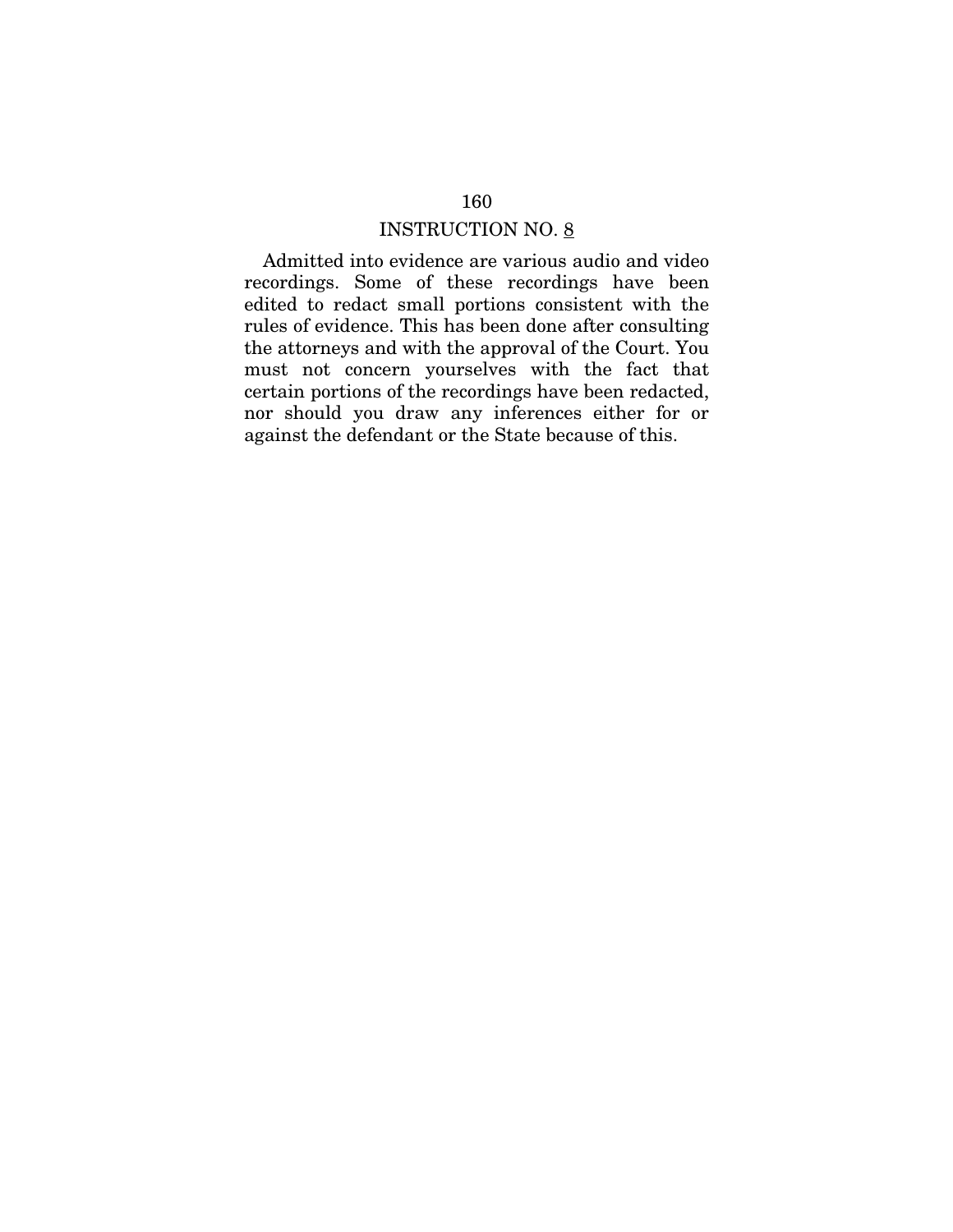# INSTRUCTION NO.  $\underline{9}$

Your only concern, at this time, is determining if the defendant is guilty or not guilty. The disposition of the case thereafter is not to be considered in arriving at your verdict.

PIK 3d 51.10-A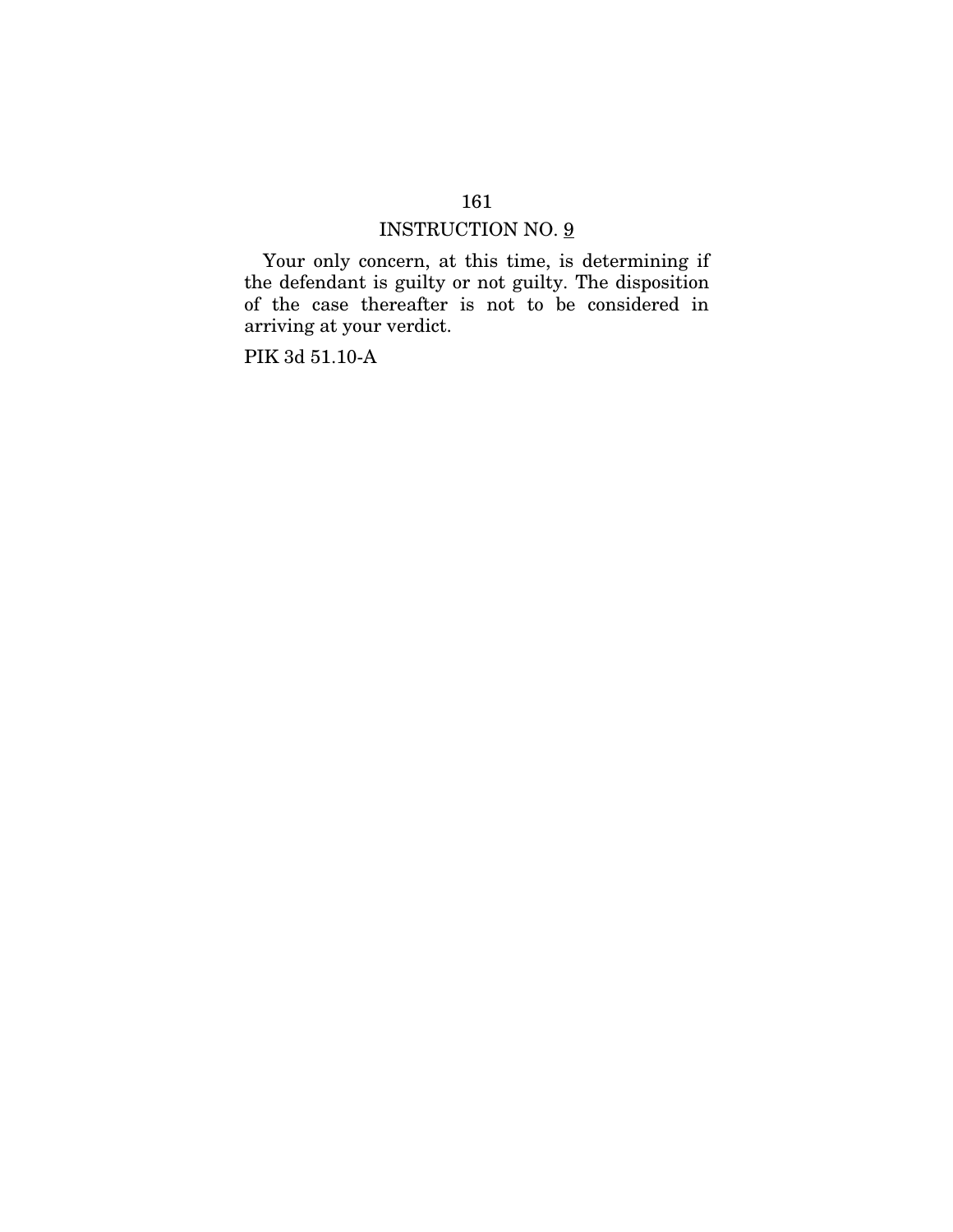The defendant is charged with one count of capital murder for the combined deaths of Karen Kahler, Emily Kahler, Lauren Kahler, and Dorothy Wight (as set forth in Instruction 11 below) and four counts of murder in the first degree for the individual deaths of Karen Kahler, Emily Kahler, Lauren Kahler, and Dorothy Wight (as set forth in Instructions 14, 16, 18, and 20 below). You should consider and reach a verdict for the capital murder charge and each first degree murder charge.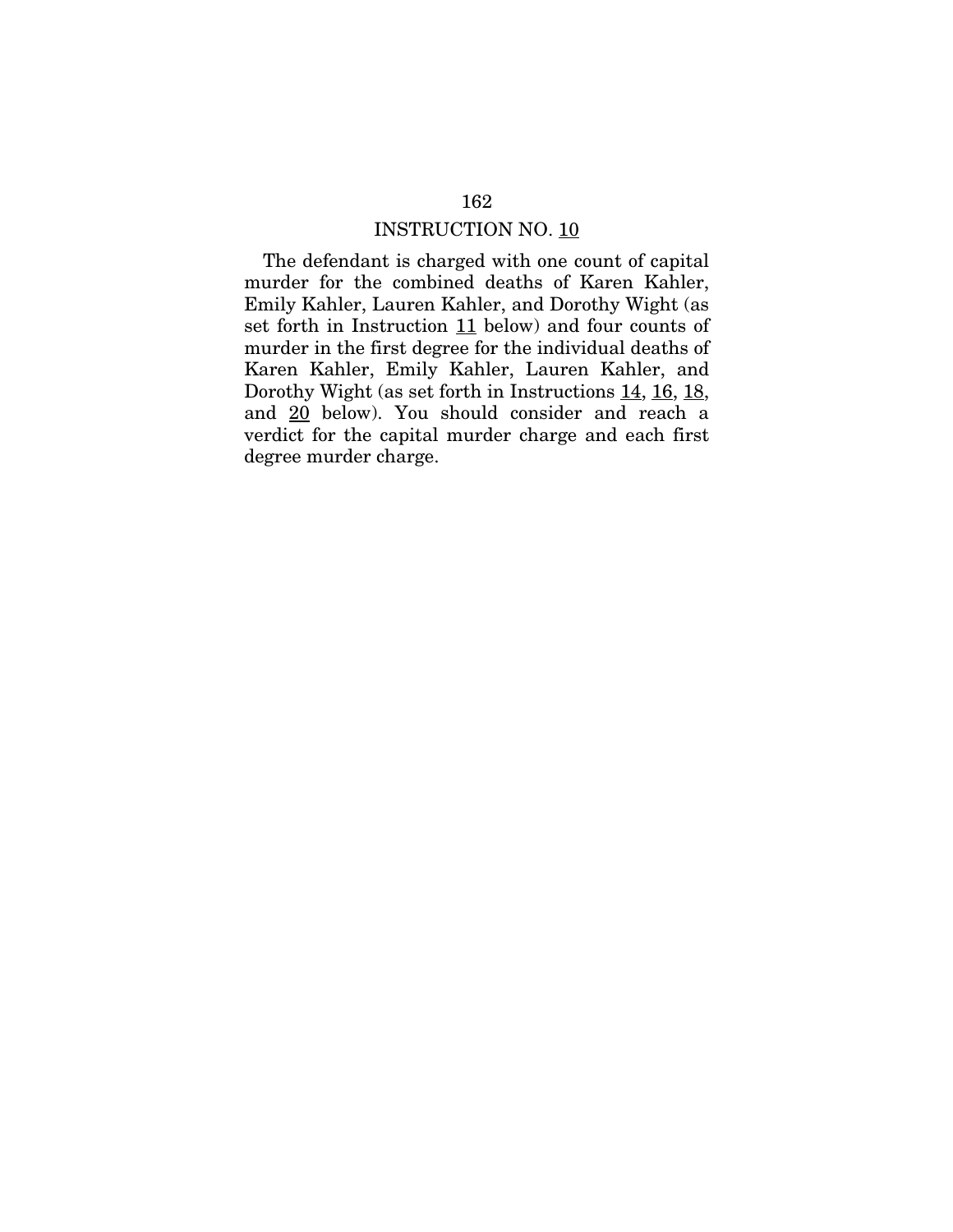The defendant is charged with the crime of capital murder. The defendant pleads not guilty.

To establish this charge, each of the following claims must be proved:

- 1. That the defendant intentionally killed Karen Kahler;
- 2. That the killing of Karen Kahler was done with premeditation;
- 3. That the defendant intentionally killed Emily Kahler;
- 4. That the killing of Emily Kahler was done with premeditation;
- 5. That the defendant intentionally killed Lauren Kahler;
- 6. That the killing of Lauren Kahler was done with premeditation;
- 7. That the defendant intentionally killed Dorothy Wight;
- 8. That the killing of Dorothy Wight was done with premeditation;
- 9. That the killings of Karen Kahler, Emily Kahler, Lauren Kahler, and Dorothy Wight were part of the same act or transaction, or two or more acts or transactions connected together or constituting parts of a common scheme or course of conduct; and
- 10. That all of these acts occurred on or about the 28th day of November, 2009 in Osage County, Kansas.

PIK 3d 56.00-A

#### 163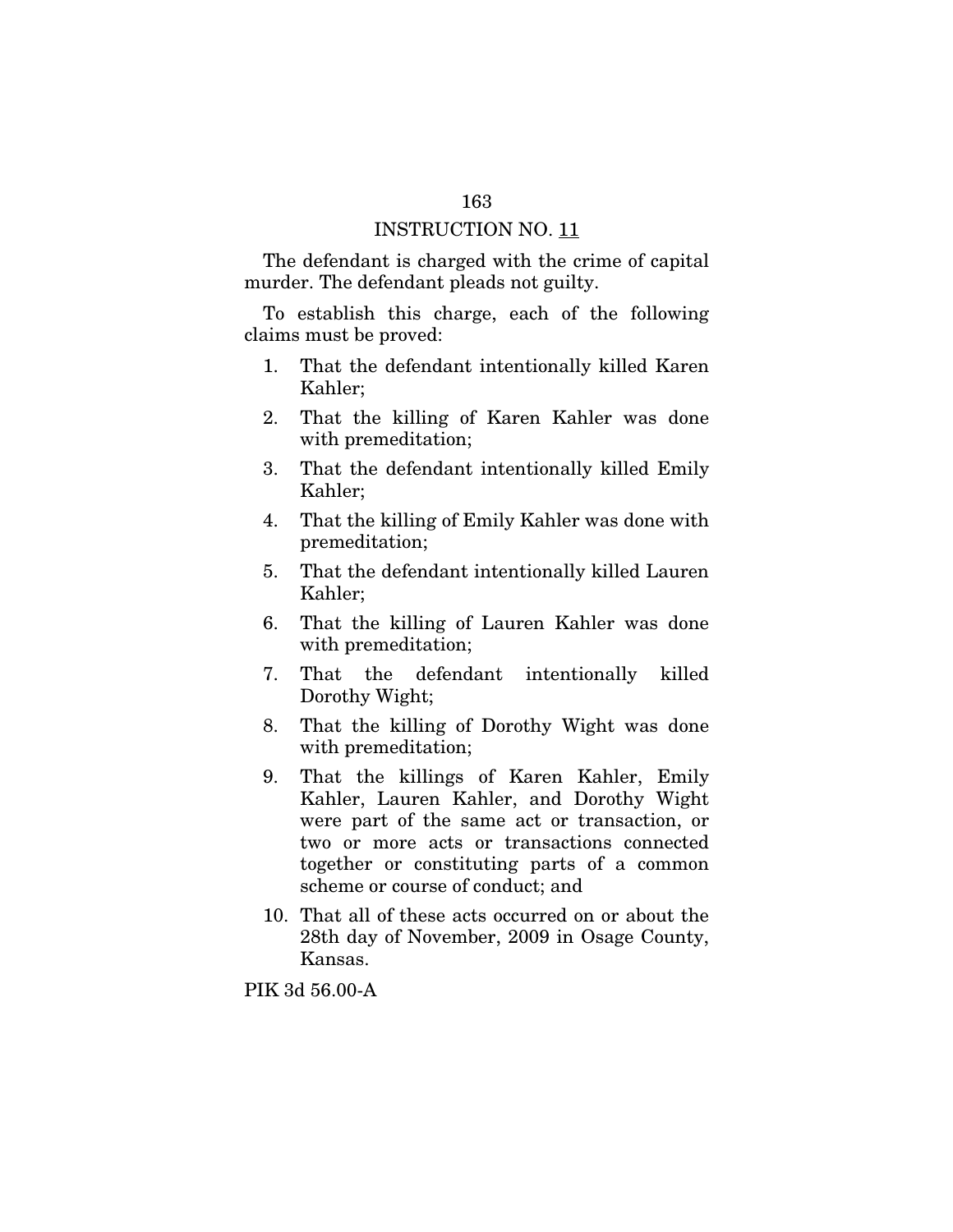The State has the burden to prove the defendant is guilty. The defendant is not required to prove he is not guilty. You must presume that he is not guilty unless you are convinced from the evidence that he is guilty.

The test you must use in determining whether the defendant is guilty or not guilty is this: If you have a reasonable doubt as to the truth of any of the claims required to be proved by the State, you must find the defendant not guilty. If you have no reasonable doubt as to the truth of each of the claims required to be proved by the State, you should find the defendant guilty.

PIK 3d 52.02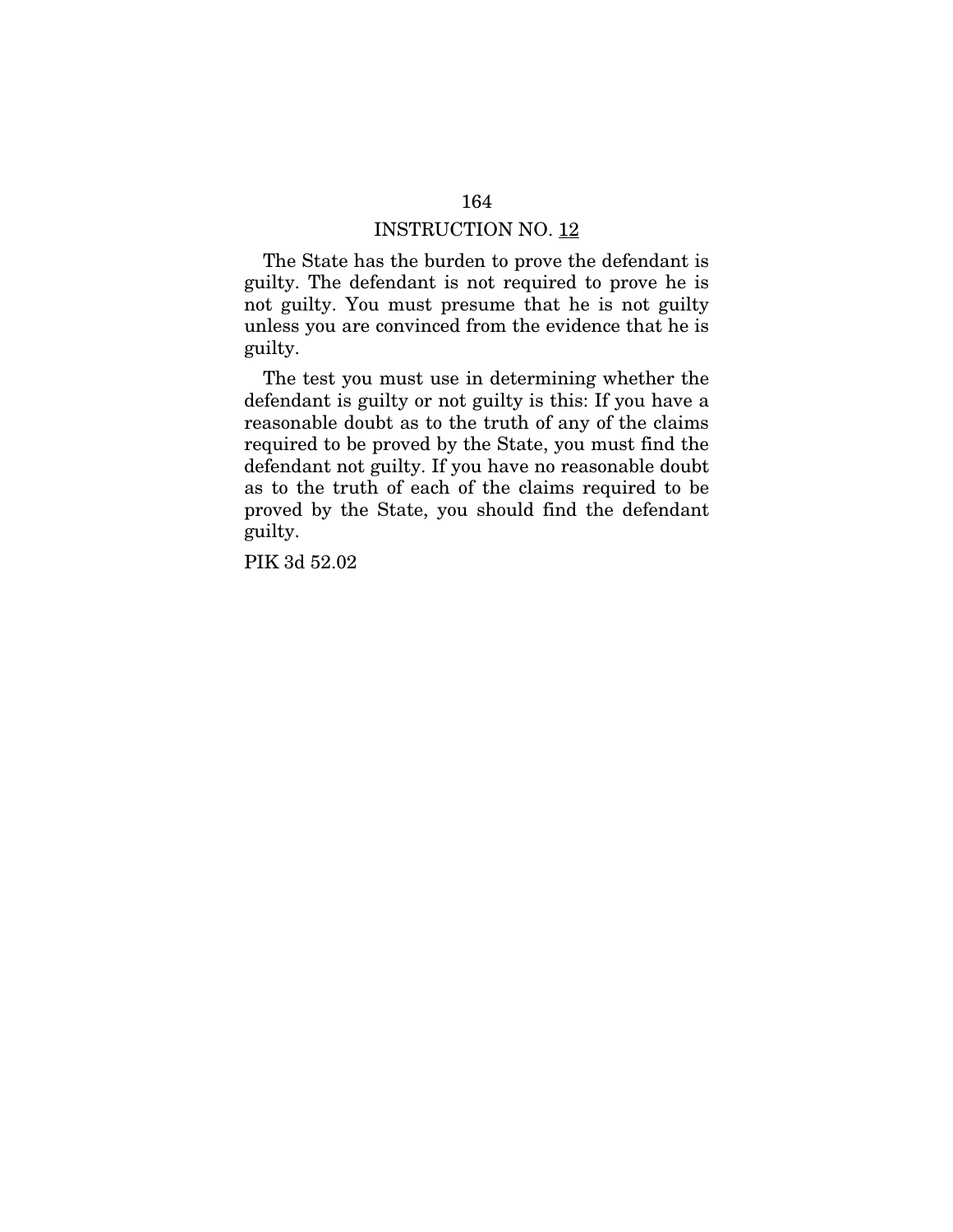The offense of murder in the first degree with which the defendant is charged for the individual deaths of Karen Kahler, Emily Kahler, Lauren Kahler, and Dorothy Wight includes the lesser included offense of murder in the second degree.

Regarding the individual deaths of Karen Kahler, Emily Kahler, Lauren Kahler, and Dorothy Wight, you may find the defendant guilty of murder in the first degree, murder in the second degree, or not guilty.

When there is a reasonable doubt as to which of two offenses defendant is guilty, he may be convicted of the lesser offense only.

Your presiding juror should mark the appropriate verdict.

PIK 3d 68.09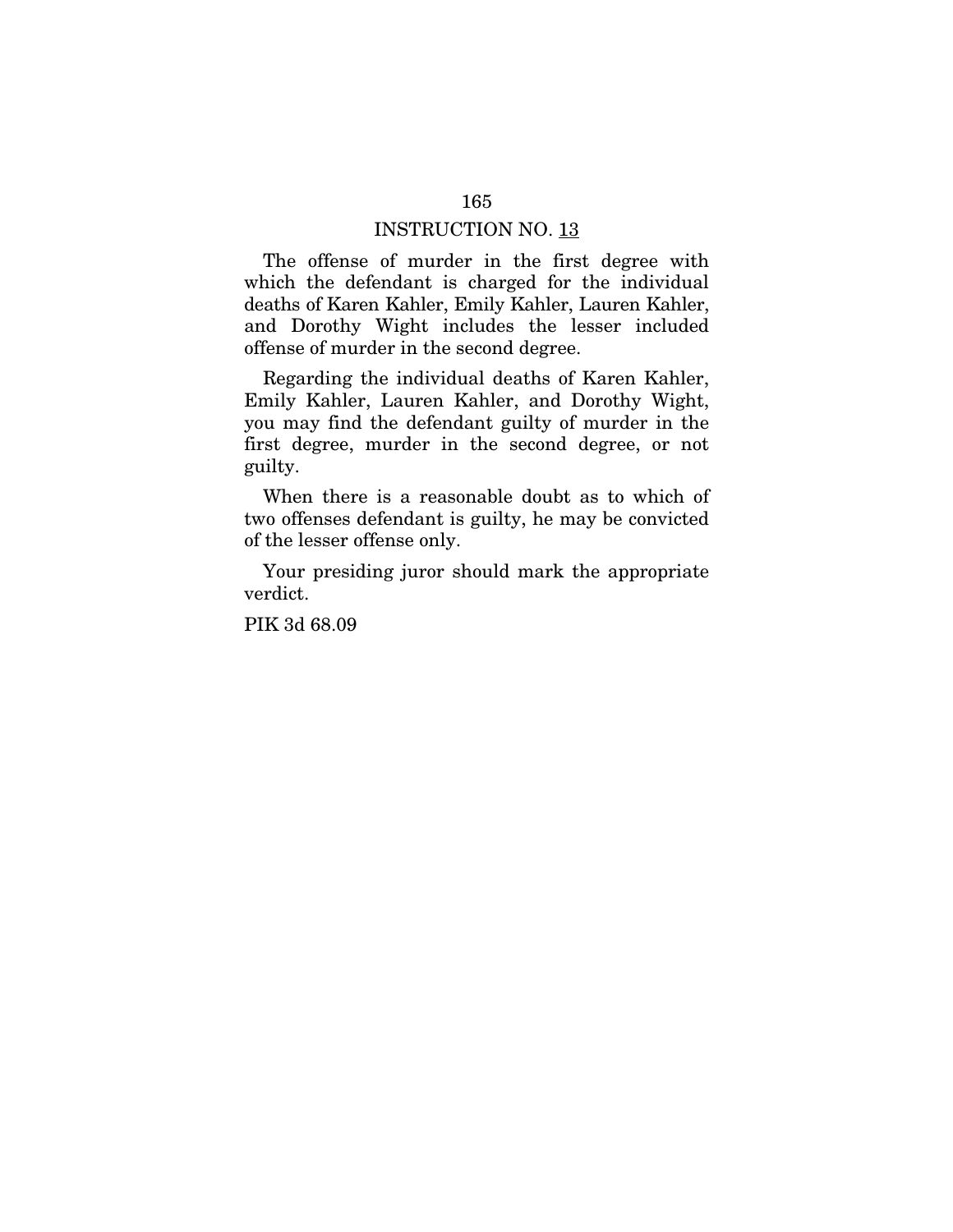The defendant is charged with the crime of murder in the first degree for the death of Karen Kahler. The defendant pleads not guilty.

To establish this charge, each of the following claims must be proved:

- 1. That the defendant intentionally killed Karen Kahler;
- 2. That such killing was done with premeditation; and
- 3. That this act occurred on or about the 28th day of November, 2009 in Osage County, Kansas.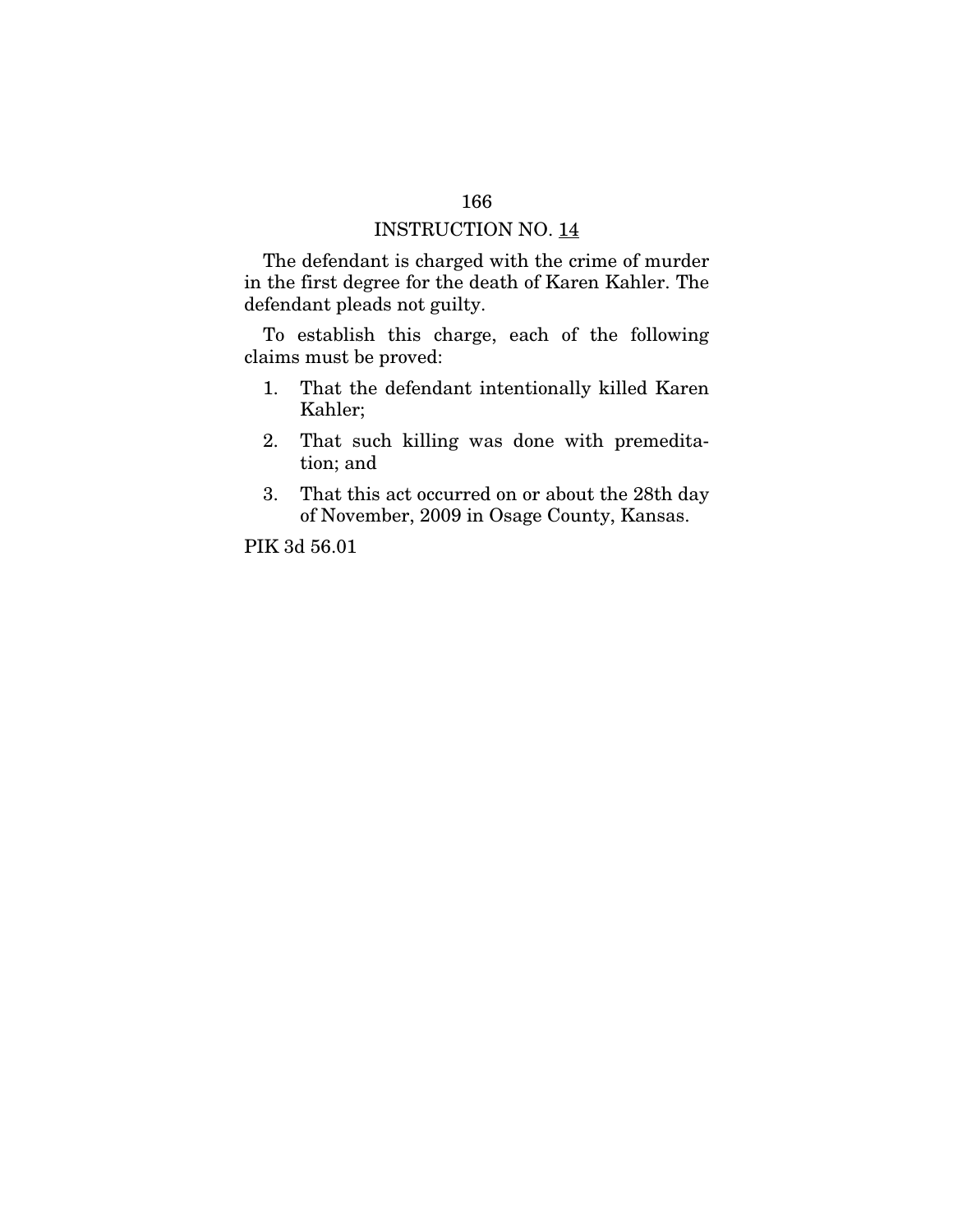If you do not agree that the defendant is guilty of murder in the first degree for the death of Karen Kahler, you should then consider the lesser included offense of murder in the second degree.

To establish this charge, each of the following claims must be proved:

- 1. That the defendant intentionally killed Karen Kahler; and
- 2. That this act occurred on or about the 28th day of November, 2009 in Osage County, Kansas.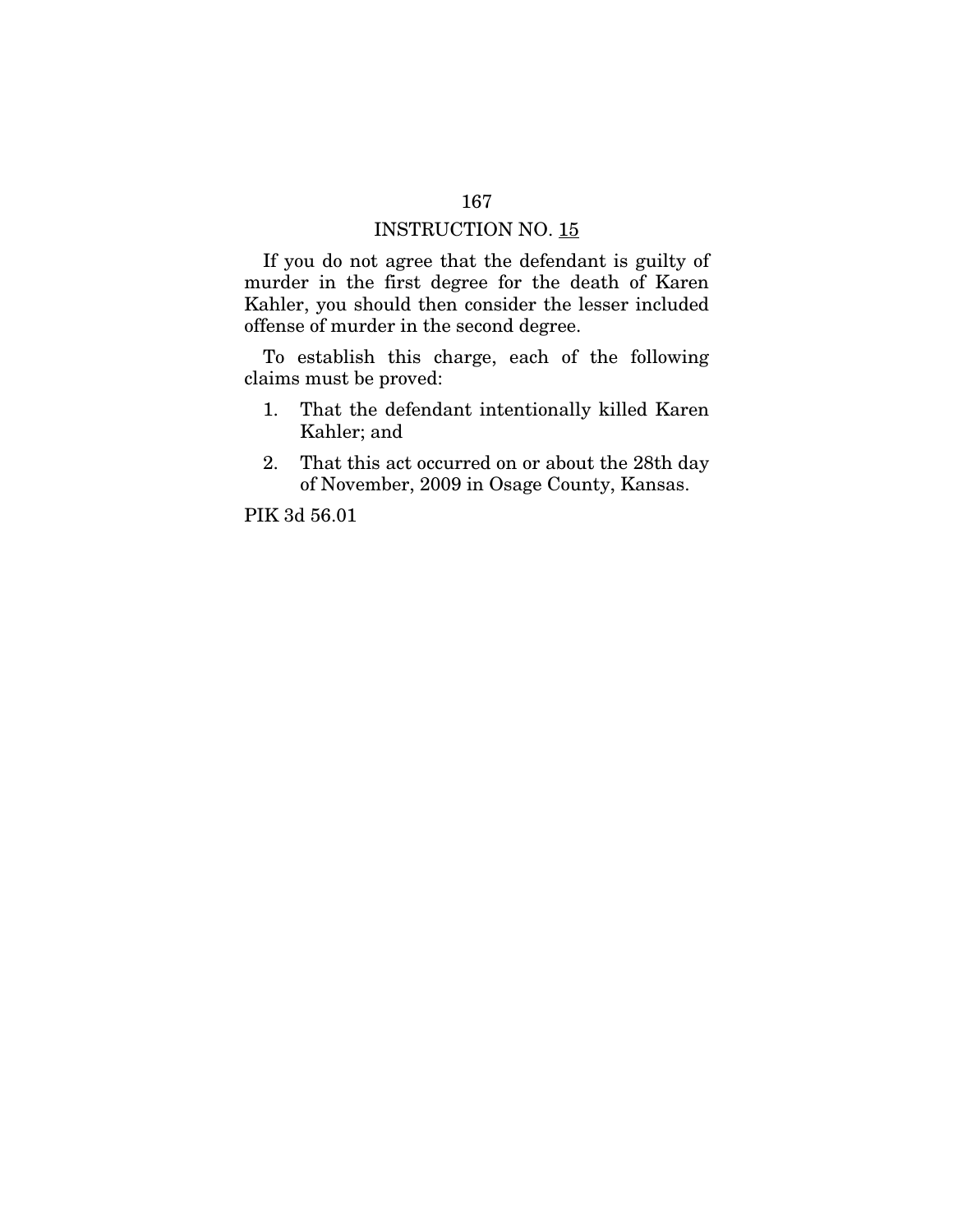The defendant is charged with the crime of murder in the first degree for the death of Emily Kahler. The defendant pleads not guilty.

To establish this charge, each of the following claims must be proved:

- 1. That the defendant intentionally killed Emily Kahler;
- 2. That such killing was done with premeditation; and
- 3. That this act occurred on or about the 28th day of November, 2009 in Osage County, Kansas.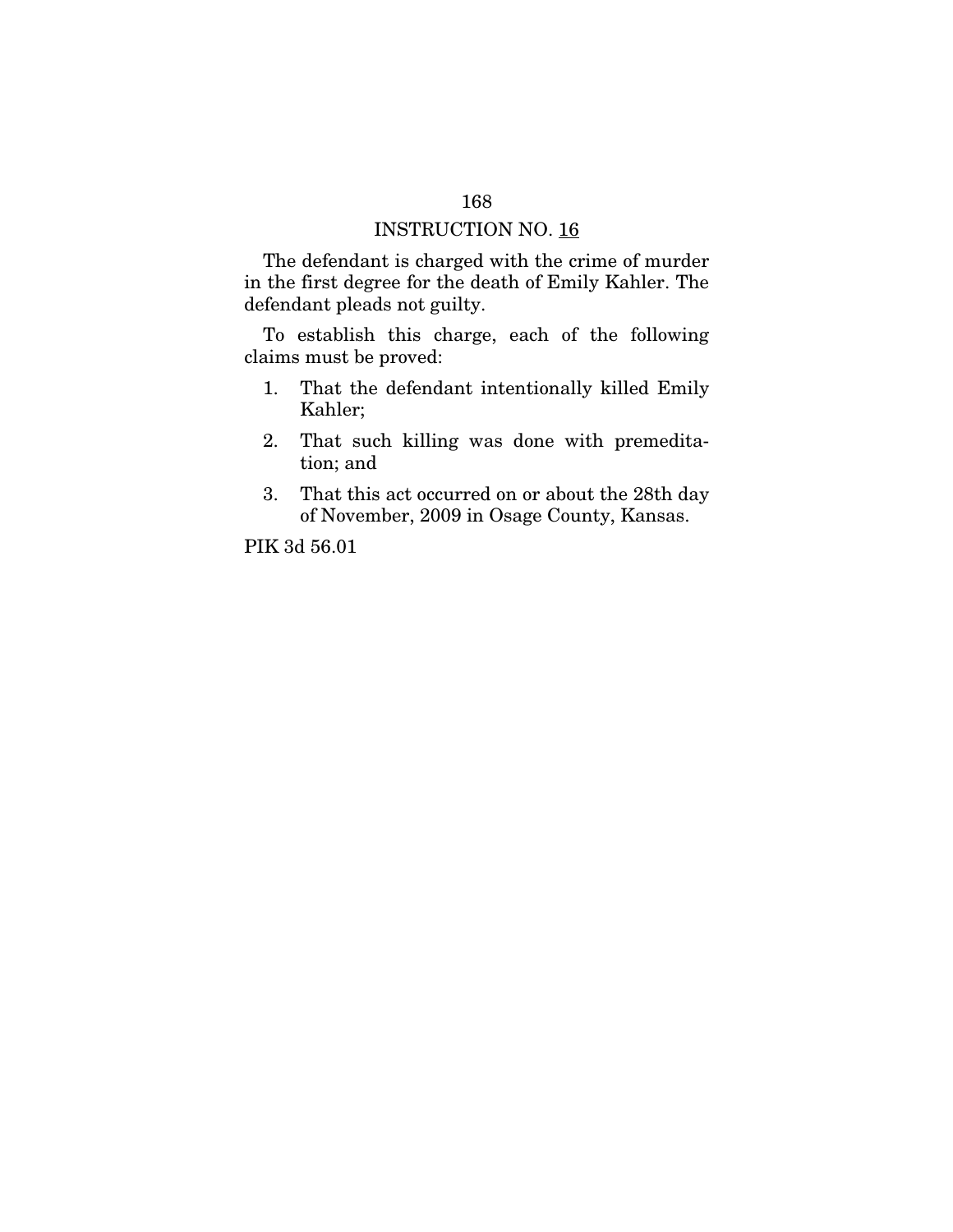If you do not agree that the defendant is guilty of murder in the first degree for the death of Emily Kahler, you should then consider the lesser included offense of murder in the second degree.

To establish this charge, each of the following claims must be proved:

- 1. That the defendant intentionally killed Emily Kahler; and
- 2. That this act occurred on or about the 28th day of November, 2009 in Osage County, Kansas.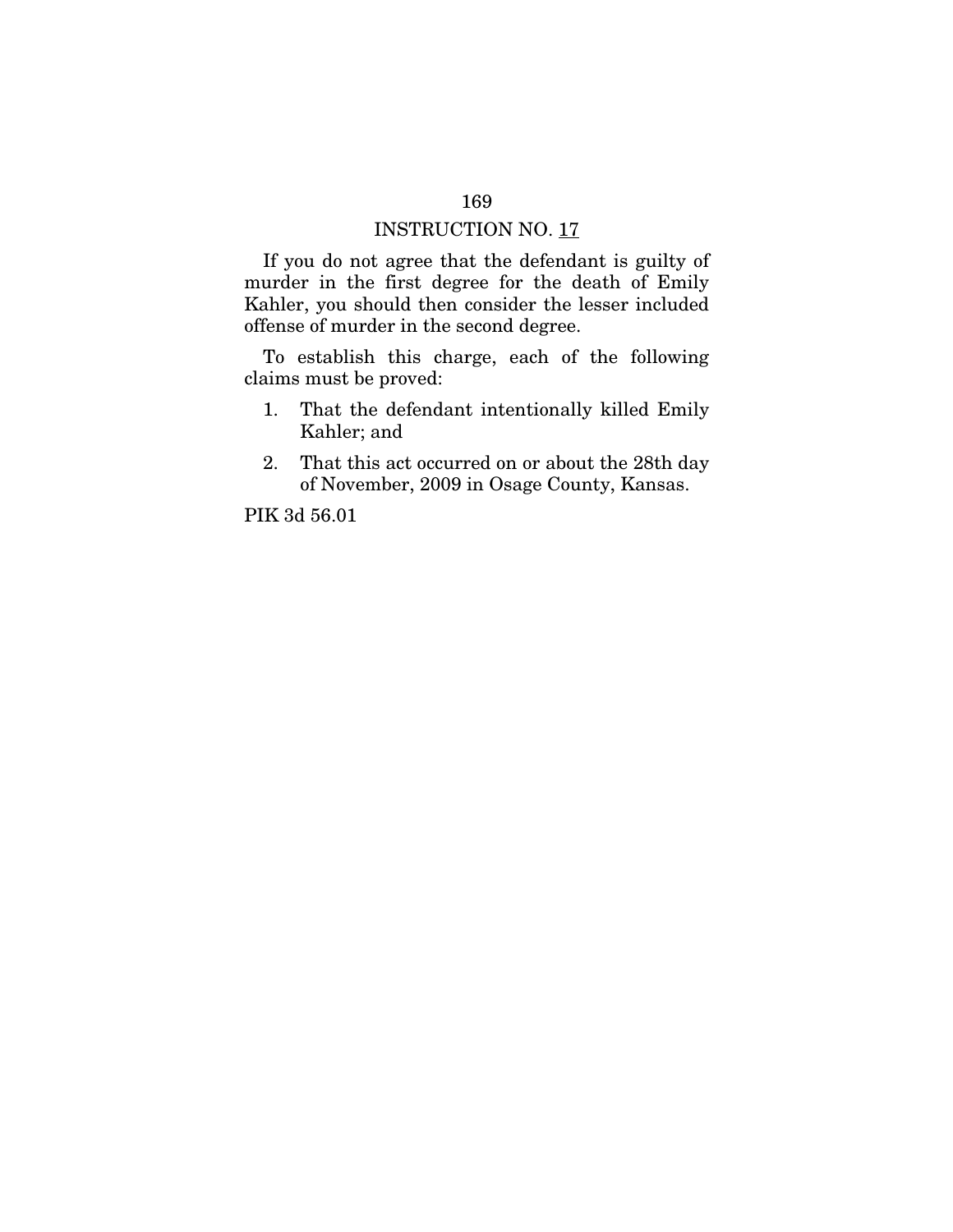The defendant is charged with the crime of murder in the first degree for the death of Lauren Kahler. The defendant pleads not guilty.

To establish this charge, each of the following claims must be proved:

- 1. That the defendant intentionally killed Lauren Kahler;
- 2. That such killing was done with premeditation; and
- 3. That this act occurred on or about the 28th day of November, 2009 in Osage County, Kansas.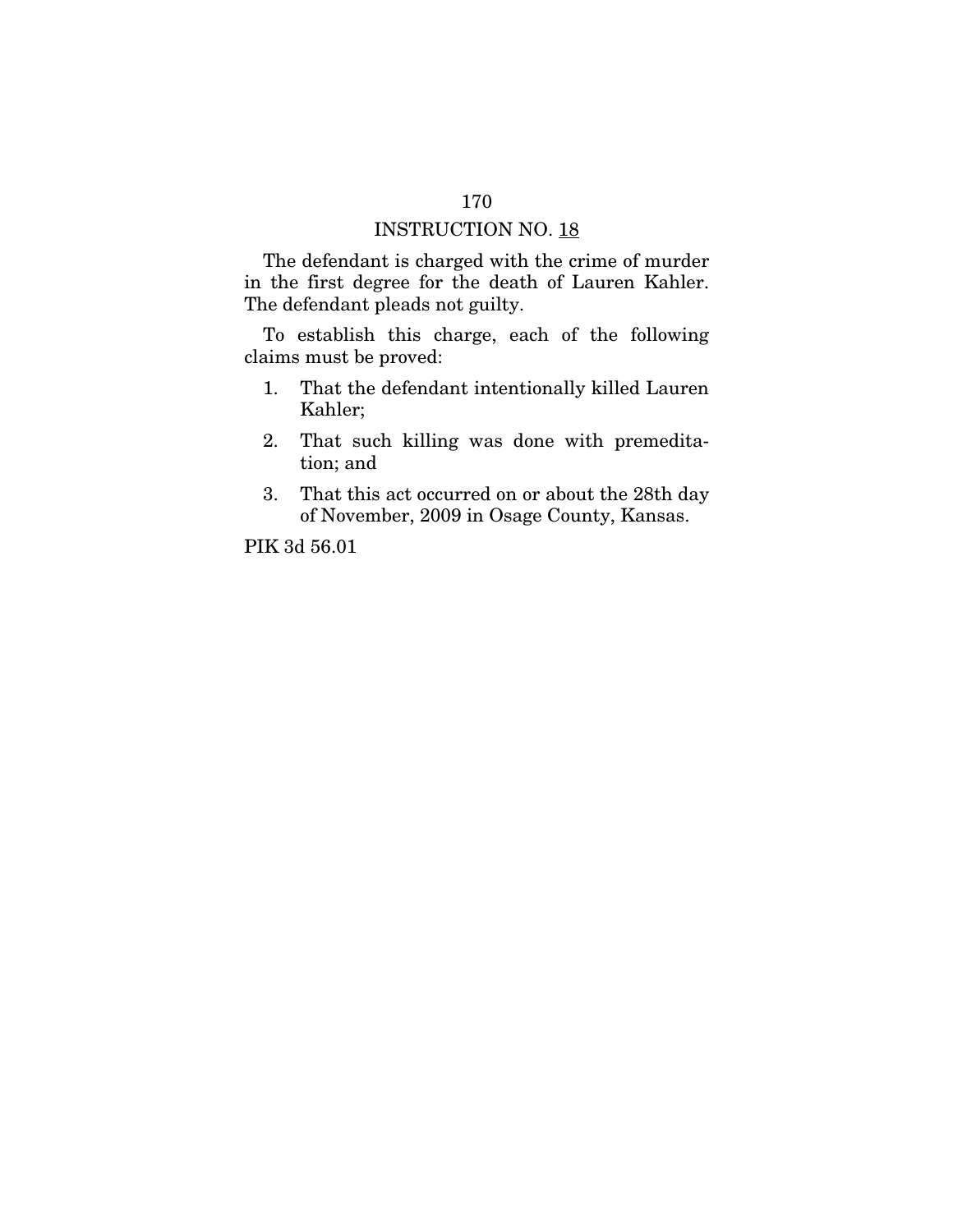If you do not agree that the defendant is guilty of murder in the first degree for the death of Lauren Kahler, you should then consider the lesser included offense of murder in the second degree.

To establish this charge, each of the following claims must be proved:

- 1. That the defendant intentionally killed Lauren Kahler; and
- 2. That this act occurred on or about the 28th day of November, 2009 in Osage County, Kansas.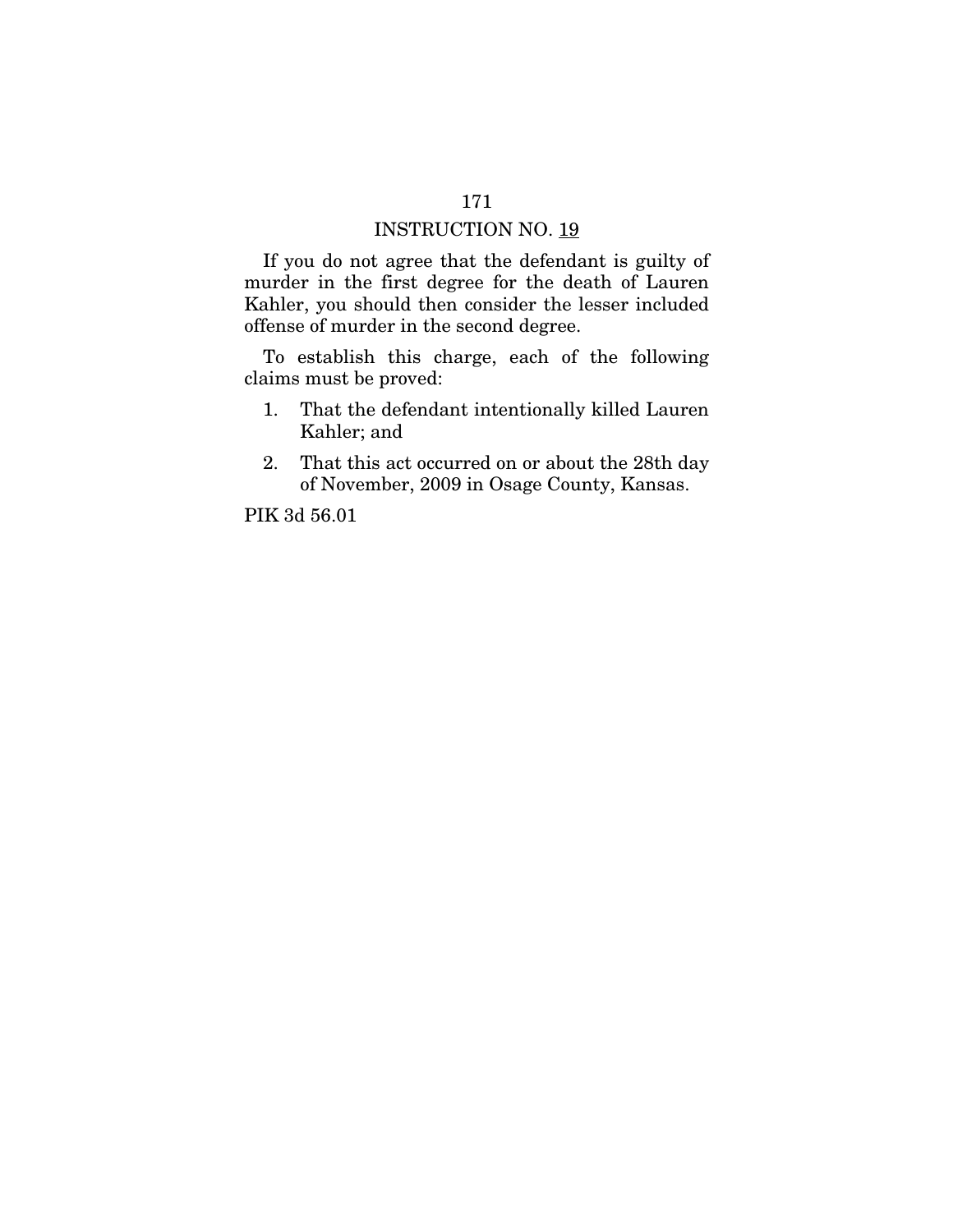The defendant is charged with the crime of murder in the first degree for the death of Dorothy Wight. The defendant pleads not guilty.

To establish this charge, each of the following claims must be proved;

- 1. That the defendant intentionally killed Dorothy Wight;
- 2. That such killing was done with premeditation; and
- 3. That this act occurred on or about the 28th day of November, 2009 in Osage County, Kansas.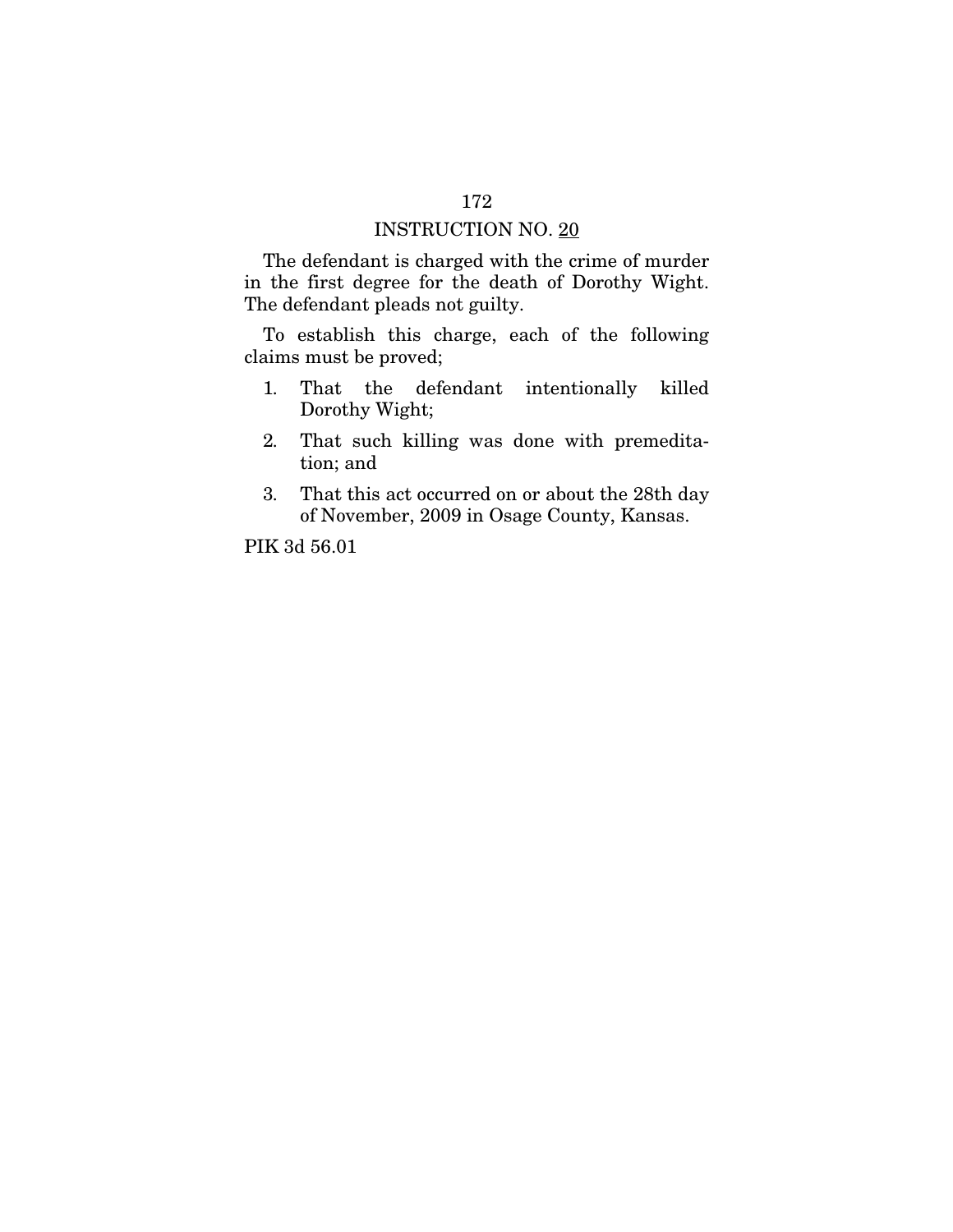If you do not agree that the defendant is guilty of murder in the first degree for the death of Dorothy Wight, you should then consider the lesser included offense of murder in the second degree.

To establish this charge, each of the following claims must be proved:

- 1. That the defendant intentionally killed Dorothy Wight; and
- 2. That this act occurred on or about the 28th day of November, 2009 in Osage County, Kansas.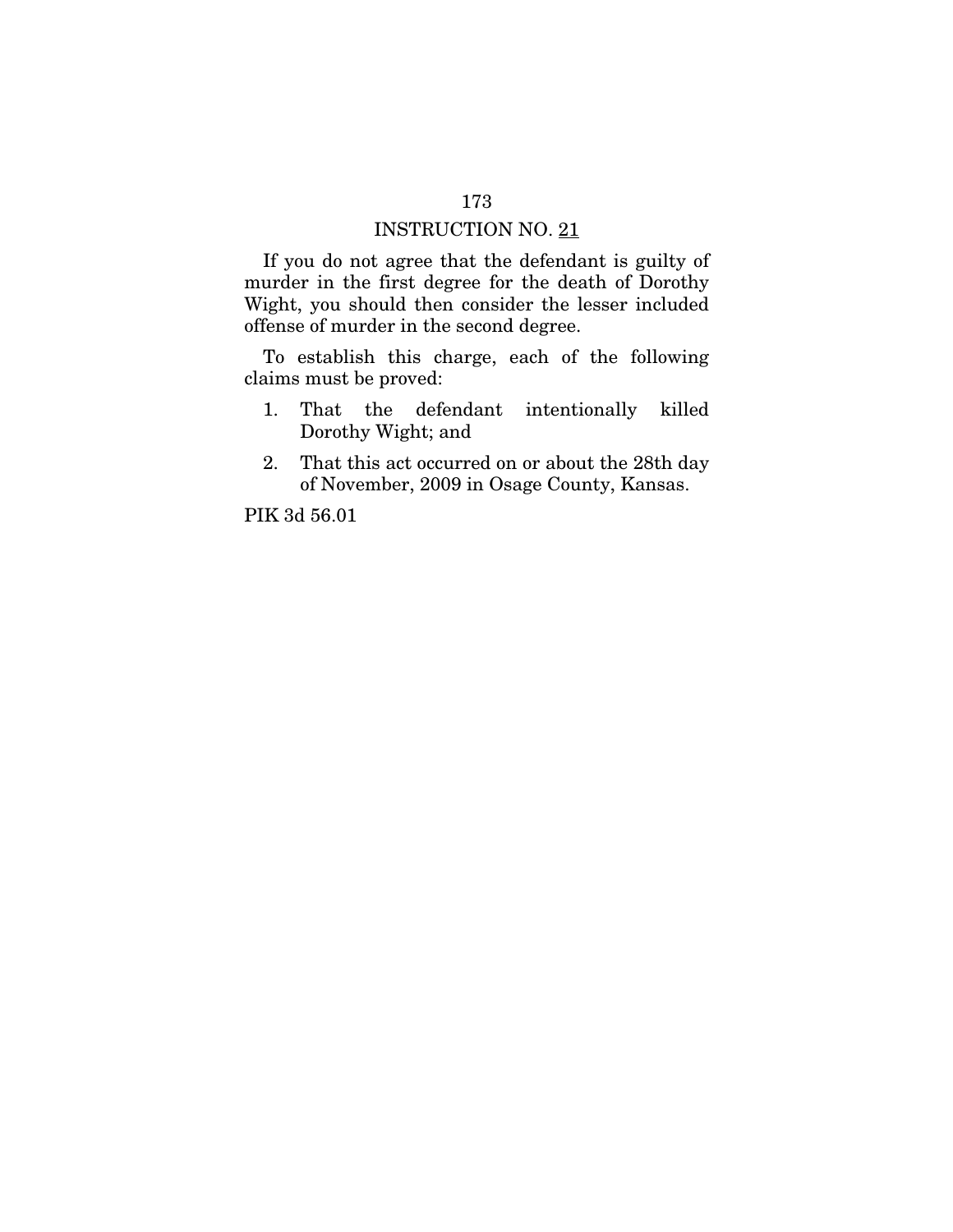The defendant is charged with the crime of aggravated burglary. The defendant pleads not guilty.

To establish this charge, each of the following claims must be proved:

- 1. That the defendant knowingly entered a dwelling at 905 S. Topeka Avenue, Burlingame, Kansas;
- 2. That the defendant did so without authority;
- 3. That the defendant did so with the intent to commit capital murder, a felony, therein;
- 4. That at the time there was a human being in the dwelling; and
- 5. That this act occurred on or about the 28th day of November, 2009, in Osage County, Kansas.

The elements of capital murder are set forth in Instruction No. 11.

PIK 3d 59.18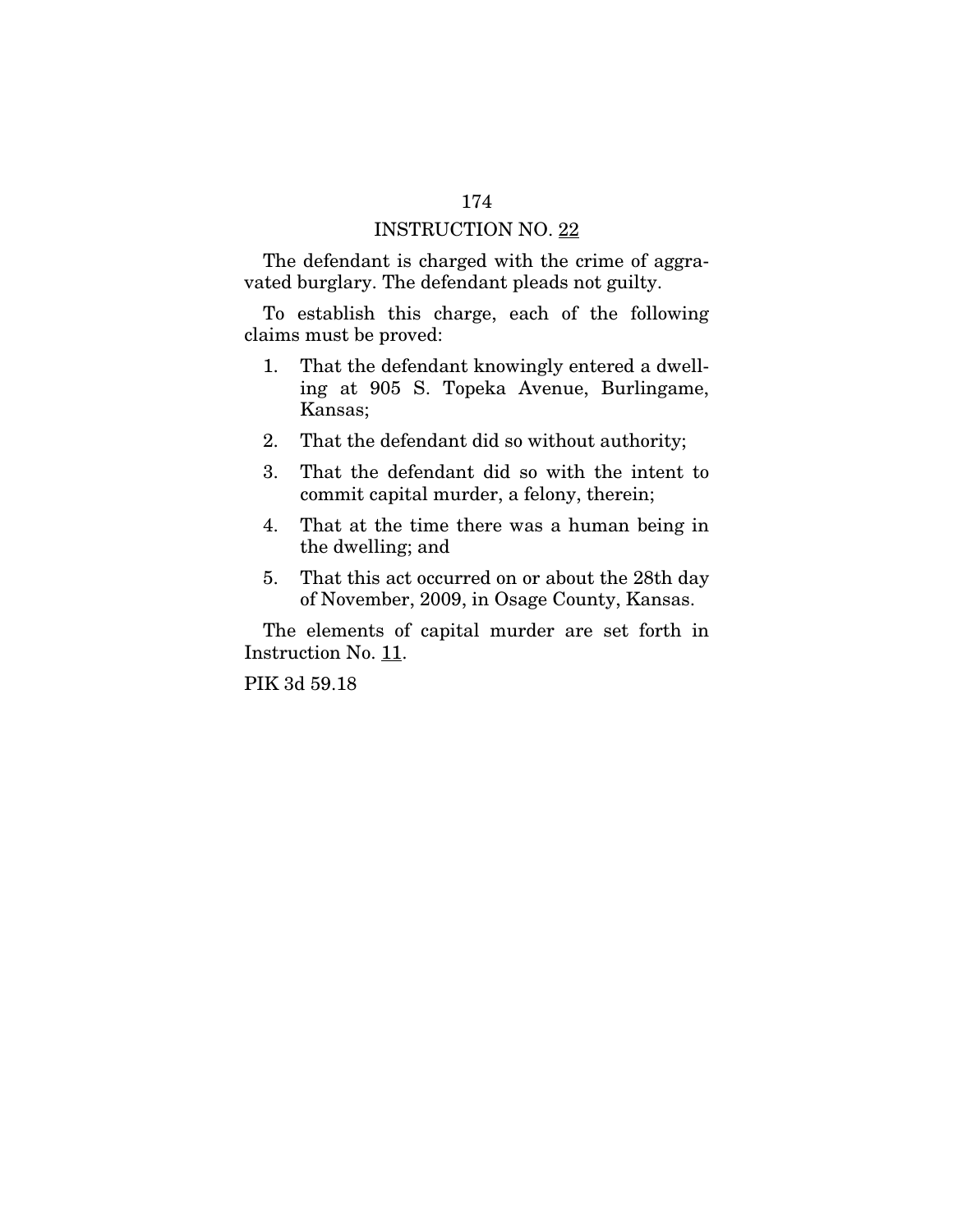As used in these instructions:

Intentionally means conduct that is purposeful and willful and not accidental. Intentional includes the terms "knowing," "willful," "purposeful" and "on purpose."

PIK 3d 56.04(d)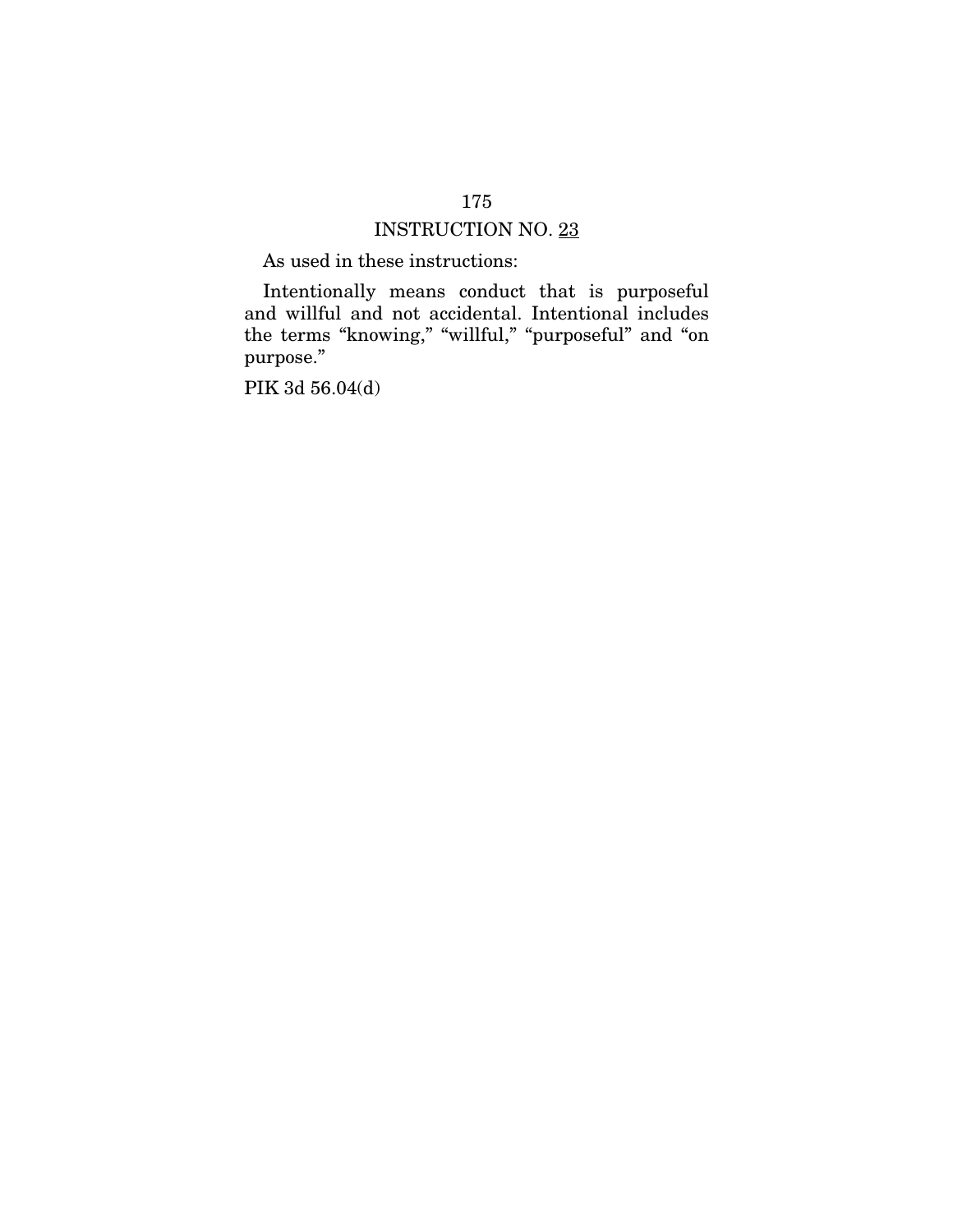Premeditation means to have thought the matter over beforehand, in other words, to have formed the design or intent to kill before the act. Although there is no specific time period required for premeditation, the concept of premeditation requires more than the instantaneous, intentional act of taking another's life.

PIK 3d 56.04(b)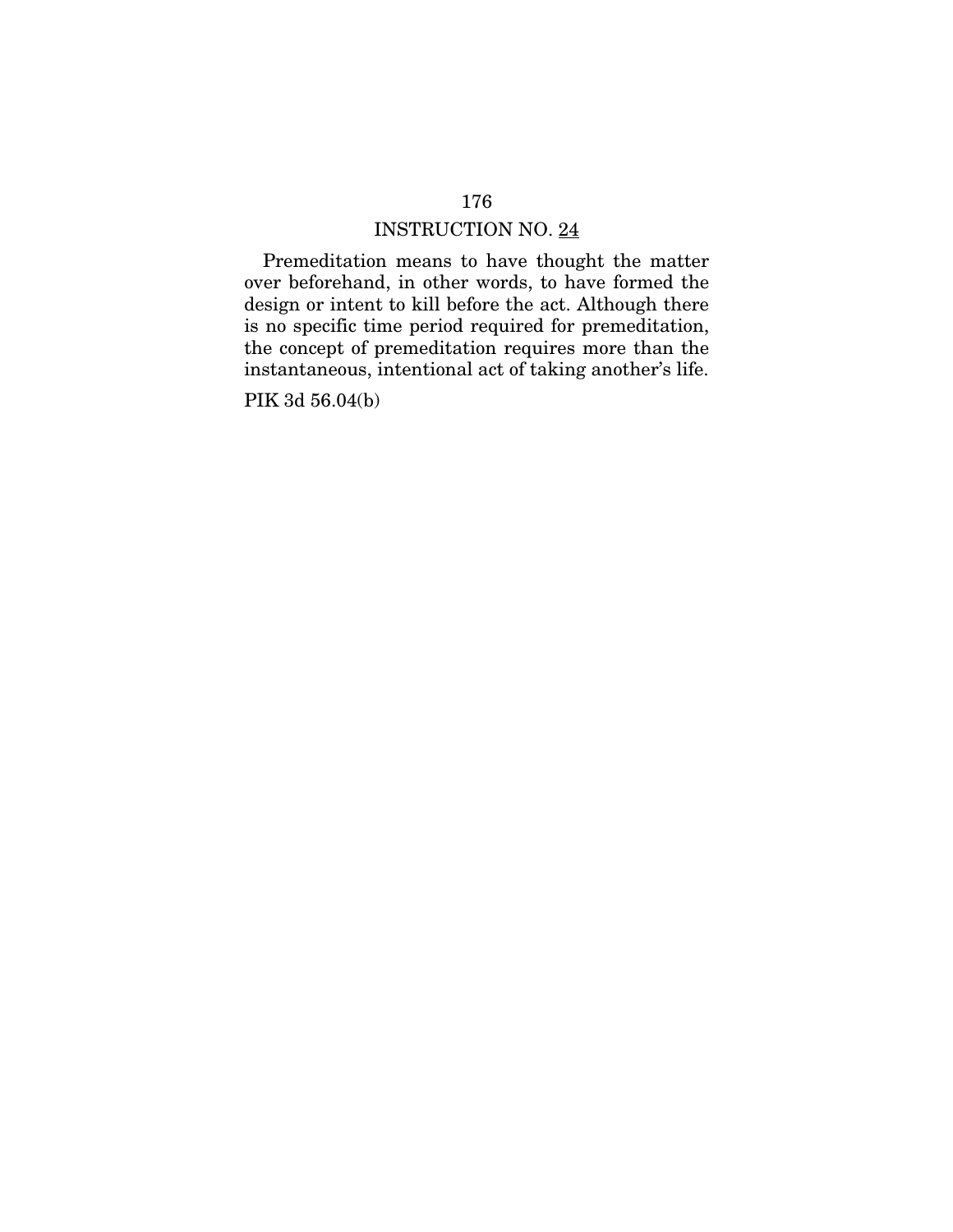Evidence has been presented that the defendant was afflicted by mental disease or defect at the time of the alleged crime. Such evidence is to be considered only in determining whether the defendant had the state of mind required to commit the crimes.

When considering capital murder, you are instructed the defendant is not criminally responsible for his acts if, because of mental disease or defect, the defendant lacked premeditation and/or the intent to kill.

When considering murder in the first degree, you are instructed the defendant is not criminally responsible for his acts if, because of mental disease or defect, the defendant lacked premeditation and/or the intent to kill.

When considering murder in the second degree, you are instructed the defendant is not criminally responsible for his acts if, because of mental disease or defect, the defendant lacked the intent to kill.

When considering aggravated burglary, you are instructed the defendant is not criminally responsible for his acts if, because of mental disease or defect, the defendant lacked the intent to commit capital murder.

PIK 3d 54.10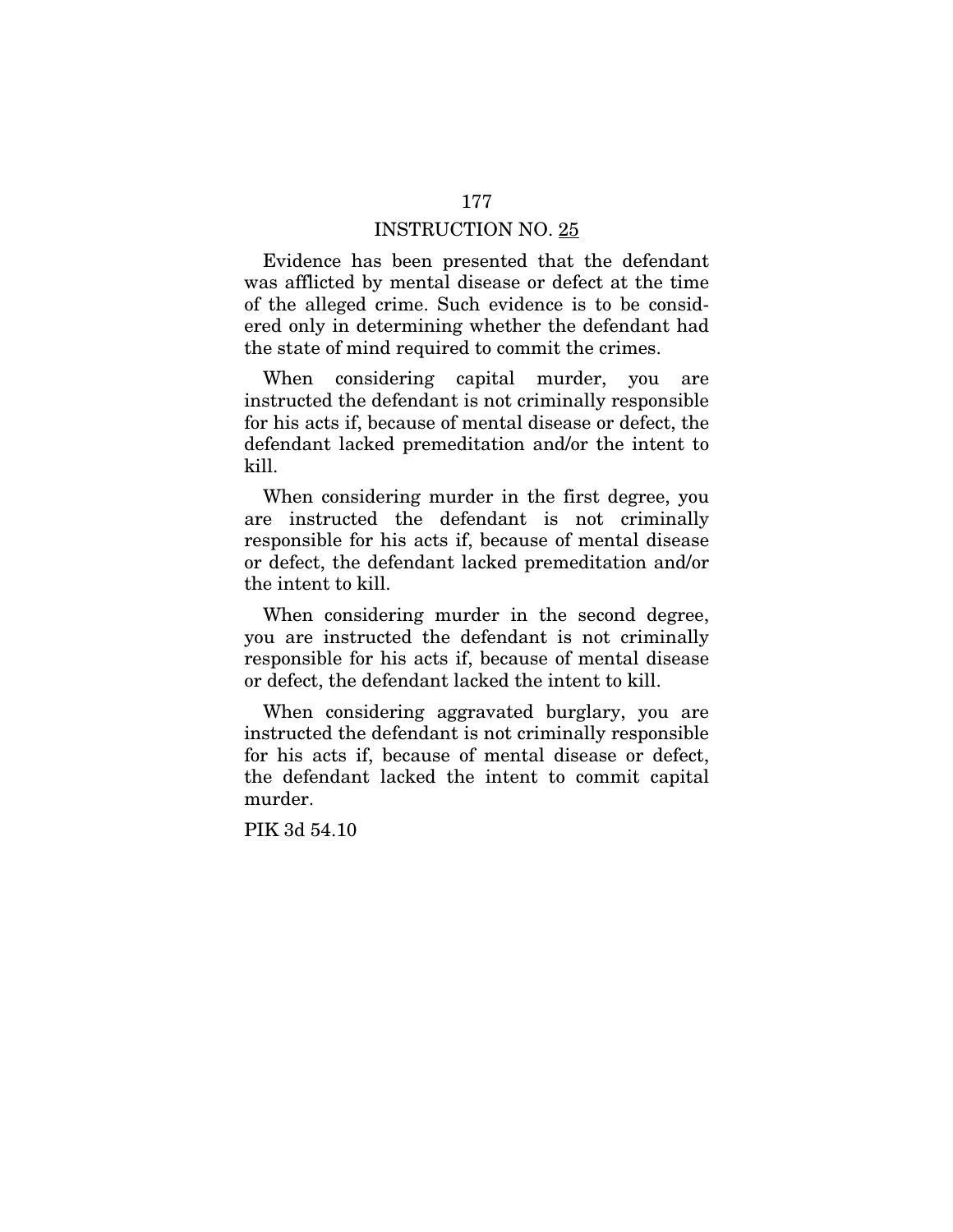If you find the defendant not guilty solely because the defendant, at the time of the alleged crimes, was suffering from a mental disease or defect which rendered the defendant incapable of possessing the required criminal intent, then the defendant is committed to the State Security Hospital for safe-keeping and treatment until discharged according to law.

PIK 3d 54.10-A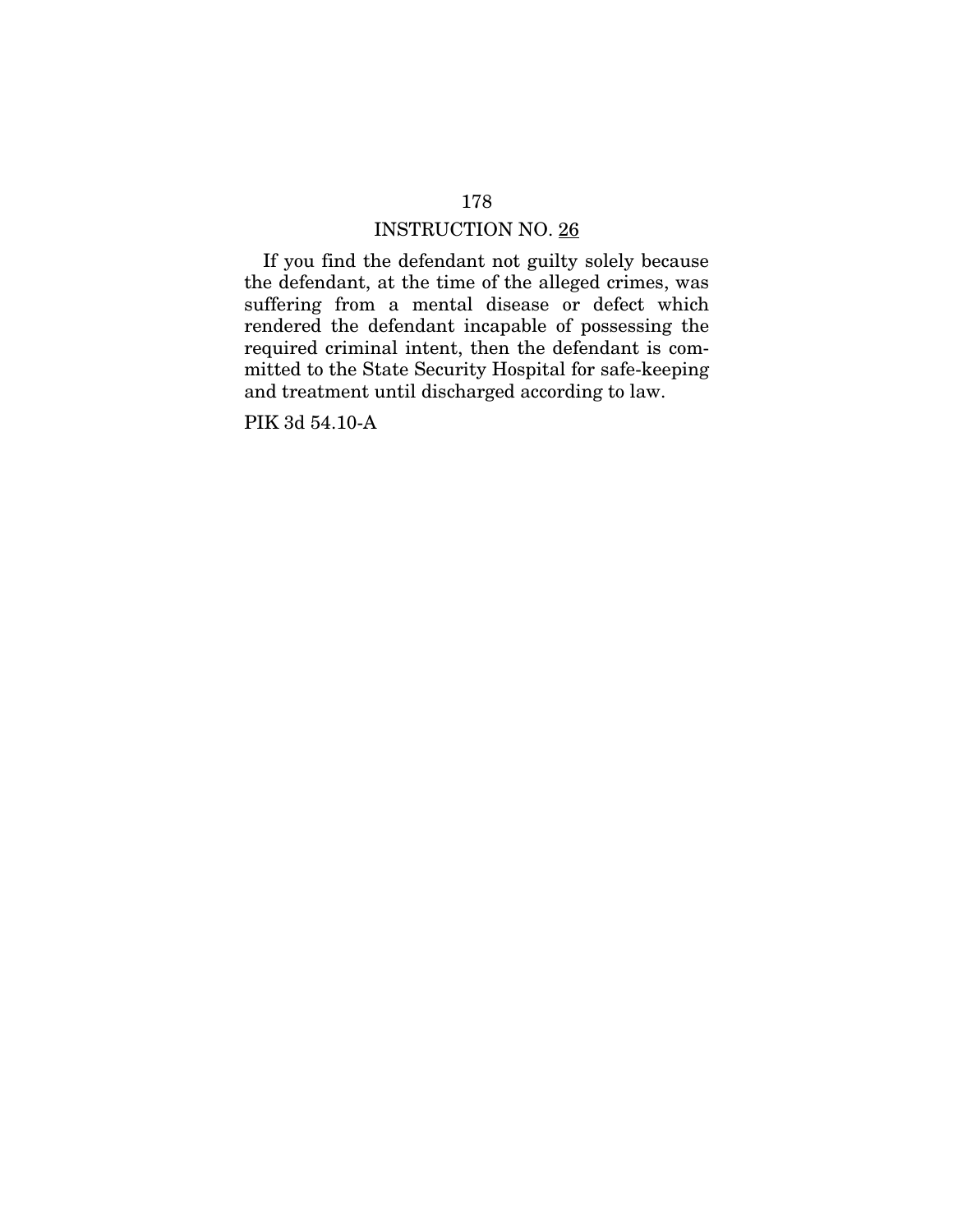Each crime charged against the defendant is a separate and distinct offense. You must decide each charge separately on the evidence and law applicable to it, uninfluenced by your decision as to any other charge. The defendant may be convicted or acquitted on any or all of the offenses charged. Your finding as to each crime charged must be stated in a verdict form signed by the Presiding Juror.

PIK 3d 68.07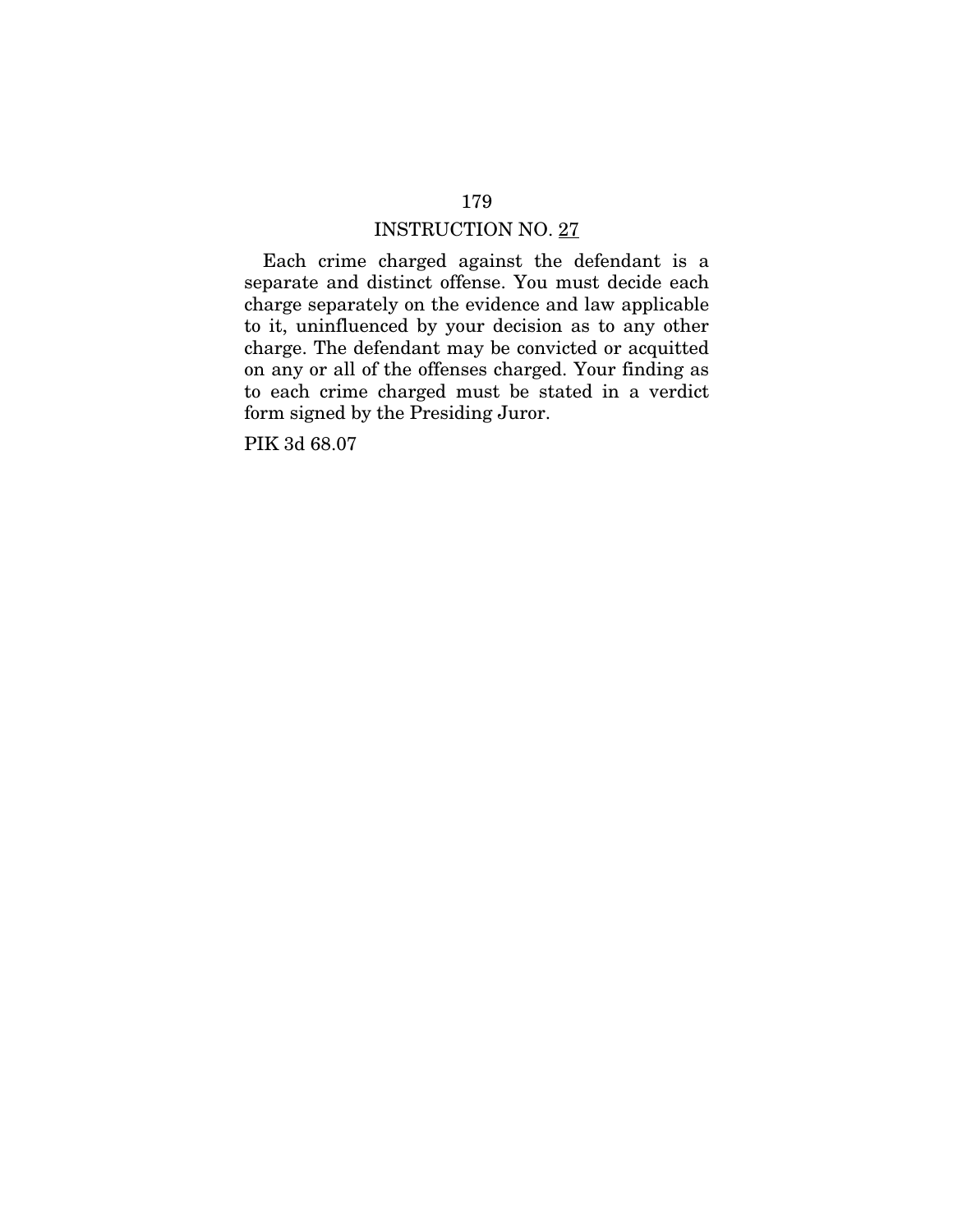When you retire to the jury room you will first select one of your members as presiding juror. The person selected will preside over your deliberations, will speak for the jury in Court, and will sign the verdicts upon which you agree.

Your verdicts must be founded entirely upon the evidence admitted and the law as given in these instructions.

Your agreement upon the verdicts must be unanimous.

> /s/ [Illegible] District Judge

August 25, 2011 PIK 68.01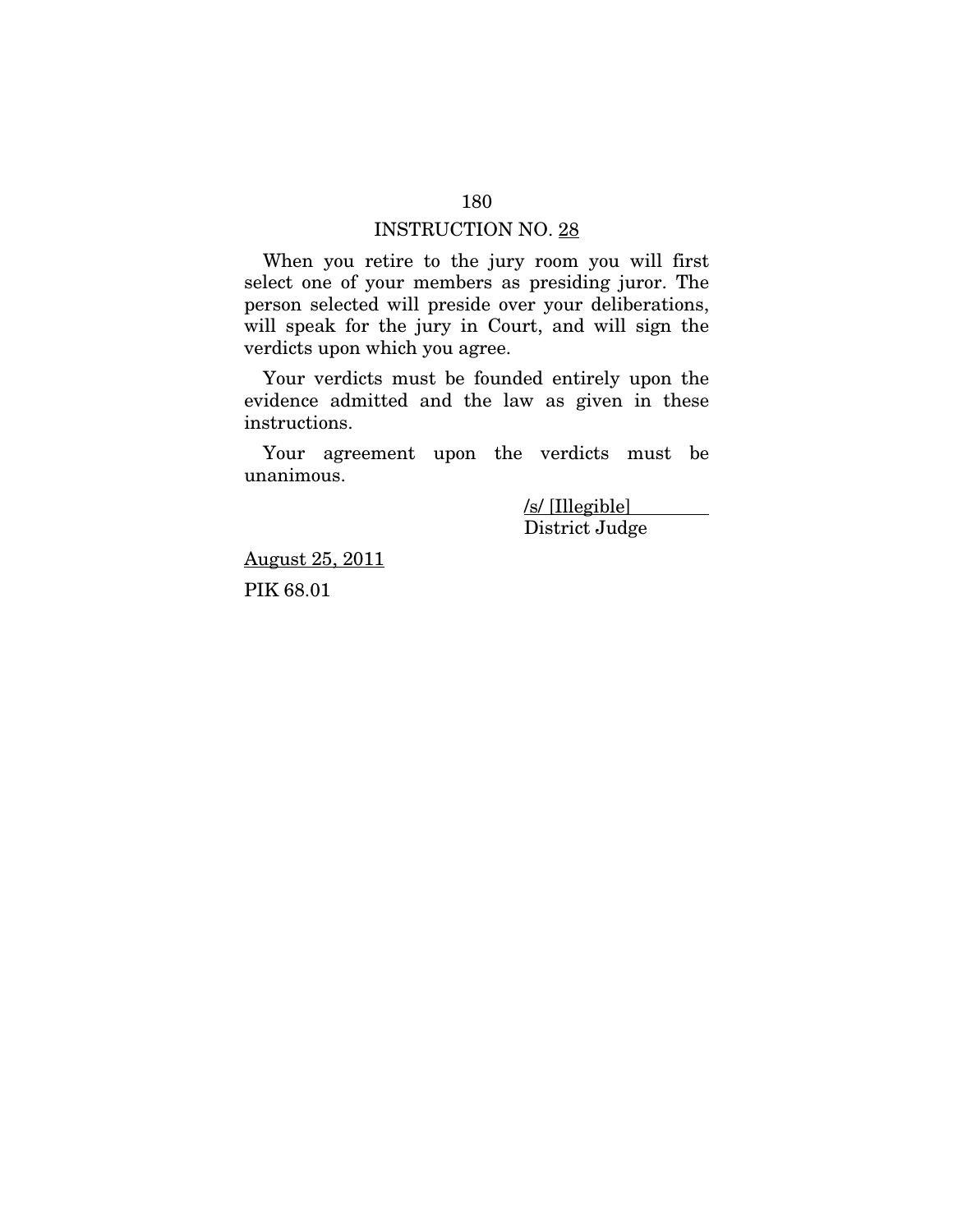## IN THE DISTRICT COURT OF OSAGE COUNTY, KANSAS FOURTH JUDICIAL DISTRICT

181

———— Case No. 09 CR 270

———— STATE OF KANSAS,

*Plaintiff*, v.

JAMES KRAIG KAHLER,

 $Define$ 

#### VERDICT:

#### Capital Murder:

We, the jury, find the defendant James Kraig Kahler, guilty of Capital Murder.

> /s/ [Illegible] Presiding Juror

We, the jury, find the defendant James Kraig Kahler, not guilty of Capital Murder.

 $\overline{a}$ 

Presiding Juror

If your verdict was not guilty, answer the following special question:

Do you find the defendant was not guilty solely because the defendant, at the time of the alleged crime, was suffering from a mental disease or defect which rendered the defendant incapable of possessing the required criminal intent?

 $\overline{a}$ 

 $Yes \Box No \Box$ 

Presiding Juror

Dated August 25, 2011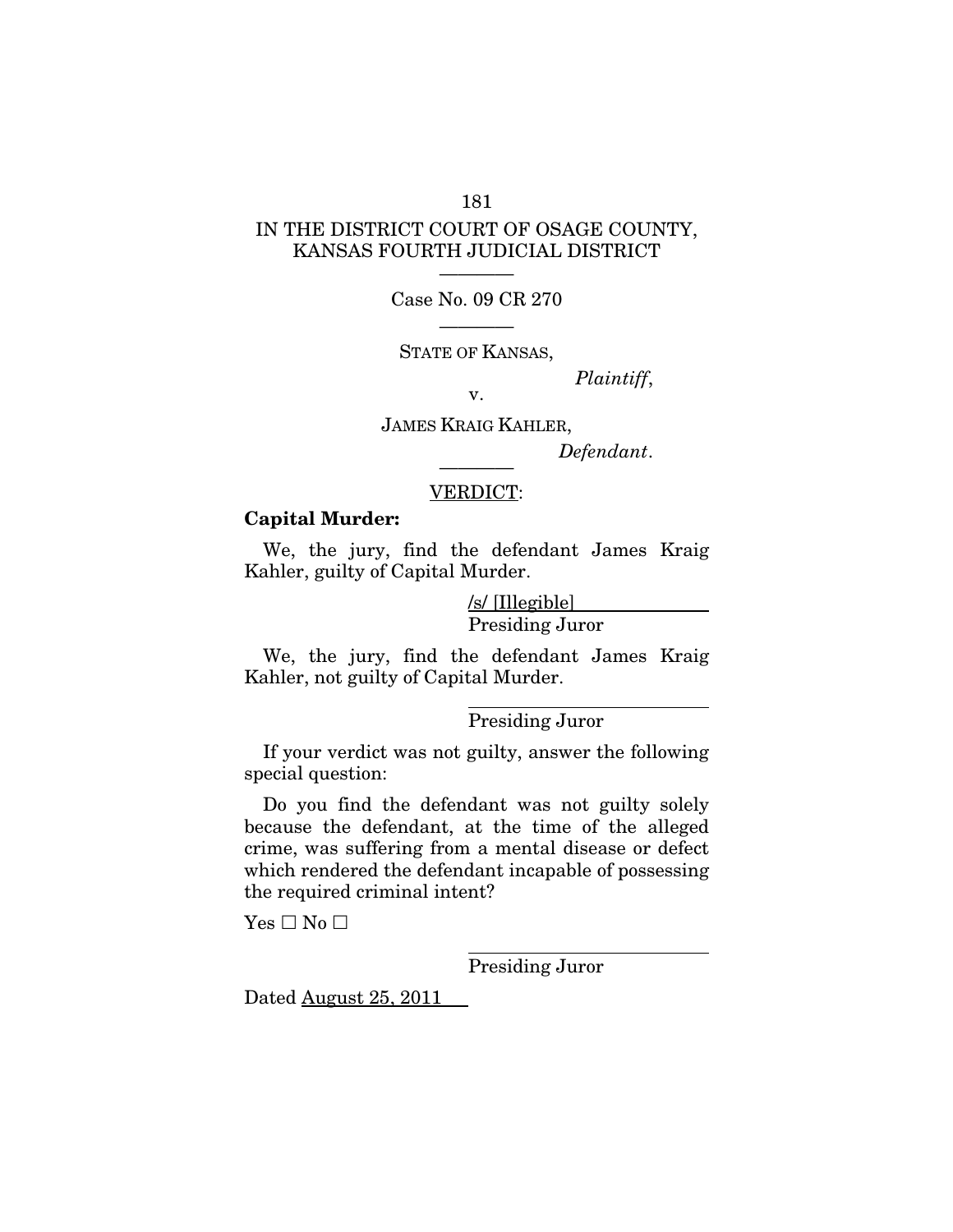## IN THE DISTRICT COURT OF OSAGE COUNTY, KANSAS FOURTH JUDICIAL DISTRICT

———— Case No. 09 CR 270

————

STATE OF KANSAS,

*Plaintiff*,

v.

JAMES KRAIG KAHLER,

*Defendant*.

## ———— VERDICT:

## Murder in the First Degree - Karen Kahler:

We, the jury, find the defendant James Kraig Kahler, guilty of Murder in the First Degree - Karen Kahler.

> /s/ [Illegible] Presiding Juror

We, the jury, find the defendant James Kraig Kahler, guilty of Murder in the Second Degree - Karen Kahler.

 $\overline{a}$ 

#### Presiding Juror

We, the jury, find the defendant James Kraig Kahler, not guilty.

 $\overline{a}$ 

#### Presiding Juror

If your verdict was not guilty, answer the following special question: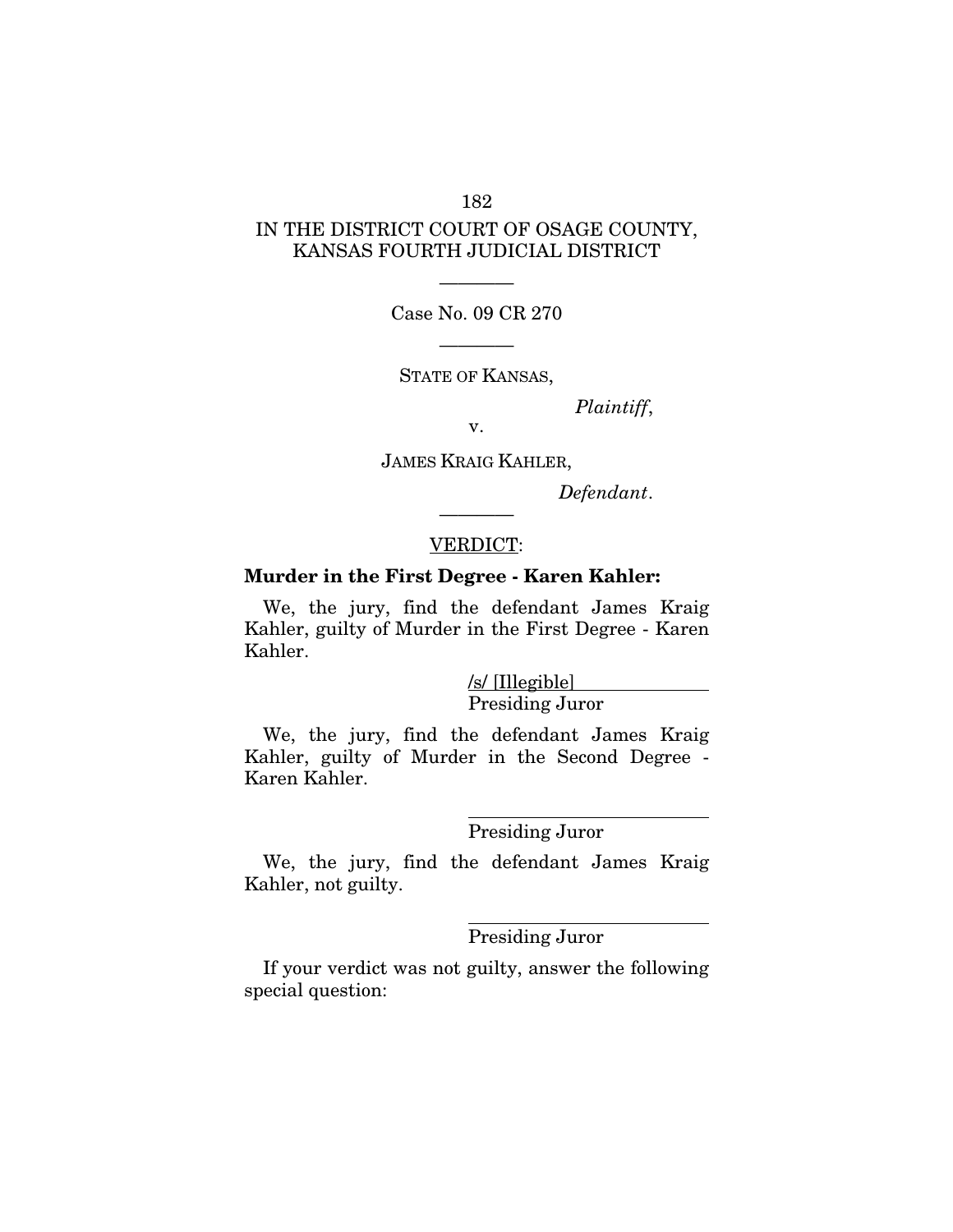Do you find the defendant was not guilty solely because the defendant, at the time of the alleged crime, was suffering from a mental disease or defect which rendered the defendant incapable of possessing the required criminal intent?

 $\overline{a}$ 

 $Yes \Box No \Box$ 

Presiding Juror

Dated August 25, 2011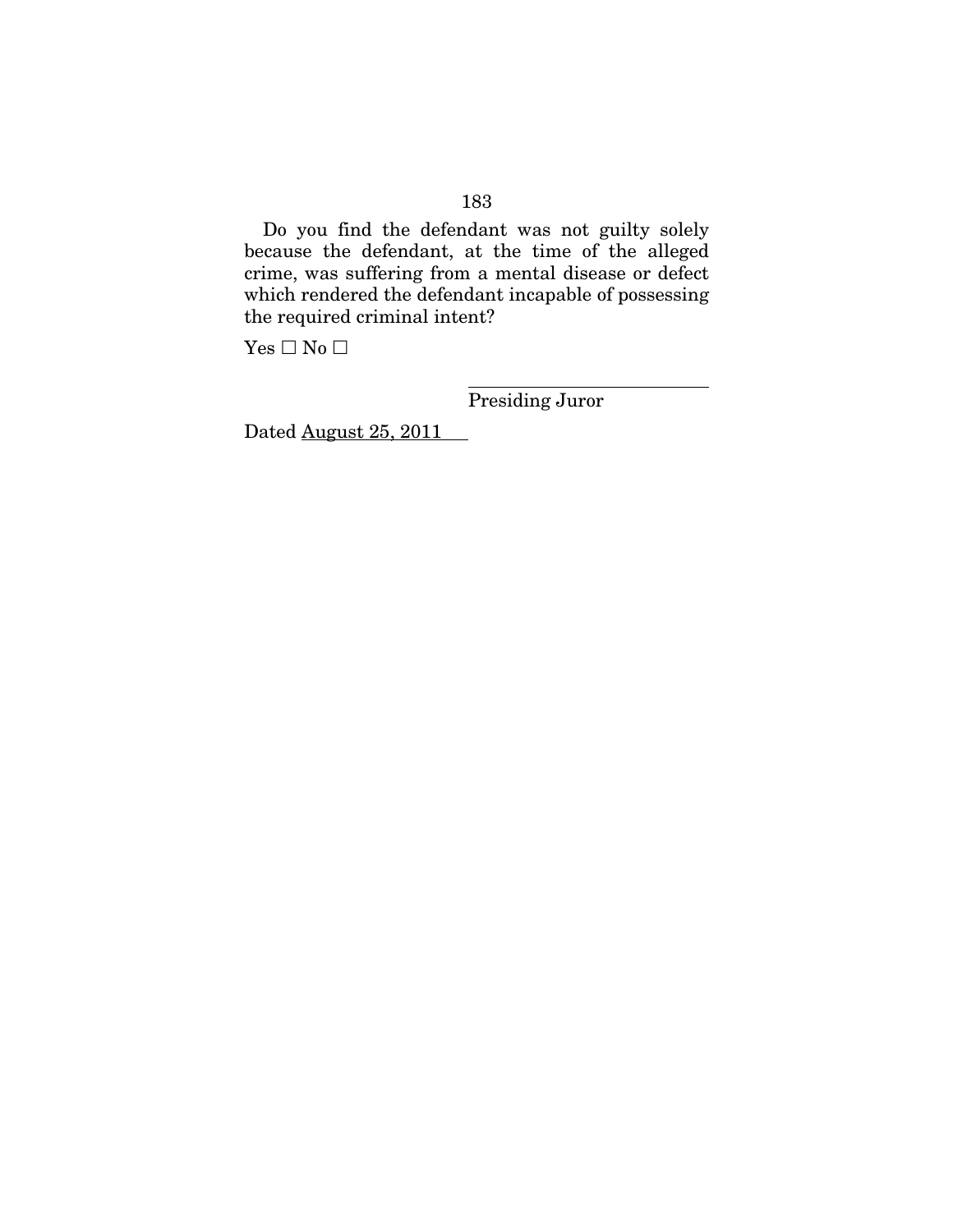## IN THE DISTRICT COURT OF OSAGE COUNTY, KANSAS FOURTH JUDICIAL DISTRICT

———— Case No. 09 CR 270

————

STATE OF KANSAS,

*Plaintiff*,

v.

JAMES KRAIG KAHLER,

*Defendant*.

#### VERDICT:

————

## Murder in the First Degree – Emily Kahler:

We, the jury, find the defendant James Kraig Kahler, guilty of Murder in the First Degree – Emily Kahler.

> /s/ [Illegible] Presiding Juror

We, the jury, find the defendant James Kraig Kahler, guilty of Murder in the Second Degree – Emily Kahler.

 $\overline{a}$ 

#### Presiding Juror

We, the jury, find the defendant James Kraig Kahler, not guilty.

 $\overline{a}$ 

#### Presiding Juror

If your verdict was not guilty, answer the following special question: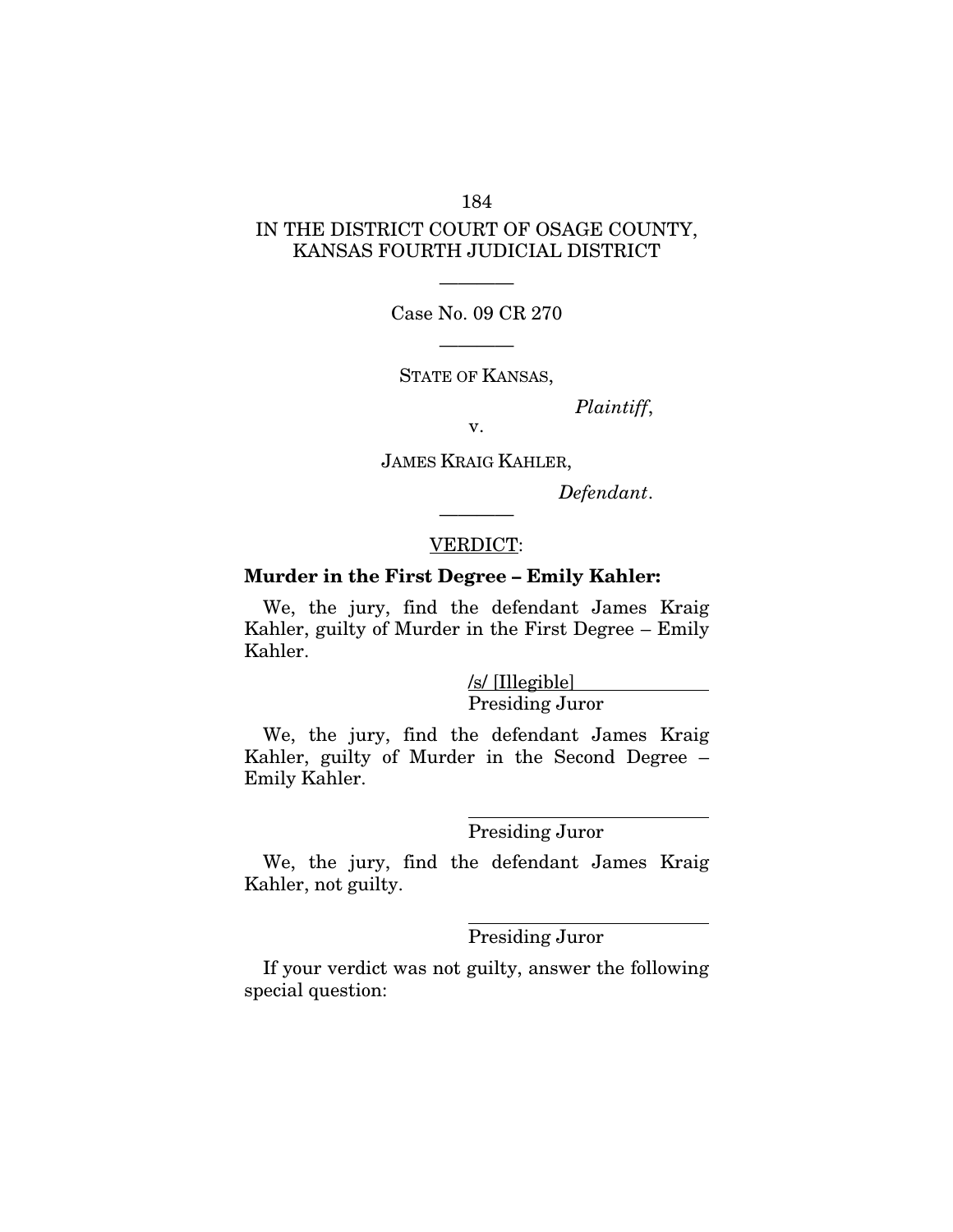Do you find the defendant was not guilty solely because the defendant, at the time of the alleged crime, was suffering from a mental disease or defect which rendered the defendant incapable of possessing the required criminal intent?

 $\overline{a}$ 

 $Yes \Box No \Box$ 

Presiding Juror

Dated August 25, 2011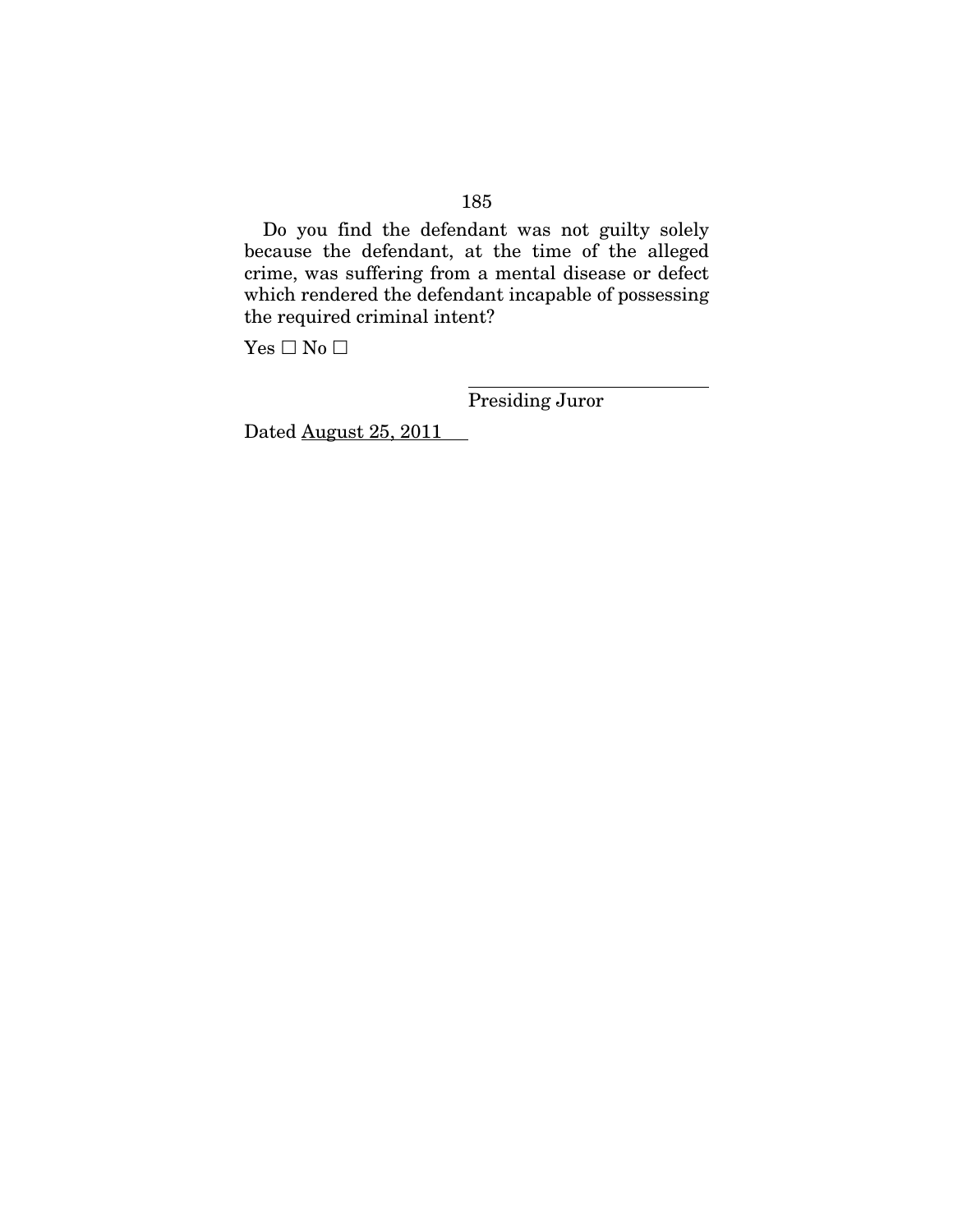## IN THE DISTRICT COURT OF OSAGE COUNTY, KANSAS FOURTH JUDICIAL DISTRICT

———— Case No. 09 CR 270

————

STATE OF KANSAS,

*Plaintiff*,

v.

JAMES KRAIG KAHLER,

*Defendant*.

#### VERDICT:

————

## Murder in the First Degree – Lauren Kahler:

We, the jury, find the defendant James Kraig Kahler, guilty of Murder in the First Degree – Lauren Kahler.

> /s/ [Illegible] Presiding Juror

We, the jury, find the defendant James Kraig Kahler, guilty of Murder in the Second Degree – Lauren Kahler.

 $\overline{a}$ 

#### Presiding Juror

We, the jury, find the defendant James Kraig Kahler, not guilty.

 $\overline{a}$ 

## Presiding Juror

If your verdict was not guilty, answer the following special question: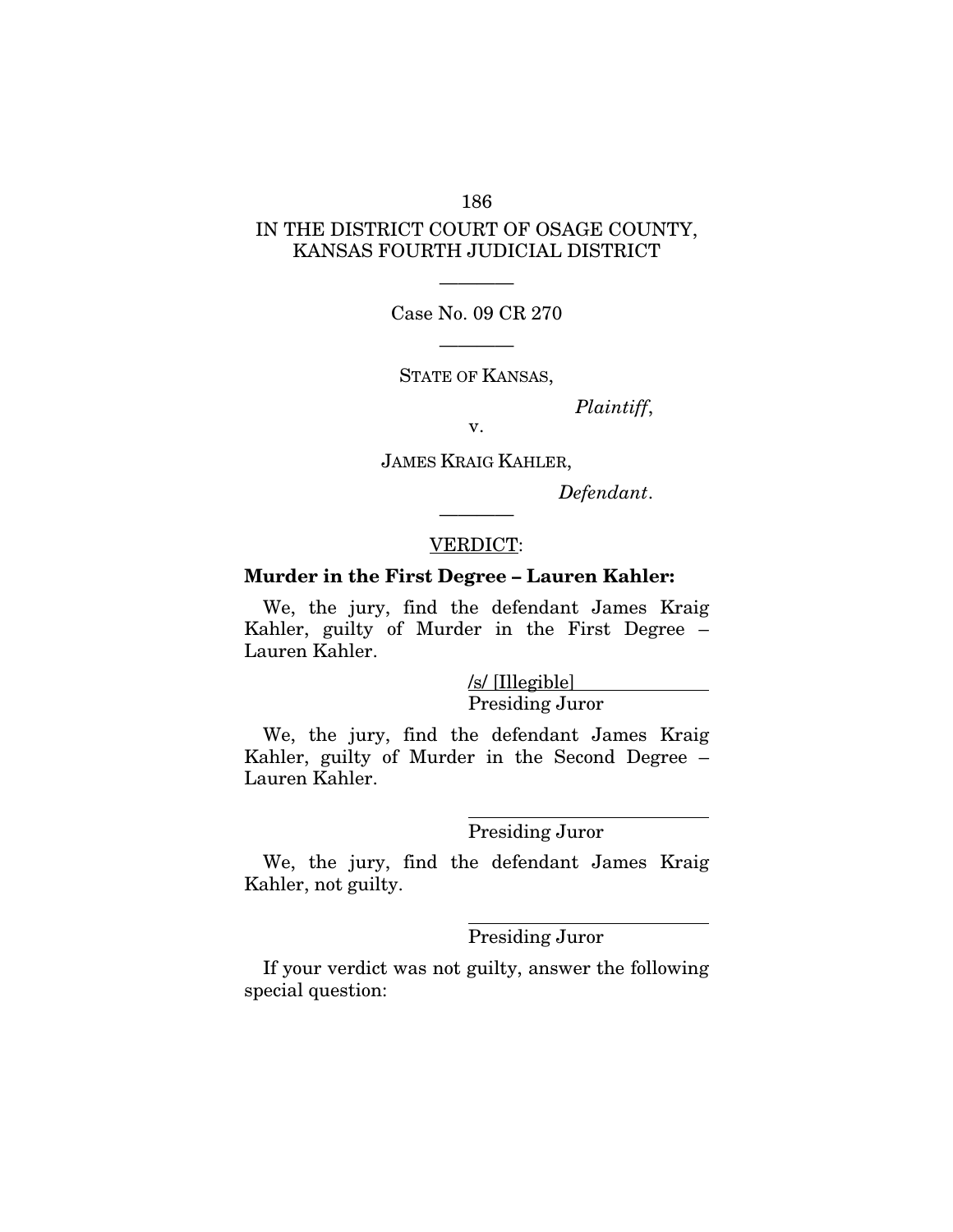Do you find the defendant was not guilty solely because the defendant, at the time of the alleged crime, was suffering from a mental disease or defect which rendered the defendant incapable of possessing the required criminal intent?

 $\overline{a}$ 

 $Yes \Box No \Box$ 

Presiding Juror

Dated August 25, 2011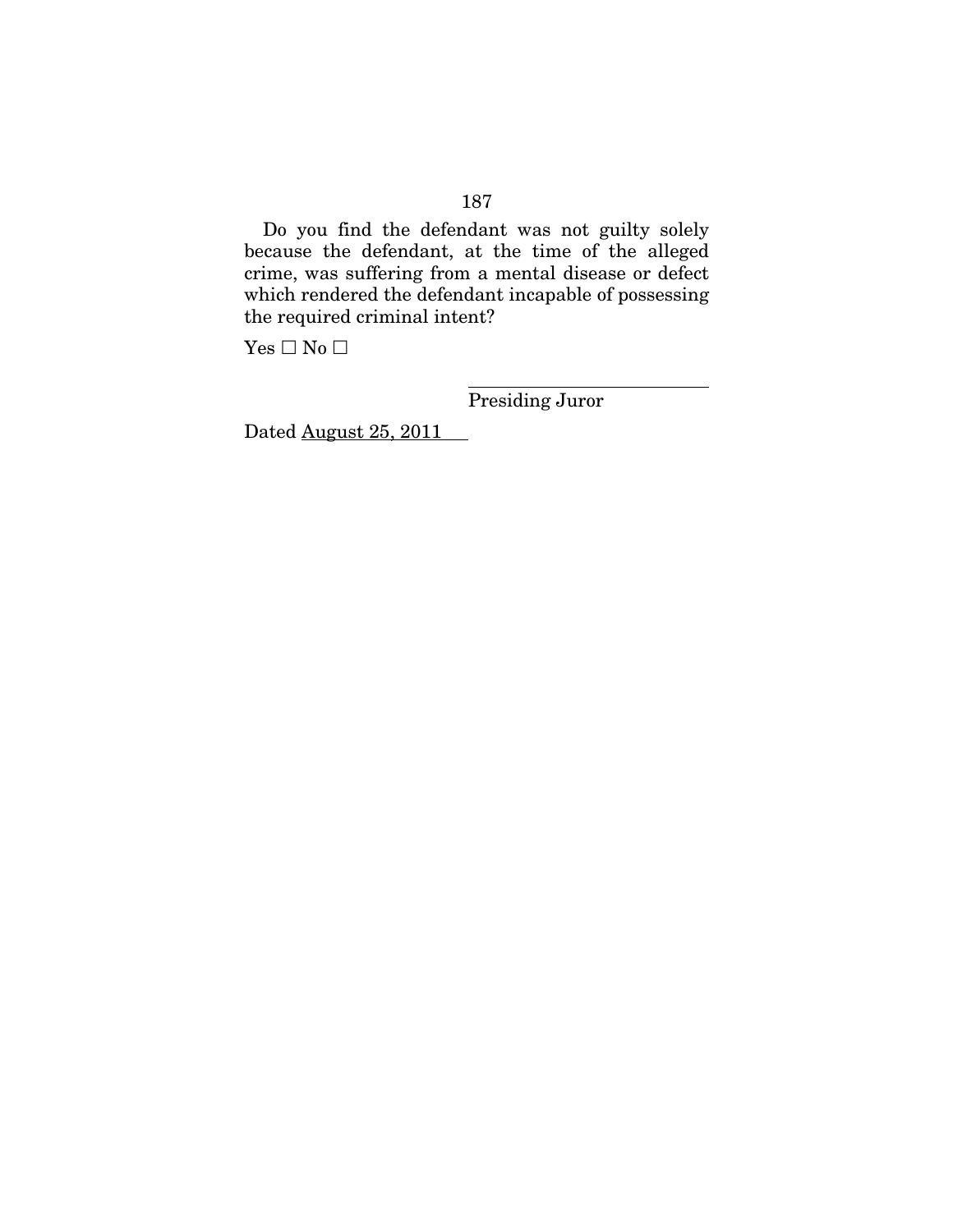## IN THE DISTRICT COURT OF OSAGE COUNTY, KANSAS FOURTH JUDICIAL DISTRICT

———— Case No. 09 CR 270

————

STATE OF KANSAS,

*Plaintiff*,

v.

JAMES KRAIG KAHLER,

*Defendant*.

#### VERDICT:

————

#### Murder in the First Degree – Dorothy Wight:

We, the jury, find the defendant James Kraig Kahler, guilty of Murder in the First Degree – Dorothy Wight.

> /s/ [Illegible] Presiding Juror

We, the jury, find the defendant James Kraig Kahler, guilty of Murder in the Second Degree – Dorothy Wight.

 $\overline{a}$ 

#### Presiding Juror

We, the jury, find the defendant James Kraig Kahler, not guilty.

 $\overline{a}$ 

#### Presiding Juror

If your verdict was not guilty, answer the following special question: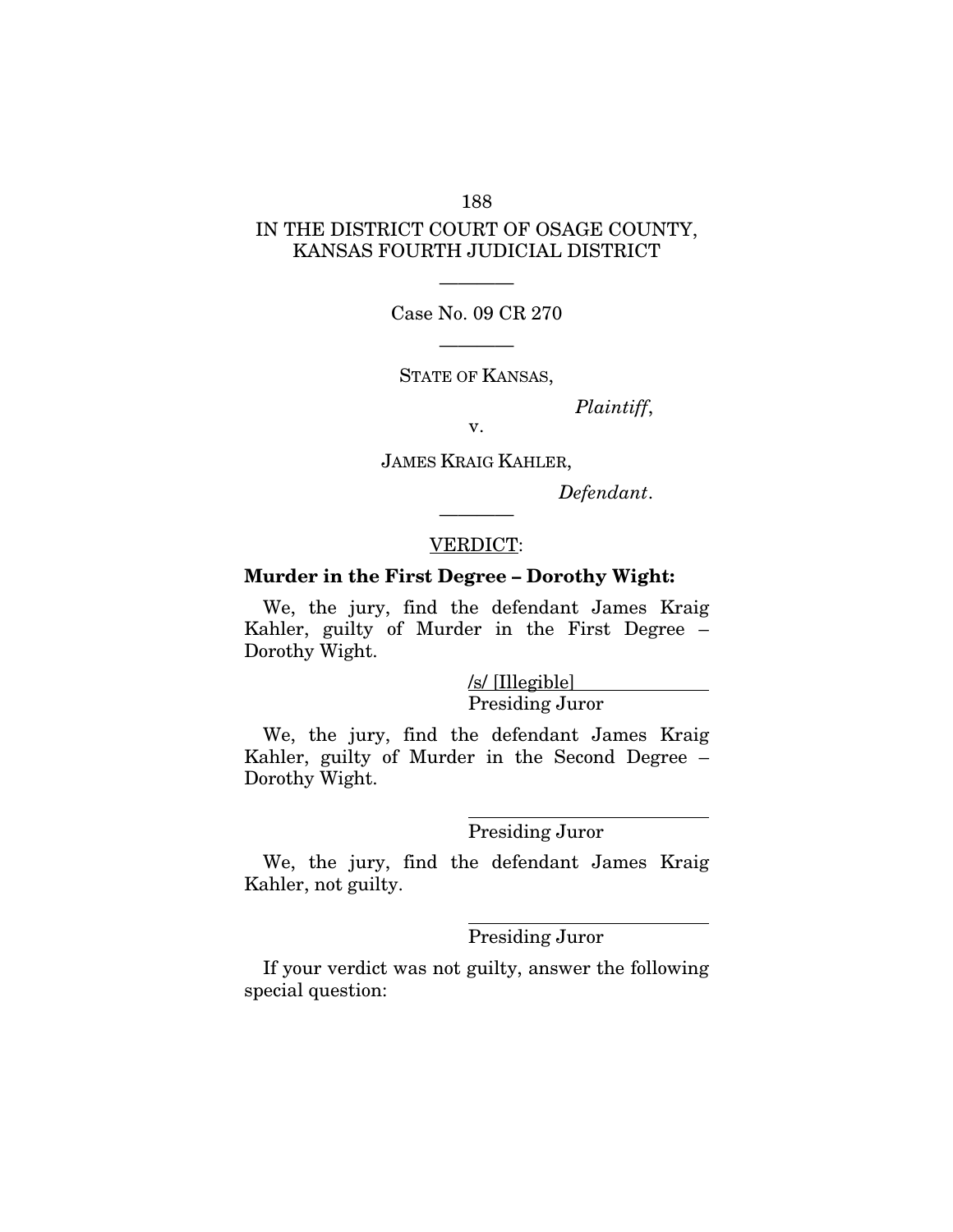Do you find the defendant was not guilty solely because the defendant, at the time of the alleged crime, was suffering from a mental disease or defect which rendered the defendant incapable of possessing the required criminal intent?

 $\overline{a}$ 

 $Yes \Box No \Box$ 

Presiding Juror

Dated August 25, 2011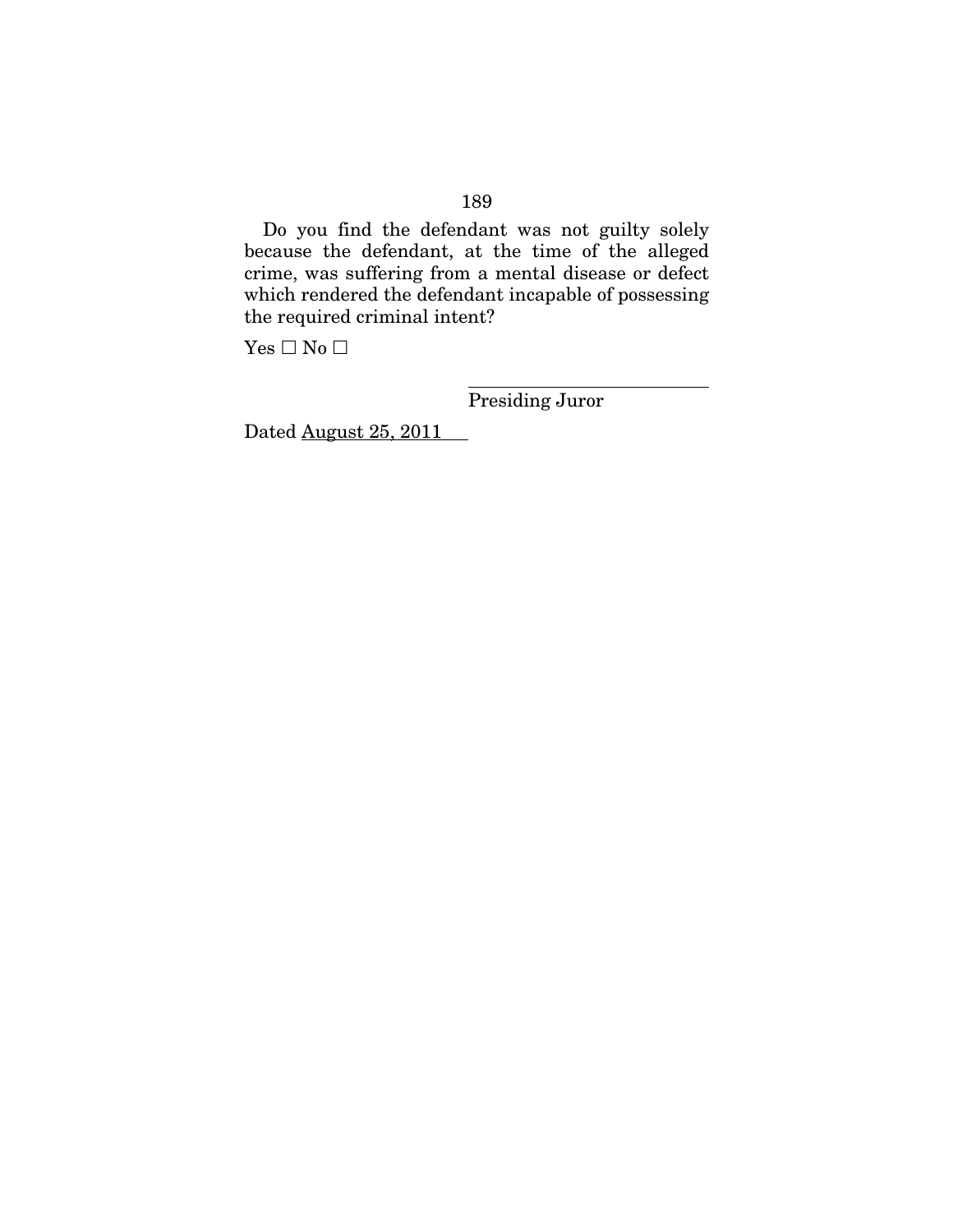## IN THE DISTRICT COURT OF OSAGE COUNTY, KANSAS FOURTH JUDICIAL DISTRICT

———— Case No. 09 CR 270

———— STATE OF KANSAS,

*Plaintiff*,

v.

JAMES KRAIG KAHLER, *Defendant*. ————

#### VERDICT:

## Aggravated Burglary:

We, the jury, find the defendant James Kraig Kahler, guilty of Aggravated Burglary.

> /s/ [Illegible] Presiding Juror

We, the jury, find the defendant James Kraig Kahler, not guilty of Aggravated Burglary.

 $\overline{a}$ 

Presiding Juror

If your verdict was not guilty, answer the following special question:

Do you find the defendant was not guilty solely because the defendant, at the time of the alleged crime, was suffering from a mental disease or defect which rendered the defendant incapable of possessing the required criminal intent?

 $Yes \Box No \Box$ 

Presiding Juror

Dated August 25, 2011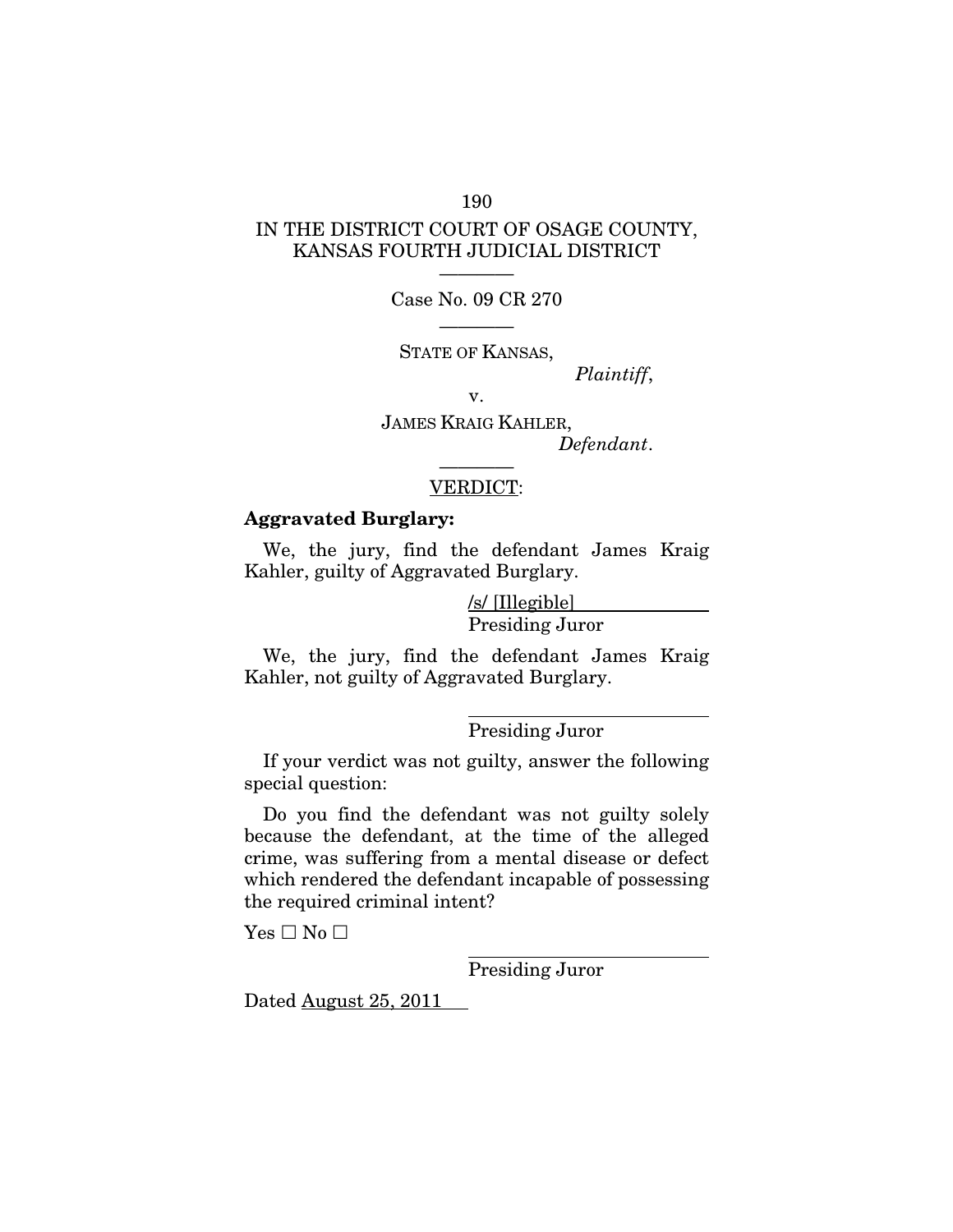The laws of Kansas provide that when a defendant has been found guilty of capital murder, a separate sentencing proceeding shall be conducted to determine whether the defendant shall be sentenced to death. At the hearing, the trial jury shall consider aggravating or mitigating circumstances relevant to the question of the sentence.

It is my duty to instruct you in the law that applies to this sentencing proceeding, and it is your duty to consider and follow all of the instructions. You must decide the question of the sentence by applying these instructions to the facts as you find them.

PIK 3d 56.00-B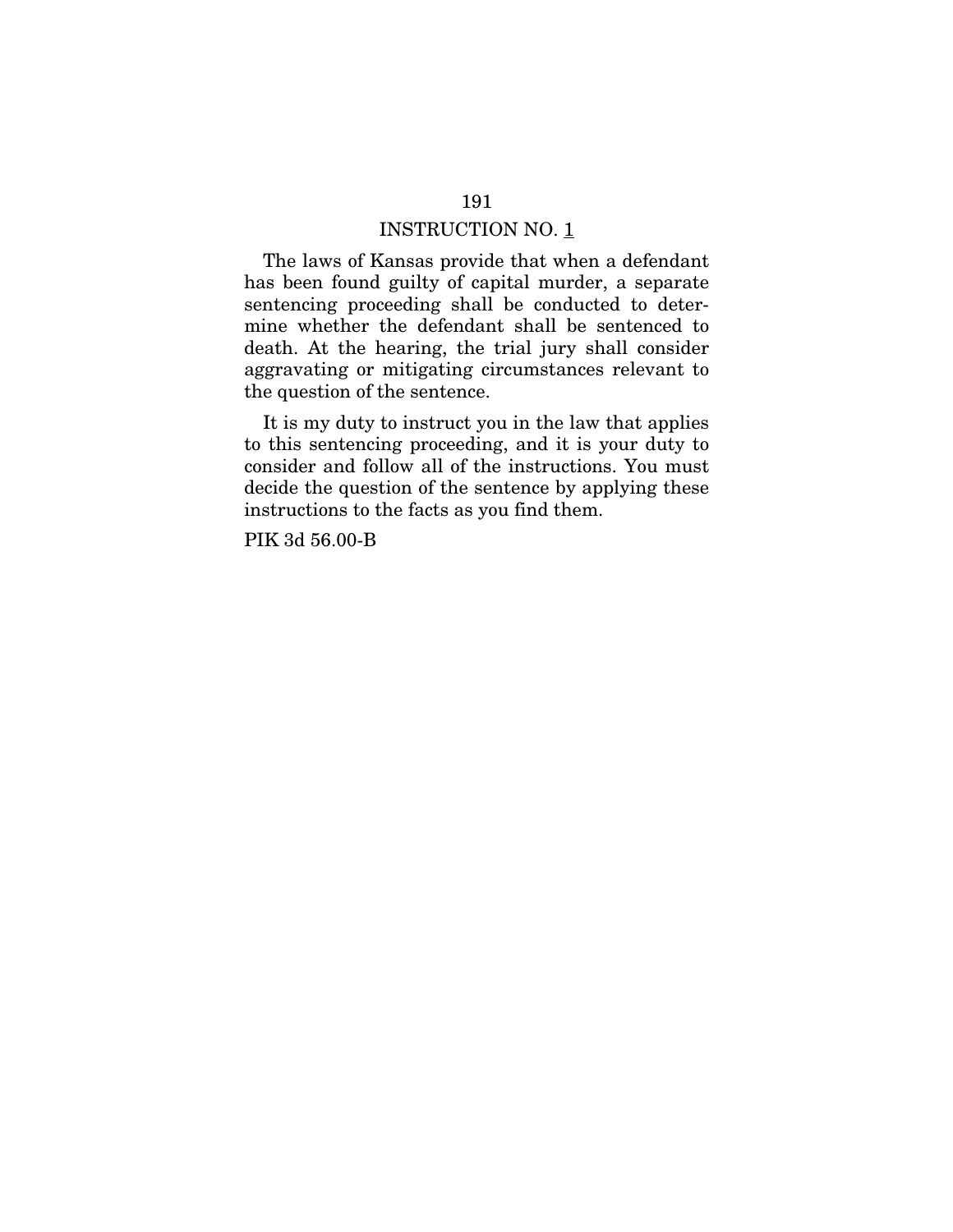In your determination of sentence you should consider and weigh everything admitted into evidence from the guilt phase or penalty phase of this trial that bears on an aggravating or mitigating circumstance. This includes testimony of witnesses, admissions or stipulations of the parties, and any admitted exhibits. You must disregard any testimony or exhibit which I did not admit into evidence.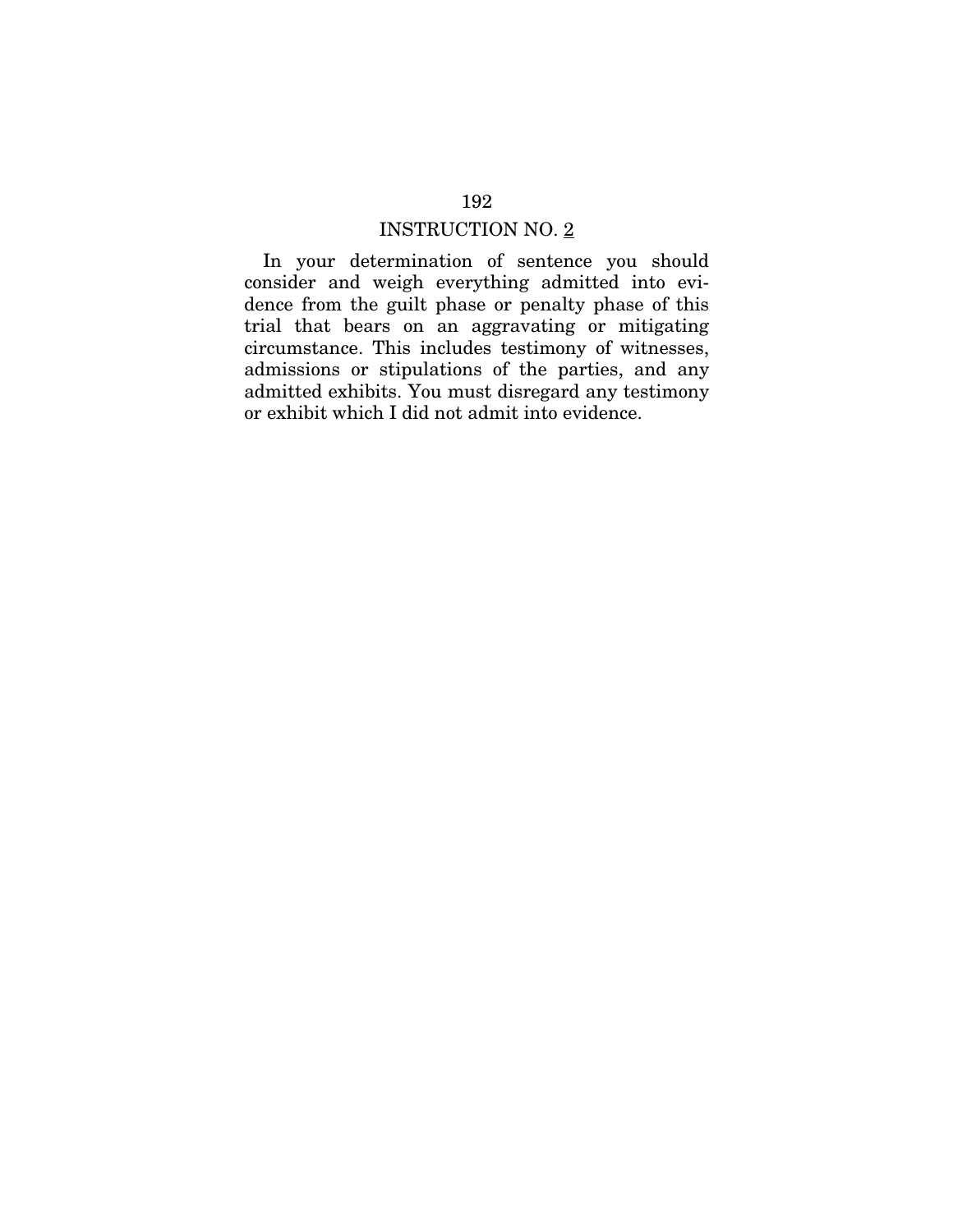Aggravating circumstances are those that increase the enormity of the crime of capital murder or add to its injurious consequences.

The State of Kansas contends that the following aggravating circumstances are shown from the evidence:

1. That the defendant knowingly or purposely killed or created a great risk of death to more than one person.

and/or

- 2. That the defendant committed the crime of capital murder in an especially heinous, atrocious or cruel manner. As used in this instruction, the following definitions apply:
	- "heinous" means extremely wicked or shockingly evil;
	- "atrocious" means outrageously wicked and vile; and
	- "cruel" means pitiless or designed to inflict a high degree of pain, utter indifference to, or enjoyment of the sufferings of others.

In order to find that the crime of capital murder is committed in an especially heinous, atrocious, or cruel manner, the jury must find that the perpetrator inflicted serious mental anguish or serious physical abuse before the victim's death. Mental anguish includes a victims' uncertainty as to her ultimate fate

In your determination of sentence, you may consider only those aggravating circumstances set forth in this instruction.

PIK 3d 56.00-C

#### 193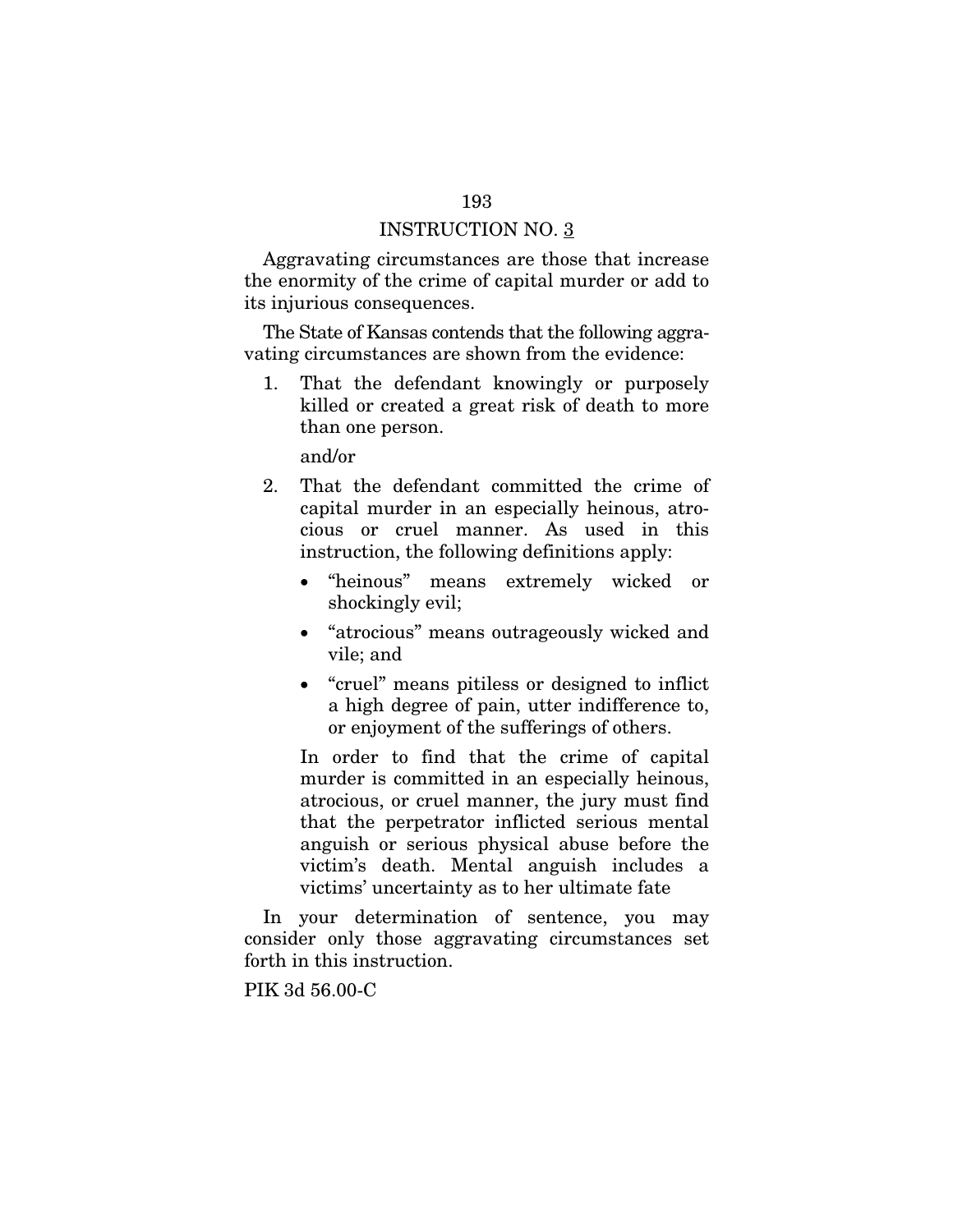Mitigating circumstances are those that in fairness may be considered as extenuating or reducing the degree of moral culpability or blame or that justify a sentence of less than death, even though they do not justify or excuse the offense.

The appropriateness of exercising mercy can itself be a mitigating circumstance in determining whether the State has proved beyond a reasonable doubt that the death penalty should be imposed.

The determination of what are mitigating circumstances is for you as individual jurors to decide under the facts and circumstances of the case. Mitigating circumstances need not be proved beyond a reasonable doubt, and need only be proved to the satisfaction of the individual juror in that juror's sentencing decision. The same mitigating circumstances do not need to be found by all members of the jury in order to be considered by an individual juror in arriving at his or her sentencing decision.

The defendant contends that mitigating circumstances include, but are not limited to, the following:

1. The defendant has no significant history of prior criminal activity.

#### and/or

2. The crime was committed while the defendant was under the influence of extreme mental or emotional disturbance.

#### and/or

3. The defendant acted under extreme distress.

and/or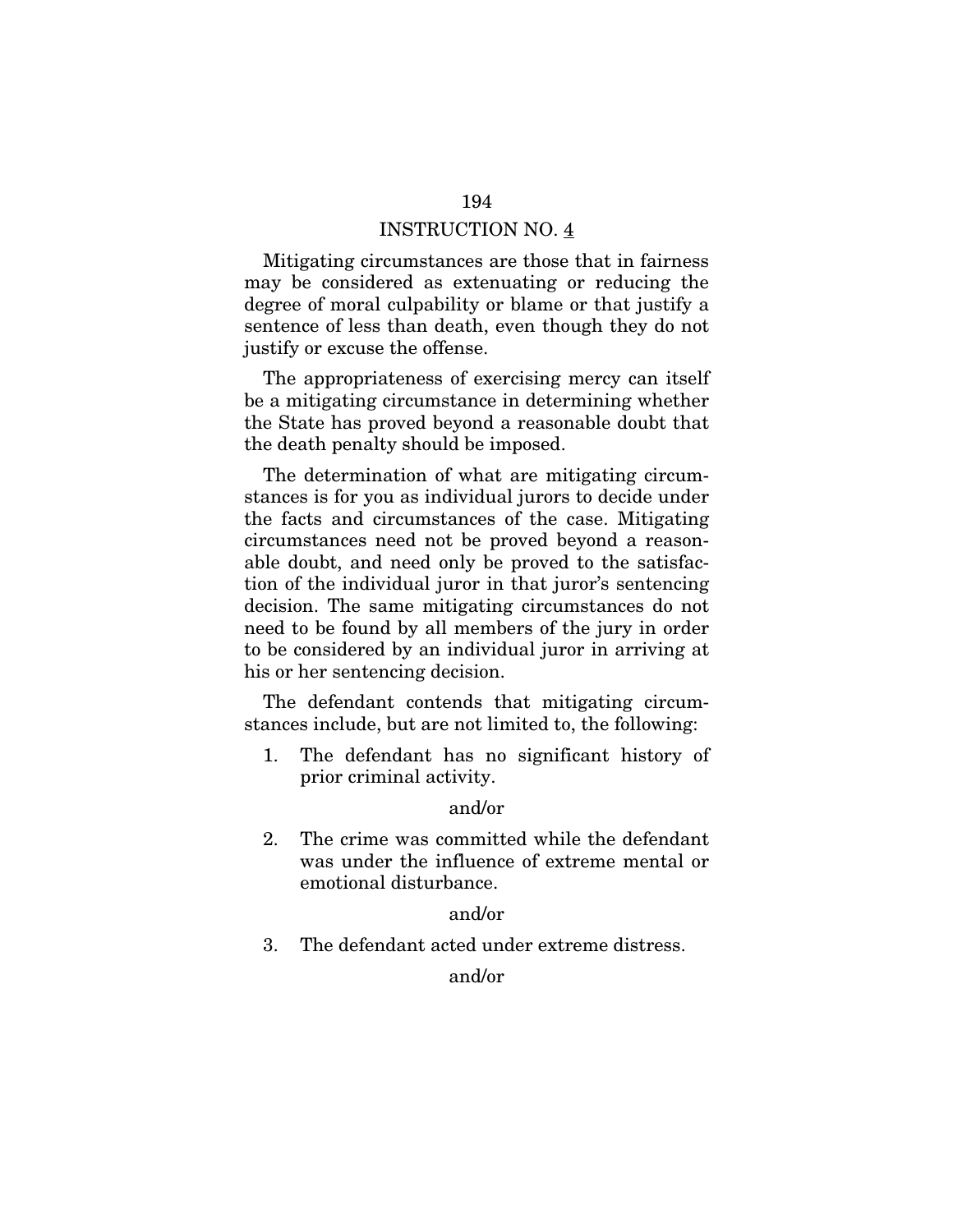4. The capacity of the defendant to appreciate the criminality of the defendant's conduct or to conform the defendant's conduct to the requirements of law was substantially impaired.

#### and/or

5. A term of imprisonment is sufficient to defend and protect the people's safety from the defendant.

#### and/or

6. The defendant had the opportunity to inflict harm on several witnesses and law enforcement officers, and did not do so.

## and/or

7. The defendant did not rape or commit other acts of violence against the victims.

#### and/or

8. The defendant, on November 28, 2009 suffered from serious mental illness impairing his ability to think and control his actions.

## and/or

9. If the defendant is sentenced to death, the defendant's son will not have an opportunity to contact his father at his own will at some time in the future.

## and/or

10. If the defendant is sentenced to death, the defendant's retirement of approximately \$2,100.00 net per month from the City of Weatherford will cease. The retirement is assigned to the benefit of Sean Kahler, and to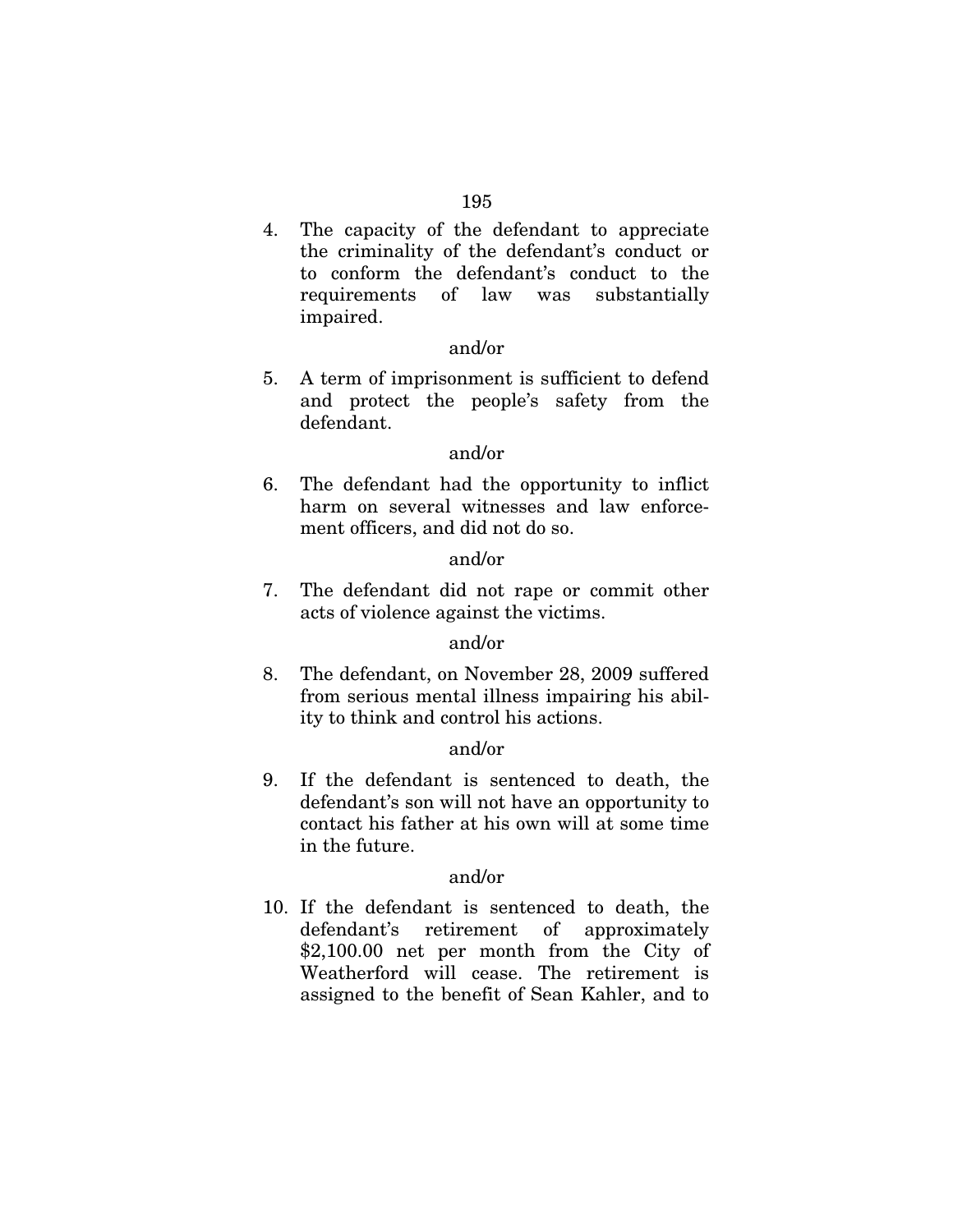be used on Sean Kahler's education and is not available to the defendant.

## and/or

11. For the majority of defendant's life, he positively contributed to and volunteered in the communities in which he resided.

## and/or

12. A life sentence is a harsher penalty for this particular defendant given his suicidal tendencies and ideation, and his preference for the outdoors.

You may further consider as a mitigating circumstance any other aspect of the defendant's character, background, or record, and any other aspect of the offense that was presented in either the guilt or penalty phase which you find may serve as a basis for imposing a sentence less than death.

Each of you must consider every mitigating circumstance found to exist.

PIK 3d 56.00-D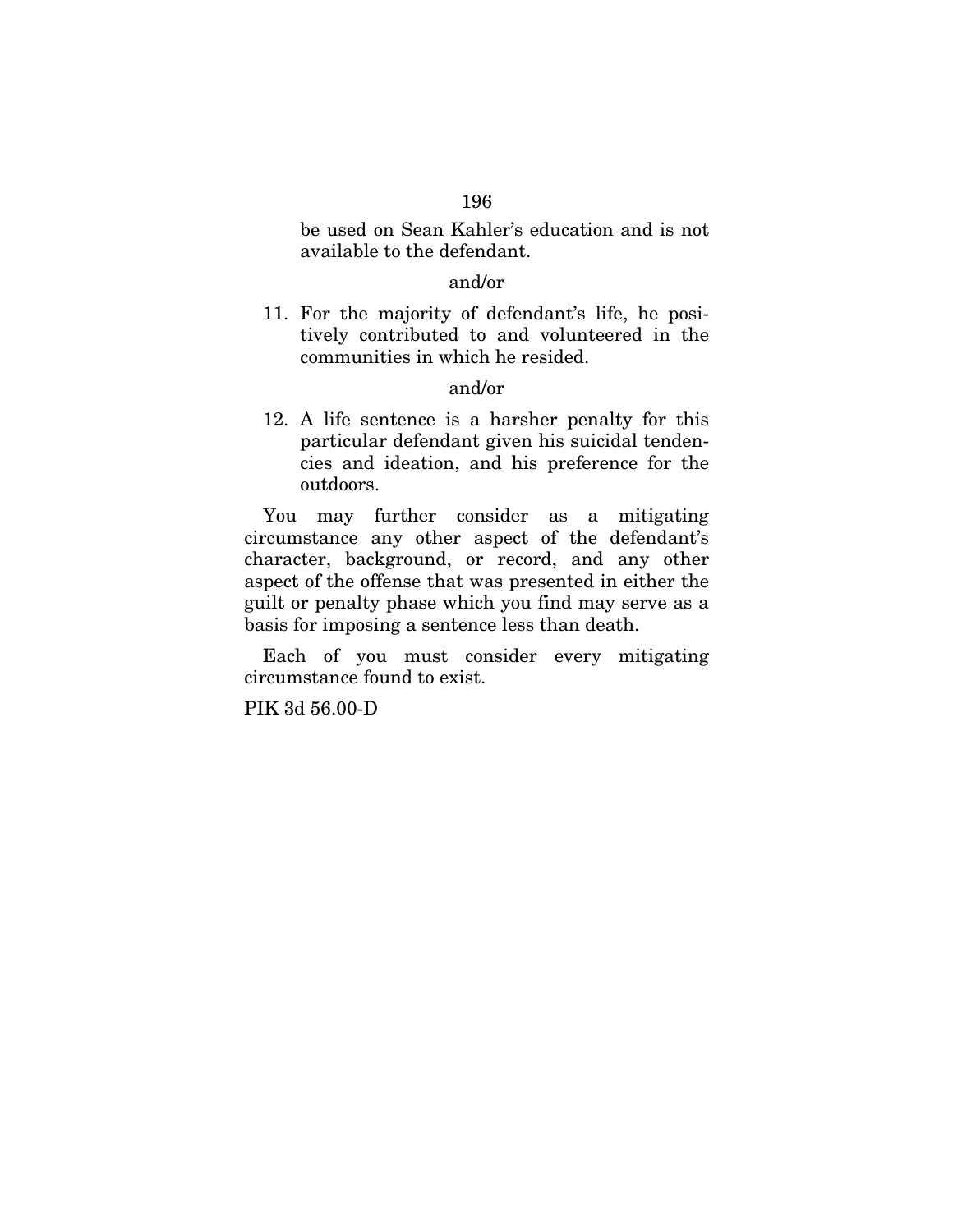## INSTRUCTION NO. 5

The State has the burden to prove beyond a reasonable doubt that there are one or more aggravating circumstances and that they are not outweighed by any mitigating circumstances found to exist.

PIK 3d 56.00-E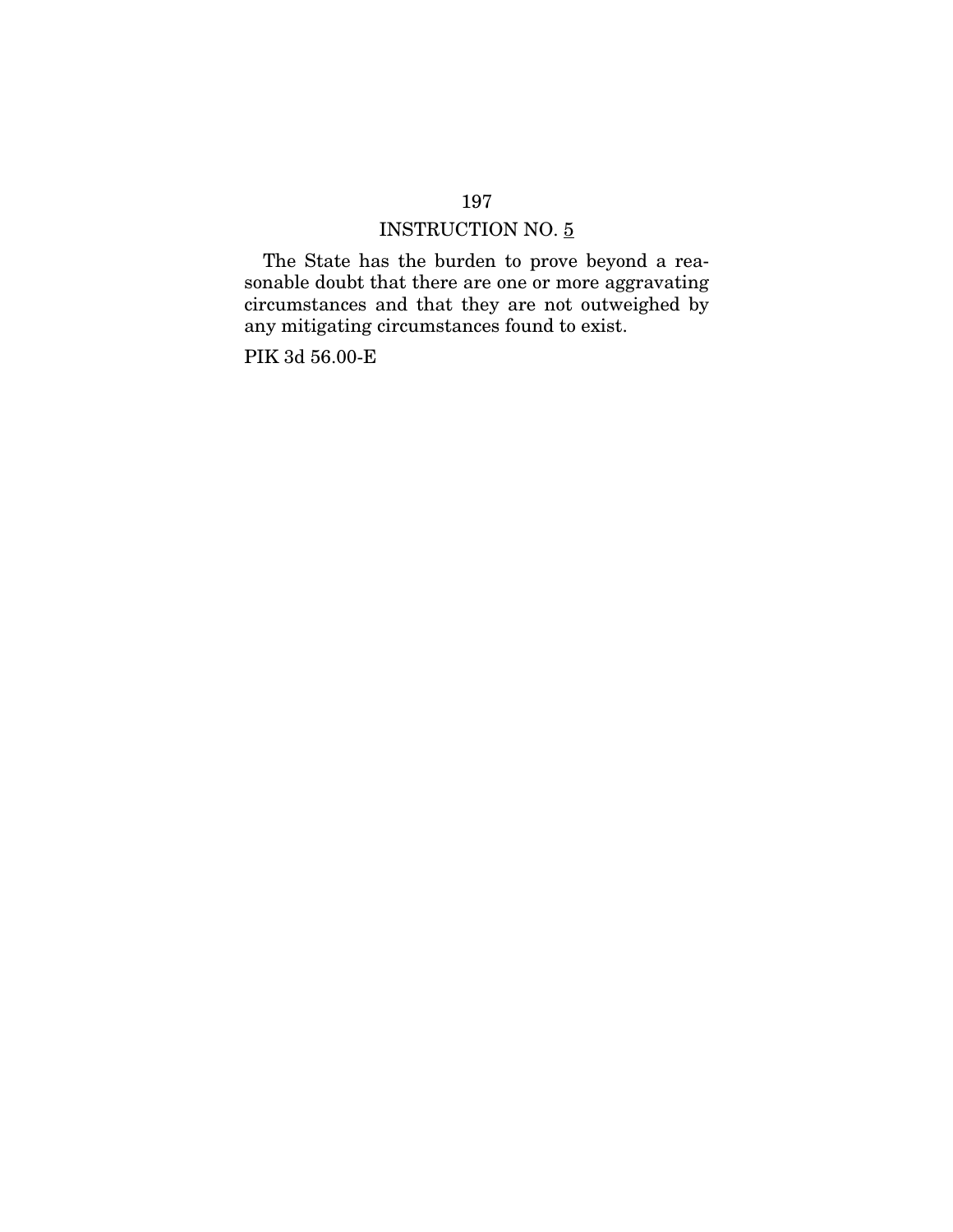In making the determination whether aggravating circumstances exist that are not outweighed by any mitigating circumstances found to exist, your decision should not be determined by the number of aggravating or mitigating circumstances that are shown to exist.

PIK 3d 56.00-F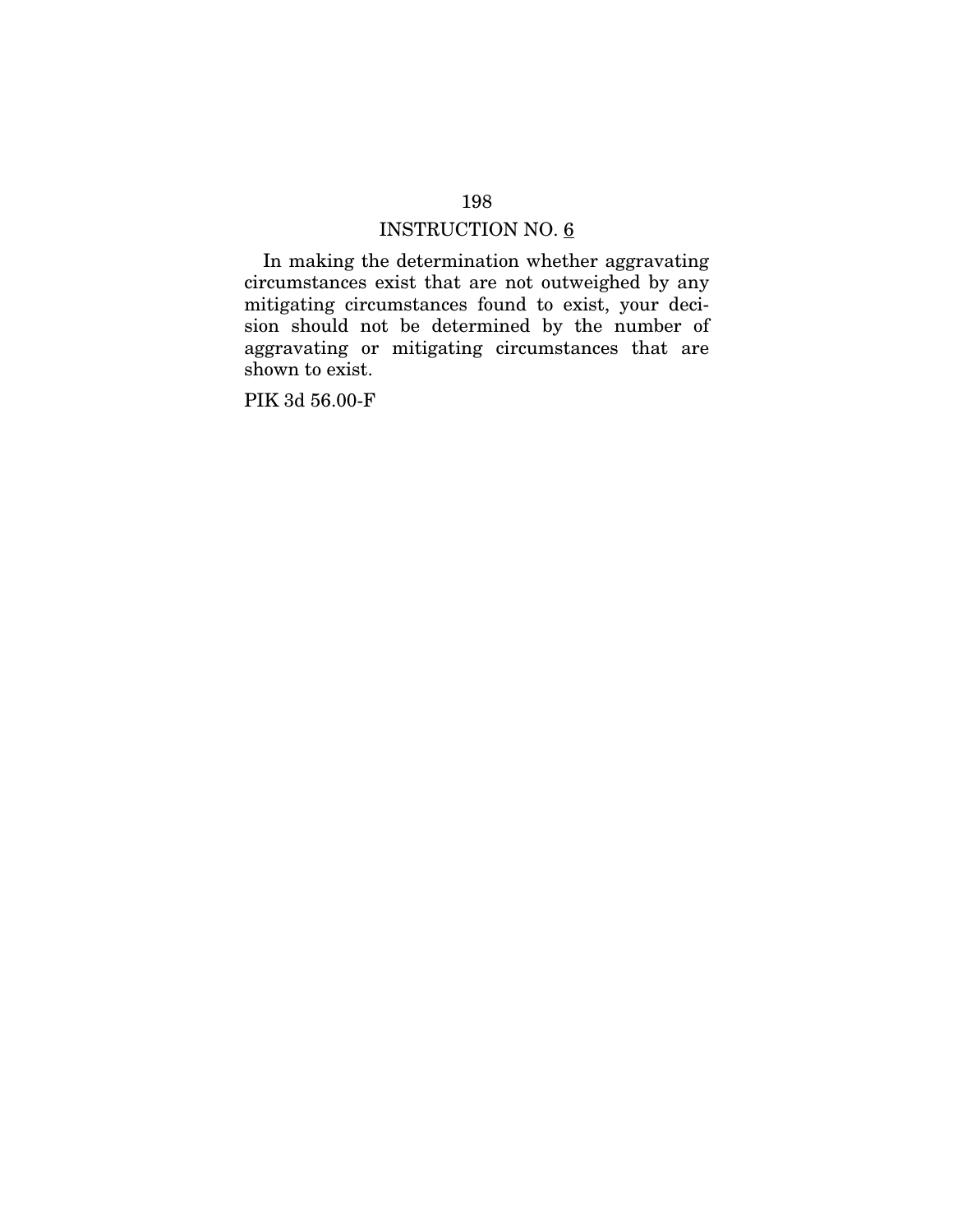If you find unanimously beyond a reasonable doubt that there are one or more aggravating circumstances and that they are not outweighed by any mitigating circumstances found to exist, then you shall impose a sentence of death. If you sentence the defendant to death, you must designate upon the appropriate verdict form with particularity the aggravating circumstances that you unanimously found beyond a reasonable doubt.

However, if one or more jurors are not persuaded beyond a reasonable doubt that aggravating circumstances are not outweighed by mitigating circumstances, then you should sign the appropriate alternative verdict form indicating the jury is unable to reach a unanimous verdict sentencing the defendant to death. In that event, the defendant will not be sentenced to death but will be sentenced by the court to imprisonment for life with no possibility of parole.

PIK 3d 56.00-6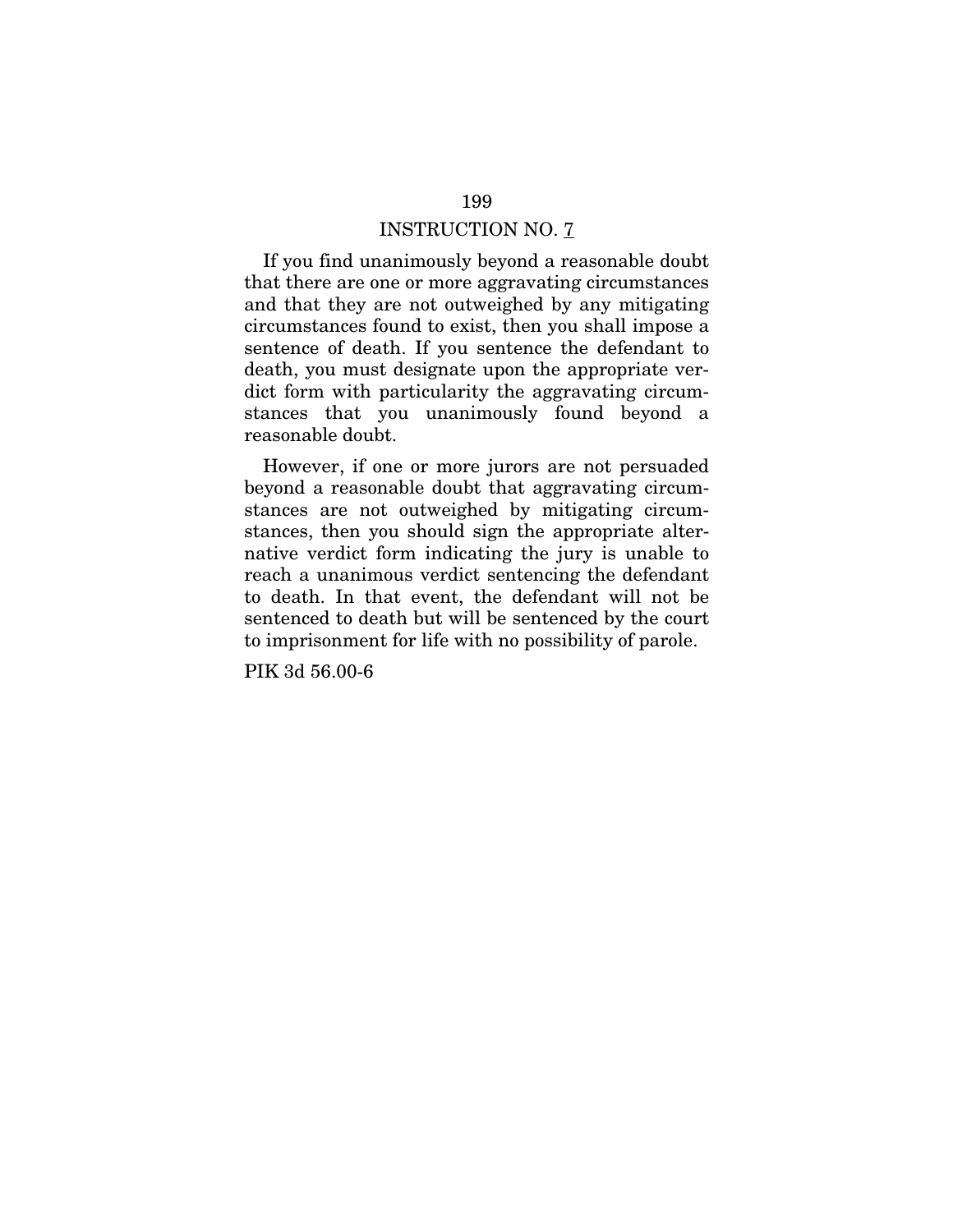The defendant is entitled to the individual opinion of each juror. Each of you must consider the evidence for the purpose of reaching a verdict. Each of you must decide the case for yourself, but should do so only after discussing the evidence and instructions with the other jurors. Do not decide any question in a particular way simply because the majority of jurors, or any of them, favor such a decision.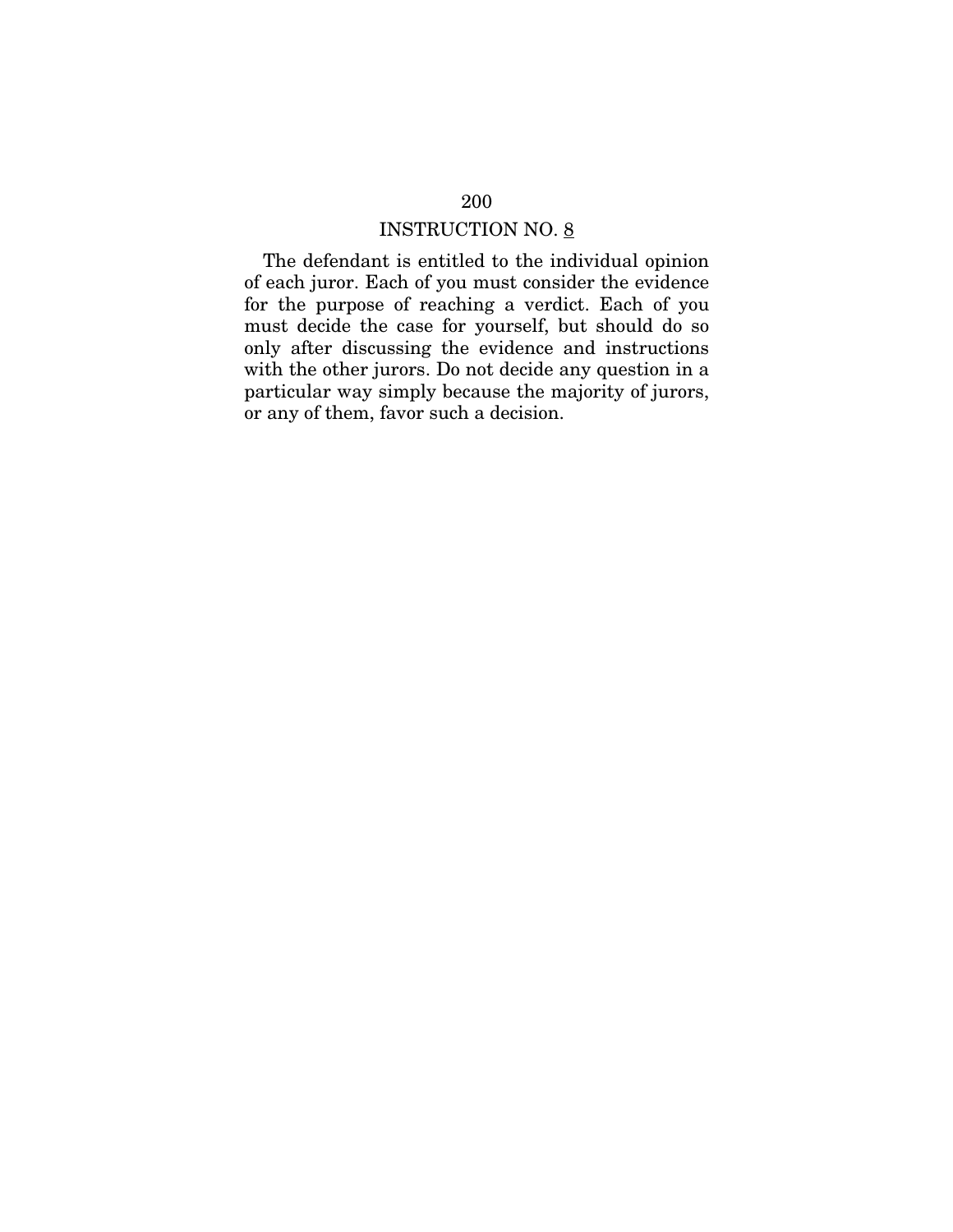At the conclusion of your deliberations, you shall sign the appropriate verdict form.

You have been provided two verdict forms that provide the following alternative verdicts:

A. Finding unanimously beyond a reasonable doubt that there are one or more aggravating circumstances and that they are not outweighed by any mitigating circumstances found to exist, and sentencing the defendant to death;

#### OR

B. Stating that the jury is unable to reach a unanimous verdict sentencing the defendant to death.

PIK 3d 56.00-H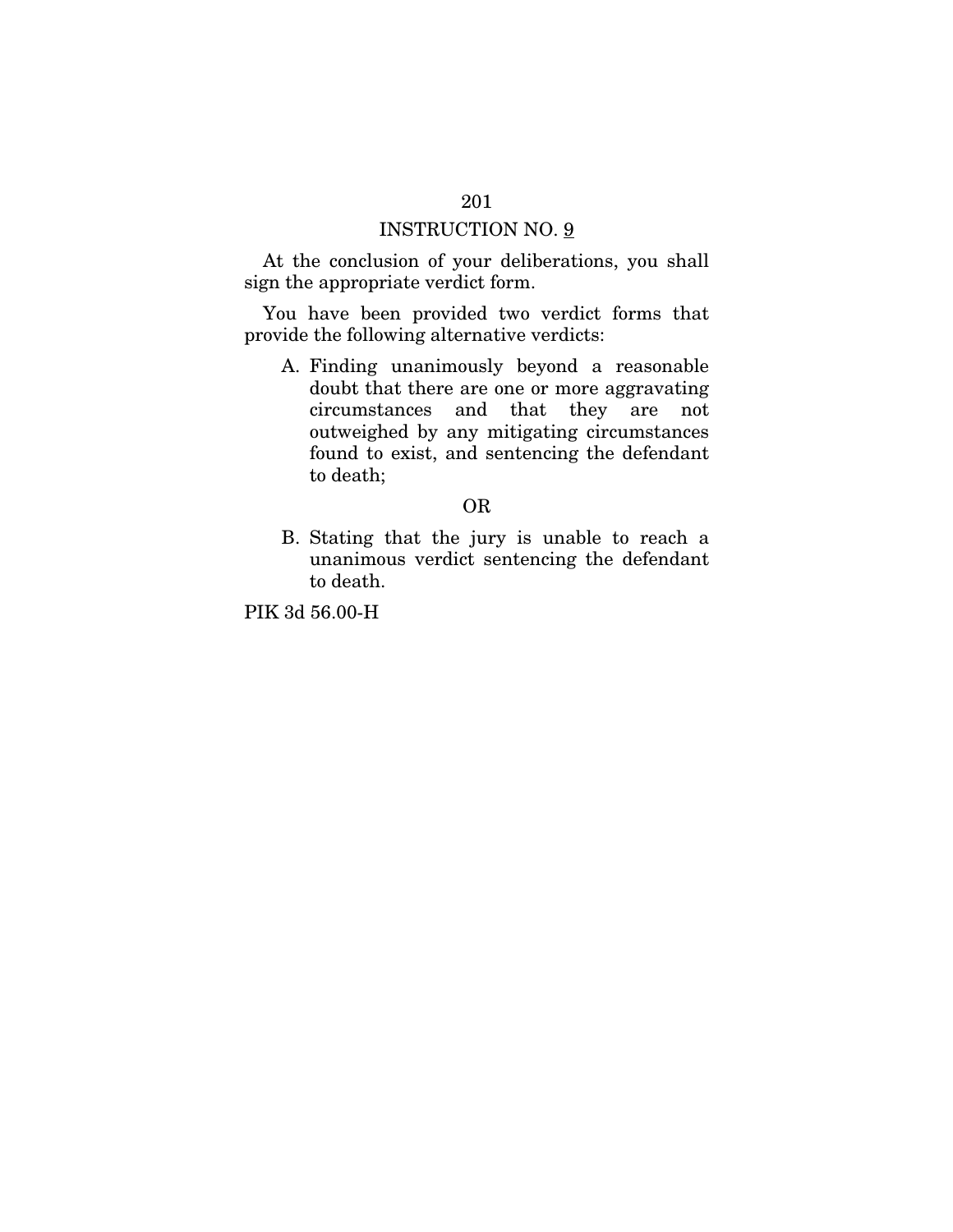Your presiding juror will continue to preside over your deliberations in this proceeding. He or she will speak for the jury in Court and will sign the verdict upon which you agree.

Your verdict must be founded entirely upon the evidence presented and the law as given to you in these instructions.

Your agreement upon a verdict sentencing the defendant to death must be unanimous.

> /s/ [Illegible] DISTRICT JUDGE

Dated 8-29-11 PIK 3d 68.01-A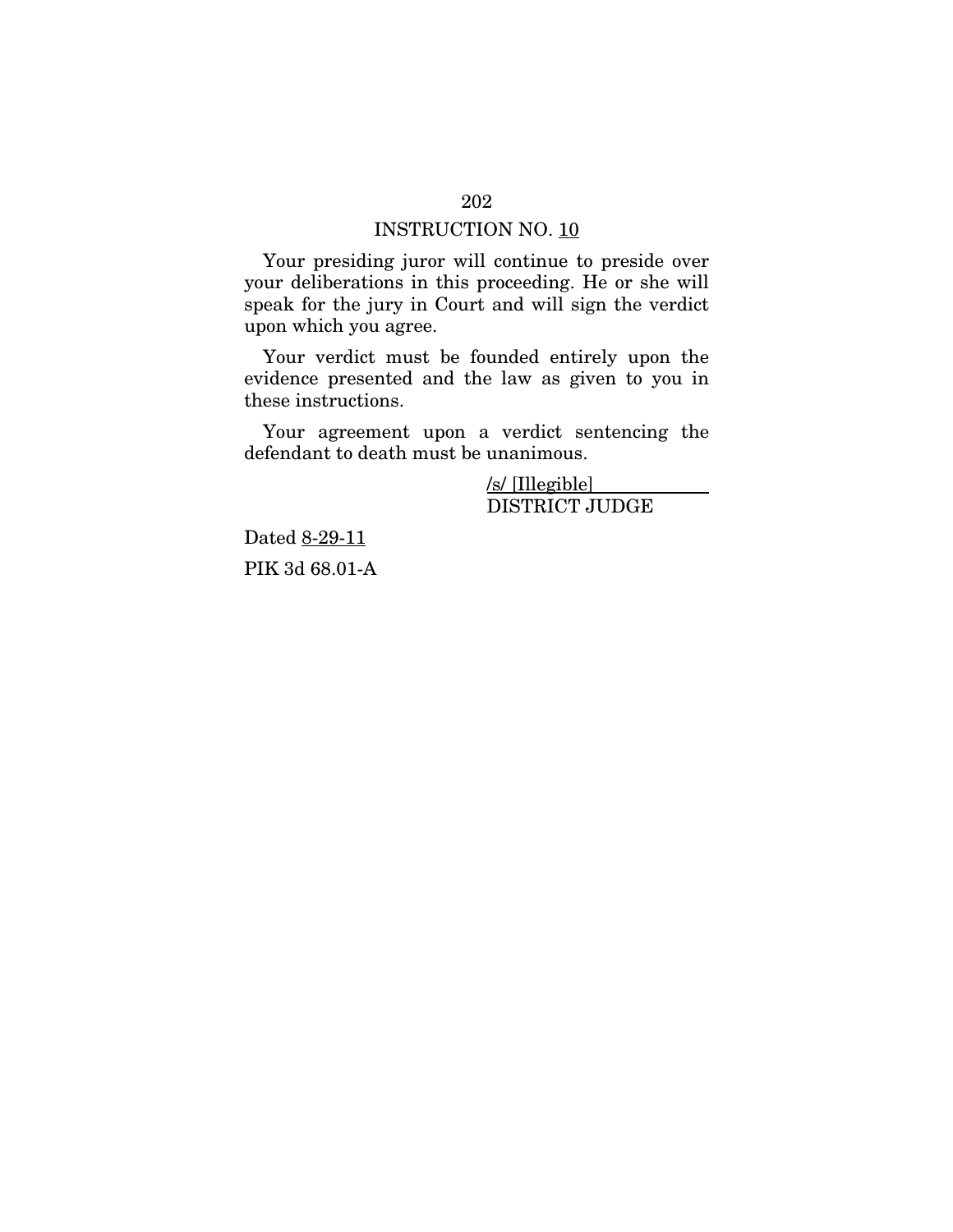## IN THE DISTRICT COURT OF OSAGE COUNTY, KANSAS FOURTH JUDICIAL DISTRICT

———— Case No. 09 CR 270

————

STATE OF KANSAS,

*Plaintiff*,

v.

JAMES KRAIG KAHLER,

*Defendant.* 

#### VERDICT:

————

We, the jury, impaneled and sworn, do upon our oath, or affirmation, unanimously find beyond a reasonable doubt that the following aggravating circumstances have been established by the evidence and are not outweighed by any mitigating circumstances found to exist. [The Presiding Juror shall place an X in the box in front of such aggravating circumstance(s).]

- $\boxtimes$  That the defendant knowingly or purposely killed or created a great risk of death to more than one person.
- $\boxtimes$  That the defendant committed the crime in an especially heinous, atrocious or cruel manner.

and so, therefore, unanimously sentence the defendant to death.

> /s/ [Illegible] Presiding Juror

Date of this Verdict, 8-29-11.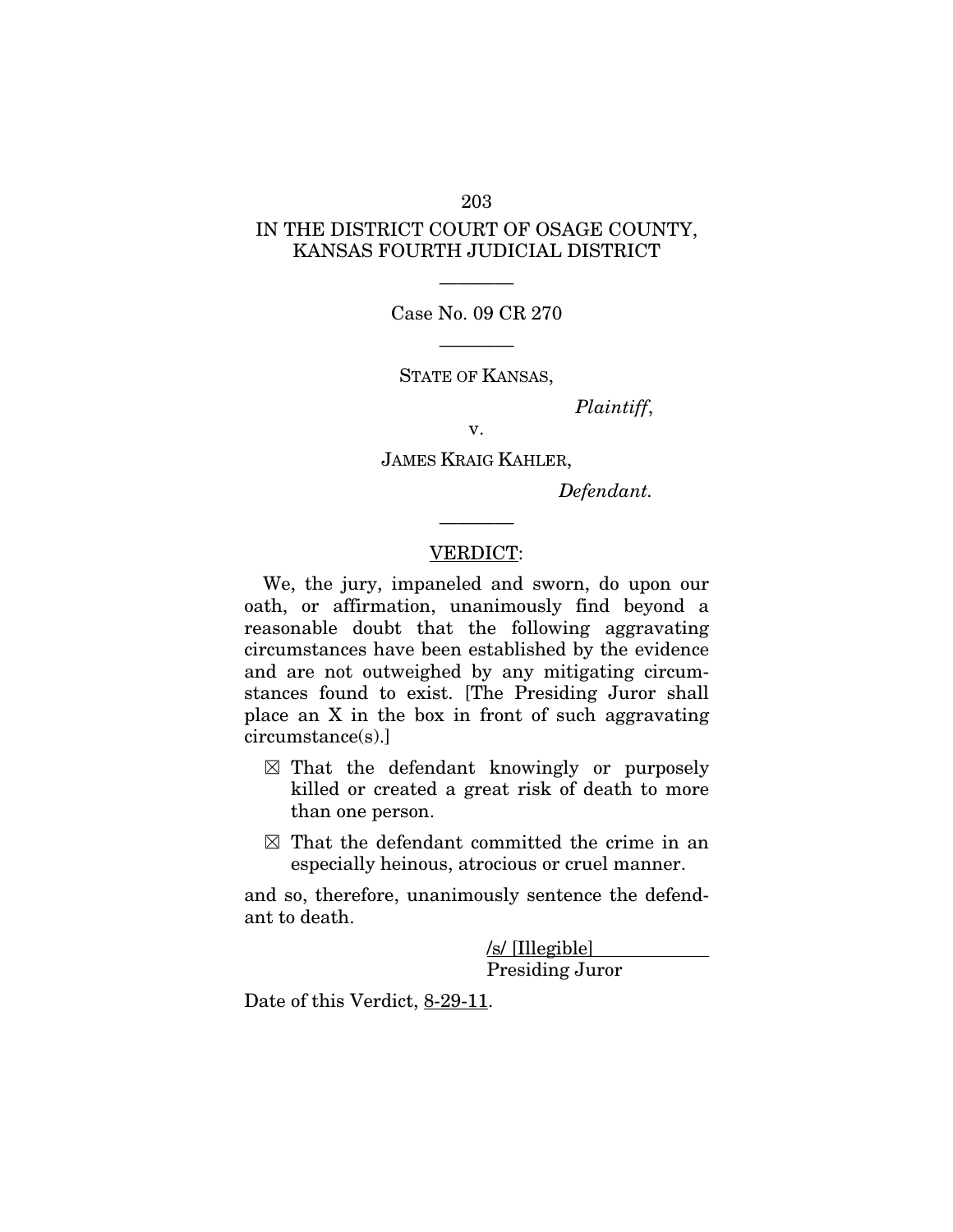## IN THE DISTRICT COURT OF OSAGE COUNTY, KANSAS FOURTH JUDICIAL DISTRICT

———— Case No. 09 CR 270

————

STATE OF KANSAS,

*Plaintiff*,

v.

JAMES KRAIG KAHLER,

*Defendant.* 

## VERDICT:

————

We, the jury, impaneled and sworn, do upon our oath or affirmation, state that we are unable to reach a unanimous verdict sentencing the defendant to death.

 $\overline{a}$ 

Presiding Juror

Date of this Verdict \_\_\_\_\_\_ .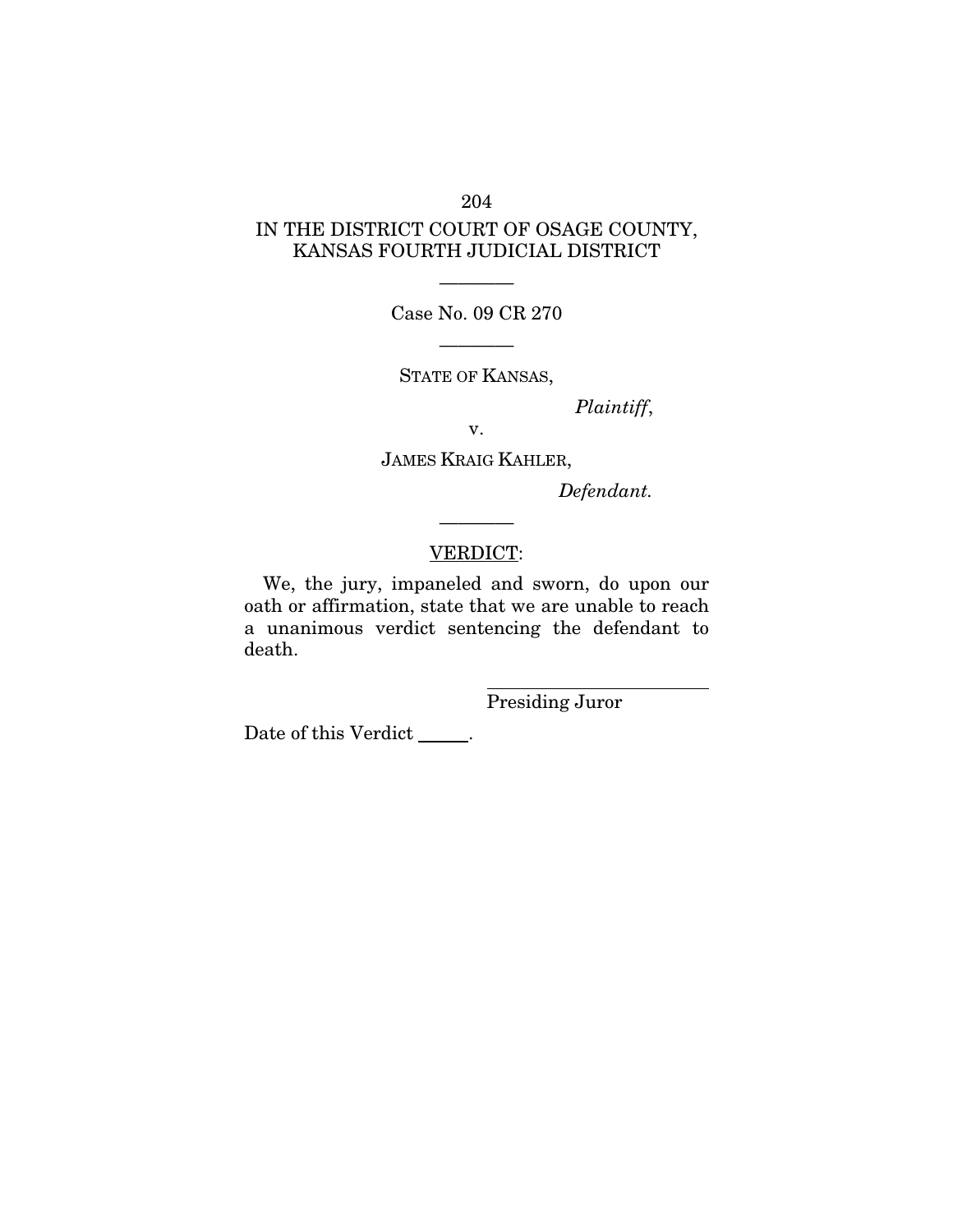## IN THE SUPREME COURT OF THE STATE OF KANSAS

————

#### No. 106,981

STATE OF KANSAS,

————

*Appellee*,

v.

JAMES K. KAHLER,

*Appellant*.

#### SYLLABUS BY THE COURT

————

1.

Under the first step of the two-part test for prosecutorial error set forth in *State v. Sherman*, 305 Kan. 88, 378 P.3d 1060 (2016), an appellate court analyzes whether the prosecutor's statements fall outside the wide latitude afforded prosecutors to conduct the State's case and attempt to obtain a conviction in a manner that does not offend the defendant's constitutional right to a fair trial.

2.

It is within a prosecutor's permissible latitude to object that the defense is about to go beyond the admitted evidence in its summation to the jury.

3.

An appellate court will review allegations of judicial misconduct that were not preserved at trial when the defendant's right to a fair trial is implicated. Further, K.S.A. 2016 Supp. 21-6619(b)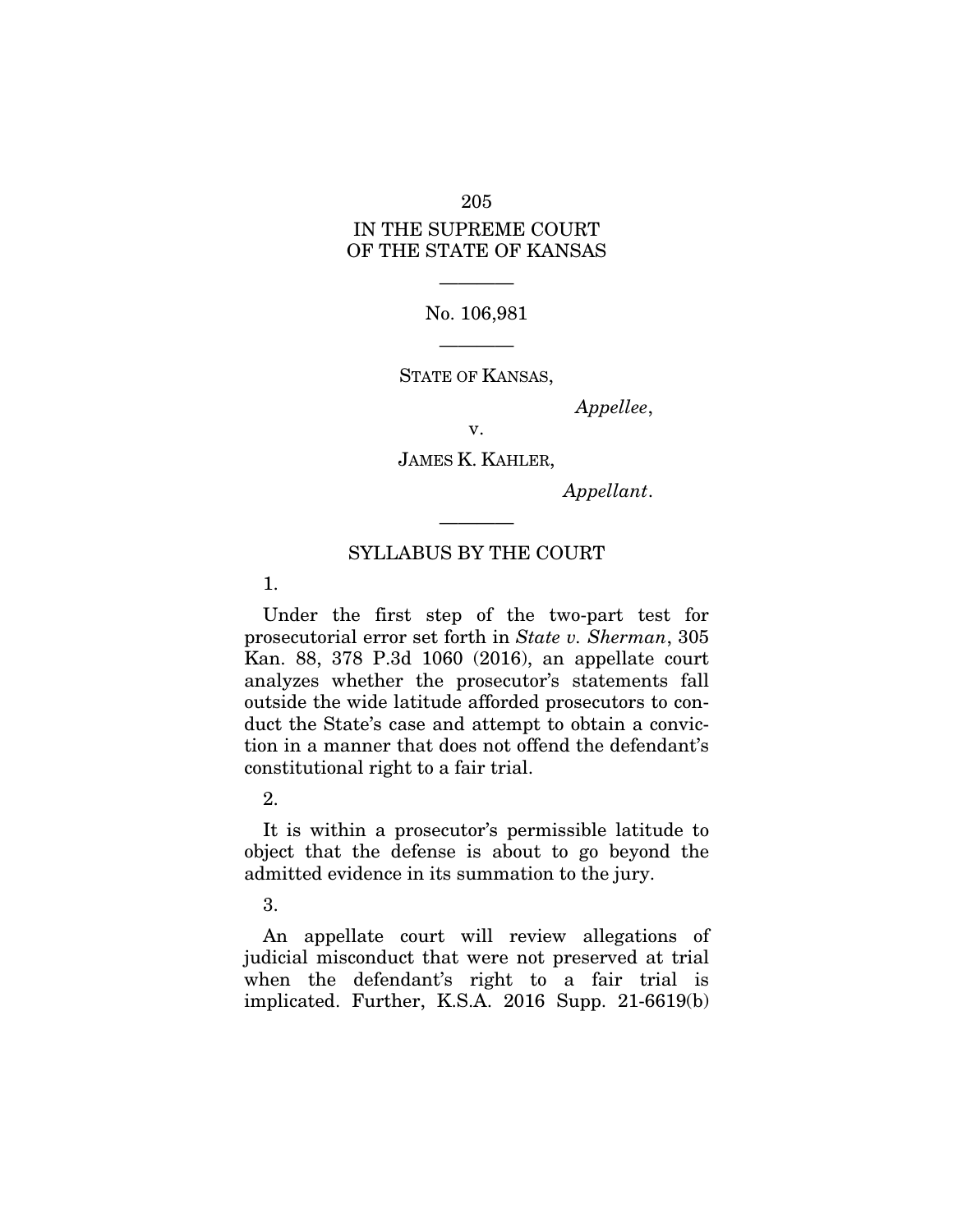provides the authority for this court to notice unassigned errors in death penalty appeals.

4.

The appellate standard of review on claims of judicial misconduct is unlimited. The reviewing court will examine the particular facts and circumstances of the case to determine whether the judicial conduct, including comments other than jury instructions, manifests bias, prejudice, or partiality, or otherwise significantly undermines the fairness or reliability of the proceedings.

5.

A district judge is charged with preserving order in the courtroom and with the duty to see that justice is not obstructed by any person. A judge may caution venire persons to refrain from making comments that could contaminate the jury pool, but the better practice would be to clarify that panel members will be provided an opportunity to raise any personal concerns they may have outside the presence of the other venire members.

6.

A trial judge has broad discretion to control the courtroom proceedings, but when it is necessary to comment on a counsel's conduct, especially in the jury's presence, the judge should do so in a dignified, restrained manner; avoid repartee; limit comments and rulings to those reasonably required for the orderly progress of the trial; and refrain from unnecessarily disparaging persons or issues. Specifically, when a judge finds it necessary to request that counsel complete a voir dire examination more quickly, the better practice would be for the judge to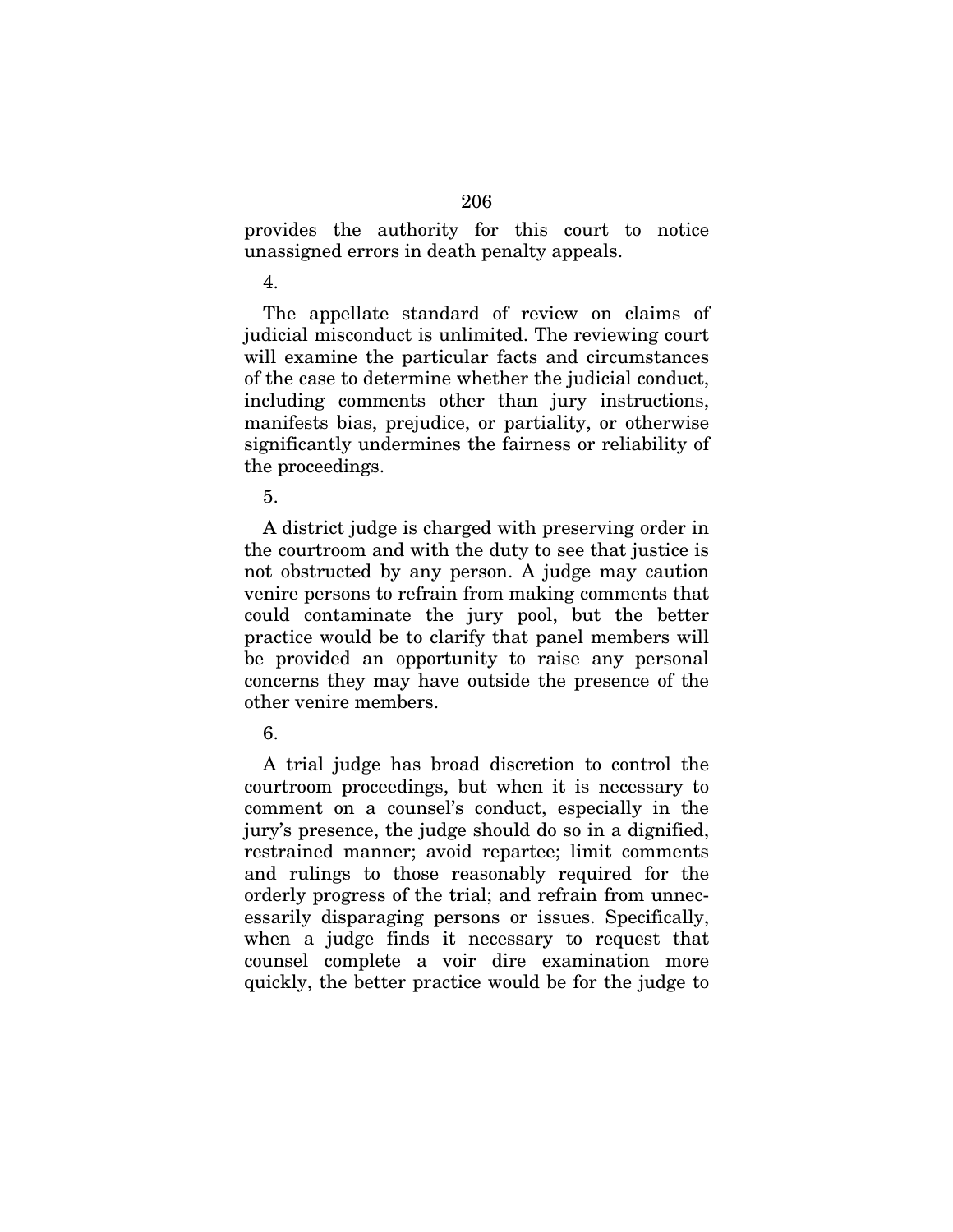make the request out of the presence of the venire panel.

7.

It is misconduct for a judge, after having admonished defense counsel during opening statement about making statements without witness support, to give a special instruction after the opening statements, advising the jury that statements, arguments, and remarks of counsel are not evidence and may be disregarded if not supported by the evidence, when the instruction is prefaced by the judge's remark that the court normally does not do so.

8.

While the trial court is allowed to question witnesses from the bench in order to fully develop the truth, the better practice is for the judge to discuss the matter with counsel outside the presence of the jury and request counsel to pose the questions necessary to clarify the matter.

9.

A trial judge's erroneous ruling on a party's objection, standing alone, is not grounds for a finding of judicial misconduct. A trial judge's statement "it's improper" when ruling on an objection is not per se misconduct.

10.

Remarks to the jury that are legally and factually accurate and that do not demonstrate bias, prejudice, or partiality to either party do not constitute judicial misconduct.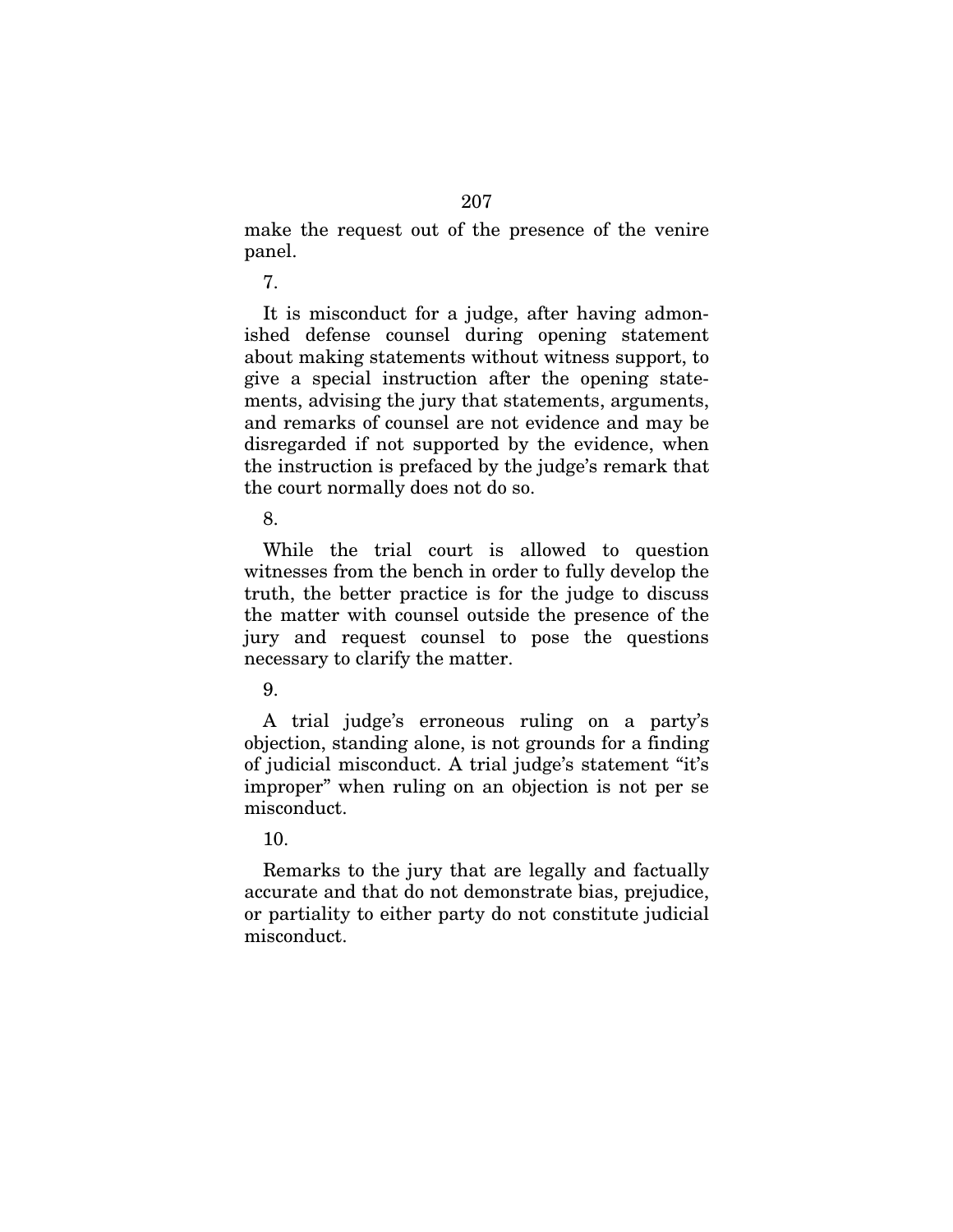The party asserting judicial misconduct has the burden to show that any misconduct found to exist actually prejudiced that party's substantial rights.

12.

Under the facts of this case, the district court erred when it refused to give the defense's requested instruction on expert witness credibility because the instruction was legally appropriate and factually supported. Therefore, the next step on appellate review is to apply the harmless error paradigm set out in *State v. Ward*, 292 Kan. 541, 565, 256 P.3d 801  $(2011).$ 

13.

K.S.A. 22-3220, replacing the traditional insanity defense with a mens rea approach, does not violate the defendant's right to due process under the United States or Kansas Constitutions.

14.

It is not legally appropriate to give a felony-murder instruction as a lesser included offense instruction for a capital murder charge, and a trial court does not commit clear error by failing to give such an instruction sua sponte.

15.

Prohibiting the defense from asking prospective jurors about their views on the death penalty in the presence of the other venire persons is not erroneous when defense counsel is permitted to make such an inquiry individually, outside the presence of the other venire persons.

11.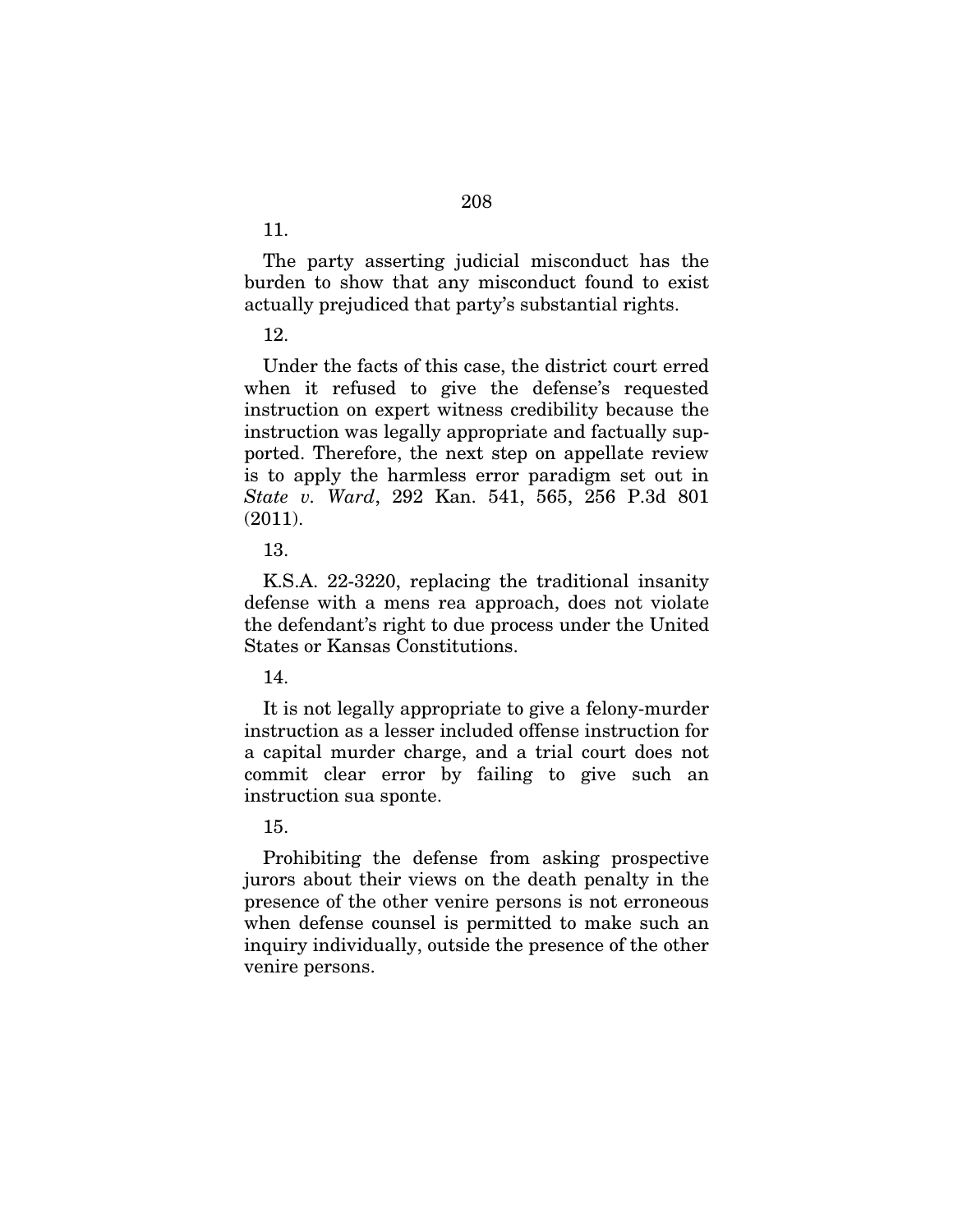Cumulative trial errors, when considered collectively, may require reversal of a defendant's conviction when the totality of circumstances substantially prejudiced the defendant and denied the defendant a fair trial. The cumulative error rule does not require reversal if the evidence is overwhelming against the defendant.

17.

The Eighth Amendment to the United States Constitution prohibits the infliction of cruel and unusual punishments. The United States Supreme Court has identified three subcategories of categorical proportionality Eighth Amendment challenges: (1) Based on the nature of the offense; (2) based on the characteristics of the offender; and (3) based on a combination of the offense and the offender, implicating a particular type of sentence as it applies to an entire class of offenders.

18.

In analyzing an Eighth Amendment categorical proportionality challenge based on an offender's characteristics, the court first considers objective indicia of society's standards, as expressed in legislative enactments and state practice, to determine whether there is a national consensus against the sentencing practice at issue. Next, guided by the standards elaborated by controlling precedents and by the court's own understanding and interpretation of the Eighth Amendment's text, history, meaning, and purpose, the court must determine in the exercise of its own independent judgment whether the punishment in question is unconstitutionally cruel and unusual.

16.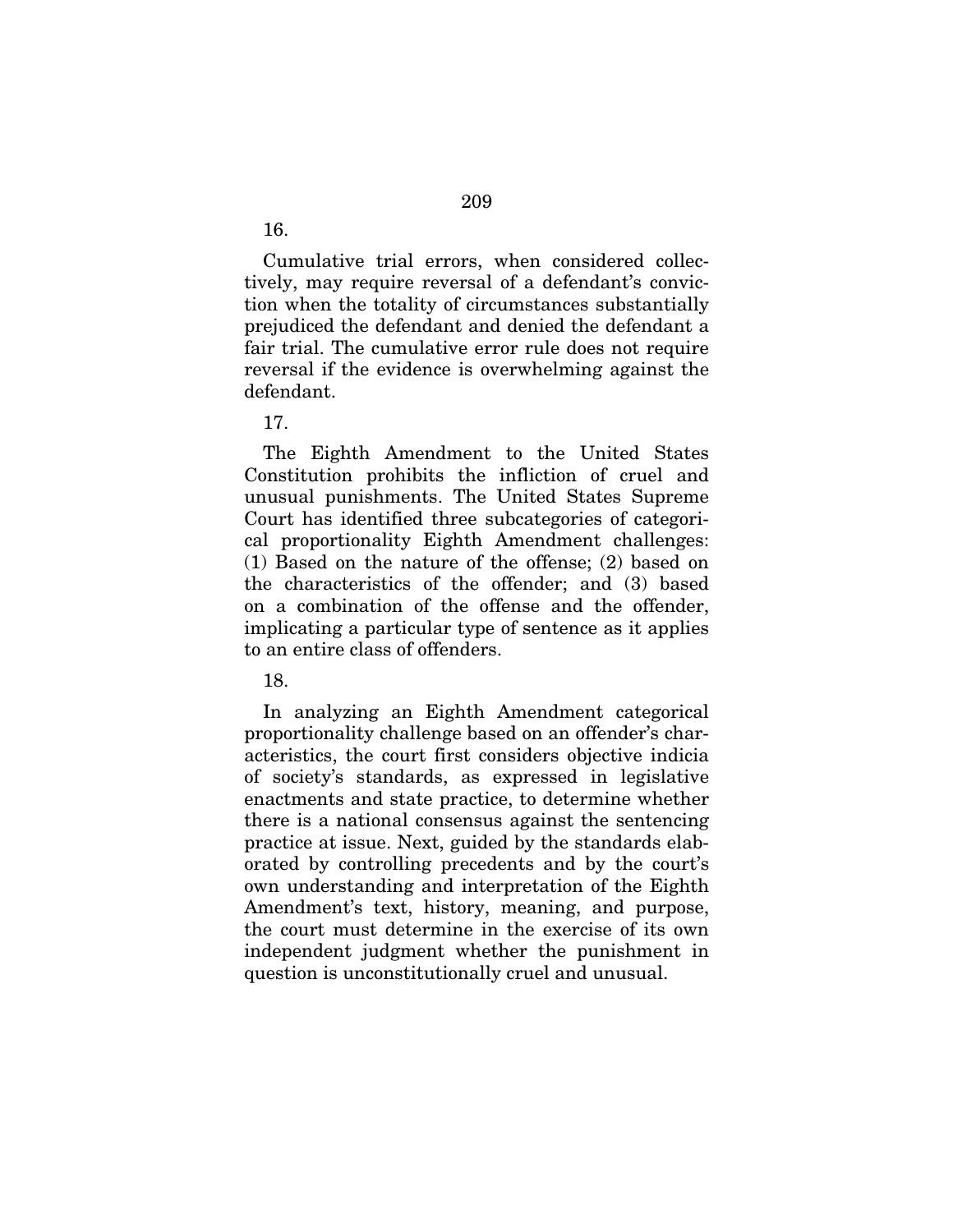Pursuant to our decision in *State v. Kleypas*, 305 Kan. 224, 335-37, 382 P.3d 373 (2016), we again decline to declare a categorical prohibition against imposing a death sentence based on the broad classification of mental illness.

20.

19.

It is not unconstitutionally duplicative to use the same conduct of the defendant to establish both an element of capital murder and the existence of an aggravating circumstance.

21.

The aggravating factor that the crime was committed in a heinous, atrocious, or cruel manner is not so vague and duplicative that it fails to narrow the class of persons who are constitutionally death penalty eligible.

22.

The standard of review on appeal as to the sufficiency of evidence regarding an aggravating circumstance is whether, after review of all of the evidence, viewed in the light most favorable to the prosecution, the appellate court is convinced that a rational factfinder could have found the existence of the aggravating circumstance beyond a reasonable doubt.

23.

Shooting deaths are not inherently heinous, atrocious, or cruel. But where a defendant previously electronically stalked, threatened physical harm, and allegedly battered one of the victims, before methodically going through a house shooting each of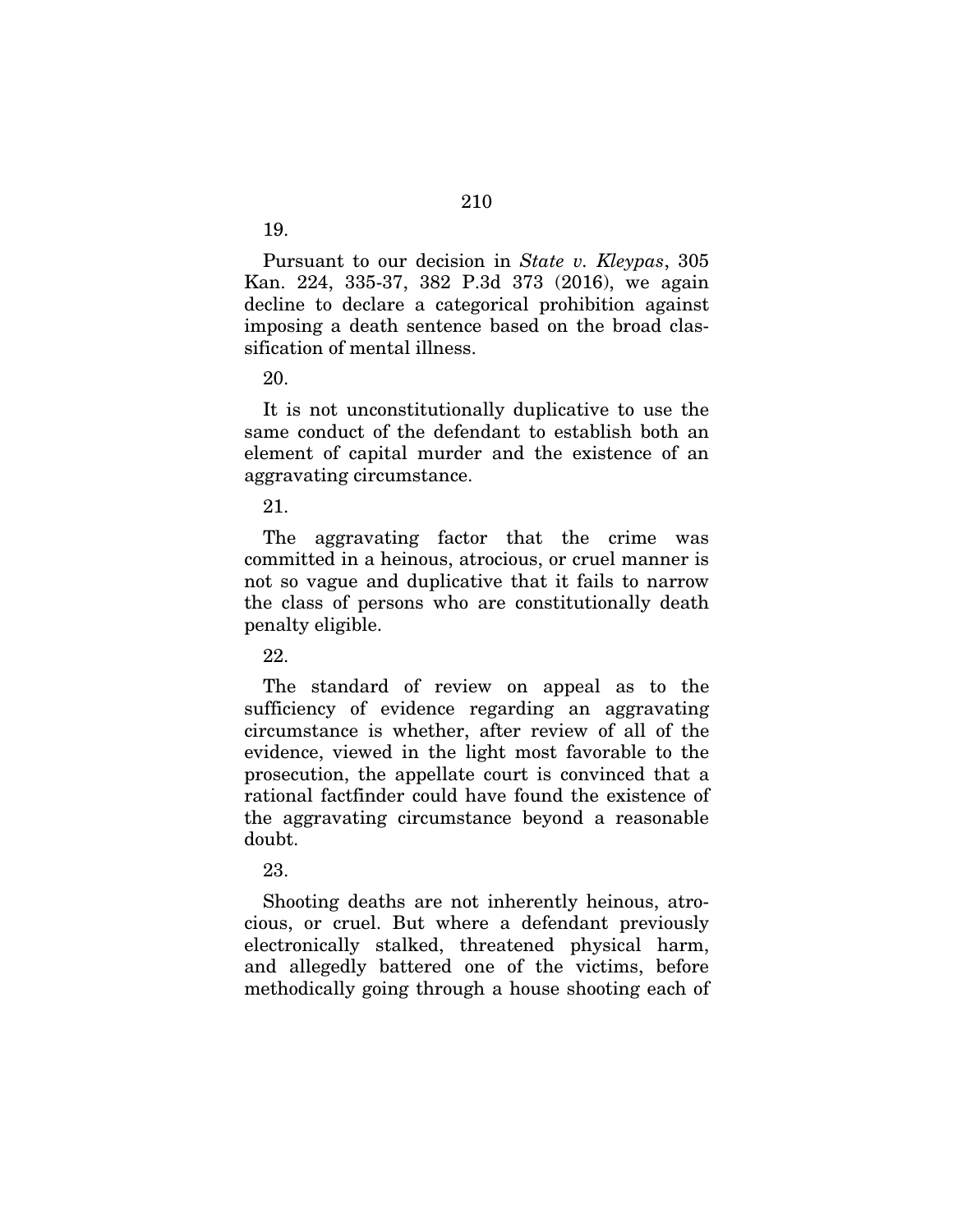the victims in turn; and where the victims were conscious long enough to suffer the physical pain of their injuries and the mental anguish of their impending death; while also being aware that other victims were being shot, the evidence was sufficient to support the jury's verdict that the capital murder was committed in a heinous, atrocious, or cruel manner.

Appeal from Osage District Court; PHILLIP M. FROMME, judge. Opinion filed February 9, 2018. Affirmed.

*Meryl Carver-Allmond*, of Capital Appellate Defender Office, argued the cause, and *Sarah Ellen Johnson*, of the same office, was with her on the briefs for appellant.

*Kristafer R. Ailslieger*, deputy solicitor general, argued the cause, and *Natalie Chalmers,* assistant solicitor general, and *Derek Schmidt*, attorney general, were with him on the brief for appellee.

PER CURIAM: A jury convicted James Kraig Kahler of aggravated burglary and capital murder under K.S.A.  $21-3439(a)(6)$  for fatally shooting his wife, his wife's grandmother, and his two daughters. Kahler appeals the capital murder conviction and the ensuing sentence of death; our review is automatic under K.S.A. 2016 Supp. 21-6619.

Kahler raises 10 issues on appeal. Some of the raised issues present questions decided unfavorably to Kahler in prior cases, and Kahler presents no new argument or authority that would persuade us to change our holdings on those issues. Likewise, Kahler fails to convince us that his other challenges warrant a reversal of his capital murder conviction or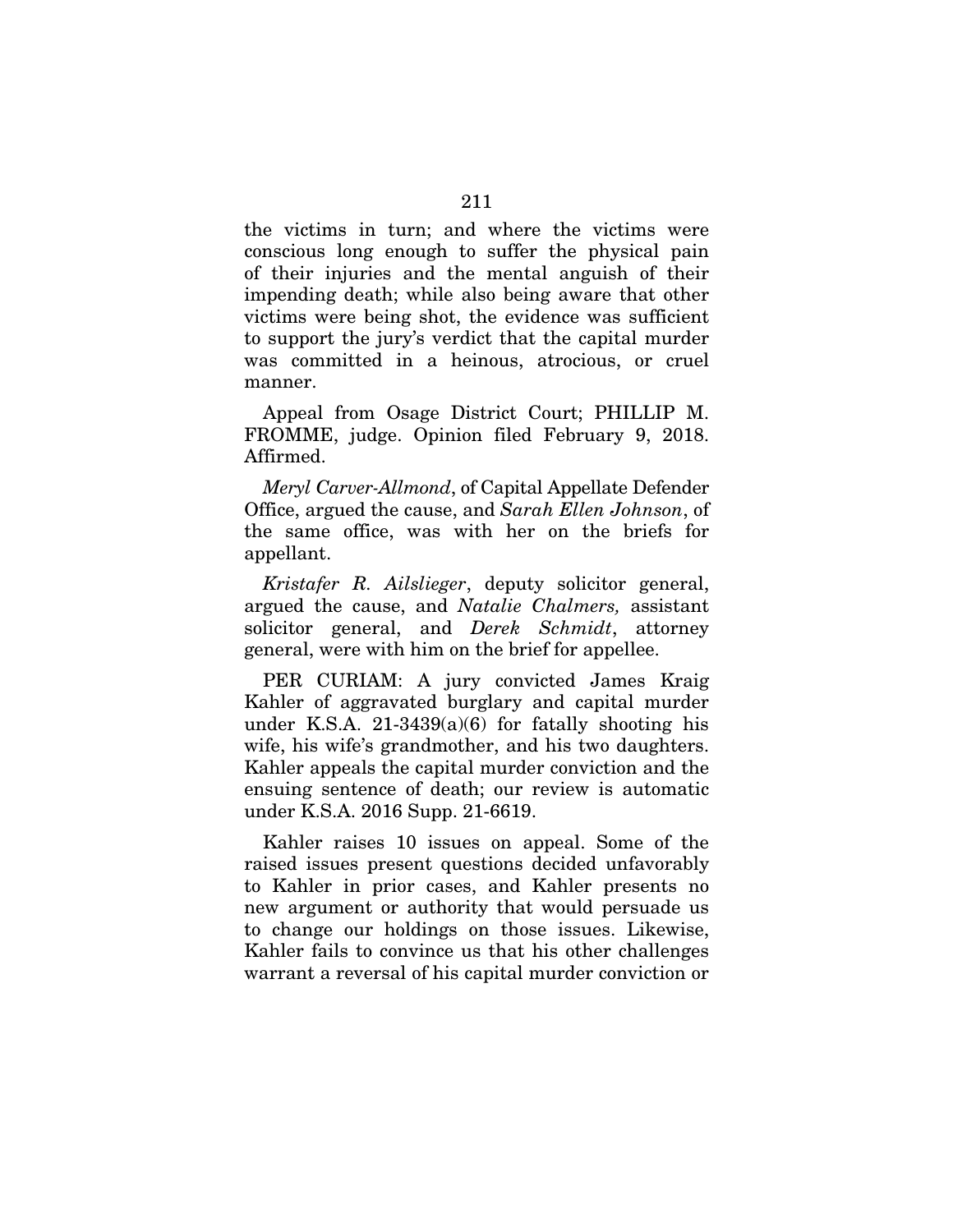a vacation of his death sentence. We summarize our specific holdings as follows:

- The State did not commit prosecutorial error by objecting during Kahler's closing argument.
- The district court judge engaged in one incident of judicial misconduct that does not require reversal.
- The district court judge erred in refusing to give a requested expert witness instruction, but the error was harmless.
- K.S.A. 22-3220, which adopted the mental disease or defect defense, did not unconstitutionally abrogate Kansas' former insanity defense.
- Because felony murder is not a lesser included offense of capital murder, the district court judge did not err in failing to give a lesser included instruction on felony murder.
- The district court judge did not prohibit defense counsel from questioning prospective jurors during voir dire about their views on the death penalty.
- The cumulative effect of trial errors did not substantially prejudice Kahler so as to deny him a fair trial.
- The Kansas death penalty is not a categorically disproportionate punishment for offenders who are severely mentally ill at the time they commit their crimes.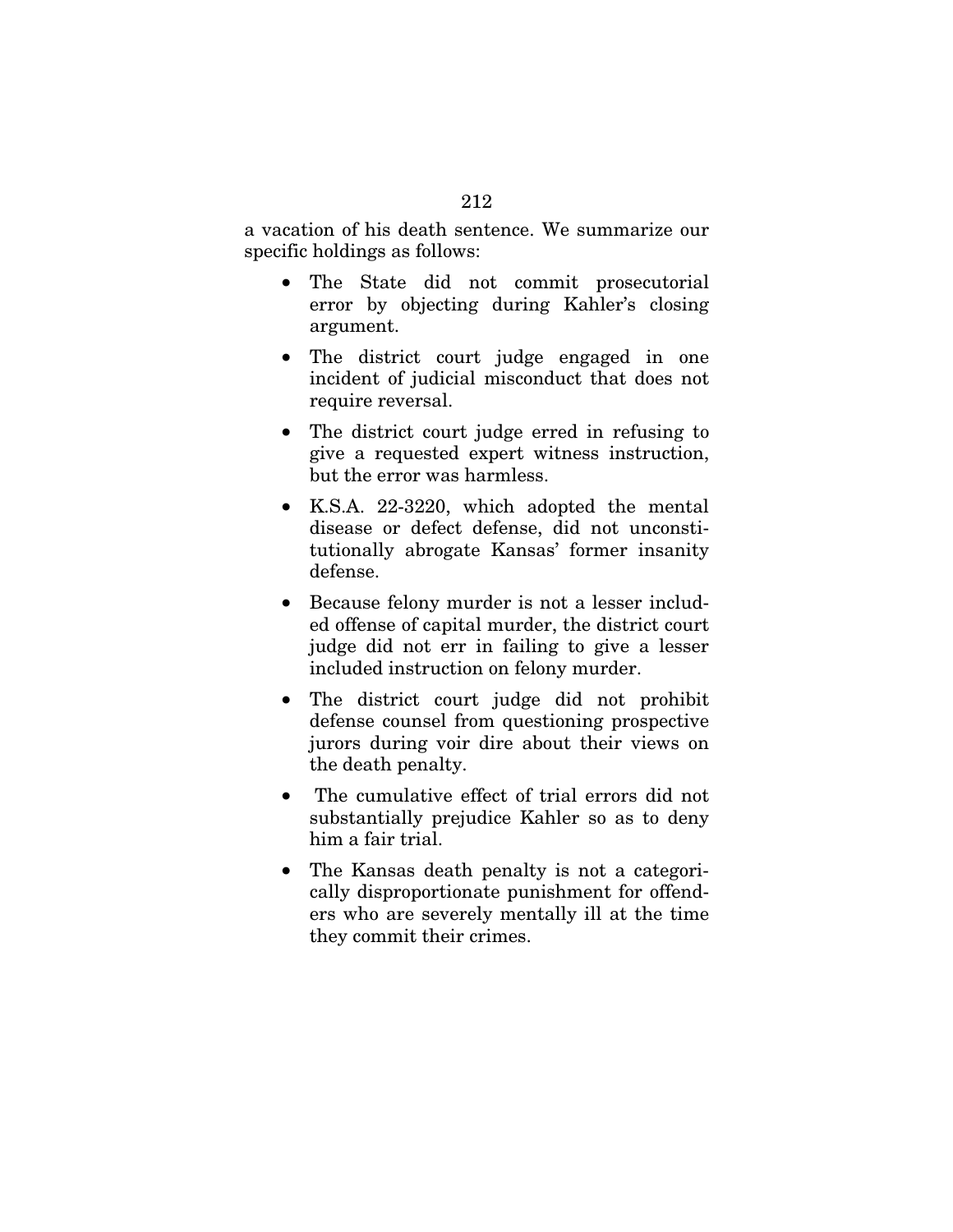- The two aggravating factors relied upon by the State to support the death penalty are not unconstitutionally vague or duplicative.
- There was sufficient evidence presented by the State to establish that the killings in this case were committed in a heinous, atrocious, or cruel manner.

Consequently, we affirm Kahler's capital murder conviction and his sentence of death.

# FACTUAL AND PROCEDURAL BACKGROUND

A recitation of some family history preceding the murders is necessary to put Kahler's crimes in context. In 2008, the Kahler family—husband, Kahler; wife, Karen; teenage daughters, Emily and Lauren; and 9-year-old son, Sean—was living in Weatherford, Texas. Kahler was the director of the public utilities department, and Karen was a personal trainer. Both adults had successful careers. Acquaintances described the Kahlers as a perfect family. Kahler was extremely proud of his family; it was his top priority.

That summer, Kahler took a new job as the director of water and light for the city of Columbia, Missouri. He moved to Columbia, while Karen and the children stayed in Texas, planning to follow him in the fall. Before Kahler left for Columbia, Karen told him she was interested in experimenting by engaging in a sexual relationship with a female trainer with whom she worked. Kahler assented to the sexual relationship.

Kahler thought the affair would end when Karen and the children moved to Missouri; however, it did not. At a New Year's Eve party in Weatherford, Kahler was embarrassed by Karen and her lover's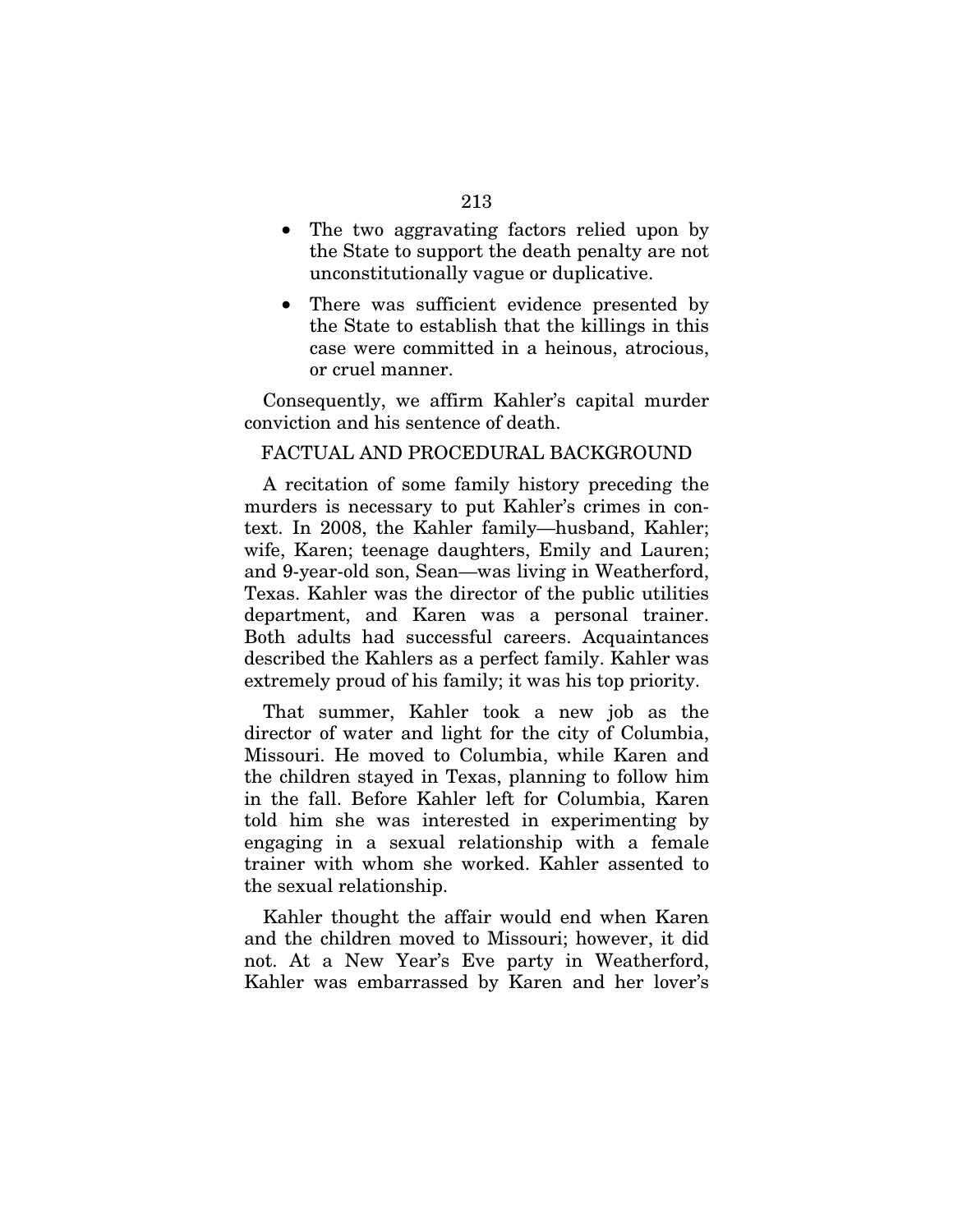behavior, and the evening resulted in a shoving match between the Kahlers. The pair attempted marriage counseling, but by mid-January 2009, Karen filed for divorce. In mid-March, Karen made a battery complaint against Kahler, which resulted in an arrest warrant being served on Kahler at a city council meeting. Because Kahler held public office, his arrest was widely publicized. Shortly thereafter, Karen took the children and moved out of Kahler's residence.

The disintegration of his marriage and family relationships affected Kahler's conduct, both personally and professionally. Kahler's supervisor and another colleague both noted Kahler's increasing preoccupation with his personal problems and decreasing attention to his job. By August 2009, the city had fired Kahler. Concerned about Kahler's well-being, his parents traveled to Columbia and moved Kahler back to their ranch near Meriden, Kansas.

Later that year, at Thanksgiving, Sean joined Kahler at the family ranch in Meriden, while Karen and the girls went to Karen's sister's home in Derby. The family had a long-standing tradition of spending the weekend after Thanksgiving at the home of Karen's grandmother, Dorothy Wight, in Burlingame, Kansas. Arrangements had been made for Karen to pick up Sean in Topeka on Saturday, November 28, and take him to Wight's residence in Burlingame. That morning, Sean, who had been enjoying his time at the Meriden ranch, fishing and hunting with his father, called Karen to ask if he could stay at the ranch. Karen denied permission, and while Kahler was out running an errand, Kahler's mother took Sean to meet Karen in Topeka.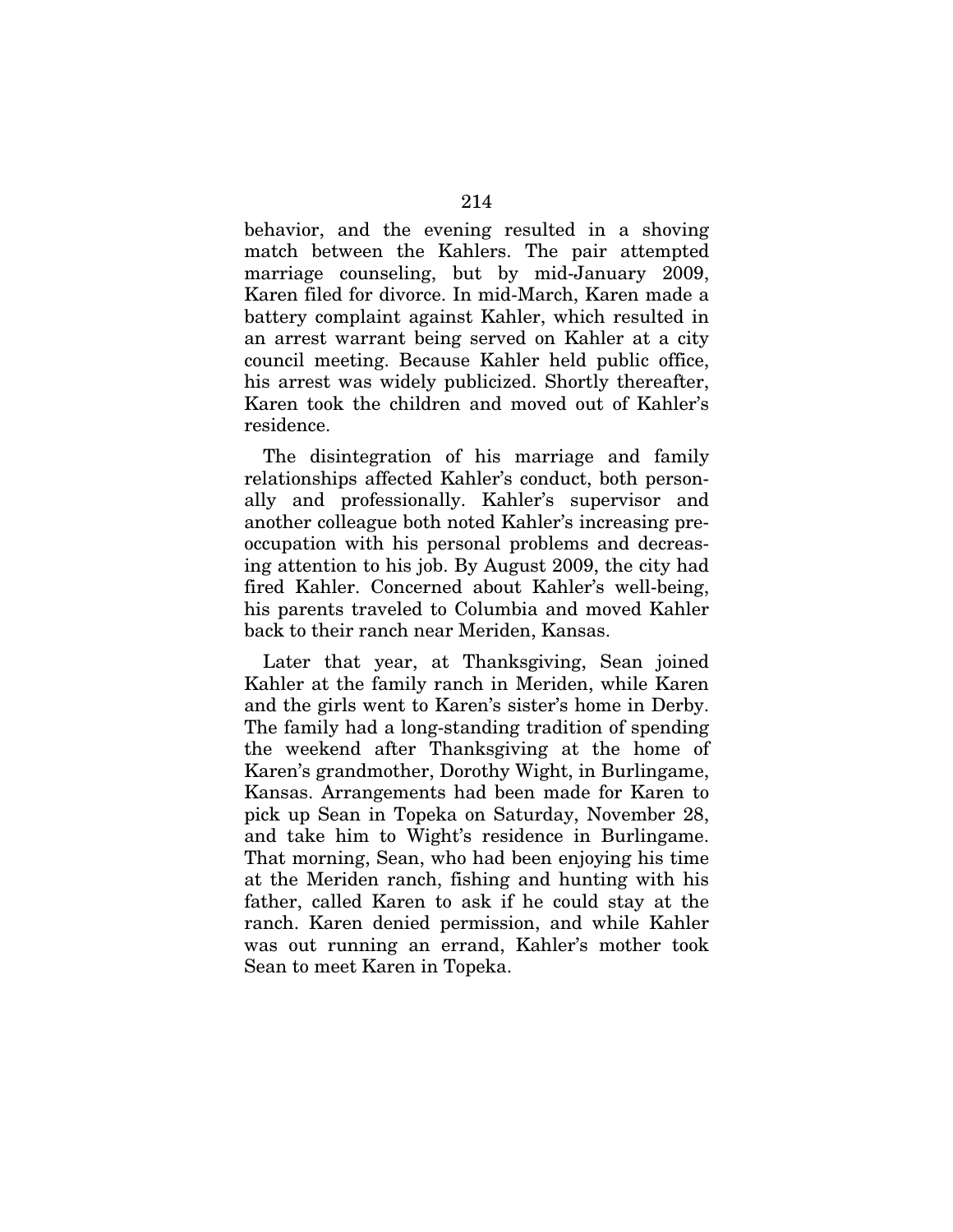Between 5:30 and 6 that evening, in Burlingame, a neighbor of Wight's called police about a man in a red Ford Explorer near her home whom she suspected of criminal activity. The Explorer was later determined to be Kahler's vehicle. Around 6 p.m., Sean and Karen were standing in the kitchen of Wight's home, while Emily, Lauren, and Wight were elsewhere in the house. Kahler entered Wight's house through the back door, into the kitchen, and started shooting. He shot Karen twice but did not attempt to harm Sean. After Kahler moved through the kitchen to shoot the other victims, Sean ran out the back door and to a neighbor's home where the police were called.

About the same time, Wight's Life Alert system activated a call for emergency assistance and that in turn resulted in a 911 call to law enforcement. The system also created a recording of the events in the house.

When officers arrived, Karen was lying on the kitchen floor, unconscious and barely breathing. Emily, who had also been shot twice, was dead on the living room floor. Wight was sitting in a chair in the living room, suffering from a single gunshot wound to the abdomen, but conscious. Lauren, who had been shot twice, was found upstairs, conscious but having trouble breathing. Kahler was no longer in the house, but both Wight and Lauren told the first responders that Kahler was the person who had shot them. Karen and Lauren died from their wounds later that evening. Wight survived a few days but ultimately succumbed to her wounds as well.

Kahler managed to elude law enforcement that evening but was found walking down a country road the next morning. He surrendered without incident. The State charged Kahler with one count of capital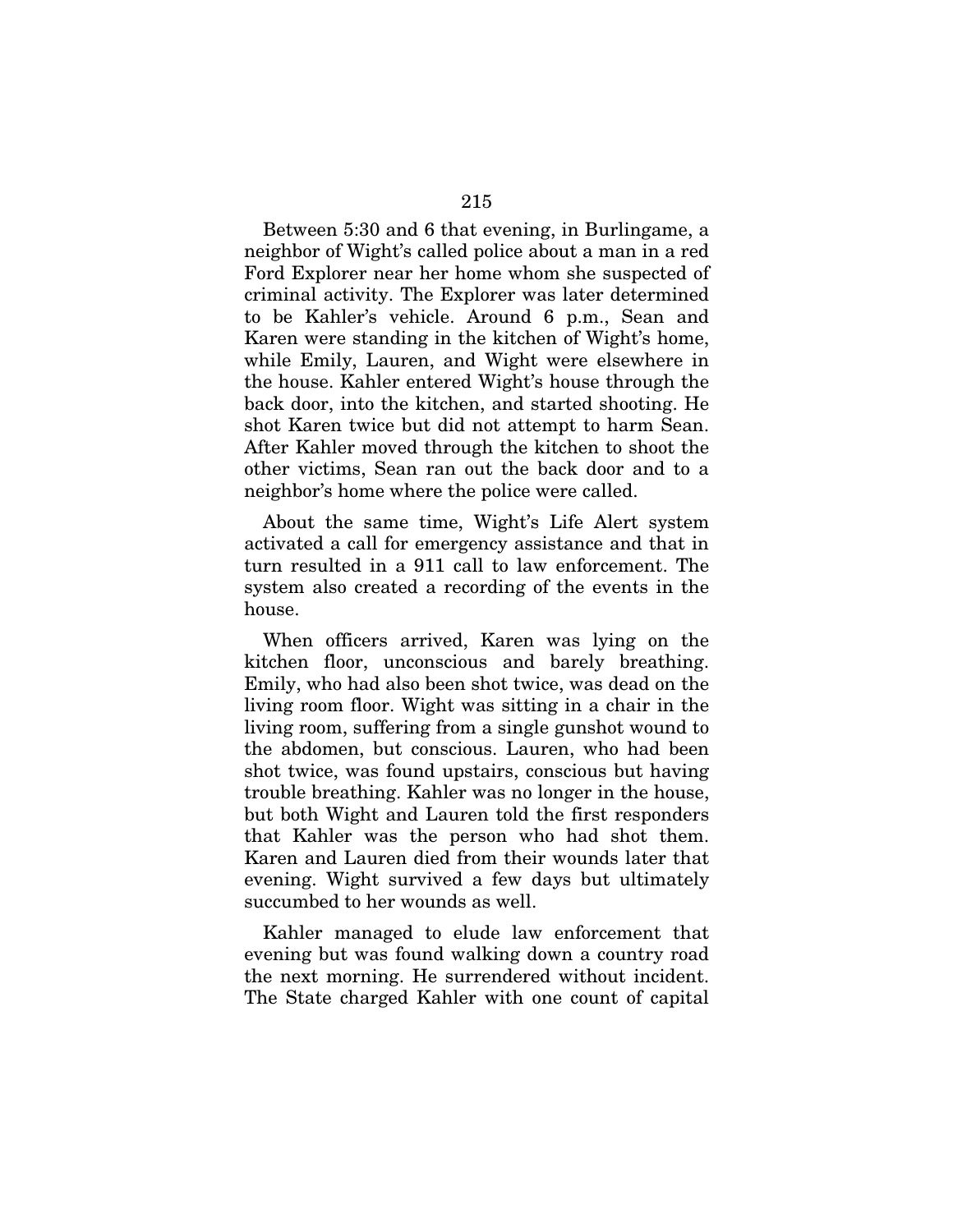murder, or, in the alternative, four counts of premeditated first-degree murder, as well as one count of aggravated burglary for the unauthorized entry into Wight's house.

At trial, the defense did not dispute that it was Kahler who shot the victims. Rather, the defense attempted to establish that severe depression had rendered Kahler incapable of forming the intent and premeditation required to establish the crime of capital murder. The defense presented testimony from Dr. Stephen Peterson, a forensic psychiatrist, who testified that Kahler was suffering from severe major depression at the time of the crime and that "his capacity to manage his own behavior had been severely degraded so that he couldn't refrain from doing what he did." Defense counsel, however, did not specifically ask Dr. Peterson whether Kahler had the capacity to premeditate or to form the requisite intent to commit the crimes. The State countered with the expert testimony of Dr. William Logan, also a forensic psychiatrist, who opined that Kahler was capable of forming the requisite intent and premeditation.

During closing arguments, defense counsel asserted that Kahler was incapable of forming the requisite premeditation or intent at the time of the killings. In return, the State argued that the defense expert had failed to specifically address that point, while the State's expert had directly stated that Kahler *was* capable of premeditating the murder and forming the requisite intent to kill.

The jury convicted Kahler of capital murder. After hearing additional evidence in the penalty phase, the same jury recommended the death sentence.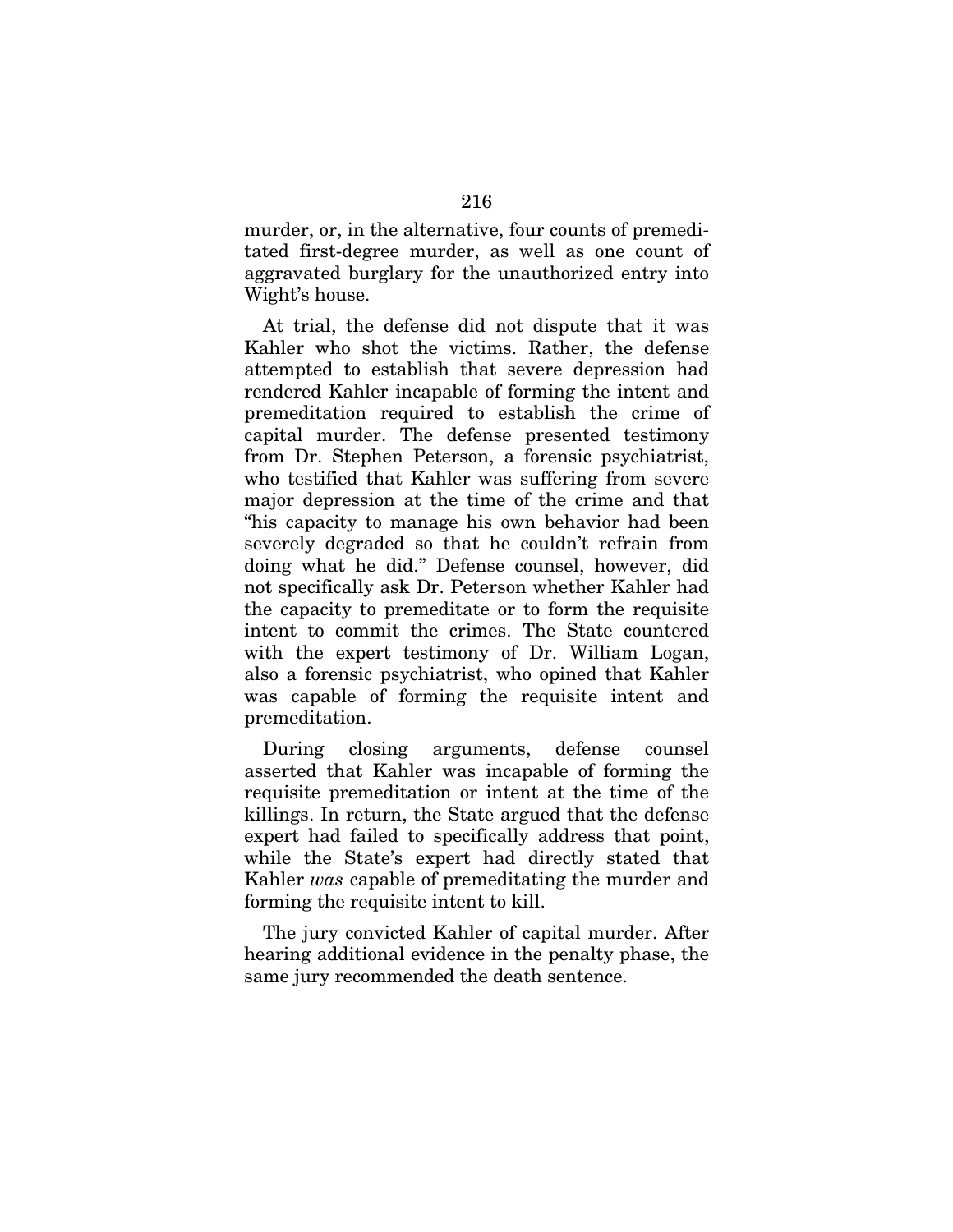As noted, Kahler raised 10 issues on appeal, all of which are argued in the context of the capital murder conviction and the ensuing death sentence. Consequently, we will review only that conviction and sentence and will address each issue in the order presented.

## I. PROSECUTORIAL ERROR

In his first issue, Kahler alleges that the prosecutor engaged in prosecutorial misconduct when she objected during defense counsel's closing argument. Defense counsel was discussing the recording produced during the commission of the crime by the Life Alert system. A male voice, presumably Kahler's, had been captured on the recording. Defense counsel was about to state the words spoken by that male voice, when the prosecutor interrupted, objecting that defense counsel's argument constituted improper unsworn testimony based on what defense counsel *thought* the voice had said. The district court sustained the objection.

# *Standard of Review/Error Analysis*

At oral argument, both parties acknowledged that this court's decision in *State v. Sherman*, 305 Kan. 88, 378 P.3d 1060 (2016), although decided after the briefs in this case were filed, now controls the analysis of this issue. *Sherman* ended the practice followed by *State v. Tosh*, 278 Kan. 83, 91 P.3d 1204 (2004) *overruled by Sherman*, 305 Kan. 88, of attempting to factor a prosecutor's ill will and gross misconduct into the prejudice step of the two step error/prejudice analysis when reviewing an allegation of prosecutorial misconduct on appeal. *Sherman*  substituted an analysis that is focused on the defendant's due process right to receive a fair trial.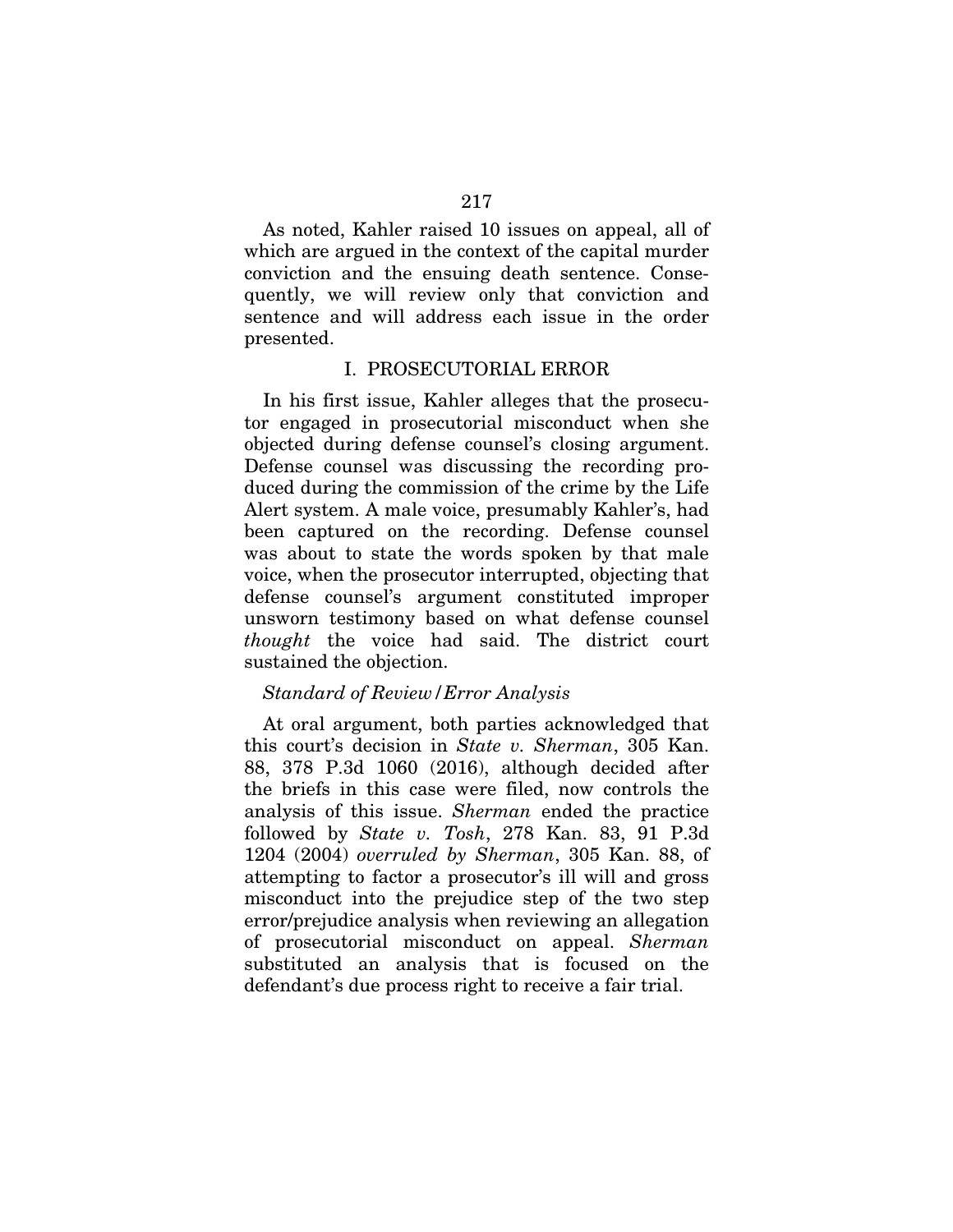*Sherman* continues to utilize a two-step error/ prejudice framework and the first step—the error analysis—remains the same. See *State v. Kleypas*, 305 Kan. 224, 316, 382 P.3d 373 (2016). "Under the first step, we will continue to analyze whether the prosecutor's statements 'fall outside the wide latitude afforded prosecutors to conduct the State's case and attempt to obtain a conviction in a manner that does not offend the defendant's constitutional right to a fair trial.'" 305 Kan. at 316 (quoting *Sherman*, 305 Kan. 88, Syl. ¶ 7). If error occurred, the State must prove beyond a reasonable doubt that "'the error complained of will not or did not affect the outcome of the trial in light of the entire record, *i.e.*, where there is no reasonable possibility that the error contributed to the verdict.'" *Kleypas*, 305 Kan. at 316 (quoting *Sherman*, 305 Kan. 88, Syl. ¶ 8).

#### *Analysis*

Kahler maintains that his right to a fair trial was violated when the prosecutor objected to defense counsel's attempt in closing argument to repeat what was said by the male voice on the Life Alert recording. The prosecutor's objection was based on the assertion that defense counsel was not allowed to state his opinion of the content of the tape and doing so amounted to improper testimony.

At oral argument, Kahler argued that the objection was error because it was motivated by bad faith and attempted to liken it to a misstatement of law. In other words, Kahler attempts to move the bad faith analysis previously conducted under the prejudice step to the error step. But ill will has never been part of the error determination. And *Sherman* is clear that measuring prejudice by attempting to discern the prosecutor's motivation has been problematic in the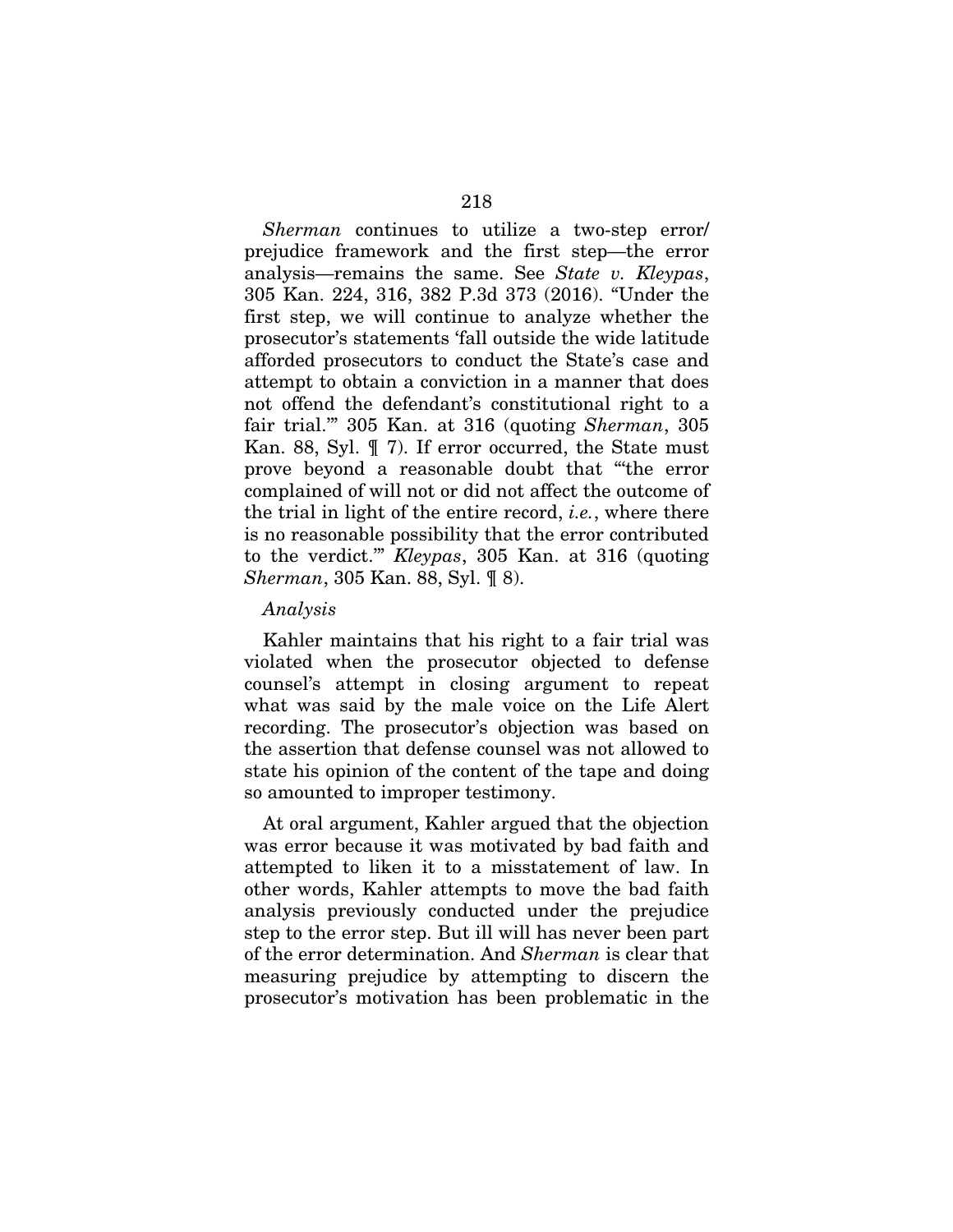past and is no longer appropriate to our analysis of prosecutorial error within a criminal appeal. Thus, the question before the court under *Sherman*, as it was under previous caselaw, is simply whether making an objection, even one based on an erroneous application of law, was outside the wide latitude afforded the prosecutor in making her case to the jury.

We conclude that it is within the prosecutor's permissible latitude to object that the defense is about to go beyond the admitted evidence in its summation to the jury. As we discuss below, the district court's ruling on the prosecutor's objection may have been erroneous. But this fact has no bearing on the determination of whether the objection itself was prosecutorial error.

### II. JUDICIAL MISCONDUCT

Kahler alleges that the district court judge engaged in misconduct throughout the trial, which cast his defense in a bad light, favored the State's case, and denied him his right to a fair trial. Kahler points to six specific instances to illustrate his argument.

At trial, defense counsel failed to object to any of the claimed misconduct. But an appellate court will review allegations of judicial misconduct that were not preserved at trial when the defendant's right to a fair trial is implicated. *State v. Kemble*, 291 Kan. 109, 113, 238 P.3d 251 (2010); *State v. Tyler*, 286 Kan. 1087, 1090, 191 P.3d 306 (2008); *State v. Brown*, 280 Kan. 65, 70, 118 P.3d 1273 (2005). In addition, we are statutorily obligated to review this issue because of the death sentence imposed. K.S.A. 2016 Supp. 21- 6619(b) (court shall review all asserted errors in a death sentence appeal).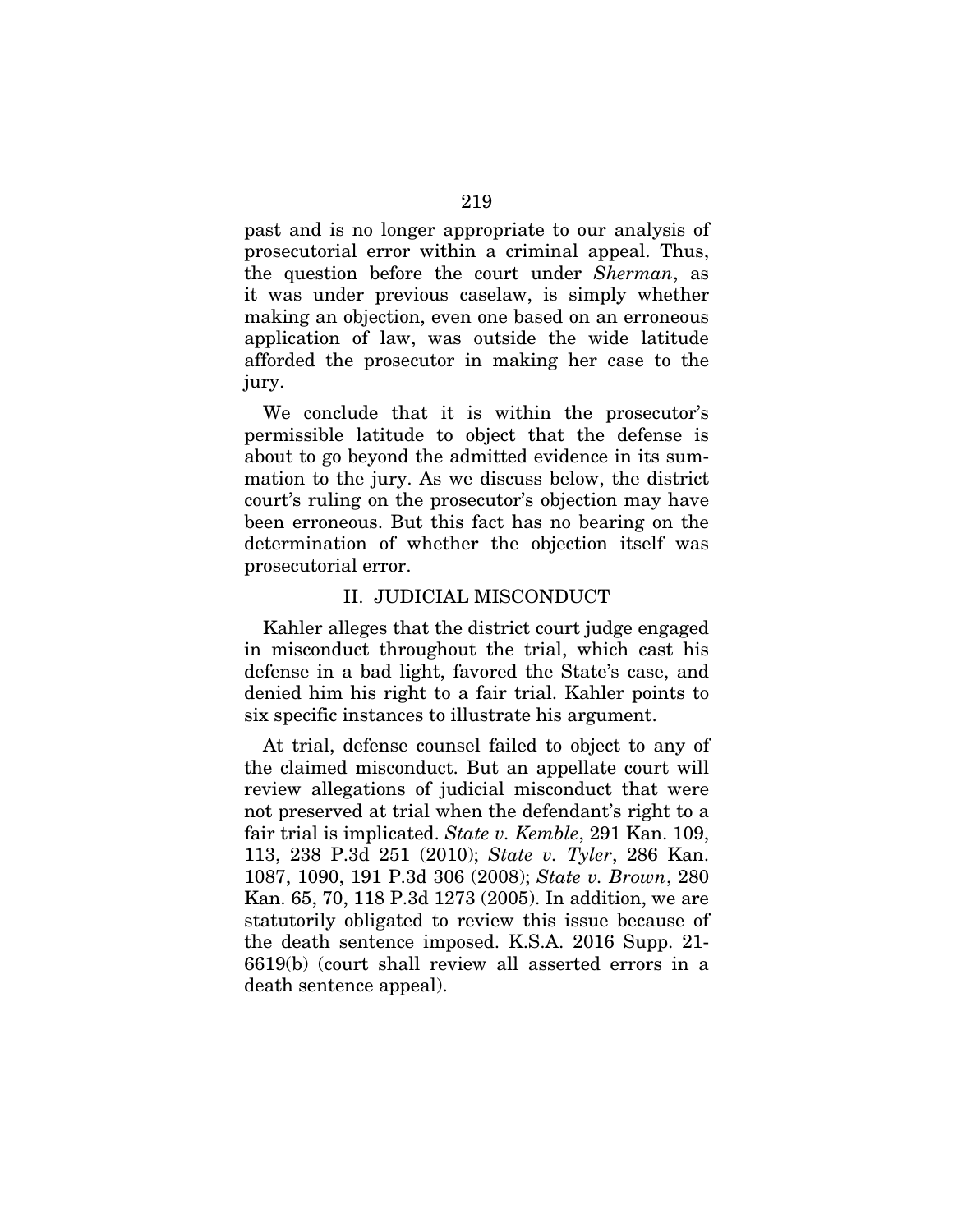### *Standard of Review*

Our standard of review on claims of judicial misconduct is unlimited. We examine the particular facts and circumstances of the case to determine whether judicial conduct including comments, other than jury instructions, rise to the level of judicial misconduct. *Kemble*, 291 Kan. at 113.

# *Analysis*

The Kansas Code of Judicial Conduct (KCJC) requires a judge to act in a manner that promotes public confidence in the integrity and impartiality of the judiciary. Canon 1, Rule 1.2 (2017 Kan. S. Ct. R. 431); see *State v. Miller*, 274 Kan. 113, 128, 49 P.3d 458 (2002) ("judge should be the exemplar of dignity and impartiality, should exercise restraint over judicial conduct and utterances, should suppress personal predilections, and should control his or her temper and emotions").

An erroneous ruling by a judge, standing alone, will not establish judicial misconduct. Canon 2, Rule 2.2, Comment [3] (2017 Kan. S. Ct. R. 433) (goodfaith errors of fact or law do not violate KCJC). Rather, the reviewing court will look for conduct that manifests bias, prejudice, or partiality, or otherwise significantly undermines the fairness or reliability of the proceedings. Cf. Canon 2, Rule 2.3, Comment [1] (2017 Kan. S. Ct. R. 434) ("judge who manifests bias or prejudice in a proceeding impairs the fairness of the proceeding and brings the judiciary into disrepute"). The complaining party has the burden to establish that judicial misconduct occurred and that the misconduct prejudiced the party's substantial rights. *Kemble*, 291 Kan. at 113. "'If a proper and reasonable construction will render the remark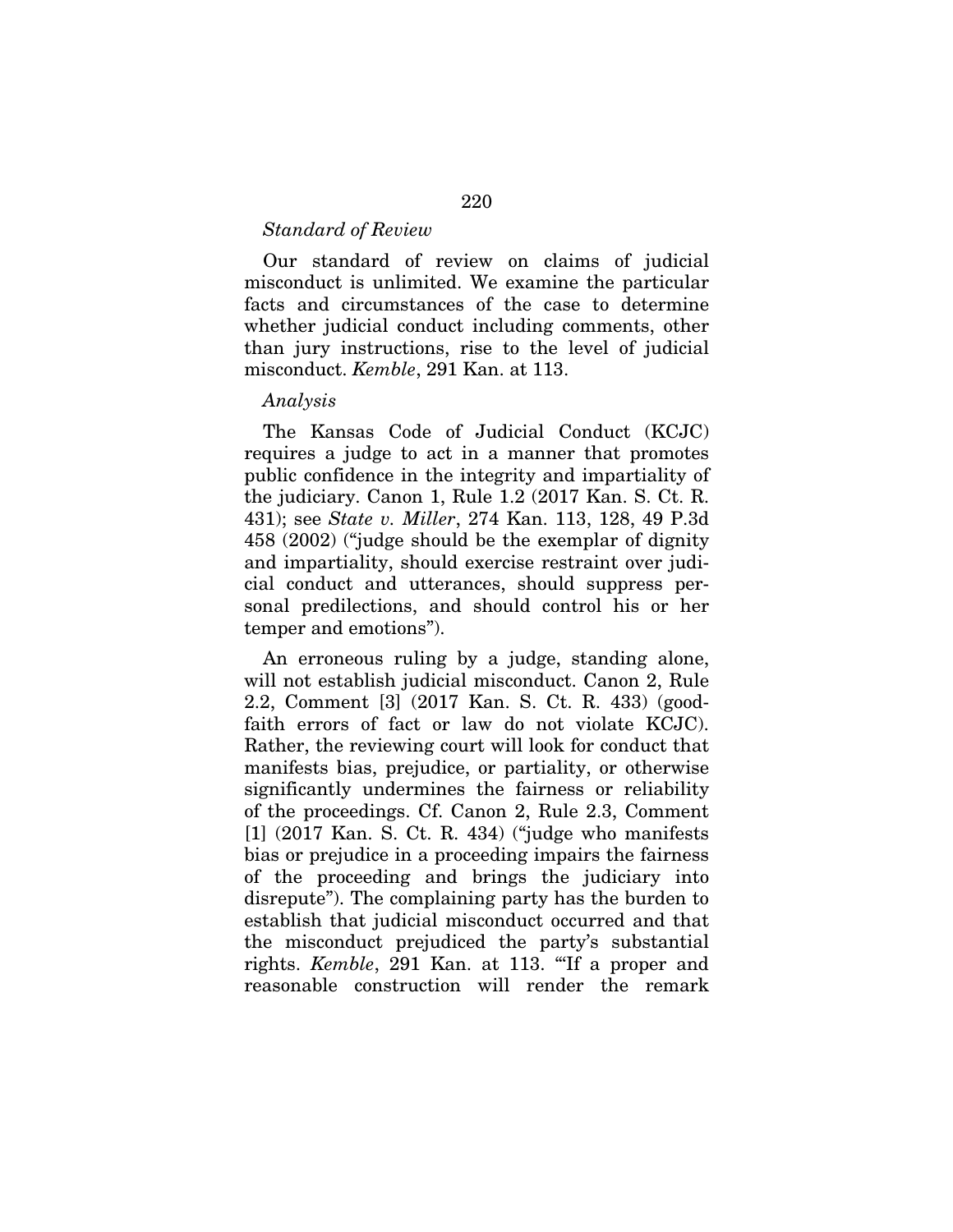unobjectionable, the remark is not prejudicial.'" *Brown*, 280 Kan. at 70 (quoting *Miller*, 274 Kan. at 118).

With those ground rules to guide us, we turn to the individual instances alleged by Kahler to be judicial misconduct, followed by a consideration of their cumulative effect.

# A. *Warning a voir dire panel against outbursts of opinion*

Kahler first complains of remarks the district judge made to a panel of the jury pool during voir dire. Four panels of venire members were questioned. The remarks Kahler finds objectionable were made to the third panel and were part of the district judge's preliminary remarks explaining voir dire. In addition to asking the panel members to speak clearly for the court reporter and to pay attention to all the questions asked whether directed specifically to them or not, the district judge added the following caution:

"It's also important that you be careful. We want you to talk frankly, we want you to answer questions and speak from your heart, but we don't want any outbursts of opinions that might prejudice the rest of this panel so before you speak in any manner like that, think twice. And I warned you, anyway, regarding that, regarding your personal opinions."

Kahler argues these remarks to the third panel dissuaded the panel members from expressing their opinions and inhibited the voir dire process. The State counters that, put in context, the district judge's remarks were nothing more than a reasonable admonition to prevent one of the potential jurors from tainting the rest of the panel and were well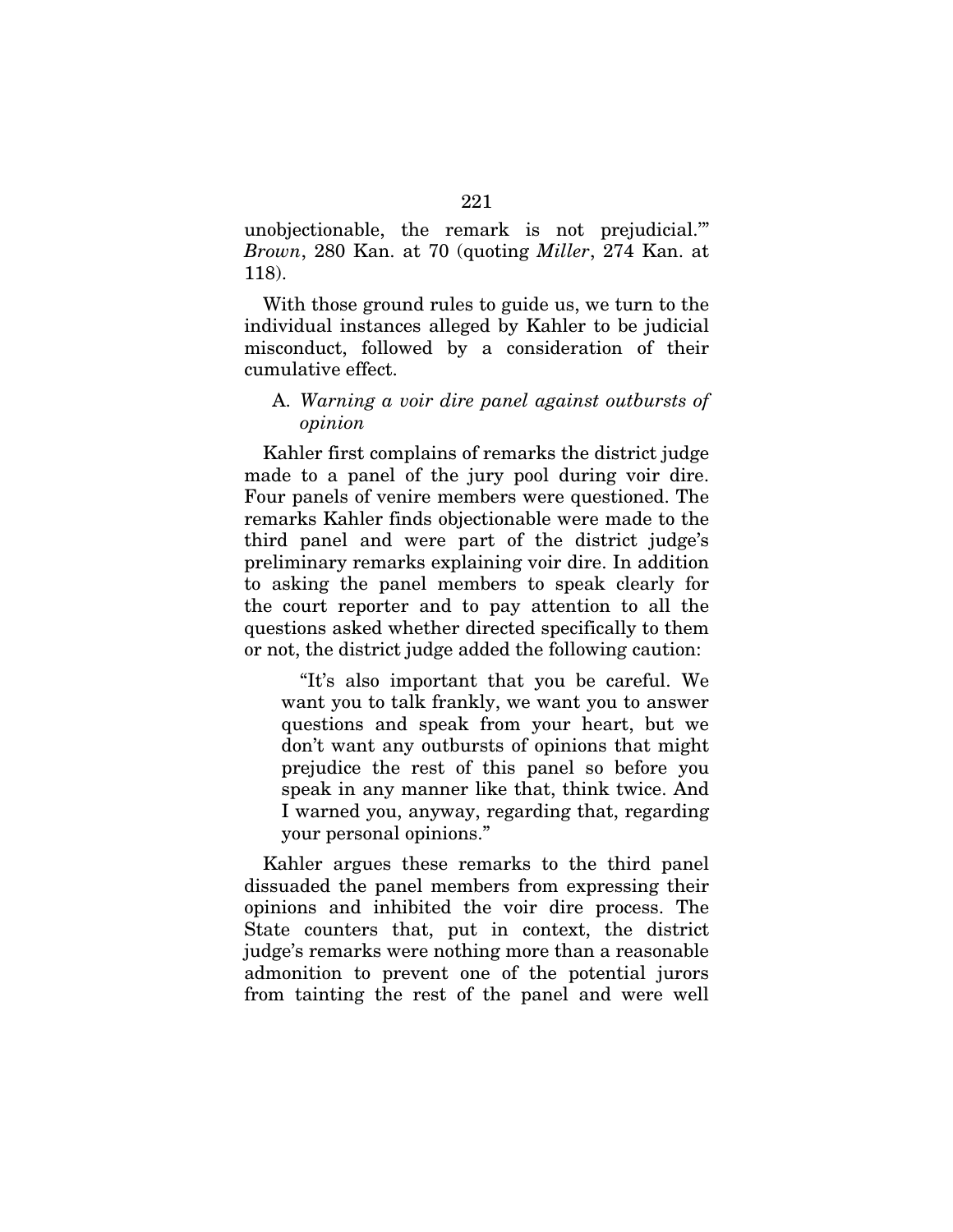within the district judge's responsibility to control the courtroom. We agree with the State.

A district judge is charged with preserving order in the courtroom and with the duty to see that justice is not obstructed by any person. *State v. Rochelle*, 297 Kan. 32, 36-37, 298 P.3d 293 (2013). The record establishes that throughout the voir dire of the first two panels, the district judge had expressed concern about questioning by the defense that might elicit panel members' views on the death penalty. We have approved of similar remarks in other cases where the district judge sought to prevent contamination of the jury pool. See, e.g., *State v. Aikins*, 261 Kan. 346, 365, 932 P.2d 408 (1997) (trial court warned potential jurors not to "blurt out" any information they might have about the case), *disapproved on other grounds by State v. Warrior*, 294 Kan. 484, 277 P.3d 1111 (2012); *State v. Hayden*, 281 Kan. 112, 130, 130 P.3d 24 (2006) (district judge cautioned jurors to tread carefully so that other potential jurors would not be prejudiced by intemperate comments and asked very specific questions so that venire members did not spontaneously volunteer unnecessary prejudicial information).

We note, however, that the better practice would have included a clarification by the district judge that panel members would have an opportunity to raise any personal concerns outside the presence of the other venire members. Cf. *Aikins*, 261 Kan. at 365 (defense counsel encouraged potential jurors to approach judge individually if they had racial prejudices which they did not want to express in front of panel). But it is clear that the district judge's failure to include such a clarification to the third panel was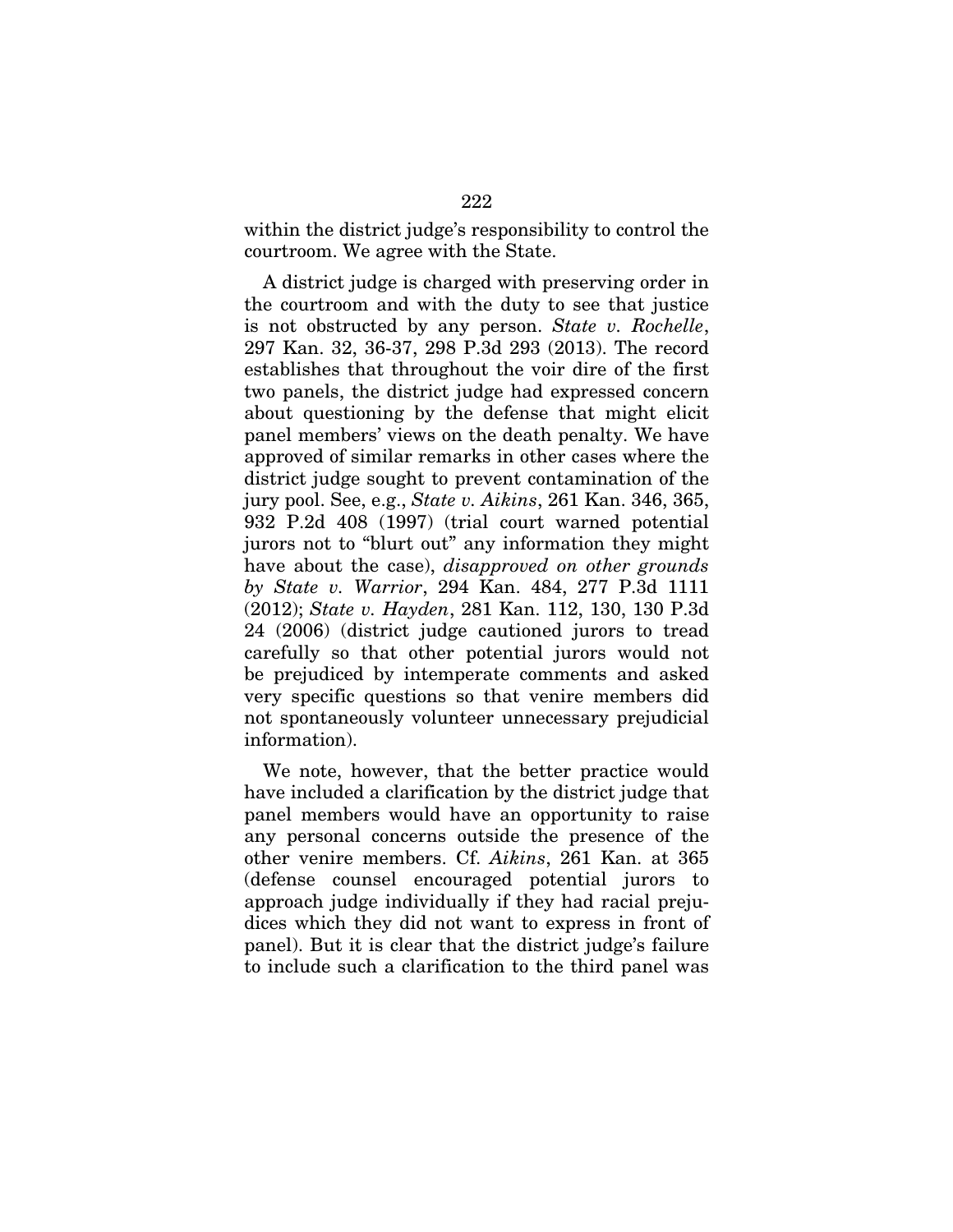an oversight, as his comments to the fourth panel included just such a statement.

In sum, we find no misconduct in the district judge's comments to the third panel.

### B. *Asking defense counsel to move along*

Kahler complains that the district judge committed misconduct when he asked defense counsel to speed up his voir dire questioning. During the defense voir dire of the third panel on the second morning of jury selection, the district judge told defense counsel, "we need to move through this a little faster if we can. I realize you have a right to all your questions but we're running behind now." Kahler argues this shows bias because the judge did not make a similar request of the State and the defense questioning had not exceeded the time afforded the prosecutor.

The trial judge has broad discretion in controlling the courtroom proceedings. *Rochelle*, 297 Kan. at 37; *Kemble*, 291 Kan. at 114. "When it is necessary to comment on counsel's conduct, especially in the jury's presence, the trial court should do so in a dignified, restrained manner; avoid repartee; limit comments and rulings to those reasonably required for the orderly progress of the trial; and refrain from unnecessarily disparaging persons or issues." *State v. Hudgins*, 301 Kan. 629, 638, 346 P.3d 1062 (2015).

Kahler argues that his counsel took no more time for voir dire than the prosecution had taken. For support, Kahler compares the number of transcript pages that contain voir dire questioning by the prosecutor to the number taken by defense counsel's questioning. This method of quantifying time is inherently unreliable. Cf*. Hudgins*, 301 Kan. at 637 (trial judge requested defense counsel to "pick up the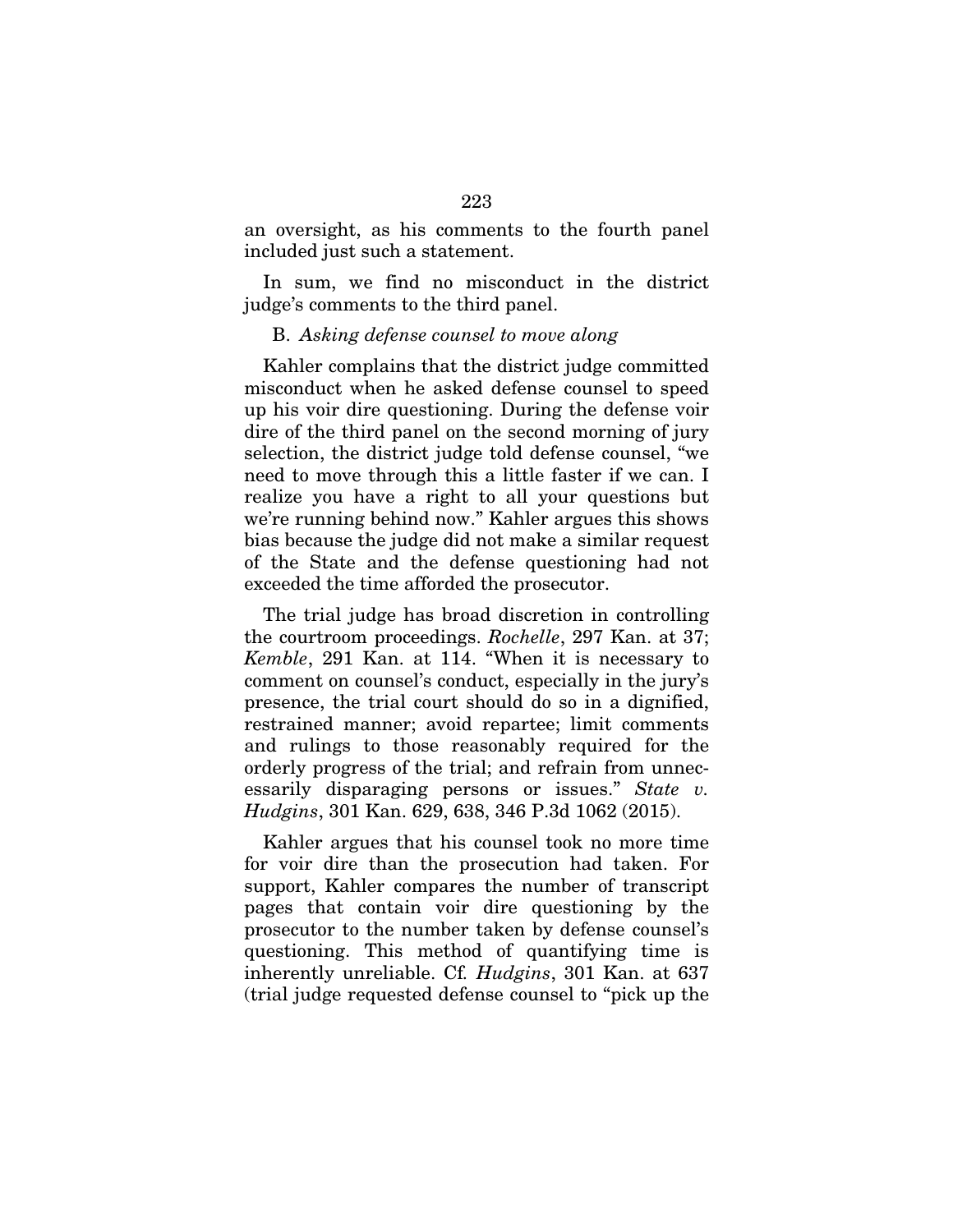pace" after defense counsel was silent for about 3 minutes). More to the point, however, there is nothing in the district judge's comments that reflects negatively on defense counsel's conduct. The statement concerned the orderly progress of the trial, and nothing suggests that the statement was delivered in anything less than a dignified and restrained manner. The statement was a request, not an order, and clearly recognized that defense counsel was entitled to ask his questions.

We once again note the better practice, which would have the district judge make such administrative requests out of the presence of the venire panel. Nonetheless, merely requesting trial counsel to move a little faster, if possible, does not amount to judicial misconduct. Cf*. Hudgins*, 301 Kan. at 638-39 (remark, at worst, was a mild warning within the proper exercise of a district court's authority to control voir dire and avoid undue delay).

# C. *Comments on instructing the jury following opening statements*

Both parties gave relatively straightforward opening statements. The prosecutor gave a brief overview of the shootings and then summarized testimony he expected to elicit from each of the State's witnesses about the crime and the crime scene. The defense focused on painting a picture of the events that led up to the crime: Kahler's professional success, the many happy years of the Kahlers' marriage and family life, the breakdown of the marriage, and Kahler's obsession with saving it.

There were no objections during the State's opening; however, the State objected three times during Kahler's opening. After defense counsel had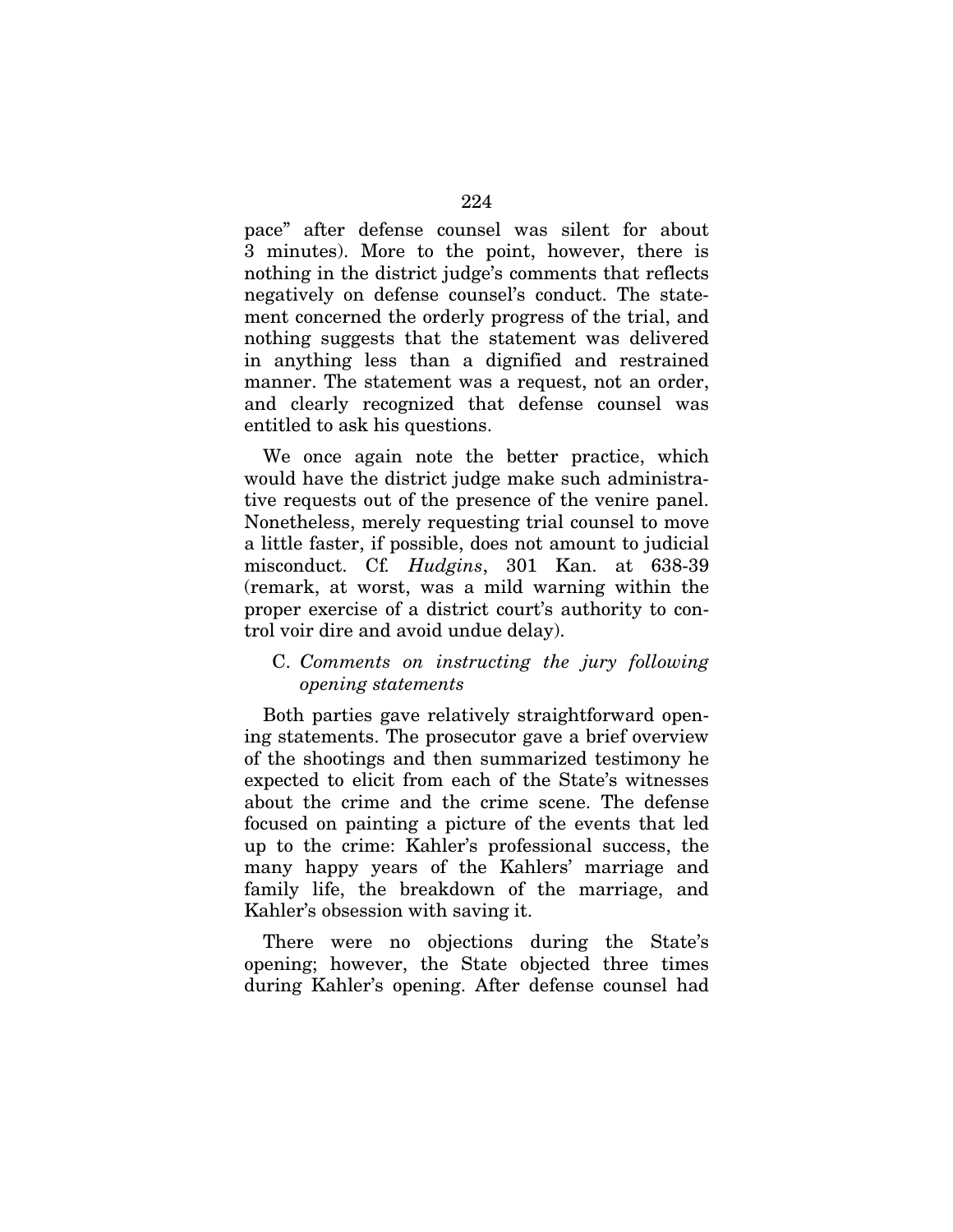attributed statements to Karen, the prosecutor asked to approach the bench. At the bench, the prosecutor lodged an objection based on hearsay. The district judge sustained the objection and instructed Kahler's counsel to set out the expected evidence and not to testify. The objection and discussion were had out of hearing of the jury.

Almost immediately after the bench conference, the prosecutor objected a second time, saying only "same objection" when counsel for Kahler again attributed statements to Karen. This time the district judge responded within hearing of the jury: "All right. [Defense counsel], we talked. Unless you intend to call witnesses to support what you're saying, they're not allowed."

Later, the prosecutor requested to approach the bench again to lodge an objection to defense counsel using the word "crazy" to describe Kahler's behavior. The discussion and the judge's admonition not to use the word were outside the jury's hearing.

Immediately following Kahler's opening statement, the district judge said:

"All right. Ladies and gentlemen of the jury, I'm going to read an instruction to you at this time. *I normally don't do this, but I am going to ask that you listen carefully.* This is one of the instructions that will be given to you later but I wish to give it to you now also. That statement is: Statements, arguments, and remarks of counsel are intended to help you in understanding the evidence and in applying the law, but they are not evidence. If any statements are made that are not supported by evidence, they should be disregarded." (Emphasis added.)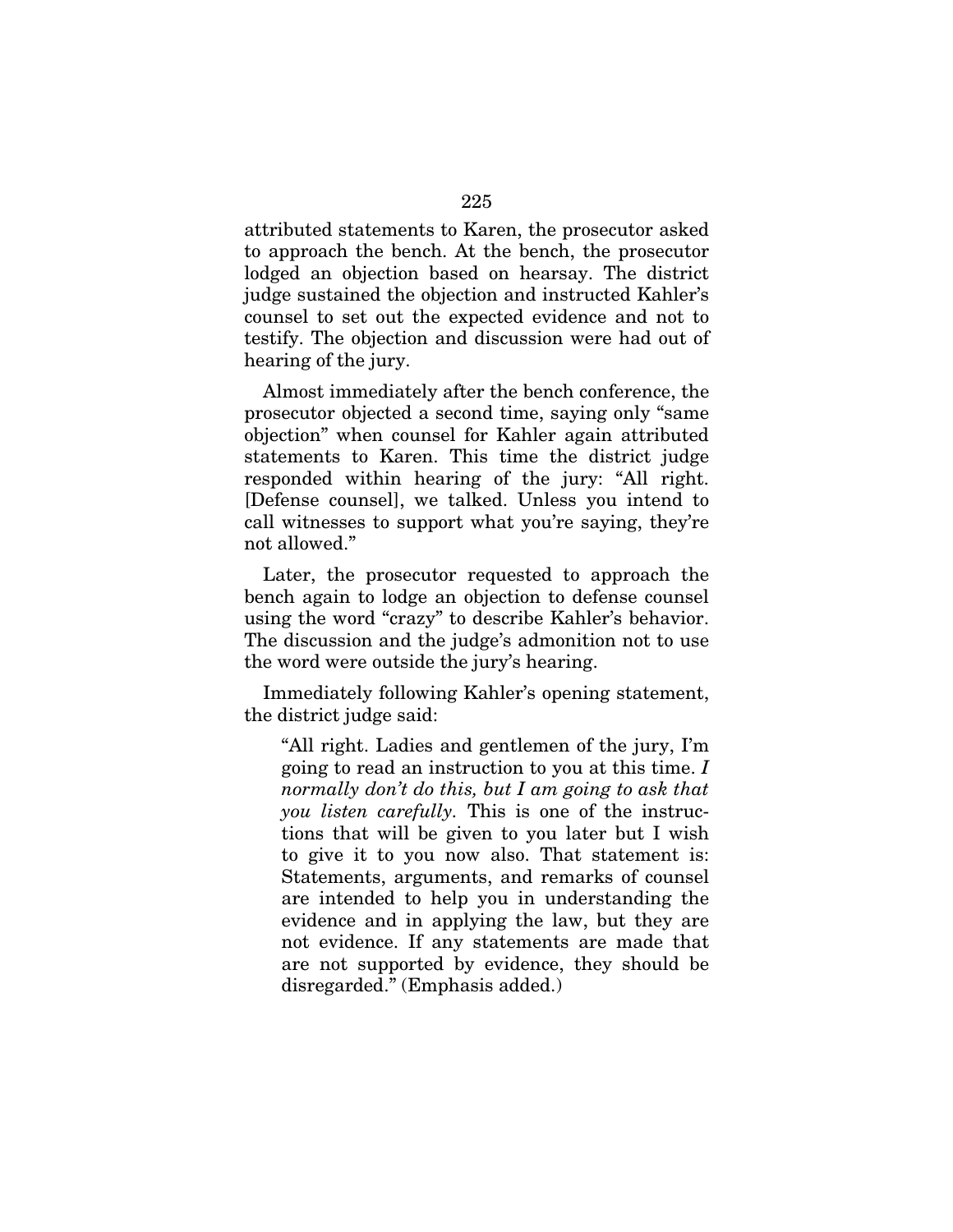Kahler argues the district judge's comments prior to the actual instruction showed bias—particularly the comment that the judge did not normally give the instruction but wished to do so this time. Kahler argues that it amounted to a negative comment on defense counsel's credibility.

The State focuses only on the instruction and ignores the judge's comments preceding the instruction. It argues the instruction itself was a fair and accurate statement of the law. It also points to K.S.A. 2016 Supp. 22-3414(3), which provides "the judge, in the judge's discretion, after the opening statements, may instruct the jury on such matters as in the judge's opinion will assist the jury in considering the evidence as it is presented." But the State fails to acknowledge that the district judge gave the jury a set of instructions prior to opening statements, which included an instruction on considering only testimony and exhibits admitted into evidence and an instruction that it is up to the jury to determine the weight and credit to be given the testimony of each witness.

Given the context of the prosecution's objections during the defense's opening statement, the judge's comment undoubtedly brought special attention to the instruction. Moreover, given the timing of the district court's comment, the jury's attention would undoubtedly have been directed to the defense's opening argument. The jury had just heard the district judge admonish defense counsel by saying, "Unless you intend to call witnesses to support what you're saying, they're not allowed." When the district judge commented immediately on the heels of the opening statements, he underscored his suspicion that the defense would not be able to introduce evidence that would allow the jury to attribute certain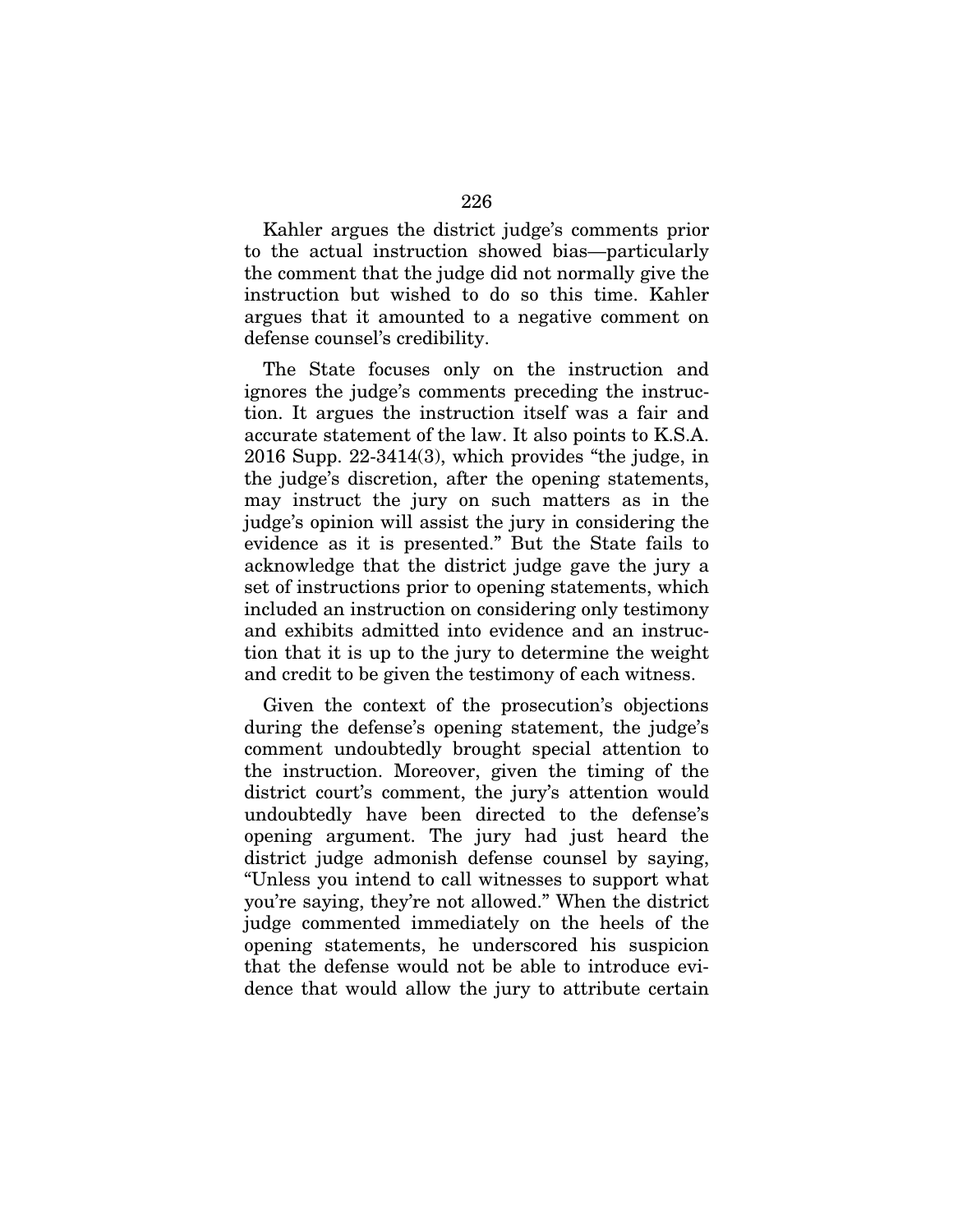statements to Karen. This belief should not have been revealed to the jury.

This court has previously warned district judges to "limit[] comments and rulings to what is reasonably required for the orderly progress of the trial, and refrain[] from unnecessary disparagement of persons or issues." *State v. Miller*, 274 Kan. 113, 128, 49 P.3d 458 (2002). Here, the comment added nothing to the orderly progress of the trial—the instruction could have been given without editorial comment or explanation. The district judge erred in making the comment.

Error alone does not require reversal, however. "'The question is whether [the defendant]'s substantial rights to a fair trial were prejudiced by the court's statements.'" *State v. Cheever*, 306 Kan. 760, 793-94, 402 P.3d 1126 (2017). Here, the district judge's isolated comment did not show the type of judicial bias that denies a fair trial. See *Miller*, 274 Kan. at 129 (finding district judge's numerous statements accumulated to deny a fair trial). On occasion, district judges reveal, usually unintentionally, a bias on an issue. Consequently, district judges routinely instruct the jury, as the judge did in this case, that "I have not meant to indicate any opinion as to what your verdict should be by any ruling that I have made or anything that I have said or done." See PIK Crim. 4th 50.060. Nothing suggests the judge's isolated comment here influenced the jury's consideration or misdirected the jury's focus.

Indeed, the instruction given after the judge's illadvised comment pointed the jury exactly where it needed to go: The instruction focused the jury on the evidence. That is the point of the instruction, which is often given repeatedly through a trial. Consequently,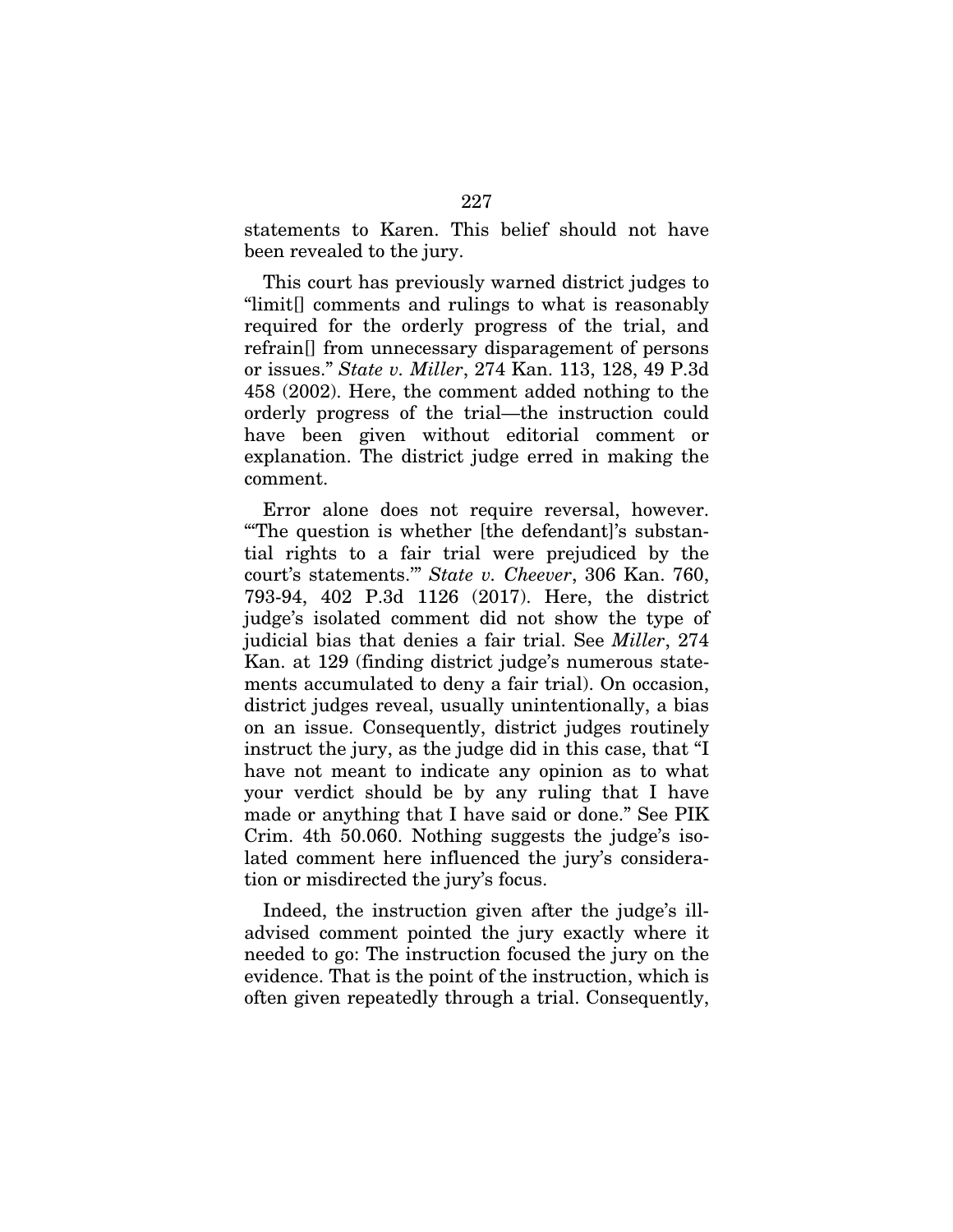we hold the judge's comment to be harmless error under either the constitutional or nonconstitutional harmless error standard. See *State v. Ward*, 292 Kan. 541, 565, 256 P.3d 801 (2011).

### D. *Personally questioning a witness*

The prosecution's theory at trial was that Kahler shot the victims with a .223 caliber rifle or "long gun." Shell casings found at the scene and bullets found in a clip near where Kahler was arrested were .223 caliber. The gun used in the murders, however, was never found. During testimony, a Shawnee County deputy testified that she was asked to look for a "long gun" in Kahler's impounded vehicle as part of the investigation. She testified that she was unable to find a gun but did find an empty box for a Remington .223. She testified she left the box in the car. The district judge apparently did not think this testimony was clear, and at the end of the prosecutor's questioning, questioned the witness himself:

"BY THE COURT: Q. And I will ask this just as a matter of clarification before the break; you mentioned an empty box Remington .223 caliber, is that correct, caliber?

"A. It was told to me that it was a Remington .223.

"Q. All right. Now when you said that, are you talking about a gun itself, or the bullet, or caliber of gun?

"A. It was the box for a gun.

"Q. Okay. You don't know whether it was a Remington brand gun or some other brand?

"A. I was told that it was a Remington .223.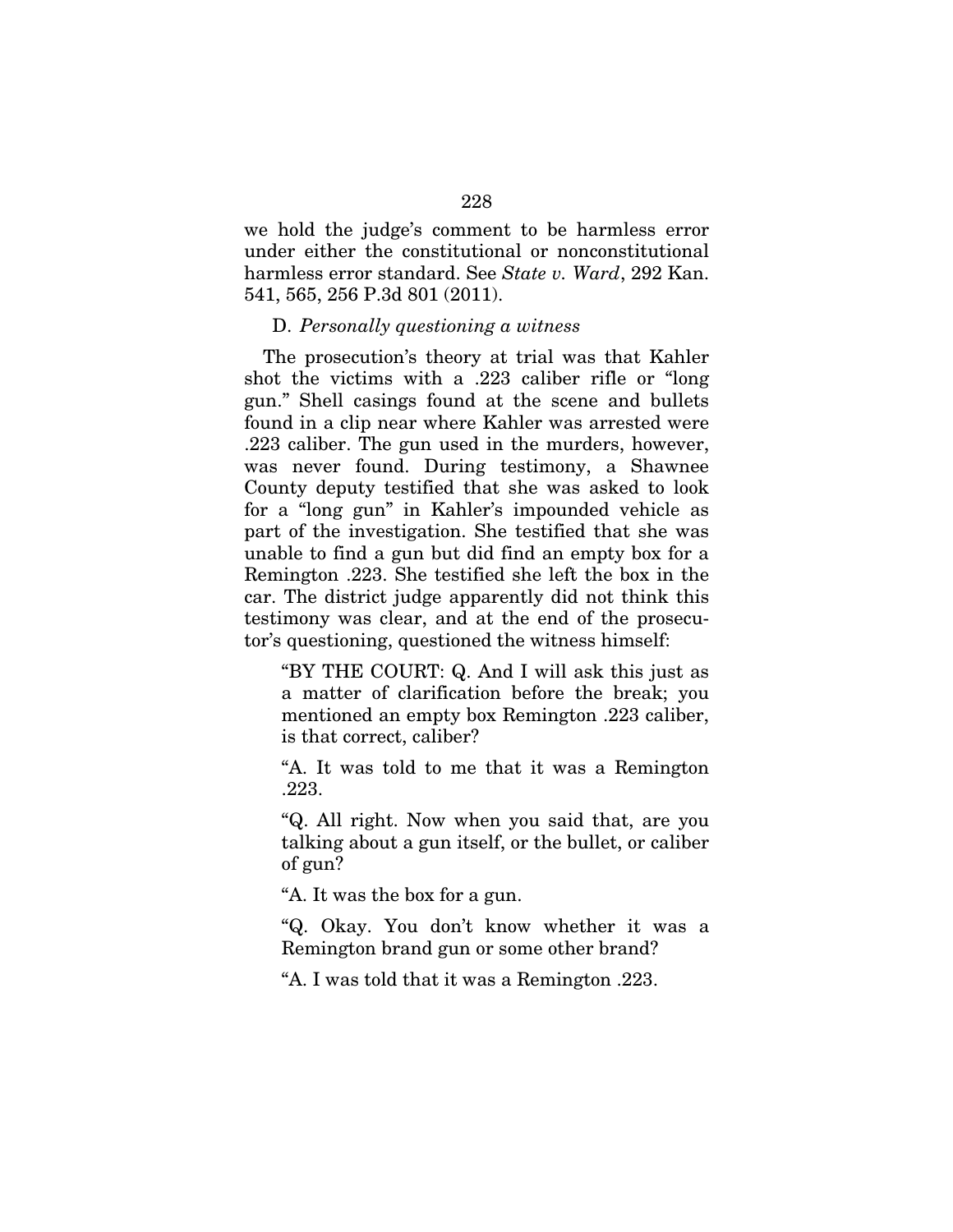# 229

"THE COURT: Counsel, you want to try to clarify that with her?

"[Prosecutor]: Sure.

. . . .

"[Prosecutor]: Q. You didn't find a weapon in the vehicle, did you?

"A. No.

"Q. You found a box that appeared to be a gun box?

"A. Yes.

"Q. And it listed a caliber of the weapon at the end of it?

"A. Yes.

"Q. And what was the caliber of the gun?

"A. It would have been .223.

"Q. And REM, is that reference to the caliber or the brand of gun?

"A. The brand of gun."

Later testimony clarified that the box was for a long gun and the serial number of the gun that would have come in that box was registered to Kahler. Kahler maintains the district judge aided the State in proving its theory that a long gun was used in the crime and the assistance had the effect of bolstering the State's case and credibility.

This court has allowed questioning of witnesses from the bench "based upon the premise that one of the functions of a trial judge is to accomplish the full development of the truth." *Kemble*, 291 Kan. at 114- 15 (citing *State v. Hays,* 256 Kan. 48, 51, 883 P.2d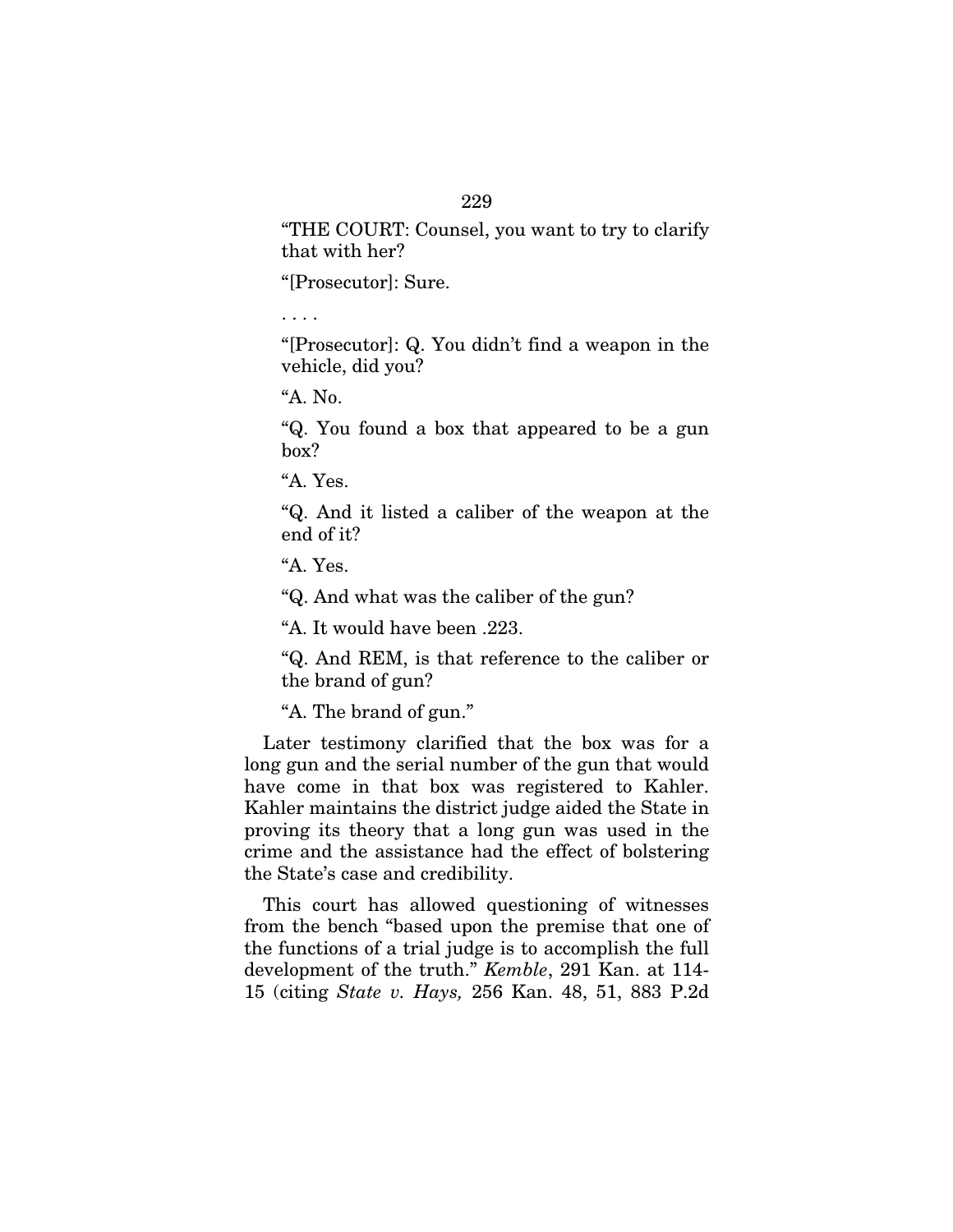1093 [1994]). But we have cautioned that the practice must not result in the slightest suggestion of partiality or bias. *Kemble*, 291 Kan. at 114-15. For decades, we have expressed our view that the better practice is for the district judge to discuss the matter with counsel outside the presence of the jury and ask counsel to pose the questions necessary to clarify the matter. See *State v. Boyd*, 222 Kan. 155, 159, 563 P.2d 446 (1977); see also *Kemble*, 291 Kan. at 115; *Hays*, 256 Kan. at 52; *State v. Hamilton*, 240 Kan. 539, 547, 731 P.2d 863 (1987) (quoting *Boyd* and noting such a procedure will accomplish the full development of the truth without direct participation by the trial judge in the examination of the witness and hence any question as to the judge's bias may be avoided).

Although the better practice would have been for the district judge to follow the procedure set out in *Boyd*, we see no misconduct here because there was no suggestion of partiality. Although Kahler contends that the judge's questioning aided and bolstered the State's case, it is just as probable that by stepping in to clarify and suggesting to the prosecutor that he follow up with additional questions, the district judge's comments reflected negatively on the State's presentation. Kahler does not argue that the questions asked were improper, and they drew no objection from defense counsel at the time. We also note that the importance to the State's case regarding the type of gun used was nearly nonexistent given Kahler's defense was not based on denying the shootings. Ultimately, the judge did not assume the role of an advocate; he merely attempted to clarify a point he apparently felt was unclear—a point that was of virtually no importance to the trial. Consequently, we find no misconduct.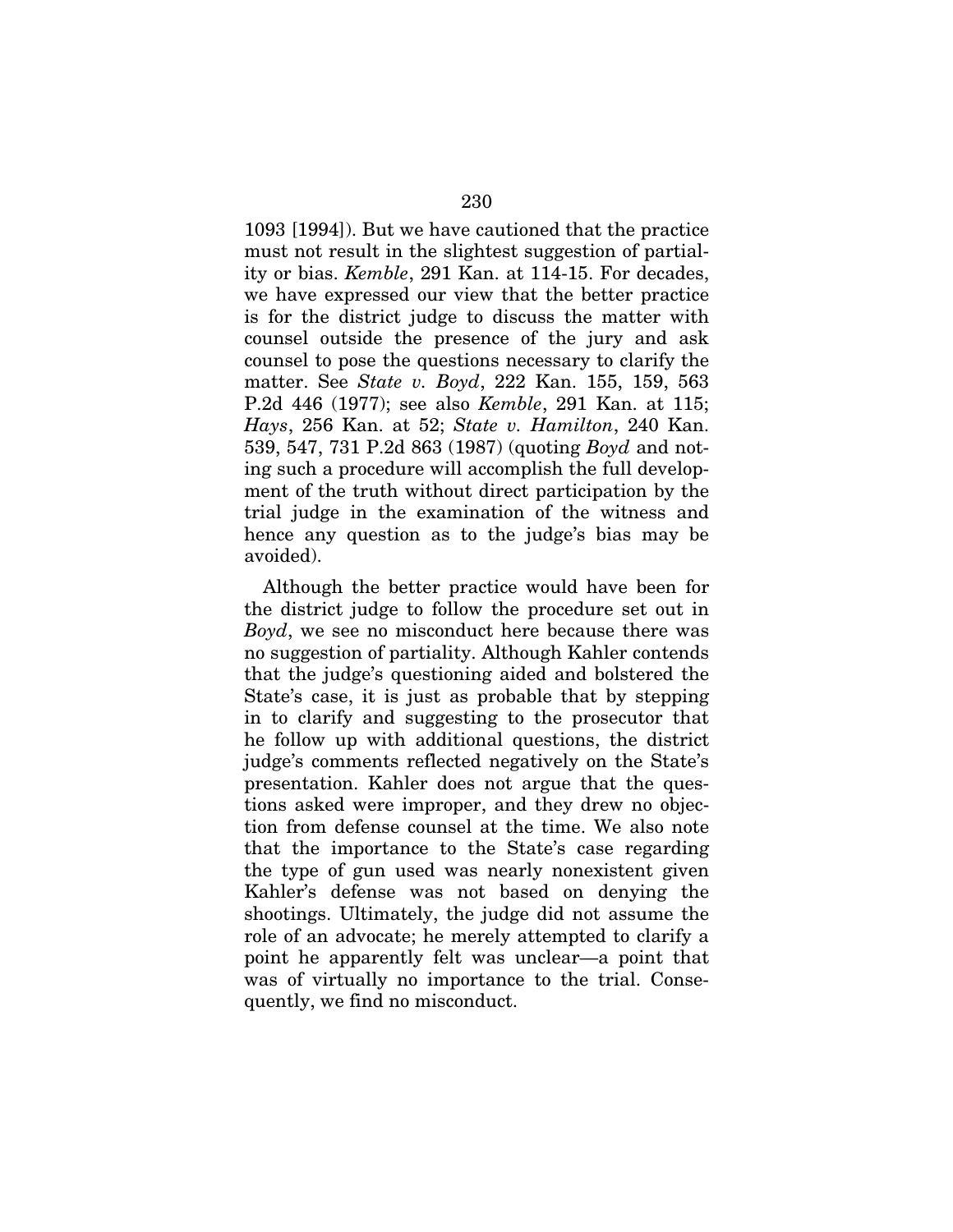# E. *Sustaining objection to closing comments about voice on tape*

We rejected Kahler's argument above that the prosecutor committed prosecutorial error by objecting to defense counsel's attempt to quote the male voice on the Life Alert recording. Here we address his argument that the district judge committed misconduct by sustaining the objection.

The transcript reflects the following:

"[By Defense Counsel]: . . . you're going to hear a male voice during this absolute chaos say . . .

"[Prosecutor]: Your Honor, I'm going to object. The tape's in evidence. And counsel's not allowed to testify and tell the jury what he thinks is on that tape.

"[Defense Counsel]: Your Honor, I can say what I think's on that tape. They've got the tape and if it doesn't say it—counsel just said what all these witnesses said. I'm certainly allowed to say what the tape says.

"THE COURT: I think it's improper. You cannot say what you think is on the tape.

"[Defense Counsel]: Well, can I say what is on the tape, Your Honor?

"THE COURT: They can listen for themselves.

"[Defense Counsel]: All right."

Kahler argues the district judge committed misconduct in two ways: first, by erroneously sustaining the objection and, second, by labeling defense counsel's conduct "improper."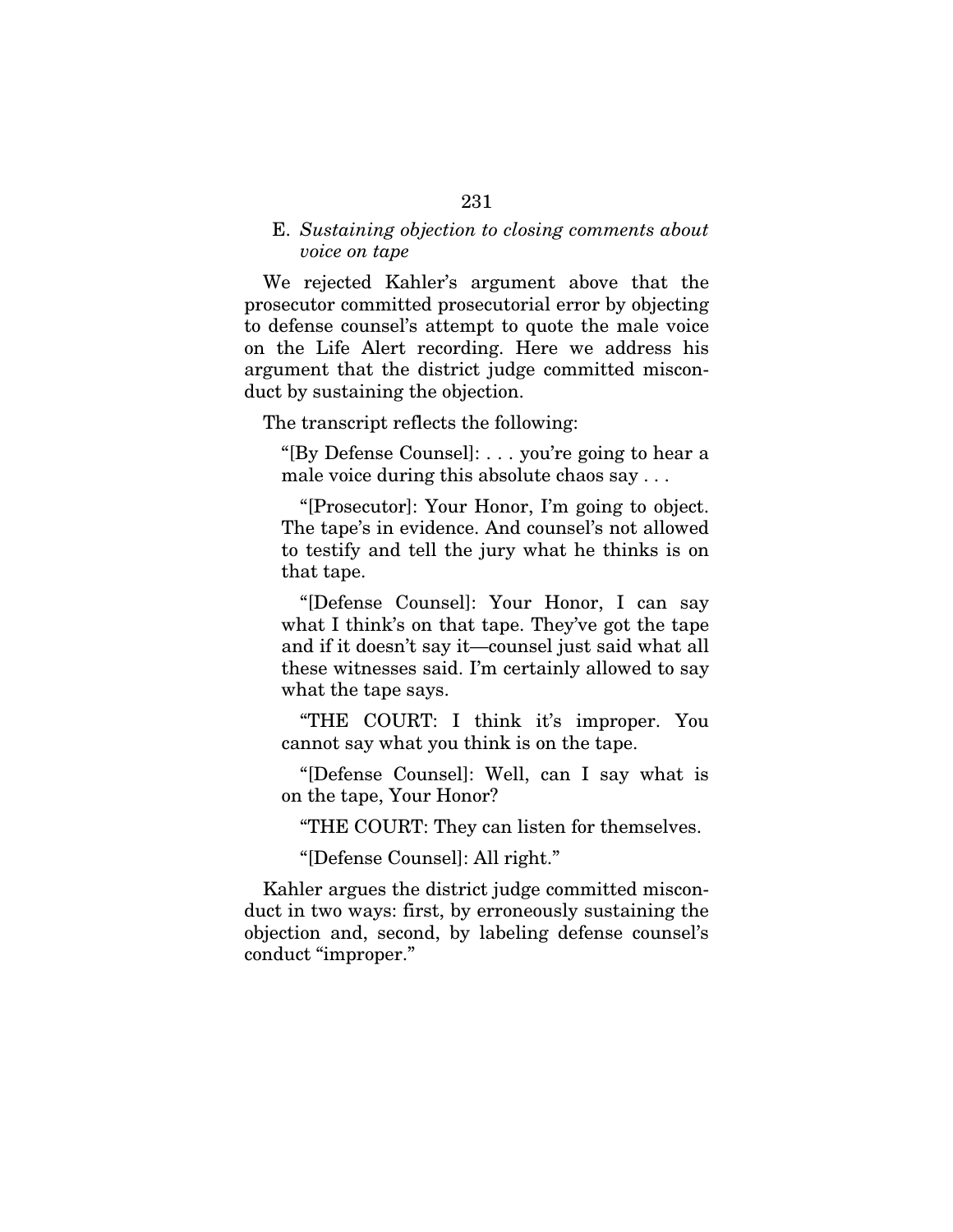The State maintains that counsel for Kahler was about to misrepresent the evidence. It argues there was no testimony as to what the male voice on the tape specifically said. And noting that the voice itself is barely discernible, the State argues anything counsel would have said in regard to content would not have been based on the evidence. Accordingly, the State contends the district court was correct to sustain the objection.

We disagree. The district court sustained the objection in error, if for no other reason than because it was premature. The record does not contain a proffer of the words that defense counsel thought were on the tape, so we cannot know for sure whether they comported with the admitted evidence. But we do know there was more evidence than the State acknowledges. In addition to the original recording itself, the record includes Dr. Peterson's report and the transcript contained on the enhanced CD, which indicate that the voice said, "I am going to kill her." So, if defense counsel was going to state that the male voice on the tape said "I am going to kill her," it would have been entirely proper for defense counsel to discuss that statement and any reasonable inferences to be drawn from it. See *State v. Irving*, 217 Kan. 735, 739-40, 538 P.2d 670 (1975) ("[a]rgument of counsel is to be confined to the questions at issue and the evidence relating thereto and such inferences, deductions and analogies as can reasonably be drawn therefrom."); cf*. State v. Bollinger*, 302 Kan. 309, 320- 22, 352 P.3d 1003 (2015) (prosecutor's statement, during closing argument, asking jury to draw inferences from indistinct sound in background of 911 call that subjectively sounded like someone calling out, "help me," was not an impermissible comment on facts not in evidence, so as to amount to prosecutorial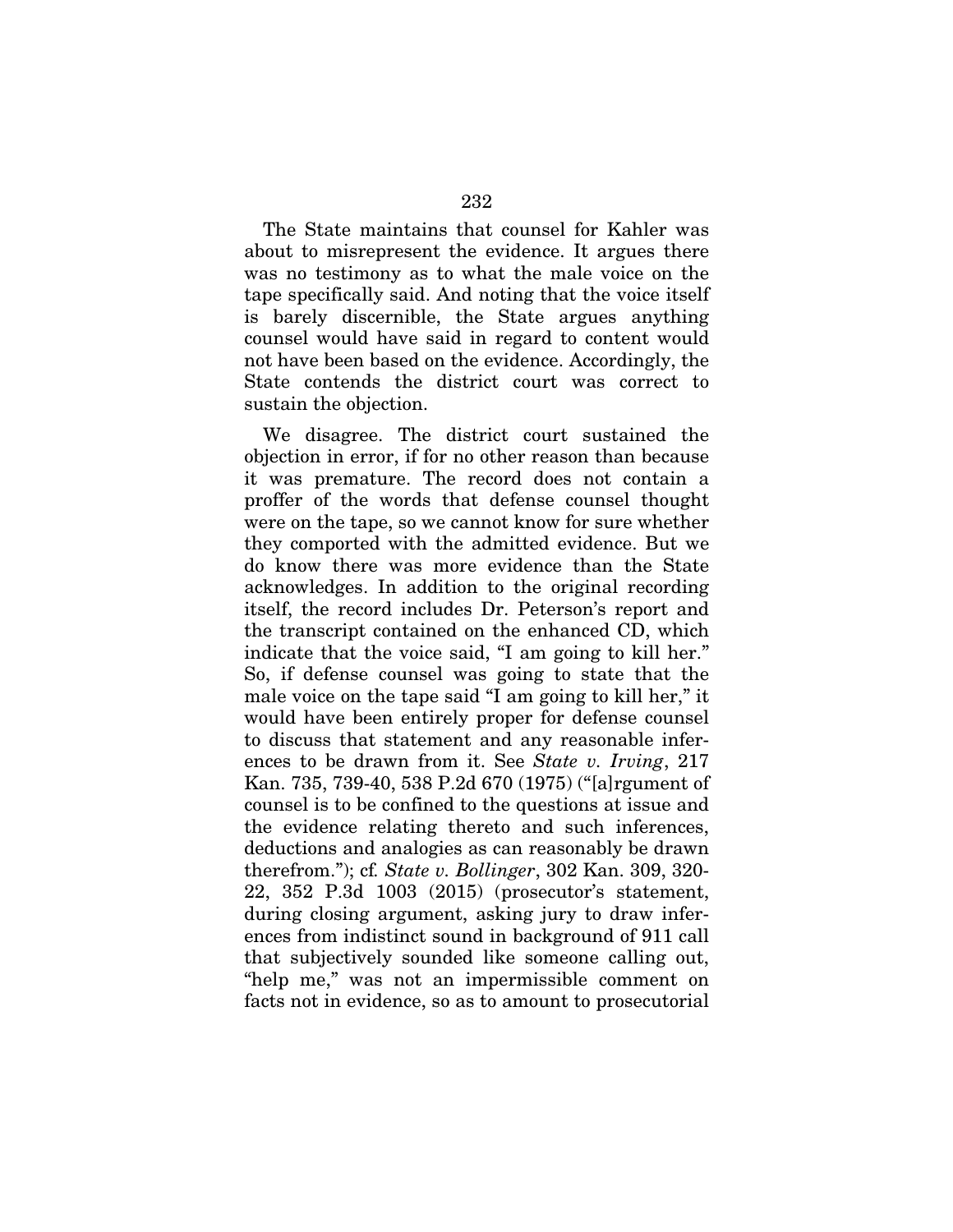misconduct), *cert. denied* 136 S. Ct. 858 (2016); *State v. Schumacher*, 298 Kan. 1059, 1070-72, 322 P.3d 1016 (2014) (prosecutor did not improperly comment on a fact not in evidence when, during closing argument in murder prosecution, he suggested that clicking sound heard when gun was cocked in courtroom was the same clicking sound heard on video just prior to defendant's shooting of victim).

But an erroneous ruling by the district judge, standing alone, is not grounds for finding judicial misconduct. Canon 2, Rule 2.2, Comment [3] (2017 Kan. S. Ct. R. 433) (good-faith errors of fact or law do not violate KCJC). Something more is required. Here, Kahler argues that the words the district judge used in ruling on the objection denigrated the defense. But the words used to sustain the objection did not denigrate counsel personally. The phrase "it's improper" appears to be a reference to the form of the argument counsel was attempting to use. These are the words our opinions frequently use to characterize argument or conduct of counsel as impermissible. See, e.g., *Kleypas*, 305 Kan. at 316-17 (discussion with district court indicated prosecutor was making an effort to find the line between "proper and improper argument" on mercy); *Sherman*, 305 Kan. at 101 (noting that this court places the burden on trial courts to set aside verdicts that are based on "improper arguments"); *State v. Marshall*, 294 Kan. 850, 861, 281 P.3d 1112 (2012) ("[A] prosecutor's *improper comment* or *argument* can be prejudicial, even if the misconduct was extemporaneous and made under the stress of rebutting arguments made by defense counsel." [Emphasis added.]); *State v. Pabst*, 268 Kan. 501, 506, 996 P.2d 321 (2000) ("Our rules of conduct clearly and unequivocally say that it is improper for a lawyer to comment on a witness'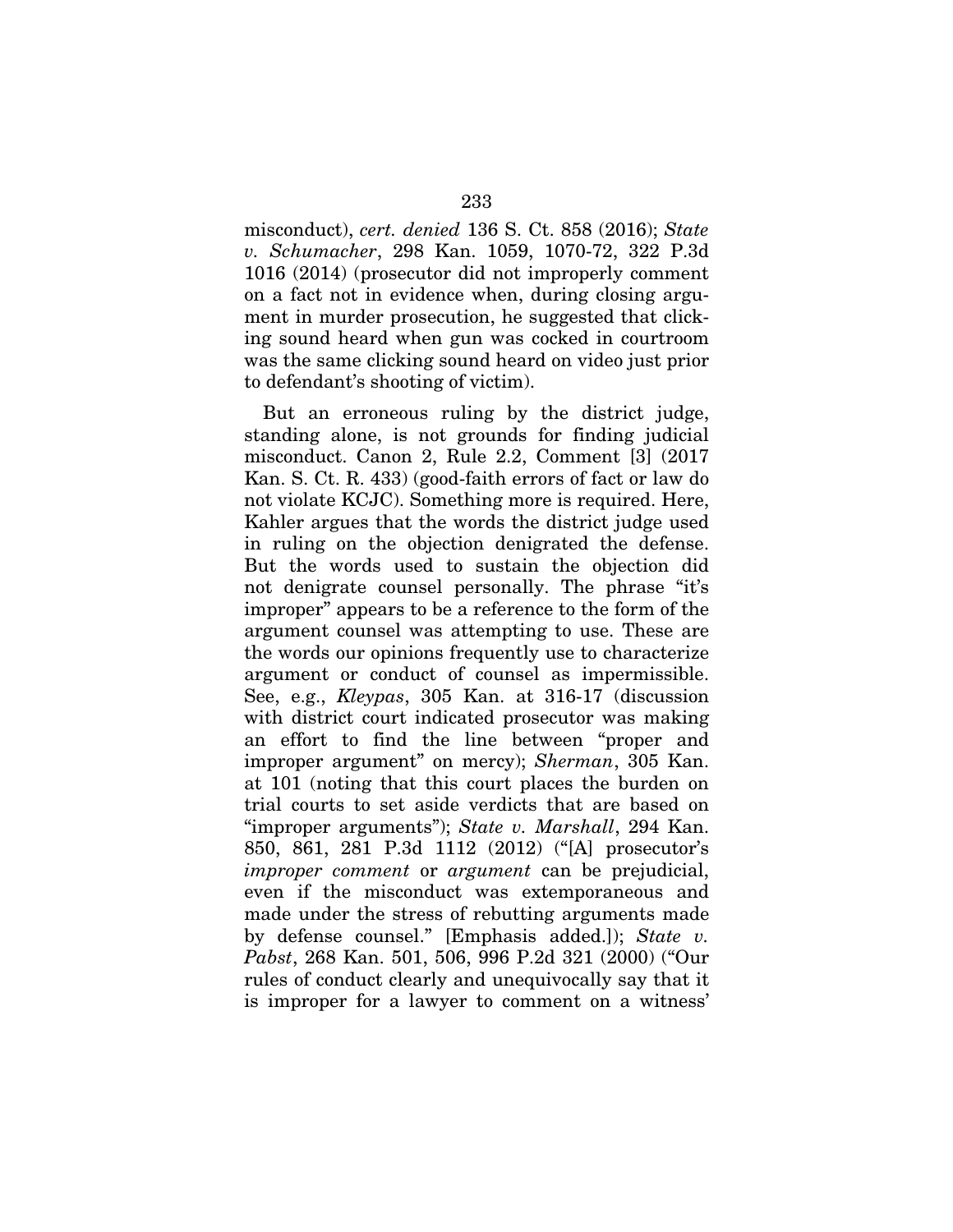credibility."); *Irving*, 217 Kan. at 740 ("It is improper for counsel in his argument to the jury to comment on evidence which was excluded by the court when offered.").

Granted, when we issue an opinion we are not speaking within earshot of the jury. But we believe juries can be expected to understand that objections will be made and ruled upon in terms of what is proper and what is or is not allowed without assuming nefarious purposes by counsel, at least not those beyond normal trial advocacy. We cannot fault the district judge for framing his ruling—although erroneous—in commonly used terms.

Accordingly, we find no judicial misconduct. We do, however, find that the district court's sustaining of the State's objection was an unassigned trial error. See K.S.A. 2016 Supp. 21-6619(b) (in death penalty appeal, court is authorized to notice unassigned errors). Given the record and the arguments before us, we do not find this error requires reversal standing alone.

# F. *Discouraging the jury from asking questions during deliberations*

For his final allegation of judicial misconduct, Kahler alleges that, before sending the jurors to deliberate at the end of the guilt phase, the district judge discouraged them from asking any questions they might have during deliberations. The particular remarks Kahler complains of concerned what the jurors should do in the event they had questions. The judge stated:

"The bailiff will be outside the door here and if you have any questions you can knock on the door and communicate with her.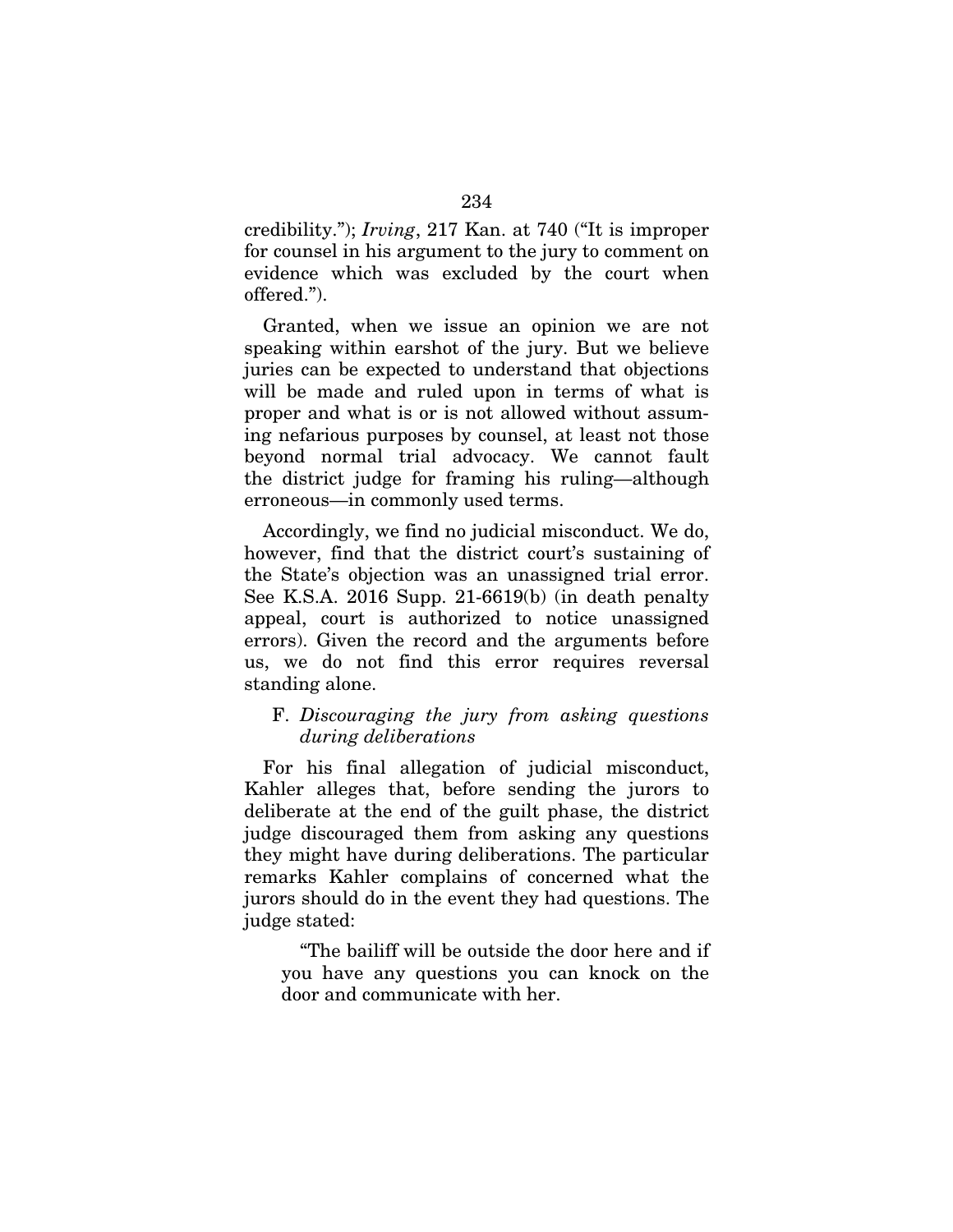"Now I have given you the instructions[,] that's the law of the case. Counsel has presented the evidence, the facts of the case. You should apply the law to the facts. You have everything you need to decide this case. You should review the instructions for the answers to any questions you might have. *You should not have to ask any questions.* However, if you have a question there is a process that we must go through and you should be aware of that process. You can't just ask the bailiff to tell me your question so that I can run back there and give you an answer.

"The process that we must follow requires that any question that you might ask be in writing. And the presiding juror must prepare that question in writing, hand it to the bailiff, and I must then assemble counsel and the defendant and we must discuss the question to decide whether we are able to give you an answer and, if so, what that answer should be. *My experience as a Judge has been that although sometimes we are able to give jurors answers, for the most part the answer you're going to receive to most questions will be refer to your instructions for advice.*" (Emphasis added.)

Kahler focuses on the italicized comments and argues they demonstrated impatience with the steps necessary to meet the due process and Eighth Amendment requirements of a capital case. He points to K.S.A. 22-3420(3) to argue the jury had a right to ask questions. At the time of trial, K.S.A. 22-3420(3) provided:

"After the jury has retired for deliberation, if they desire to be informed as to any part of the law or evidence arising in the case, they may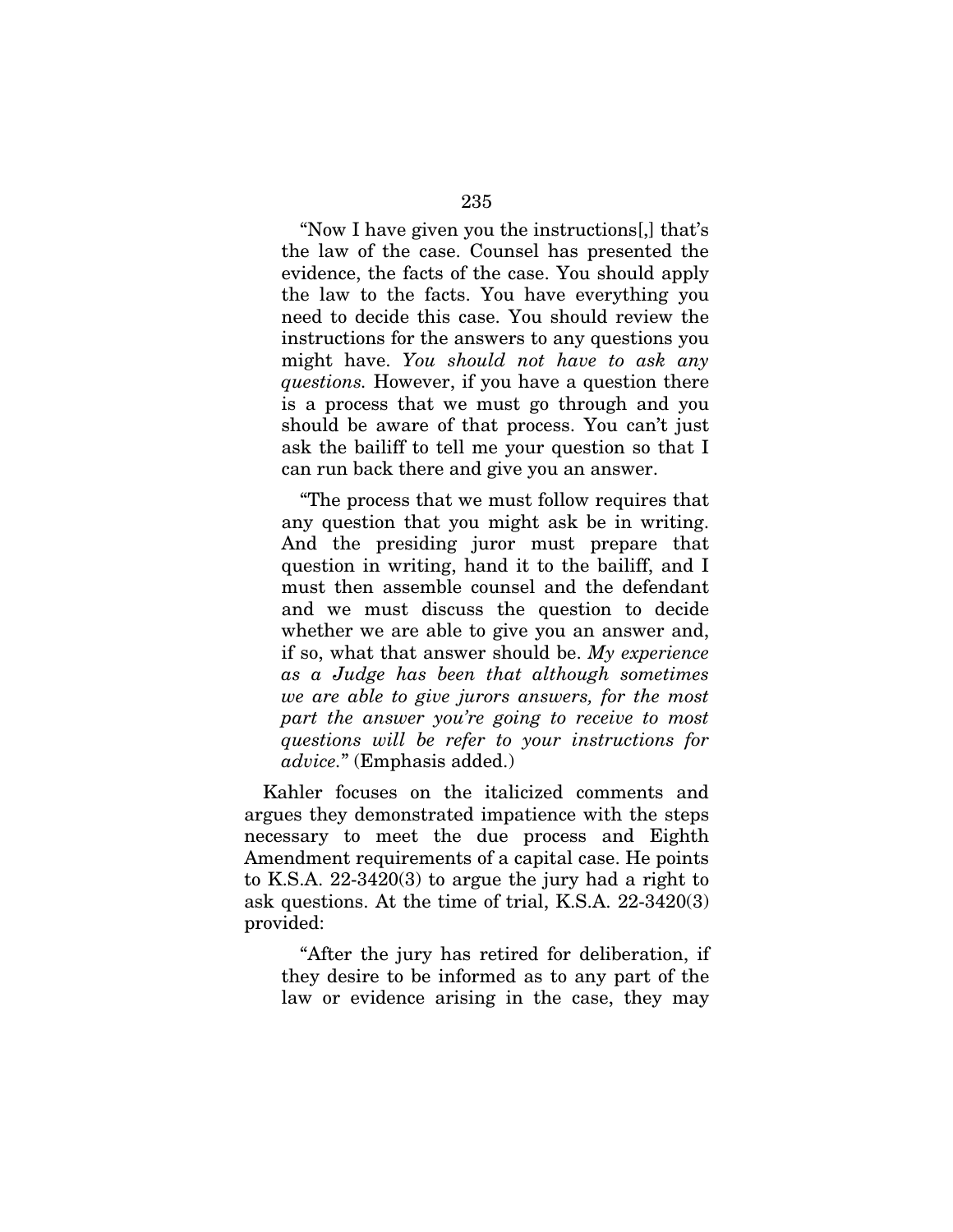request the officer to conduct them to the court, where the information on the point of the law shall be given, or the evidence shall be read or exhibited to them in the presence of the defendant, unless he voluntarily absents himself, and his counsel and after notice to the prosecuting attorney."

The remarks in this case were both legally and factually accurate; the jury was informed that questions could be asked; and the process that would be used to answer them was explained. The comment that the jury should not have to ask any questions, in context, appears to be a statement that the jury had the necessary information to reach a decision. The statement was an encouragement to the jurors to review the instructions before asking a question rather than a discouragement from asking any questions at all. The statement informed the jurors that most questions would likely be answered by referring the jury back to the instructions. Nothing in the comments demonstrated bias, prejudice, or partiality toward either party. We find no misconduct.

# G. *No cumulative prejudicial effect*

As noted above, we have typically required the party asserting judicial misconduct to show that any misconduct found to exist actually prejudiced that party's substantial rights. Kahler urges us to apply the constitutional harmless error test set out in *Ward*, 292 Kan. 541 (constitutional error may be declared harmless where party benefiting from error proves beyond a reasonable doubt that error complained of did not affect the outcome of the trial in light of the entire record, i.e., proves there is no reasonable possibility that the error affected the verdict). But having found only one instance of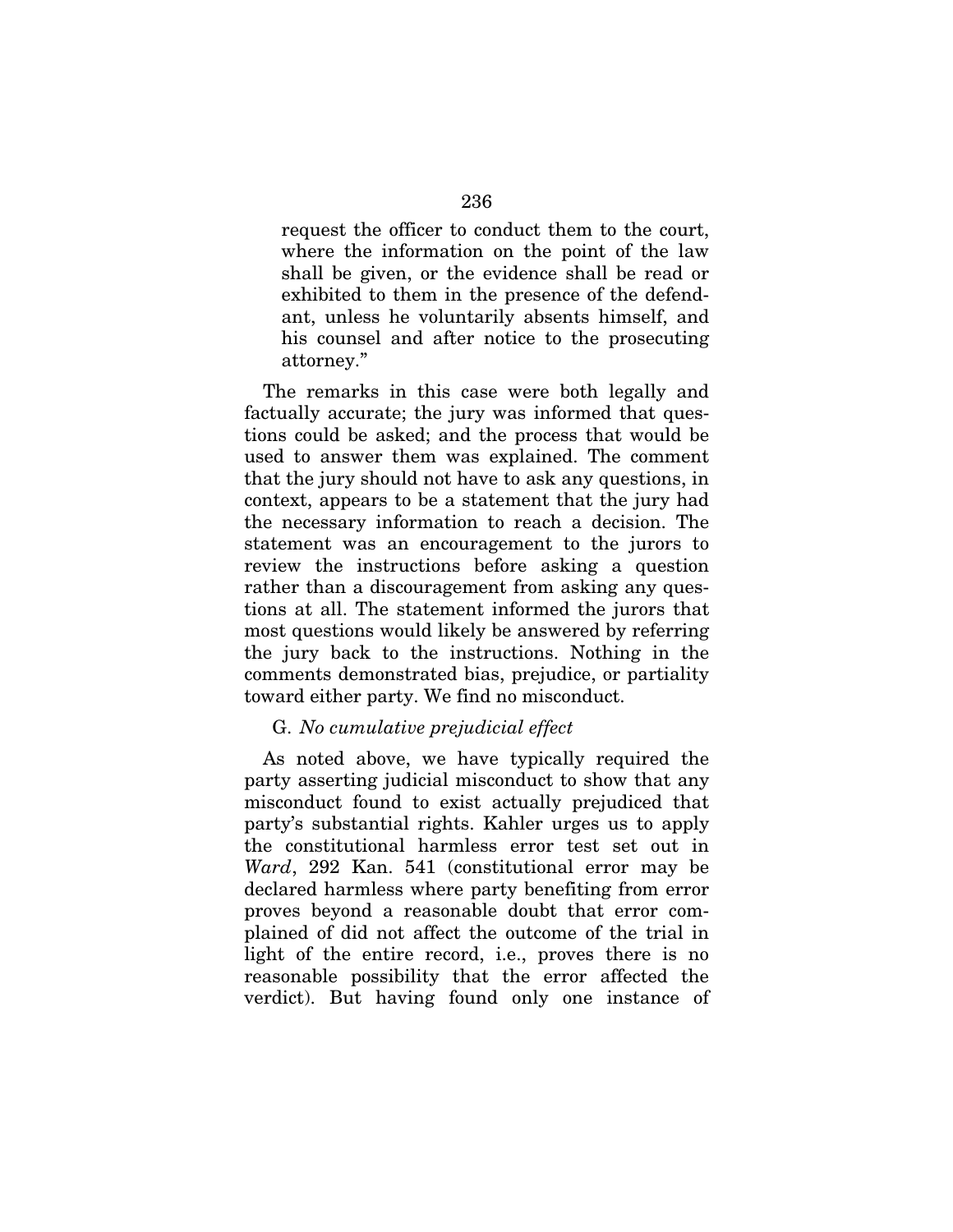misconduct that was not reversible standing alone, the cumulative error rule is inapplicable here.

In the process of reviewing the judicial misconduct claims, we noted some instances in which the district judge could have applied a better practice to the situation at hand. Nonetheless, we discern no pattern of conduct that manifested bias, prejudice, or partiality against the defendant, and Kahler's claim of judicial misconduct fails.

# III. EXPERT WITNESS INSTRUCTION

Prior to trial, Kahler requested that the district court give the jury an instruction on how it may consider the opinion testimony of experts. The State objected and the district court declined to give the proffered instruction because expert opinion instructions are not recommended by the criminal Pattern Instructions for Kansas (PIK). See PIK Crim. 3d 52.14 (1995 Supp.), Comment ("The Committee believes that an expert should be considered as any other witness as set forth in PIK [Crim.] 3d 52.09, Credibility of Witnesses."). Kahler claims that the district court's ruling was erroneous.

# *Standard of Review*

"For jury instruction issues, the progression of analysis and corresponding standards of review on appeal are: (1) First, the appellate court should consider the reviewability of the issue from both jurisdiction and preservation viewpoints, exercising an unlimited standard of review; (2) next, the court should use an unlimited review to determine whether the instruction was legally appropriate; (3) then, the court should determine whether there was sufficient evidence, viewed in the light most favorable to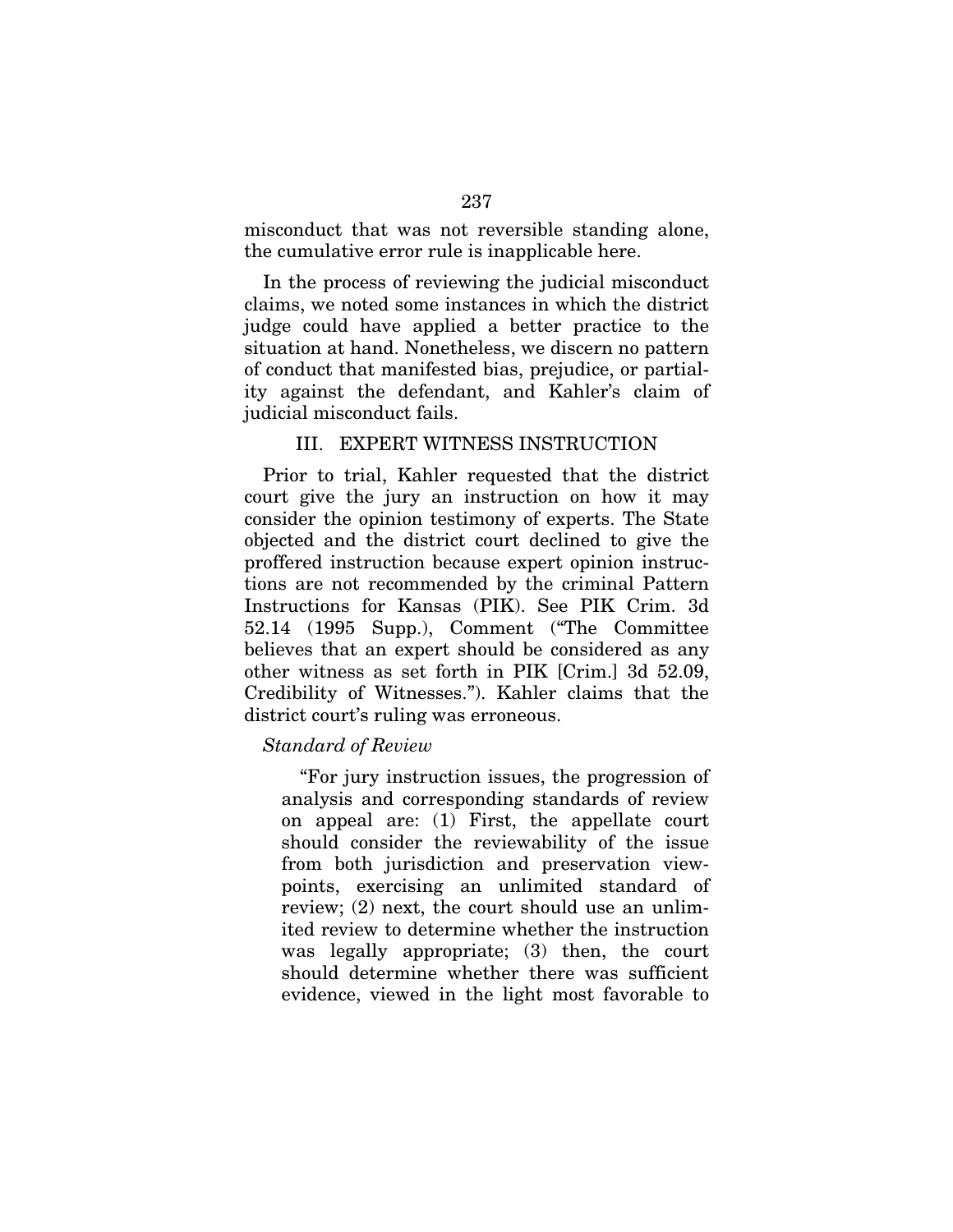the defendant or the requesting party, that would have supported the instruction; and (4) finally, if the district court erred, the appellate court must determine whether the error was harmless, utilizing the test and degree of certainty set forth in *State v. Ward*, 292 Kan. 541, 256 P.3d 801 (2011), *cert. denied* 132 S. Ct. 1594 (2012)." *State v. Plummer*, 295 Kan. 156, Syl. ¶ 1, 283 P.3d 202 (2012).

#### *Analysis*

The requested instruction, based on the Tenth Circuit Court of Appeals Pattern Criminal Jury Instruction 1.17, reads as follows:

"During the trial you heard the testimony of \_\_\_\_\_\_\_\_\_\_\_\_\_\_ who expressed opinions concerning . In some cases, such as this one, scientific, technical, or other specialized knowledge may assist the jury in understanding the evidence or in determining a fact in issue. A witness who has knowledge, skill, experience, training or education, may testify and state an opinion concerning such matters.

"You are not required to accept such an opinion. You should consider opinion testimony just as you consider other testimony in this trial. Give opinion testimony as much weight as you think it deserves, considering the education and experience of the witness, the soundness of the reasons given for the opinion, and other evidence in the trial."

Although the State objected to the instruction at trial, it concedes on appeal that the instruction accurately states the law. The PIK Committee, however, continues to recommend that a separate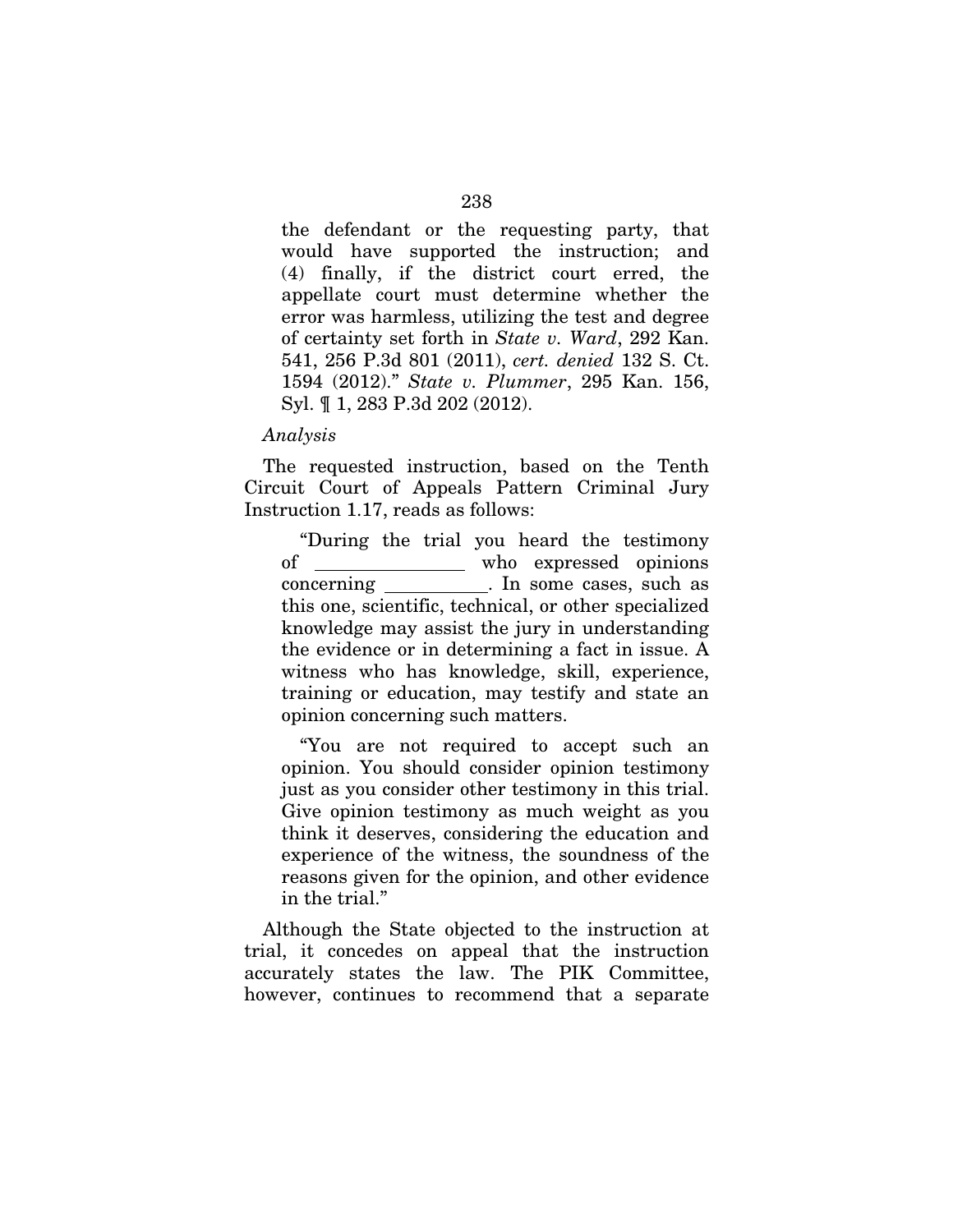instruction on expert opinion testimony not be given. See PIK Crim. 4th 51.170 (2013 Supp.).

The district judge did give the standard instruction on witness testimony, which states: "It is for you to determine the weight and credit to be given the testimony of each witness. You have a right to use common knowledge and experience in regard to the matter about which a witness has testified." PIK Crim. 3d 52.09 (1996 Supp.). Neither party objected to this instruction. The State contends that this instruction adequately covers the substance of the requested instruction.

This court has frequently emphasized the wisdom of following the PIK Committee recommendations. See *State v. Cox*, 297 Kan. 648, 662, 304 P.3d 327 (2013); *State v. Dixon*, 289 Kan. 46, 67, 209 P.3d 675 (2009). On the other hand, we have also said that the failure to use the exact language of a PIK instruction is not fatal. *State v. Bernhardt*, 304 Kan. 460, 470, 372 P.3d 1161 (2016). Moreover, a district court should not hesitate to modify or add to pattern instructions where appropriate in a particular case. 304 Kan. 460, Syl. ¶ 1.

In *State v. Willis*, 240 Kan. 580, 587, 731 P.2d 287 (1987), this court considered the giving of an expanded instruction on witness credibility. The *Willis* court concluded there was no clear error in the giving of the expanded instruction but noted "it would certainly have been the better practice to give an instruction along the lines of PIK Crim. 2d 52.09." 240 Kan. at 587. The expert witness instruction requested here, although contained in a separate instruction, was, in effect, an expanded version of the witness credibility instruction.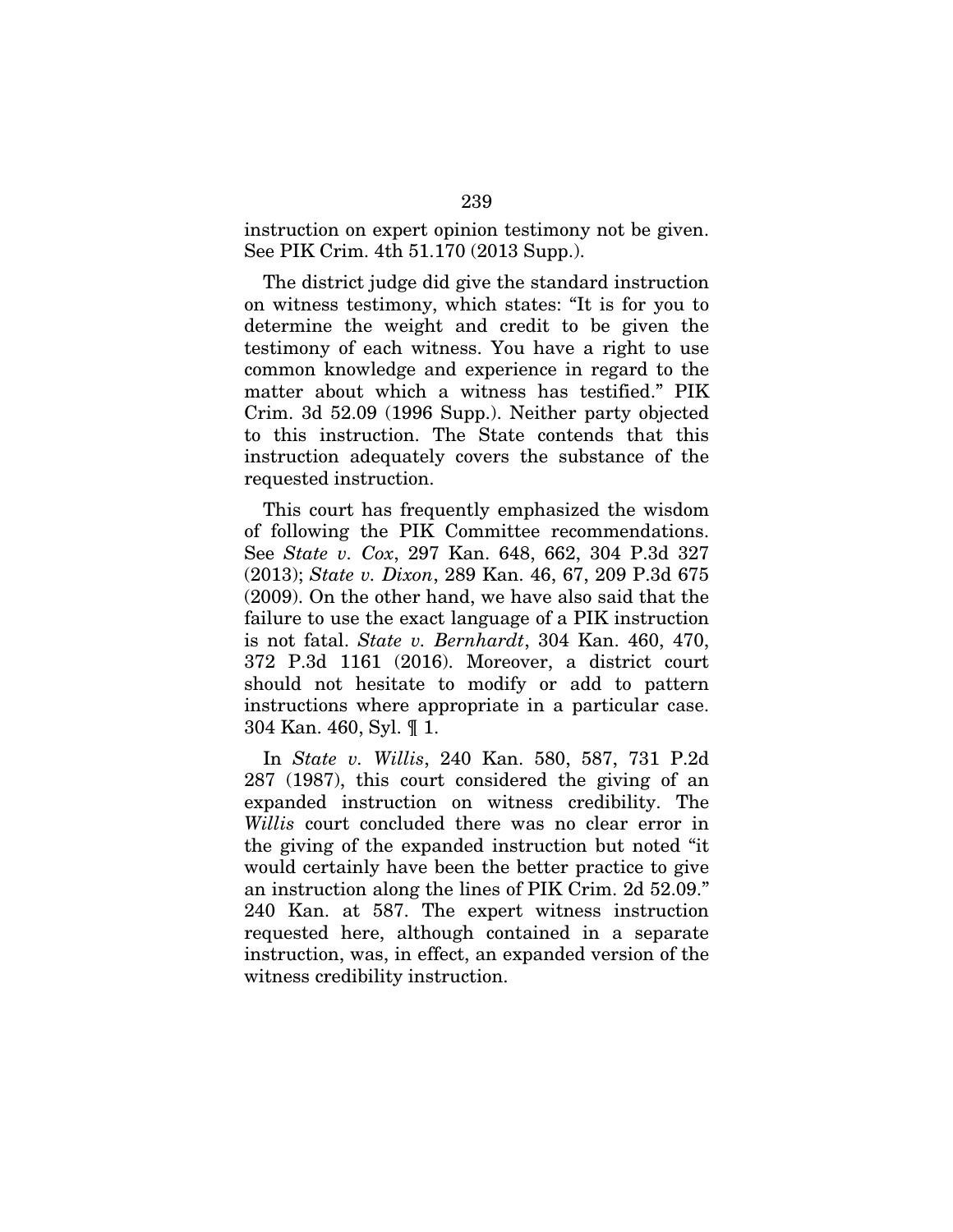Then, in *State v. Hunt*, 257 Kan. 388, 395, 894 P.2d 178 (1995), this court stated that it "has continually disapproved the giving of an expanded version of the credibility instruction," although it had also continually held that to do so was not clearly erroneous. Later, in *State v. Adams*, 292 Kan. 151, 159, 254 P.3d 515 (2011), the district judge provided a witness credibility instruction based on PIK Crim. 3d 52.09 that also included wording from a civil pattern jury instruction regarding expert witnesses. See PIK Civ. 4th 102.50. The added language, like the language in the federal instruction Kahler requested, instructed the jury that testimony of experts was to be considered like any other testimony and should receive the same weight and credit as the jury deemed it entitled to when viewed in connection with all the other facts and circumstances. The defendant alleged the instruction was erroneous because the district court did not follow the PIK Committee's recommendation not to give an expert witness instruction in criminal trials. The *Adams* court observed:

"The instruction accurately stated the law as it stands in Kansas. The jury should weigh expert witness testimony in the same manner it weighs all testimony. . . .

"In addition, Adams' jury would not reasonably have been misled by the instruction. Had the first paragraph of the hybrid stood alone, the jury still would have been instructed as to how to assess credibility of all witnesses, regardless of expertise." 292 Kan. at 166.

But this case highlights that there is a fundamental difference between an ordinary witness' testimony as to the facts of a case and an expert's opinion testimony as to what those facts mean. Indeed,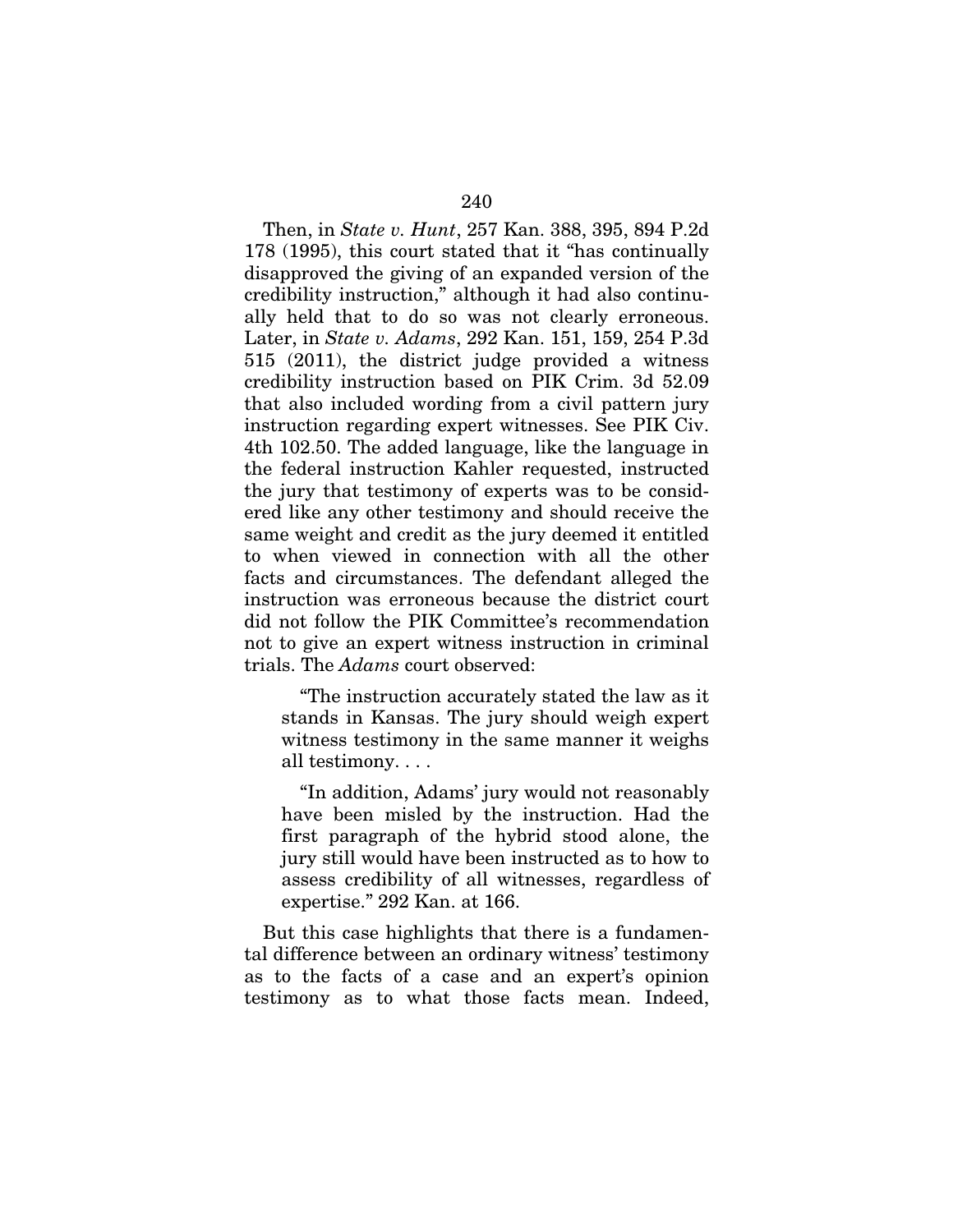opinion evidence from experts is admissible precisely because the jurors' common knowledge and experience would not permit them to properly understand the circumstances of the case. "Where the normal experience and qualifications of jurors permit them to draw proper conclusions from given facts and circumstances, expert conclusions or opinions are not necessary." *Sterba v. Jay*, 249 Kan. 270, Syl. ¶ 6, 816 P.2d 379 (1991). Yet, the general instruction in PIK Crim. 3d 52.09 recites, in part: "You have the right to use common knowledge and experience in regard to the matter about which a witness has testified." If a witness has been permitted to give an expert opinion because the subject matter is beyond the common knowledge and experience of the jurors, how does a juror use his or her nonexistent common knowledge and experience to assess the expert's testimony?

Moreover, an expert witness is permitted to share his or her opinion with the jury only after the trial judge has reached the legal conclusion that the witness is, indeed, an expert on the topic about which he or she is going to opine. The regular witness credibility instruction does not clarify for the jurors that they may reject the expert opinion even though it has been stamped with the judge's imprimatur. In short, there is nothing generic about opinion testimony from expert witnesses, and the jury's assessment of the credibility of that testimony should not be left to the insufficient direction contained in the generic PIK instruction.

Consequently, the district court erred when it refused to give the defense's requested instruction on expert witness credibility because the instruction was legally appropriate and factually supported. But that does not end the discussion; the error is subject to a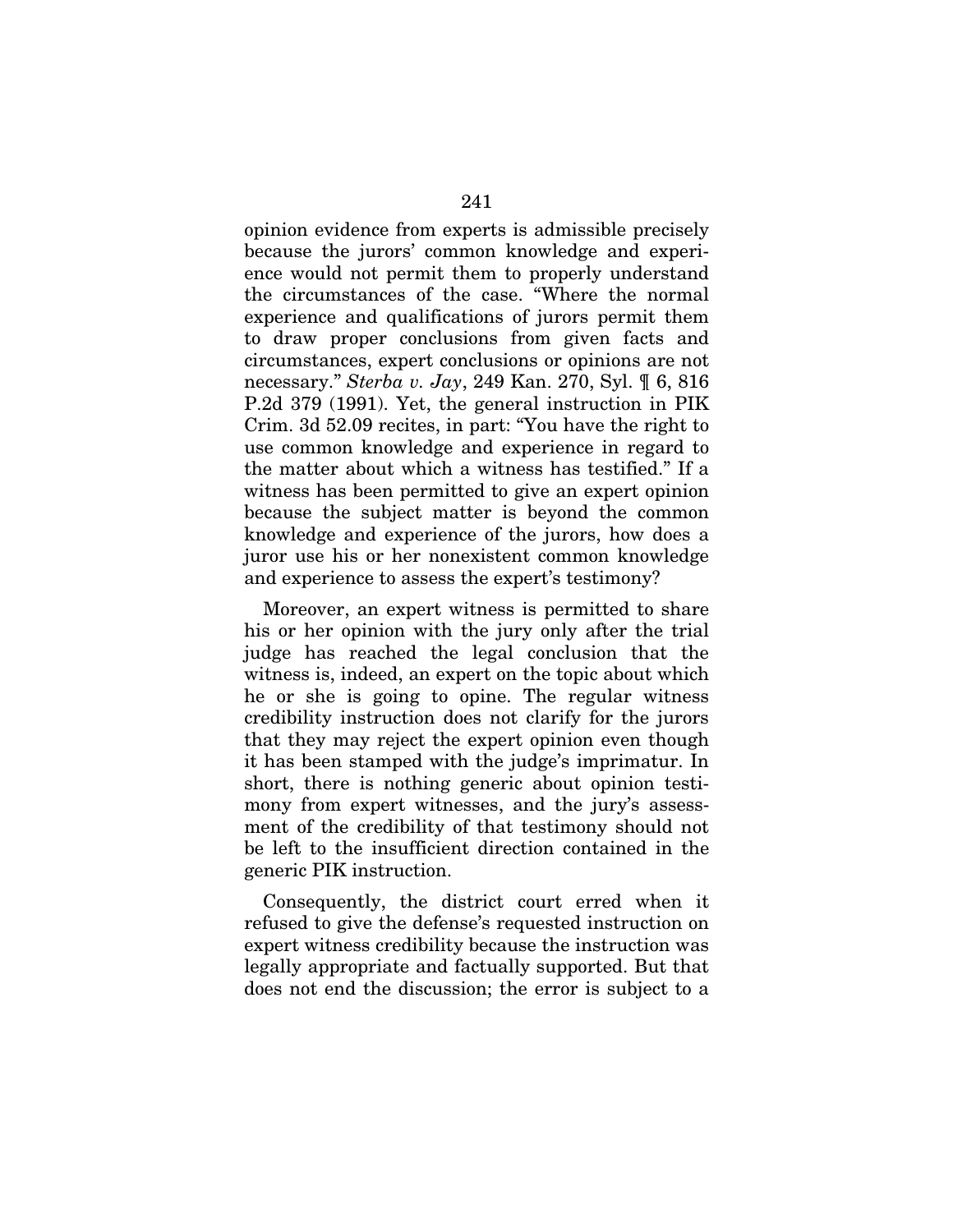harmlessness analysis. In that regard, notwithstanding that the legal substance of the requested instruction was not adequately covered by the general instructions that were given, there is no reasonable possibility that the error affected the jury's guilty verdict. In other words, the error was harmless.

## IV. CONSTITUTIONALITY OF K.S.A. 22-3220

For his fourth issue, Kahler contests the constitutionality of K.S.A. 22-3220. The statute provides:

"It is a defense to a prosecution under any statute that the defendant, as a result of mental disease or defect, lacked the mental state required as an element of the offense charged. Mental disease or defect is not otherwise a defense."

At trial, Kahler based his defense on mental disease or defect. He filed a motion alleging that the statute unconstitutionally deprived him of the ability to assert a defense based on insanity. The district court denied the motion, and the jury was instructed in accord with the statute. On appeal, Kahler continues to assert his constitutional challenge.

# *Standard of Review*

Whether a statute is constitutional raises a question of law over which this court exercises unlimited review. *State v. Reed*, 306 Kan. 899, 903-04, 399 P.3d 865 (2017).

#### *Analysis*

Before the enactment of K.S.A. 22-3220, the *M'Naghten* rule was the proper test for the defense of insanity in Kansas. See *State v. Lamb*, 209 Kan. 453, 472, 497 P.2d 275 (1972); *State v. Nixon*, 32 Kan.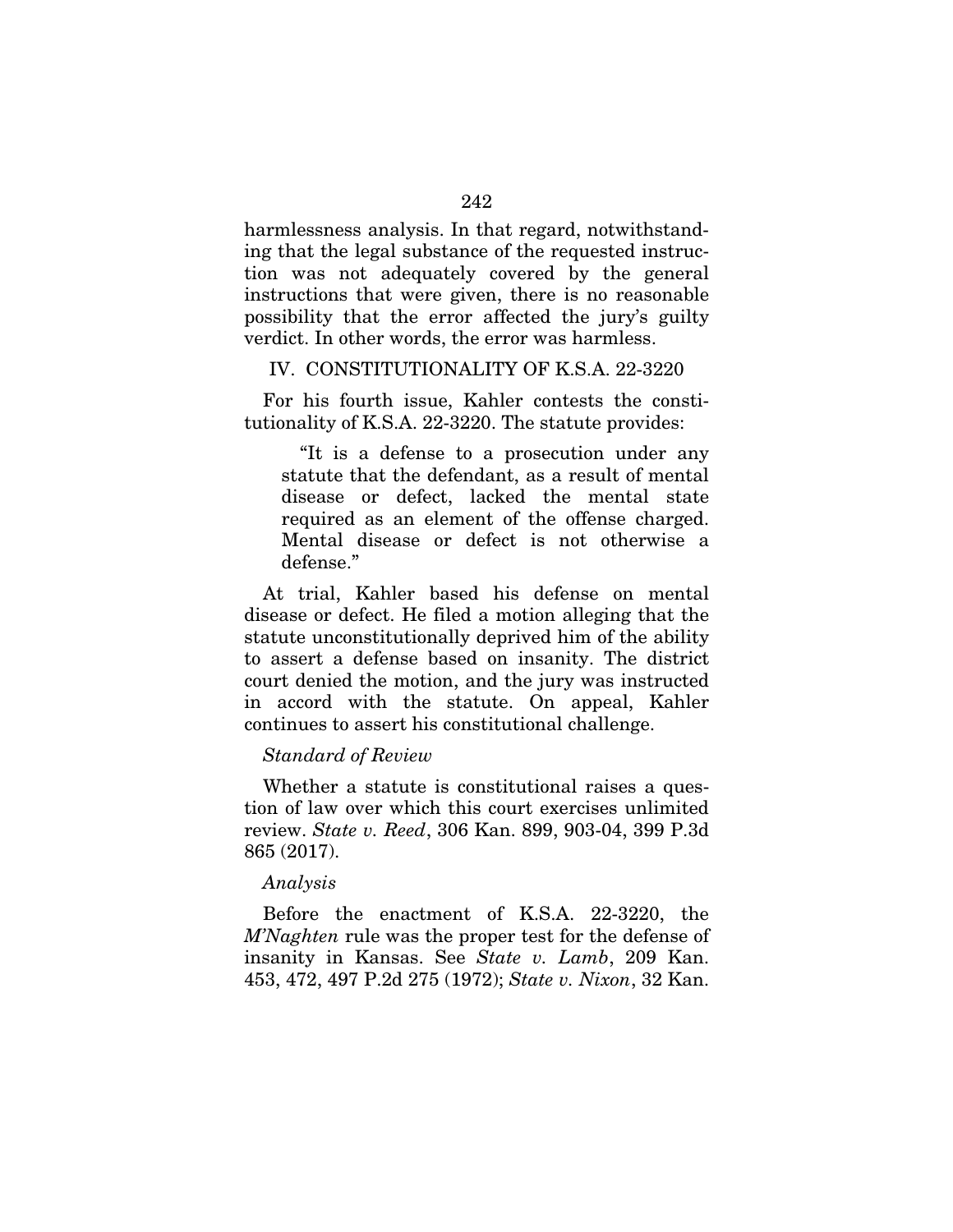205, Syl. ¶ 1, 4 P. 159 (1884) (adopting rule). The *M'Naghten* rule provided that

"the defendant is to be held not criminally responsible (1) where he does not know the nature and quality of his act, or, in the alternative, (2) where he does not know right from wrong with respect to that act. Under the 'right and wrong' test of criminal insanity, it must be proved that at the material time the accused did not know that what he was doing was contrary to law." *State v. Baker*, 249 Kan. 431, 450, 819 P.2d 1173 (1991).

But the Kansas legislature abandoned the *M'Naghten*  rule through enactment of K.S.A. 22-3220, which became effective January 1, 1996. The statute adopted what is known as the "mens rea approach." The mens rea approach allows evidence of mental disease or defect as it bears on the mental element of a crime but abandons lack of ability to know right from wrong as a defense. See *State v. Jorrick*, 269 Kan. 72, 81-83, 4 P.3d 610 (2000). Kahler argues that by doing so the statute violates the Due Process Clause because it offends a principle of justice so rooted in the traditions and conscience of our people as to be ranked as fundamental. See *Patterson v. New York,* 432 U.S. 197, 201-02, 97 S. Ct. 2319, 53 L. Ed. 2d 281 (1977).

The same arguments made by Kahler were considered and rejected by this court in *State v. Bethel,* 275 Kan. 456, 66 P.3d 840 (2003). The *Bethel* court conducted a thorough review of the pertinent decisions of the United States Supreme Court and other states that had considered the issue. Ultimately, the *Bethel*  court concluded that "K.S.A. 22-3220 does not violate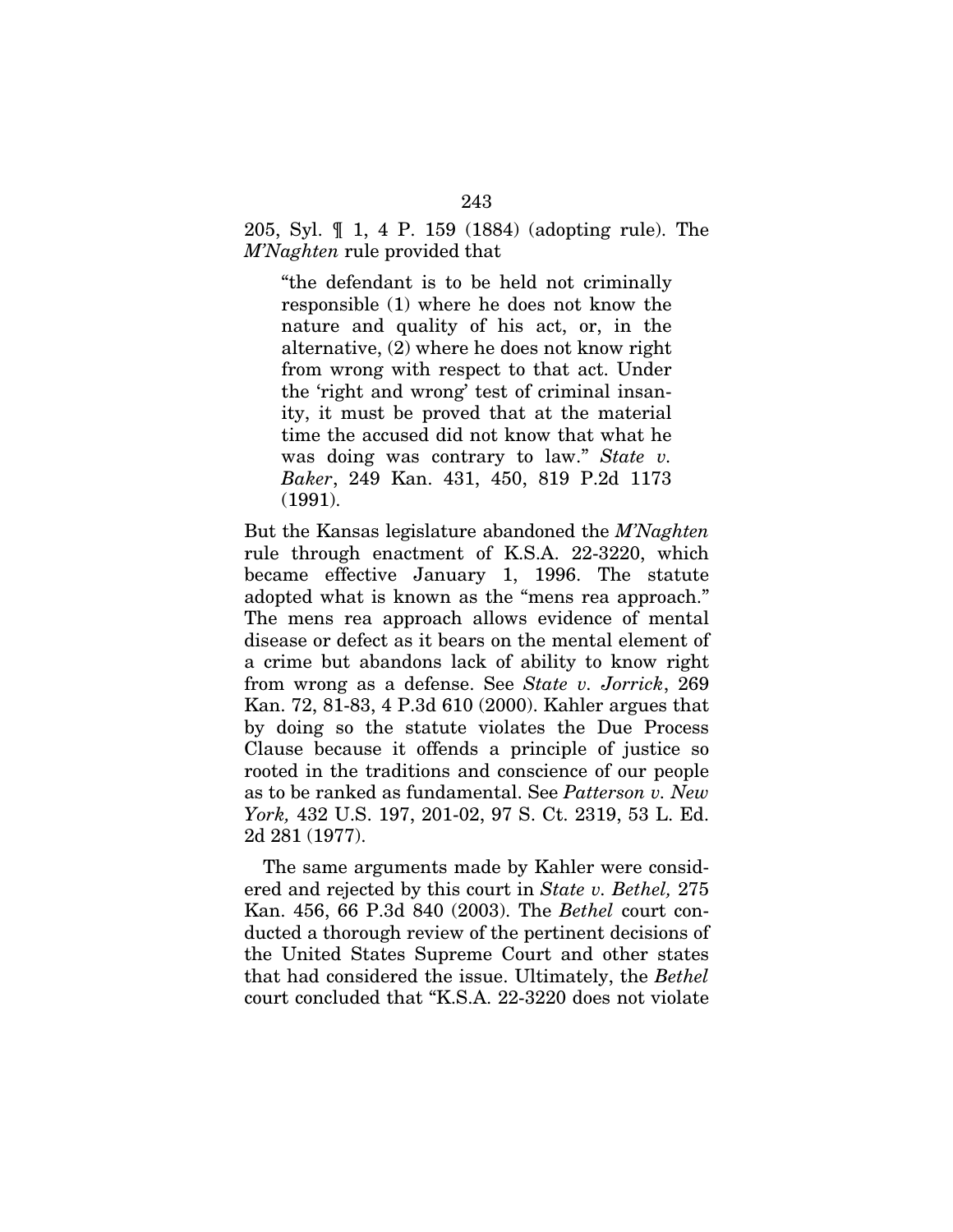the defendant's right to due process under the United States or Kansas Constitutions." 275 Kan. at 473; see *State v. Searcy*, 118 Idaho 632, 798 P.2d 914 (1990) (finding mens rea approach of state statute did not violate due process); *State v. Korell*, 213 Mont. 316, 690 P.2d 992 (1984) (same); *State v. Herrera*, 895 P.2d 359 (Utah 1995) (same). Kahler relies on *Finger v. State*, 117 Nev. 548, 569, 27 P.3d 66 (2001), in which the Nevada Supreme Court held legal insanity is a fundamental principle of the criminal law of this country. But the *Bethel* court considered and rejected the reasoning of the Nevada Supreme Court in *Finger*, and we adhere to our *Bethel* decision.

Although Kahler has added no new arguments to those this court considered and rejected in *Bethel*, he directs our attention to a written dissent from a denial of certiorari by three justices in *Delling v. Idaho*, 568 U.S. 1038, 133 S. Ct. 504, 184 L. Ed. 2d 480 (2012) (Breyer, J., dissenting, joined by Ginsburg and Sotomayor, JJ.). The dissent was critical of the mens rea approach because it allows conviction of an individual who had no capacity to know that what he or she was doing was wrong. The dissent would have granted the petition for certiorari to consider whether Idaho's modification of the insanity defense is consistent with the Fourteenth Amendment's Due Process Clause. 568 U.S. at 1041 (Breyer, J., dissenting). As part of its discussion, the dissent cited *Bethel* and noted that Kansas is one of only four states that have adopted the mens rea approach. While we are cognizant of the three justices' position, the *Delling*  dissent has no effect on our *Bethel* decision.

The parties have thoroughly set out the arguments and cases in their briefs. Nonetheless, Kahler has offered no new reason to reconsider the arguments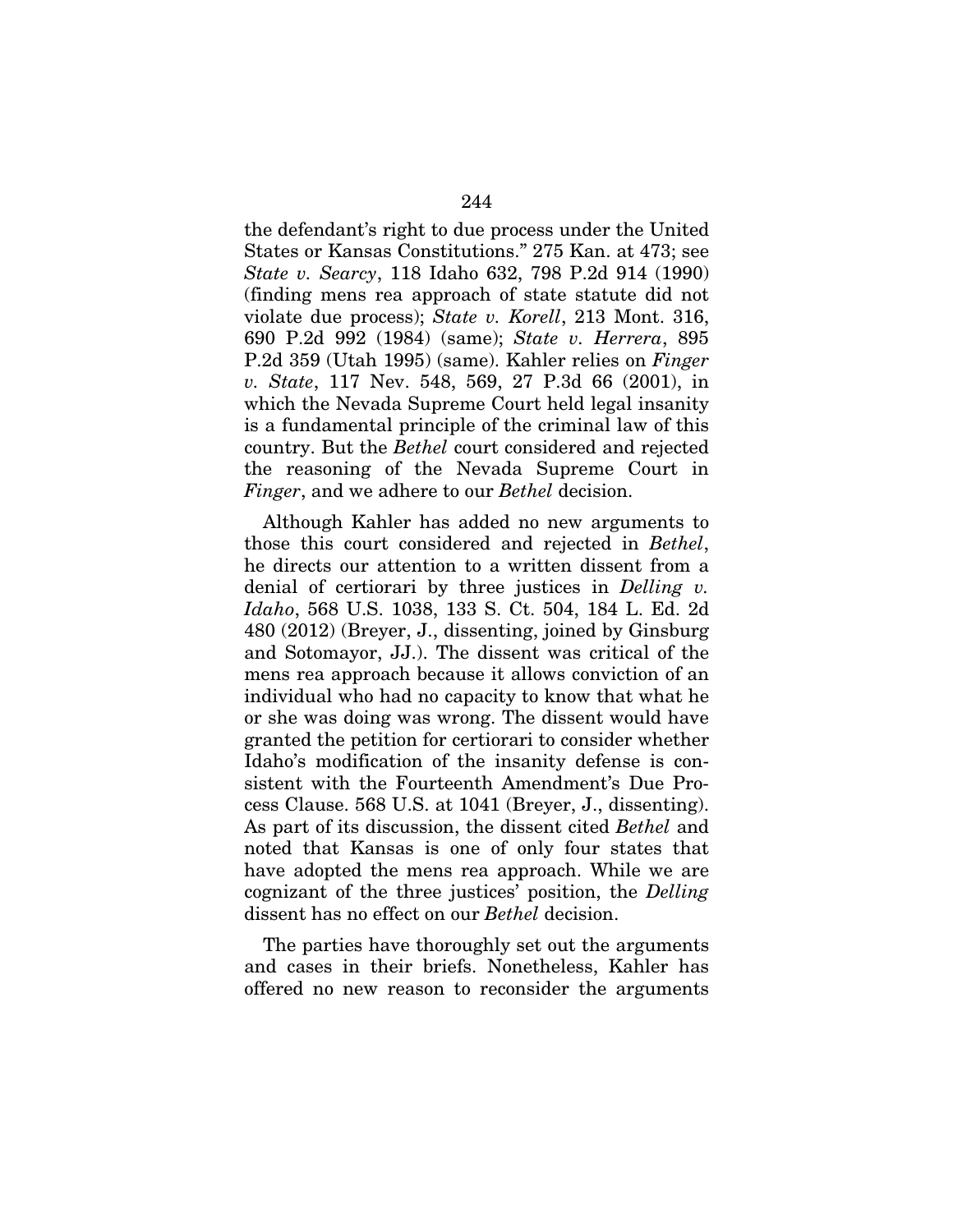previously and thoughtfully rejected by this court. Thus a review of those arguments or of *Bethel* is not warranted.

# V. LESSER INCLUDED OFFENSE INSTRUCTION ON FELONY MURDER

Kahler did not request an instruction that would have permitted the jury to convict him of felony murder, as a lesser included offense of capital murder. He claims on appeal that it was clearly erroneous for the district court to fail to give that lesser included offense instruction on its own.

# *Standard of Review*

To determine whether the district court's failure to sua sponte give an unrequested jury instruction was clearly erroneous, the reviewing court must first determine whether there was any error at all. "To make that determination, the appellate court must consider whether the subject instruction was legally and factually appropriate, employing an unlimited review of the entire record." *State v. Williams*, 295 Kan. 506, Syl. ¶ 4, 286 P.3d 195 (2012).

# *Analysis*

Kahler's brief was filed after this court's decision in *State v. Cheever*, 295 Kan. 229, 259, 284 P.3d 1007 (2012), *vacated and remanded on other grounds* 571 U.S. \_\_\_\_, 134 S. Ct. 596, 187 L. Ed. 2d 519 (2013), held that felony murder was a lesser included offense of capital murder and, consequently, that an instruction to that effect should be given in a capital case where warranted by the evidence. Although no felony murder instruction was requested or given in Kahler's case, he argued in his opening brief,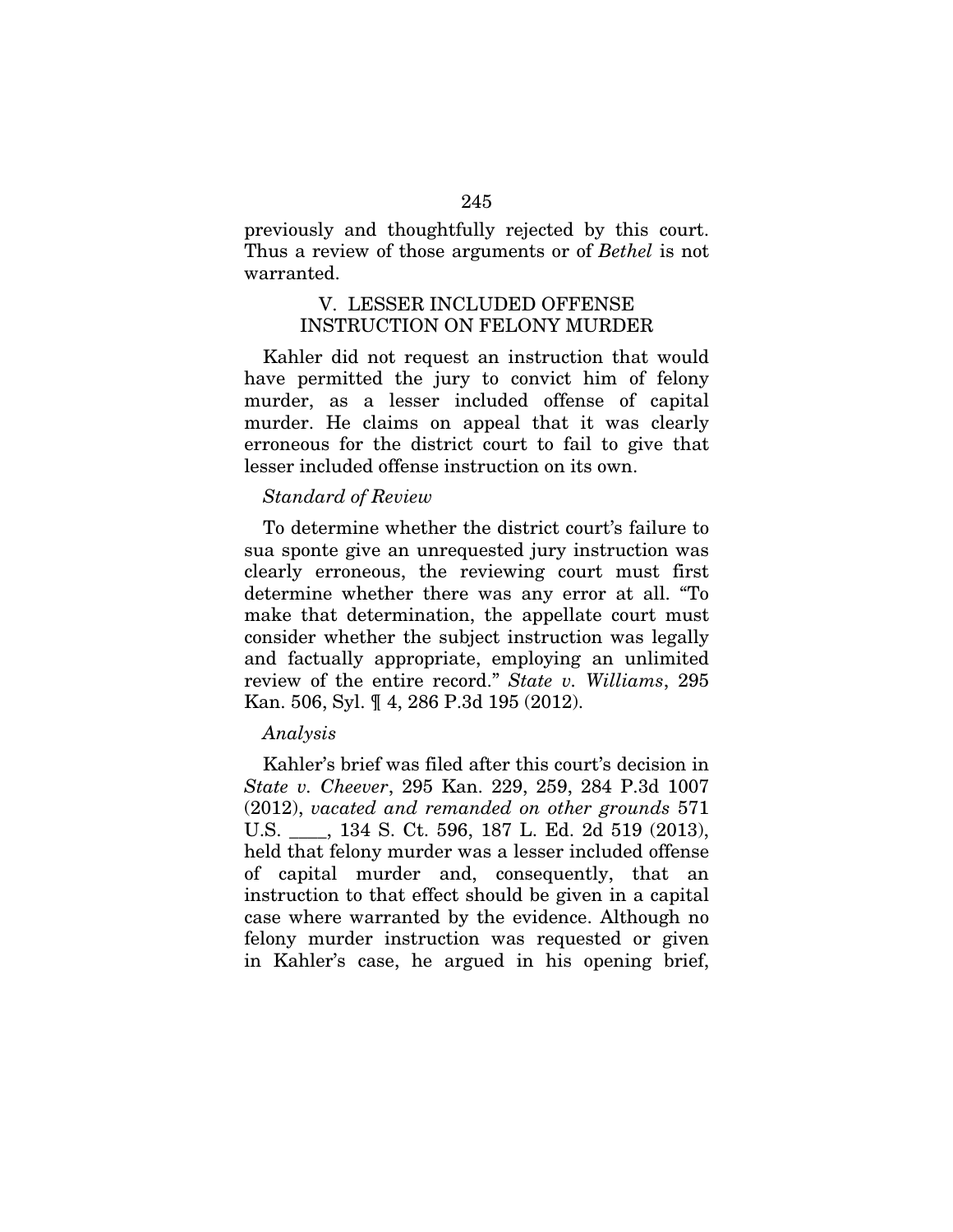pursuant to *Cheever*, that one was warranted and that it was clear error not to give it.

By the time the State filed its responsive brief, the legislature had amended K.S.A. 2012 Supp. 21-5402, in response to *Cheever*, to specifically provide that felony murder was not a lesser included offense of capital murder. See L. 2013, ch. 96, § 2; K.S.A. 2016 Supp. 21-5402(d). While the State raised a number of arguments, it primarily argued that K.S.A. 2016 Supp. 21-5402(d) applied retroactively by its specific terms to overcome Kahler's argument. Anticipating Kahler's reply, the State also argued that K.S.A. 2016 Supp. 21-5402(d) was neither unconstitutional under the Ex Post Facto Clause of the United States Constitution nor precluded by due process under *Beck v. Alabama*, 447 U.S. 625, 100 S. Ct. 2382, 65 L. Ed. 2d 392 (1980).

As anticipated, Kahler's reply brief focused on arguments against the constitutionality of K.S.A. 2016 Supp. 21-5402(d) based on *Beck* and the Ex Post Facto Clause. Two months after the reply brief was filed, this court considered and decided the same arguments in *State v. Gleason*, 299 Kan. 1127, 1160- 61, 329 P.3d 1102 (2014), *rev'd and remanded on other grounds sub nom. Kansas v. Carr*, 577 U.S. \_\_\_\_, 136 S. Ct. 633, 193 L. Ed. 2d 535 (2016).

*Gleason* concluded:

"K.S.A. 2013 Supp.  $21-5402(d)$ , by its express language, applies retroactively, foreclosing Gleason's claim that the district court erred in refusing Gleason's request for a felony-murder instruction. Further, the 2013 amendments do not violate Gleason's constitutional right to due process, as interpreted in *Beck,* nor does retroac-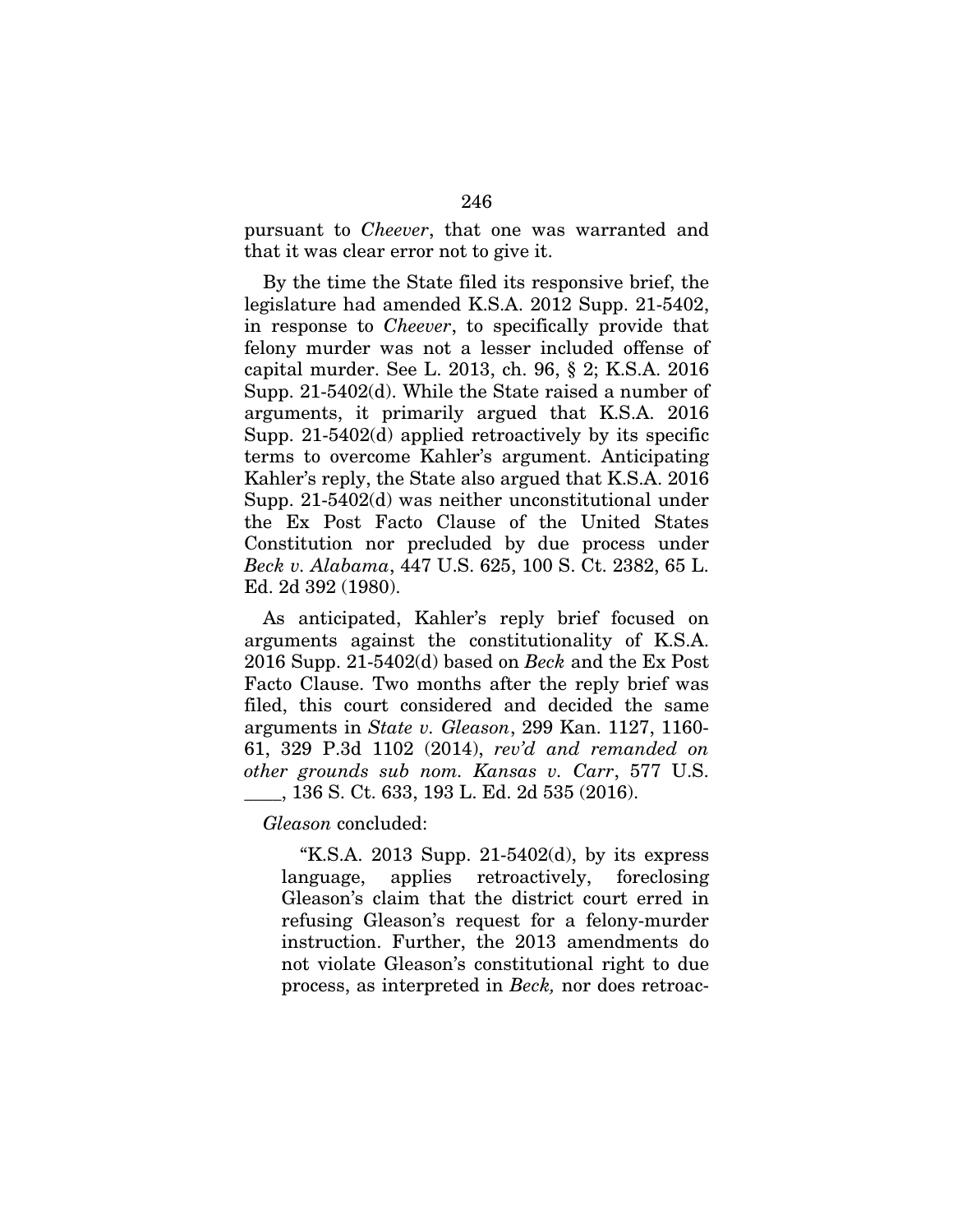tive application violate the prohibition against ex post facto laws." 299 Kan. at 1160-61.

In *State v. Carr*, 300 Kan. 1, Syl. ¶ 31, 331 P.3d 544 (2014), *rev'd and remanded* 577 U.S. \_\_\_, 136 S. Ct. 633, 193 L. Ed. 2d 535 (2016), this court held the ruling in *Gleason* eliminated any need to address the argument that a lesser included offense instruction for felony murder was supported by the evidence admitted at trial. And, subsequently in *Cheever*, 306 Kan. at 770, again considering the same arguments, this court held "[t]he reasoning of the *Gleason* and *Carr* cases applies with equal force and effect to this case and requires us to conclude that Cheever was not entitled to a felony-murder lesser included offense instruction. The trial judge did not err when he did not give one."

*Gleason* controls this case and dictates the conclusion that the district judge did not err by failing to give a felony-murder lesser included offense instruction because such an instruction was not legally appropriate.

### VI. LIMITATIONS ON DEFENSE VOIR DIRE

Kahler alleges the district court denied him a fair trial by prohibiting his counsel from questioning prospective jurors during voir dire about their views on the death penalty.

#### *Standard of Review/Analytical Framework*

The purpose of voir dire is to enable the parties to select jurors who are competent and without bias, prejudice, or partiality. The nature and scope of voir dire examination is entrusted to the sound discretion of the trial court; however, appellate tribunals have the duty to make an independent evaluation of the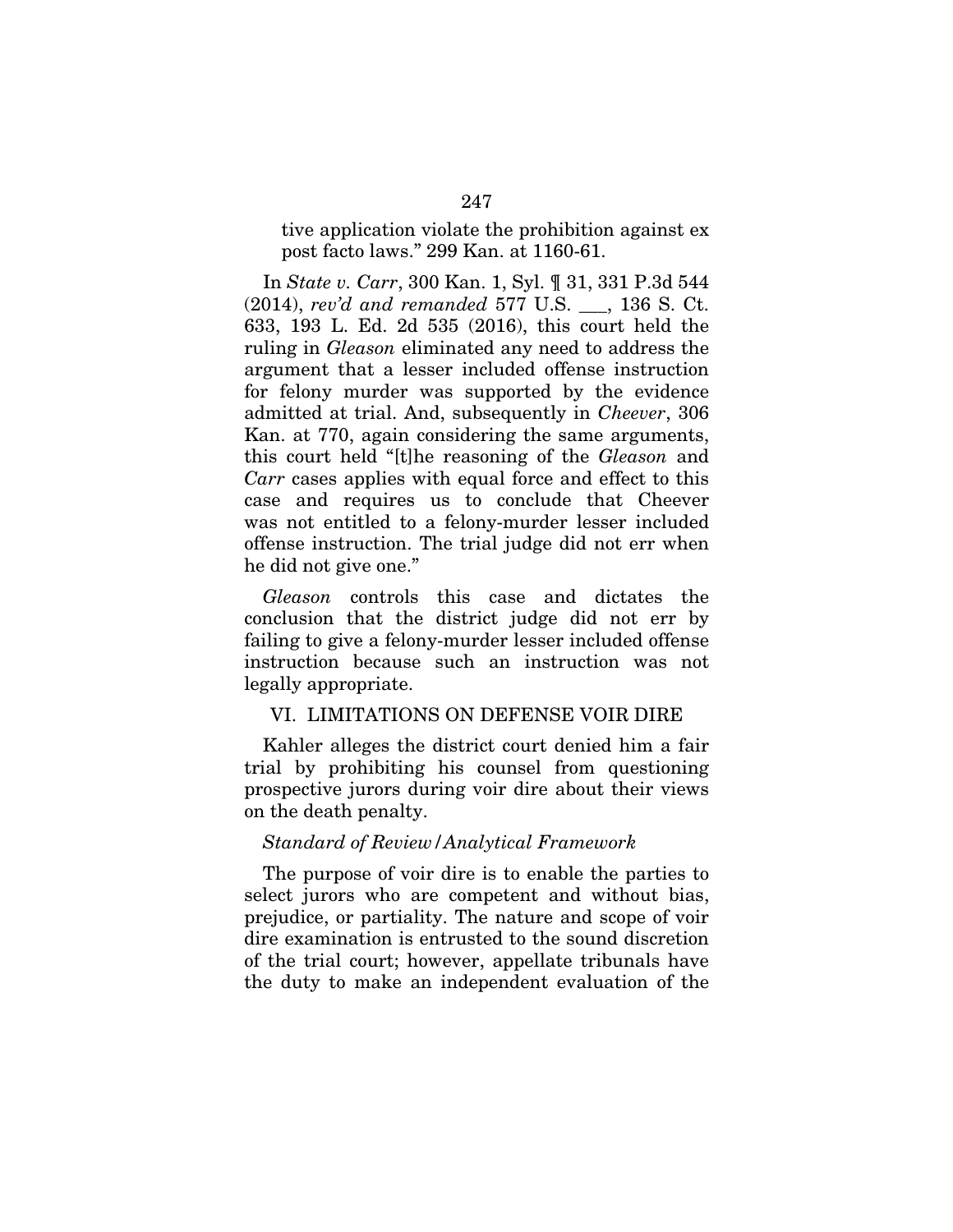circumstances of voir dire in determining whether the district court has taken sufficient measures to ensure the accused is tried by an impartial jury free from outside influences. *State v. Reyna*, 290 Kan. 666, 686, 234 P.3d 761 (2010); *Hayden*, 281 Kan. at 128- 29; *Aikins*, 261 Kan. at 365-66. An adequate voir dire is essential to protect a defendant's right to an impartial jury guaranteed by the Fifth and Sixth Amendments to the United States Constitution. *State v. Robinson*, 303 Kan. 11, 135, 363 P.3d 875 (2015), *cert. denied* 137 S. Ct. 164 (2016).

We will find an abuse of discretion if the trial court has unconstitutionally restricted a capital defendant's questioning during voir dire. 303 Kan. at 135- 36. Mindful that this is a capital case in which the jury has imposed the death penalty, we have carefully examined the record of the district court's conduct of voir dire. Simply put, we find no support for Kahler's argument in the record.

The district judge consistently took the position that Kahler's counsel could not question prospective jurors about their views on the death penalty in the presence of other venire members. Clearly, the district judge was concerned that an individual panel member's comments could prejudice other members and wished to avoid a situation in which it might become necessary to disqualify an entire panel. But discussions between counsel and the district judge prior to commencement of trial, along with the written order covering the conduct of voir dire, made clear that counsel were entitled to question venire members individually when their in-court answers indicated a need to delve into matters outside the hearing of the rest of the panel. At oral argument, counsel for Kahler acknowledged that Kahler's trial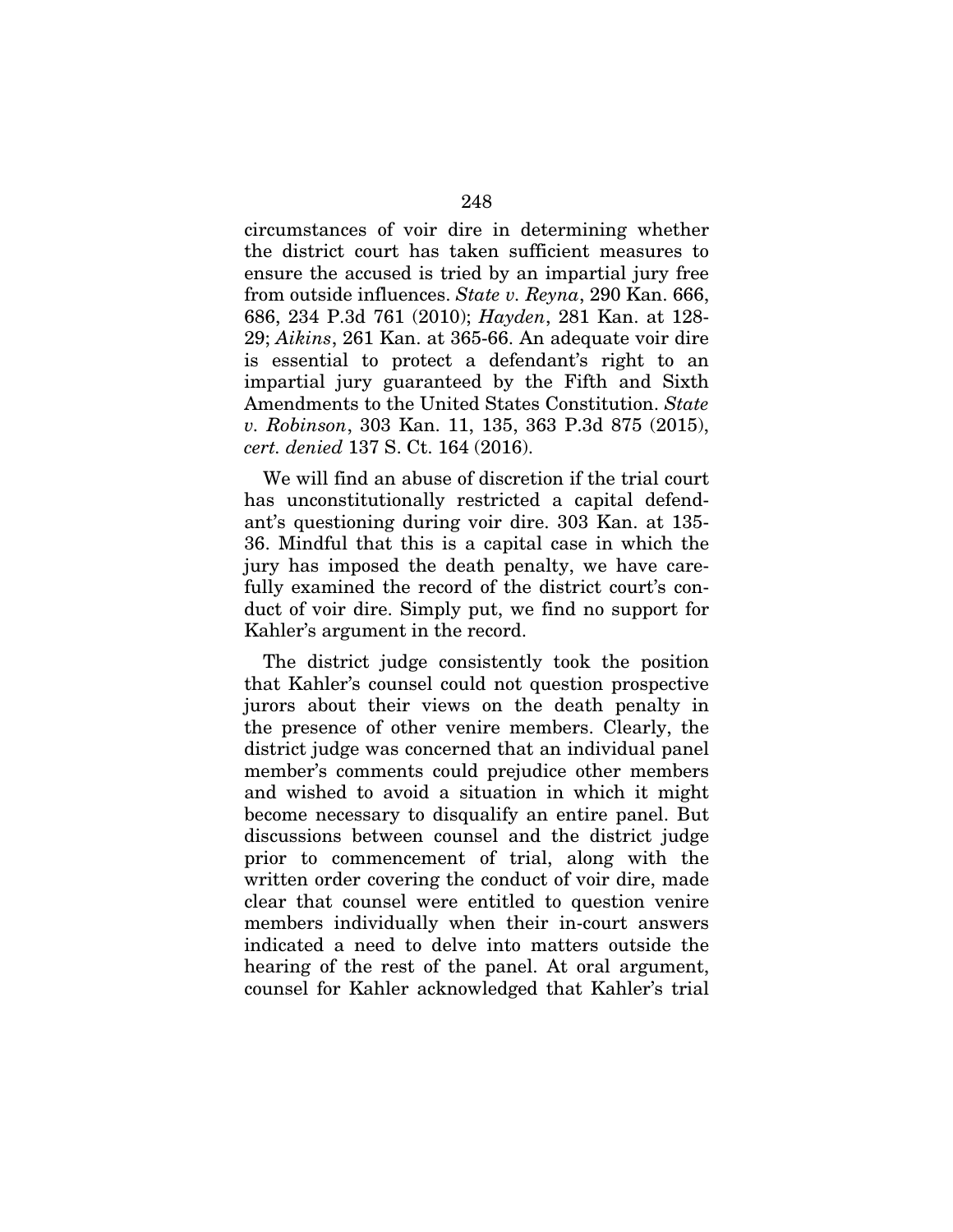counsel was not prevented from making an individual inquiry of each venire person's death penalty views. In fact, trial counsel never made a request to question any of the venire members individually. Consequently, while an absolute prohibition against inquiry in front of the rest of the venire panel might be an unnecessary precaution against the risk of tainting the entire panel, it was not error here.

## VII. CUMULATIVE ERROR DURING THE GUILT PHASE

Kahler claims that his guilt phase convictions must be reversed because cumulative trial errors denied him a fair trial.

#### *Standard of Review/Analytical Framework*

"'Cumulative trial errors, when considered collectively, may require reversal of the defendant's conviction when the totality of circumstances substantially prejudiced the defendant and denied the defendant a fair trial.'" *Kleypas*, 305 Kan. at 345. No prejudicial error may be found under the cumulative error doctrine if the evidence against the defendant is overwhelming. *Dixon*, 289 Kan. at 71.

"For errors to have a cumulative effect that transcends the effect of the individual errors, there must have been more than one individual error. [Citation omitted]." *State v. Cruz*, 297 Kan. 1048, 1074, 307 P.3d 199 (2013). We have agreed with Kahler that the trial judge should not have told the jury, "I normally don't do this," before giving PIK Crim. 4th 50.070 after opening statements and that the trial judge erred in refusing to give the expert witness instruction requested by the defense. In the process of our review, we also noted an erroneous ruling by the district court on an objection the State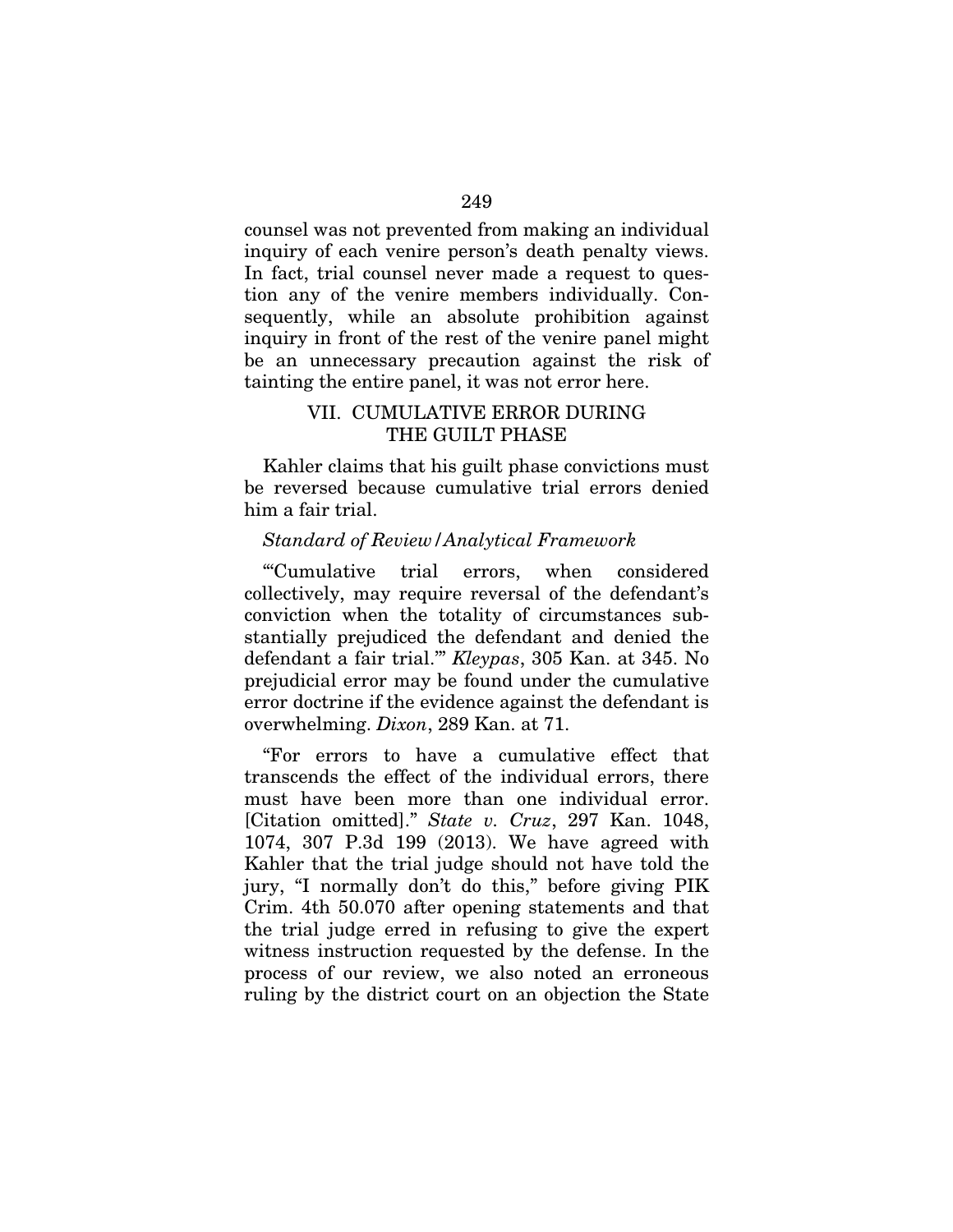lodged during defense counsel's closing argument. In short, there was more than one trial error.

But the touchstone is whether the defendant received a fair trial, not whether he received a perfect trial. See *Cruz*, 297 Kan. at 1075 (defendant entitled to fair trial, not a perfect one). Moreover, we have declined to find reversible error under the cumulative error rule where "'the evidence is overwhelming against the defendant.'" 297 Kan. at 1074. On the record before us, we are firmly convinced beyond a reasonable doubt that the guilty verdict would not have changed if the errors had not been committed.

 We also note that the errors identified during the guilt-phase proceeding are not the type that we would expect to impact the sentencing determination when the same jury decides both guilt and sentence. See *Cheever*, 306 Kan. at 800. Accordingly, we do not revisit this error in our penalty-phase discussion.

# VIII. EIGHTH AMENDMENT CATEGORICAL CHALLENGE TO DEATH PENALTY

The Eighth Amendment to the United States Constitution prohibits the infliction of "cruel and unusual punishments." Kahler claims that a sentence of death violates that constitutional right when it is imposed upon a severely mentally ill person.

Although Kahler relies on a motion he filed in the district court as having raised this issue below, that motion did not set out a categorical proportionality argument based on mental illness. Nevertheless, this court has held that a categorical proportionality challenge under the Eighth Amendment may be raised for the first time on appeal. *State v. Ruggles*, 297 Kan. 675, 679, 304 P.3d 338 (2013) (analysis does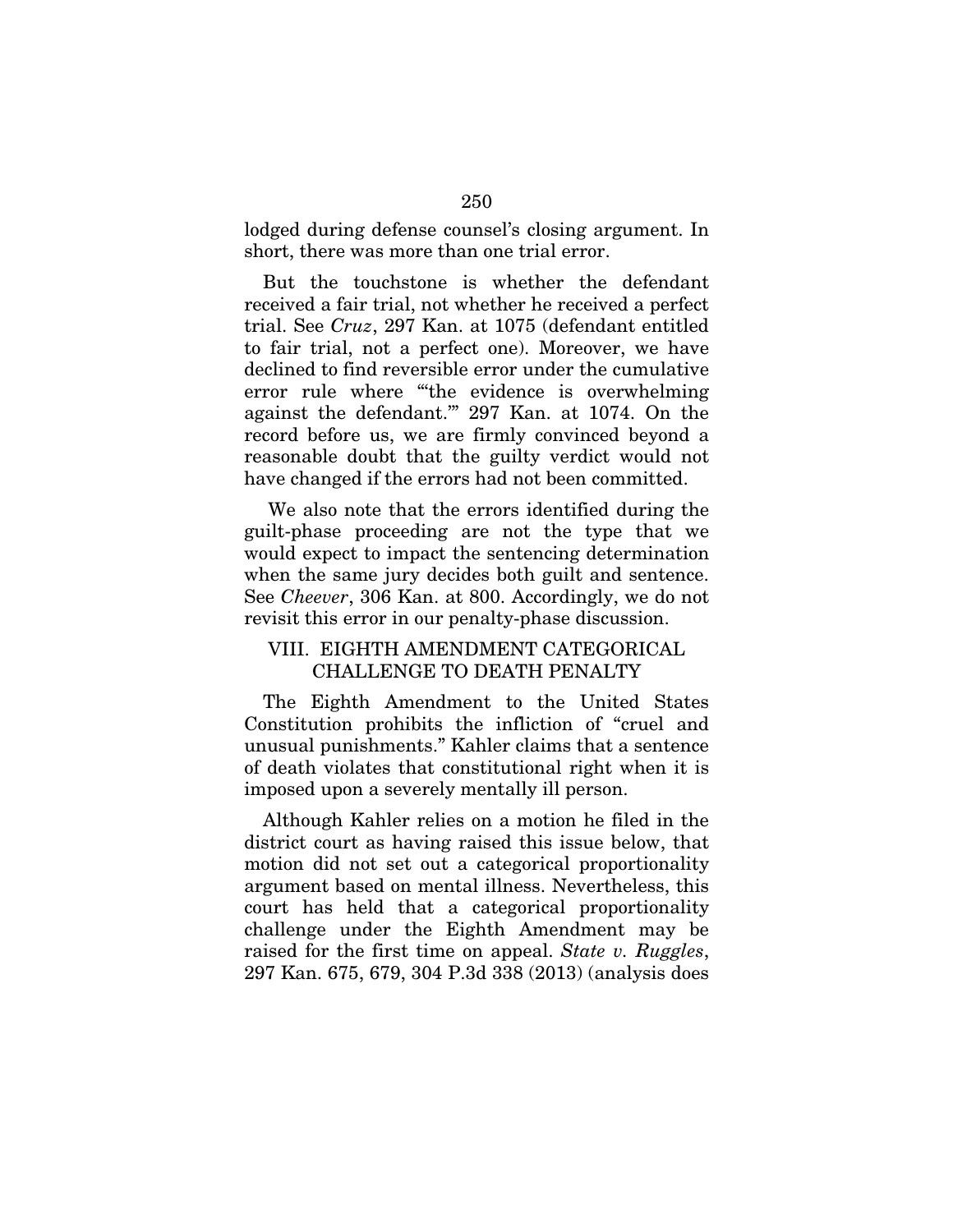not require review of district court factual findings; claim presents question of law determinative of case).

### *Standard of Review/Types of Categorical Challenges*

"A categorical proportionality challenge under the Eighth Amendment implicates questions of law, and this court has unlimited review." *State v. Dull*, 302 Kan. 32, 40, 351 P.3d 641 (2015).

"The United States Supreme Court identifies three subcategories of categorical proportionality challenges. The first considers the nature of the offense, such as a prohibition on capital punishment for nonhomicide crimes against individuals. *Graham*, 560 U.S. at 60-61 (citing *Enmund v. Florida*, 458 U.S. 782, 102 S. Ct. 3368, 73 L. Ed. 2d 1140 [1982]). The second considers the characteristics of the offender, such as a categorical rule prohibiting the death penalty for juveniles. *Graham*, 560 U.S. at 61 (citing *Roper v. Simmons*, 543 U.S. 551, 125 S. Ct. 1183, 161 L. Ed. 2d 1 [2005]). The third, which was first recognized in *Graham*, combines the two because it 'implicates a particular type of sentence as it applies to an entire class of offenders who have committed a range of crimes.' 560 U.S. at 61." *State v. Williams*, 298 Kan. 1075, 1086, 319 P.3d 528 (2014).

#### *Analysis*

Kahler's claim fits within the second subcategory of offender characteristics. He proposes a categorical rule prohibiting the death penalty for offenders who were severely mentally ill at the time of their crimes.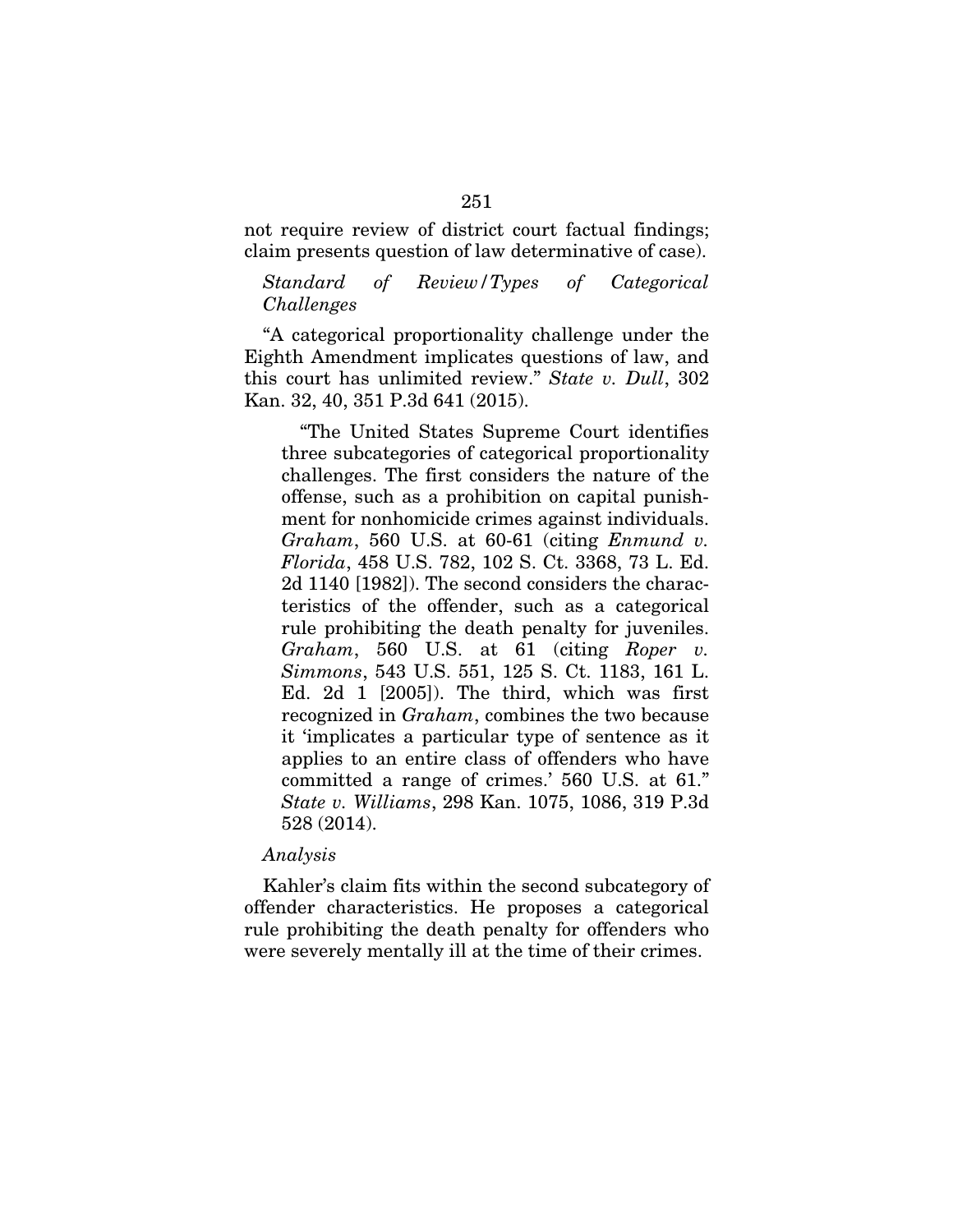In analyzing claims under this second category, the United States Supreme Court employs a two-part test:

"The Court first considers 'objective indicia of society's standards, as expressed in legislative enactments and state practice' to determine whether there is a national consensus against the sentencing practice at issue. *Roper*, [543 U.S.] at 563. Next, guided by 'the standards elaborated by controlling precedents and by the Court's own understanding and interpretation of the Eighth Amendment's text, history, meaning, and purpose,' *Kennedy,* 554 U.S., at 421, the Court must determine in the exercise of its own independent judgment whether the punishment in question violates the Constitution. *Roper*, [543 U.S.] at 564." *Graham v. Florida*, 560 U.S. 48, 61, 130 S. Ct. 2011, 176 L. Ed. 2d 825 (2010).

See *Williams*, 298 Kan. at 1087 (identifying twofactor test for analyzing categorical proportionality challenge).

We recently considered and rejected a nearly identical argument in *Kleypas*, 305 Kan. at 328-37. In fact, Kahler's brief is, with the exception of those portions pertaining directly to Kahler himself, nearly word for word the same brief that was submitted on this issue in *Kleypas*.

In *Kleypas*, we said that the defendant had not shown the kind of legislative consensus that the Supreme Court relies upon in the first part of its test. Then, in exercising our independent judgment under the second part of the test, we opined as follows:

"As to the second-prong of the test, we explained in *Williams* that 'community consen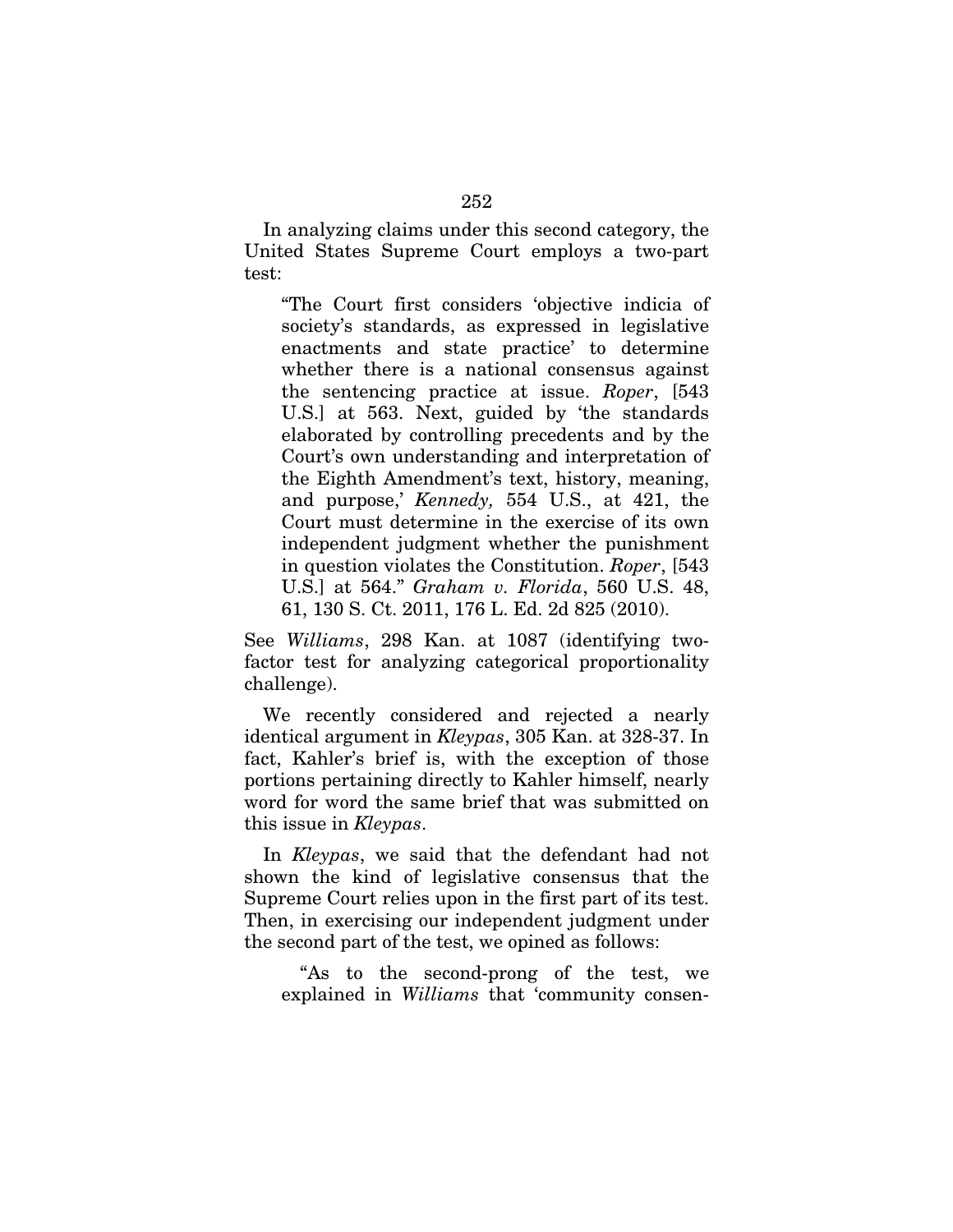sus is entitled to great weight but it is not determinative.' 298 Kan. at 1087. And in *State v. Mossman*, 294 Kan. 901, 281 P.3d 153 (2012), we observed:

"'In accordance with the constitutional design, "the task of interpreting the Eighth Amendment remains [the Court's] responsibility." [Citation omitted.] The judicial exercise of independent judgment requires consideration of the culpability of the offenders at issue in light of their crimes and characteristics, along with the severity of the punishment in question. [Citations omitted.] In this inquiry the Court also considers whether the challenged sentencing practice serves legitimate penological goals. [Citations omitted.]' *Mossman,* 294 Kan. at 929 (quoting *Graham,*  560 U.S. at 67-68).

"*Atkins* and *Roper* both identify retribution and deterrence as the 'legitimate penological goals' served by the imposition of the death penalty on those who commit the worst crimes. See *Roper*, 543 U.S. at 571; *Atkins*, 536 U.S. at 319. Both conclude that the characteristics of juveniles and the mentally retarded, respectively, make offenders in those categories less culpable than the 'average murderer.' *Atkins*, 536 U.S. at 319. And being less culpable and less amenable to deterrence, the death penalty is inappropriate for their crimes.

"In support of his argument, Kleypas simply states '[t]he culpability of the severely mentally ill is diminished in the same manner as juveniles and the mentally retarded.' He cites language quoted from the ABA recommendation report to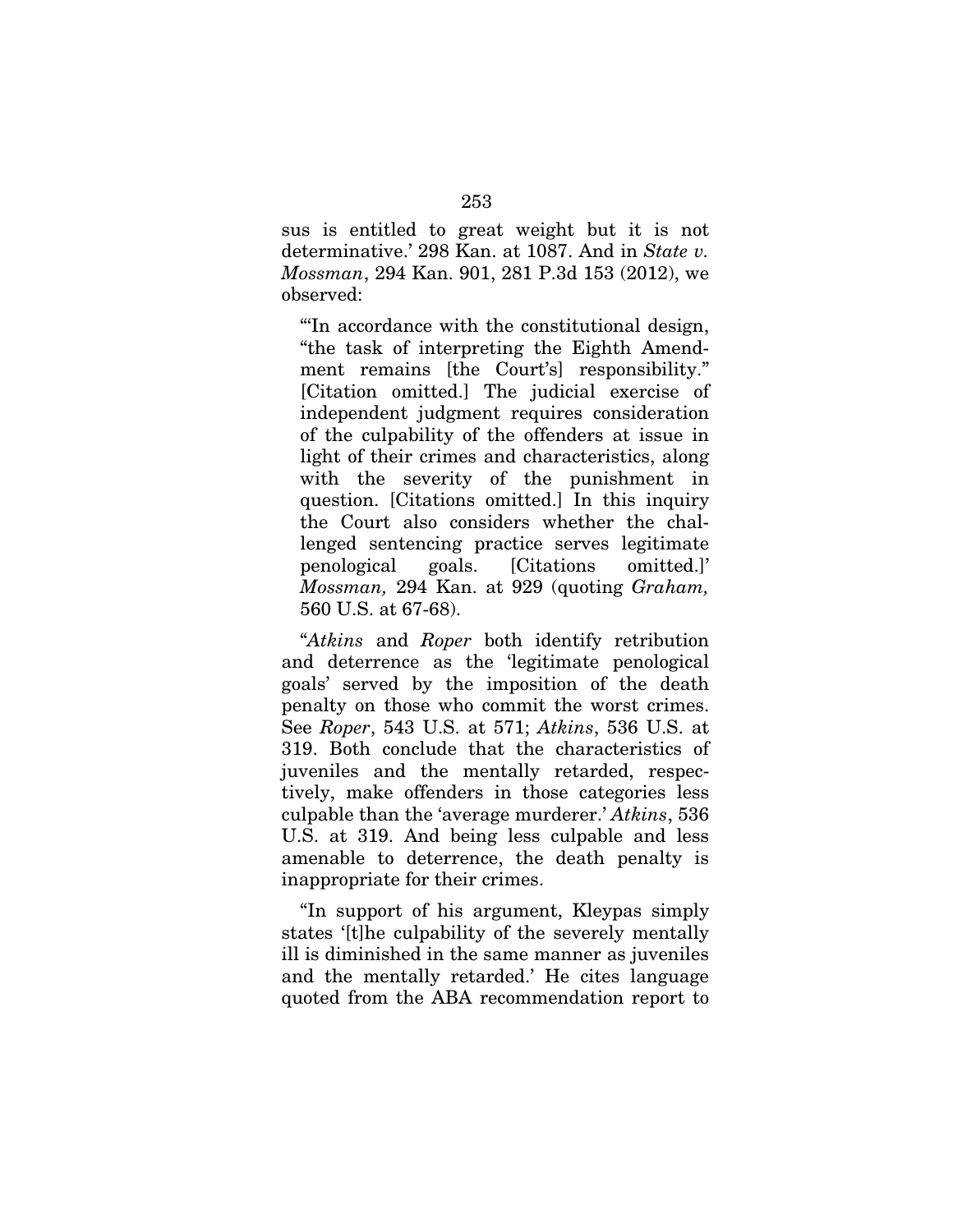illustrate that some severe disorders result in hallucinations or delusions. But the ABA report itself recognizes that diagnosis alone is not a sensible basis for the exemption and, consequently, a case-by-case determination will be required. The report recognizes that *Atkins* left the definition of 'mental retardation' to the states. See 536 U.S. at 317. The report continues:

"'*Atkins* held the death penalty excessive for *every* person with mental retardation, and the Supreme Court therefore dispensed with a case-by-case assessment of responsibility. However, for the disorders covered by this . . . part of the Recommendation, preclusion of a death sentence based on diagnosis alone would not be sensible, because the symptoms of these disorders are much more variable than those associated with retardation or the other disabilities covered by the Recommendation's first paragraph.' ABA Recommendation Number 122A at 671.

"In contrast, in *Roper*, the United States Supreme Court noted that '[t]he differences between juvenile and adult offenders are too marked and well understood to risk allowing a youthful person to receive the death penalty despite insufficient culpability.' 543 U.S. at 572- 73. And in *Atkins*, the Court noted that clinical definitions of mental retardation shared common features which ultimately bore on the determination of culpability. See 536 U.S. at 317-18.

"Mental illnesses present less discernable common characteristics than age or mental retardation. Caselaw relating to the implementation of *Ford v. Wainwright*, 477 U.S. 399, 106 S. Ct.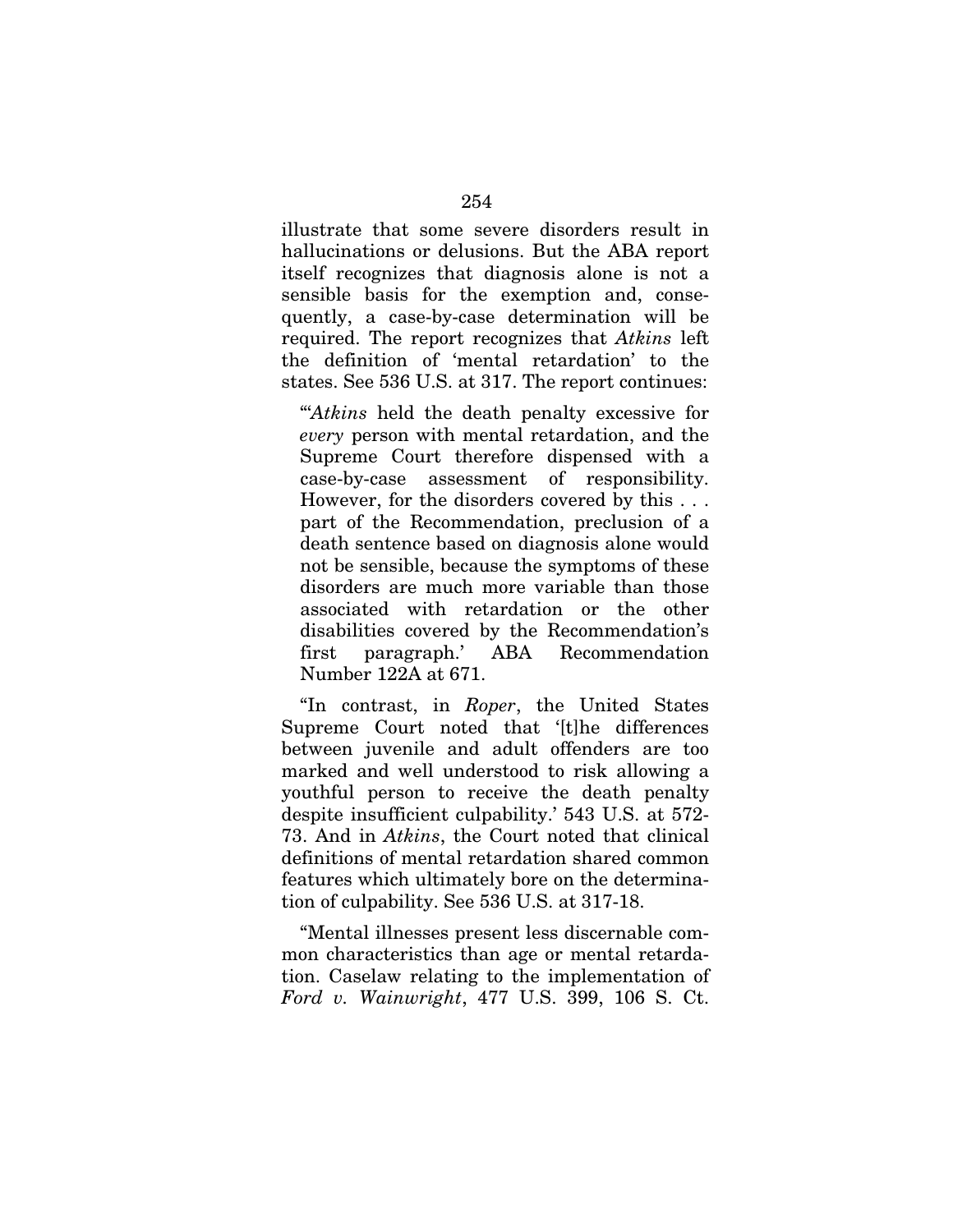2595, 91 L. Ed. 2d 335 (1986), and *Panetti v. Quarterman,* 551 U.S. 930, 127 S. Ct. 2842, 168 L. Ed. 2d 662 (2007), illustrates the difficulty in defining a discernable standard relating to mental illness. See *Panetti v. Quarterman*, 2008 WL 2338498 (W.D. Tex. 2008). As the ABA standard recognizes, case-by-case evaluations would be necessary; it follows that the level of culpability will vary on a case-by-case basis. While we recognize that some mental illnesses may make a defendant less culpable and less likely to be deterred by the death penalty, often such illnesses can be treated and may not manifest in criminal behavior.

"We also note the protections already in place, which protect the incompetent from trial and the 'insane' from execution. See K.S.A. 2015 Supp. 22-3302 (competency); *Ford,* 477 U.S. at 410 (Eighth Amendment prohibits executing those who are 'insane' at the time the sentence is carried out). In addition, a defendant may present a defense to the crimes based on a lack of capacity. K.S.A. 2015 Supp. 21-5209. Finally, as Kleypas did here, mental illness can be asserted as a mitigator. While we recognize a distinction between disqualification and mitigation, we also recognize that presenting mental illness as a mitigator allows the jury to consider culpability.

"Given these variables and considerations, in the exercise of our independent judgment, we reject a categorical prohibition based on the broad classification of mental illness, even as defined by the ABA standard, in favor of individualized assessments through the sentencing proceeding. See *Graham*, 560 U.S. at 58-61. We have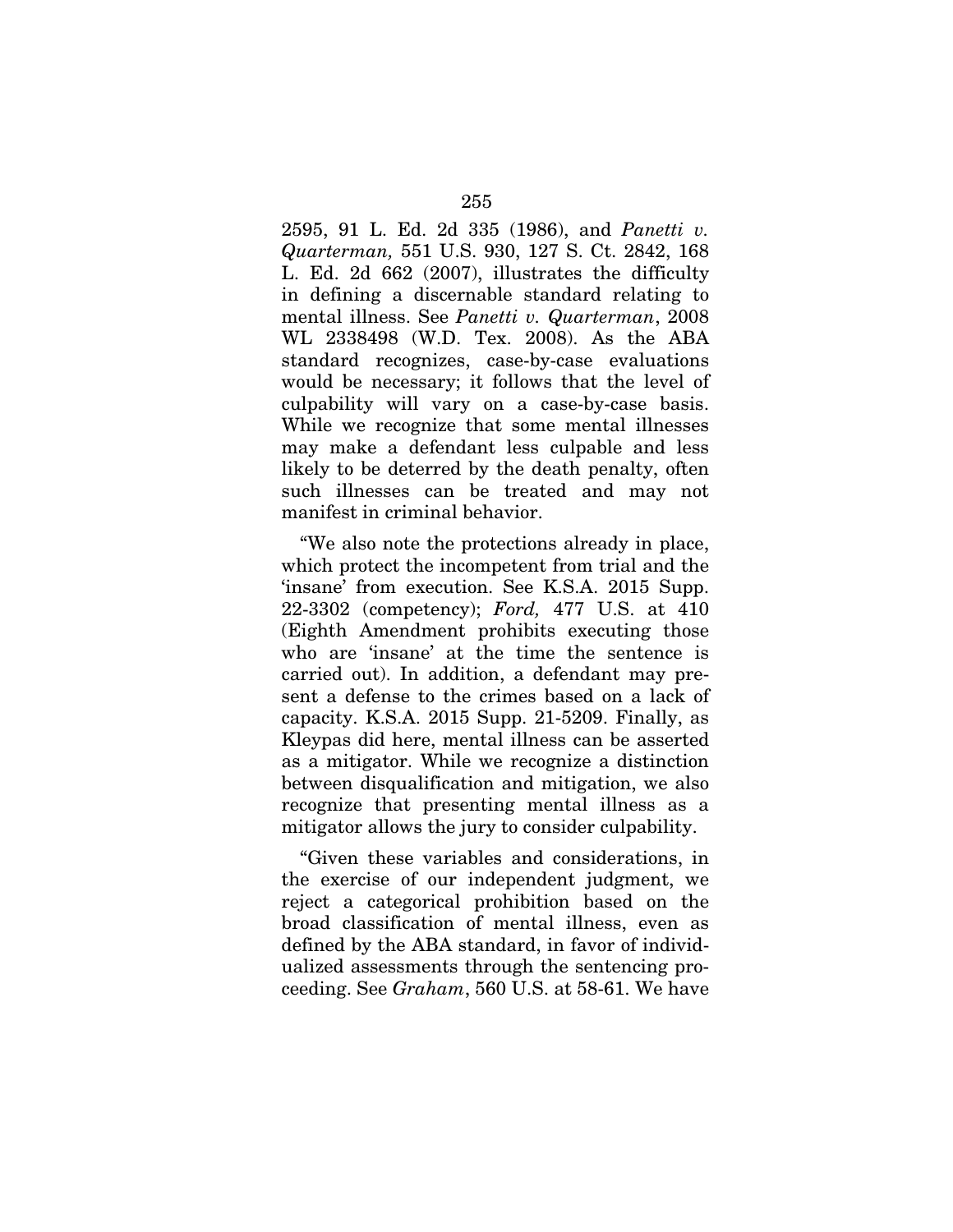confidence that Kansas juries can weigh a defendant's mental state at the time of the crime as a mitigating factor for consideration in the decision of whether to return a death penalty verdict.

"We conclude that Kleypas fails to make the showing necessary under either prong of the twopart categorical proportionality analysis. We, therefore, deny his Eighth Amendment categorical proportionality challenge and conclude the Eighth Amendment does not categorically prohibit the execution of offenders who are severely mentally ill at the time of their crimes." 305 Kan. at 335-37.

We find this issue controlled by our decision in *Kleypas* and see no reason to revisit that holding.

## IX. CONSTITUTIONALITY OF THE AGGRAVATING CIRCUMSTANCES

Kahler argues the two aggravating circumstances relied upon by the State to justify the death penalty failed to properly channel the jury's discretion as required by the federal and state constitutions. He argues that the "killing or creating a great risk of death to more than one person" factor is duplicative of the elements needed to prove capital murder. He argues that the "heinous, atrocious, and cruel" factor is vague and duplicative.

## *Standard of Review*

The constitutionality of a statutory aggravating circumstance is a question of law subject to unlimited review. *Gleason*, 299 Kan. at 1186 (because challenge to constitutional validity of aggravating circum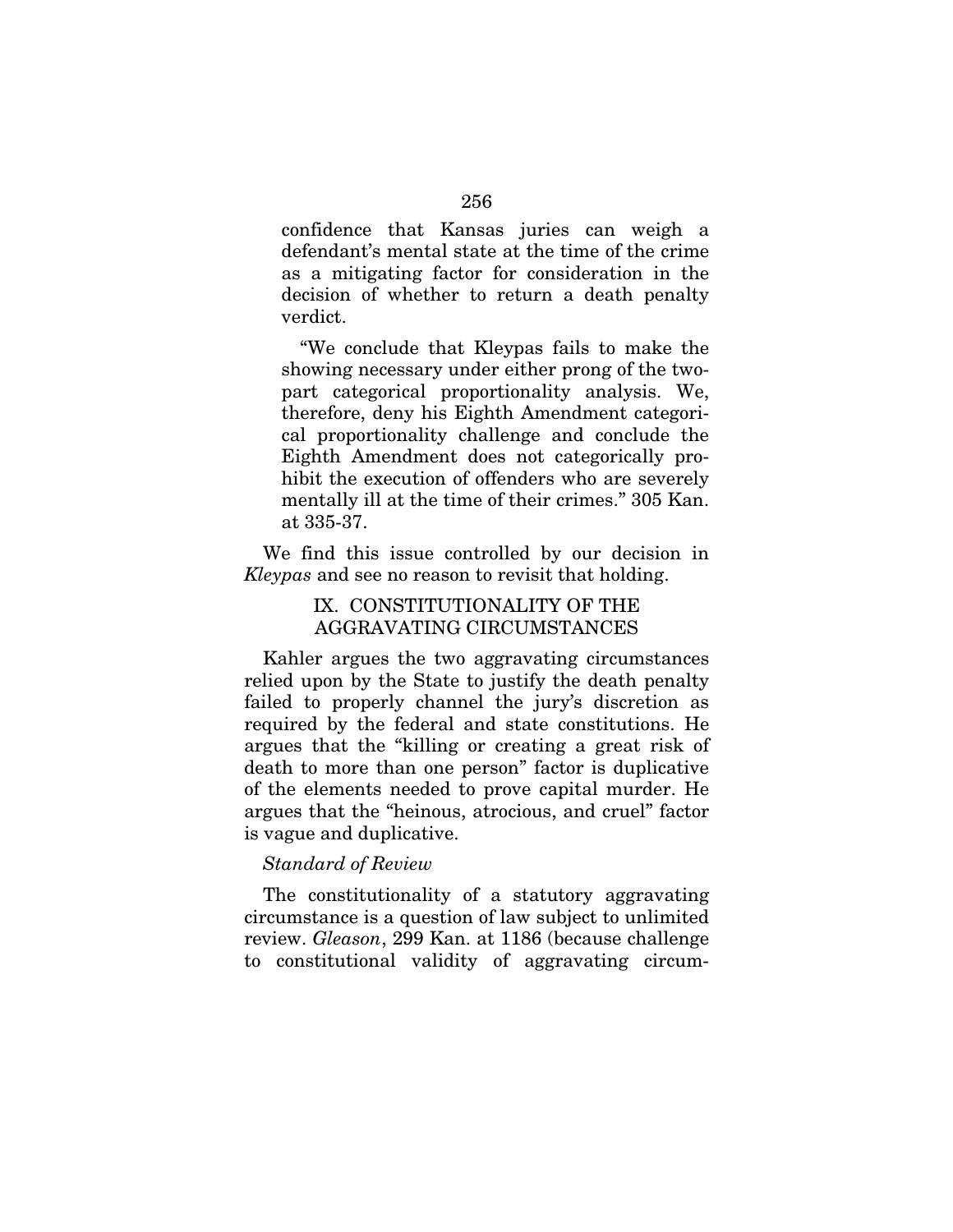stances may require statutory interpretation, review is unlimited).

#### *Analysis*

Kahler acknowledges in his brief that this court has decided the questions raised in this issue against him. See *State v. Scott*, 286 Kan. 54, 110, 183 P.3d 801 (2008) (using the same conduct as element of capital murder and as aggravating factor not unconstitutional), *overruled on other grounds by State v. Dunn*, 304 Kan. 773, 375 P.3d 332 (2016); *State v. Kleypas*, 272 Kan. 894, 1029, 40 P.3d 139 (2001) ("heinous, atrocious or cruel" aggravating circumstance, as defined and narrowed in sentencing jury instructions, narrows class of persons who are death eligible in constitutional manner), *overruled on other grounds by Kansas v. Marsh*, 548 U.S. 163, 126 S. Ct. 2516, 165 L. Ed. 2d 429 (2006). Kahler has raised no new arguments nor pointed to any caselaw which would provide a basis for reconsideration of those decisions, and we decline to do so.

# X. SUFFICIENCY OF THE EVIDENCE OF AN AGGRAVATING CIRCUMSTANCE

For his final issue, Kahler argues there was insufficient evidence to support the jury's finding of the second aggravating factor argued by the State, *i.e.*, that the crime was committed in an especially heinous, atrocious, or cruel manner.

#### *Standard of Review*

The standard of review of the sufficiency of the evidence to support an aggravating circumstance was set out by this court in *Kleypas*, 272 Kan. at 1019, towit: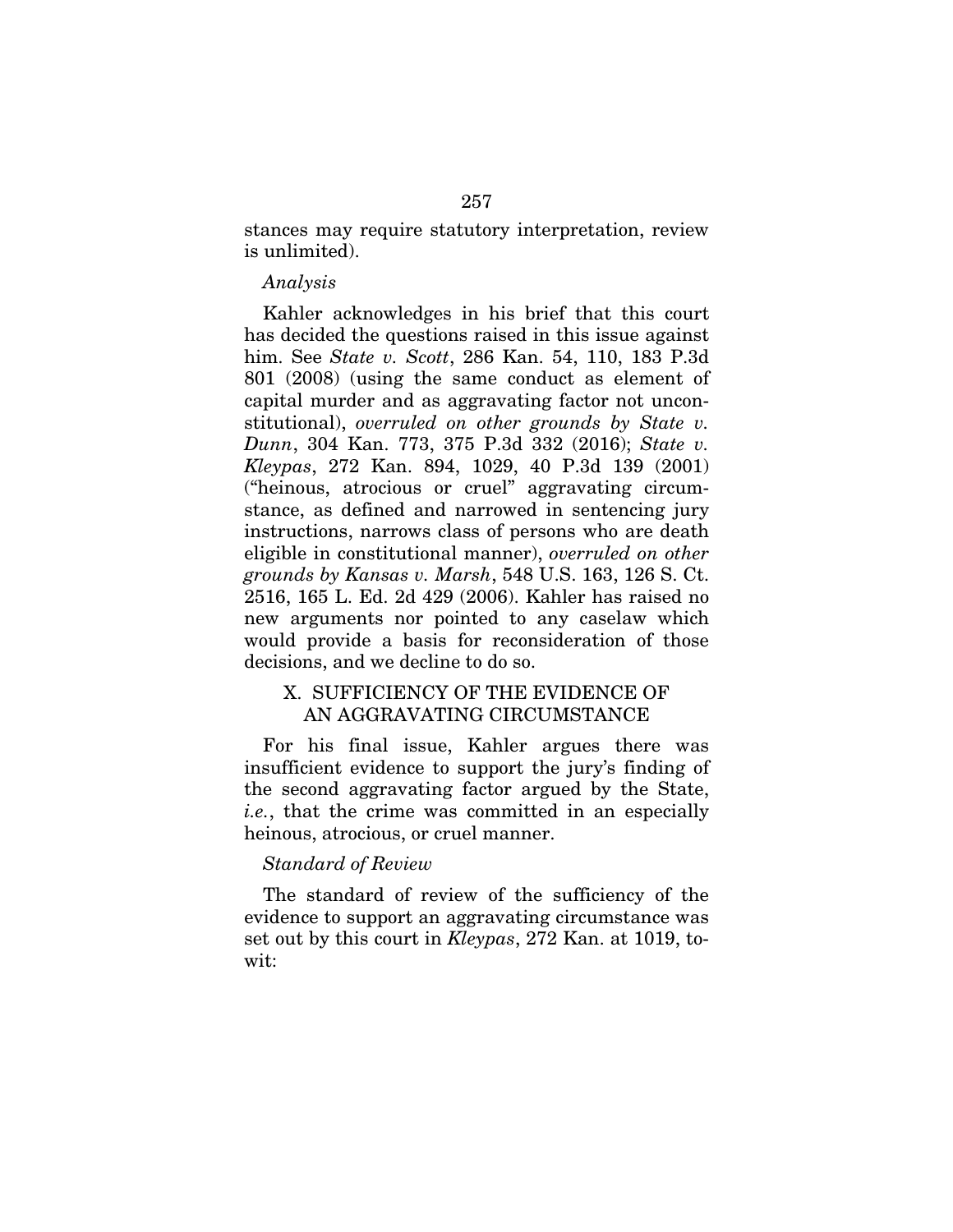"The standard of review on appeal as to the sufficiency of evidence regarding an aggravating circumstance is whether, after review of all the evidence, viewed in the light most favorable to the prosecution, the appellate court is convinced that a rational factfinder could have found the existence of the aggravating circumstance beyond a reasonable doubt."

#### *Analysis*

At the penalty hearing, the State relied in part on the evidence it had presented at the guilt phase trial. The State also put the coroner, Dr. Erik Mitchell, back on the stand to largely repeat his testimony from the guilt phase concerning the bullet wounds suffered by each of the victims. With respect to each victim, Mitchell described where each bullet entered the body, how the wound or wounds would have affected the victim's awareness and her ability to feel pain, and, ultimately, how they would have brought about her death. He testified that all of the women would have suffered the severe pain of being shot. He also concluded that all of them retained awareness long enough to know of the other shootings going on around them and to be cognizant of their own possible impending death.

The jury was instructed in accord with PIK Crim. 3d 56.00-C6 (2008 Supp.), on the heinous, atrocious, or cruel aggravating circumstance:

"That the defendant committed the crime of capital murder in an especially heinous, atrocious or cruel manner. As used in this instruction, the following definitions apply:

 'heinous' means extremely wicked or shockingly evil;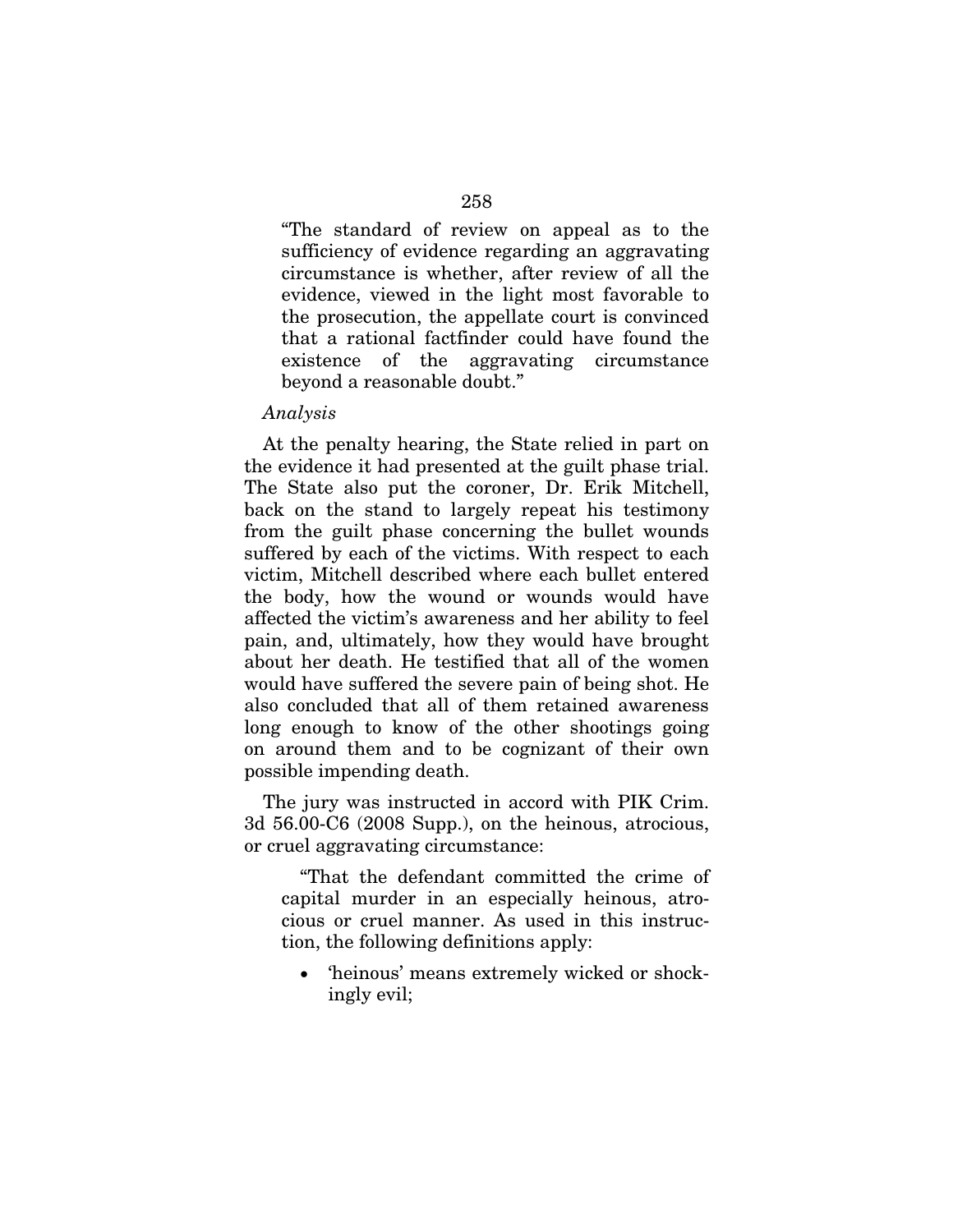- 'atrocious' means outrageously wicked and vile; and
- 'cruel' means pitiless or designed to inflict a high degree of pain, utter indifference to, or enjoyment of the sufferings of others.

"In order to find that the crime of capital murder is committed in an especially heinous, atrocious, or cruel manner, the jury must find that the perpetrator inflicted serious mental anguish or serious physical abuse before the victim['s] death. Mental anguish includes a victim's uncertainty as to her ultimate fate."

We have often held that shooting deaths are not inherently heinous, atrocious, or cruel. We compiled a number of those cases in *State v. Baker*, 281 Kan. 997, 1019, 135 P.3d 1098 (2006). See, e.g., *State v. Holmes*, 278 Kan. 603, 608, 638-39, 102 P.3d 406 (2004) (reversing hard 40 sentence because firing a single shot through the victim's heart was not especially heinous, atrocious, or cruel); *State v. Flournoy*, 272 Kan. 784, 794, 36 P.3d 273 (2001) (holding that the defendant's act of shooting the victim five times within 1 minute was not especially heinous, atrocious, or cruel); *State v. Cook*, 259 Kan. 370, 401-03, 913 P.2d 97 (1996) (reversing hard 40 sentence because the defendant's act of shooting the victim twice was not especially heinous, atrocious, or cruel); *State v. Reed*, 256 Kan. 547, 562-63, 886 P.2d 854 (1994) (concluding that shooting the victim in the head was not especially heinous, atrocious, or cruel and other testimony supporting the finding amounted to conjecture and speculation).

In *Baker*, we also reviewed a number of cases in which this court had found shooting deaths to be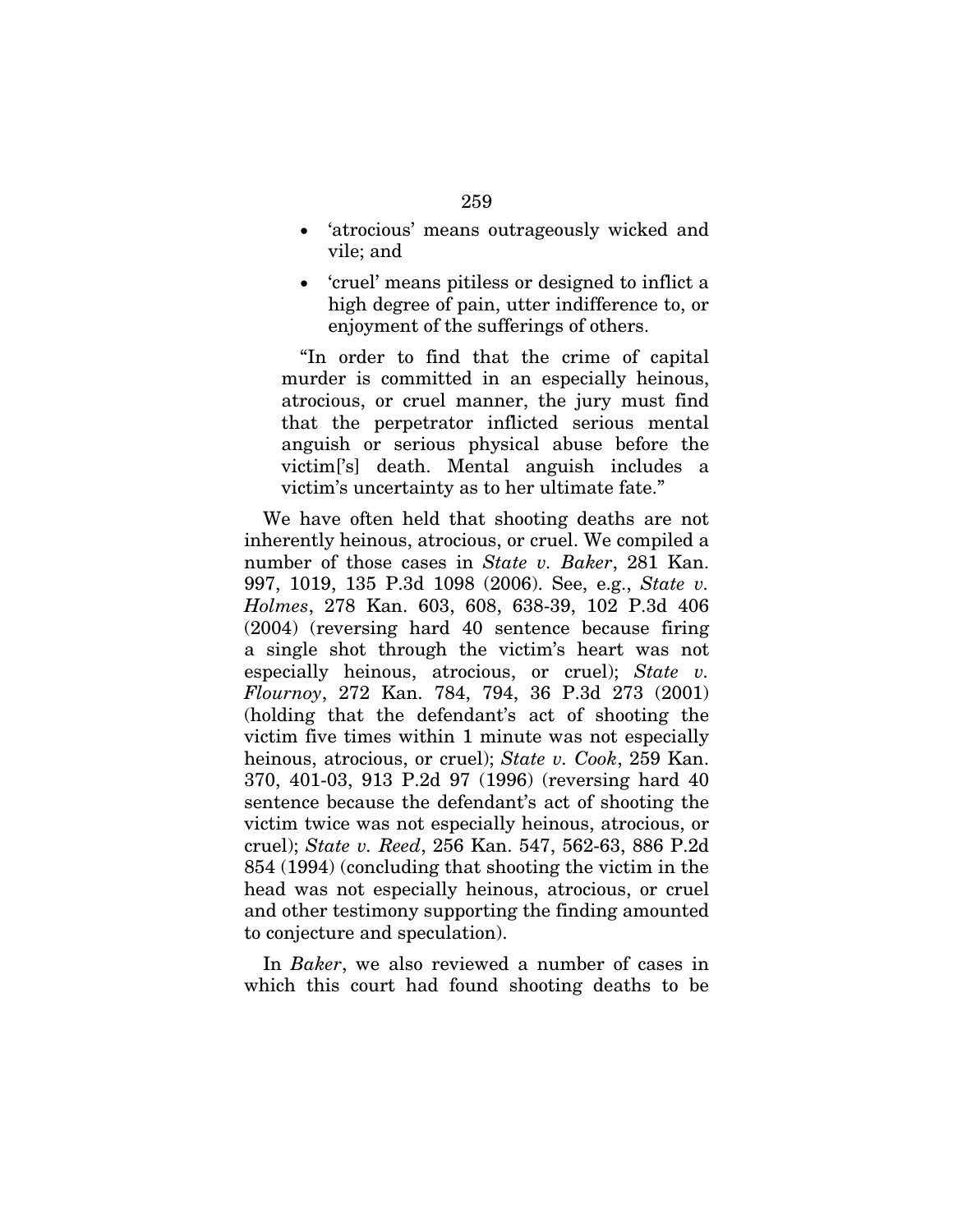especially heinous, atrocious, or cruel. 281 Kan. at 1019-20. See, e.g., *State v. Washington*, 280 Kan. 565, 571-72, 123 P.3d 1265 (2005) (shooting deaths were especially heinous, atrocious, or cruel when the victims attempted to flee after being shot and the defendants pursued the victims, continuing to shoot until the victims died); *State v. Perry*, 266 Kan. 224, 234, 968 P.2d 674 (1998) (defendant waved gun in front of his victims before shooting them and forced one of the victims to watch the defendant shoot her sister); *State v. Brady*, 261 Kan. 109, 123-24, 929 P.2d 132 (1996) (defendant forced two shooting victims to lie face down on floor with their heads close together while he paced around room for about 15 minutes holding a gun, then shot first victim in the head while second victim watched, then shot second victim in the head). We concluded in *Baker* that the "common thread" running between those cases in which we held a shooting death had been especially heinous, atrocious, or cruel was evidence of the infliction of mental anguish upon the victim prior to death. 281 Kan. at 1020.

A more recent case is factually similar to this case. In *State v. Hayes*, 299 Kan. 861, 327 P.3d 414 (2014), defendant Terry Ray Hayes was married to Tiffani Hayes for a little over a year. In April 2010, Tiffani moved out, and shortly afterward, Hayes filed for a divorce. He experienced depression and suicidal ideations following the breakup. There was evidence that Hayes continually contacted Tiffani electronically, at work and elsewhere, that he accused her of infidelity, and that he had told others he would kill her. On the day of the murder, Hayes lured Tiffani to his home by telling her he had some of her property that she needed to pick up. Tiffani arrived with a friend and approached Hayes who was in the driveway. The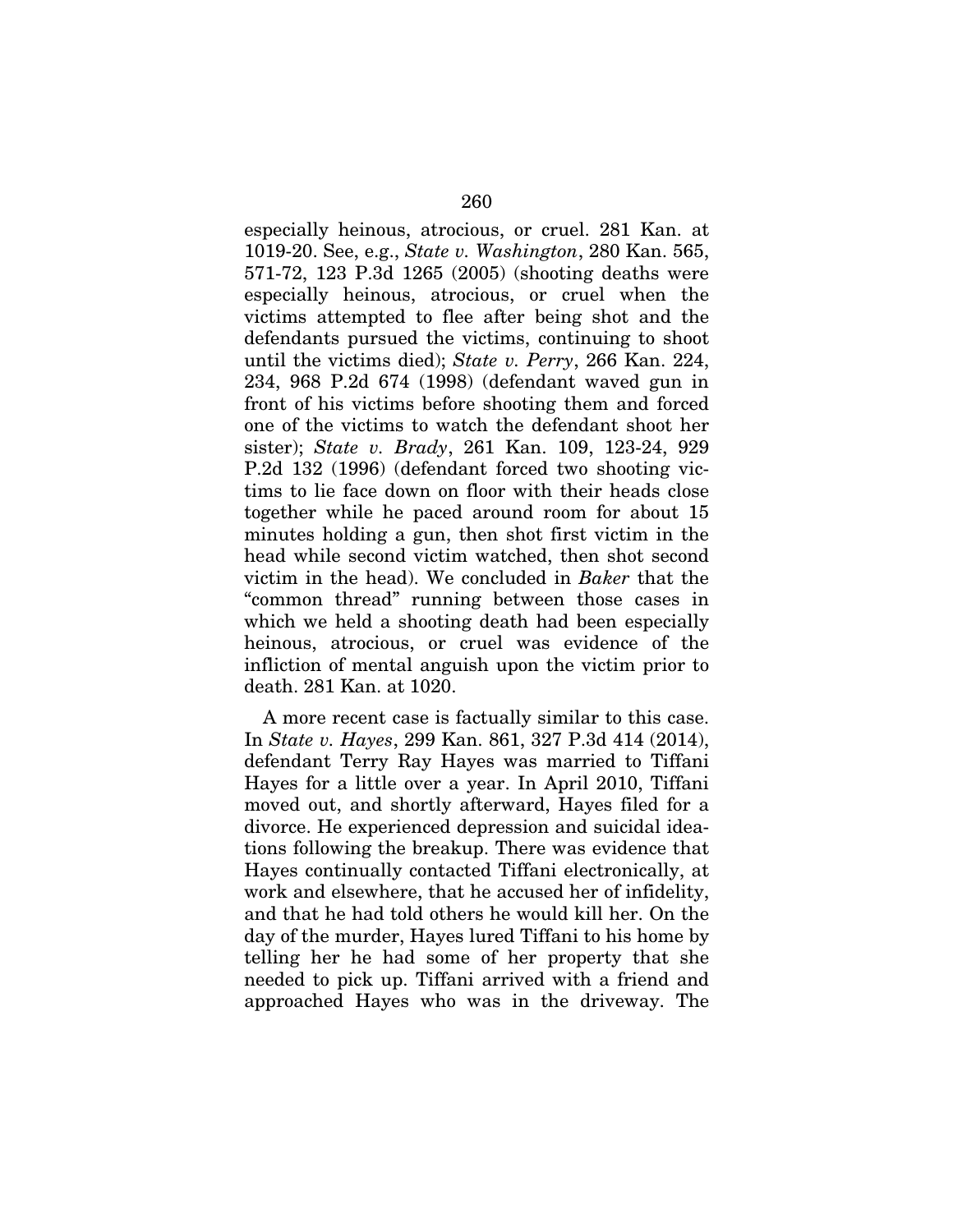friend witnessed Hayes confront Tiffani, heard Tiffani scream, and then saw Tiffani being chased down as she tried to escape from Hayes who had a gun. Hayes shot Tiffani in the back of the head when he caught up to her. In summing up the evidence supporting the aggravator, this court said there was "evidence that Hayes had threatened Tiffani in the past, that he lured her to his residence in order to kill her, and that he killed Tiffani as she tried to run away from him." 299 Kan. at 868.

Here, there was evidence that Kahler engaged in similar electronic stalking in which he sent emails to Karen, to Karen's lover, and to others. There was evidence Kahler was severely depressed and was obsessed with Karen's leaving. There was also evidence of a prior physical threat to Karen. Karen had previously had Kahler arrested for battering her, and she was aware of his obsessive behavior. In *Hayes*, the district court relied on similar evidence to establish that Tiffani had reason to fear Hayes and, as a result, suffered mental anguish at the time of her death. As in *Hayes*, it is reasonable to conclude that Kahler's prior behavior contributed to Karen's mental anguish when he walked into Wight's kitchen with a gun and shot her.

In addition to the evidence above, there is clear evidence from the Life Alert recording that Kahler methodically went through the house shooting each of the women in turn. The coroner's testimony established that the bullet wounds to each of the victims were not immediately fatal and would have left each victim conscious long enough to suffer the physical pain of her injuries in addition to the mental anguish of her impending death. The evidence clearly established that Wight and Lauren were aware of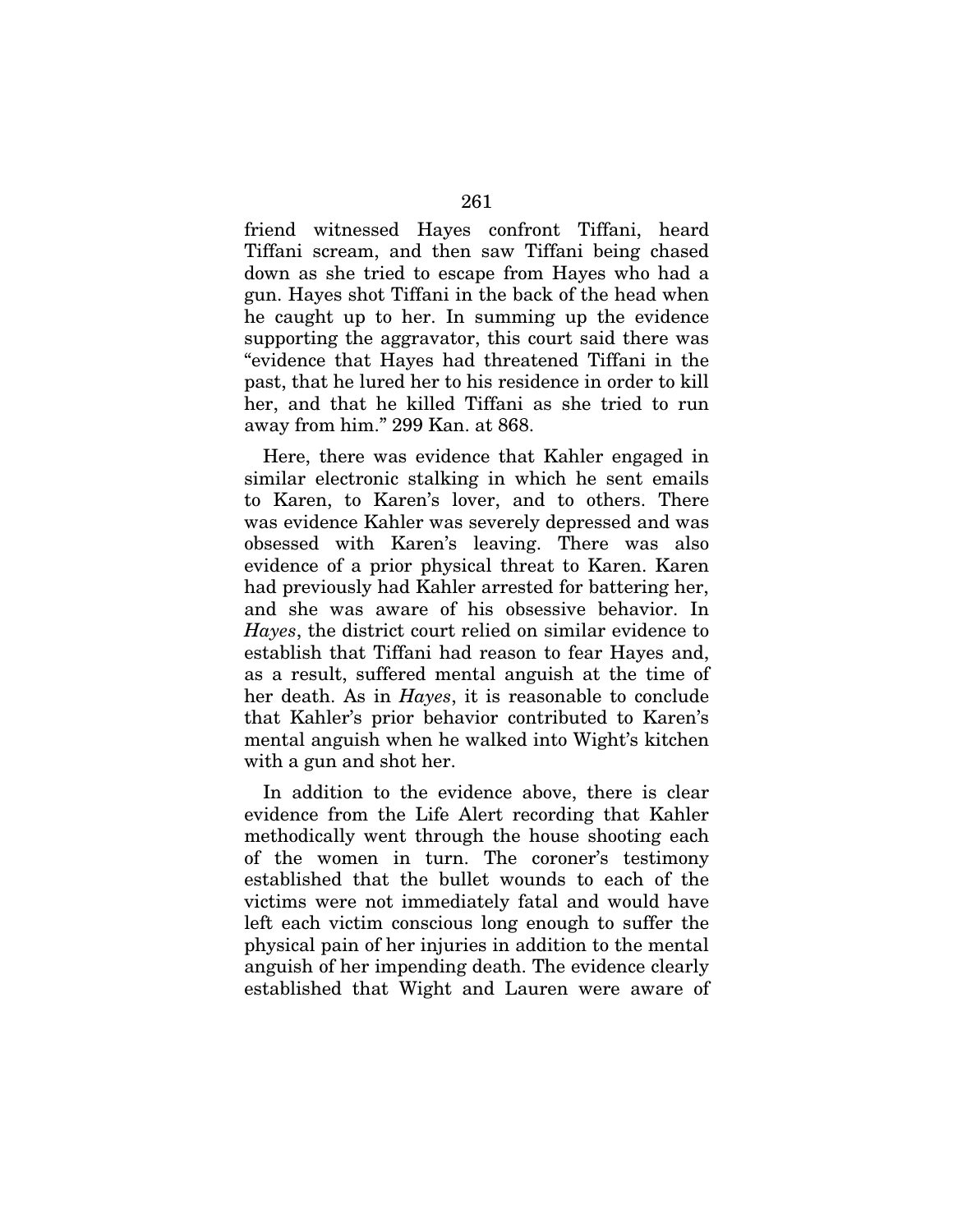others being shot before them and lived long enough to suffer seriously from their own wounds and to fear for their own lives. The Life Alert recording established beyond question that Lauren suffered severe mental anguish as her father went through the house shooting her family members as she lay mortally wounded fearing for her own life. Viewing this evidence in the light most favorable to the prosecution, we easily conclude that a rational factfinder could have found beyond a reasonable doubt that Kahler committed the murders in an especially heinous, atrocious, or cruel manner.

We applied the same standard of review in *Gleason*, where we recognized our "independent duty to consider the sufficiency of the evidence to support the jury's findings on aggravating circumstances." 299 Kan. at 1189 (citing K.S.A. 2013 Supp. 21- 6619[c][2], which provides this court "shall determine . . . whether the evidence supports the findings that an aggravating circumstance or circumstances existed").

Kahler does not contest the jury's finding that Kahler killed or created a great risk of death to more than one person. But under our independent duty to determine "whether the evidence supports the findings that an aggravating circumstance or circumstances existed," see K.S.A. 2016 Supp. 21-6619(c)(2), we have no problem determining that the evidence was sufficient to support this aggravating circumstance. With our determination above that sufficient evidence supported the heinous, atrocious, or cruel aggravating circumstance, we now must determine whether the evidence supports the finding that "mitigating circumstances were insufficient to outweigh the aggravating circumstances." K.S.A. 2016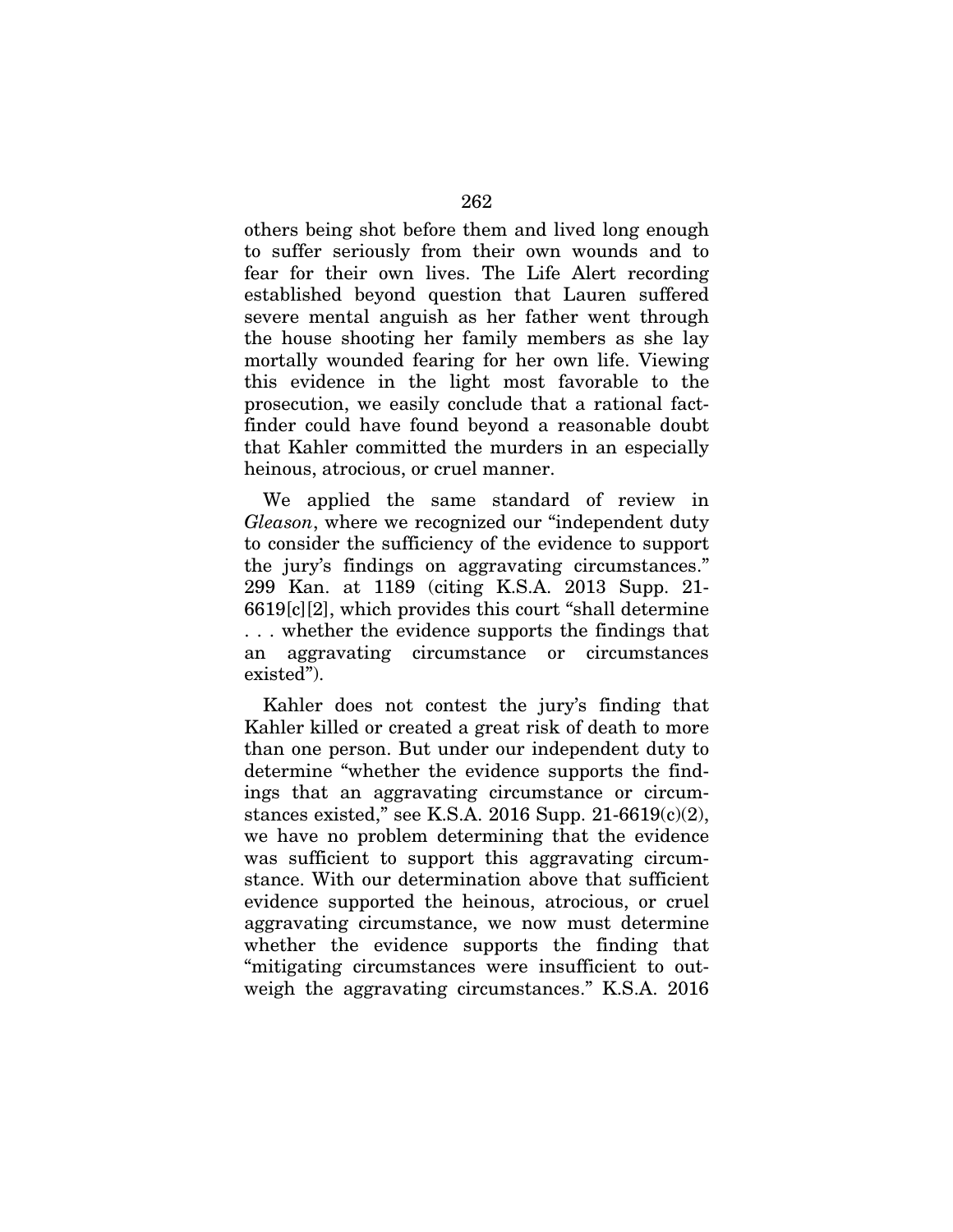Supp. 21-6619 $(c)(2)$ . Again, we have no difficulty in determining that the jury's weighing determination and sentencing verdict were supported by the evidence.

#### **CONCLUSION**

Kahler's conviction of capital murder under K.S.A. 21-3439(a)(6) and his sentence of death are affirmed.

ROSEN, J., not participating.

MICHAEL J. MALONE, Senior Judge, assigned.<sup>1</sup>

\* \* \*

BILES, J., concurring in part and dissenting in part: I agree with the majority's decision to affirm James K. Kahler's convictions and sentences but disagree with one conclusion reached by the majority. I would not characterize as misconduct the trial judge's aside that "I normally don't do this" before giving the pattern jury instruction about remarks of counsel. I think the majority reaches the wrong conclusion and in the process does a disservice to the trial bench. It slaps a "judicial misconduct" label on what, at worst, should be an opportunity for a simple "teaching moment" to caution judges about their banter with juries.

The comment in question came after defense counsel's opening statement. Recall there were three objections to defense counsel's opening statement with one admonition to defense counsel being overheard by the jury. And after counsel finished, the

**.** 

<sup>1</sup> REPORTER'S NOTE: Senior Judge Malone was appointed to hear case No. 106,981 vice Justice Rosen under the authority vested in the Supreme Court by K.S.A. 20-2616.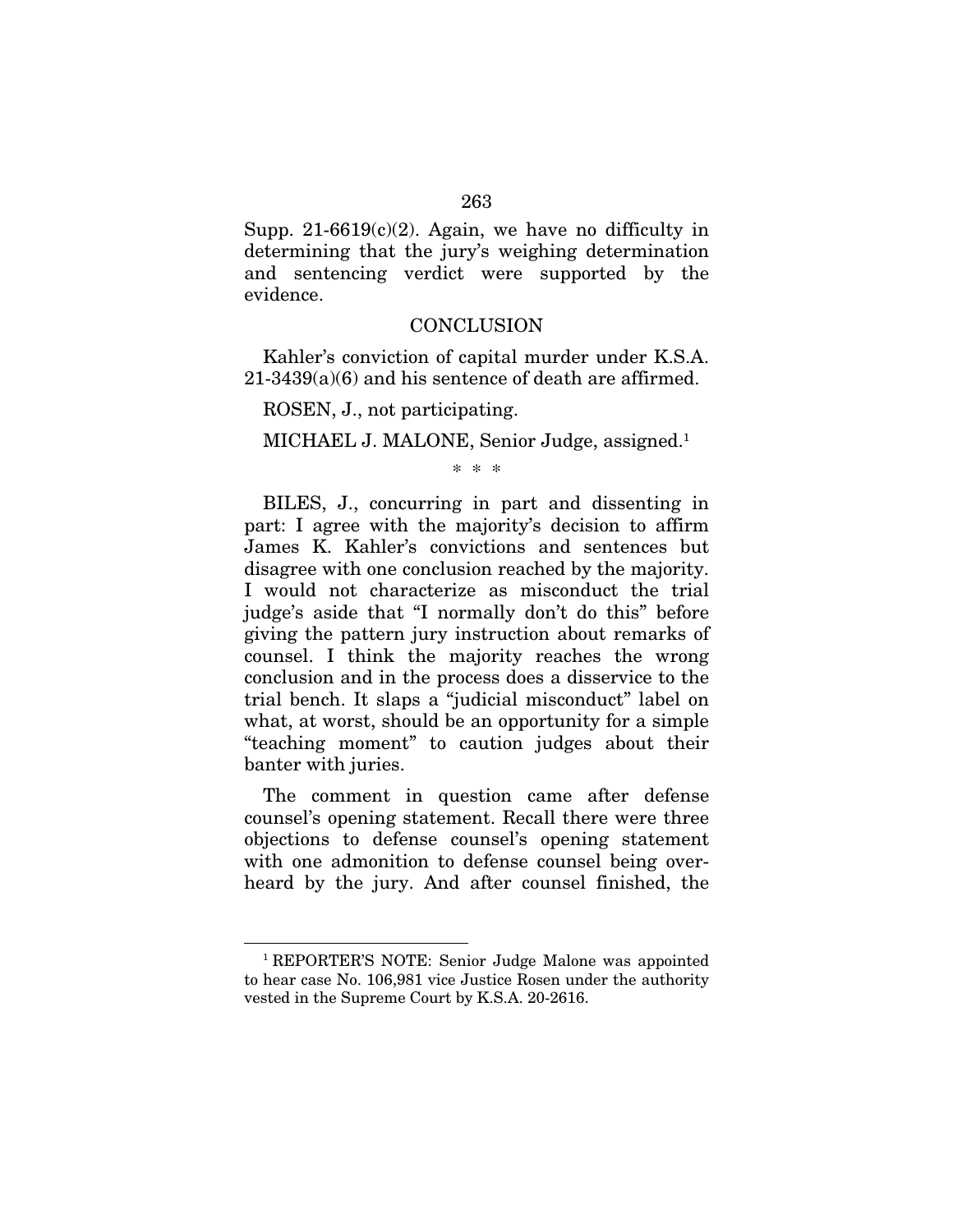district judge gave an admittedly proper preliminary jury instruction, saying:

"All right. Ladies and gentlemen of the jury, I'm going to read an instruction to you at this time. *I normally don't do this, but I am going to ask that you listen carefully*. This is one of the instructions that will be given to you later but I wish to give it to you now also. That statement is: Statements, arguments, and remarks of counsel are intended to help you in understanding the evidence and in applying the law, but they are not evidence. If any statements are made that are not supported by evidence, they should be disregarded." (Emphasis added.)

Kahler argues this passing comment about what normally occurs in a typical trial, along with its proximity to his counsel's opening statement and the State's objections, shows judicial bias requiring reversal of Kahler's convictions. The majority does not go that far, but it tags the comment as judicial misconduct. I disagree.

When addressing the merits of this alleged judicial misconduct—"I normally don't do this"—this court must consider the facts and circumstances surrounding the alleged misconduct to decide whether the remark manifested bias that impaired the trial's fairness. *State v. Hayden*, 281 Kan. 112, 116, 130 P.3d 24 (2006). In this case, the trial judge had a tough job. He was coping with a particularly heinous, high-profile death penalty case involving a quadruple homicide. Two victims were young girls.

In what was obviously an effort to maintain focus and order, the trial judge sandwiched both counsel's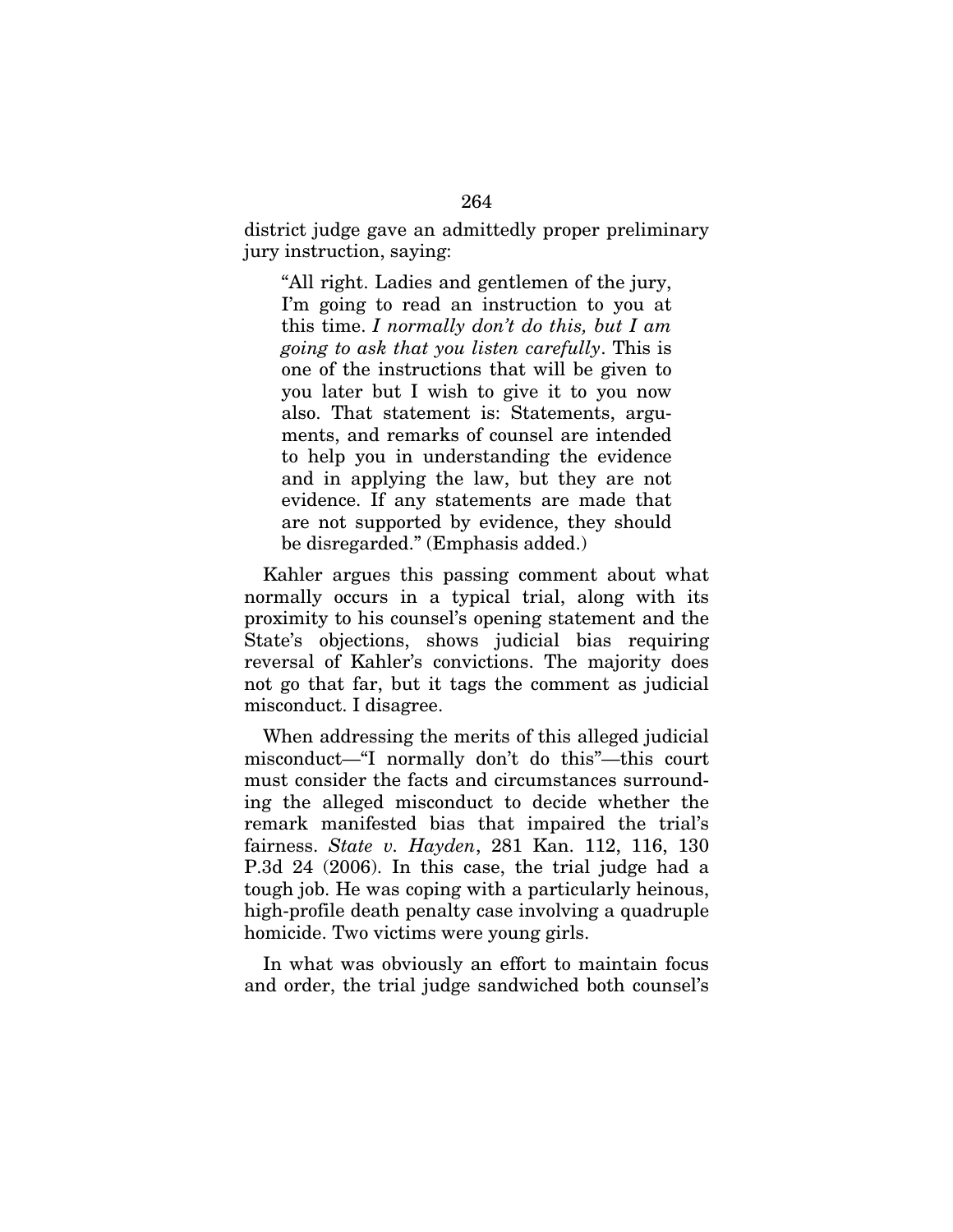opening statements between appropriate preliminary pattern jury instructions. Immediately before the State's opening remarks, the trial judge instructed jurors to consider only the testimony and exhibits admitted into evidence. Immediately after the defense's remarks, the trial judge cautioned the jury as recited above.

It is impossible for me to understand how the defense can cry foul when what the trial judge advised the jury about included a comment that explained the State and defense counsel's purpose in giving their openings was to help jurors understand the evidence and application of the law. Surely, no one would take the State seriously if it objected that its opening statement was diminished because it was preceded by the judge telling the jury to consider only the testimony and exhibits—effectively inviting the jury to disregard what it was about to hear. And the instruction that followed the opening statements here can objectively be seen as validating the purpose of opening statements, rather than degrading a particular speaker's integrity.

What we are left with is the trial judge's aside that he "normally" did not give the later instruction, but wanted the jury to hear it then, and would give it again later. What would a reasonable person take from this?

Indulging the majority's willingness to speculate, one obvious answer arises because these jurors knew they were hearing an abnormal, highly charged, multiple murder case in which an individual's life hung in the balance. And given that, they would have far more readily associated the judge's comment that he did not "normally" give a particular instruction with the serious business at hand and what was most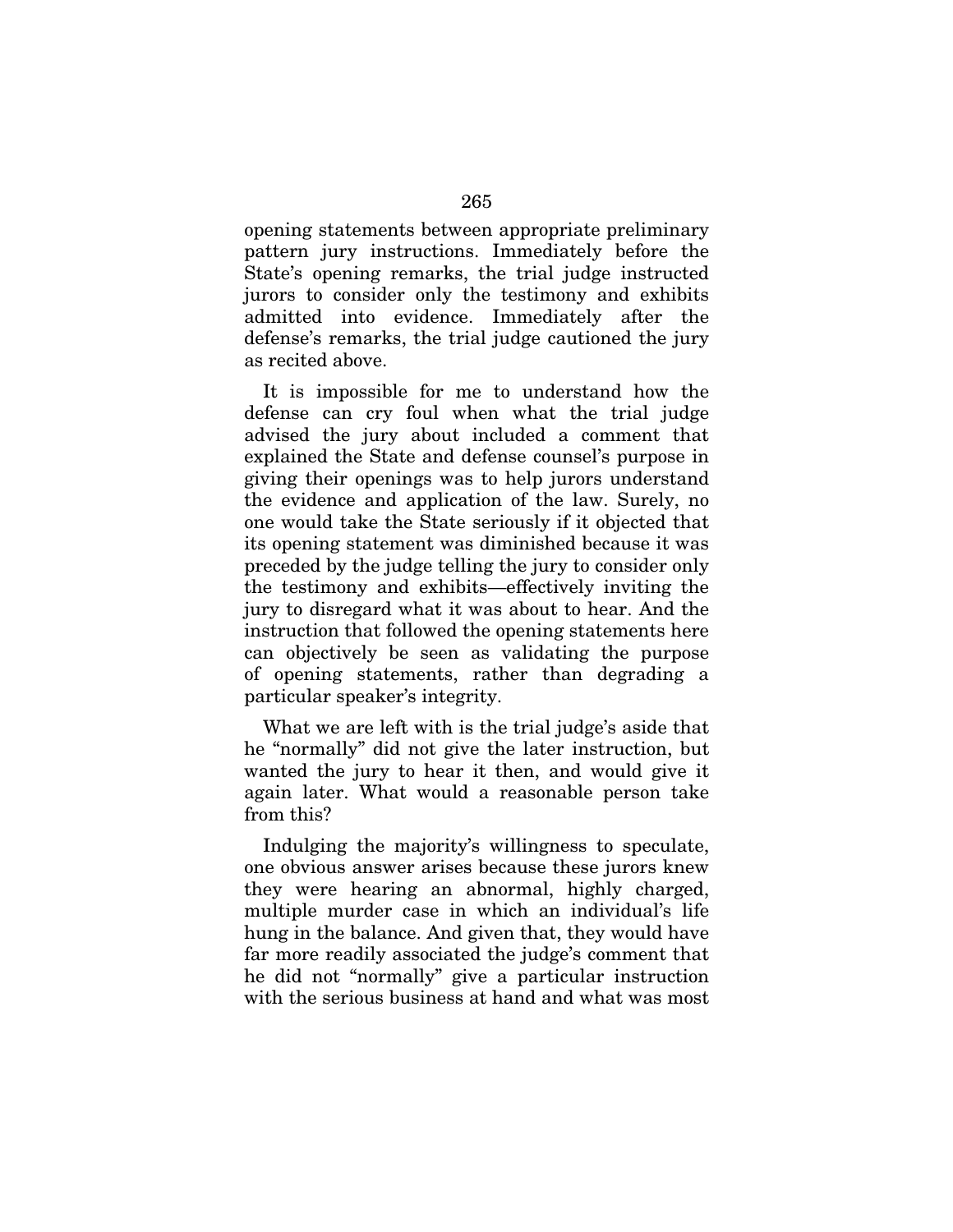assuredly on everyone's minds, i.e., the grisly case being heard. Instead, the majority steadfastly conjectures that jurors "would" see the remarks "undoubtedly" as targeting the defense in some critical way. Slip op. at 20-21. That conclusion is too farfetched under the facts and circumstances presented.

I disagree with the majority's characterization of this remark as judicial misconduct and error. But I agree if the comment was error, it was harmless beyond a reasonable doubt.

STEGALL, J., joins the foregoing concurring and dissenting opinion.

\* \* \*

JOHNSON, J., dissenting: I dissent. To effect synergy with the majority, I will address each of its issues in turn, including those with which I agree, followed by the unassigned error of unconstitutionally inflicting the cruel and/or unusual punishment of death.

## ISSUE #1: PROSECUTORIAL ERROR

I agree with the majority's holding that it is within the prosecutor's permissible latitude to object on the ground that the defense's closing argument is about to go beyond the admitted evidence, even where the objection is based on the prosecutor's erroneous understanding of the law. I disagree, however, with the majority's suggestion that bad faith or ill will can never play any role in the error analysis. I would submit that a prosecutor does *not* have the wide latitude to intentionally seek to lure the trial court into erroneously excluding permissible defense arguments. Such bad faith conduct, manifesting ill will, does, indeed, constitute prosecutorial error. But I do not discern that the prosecutor in this case crossed that line.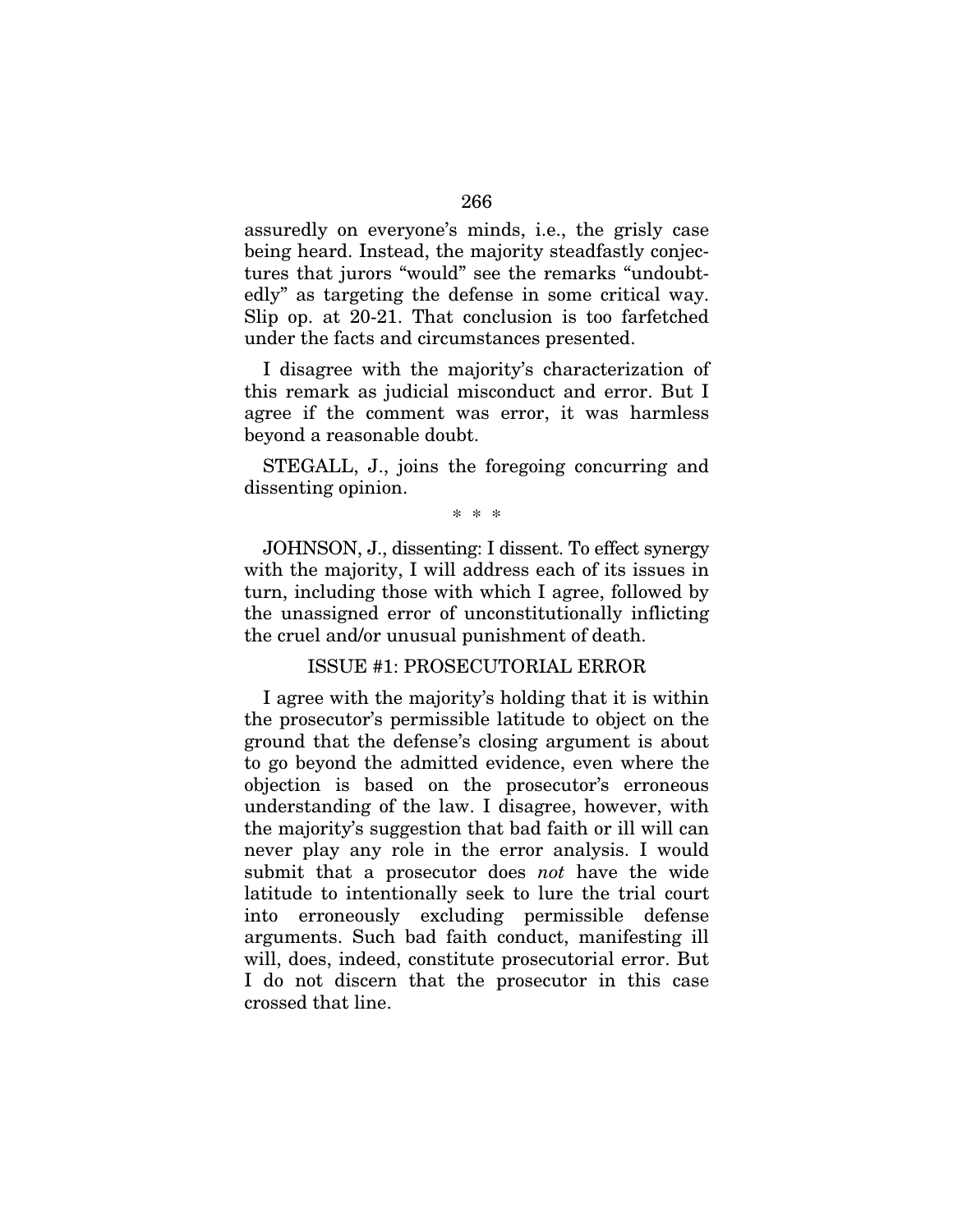### ISSUE #2: JUDICIAL MISCONDUCT

I agree with the majority on its assessment of the judge's remarks to the third panel of venire persons warning against blurting out personal opinions. Although a more articulate admonition would have included the clarification that panel members could individually advise the court of their respective personal concerns about the death penalty outside the presence of the others that omission in this context did not rise to the level of misconduct.

Likewise, I agree with the majority that it would have been better if the venire panel had not heard the trial judge ask the defense to pick up the pace. See *State v. Kemble*, 291 Kan. 109, 114, 238 P.3d 251 (2010) ("[A] trial judge should be cognizant that jurors afford the presiding judge a great deal of respect and '"can be easily influenced by the slightest suggestion coming from the court, whether it be a nod of the head, a smile, a frown, or a spoken word."' [Citation omitted.]"). But I discern no judicial misconduct.

Further, I agree with the majority's finding of error regarding the third alleged incident of judicial misconduct during which the district judge told the jury that he normally did not give the instruction on counsel's statements not being evidence after the opening statements. The majority correctly discerns that, in context, the judge's comment brought special attention to the instruction and the jury could have concluded that the extra instruction was specifically aimed at the credibility of the defense opening statement.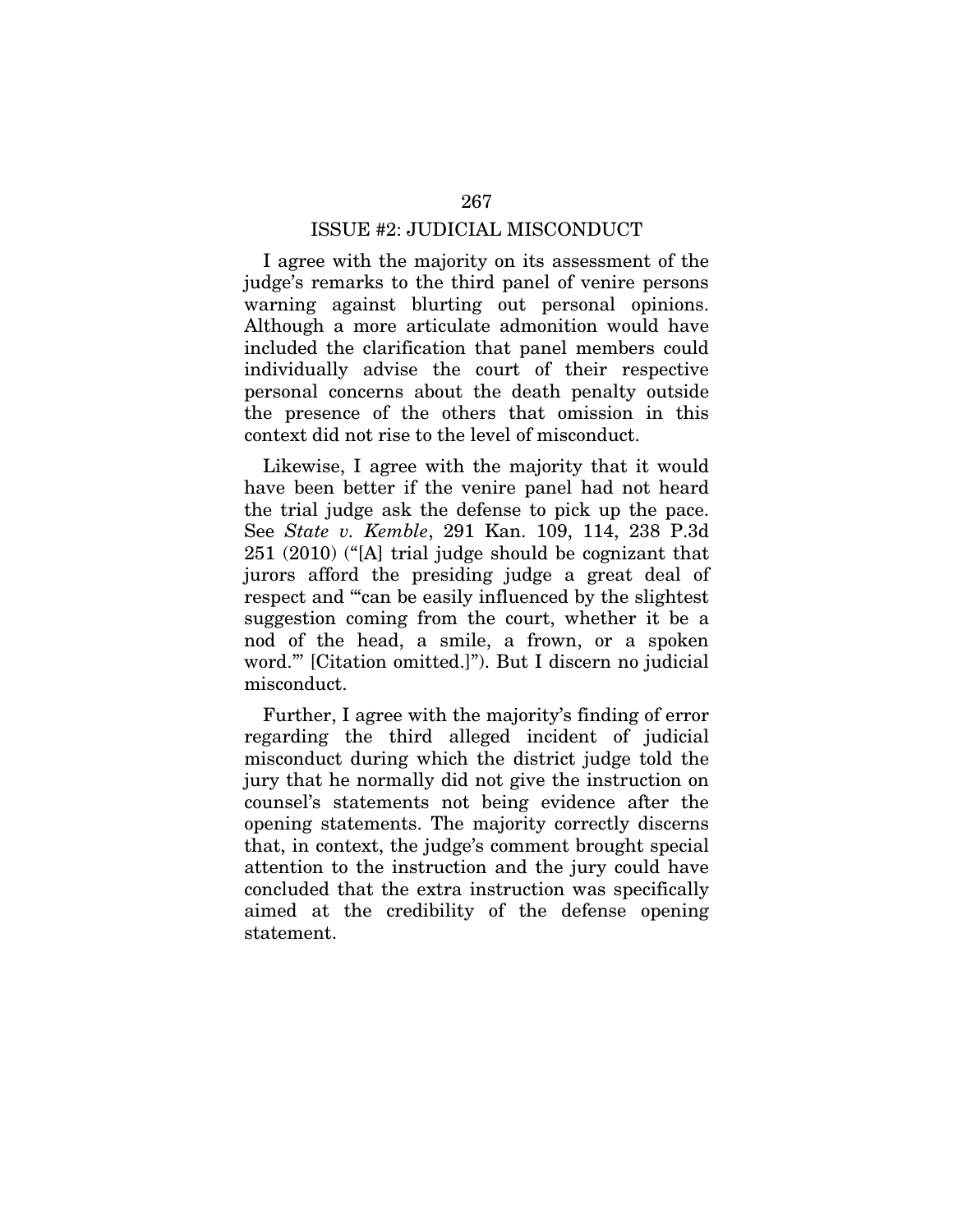With respect to the judge's questioning of the deputy, I would concur with the majority's determination that, although the better practice would have been for the district judge to ask the prosecutor to seek clarification of the testimony, there was no misconduct here. The judge's questions did not suggest partiality toward the State. Indeed, the questioning could be viewed as having cast some doubt on the deputy's thoroughness or expertise.

The alleged judicial misconduct set forth in II.E. is a corollary to the alleged prosecutorial error in the first issue. To reiterate, after the prosecutor objected to defense counsel's stating what the male voice was saying on the Life Alert tape, the district judge ruled: "I think it's improper. You cannot say what you think is on the tape." Kahler contends that it was misconduct for the judge to sustain the objection and it was also misconduct for the judge to state in front of the jury that the defense argument was improper.

I agree with the majority's assessment that the district court's ruling on the State's objection during the defense closing argument was legally infirm and constituted an unassigned trial error. But, as the majority correctly states, Kahler had to show more than an erroneous ruling on an objection to establish his assigned error of judicial misconduct. He did not do so here, even with the judge's use of the word "improper" to describe the legal status of the argument.

Kahler's complaint about the judge's remarks concerning jury questions during deliberations is similarly miscast as judicial misconduct. Even if the judge's comments were erroneous, Kahler does not explain how discouraging jury questions would inevitably result in bias, prejudice, or partiality that was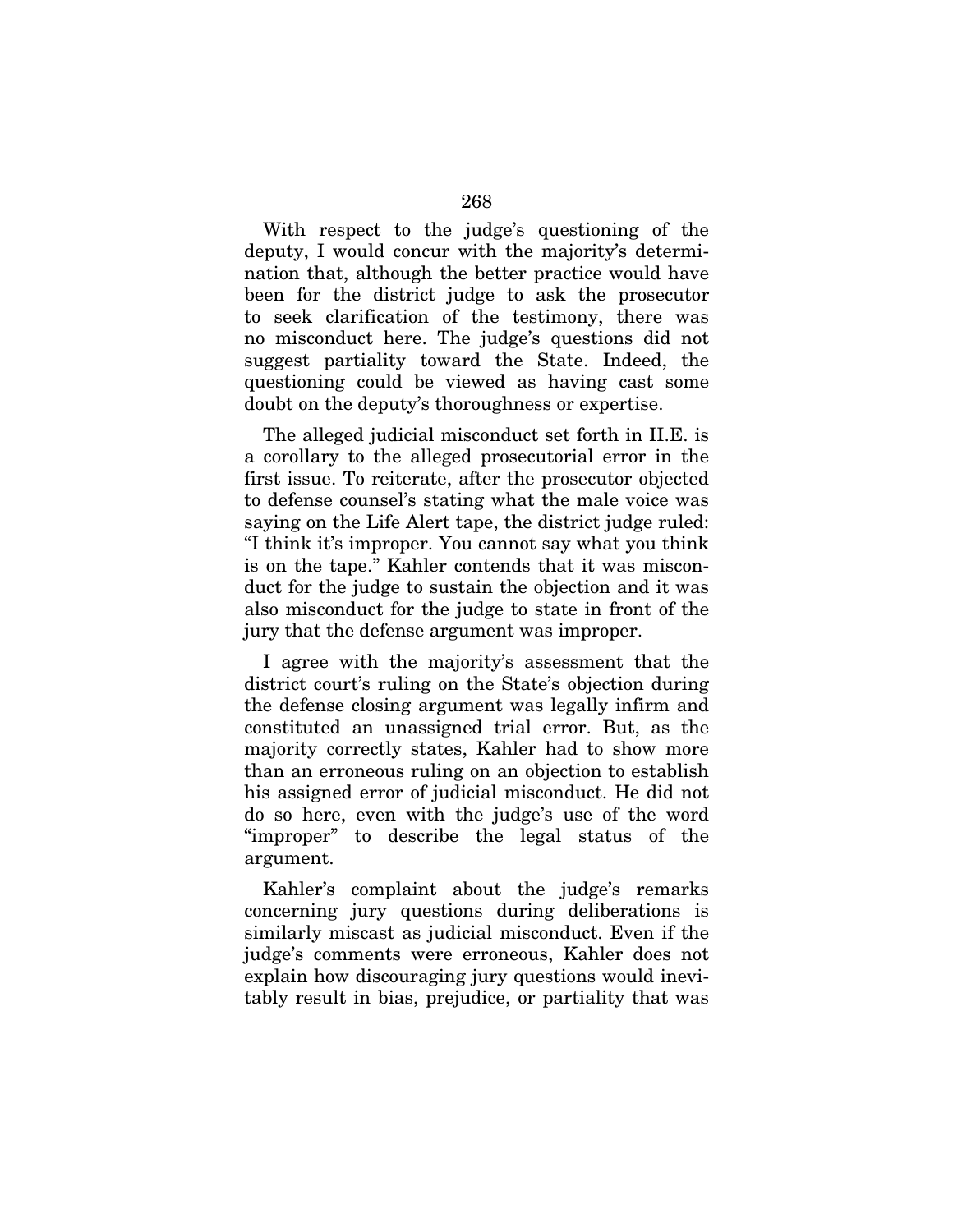adverse to the defense. One can imagine that a jury could have some questions which, if left unresolved, would prejudice the State. Consequently, although I view the judge's remarks to be ill-advised and erroneous, especially in a death penalty case, I cannot say they rise to the level of being misconduct.

In sum, I concur with the majority that the record does not support the defendant's claim that the district judge engaged in a pattern of conduct that manifested bias, prejudice, or partiality against the defense. But defendant's arguments on this issue point out two unassigned errors, i.e., the district court erroneously sustained the State's objection during the defense closing argument, and the district court erroneously discouraged the jury from exercising its right, after retiring for deliberations, "to be informed as to any part of the law or evidence arising in the case." K.S.A. 22-3420(3).

Individually, the judge's erroneous instruction following defense counsel's opening statement and the two unidentified errors would not have changed the jury's guilty verdict. I discuss their cumulative prejudicial effect in Issue #7.

## ISSUE #3: REQUESTED INSTRUCTION ON EXPERT WITNESSES

I agree with the majority that the district court erred in refusing to give the requested instruction on expert witness credibility, but that the error standing alone did not affect the jury's guilt-phase verdict.

# ISSUE #4: CONSTITUTIONALITY OF K.S.A. 22-3220

In rejecting Kahler's constitutional challenge to this state's elimination of the insanity defense, in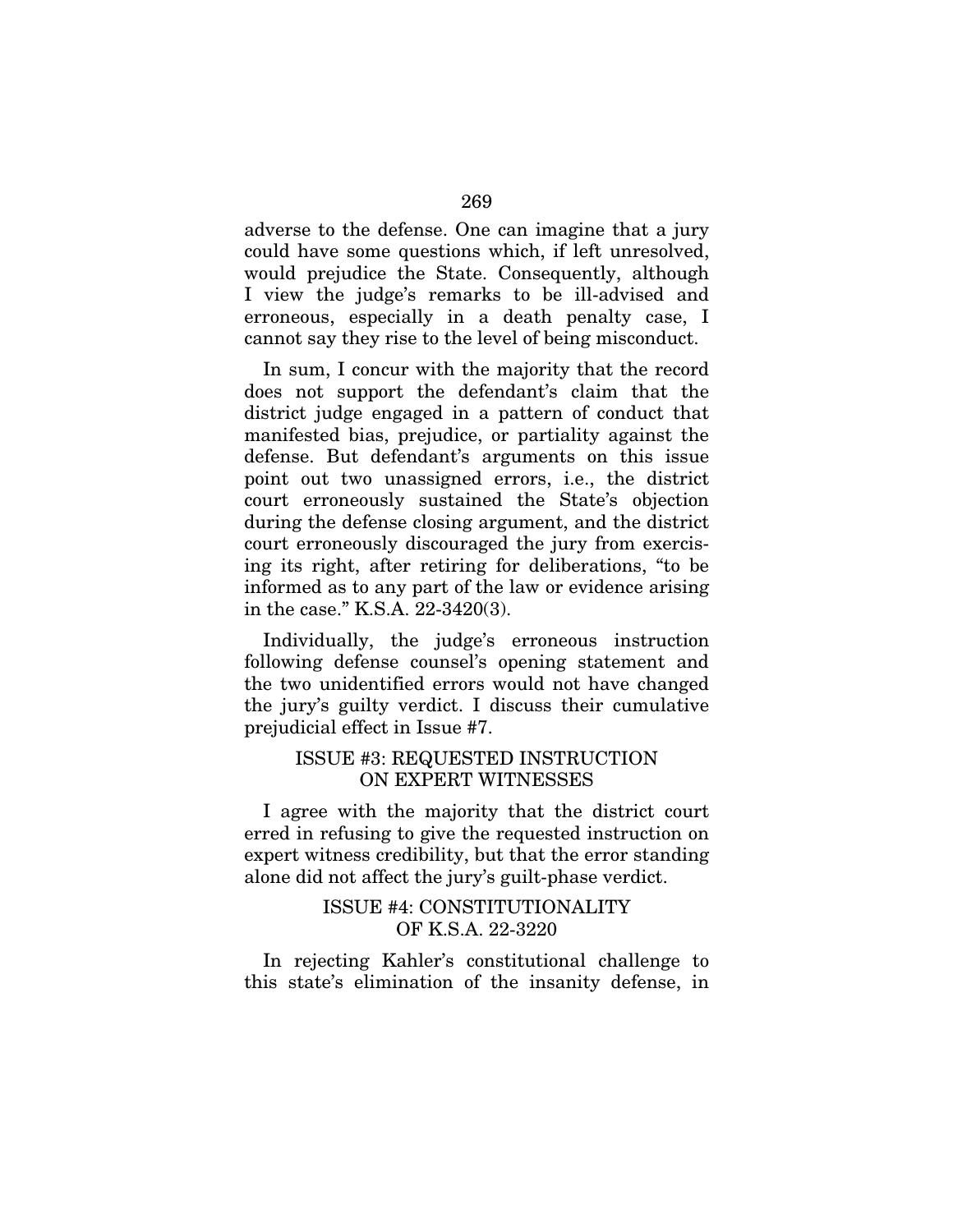favor of a mens rea approach, the majority leans heavily on its assessment that Kahler adds nothing new to the arguments that were rejected in *State v. Bethel*, 275 Kan. 456, 66 P.3d 840 (2003). While stare decisis is a valid tack, the majority conveniently overlooks a significant distinction between this case and *Bethel*. Although Bethel was convicted of capital murder, the death penalty was not involved. "Pursuant to an agreement of the parties, Bethel waived his right to a jury trial, the case was tried to the bench on stipulated facts, and the State did not pursue the death penalty." 275 Kan. at 457.

Recently, we acknowledged that this court is supposed to employ a higher degree of scrutiny in a death penalty case. We stated:

"This court has, in several cases, noted that issues in a death penalty review are subject to a heightened reliability standard. See, *e.g.*, *Carr*, 300 Kan. at 284 (recognizing need for heightened reliability); *State v. Scott*, 286 Kan. 54, 76, 183 P.3d 801 (2008) (same); *State v. Green*, 283 Kan. 531, 545, 153 P.3d 1216 (2007) ('[I]n the context of a capital sentence, this court has required a heightened degree of reliability.'); *Marsh*, 278 Kan. at 525 ('[T]here is a heightened scrutiny of trial proceedings in a capital case.'); *Kleypas I*, 272 Kan. at 1036 (observing 'heightened reliability requirements' apply to capital sentencing under federal and state constitutions).

"A sentence of death is different from any other punishment, and accordingly there is an increased need for reliability in the determination that death is the appropriate sentence. See *Beck*, 447 U.S. at 637-38 (recognizing that a death sentence is a '"different kind of punish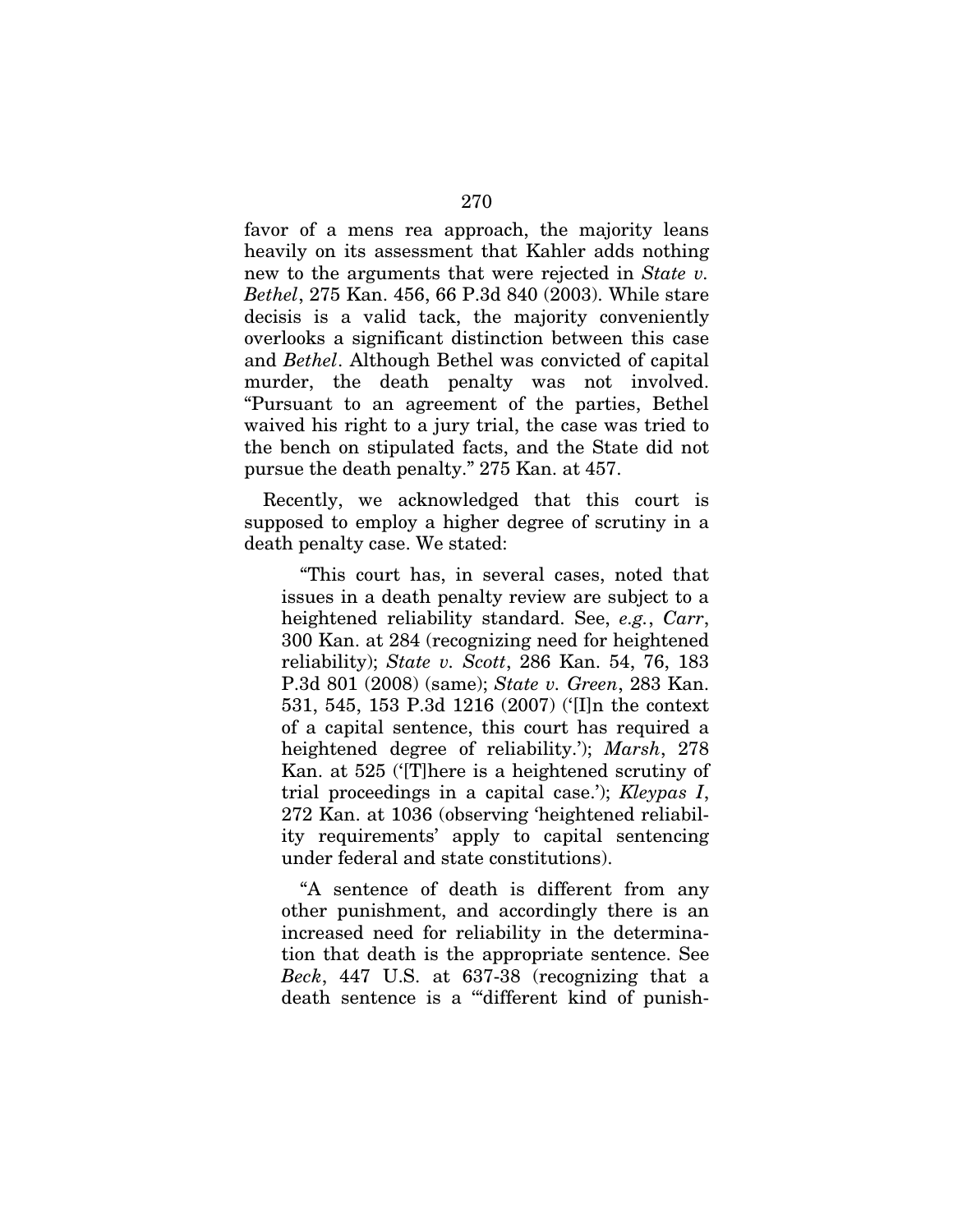ment from any other which may be imposed in this country . . . in both its severity and its finality"' [quoting *Gardner v. Florida*, 430 U.S. 349, 357-58, 97 S. Ct. 1197, 51 L. Ed. 2d 393 (1977)]; court has duty to set aside procedures that undermine the reliability of the jury's determination)." *State v. Kleypas*, 305 Kan. 224, 274-75, 382 P.3d 373 (2016), *cert. denied* 137 S. Ct. 1381 (2017).

At the very least, this court has the obligation to independently analyze whether the procedure of replacing the insanity defense with the mens rea approach undermines the reliability of the jury's determination to impose the death penalty. One might question whether a juror would be as likely to vote to kill a defendant who did not know that his or her murderous act was wrong.

## ISSUE # 5: LESSER INCLUDED OFFENSE INSTRUCTION ON FELONY MURDER

The majority follows recent precedent to opine that the legislature retroactively eliminated felony murder as a lesser included offense of capital murder. One can certainly make a logical argument for the proposition that eliminating felony murder as a lesser offense of capital murder effectively changes the definition of the crime of capital murder, and, although the legislature is entitled to change the definition of a crime, it cannot redefine the crime after it is committed. Nevertheless, that is the settled law in this state now.

## ISSUE #6: LIMITATIONS ON DEFENSE VOIR DIRE

I have no quibble with the majority's holding that the district court did not impermissibly limit the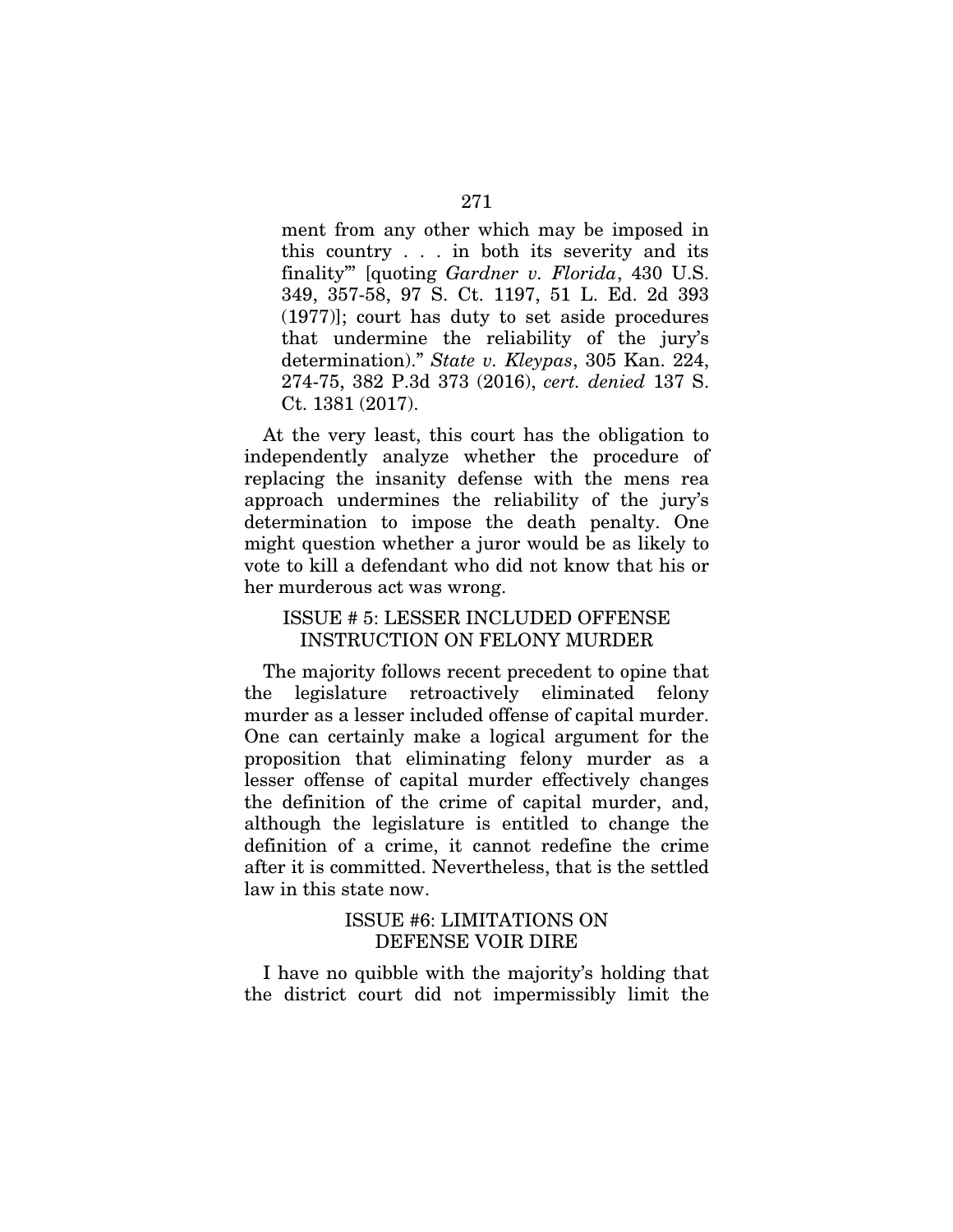defense's voir dire of the jury panels given the record before the court and defense counsel's failure to conduct individual voir dire of venire members.

## ISSUE #7: CUMULATIVE ERROR DURING THE GUILT PHASE

I discern that the following judicial acts constitute multiple guilt-phase trial errors, to-wit: (1) Giving the jury instruction after opening statements with accompanying remarks about it being unusual; (2) sustaining the State's objection during the defense closing argument, thereby precluding argument on the admitted Life Alert tape recording; (3) discouraging the jury from submitting questions during its deliberations; and (4) refusing to give the legally appropriate and factually supported expert witness instruction proffered by the defense.

Notwithstanding the existence of more than one error, I would not hold that their collective effect requires reversal of the guilty verdict. But I strongly disagree with the majority's determination that the guilt-phase errors can be ignored when considering the same jury's penalty-phase decision. Our heightened reliability obligation mandates that we not approve a sentence of death that is obtained through erroneous procedures. I would hold that the errors made in this case undermined the reliability of the jury's death sentence, and I would require that it be vacated and remanded for a new sentencing trial. A death sentence that fails the unreliable procedures test cannot pass constitutional muster, even if the majority believes that a subsequent trial would yield the same result.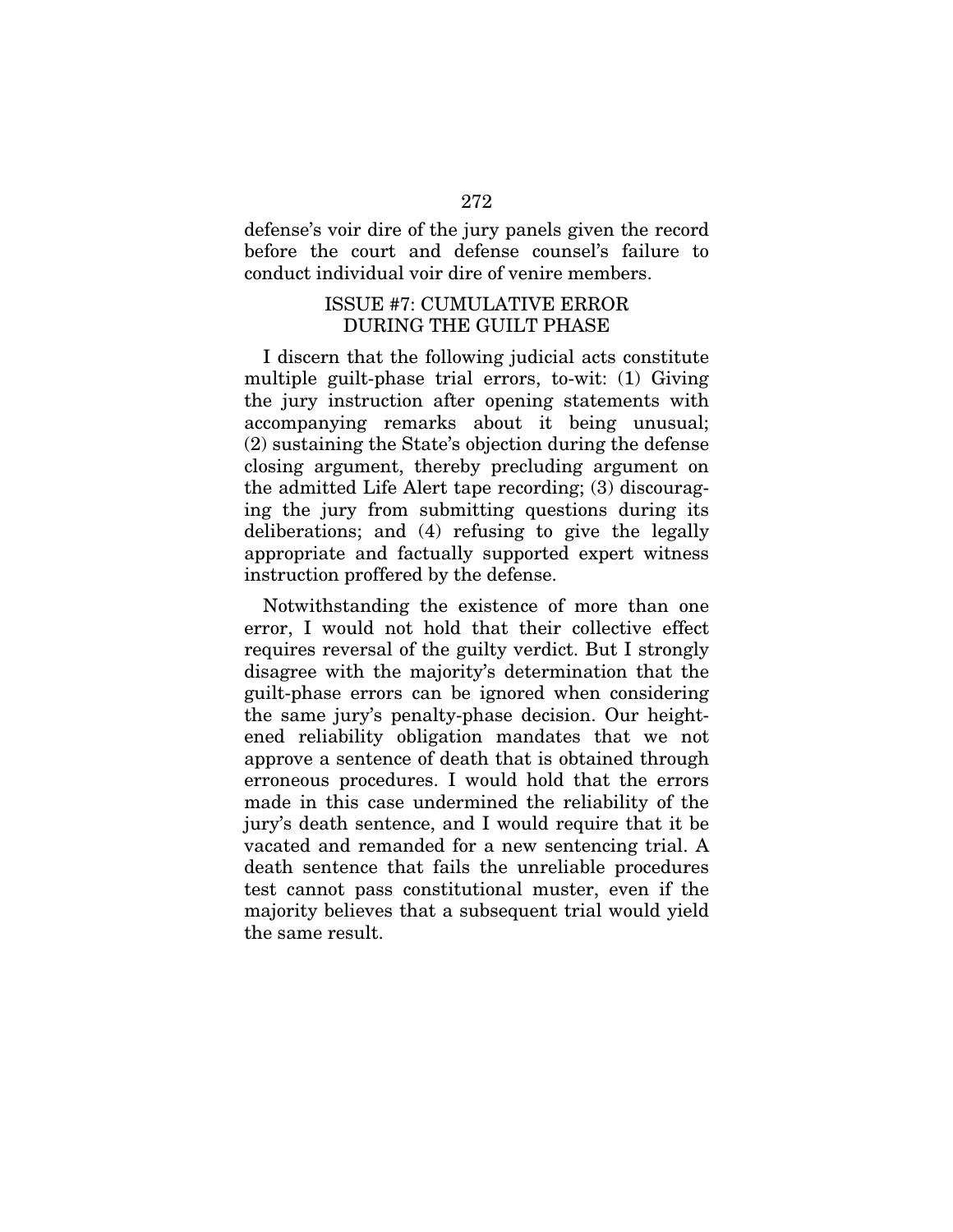## ISSUE #8: EIGHTH AMENDMENT CATEGORICAL CHALLENGE TO DEATH PENALTY

The majority relies exclusively on *Kleypas*, 305 Kan. 224, to reject Kahler's argument that it is cruel and unusual punishment under the Eighth Amendment to the United States Constitution for the State to kill a person who was severely mentally ill at the time of the capital murder. I did not specifically address this issue in my *Kleypas* dissent, but I do so now.

Fifteen years ago, in *Atkins v. Virginia*, 536 U.S. 304, 321, 122 S. Ct. 2242, 153 L. Ed. 2d 335 (2002), the United States Supreme Court construed and applied the Eighth Amendment "in the light of our 'evolving standards of decency,'" and concluded that imposing the death penalty on a mentally retarded offender was excessive and "that the Constitution 'places a substantive restriction on the State's power to take the life' of a mentally retarded offender." While recognizing that a preferred label is intellectual disability, see *Hall v. Florida*, 572 U.S. \_\_\_\_, 134 S. Ct. 1986, 1990, 188 L. Ed. 2d 1007 (2014), in K.S.A. 2016 Supp. 21-6622, for clarity I will use the terms employed in *Atkins* and *Kleypas*, i.e., mental retardation and mentally retarded*.*

Part of the rationale for *Atkins*' holding was that the Court seriously doubted that either of the two justifications for the death penalty that it had recognized—retribution and deterrence—could be applied to mentally retarded offenders. 536 U.S. at 318-19 (citing *Gregg v. Georgia*, 428 U.S. 153, 183, 96 S. Ct. 2909, 49 L. Ed. 2d 859 [1976] [joint opinion of Stewart, Powell, and Stevens, JJ.]). The Court opined that "[u]nless the imposition of the death penalty on a mentally retarded person 'measurably contributes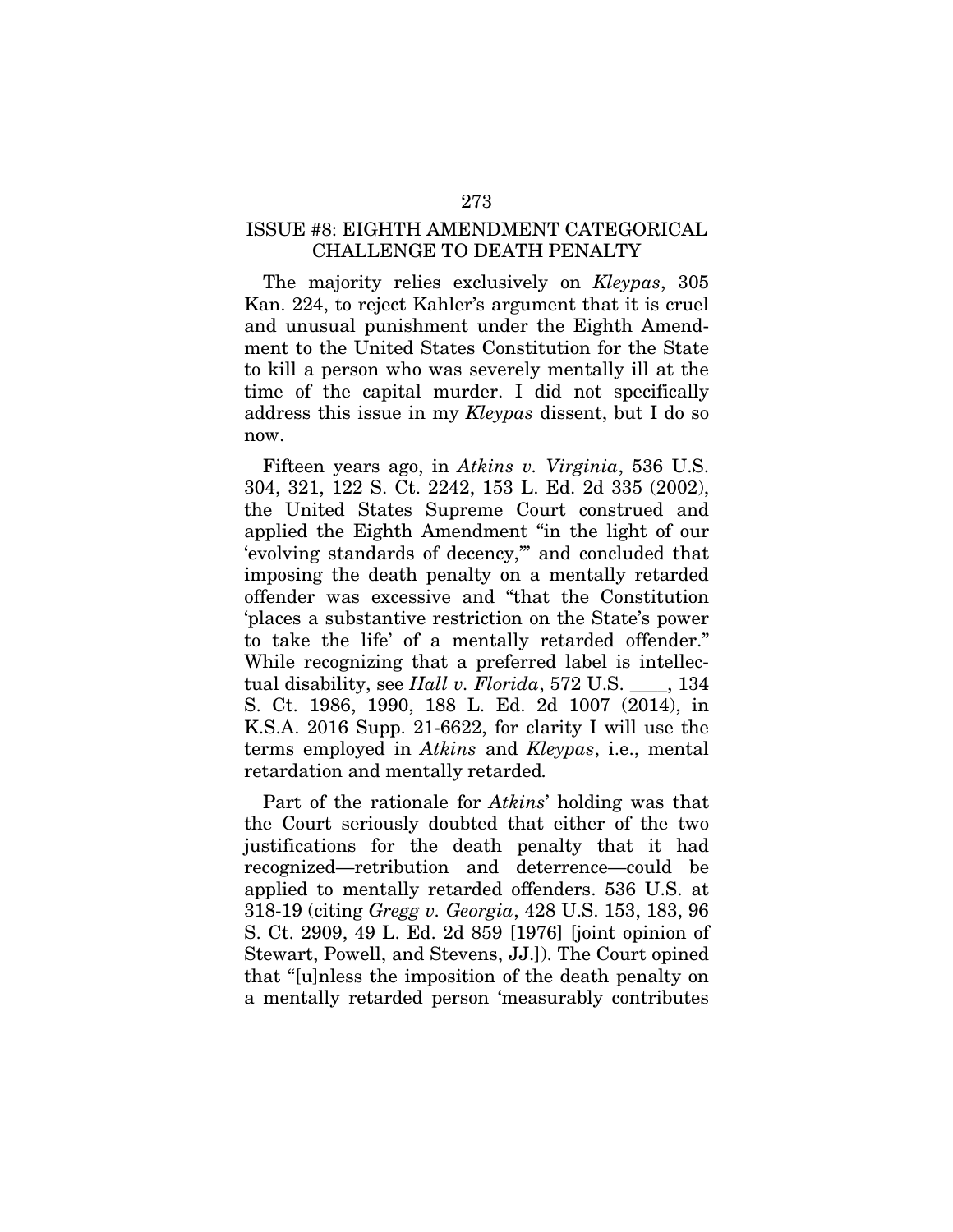to one or both of these goals, it "is nothing more than the purposeless and needless imposition of pain and suffering," and hence an unconstitutional punishment.'" *Atkins*, 536 U.S. at 319; cf. *State v. Robinson*, 303 Kan. 11, 355-56, 363 P.3d 875 (2015) (Johnson, J., dissenting) (citing *Glossip v. Goss*, 576 U.S. \_\_\_, 135 S. Ct. 2726, 2764-68, 192 L. Ed. 2d 761 [2015] [Breyer, J., dissenting] "'the death penalty's penological rationale in fact rests almost exclusively upon a belief in its tendency to deter and upon its ability to satisfy a community's interest in retribution'"; if death penalty fails to reach the goals of deterrence or retribution, it is unconstitutional punishment), *cert. denied* 137 S. Ct. 164 (2016).

In reaching its conclusion that it was "not persuaded that the execution of mentally retarded criminals will measurably advance the deterrent or the retributive purpose of the death penalty," *Atkins*, 536 U.S. at 321, the Court engaged in the following analysis:

"With respect to retribution—the interest in seeing that the offender gets his 'just deserts' the severity of the appropriate punishment necessarily depends on the culpability of the offender. Since *Gregg,* our jurisprudence has consistently confined the imposition of the death penalty to a narrow category of the most serious crimes. For example, in *Godfrey v. Georgia,* 446 U.S. 420 (1980), we set aside a death sentence because the petitioner's crimes did not reflect 'a consciousness materially more "depraved" than that of any person guilty of murder.' *Id.,* at 433. If the culpability of the average murderer is insufficient to justify the most extreme sanction available to the State, the lesser culpability of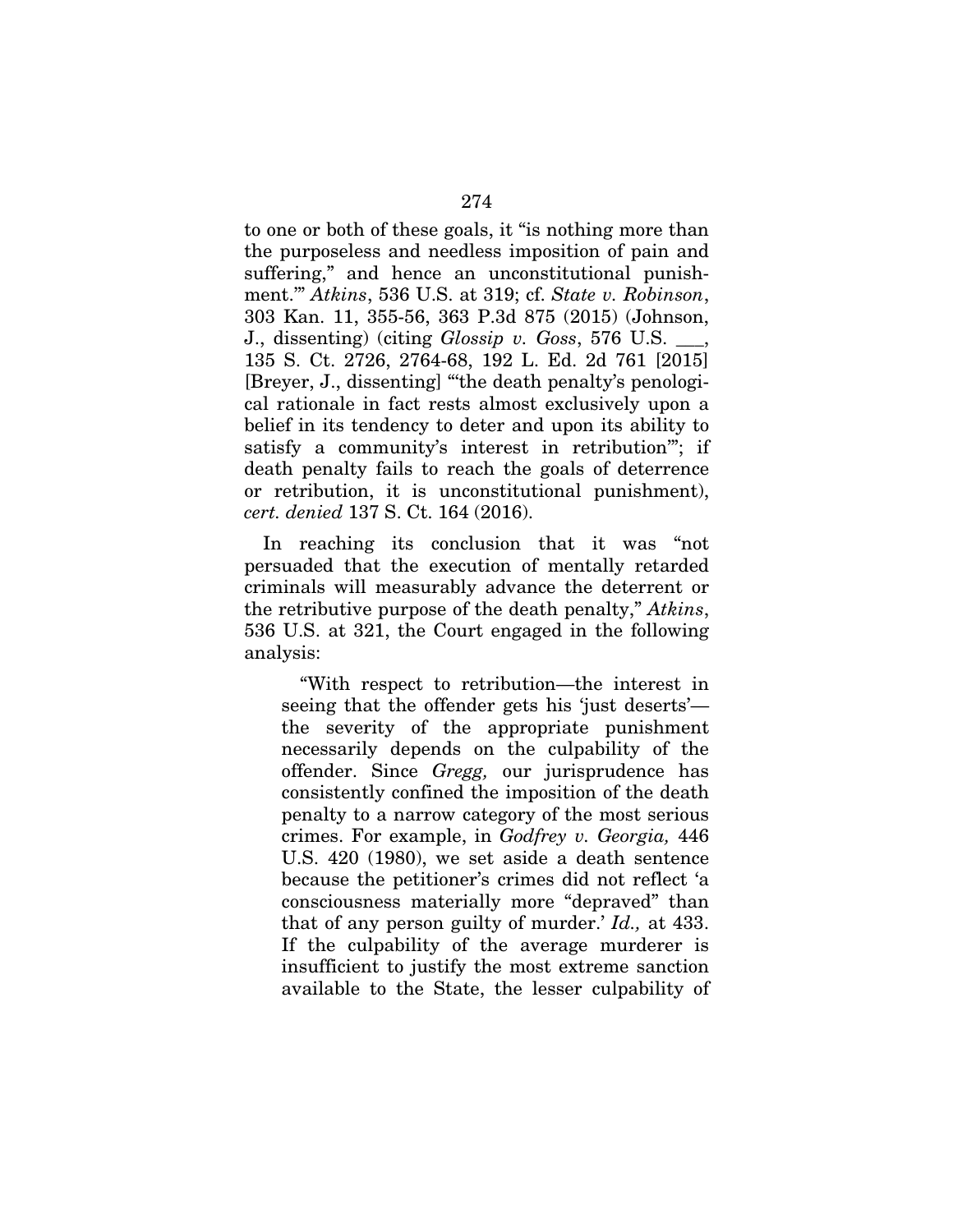the mentally retarded offender surely does not merit that form of retribution. Thus, pursuant to our narrowing jurisprudence, which seeks to ensure that only the most deserving of execution are put to death, an exclusion for the mentally retarded is appropriate.

"With respect to deterrence—the interest in preventing capital crimes by prospective offenders—'it seems likely that "capital punishment can serve as a deterrent only when murder is the result of premeditation and deliberation,"' *Enmund,* 458 U.S., at 799. Exempting the mentally retarded from that punishment will not affect the 'cold calculus that precedes the decision' of other potential murderers. *Gregg,* 428 U.S., at 186. Indeed, that sort of calculus is at the opposite end of the spectrum from behavior of mentally retarded offenders. The theory of deterrence in capital sentencing is predicated upon the notion that the increased severity of the punishment will inhibit criminal actors from carrying out murderous conduct. Yet it is the same cognitive and behavioral impairments that make these defendants less morally culpable—for example, the diminished ability to understand and process information, to learn from experience, to engage in logical reasoning, or to control impulses—that also make it less likely that they can process the information of the possibility of execution as a penalty and, as a result, control their conduct based upon that information. Nor will exempting the mentally retarded from execution lessen the deterrent effect of the death penalty with respect to offenders who are not mentally retarded. Such individuals are unprotected by the exemption and will continue to face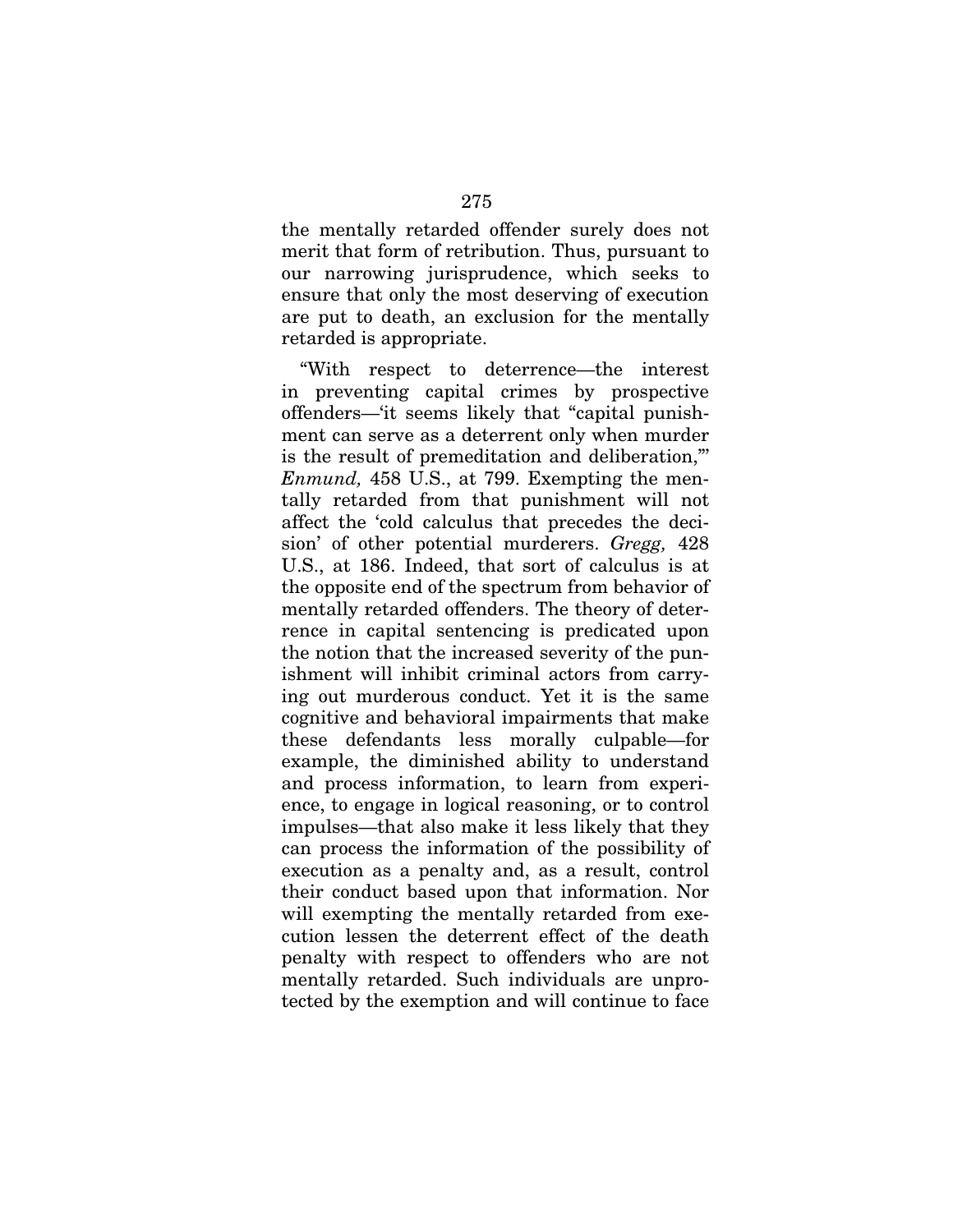the threat of execution. Thus, executing the mentally retarded will not measurably further the goal of deterrence." 536 U.S. at 319-20.

The *Kleypas* majority "recognize[d] that some mental illnesses may make a defendant less culpable and less likely to be deterred by the death penalty." 305 Kan. at 336. Notwithstanding the self-serving equivocation in that recognition, it nevertheless points out the logical fallacy in categorically protecting the mentally retarded but not the severely mentally ill. *Atkins* spoke about mentally retarded offenders being less morally culpable because of their "diminished ability to understand and process information, to learn from experience, to engage in logical reasoning, or to control impulses," as well as not being amenable to deterrence. 536 U.S. at 320. I fail to grasp how a severely mentally ill person possessing those same characteristics is not in the same less-morally-culpable category as the mentally retarded offender. If a person is incapable of understanding the nature and quality of their murderous act and/or did not know that the act was wrong, does it matter whether the cause of the cognitive deficiency is labeled mental retardation or chronic mental illness? The point is that, when executing a severely mentally ill person will not "measurably advance the deterrent or the retributive purpose of the death penalty," it becomes "nothing more than the purposeless and needless imposition of pain and suffering." 536 U.S. at 319, 321.

*Kleypas* strained to distinguish severe mental illness by declaring that the condition presents "less discernable common characteristics than age or mental retardation." 305 Kan. at 336. The apparent suggestion was that the courts might have to work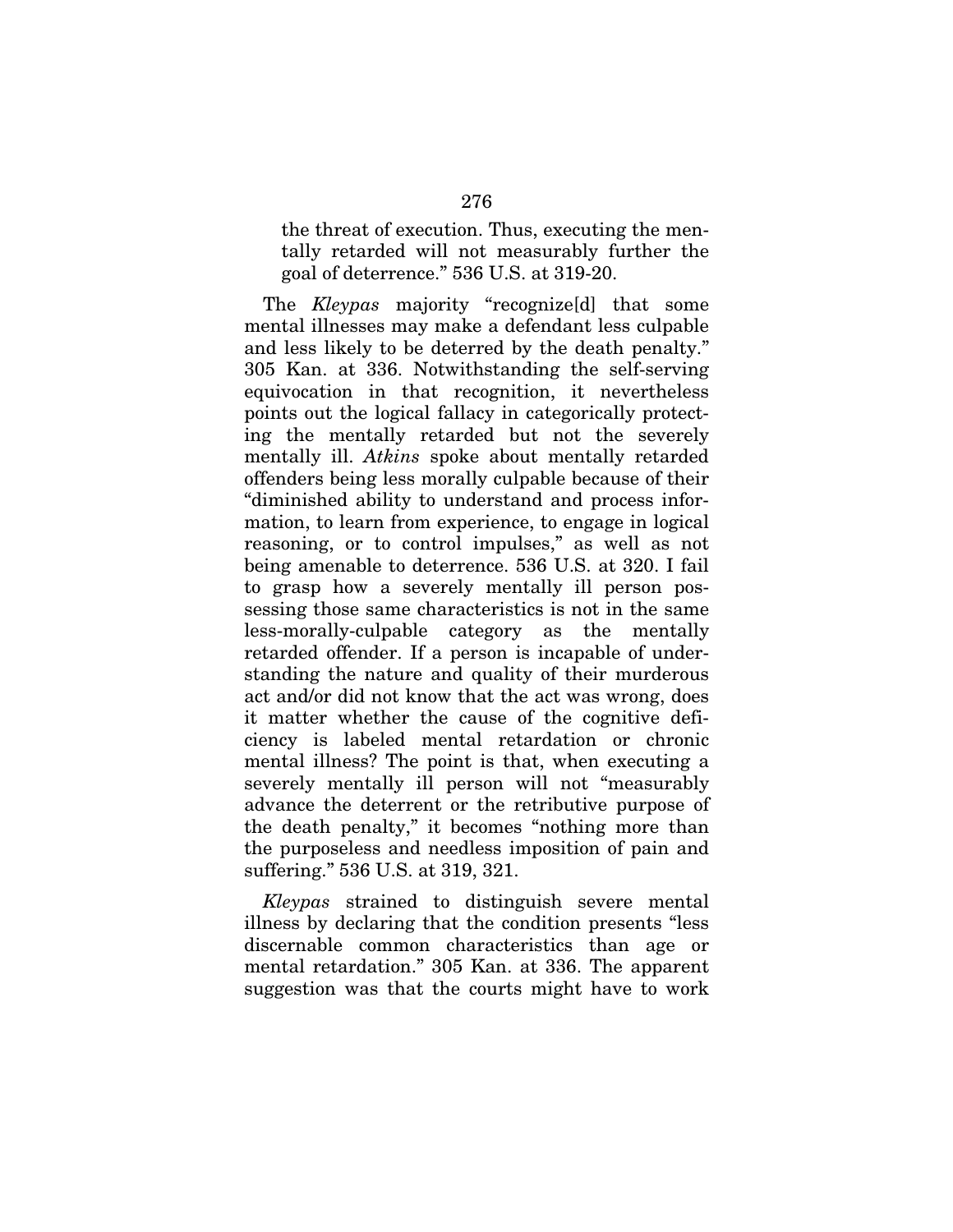more diligently to identify which mentally ill persons are less culpable. That argument is unpersuasive, if for no other reason than the notion that a person's life—even a murderer's life—should not be taken away without this court's heightened scrutiny, even if that takes more effort.

But, more importantly, I do not accept the premise. This state has decades of jurisprudence applying the *M'Naghten* rule. Determining whether a person was so severely mentally ill at the time of the crime as to render him or her less culpable is not much of a leap from that former knowing-right-from-wrong jurisprudence. Likewise, the argument falters when one considers that intellectual disability in this state is not determined through a mathematical calculation, but rather the condition requires a case-by-case determination as well. See *State v. Corbin*, 305 Kan. 619, 620, 386 P.3d 513 (2016) (remanding for district court findings on matters beyond standardized intelligence tests).

Moreover, I must confess to being baffled by the point *Kleypas* attempted to make by stating that "often such [mental] illnesses can be treated and may not manifest in criminal behavior." 305 Kan. at 336. If the suggestion is that mental retardation and being underage *always* manifests in criminal behavior, that would, of course, be ludicrous. The fact that not all mentally ill persons engage in criminal activity is no more compelling than the fact that not all mentally retarded persons are criminals. Moreover, if the statement means to suggest that mentally retarded persons can never receive training that will permit them to peacefully exist in society, that, too, would be wrong-headed.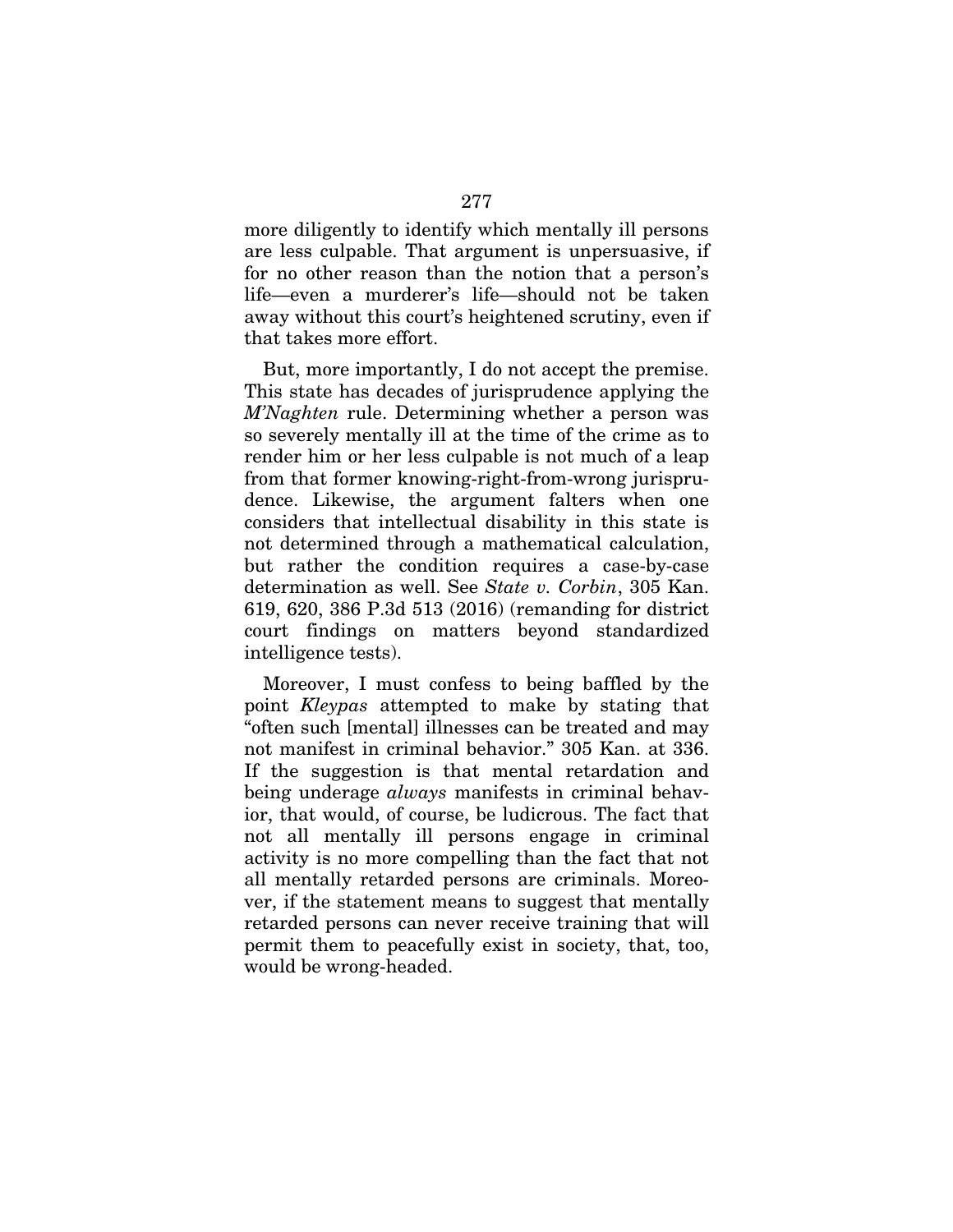Finally, *Kleypas*' rationale that the problem of executing severely mentally ill persons is ameliorated because mental illness can be presented to the jury as a mitigator does not pass cursory consideration. Would telling a juror that the defendant suffers from a severe mental illness that resulted in him or her killing people without knowing it was wrong, suggesting that the defendant will always be a danger to society, make the juror more, or less, likely to vote for death? If it is morally and legally wrong to execute a person who is no more culpable than *Atkins*' "average murderer," the decision to do so should not be left in the emotionally charged hands of the jury.

## ISSUE #9: CONSTITUTIONALITY OF TWO AGGRAVATING FACTORS

I concur with the majority's determination that the issues raised here were previously decided adversely to Kahler, and I see no reason to attempt to avoid the doctrine of stare decisis today.

# ISSUE #10: SUFFICIENCY OF THE EVIDENCE OF AGGRAVATING CIRCUMSTANCE

I would agree with the majority's assessment that this case presents an exception to the general proposition that shooting deaths are not inherently heinous, atrocious, or cruel. A person who stalks and systematically shoots his wife and daughters, one after the other, whereupon each remains aware of her own impending death and the deaths of her relatives has committed capital murder in a heinous, atrocious, and cruel manner.

#### OTHER UNASSIGNED ERRORS

Kahler does not challenge the constitutionality of Kansas' death penalty law under our State Constitution. See Kan. Const. Bill of Rights, § 9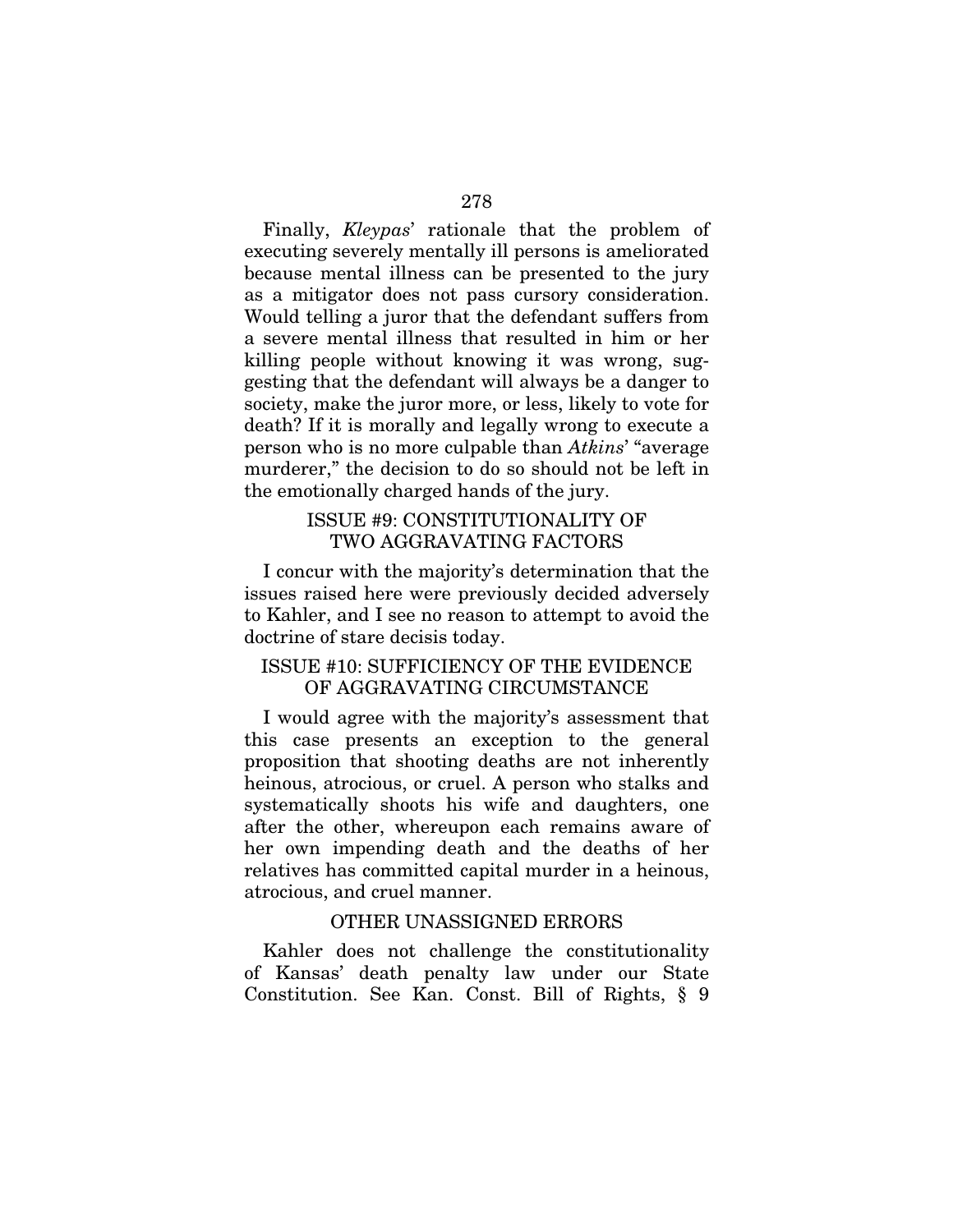(prohibiting "cruel or unusual punishment"). But as noted above, we can—and should—consider unassigned errors that impact on fairness and justice. In *Robinson*, 303 Kan. at 351-57, I expressed my view that the death penalty violates the prohibition against cruel or unusual punishment in our State Constitution. I relied heavily on Justice Breyer's dissent in *Glossip*, 135 S. Ct. at 2755-77, which I summarized as follows:

"The *Glossip* dissent opined that in 1976, when the United States Supreme Court upheld the death penalty, 'the Court thought that the constitutional infirmities in the death penalty could be healed,' and it 'delegated significant responsibility to the States to develop procedures that would protect against those constitutional problems.' 135 S. Ct. at 2755 (Breyer, J., dissenting). But '[a]lmost 40 years of studies, surveys, and experience strongly indicate . . . that this effort has failed.' 135 S. Ct. at 2755 (Breyer, J., dissenting). The dissent related that the current administration of the death penalty 'involves three fundamental constitutional defects: (1) serious unreliability, (2) arbitrariness in application, and (3) unconscionably long delays that undermine the death penalty's penological purpose.' 135 S. Ct. at 2755-56 (Breyer, J., dissenting). Moreover, the dissent noted that, perhaps as a result of these constitutional defects in the death penalty, 'most places within the United States have abandoned its use,' which makes the penalty 'unusual.' 135 S. Ct. at 2756 (Breyer, J., dissenting)." *Robinson*, 303 Kan. at 351-52 (Johnson, J., dissenting).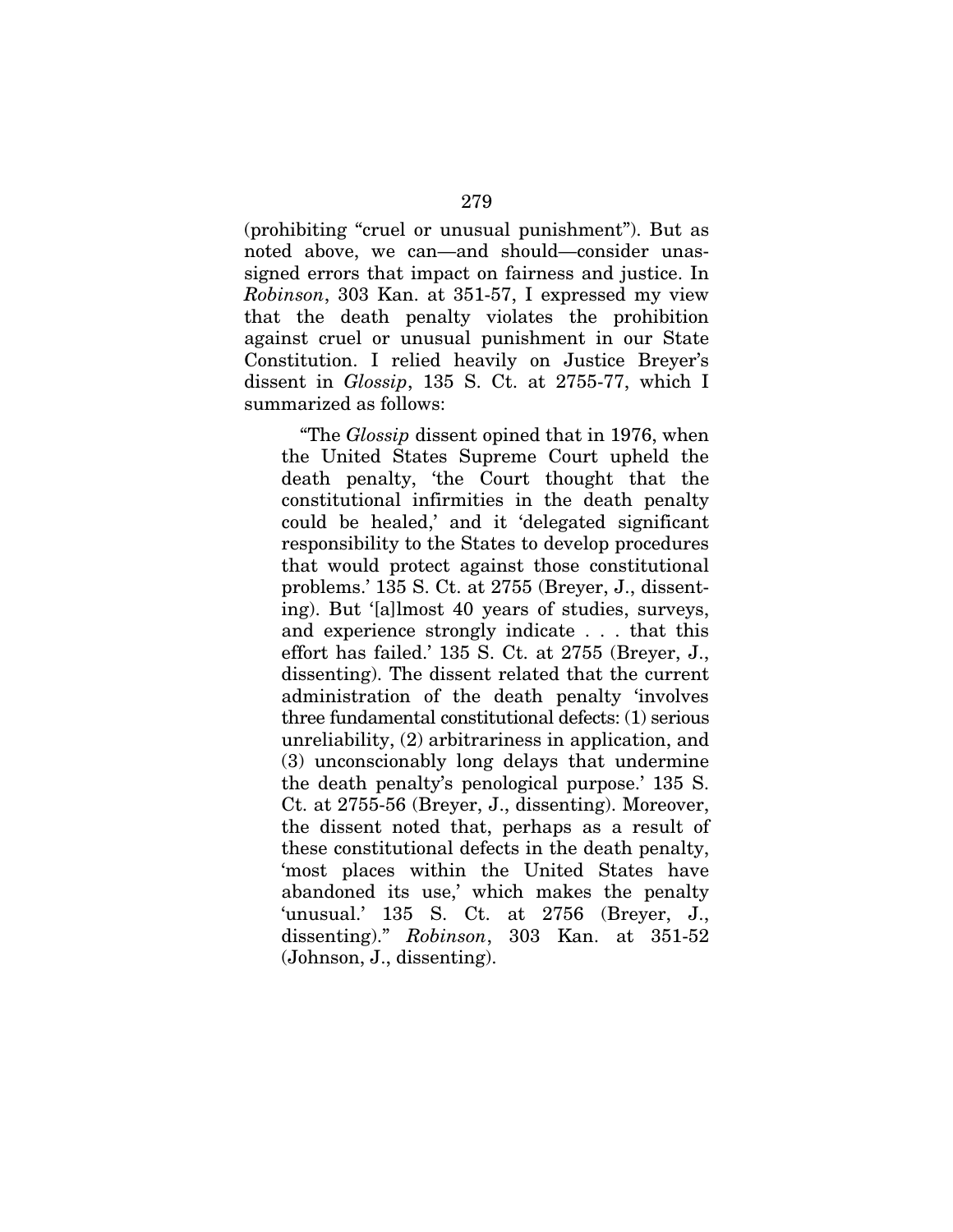The only thing I would add here is the obvious observation that a part of what makes the death penalty unfair and unjust is that the degree of certainty that a jury must possess to vote for the death penalty does not match the finality of the punishment, once executed. A jury can convict a person of capital murder without being certain that the person is guilty. Indeed, prosecutors frequently argue to juries that the beyond a reasonable doubt standard of proof does not mean beyond *all* doubt. Then, in the sentencing phase, the same less-thancertain standard is applied to the existence of aggravating factors, which must then be *outweighed* by mitigating circumstances. K.S.A. 2016 Supp. 21-6617.

But there is nothing uncertain about the punishment of death. There is no taking back a completed execution, even if we learn that the jury was hoodwinked by unscrupulous forensics, sandbagged by unethical prosecutions, or left less than fully informed by inconceivably incompetent defense counsel. In recent years, death row inmates have been found to have been wrongfully convicted for a plethora of reasons. Moreover, after a death sentence is executed, it matters not one whit whether the sentence was unconstitutionally imposed. For instance, there was no relief for all of the mentally retarded offenders put to death before the *Atkins* court announced that it was unconstitutionally cruel and unusual punishment to do so. Likewise, the 22 juvenile offenders put to death between 1985 and 2003 were not brought back to life by *Roper*'s epiphany that a state executing its children is categorically unconstitutional. See *Roper v Simmons*, 543 U.S. 551, 125 S. Ct. 1183, 161 L. Ed. 2d 1 (2005).

In short, when it comes to our death penalty, the scales of justice are not in equipoise. That is cruel.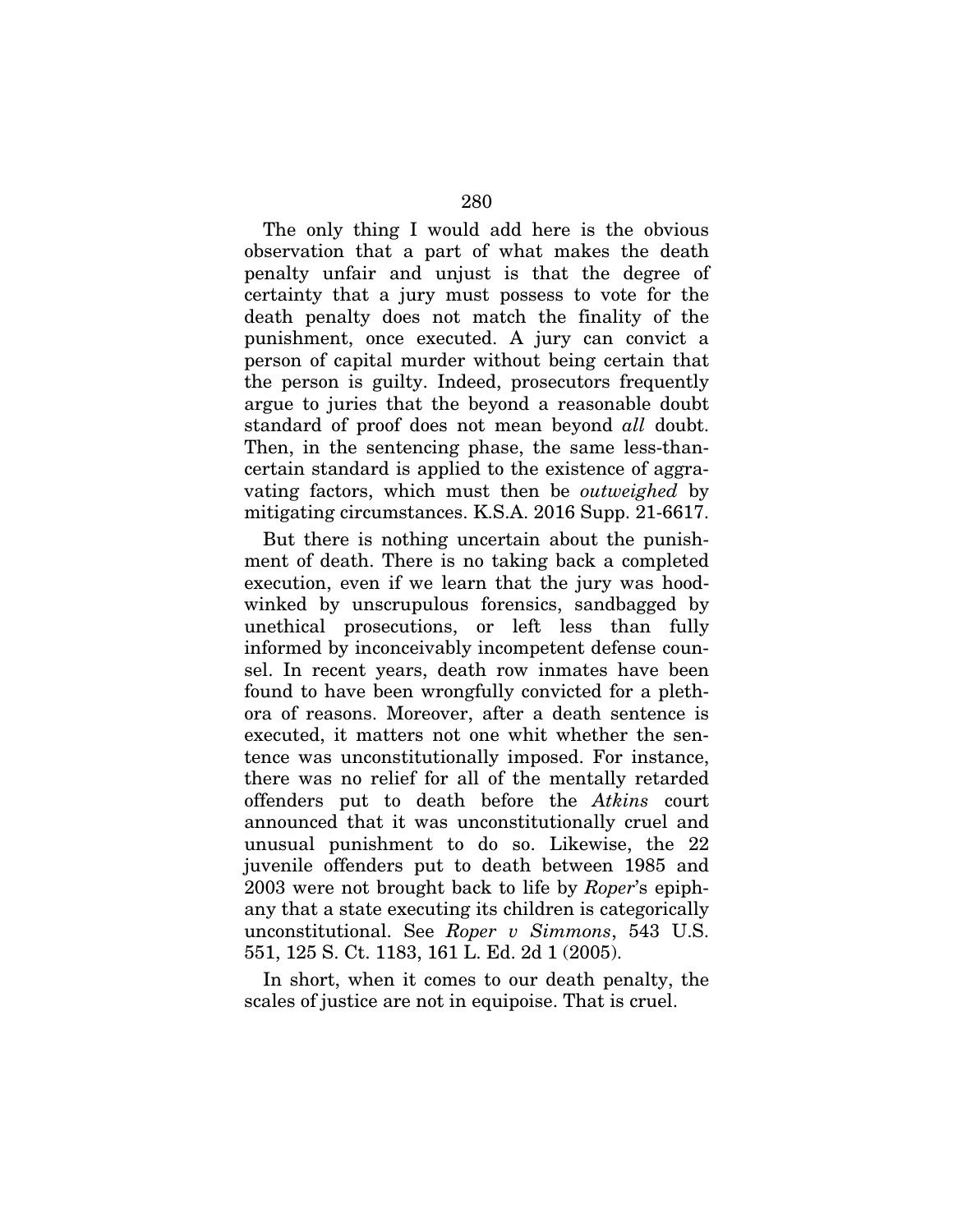# Case 106981 CLERK OF THE APPELLATE COURTS Filed 2018 Apr 26 PM 4:01

[LOGO]

| Court:                              | Supreme Court                                                           |
|-------------------------------------|-------------------------------------------------------------------------|
| Case Number:                        | 106981                                                                  |
| Case Title:                         | STATE OF KANSAS, APPELLEE,                                              |
|                                     | V.                                                                      |
|                                     | JAMES K. KAHLER, APPELLANT.                                             |
| Type:                               | Motion for Rehearing or Modifica-<br>tion by Appellant, James K. Kahler |
| Considered by the Court and denied. |                                                                         |
|                                     | SO ORDERED.                                                             |
|                                     | $\overline{1}$                                                          |

/s/ Lawton R. Nuss /s/ Lawton R. Nuss, Chief Justice

Electronically signed on 2018-04-26 16:00:58 page 1 of 14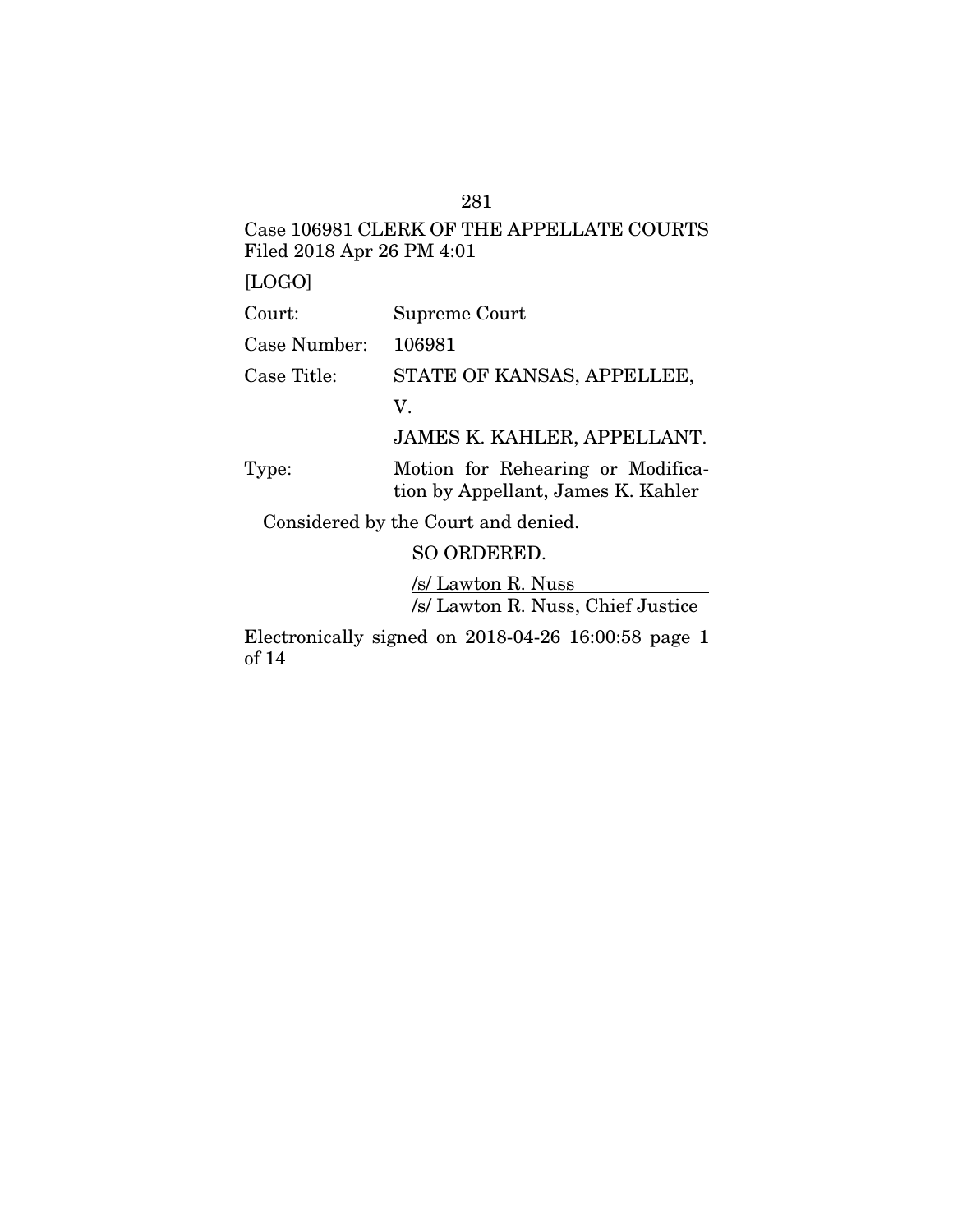## 282

# Case 106981 CLERK OF THE APPELLATE COURTS Filed 2018 May 01 PM 4:23

09 CR 270

# IN THE SUPREME COURT OF THE STATE OF KANSAS

No. 106,981

————

————

STATE OF KANSAS,

*Appellee*, v.

JAMES K. KAHLER,

*Appellant*.

# ———— CORRECTED ORDER

The court has considered and denies Appellant's motion for rehearing or modification,

BY ORDER OF THE COURT this  $1$  day of May 2018.

> /s/ Lawton R. Nuss LAWTON R. NUSS, Chief Justice

Rosen, J., recused.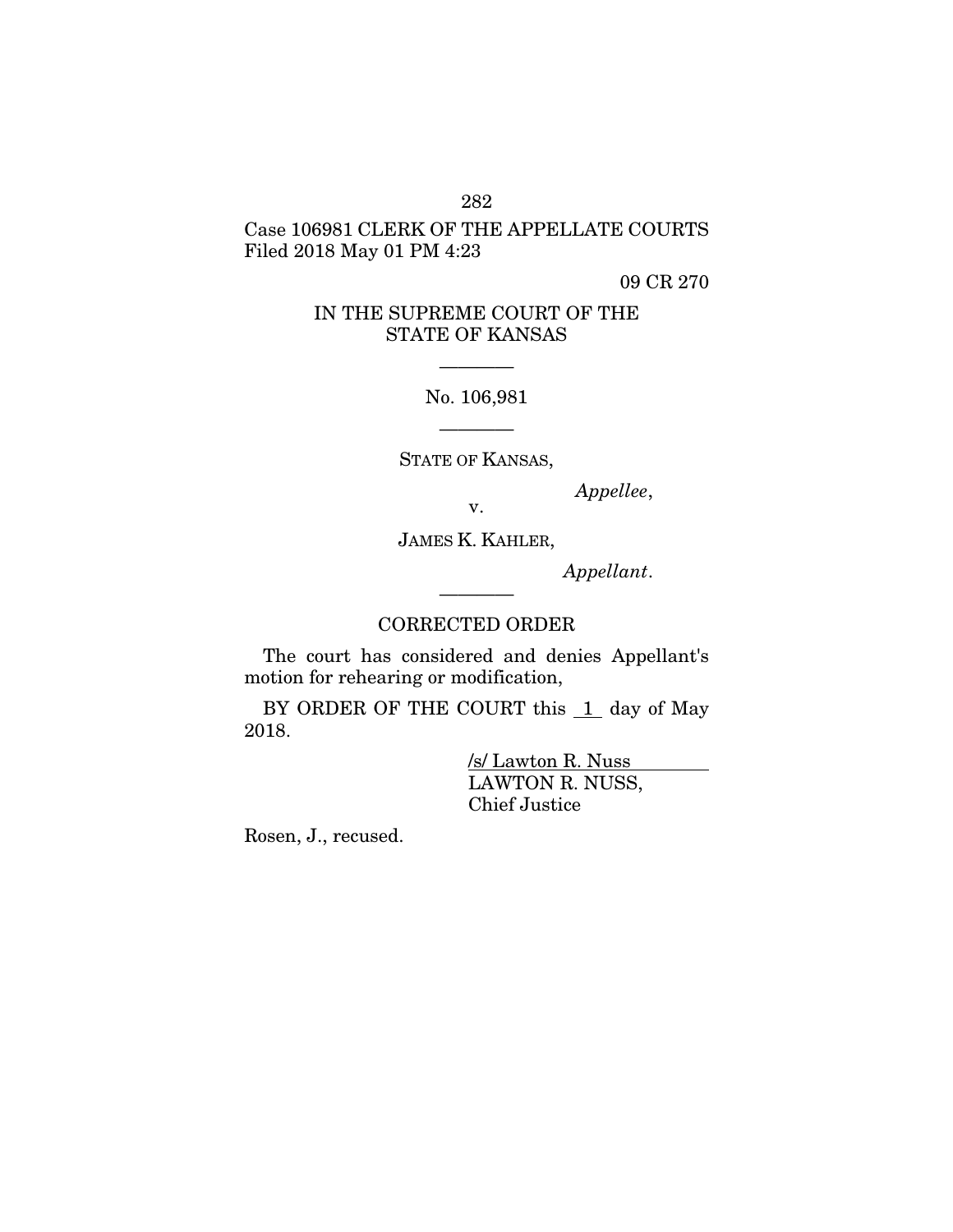## Approved: May 23, 1994 Date

## MINUTES OF THE HOUSE COMMITTEE ON JUDICIARY.

The meeting was called to order by Chairperson Michael O'Neal at 3:30 p.m. on February 9. 1994 in Room 313-S of the Capitol.

All members were present except:

Representative Tom Bradley – Excused Representative Denise Everhart – Excused Representative Rand Rock – Excused Representative Candy Ruff – Excused Representative Joan Wagnon – Excused

Committee staff present:

Jerry Ann Donaldson, Legislative Research Department Jill Wolters, Revisor of Statutes Cindy Wulfkuhle, Committee Secretary

Conferees appearing before the committee:

Representative Elaine Wells JoAn Turnbull, Wichita, Kansas Bob Fairchild, Reno County Allen Cox, Wichita, Kansas Jim Clark, Kansas County & District Attorneys Association Sheryl Tatroe, Kansas Alliance for the Mentally Ill Ron Smith, Kansas Bar Association Chip Wheelen, Kansas Psychiatric Society Dean Raymond Spring, Washburn University

Others attending: See attached list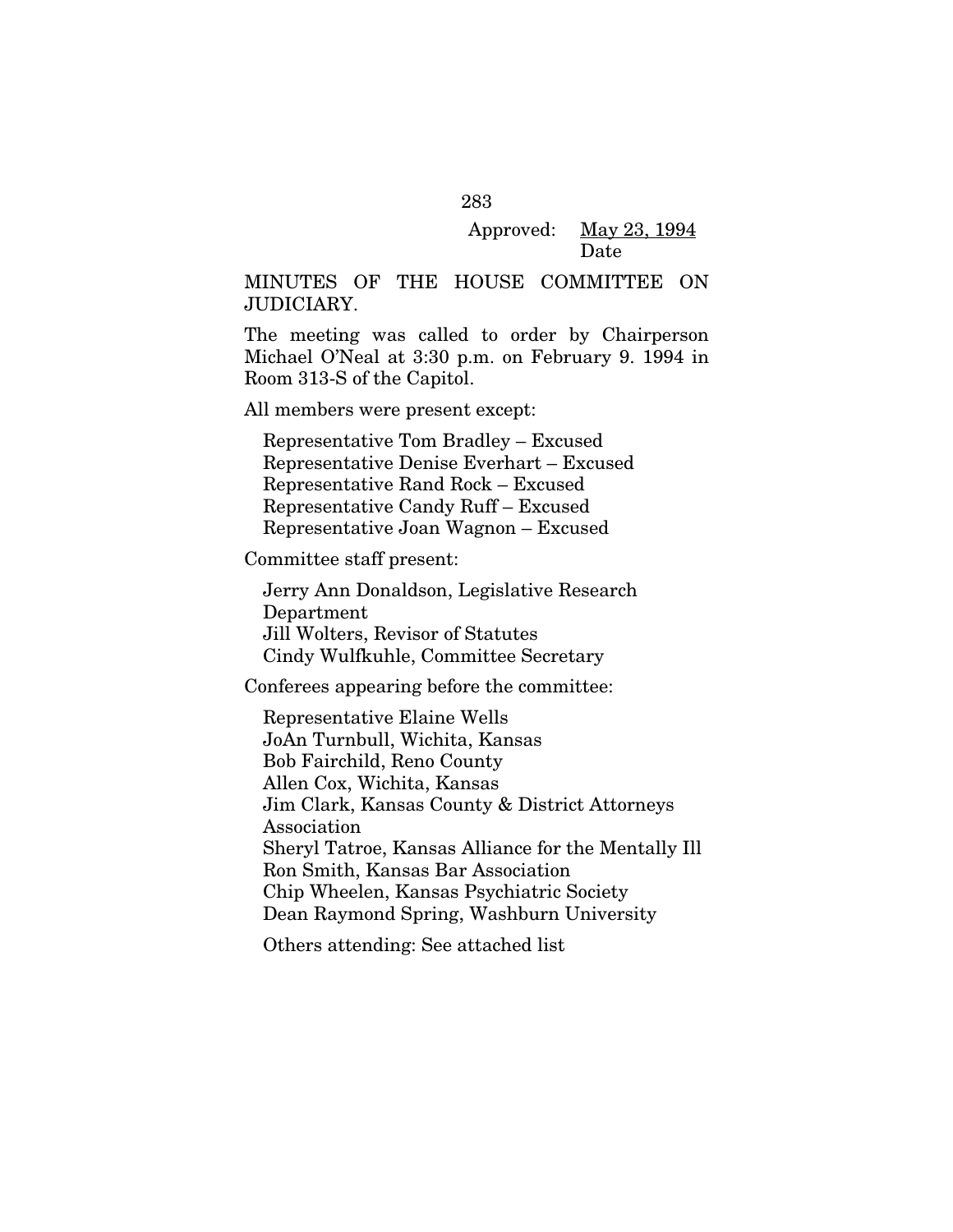Hearings on HB 2328 – Guilty but mentally ill – were opened.

Representative Elaine Wells appeared before the Committee as the sponsor of the bill. She stated that fourteen states have Guilty But Mentally Ill (GBMI) legislation and three states have abolished the use of the insanity defense. HB 2328 defines mental illness and states that the verdict can be used only in felony cases. If the defendant was found to be GBMI he would spend his time in an institution for examination to determine treatment and when treatment should be terminated. When the defendant's treatment was finished he would then serve the remainder of his time in prison, (see attachment 1). She commented that in Michigan 80% of the cases of findings of guilty were pleas of GBMI. States that have GBMI show that the defendants are in treatment for a short period of time and serve the remainder of their sentence in prison. In the State of Utah they abolished the insanity defense believing that it would bring their state more in line with the Christian attitudes and values. The guilty but mentally ill approach would give a safer measure of protection, assure treatment and also provide for confinement.

JoAn Turnbull, Wichita, Kansas, appeared before the Committee as a proponent of the bill. She stated that her son was murdered in 1987. The criminal was found not guilty by reason of insanity. Doctors stated that he was deranged when he went into the Nautilus Center and killed her son. He was sentenced to Larned State Hospital and has the right to request a hearing every year to be released. Our society should be protected from people who commit such acts, (see attachment 2).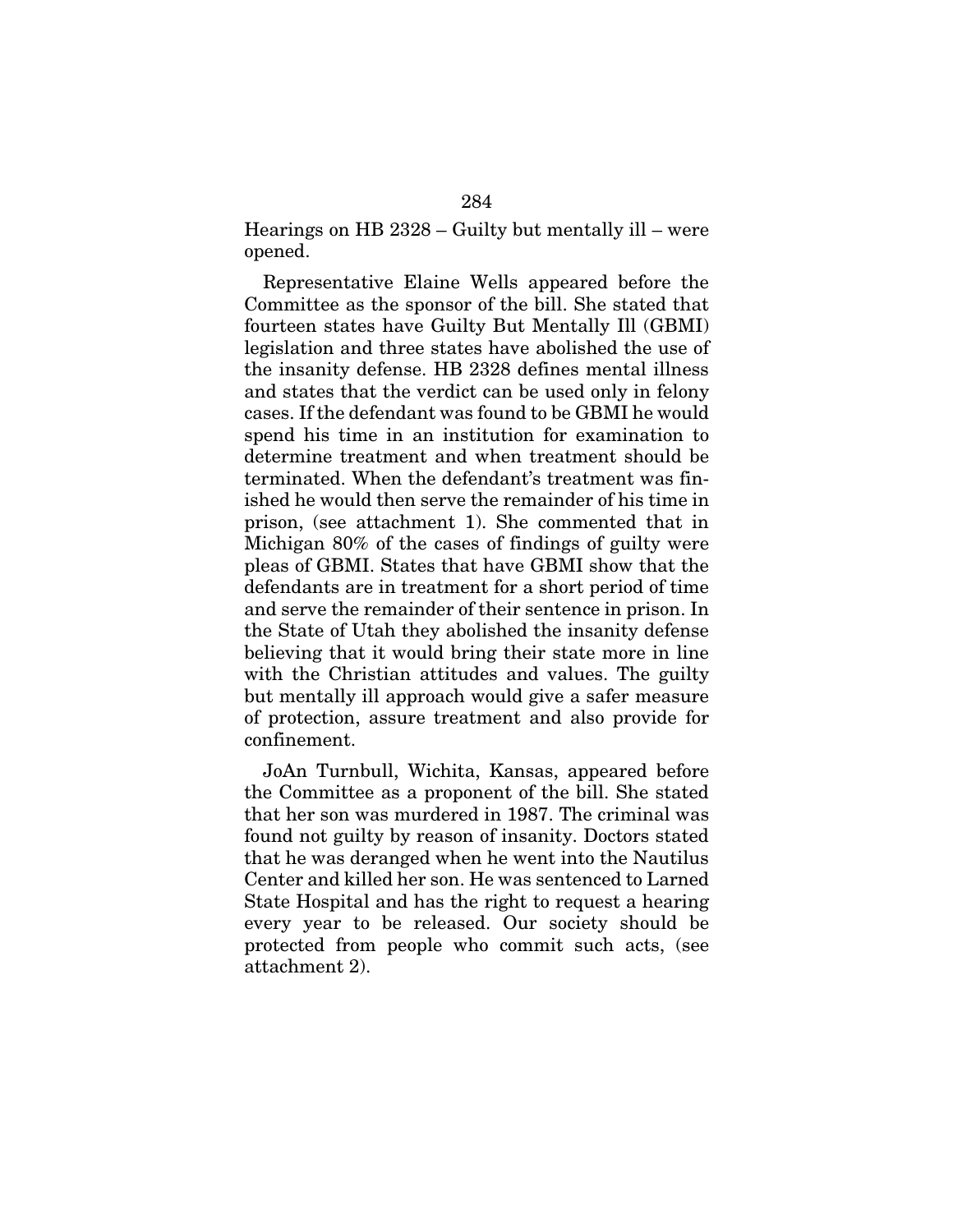Chairman O'Neal commented that he was concerned that the District Attorney accepted the plea without a trial and questioned if the District Attorney shared with her the report of the State's psychiatrist. Ms. Turnbull responded that the family requested a copy of the report hut it was never sent.

Bob Fairchild, Reno County, appeared before the Committee as a proponent of the bill. He felt that defendants should have to do time for their crime and not be rewarded with time in a mental institution and then be released back into society. These criminals should have to serve their time in a prison after they have been found competent, (see attachment 3).

Allen Cox, Wichita, Kansas, appeared before the Committee as a proponent of the bill. He stated that in 1990 he was shot while he was driving to work. While the defendant was on the shooting spree: one person was killed and a total of ten people were shot 7 seriously. The defendant pled not guilty by reason of insanity and was sent to Larned State Hospital for treatment. Every year there is a competency hearing to see if he can be released, (see attachment 4).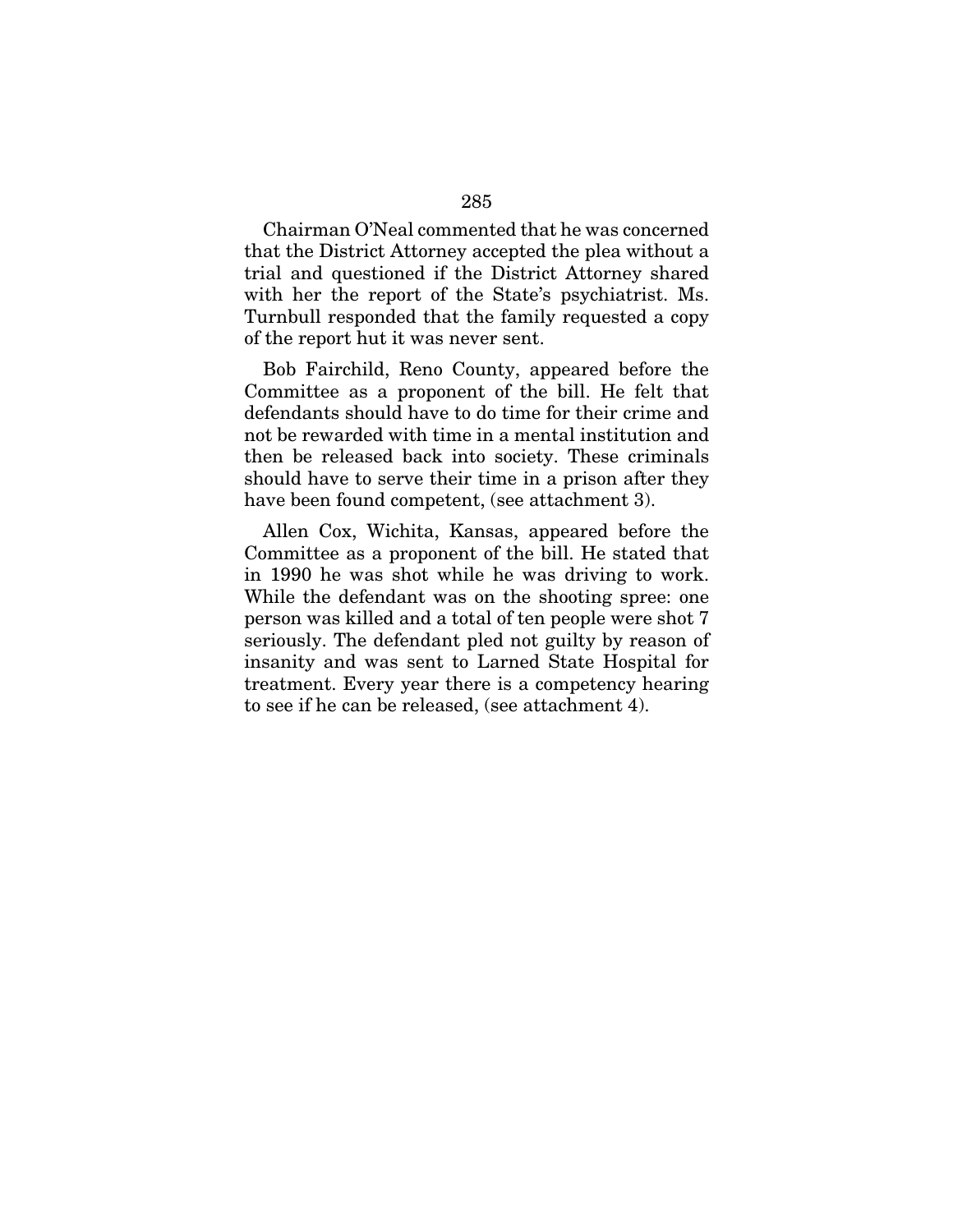#### CONTINUATION SHEET

MINUTES OF THE HOUSE COMMITTEE ON JUDICIARY. Room 313-S Statehouse, at 3:30 p.m. on February 9, 1994.

Chairman O'Neal stated that he was concerned that prosecutors were accepting these pleas without having hearings. He questioned if Mr. Cox knew why the prosecutor accepted the plea without a hearing. Mr. Cox responded that the defendant was a manic depressive and was on medication, but when he was on the spree he wasn't taking the medication. The Chairman commented that while he was on the medication the law presumed that he was competent, but if he chooses to be off the medication he can exercise his right to plea insanity for anything that may happen while he was off the medication.

Jim Clark, Kansas County & District Attorneys Association, appeared before the Committee as a proponent of the bill. He stated that recent developments in the law have made the additional verdict a matter of primary importance to those concerned with public safety. He is concerned with the recent U.S. Supreme Court decision in *Foucha v. Louisiana* which requires that to confine a person found guilty by reason of insanity the person must be found both dangerous and mentally ill. Kansas law is the same and will probably be ruled unconstitutional, (see attachment 5).

Chairman O'Neal asked Mr. Clark to explain why a District Attorney would be convinced that he should accept a plea of not guilty by reason of insanity. Mr. Clark responded that in insanity cases when experts state that the defendant was insane at the time of the crime feel there is the duty not to proceed forward with a trial. The Chairman questioned if there was the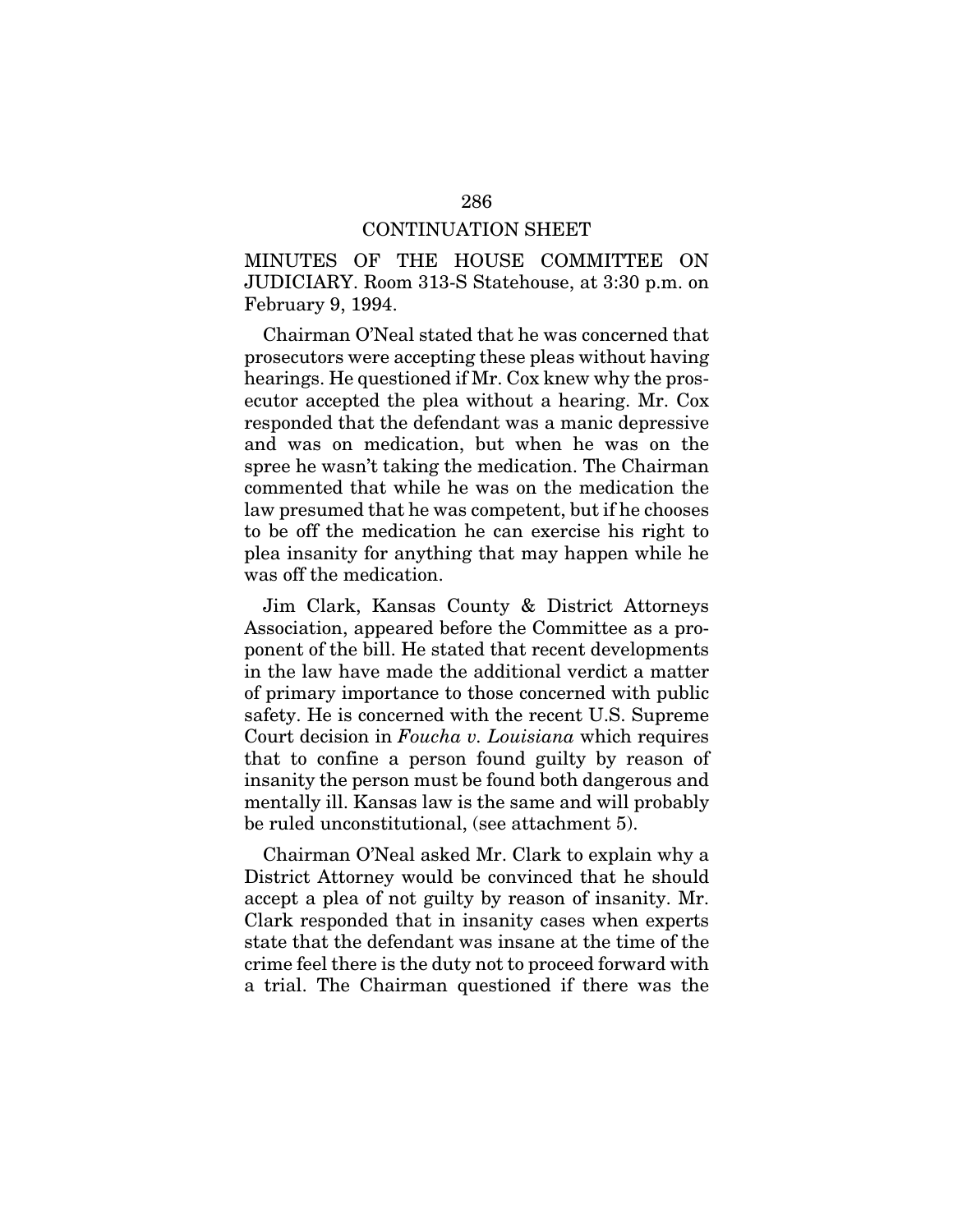option of the GBMI, would the plea bargain number come down. Mr. Clark replied that there probably wouldn't be a reduction in plea bargains but there would probably be a number of those kinds of cases that would have pled guilty by reason on insanity but change to GBMI. Chairman O'Neal commented that if the defendant was mentally ill before, during and after the crime, shouldn't temporary insanity be done away with. On the other hand there are those that are sane before and after the crime but for a period of time they act out in a bazaar way and commit a crime and can then hide behind the not guilty by reason of temporary insanity. The Chairman questioned if they were getting any feedback from the states that have the option of GBMI. Mr. Clark replied that Michigan feels that this option was working.

Representative Garner commented that this would give a fourth option to juries and could encourage more compromise verdicts. Mr. Clark commented that this does concern him but it was not a reason to refrain from passing this bill. Chairman O'Neal agreed that under this bill a plea of guilty but mentally ill was a verdict of guilty.

Sheryl Tatroe, Kansas Alliance for the Mentally Ill, appeared before the Committee as an opponent to the bill. She stated that this added option does nothing to reduce the likelihood that a person with a mental illness will commit fewer crimes. The bill that was being proposed today has more potential for confusion than for addressing the wrongs a person does and has no public policy merit that Kansas Alliance for the Mentally Ill can find. The fact that individuals do not take the medication that is needed to control their behavior is not unexpected, (see attachment 6).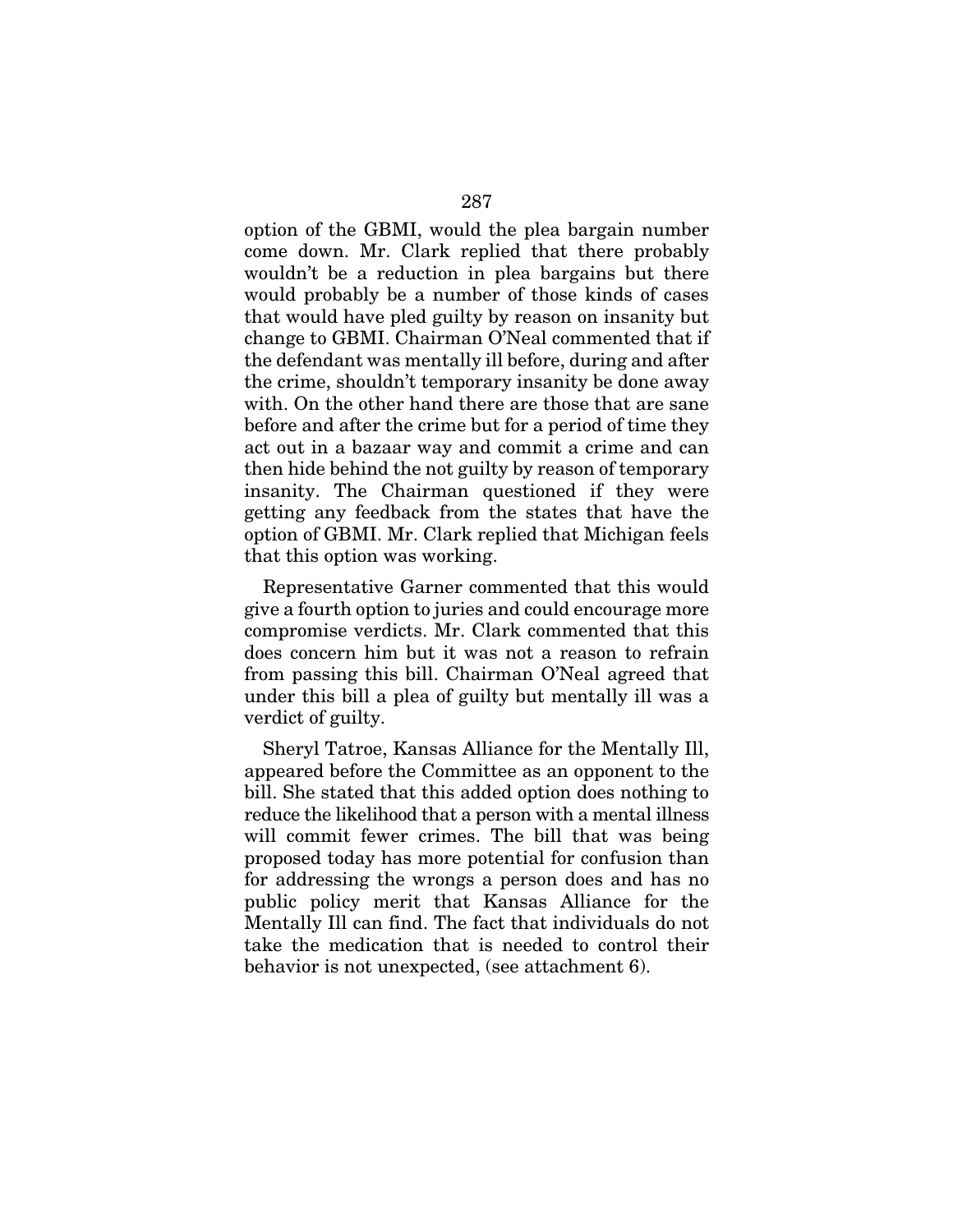Chairman O'Neal stated that the decision as to whether an individual was entitled to be acquitted by reason of insanity was done by a jury. The GBMI option would take nothing away from the jury but simply add another option which would cause the jury to differentiate between types of disabilities at the time the act was committed. They could find that at the time the act was committed there was true mental illness and continue to acquit by reason of insanity; or the defendant might not have proven true mental illness to the juries satisfaction but it is a person who obviously needs treatment and can be found guilty by reason of insanity. The Chairman questioned why wouldn't they want the same jury that is capable of making the decision of insanity making the distinction between insanity and a mental defect that should hold them responsible for their crime. Ms. Tatroe replied that their view was that this additional option was not needed. If they are guilty they should receive a verdict of guilty and if treatment is needed then they should receive treatment. The Chairman questioned how the guy driving down the street was protected from the person who chooses not to take their medication that day. Ms. Tatroe responded that there should be a provision that states that they are required to take their medication or not be released and if they are released be on medication monitoring. Chairman O'Neal stated if someone has proven time and time again that they cannot be trusted to take their medication, they need to be locked up. Ms. Tatroe commented that if someone can function in society and had a tool to be able to do so and had some support in using that tool then they should be allowed to function in society. However if someone had proven that they cannot take their medication, then there should be a provision that they stay in a mental health center.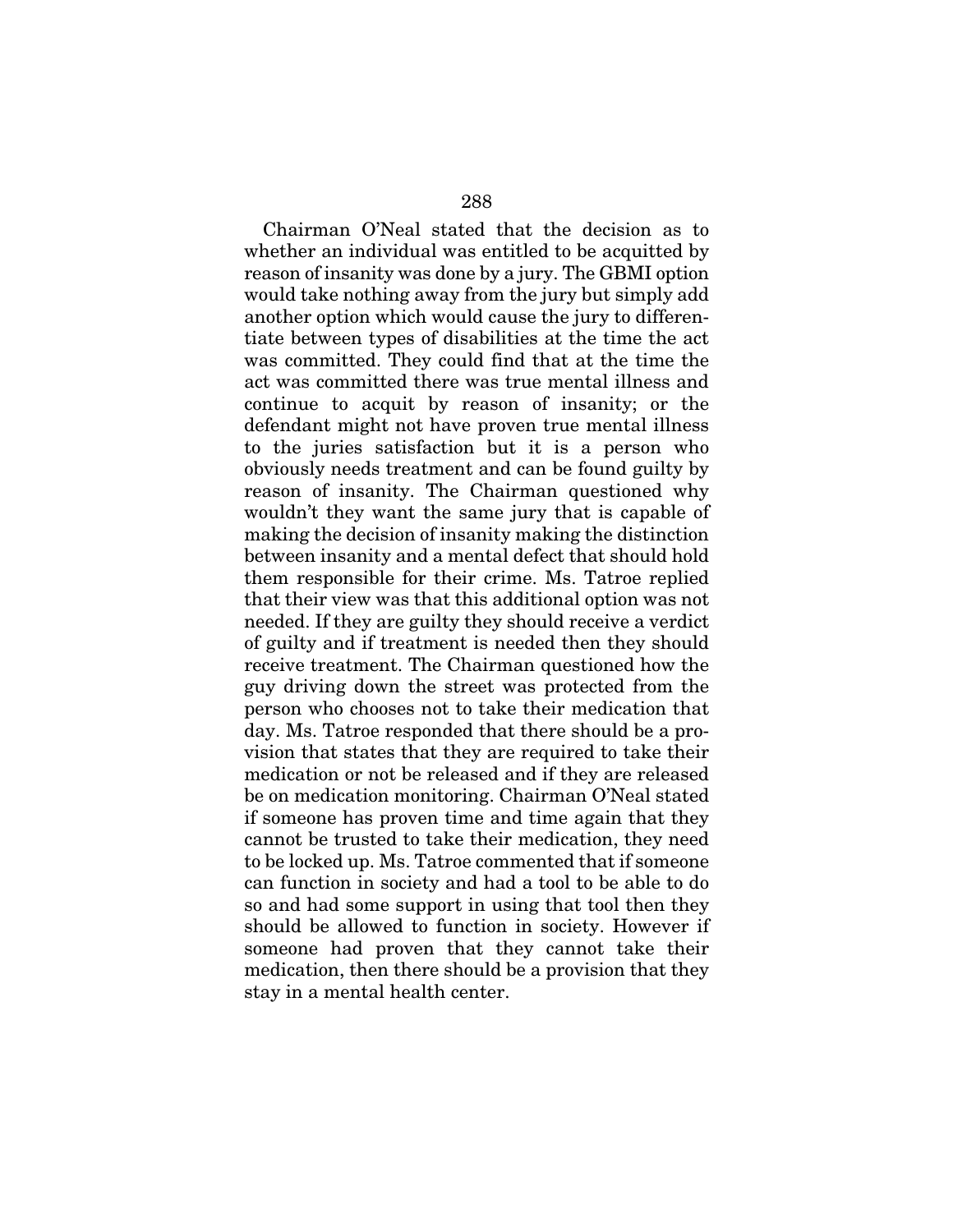Ron Smith, Kansas Bar Association, appeared before the Committee as an opponent to the bill. He stated that if this law was passed the jury makes the decision as to what verdict will be announced against the defendant. The GBMI would come out of those who are already guilty and have no other way to receive treatment for their illness.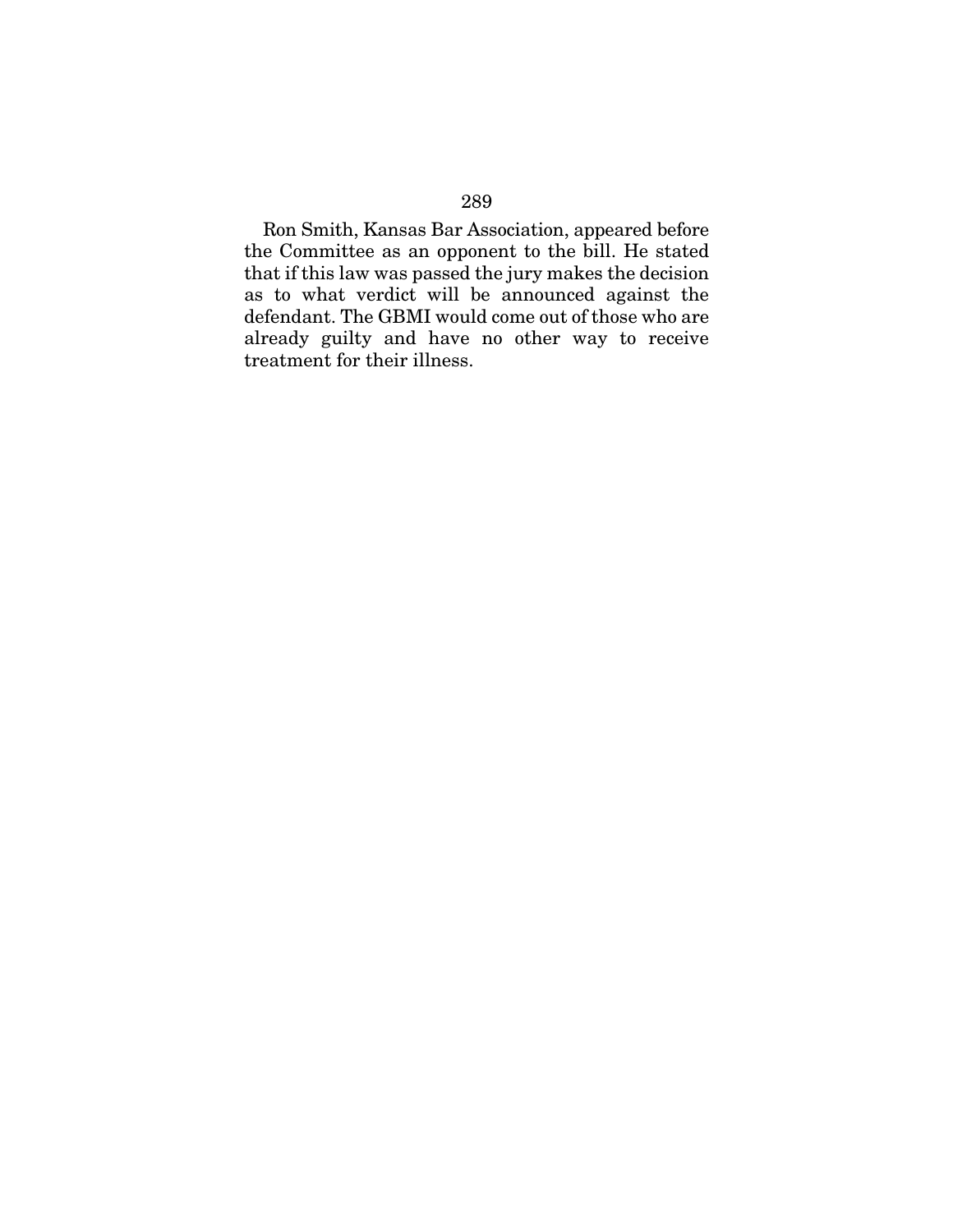#### CONTINUATION SHEET

MINUTES OF THE HOUSE COMMITTEE ON JUDICIARY, Room 313- S Statehouse, at 3:30 p.m. on February 9, 1994.

Raymond Spring, Washburn University, appeared before the Committee as an opponent to the bill. He stated that Utah, Idaho, & Montana have abolished the insanity defense entirely. He believes that is the way the states should go. The issue of GBMI adds nothing to what the courts already have. If this proposed bill would make it safer for the public he would be in favor of the bill, but it doesn't do this, however, it does provide an incentive for those that plea insanity. He stated that the juries are already confused by the insanity defense because it tends to take the focus away from the issue of if they committed the crime. Adding GBMI would only add to the confusion. Section 2 of the bill shifts the burden of proof in insanity defense cases from the prosecution to the defense, (see attachment 7).

Chairman O'Neal commented that he has always assumed that abolishing the insanity defense was not constitutionally possible. He asked how the State would proceed if it decided to abolish the insanity defense. Mr. Spring replied that in Utah, Idaho & Montana, which have been held constitutional, have abolished the language of insanity and do not give jury instructions on the insanity defense. The jury is instructed that in order to find the defendant guilty they must find that the defendant intentionally killed another human being. The focus is now if the act was intentional. If there was evidence that the defendant was mentally ill, juries are directed to answer the question of whether the act was intentional. This clarifies the issue for juries.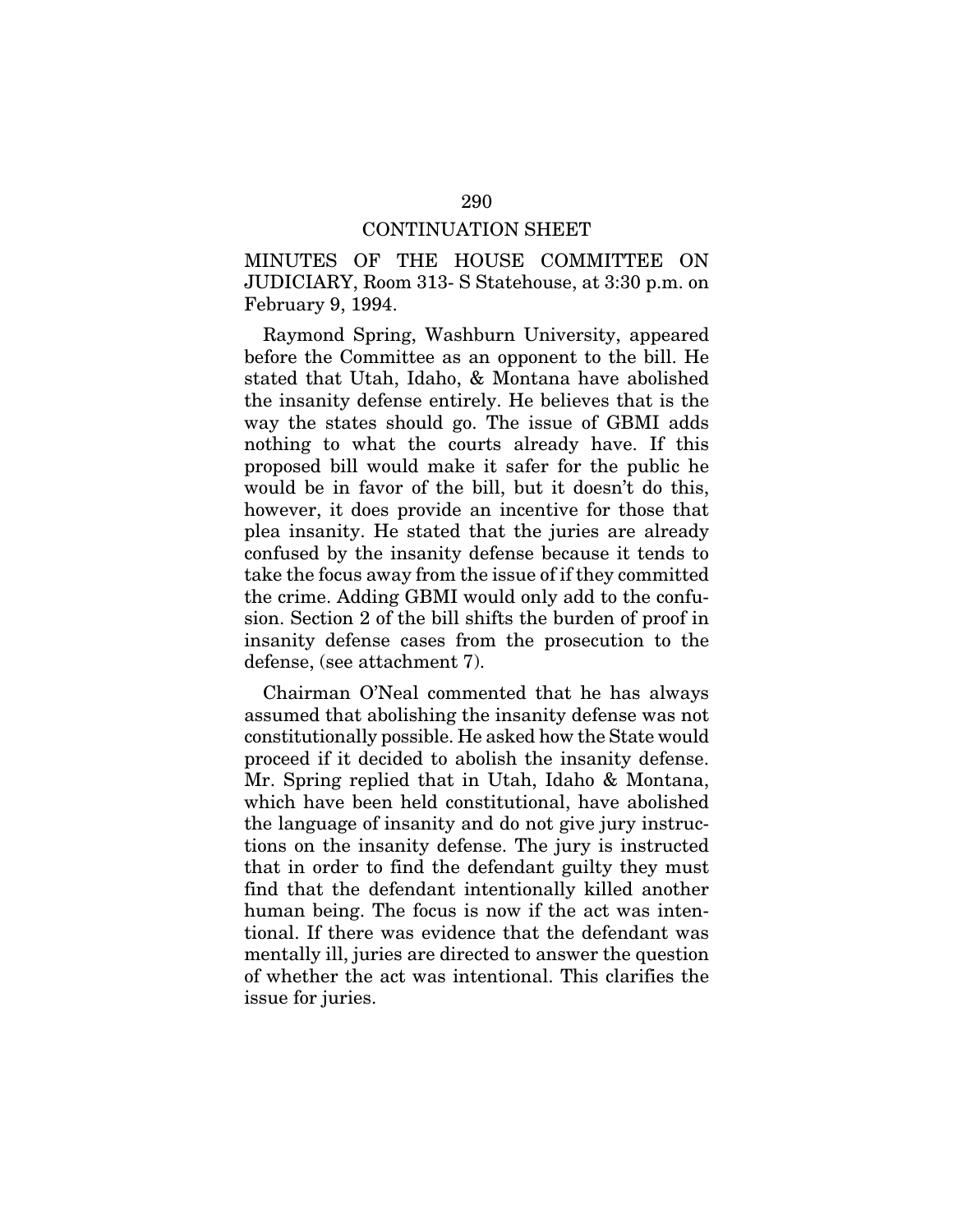Chip Wheelen, Kansas Psychiatric Society, did not appear before the Committee but requested that his testimony be included into the minutes, (see attachment 8).

Hearings on HB 2328 were closed.

Representative Mays had several requests for bill introductions. All four of the bills related to child custody. The first would make investigation and reports available to all parties in the proceedings. The second defines criteria for child custody cases for the courts to consider. The third would expand the facts that would be allowed at custody hearings that could be considered and the fourth expands the definition of interference in child custody cases.

Representative Mays made a motion to have these bill requests introduced as committee bills. Representative Plummer seconded the motion. The motion carried.

The Committee meeting adjourned at 6:00. The next meeting is scheduled for February 14, 1994.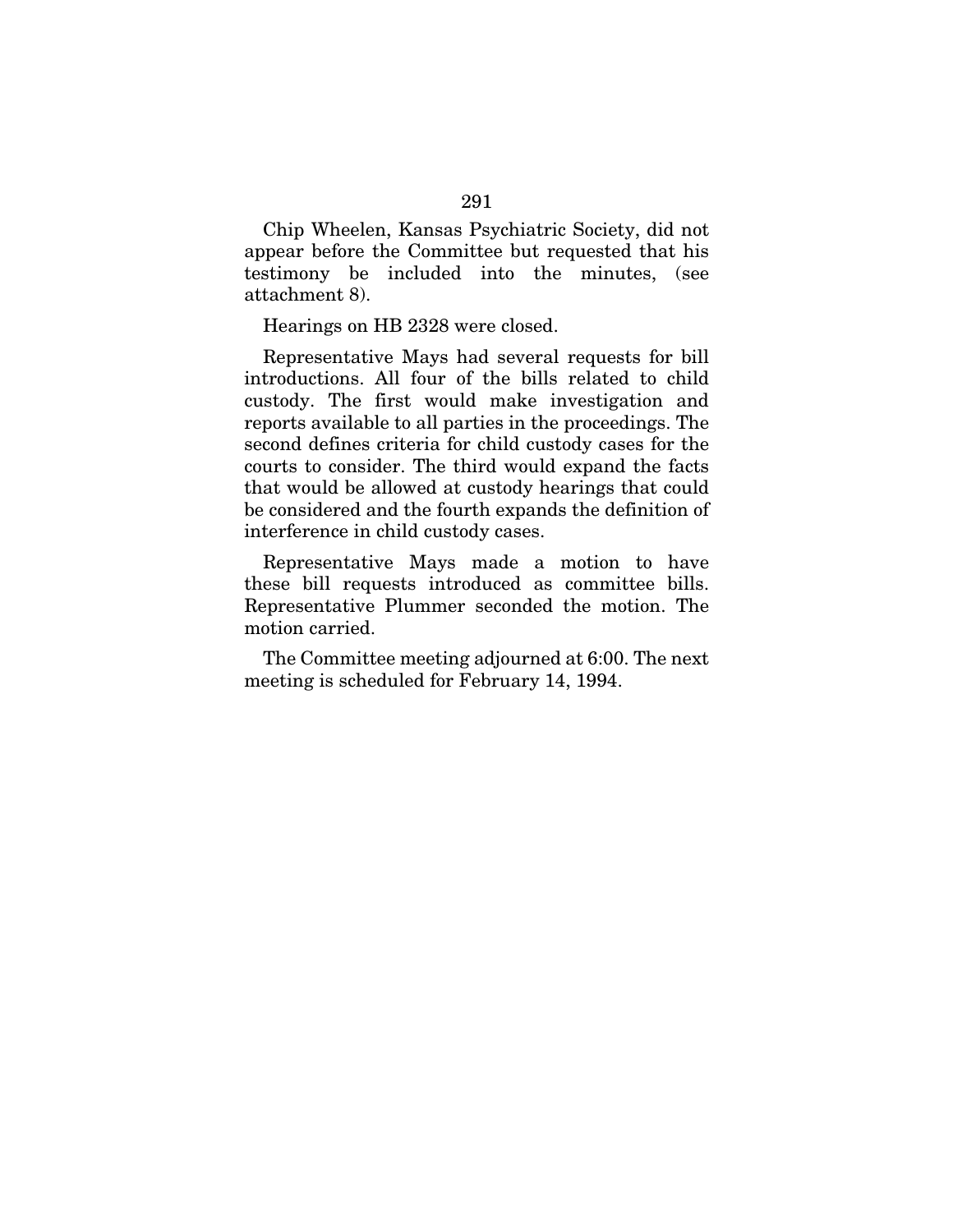# STATE OF KANSAS

## [LOGO]

## TOPEKA

### HOUSE OF REPRESENTATIVES

ELAINE L. WELLS REPRESENTATIVE, FIFTY-NINTH DISTRICT OSAGE AND NORTH LYON COUNTIES RR 1 BOX 166 CARBONDALE, KANSAS 66414 (913) 665 7740

COMMITTEE ASSIGNMENTS MEMBER ELECTIONS INSURANCE PENSIONS INVESTMENTS AND BENEFIT'S

### TESTIMONY ON H.B 2328

### "GUILTY BUT MENTALLY ILL"

They say the third time is a charm. Hopefully that will be the case with this legislation. It has passed the House several times by a wide margin, but it seems to hit a snag in the Senate Judiciary committee, because it was either too late in the session, or a chairman in the past six years did not see the merit of it. If you counted all the sponsors in the three sessions who signed on to this bill, (1988, 1990, and 1993) you'd come up with over sixty House members, an even number from both parties, and several from leadership of both parties.

Most of you know that the reason I have been so involved with this issue is because an 18 year old friend of my son's was murdered during my first term as a legislator. His murderer was acquitted in a "ten minute" trial by the insanity defense, and to this day,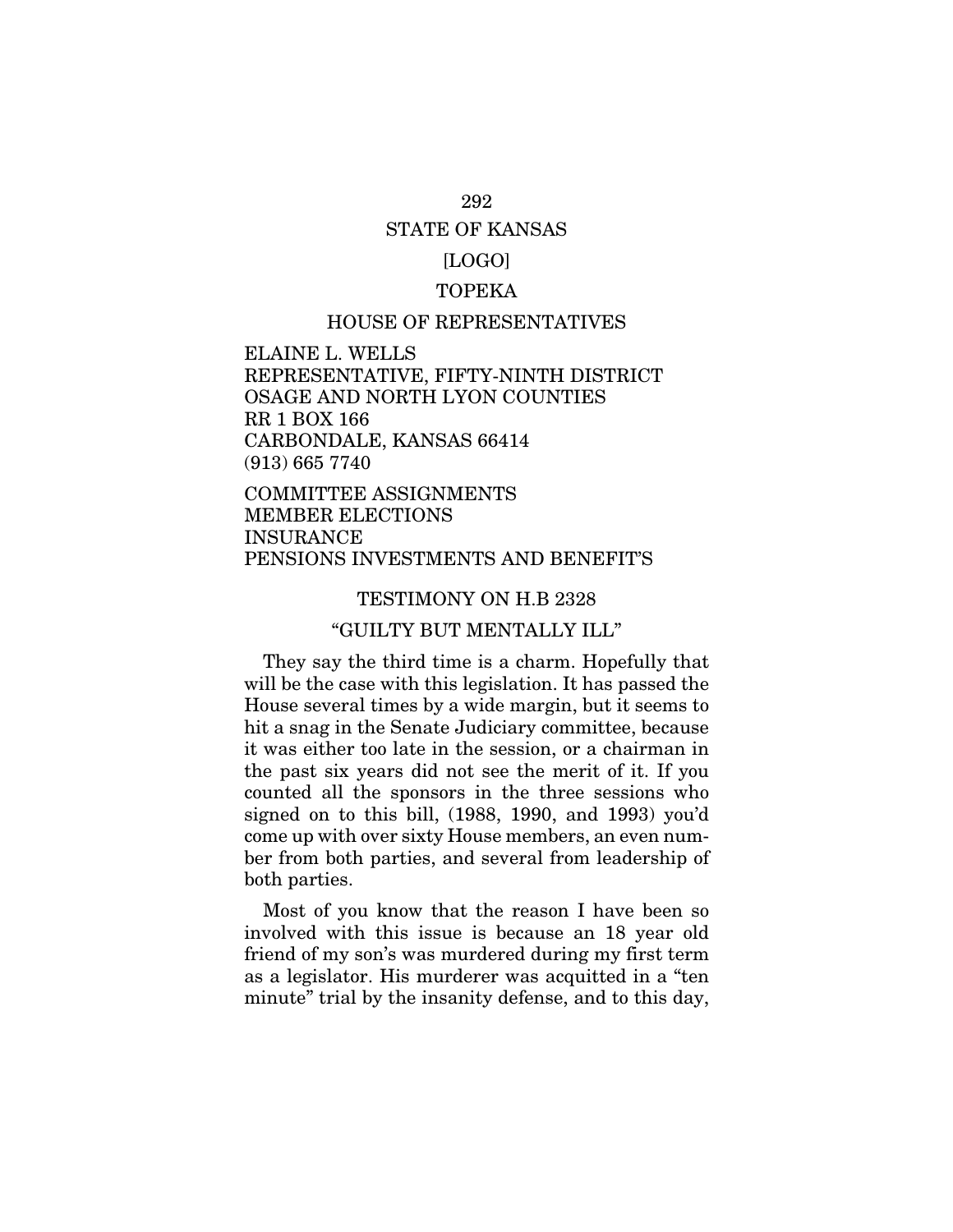the mother of that boy cannot put his death behind her. Every year she has to testify to keep his killer in a security institution.

Since then the public outcry continues to mount of the injustice that occurs whenever another insanity defense is used.

According to the information I have reviewed, fourteen states have the GBMI legislation and three states have abolished the use of the insanity defense. You'll hear that states who have the GBMI verdict have seen negative results, but to the contrary it is working in those states.

HB2328 defines mental illness, and then states the verdict can be used only in felony cases. It will waive the defendant's right to trial if the plea of GBMI is accepted. It gives the trial judge the right to refuse to accept the plea of GBMI. It establishes that if a defendant makes such a plea that it is an admission of the truth of the charge. After the finding or acceptance of a plea of GBMI the trial judge will order the defendant to be committed to an appropriate state or local institution for examination to determine treatment, and when the treatment terminates, the defendant will be required to serve the remainder of the sentence imposed. Finally, it provides for a screening investigation to determine if further treatment is necessary after the expiration of the sentence.

In previous years testimony, I quoted Professor Norvel Morris who wrote in the "Journal of Law and Health," "we don't really have a defense of insanity. What we have is a rarely pleaded defense that is pleaded in sensational cases, or in particularly ornate homicide cases where lawyers. the psychiatrists, and the community seem to enjoy their plunge into the moral debate.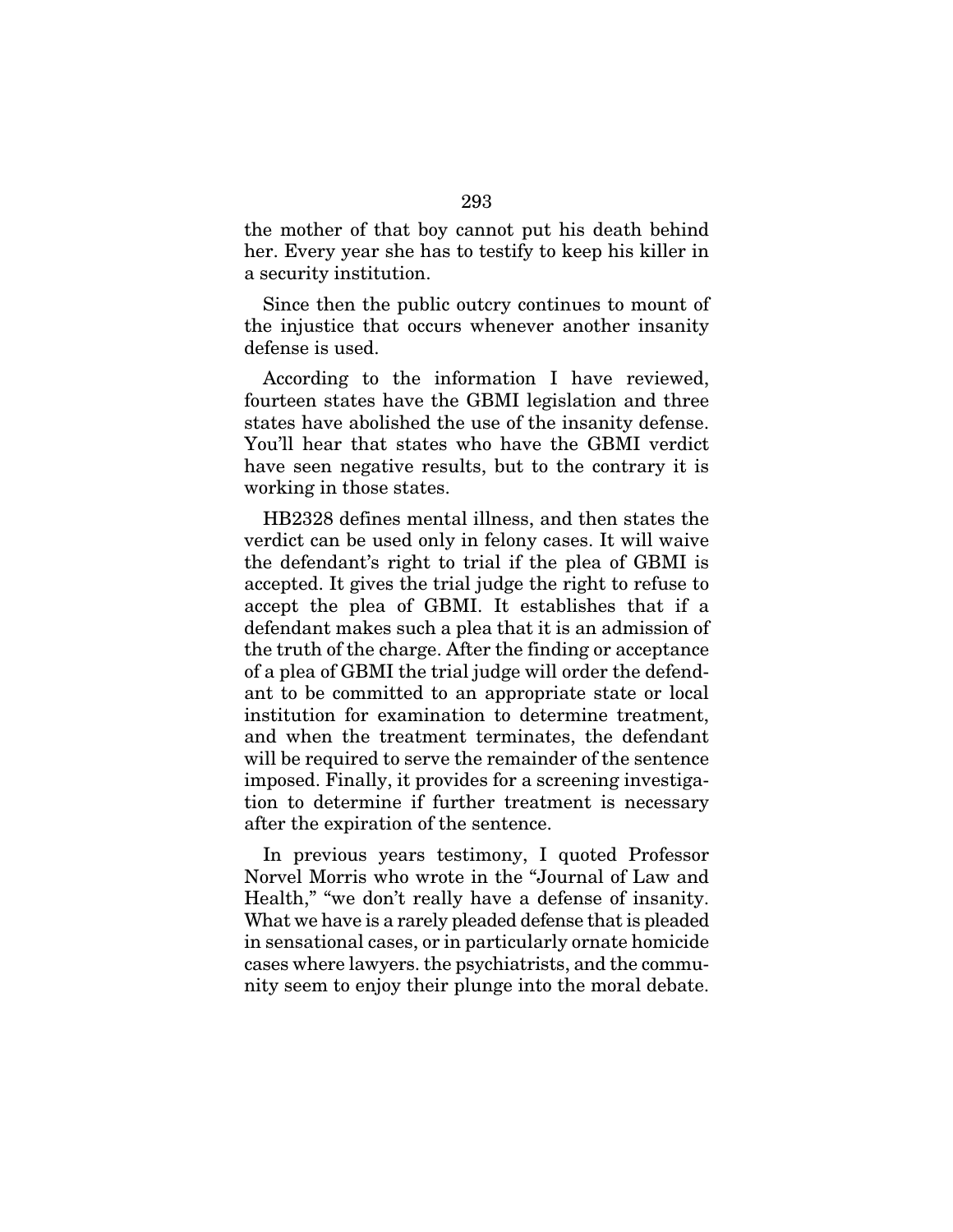The special defense of insanity is a rare genuflection to values we neither achieve nor seek elsewhere in the criminal justice system. I see it as a somewhat hypocritical tribute to a feeling that we had better preserve some rhetorical elements of the moral infrastructure of the criminal law. There is no legal definition of insanity, different standards apply both at different stages of the criminal process, and from one jurisdiction to another, at the same stage." This is still a good quote.

You'll hear that GBMI does not reduce the number of Not Guilty by Reason of Insanity verdicts, with the argument that in Michigan (the first state who enacted the GBMI legislation) the same number of persons were found not guilty by reason of insanity. An additional group, almost equal in number, were found GBMI. Of these new findings of "guilty," 80 percent were pleas of GBMI. What this proves is that an additional number of "guilty" felons were sentenced for the crimes they had committed. The result was to remove those violent offenders from the streets and ensure public safety.

Another argument you'll hear is that it will increase costs, with additional psychiatric care. Yet in the states that have the GBMI, results have shown that they are in "treatment" for a short period of time and serve the remainder of their institutionalization in the penal system. The public interest in safety from violent offenders is at an all-time high. We feel that they should be in prison, regardless of the cost. If they are guilty, they should serve time.

A third argument you'll hear is about recidivism. and that mentally ill defendants going to prison GBMI will serve the same amount of time under the sentencing grids regardless whether they cooperate in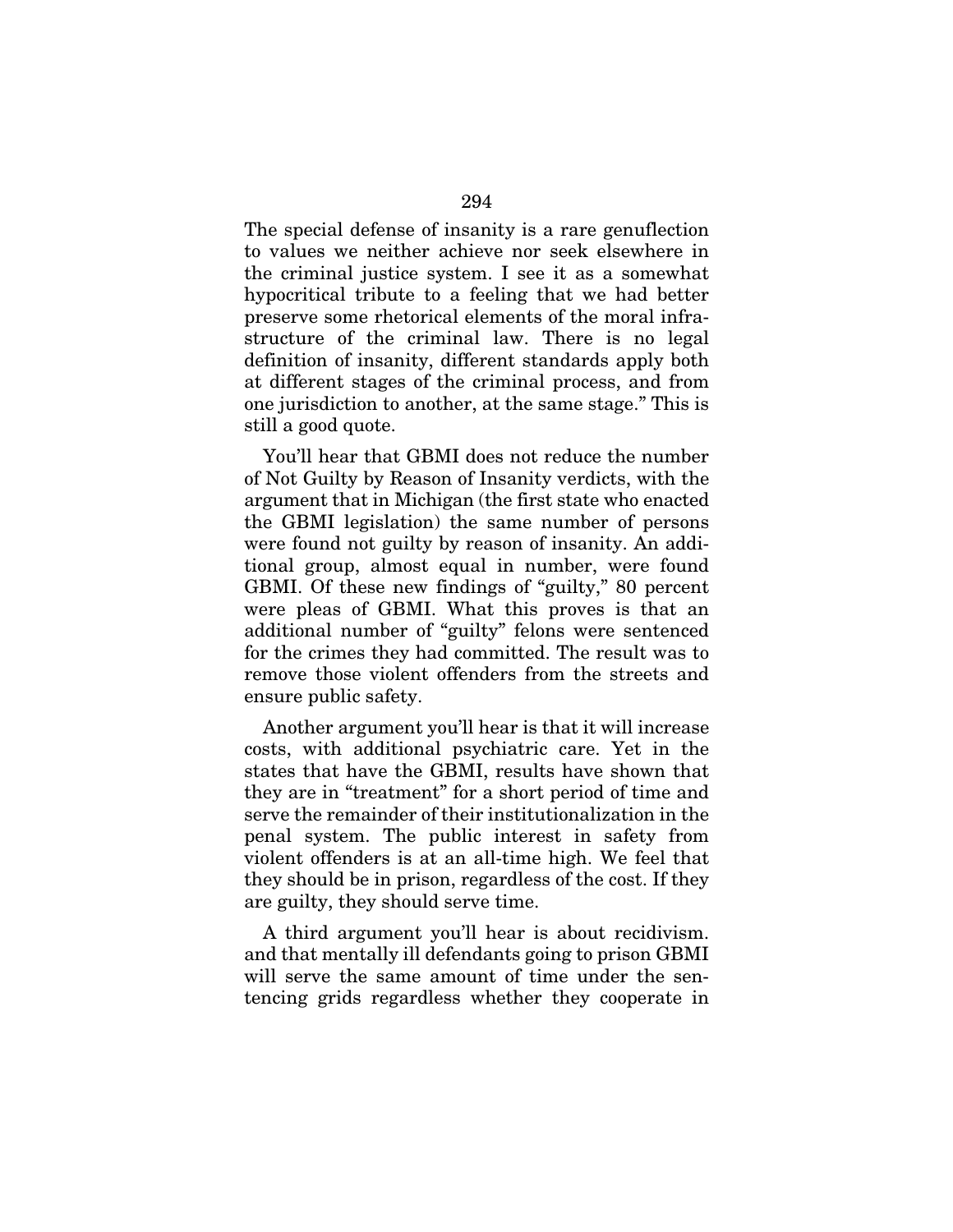their treatment, or whether they get treatment. Thus removing the incentive to get well. Yet under our current system an insanity acquittee here in Topeka committed another heinous crime last year, killing a therapist at Topeka state, after killing a co-ed in Emporia in 1986. Currently we do not track recidivism of insanity acquittees.

It is also argued that a judge can now order under K.S.A. 22-3430 and 3431 a person found guilty of a crime to a state hospital or security hospital for treatment, then bring them back for sentencing. The key words here are "found guilty." We are worried about those who are found innocent by reason of insanity, who are committed and according to statistics, remain in a security institution for only twenty months. I have attached information from Larned State Hospital with this information.

The final argument I believe you will hear is that GBMI changes 2,000 years of Judeao-Christian attitudes about punishment and mental illness. I have attached testimony heard in 1990 from Donald Kusmald, a Pastor in Emporia. He uses an Emporia Gazette quote from Dr. Walter Menninger stating that the application of the insanity defense is uneven. Pastor Kusmald also stated that three states, including Utah have abolished the insanity defense. Maybe Utah was more convinced that abolishing the insanity defense would bring their state more in line with Christian attitudes and values. Two thousand years ago insane people were locked up for years, not twenty months.

In the states that have enacted GBMI legislation practical changes have occurred. These were the findings in a telephone survey of eleven states who passed the bill. The 136 surveyed were legislators, attorneys, judges, mental health personnel, and correctional offi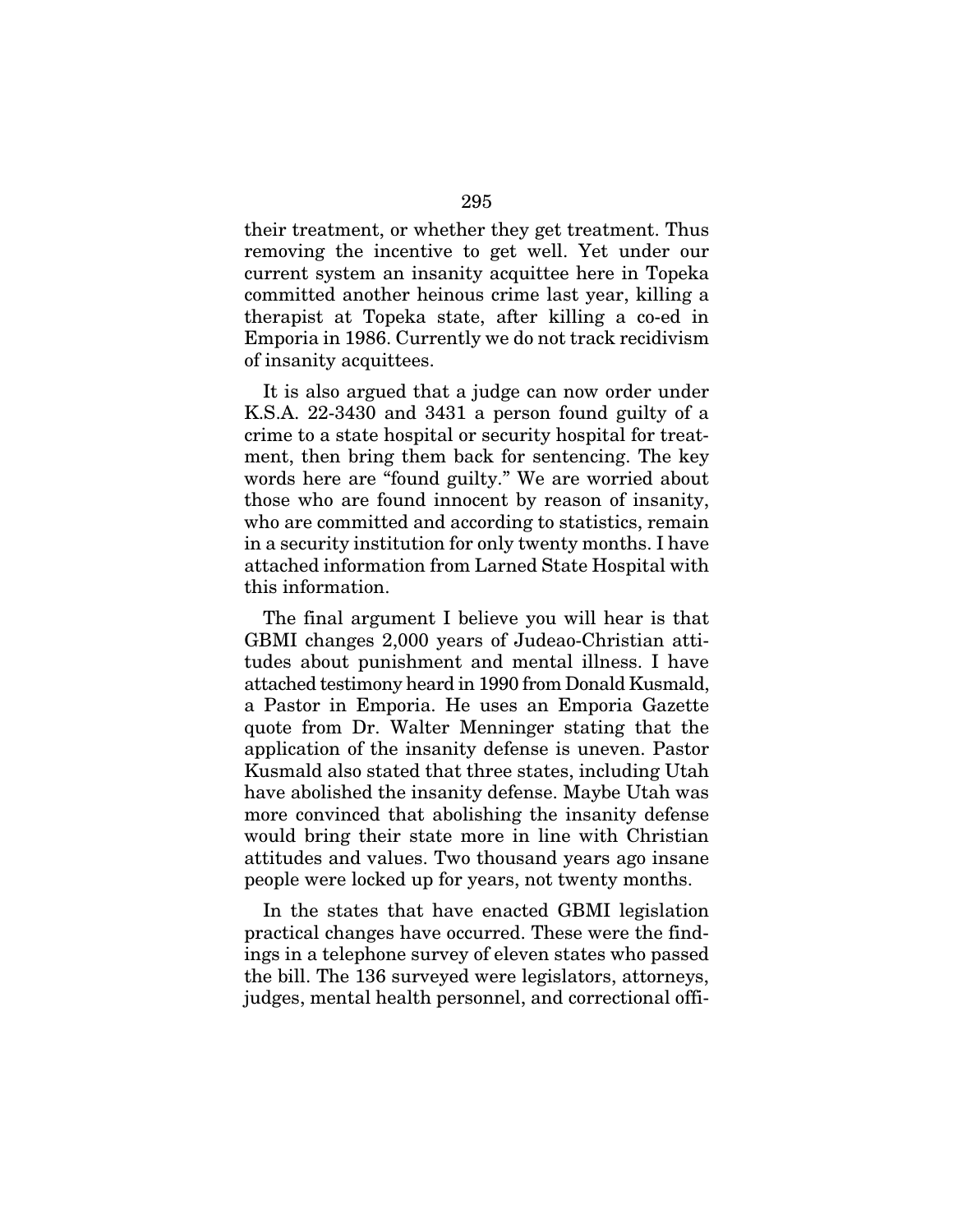cials. The strengths of the GBMI legislation according to the respondents were: provisions for mental health treatment, increased control over and protection from mental ill offenders, and availability of an alternative verdict in criminal proceedings. Fifty-seven percent said that GBMI offenders are confined longer than NGRI acquittees.

In the last edition of the Kansas AMI News an article was written titled "Violent Behavior by Individuals with Serious Mental Illnesses." It stated that only 0.6% of the people studied with no psychiatric disorder reported incidence of violence, while 5.2% of those with schizophrenia, bipolar disorder or major depression in the study did commit acts of violence. The conclusion of the article was, "The unknowns of health care reform, the movement of state to managed care option on Medicaid, and continued downsizing and closing of state hospitals are rapidly changing the mental illness treatment process. If our community services are not improved and steps are not taken, we may be seeing more people with mental illness involved in acts of violence."

My final attachment is a letter from a taxpayer to Sen. Moran to asking him to support this bill. He writes about an "insane" man who hid assets following a shooting spree in Wichita.

Back in 1989 following the first hearings on this issue the Topeka Capital Journal printed an editorial titled "A plea for justice." I would like to close my testimony with the final paragraphs from that editorial.

"The guilty-but-mentally-ill approach would give a safer measure of protection. It would assure treatment, but it also would provide for confinement.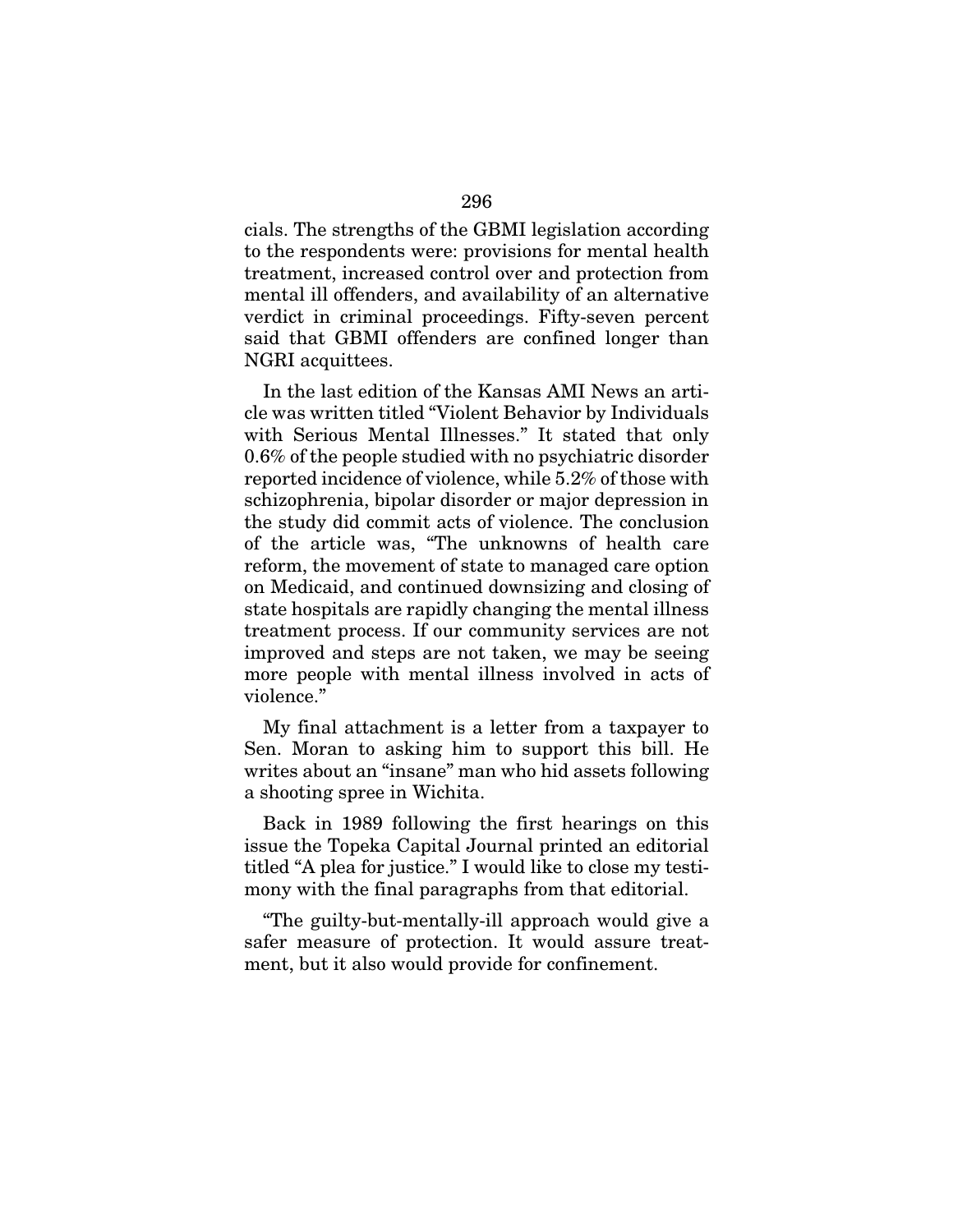Kansas has had few crimes that would qualify for the death penalty. It has had several in recent memory where the insanity plea has played a part. In the broad picture, a change in the insanity plea will do more to assure public safety than the death penalty.

The Legislature should act accordingly."

Thank you. Mr. Chairman. I would be happy to respond to questions.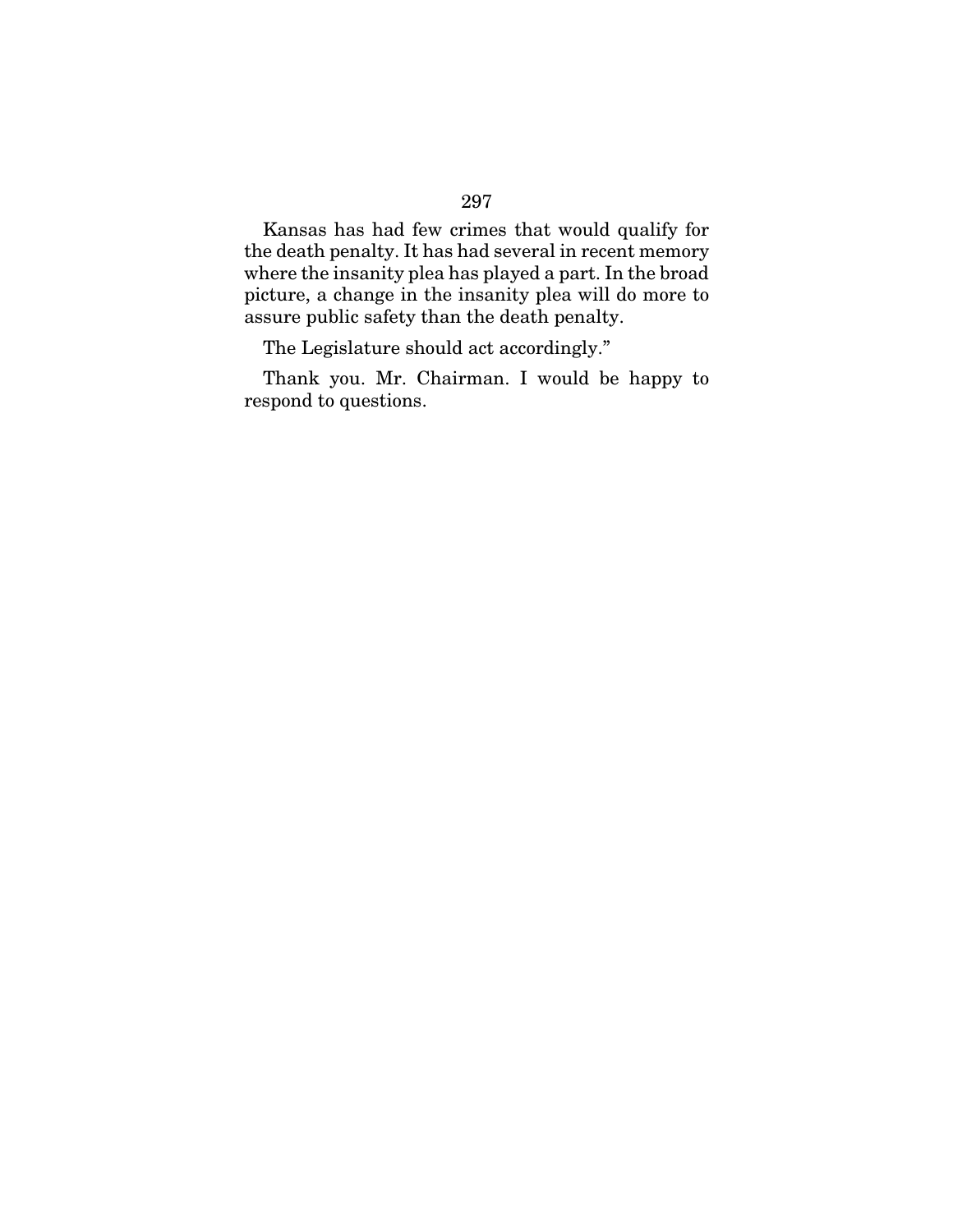## LARNED STATE HOSPITAL

## MEMO TO: Senator Tim Emert

- FROM: Brenda West Hagerman, SRS Legal counsel
- SUBJECT: Statistics concerning patients found not guilty by reason of insanity admitted to State Security Hospital

DATE: February 5, 1993

Please find enclosed detailed information on the number of insanity acquittees admitted to State Security Hospital pursuant to K.S.A. 22-3428 since FY'89. A breakdown of this information reveals the following:

1. Insanity Admissions to State Security Hospital:

Admissions Discharges

| admitted prior to FY '89 with<br>continuous hospitalization | 9 |    |
|-------------------------------------------------------------|---|----|
| <b>FY'89</b>                                                | 3 |    |
| <b>FY'90</b>                                                | 8 | 3  |
| <b>FY'91</b>                                                | 7 |    |
| FY'92                                                       | 8 | 2  |
| FY'93 to date                                               |   |    |
|                                                             |   | 13 |

2. Insanity Acquittees at State Security Hospital on February 4, 1993 - 26

3. Median Length of Stay - 319.5 days

Average Length of Stay- 441 days

(information supplied by Medical Records)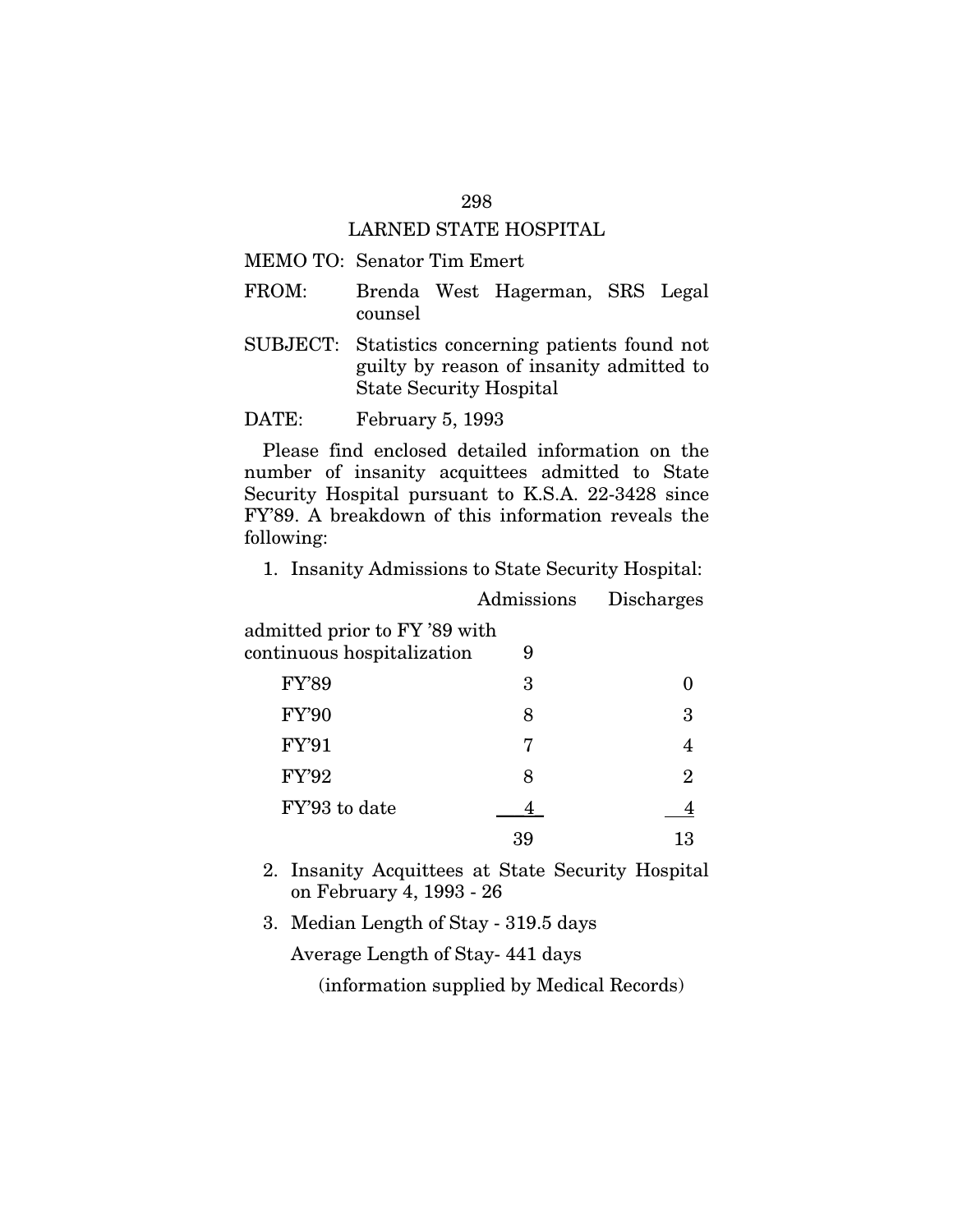4. Cases which were decided by:

Plea Bargain 35

Jury 4

5. Cases where M'Naghten evaluations were performed prior to finding/plea of insanity:

Evaluations by SSH *-* 11 (7 positive and 4 negative findings)

Evaluations by other mental health professionals - 13

- 6. Potential number of court ordered discharges/ conditional releases pursuant to *Foucha* - 7
- 7. Summary of charges of 39 patients:

| Murder                            | 12                          |
|-----------------------------------|-----------------------------|
| Attempted 1st Degree Murder       | 5                           |
| <b>Aggravated Assault/Battery</b> | 27                          |
| Rape                              | З                           |
| Kidnapping                        | $\mathcal{D}_{\mathcal{L}}$ |
| Robbery                           | 2                           |

Please call my office at 316-285-4595 if I can provide any clarification of this information.

BWH:wm Enc. cc: Walter Menninger, M.D. Randy Proctor John Badger

BWH:wm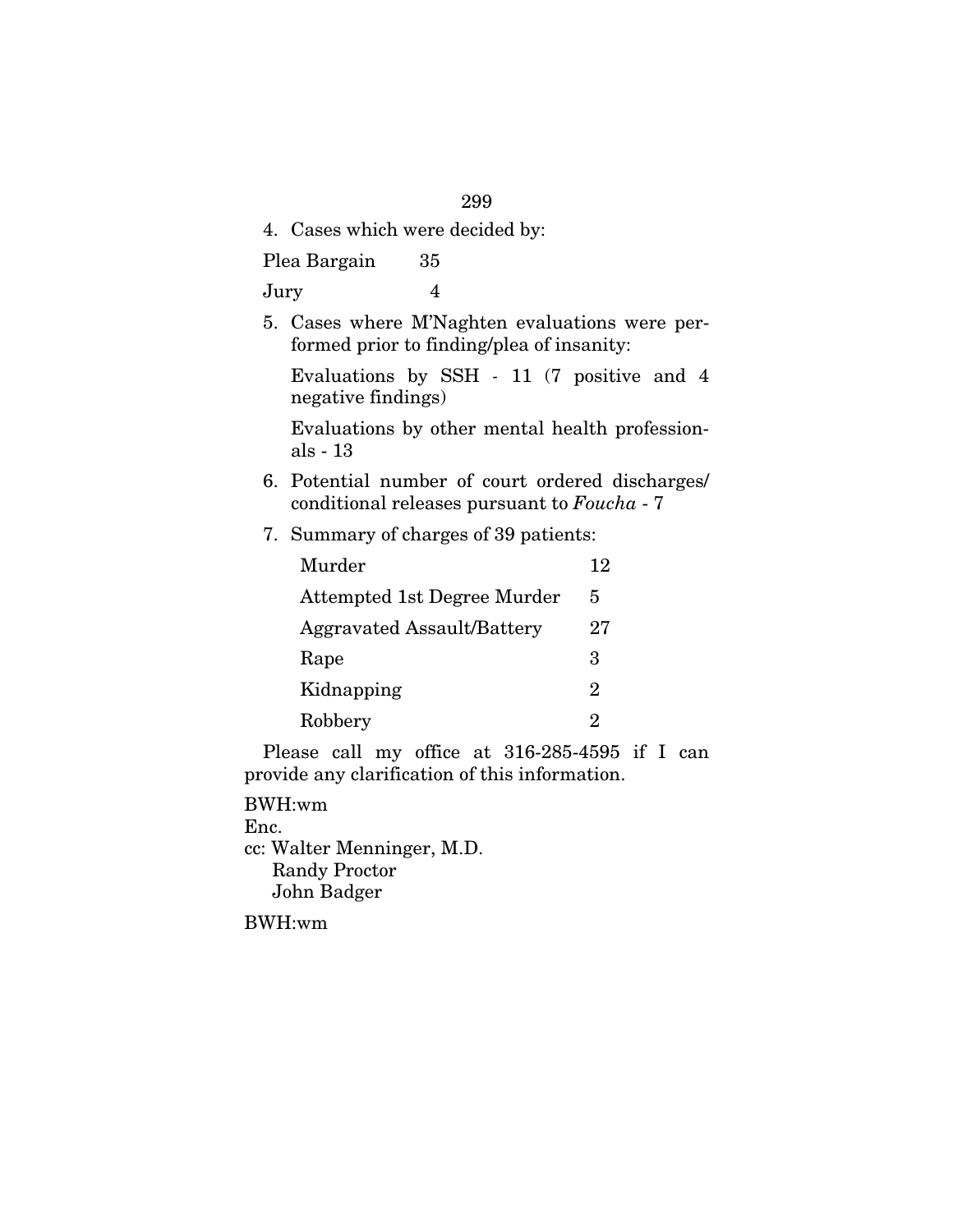## TESTIMONY ON SENATE BILL No. 8

\* \* \*

aquittee may not act violently toward other patients, but may toward persons on the outside with whom he holds a grudge.

I would also urge the committee to consider drafting a bill to abolish the insanity plea altogether in Kansas. Three other states have done so: Idaho, Montana and Utah.

This, I believe would be the simplest way to correct the inequities and abuses in the present system. That there are inequities in the use of the insanity defense is apparent. Dr. Walter Menninger in his testimony before this committee last October 21 was quoted in the *Emporia Gazette* of October 22. "Dr. Walt Menninger, representing the Kansas Psychiatric Association, said application of the insanity defense is uneven. He said he has examined some defendants who were clearly delusional but who went to prison.

"I have evaluated persons at the state security hospital (in Larned) who have been found not guilty by reason of insanity in a plea bargained decision where I could find little psychiatric justification for that decision," he added.

So under the present system some who are insane go to prison, while others who are sane wind up in the state security hospital. Why is this? There are several reasons for such inequity. One is the inexactness of psychotherapy as a science.

Edward F. Dolan Jr. in his book *The Insanity Plea* (1984) page 54, writes, "Psychiatry, remember, is not yet (and may never be) the exact science that other branches of medicine are. Diagnosis is very much a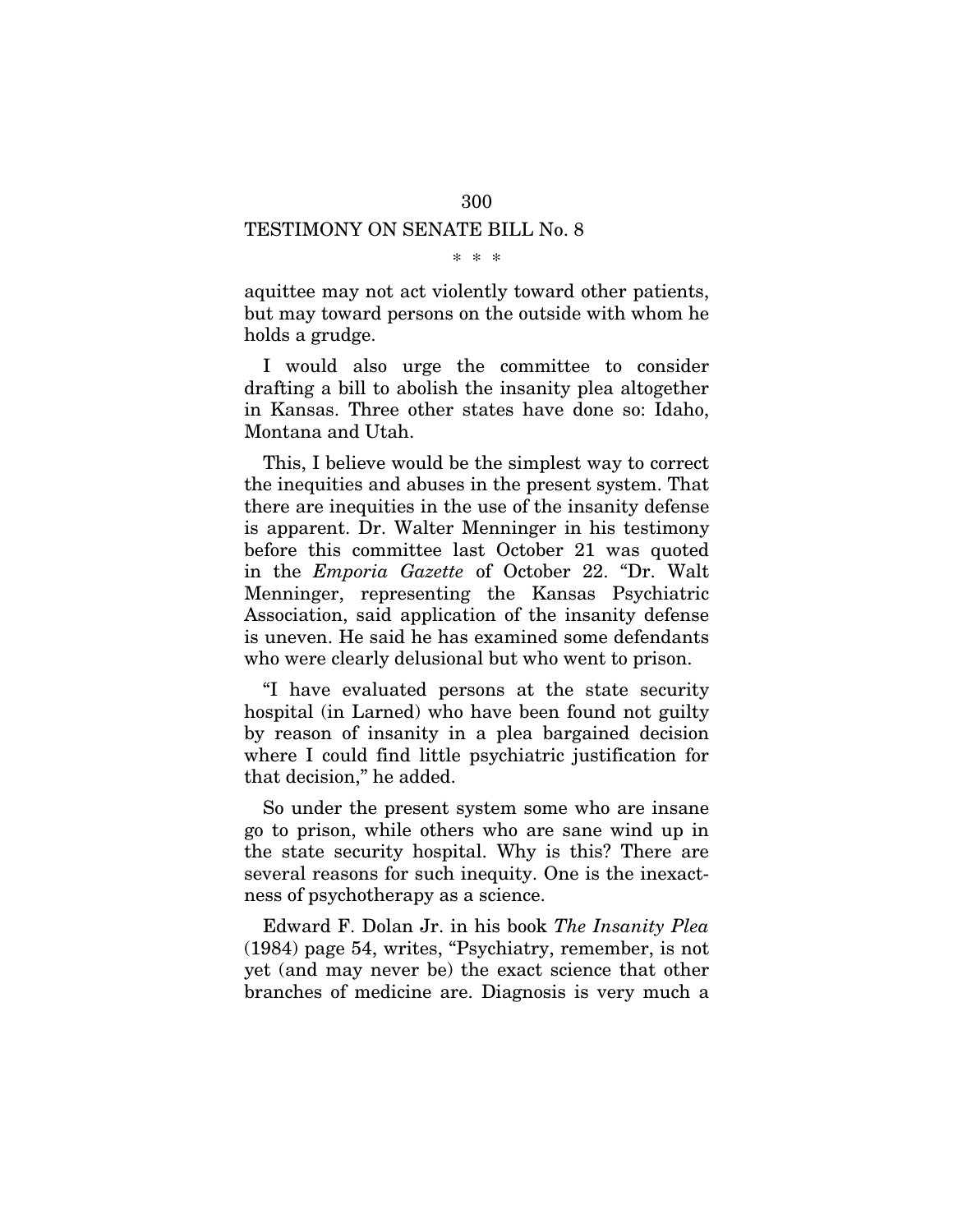matter of opinion on the part of the psychiatrists." Again, Dolan says, page 82, ". . . Even though it comes from medical personnel, much of the opinion must be looked

\* \* \*

#### TESTIMONY ON SENATE BILL No. 3

unacceptable but criminal. Criminals are people with unresolved personal problems.

Juries are confused by the indefinability of mental illness. They have been known to find a person with severe emotional problems innocent by reason of insanity so that he can obtain psychiatric treatment, despite the fact that he is not legally insane. Abolition of the insanity plea would free the jury from such confusion and abuse of this defense. I strongly urge the committee to draft an amendment to abolish insanity as a defense in Kansas.

Finally, I would remind you that God is a God of Justice. "Righteousness and justice are the foundation of (God's) throne" Psalm 89:14. He holds each person accountable for his actions. Only those who have not yet reached the age of accountability, and those who have such an incapacity mentally that they cannot know the nature of their acts will escape the application of this universal truth: "Every one of us shall give account of himself to God" Romans 14:12.

Thank you. I will be glad to respond to any questions.

Donald L. Kusmaul, 1001 Elm, Emporia, Kansas 66801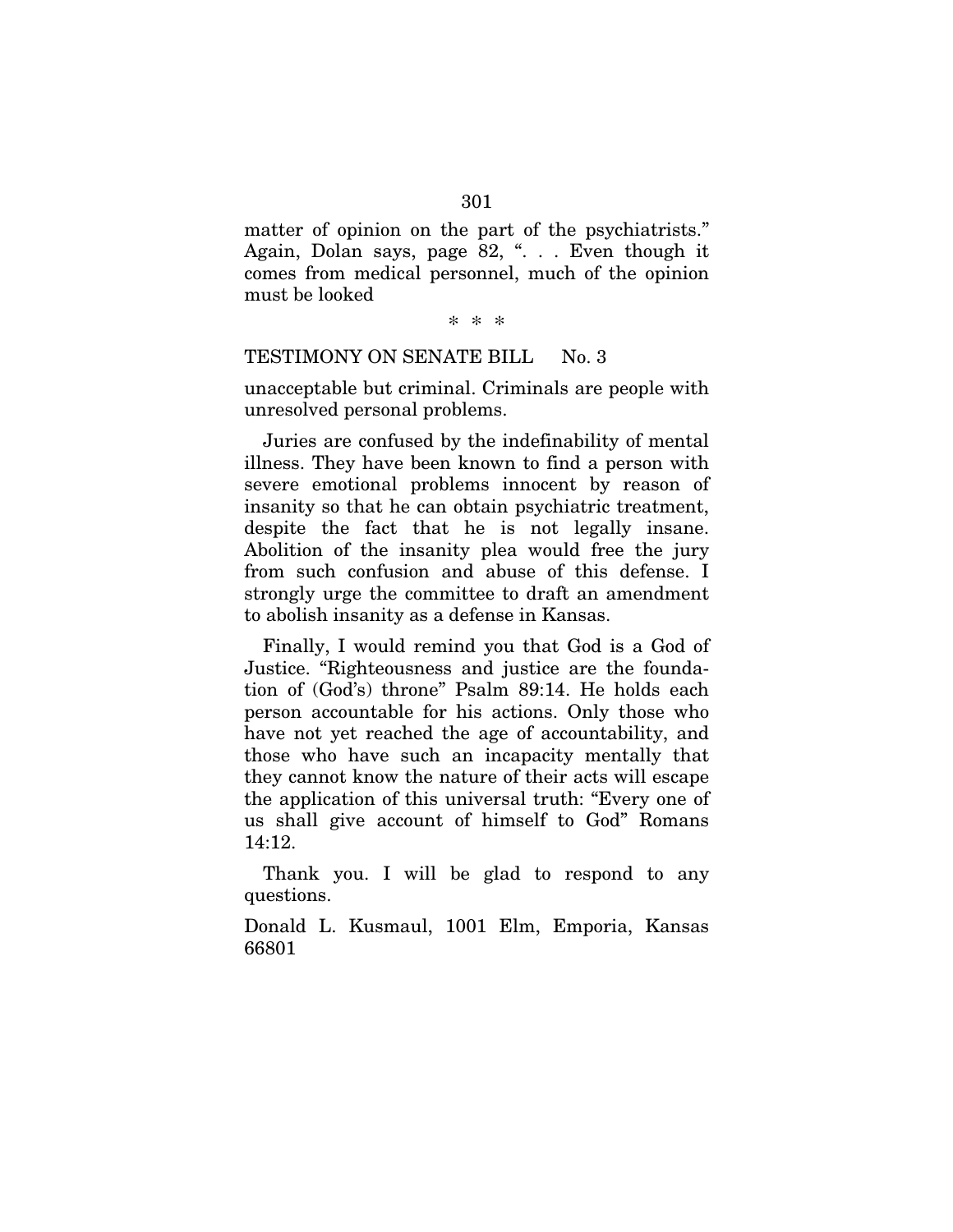## KANSAS TAXPAYERS NETWORK P.O. Box 20050 1081 S. Glendale, Wichita, KS 67208 316-684-0082 FAX 316-684-7527

February 2, 1994

Sen. Jerry Moran State Capitol Rm 255-E Topeka, KS 66612

Dear Sen. Moran:

I am writing this letter as a Kansas citizen and not in my official capacity for KTN. 20 years ago my family suffered as a cousin of mine was murdered. The criminal in this case was never found.

In the last few sessions your senate Judiciary Committee has killed bills to add "Guilty but mentally ill" to the choices juries can face in these matters. I urge you to have your committee consider and approve this type of legislation. Exhibit one is Vince Crenshaw.

Enclosed is a copy of the Eagle article about the "insane" Crenshaw hiding assets from civil action following his shooting spree. Crenshaw was in Judge Brooks courtroom in Wichita seeking to be released from maximum security in the mental hospital where he is currently confined. If Judge Brooks had ruled, Crenshaw could once again be walking the streets and fields of Kansas. Perhaps he might be staying in a half-way house in Hays.

Crenshaw will remain in a mental institution for 1994, but he might be out next year, or the year after that. He should be doing a hard 40 if he is no longer "mentally ill." It is outrageous that "crenshaws" in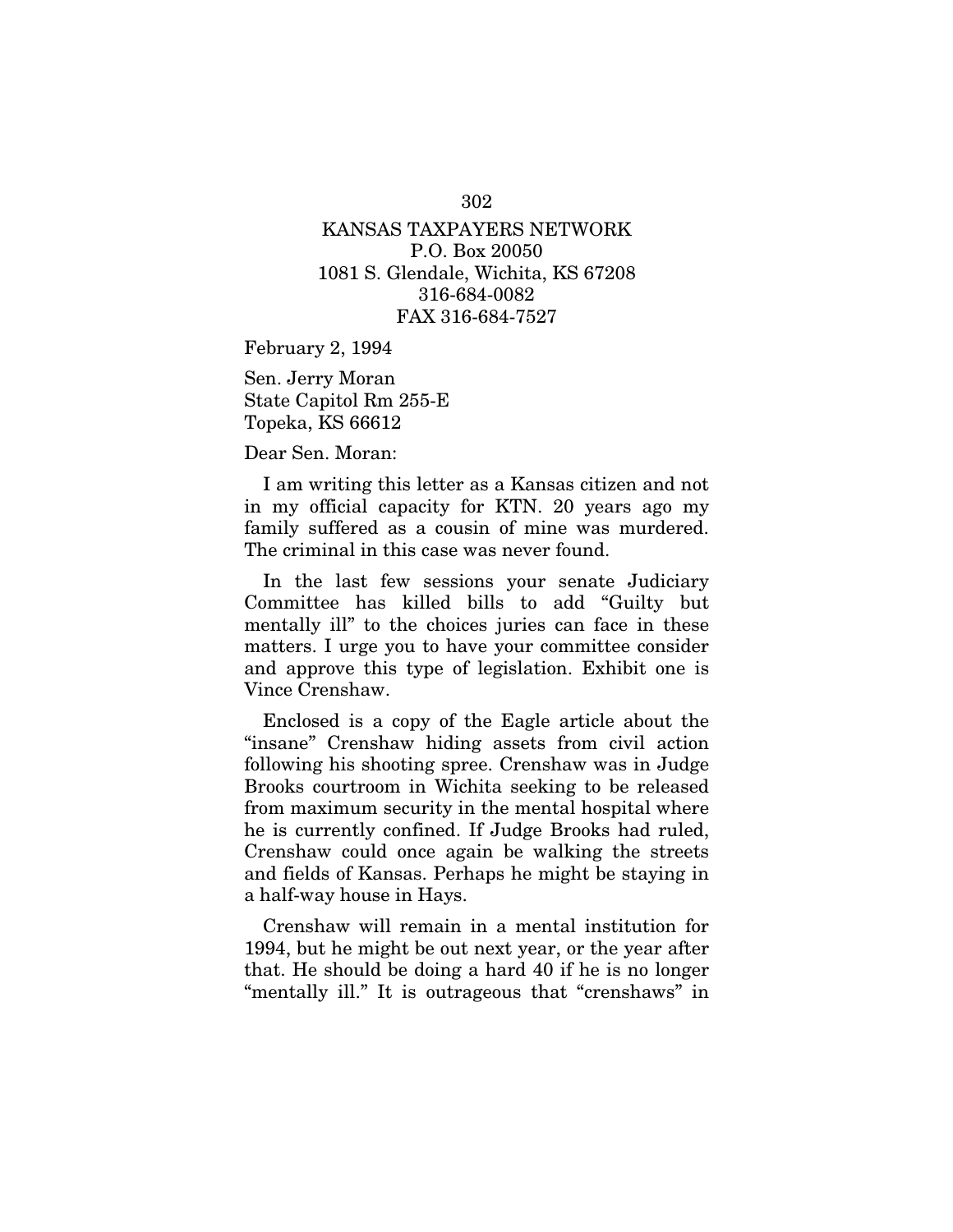the Kansas mental/criminal system are in and out all too quickly. This case is getting attention for two reasons; Crenshaw's crime was particularly heinous and the murder victim worked for the Wichita Eagle. How many others aren't being reported? I urge you to support Rep. Elaine Wells in this matter.

Sincerely,

Karl Peterjohn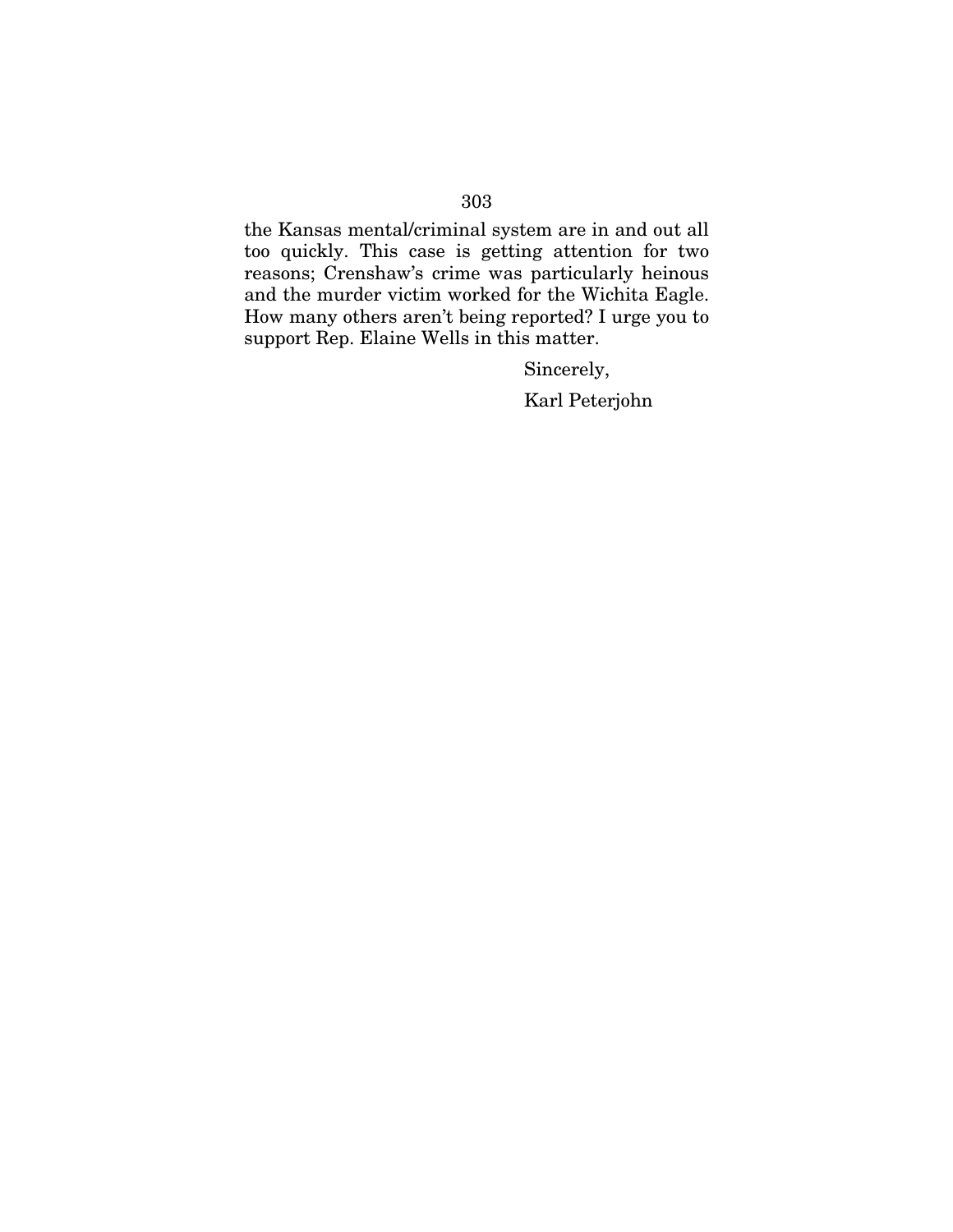I AM JOAN TURNBULL. MY SON MICHAEL WAS MURDERED FEBRUARY 26, 1997 IN A WICHITA, KANSAS NAUTILUS FITNESS CENTER.

GARY COX ENTERED THE NAUTILUS CENTER REACHED INTO HIS DUFFLL BAG PULLED OUT A GUN AND COMMENCED FIRING. HE FIRED SEVERAL SHOTS THEN HE YELLED NOW I AM GOING TO PUT IT ON AUTOMATIC. BUT INSTEAD HE PUT HIS GUN BACK INTO HIS BAG AND RAN OUT THE DOOR.

BESIDES MICHAEL'S DEATH, THREE OTHERS WERE WOUNDED ONE STILL REQUIRED MEDI-CAL TREATMENT. AS FAR AS ANYONE KNOWS COX KNEW NO-ONE IN THE NAUTILUS CENTER.

WHEN COX LEFT THE CENTER AFTER THE SHOOTING HE REGISTERED AT A MOTEL UNDER A FALSE NAME. THIS INDICATES TO ME THAT HE KNEW WHAT DONE AND HE WANTED TO AVOID BEING PICKED UP BY WICHITA AUTHORITIES

ON FEBUARY 10, 1988 GARY COX WAS FOUND NOT GUILTY BY REASON OF INSANITY.

ON THE DAY OF GARY COX'S TRIAL IN WICHITA, I WAS INFORMED BY THE DISTRICT ATTORNEY THAT THEY WOULD ACCEPT THE DEFENDANTS PLEA OF "NOT GUILTY BY REASON OF INSANITY BEFORE IT WAS EVER PRESENTED TO THE JUDGE.

WHEN THE HEARING COMMENCED, THE JUDGE ASK SOMEONE IF COX NEEDED TO BE PRESENT. THEY ANSWERED YES AND HE WAS BROUGHT INTO THE ROOM. THE DISTRICT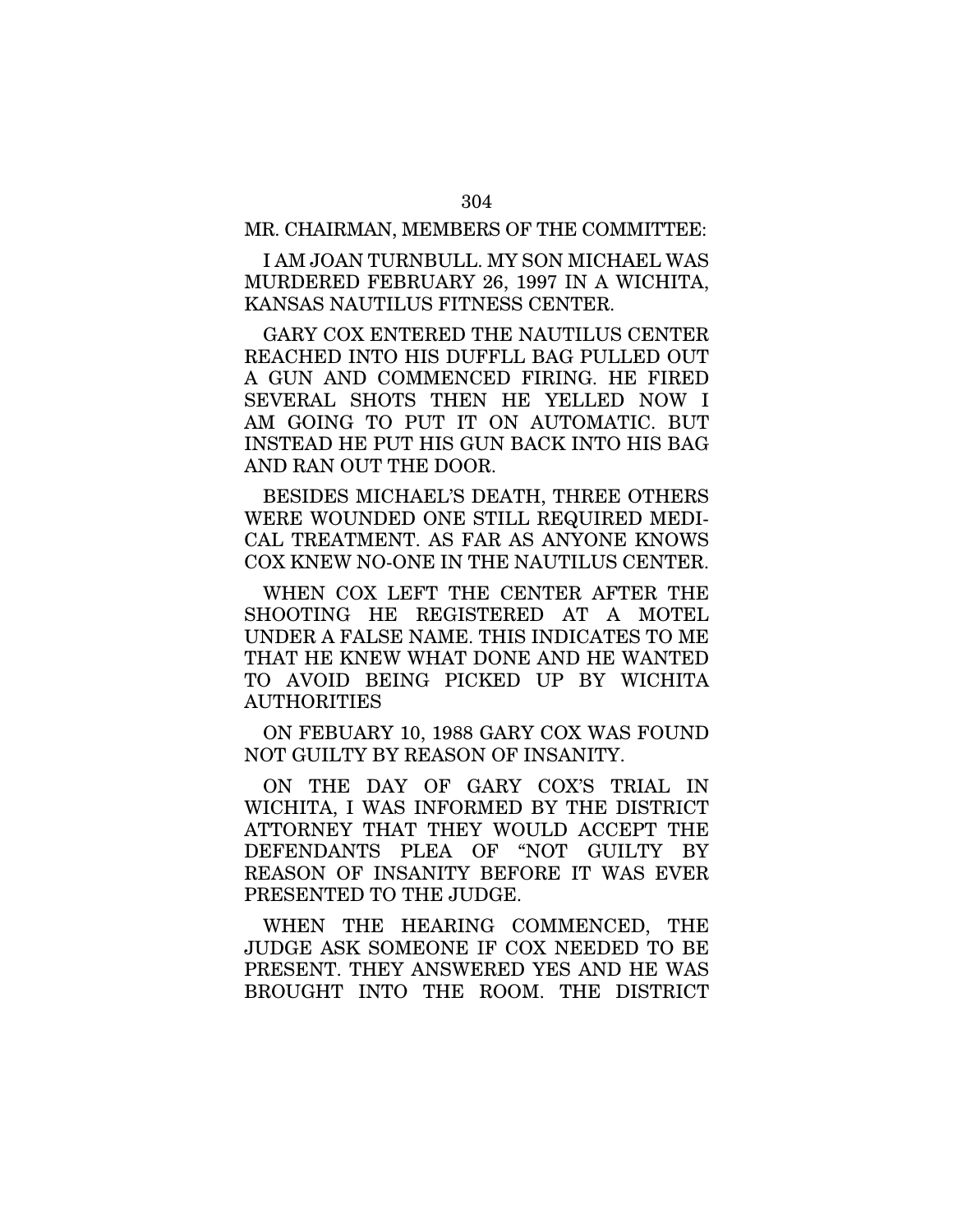ATTORNEY SUBMITTED PAPERS TO THE JUDGE WHO SILENTLY STUDIED THEM FOR ABOUT TEN MINUTES. NEXT, THE JUDGE ASKED COX'S LAWYER AND THE DISTRICT ATTORNEY IF THEY AGREED WITH THE DOCUMENTS HE HELD AND THEY ANSWERED YES. COX WAS ASKED THE SAME QUESTION AND HE ANSWERED YES. THE JUDGE STATED HE ACCEPTED THEM AS PRESENTED. COX WAS ESCORTED FROM THE ROOM AND RECESS WAS CALLED.

IT SEEMED TO ME THAT GARY COX WAS TREATED ABOUT THE SAME AS SOMEONE WHO HAD COMMITTED A TRAFFIC VIOLATION.

A PSYCHIATRIST HIRED BY THE PROSECU-TION SAID GARY COX WAS DERANGED WHEN HE SHOT UP THE NAUTILUS CENTER. UNDER CURRENT LAW THE DOCTOR'S DIAGNOSIS CAR-RIES SO MUCH WEIGHT THAT THE PROSECU-TION HAD NO CHOICE BUT TO SEND GARY COX TO LARNED.

UNDER CURRENT LAW GARY COX HAS THE RIGHT TO A HEARING EVERY YEAR TO BE RELEASED, WHICH HE HAS EXERCISED.

TO ME CURRENT LAW VIOLATES THE BASIC TENET OF CRIMINAL JUSTICE (THAT SOCIETY SHOULD BE PROTECTED FROM PEOPLE WHO COMMIT HEINOUS ACTS) PSYCHIATRY IS AN INEXACT SCIENCE AND DOCTORS CAN GIVE NO GUARANTEE THAT A PATIENT WON'T COMMIT ANOTHER CRIME. THE PATTERN IS THAT DOCTORS TREAT A PATIENT FOR A FEW YEARS, WITH POTENT DRUGS AND THEN SAY THEY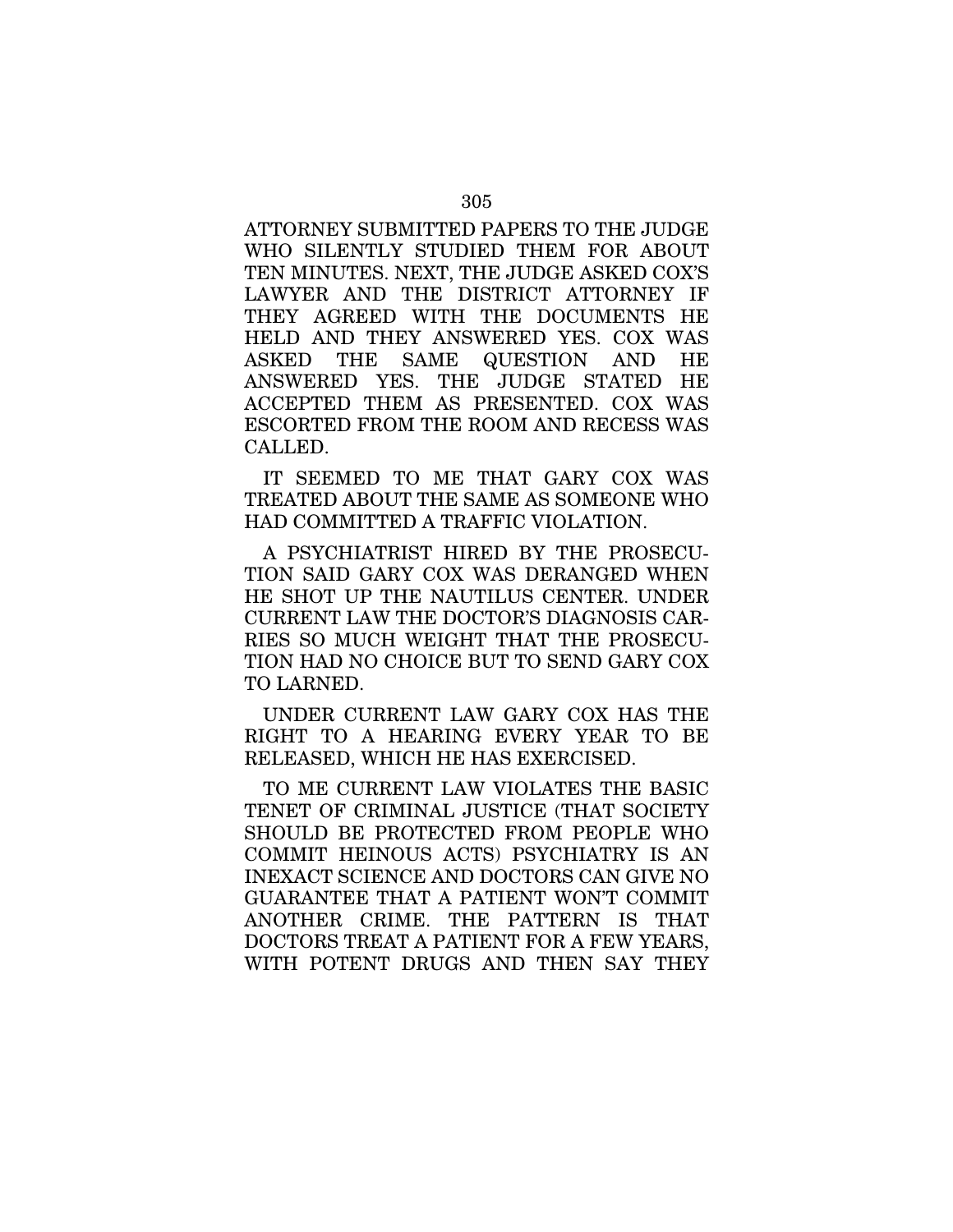CAN DO NO MORE AND ASK THAT HE BE RELEASED.

THE PRESENT INSANTITY DEFENSE WEAK-ENS TRUST IN THE JUDICIAL SYSTEM. THE IMPRESSION IS THAT GARY COX GOT AWAY WITH MURDER; THAT A PSYCHIATRIST NOT A JUDGE WAS IN CONTROL OF THE PROCESS. THE POSSIBILITY OF A GUILTY BUT INSANE JUDGMENT WOULD GIVE THE COURTS MORE OPTION TO DEAL WITH SPECIFIC CASES.

IF KANSAS HAD A GUILTY BUT INSANE VERDICT PEOPLE LIKE GARY COX COULD BE LOCKED UP FOR LIFE, AND WOULD PRESENT NO FUTHER DANGER TO THE PUBLIC. MOST KANSANS WOULD HAVE MORE CONFIDENCE IN PRISON BARS THAN IN PSYCHIATRIST TO ENSURE THAT PEOPLE LIKE GARY COX COMITT NO OTHER CRIMES.

A PSYCHIATRIST IS STILL IN CONTROL OF GARY COX'S FUTURE. HE HAD A HEARING ON DEC. 10 1993 ASKING TO BE RELEASED. NOW HE IS GOING TO HAVE ANOTHER HEARING ON FEBUARY 15, 1994 ASKING TO BE TRANSFERRED TO TOPEKA STATE HOSPITAL. FROM WHAT THE DISTRICT ATTORNEY OF WICHITA TELLS ME HE PROBABLY WILL BE TRANSFERRED.

TOPEKA STATE IS NOT A SECURE HOSPITAL SO GARY COX WILL BE ON THE STREET SOON. I JUST HOPE AND PRAY HE WILL NOT KILL SOMEONE ELSE.

THE LEGISLATURE SHOULD ADD A GUILTY BUT INSANE PROVISION TO THE CRIMINAL LAW. SOCIETY SHOULDN'T BE VICTIMIZED BY LAWS THAT DON'T PROTECT THE PUBLIC.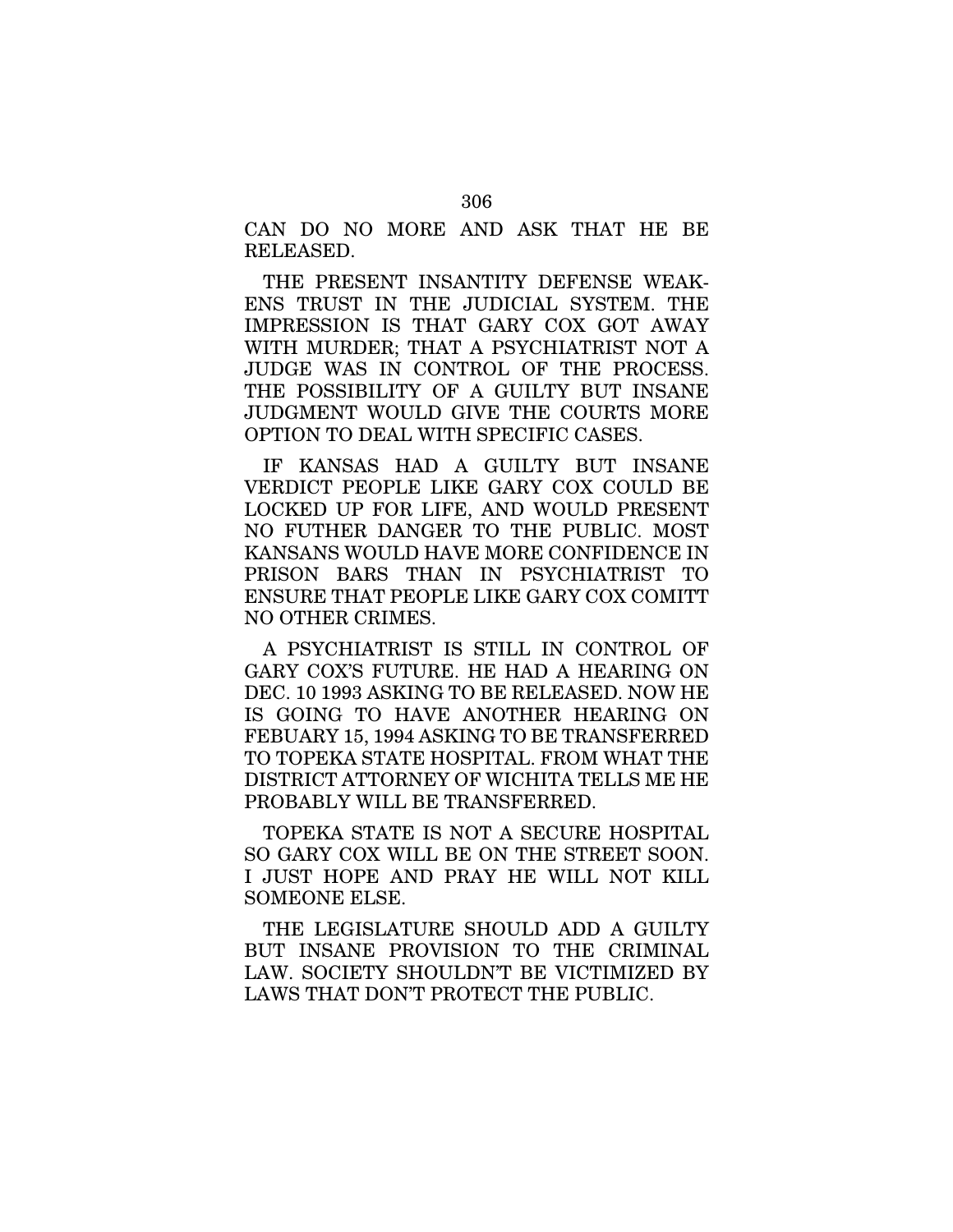# Testimony in Support of HB 2328 (Guilty but Mentally Ill Verdict)

### by Bob Fairchild

We believe that with the abuse of the current law covering not guilty by reason of insanity verdicts within the last 20 to 25 years, that this statute needs to be changed. We are calling for you to pass House Bill 2328 which will change the law to guilty but mentally ill. It appears that when a defendant has undisputable evidence against him or her, it is an automatic defense of temporary insanity or insanity plea, and, when a defendant wins a temporary insanity or insanity plea, he or she is then awarded minimal institutionalization without any guilt put upon a defendant. We feel this is one of the biggest injustices or shams put upon society. We feel a defendant should have to do the time for his or her crimes and not he rewarded with six months to two years in a mental institution and then be released back into society.

We have found in our petition drive for reinstatement of the death penalty in the state of Kansas that the biggest majority of the 21,000 plus people we reached believe that the current law of not guilty by reason of insanity should be changed to guilty but mentally ill, and the defendant in these crimes should have to serve the time in the state prisons after they are found competent. This would help slow down the revolving door syndrome that we now have in the state.

The reason I have been asked to testify on this bill is the pending case involving our daughter, sonin-law and two grandchildren that were brutally murdered in Reno county on November the 5th last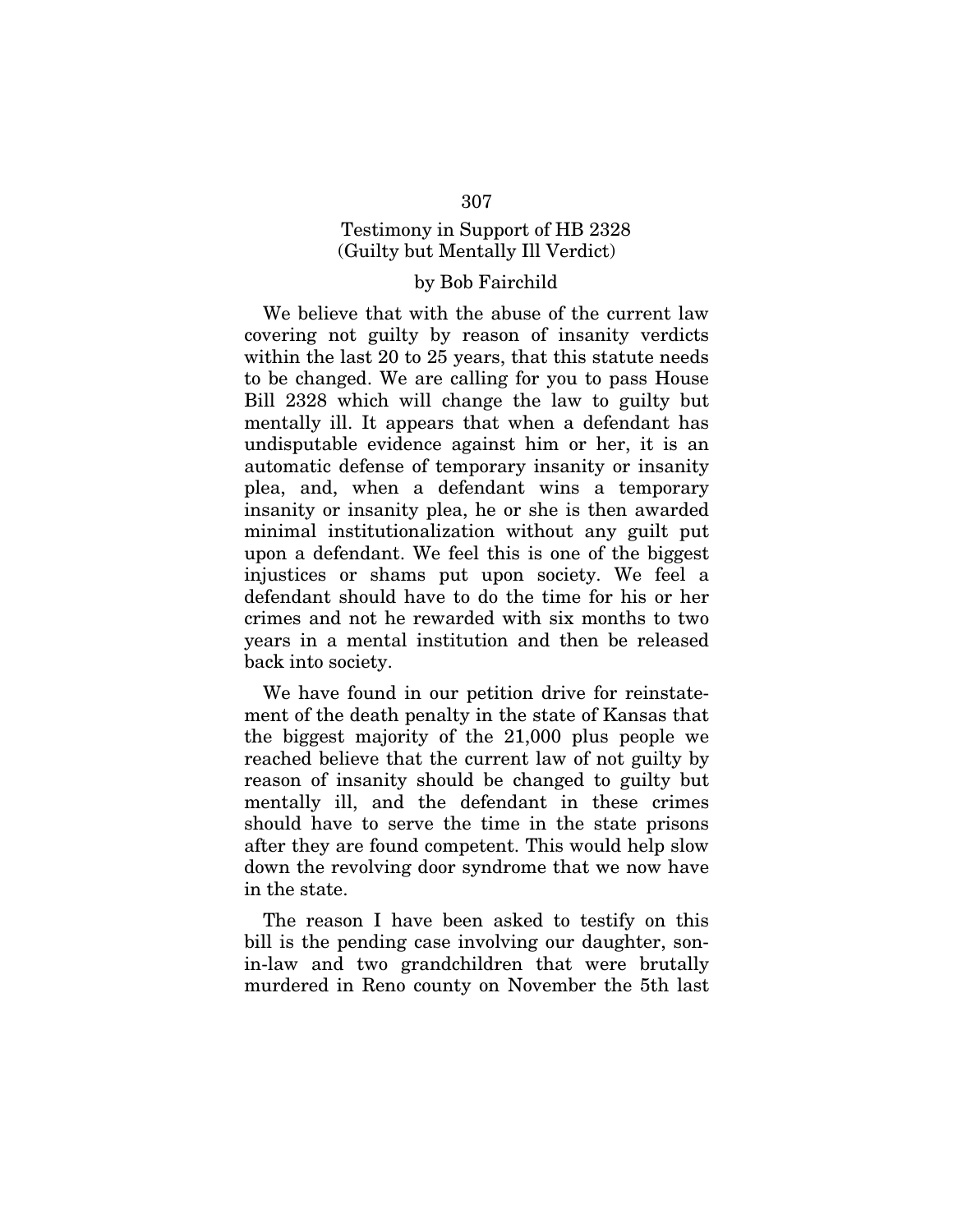year. The insanity plea is going to be used in this pending trial, and it would be a horrible injustice to society if this defendant was found not guilty by reason of insanity on these four murders. I would like to comment more on the facts involving the case, but due to the impending trial I had better not.

Again, I urge you to support and pass House Bill 2328. The state of Kansas needs it.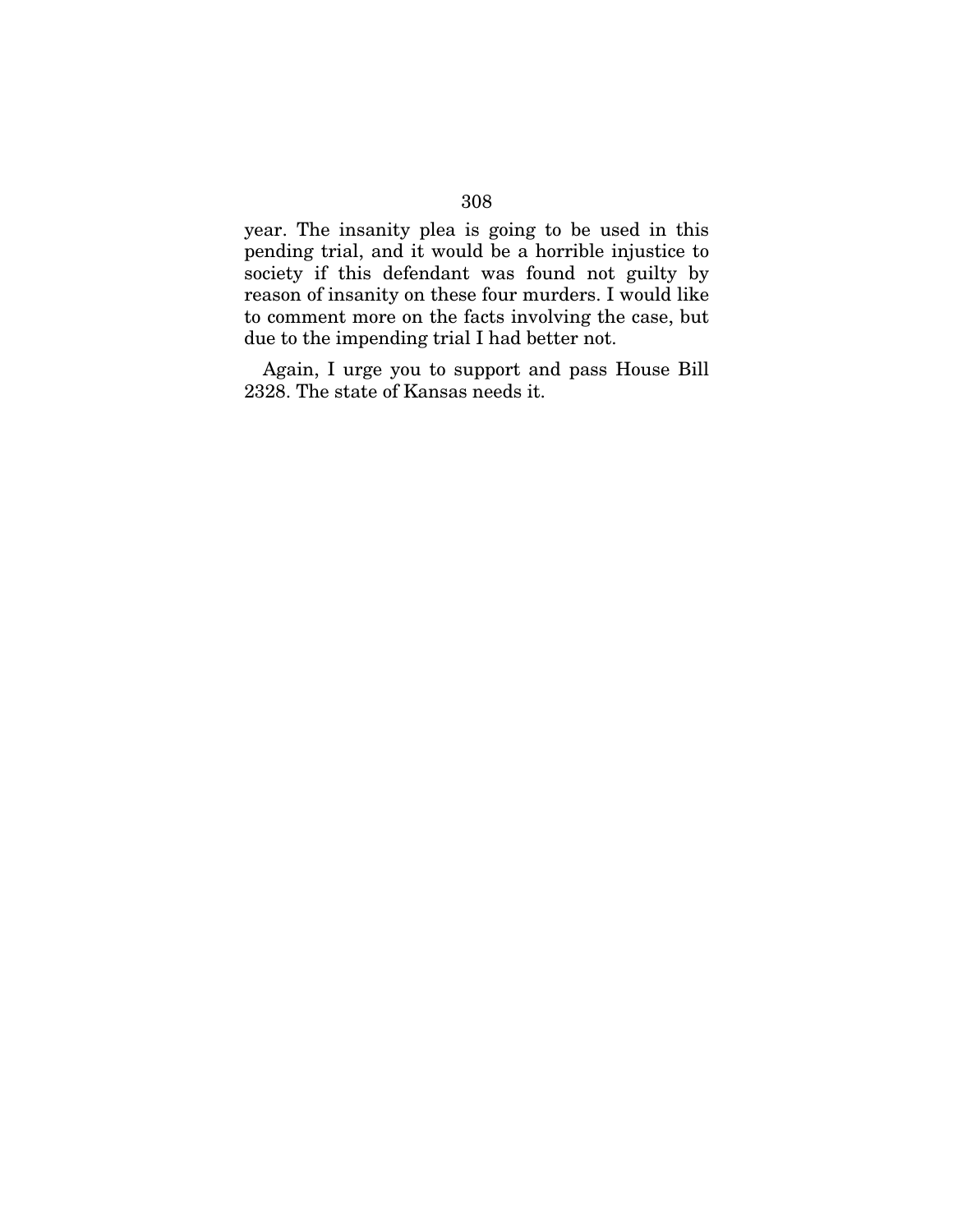### Testimony in Support of HB 2328 by Allen Cox

On the morning of March 8, 1990 I left my residence to go to my place of employment at Wolf Creek Nuclear Operating Corporation.

I was traveling east on Harry Street. I had the radio on in my Dodge Caravan mini-van and heard the report of a gunman that was shooting at vehicles on I-135.

As I approached the intersection of Harry and Woodlawn I had the green light to continue on through the intersection. There was a northbound vehicle stopped at the intersection with signal lights indicating a left hand turn to go west on Harry

As I proceeded through the intersection this other vehicle instead of making the mentioned left hand turn, it made a right hand turn and fell in right behind me. That was what first brought this vehicle to my attention. I was still listening to the radio but no description of the gunman's vehicle on I-135 had ever been given so I didn't think much about it.

As I approached Harry and Rock Road, I signaled to go north on Rock Road. The other car followed around the corner also. I signaled and switched to the outside curb lane between Harry and Lincoln. The other car followed over to that lane also. As I approached the corner of Rock Road and Kellogg or US-54 I had to stop for the red light. This other vehicle pulled up so close behind me that when I looked in my rear view mirror all I could see was his windshield. I wondered at the time what he was doing. There was other traffic on the streets but not a great amount as this was about 5:30 in the morning.

After the light turned green to proceed I started on North with the other vehicle following closely behind.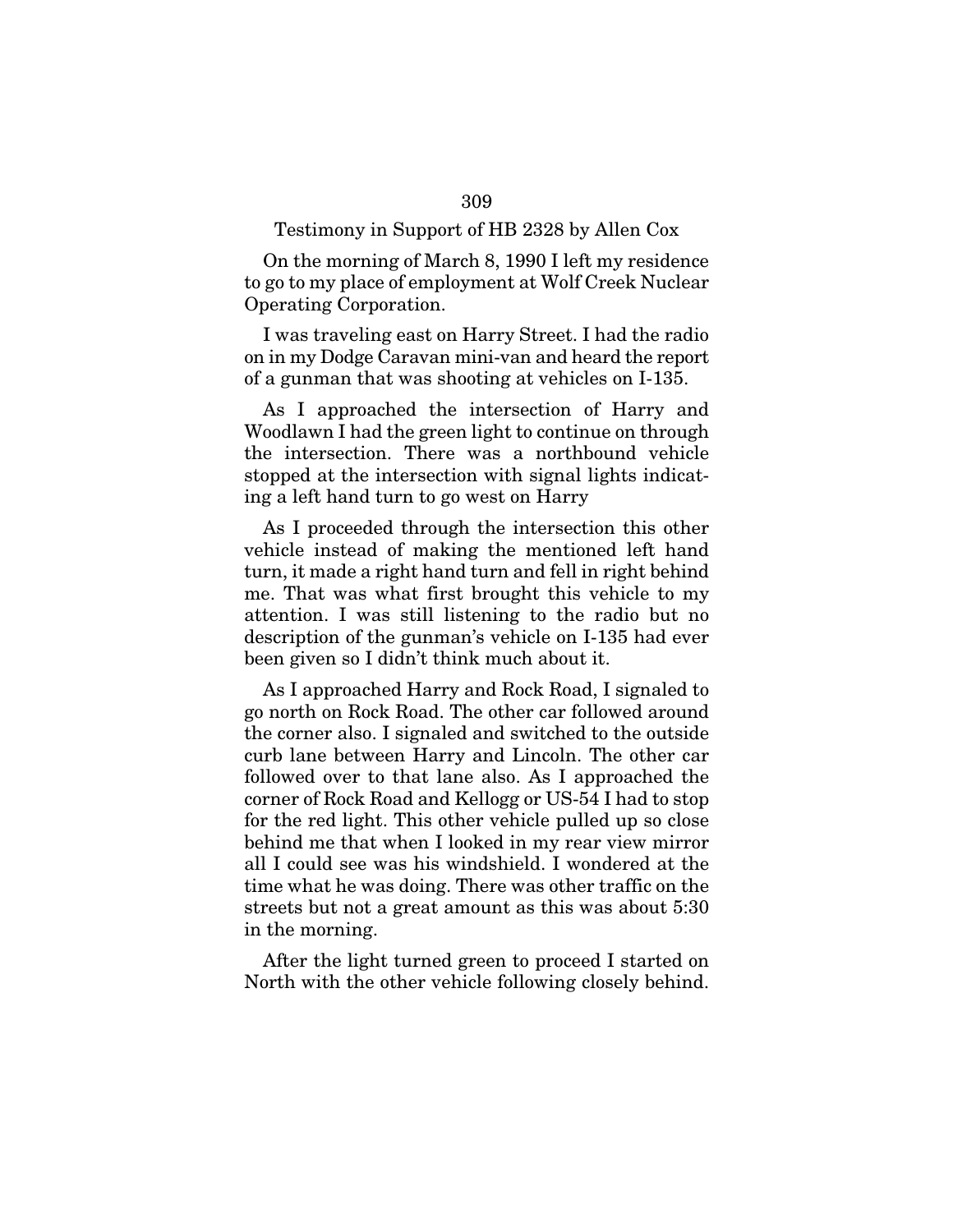Before we reached the intersection of Douglas the other vehicle pulled into the center lane as if to pass. The light was red at Douglas but before I had to stop it had turned green so I resumed my normal speed. This other vehicle then pulled back in behind me again. The same circumstances occurred at each of the next two intersections which was Rock Road and Central then Rock Road and 13th Street North.

As I approached the intersection of Rock Road and 21st Street North there was a pick-up in the center lane approximately a block ahead of me. As I went through the intersection the vehicle behind me once again pulled into the center lane.

He, or the driver of the vehicle, pulled up along side of my vehicle and my thought process was "What does this idiot want". Just as I turned to my left to look out I saw the flash from the muzzle and the glass from the car door exploded in my face. This all occurred within the next 2 blocks north of 21st St. N.

I was able to get my car stopped. I noticed another car ahead of me and I thought it was him turning around to come back and maybe finish me off. I got out of my vehicle and got behind a brick fence there along side of Rock Road.

Before getting behind the fence there was a man jogging down the other side of Rock Road and I attempted to get his attention to get some help. As it turned out the other vehicle was the pick-up I mentioned earlier. As the other vehicle continued on up Rock Road he had also shot at this pick-up injuring the driver in the ear. He had made a U-turn to go back down to the Coastal Mart at 21st to report the incident.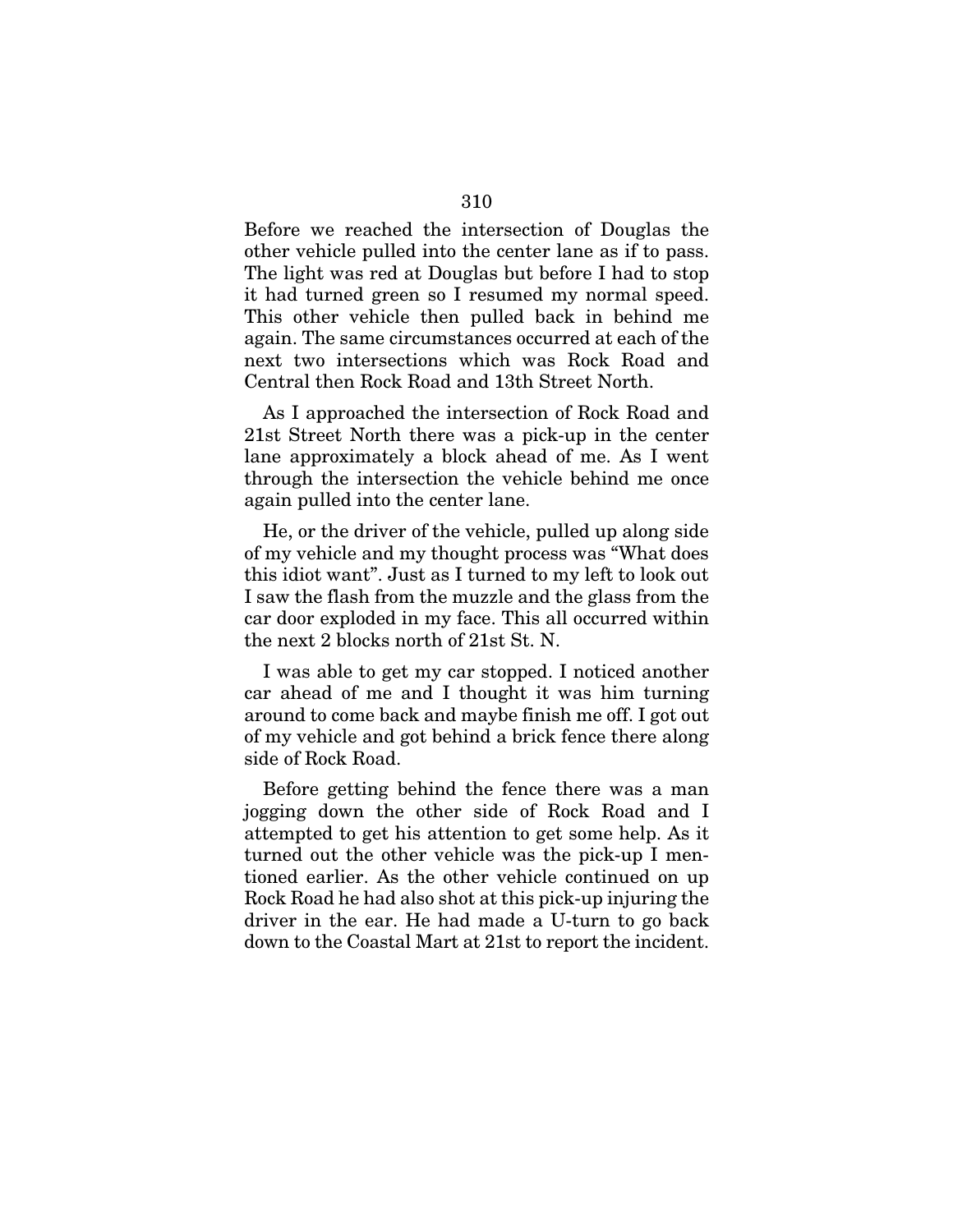As the gunman continued on north on Rock Road the next victim was the man filling the newspaper racks at Jimmies Diner just north of 29th St. and Rock Road.

In this entire shooting spree there was the one death and a total of 10 people shot of which 7 people was injured. One refused treatment at the scene and the other 6 required medical attention and was transported to various hospitals.

Mr. Brown, the victim shot at Jimmies Diner, and I was both transported to Wesley Medical Center. Mr. Brown died of head injuries.

As a result of the injuries I received I have had 5 surgeries on my face and numerous trips to the dentist to have dental work done. It is still going to require additional dental work to be done. The day I was shot I was in surgery approximately 7 hours. To this day I still carry a fragment of the bullet in my chin.

After Mr. Crenshaw, the gunman, was captured and when he went to court he was declared "Not Guilty By Reason Of Insanity" by the Judge Paul Clark and the entire trial did not last any longer than 5 minutes. He was then sent to Larned State Hospital for treatment.

Every year there is a competency hearing to see if he is able to be released from Larned.

Mr. Crenshaw seemed sane enough that the day after he was declared "Not Guilty By Reason Of Insanity" he signed all his property over to his ex-wife.

At the second competency hearing he and his attorney attempted to have it as a closed door hearing so the victims and news media could not be in the court room. Even though we are not able to make any comments.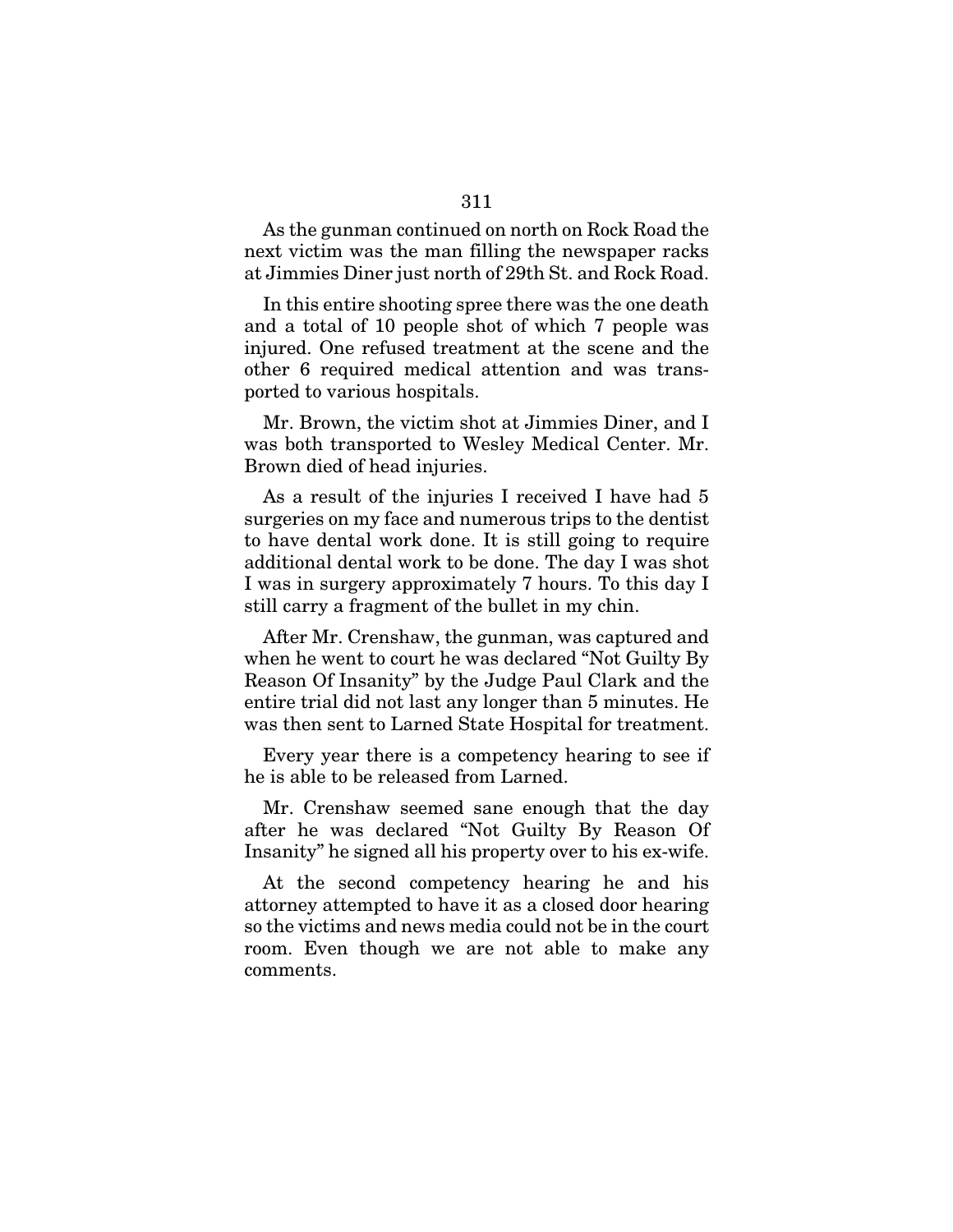Since then he has even tried to get the competency hearings transferred to Pawnee County to make it a little more difficult for the victims and news media to attend the hearing. So far this has never been accomplished and they have all been held in Wichita.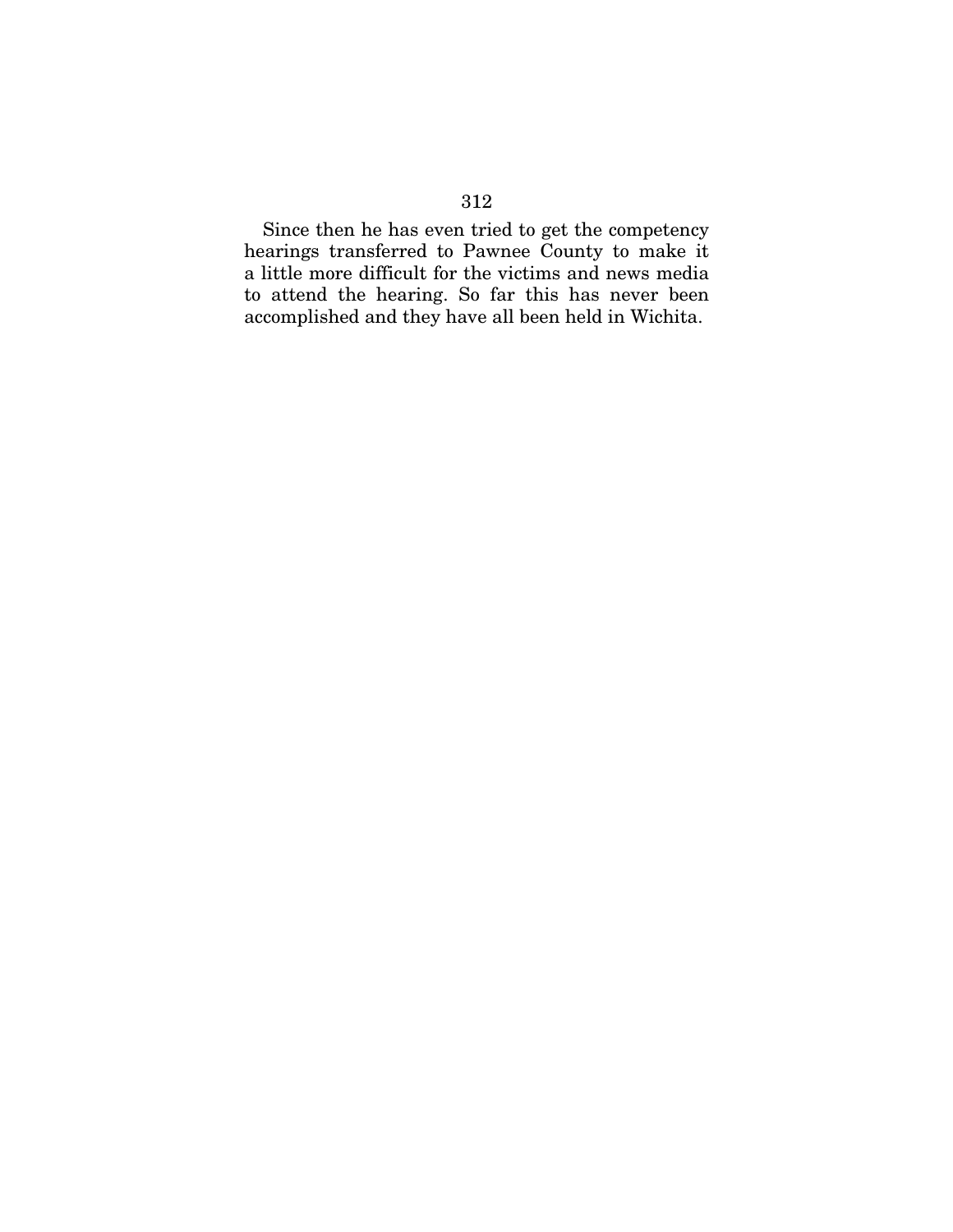## Kansas County & District Attorneys Association 827 S Topeka Blvd, 2nd Floor Topeka, Kansas 66612 (913) 357-6351 FAX (913) 357-6352

## EXECUTIVE DIRECTOR, JAMES W. CLARK, CAE CLE ADMINISTRATOR, DIANA C. STAFFORD

#### **OFFICERS**

John J. Gillett, President Dennis C. Jones. Vice-President Paul J. Morrison, Sec.-Treasurer Wade M. Dixon, Past President

#### DIRECTORS

Nanette I. Kemmerly-Weber William E. Kennedy Julie Mc Kenna David L. Miller

## Testimony in Support of the GUILTY BUT MENTALLY ILL VERDICT As Proposed in House Bill No. 2336

The Kansas County and District Attorneys Association appears in support of House Bill No. 2336. The bill is another attempt at instituting the additional verdict of guilty but mentally ill. While the proposition is not new to this Legislature, recent developments in the law have made the additional verdict a matter of primary importance to those of us concerned with public safety.

Our concern has been heightened by the decision of the U. S. Supreme Court, *Foucha v. Louisiana*, which requires that in order to confine a person found not guilty by reason of insanity, the person must be found both dangerous and mentally ill. Kansas law, like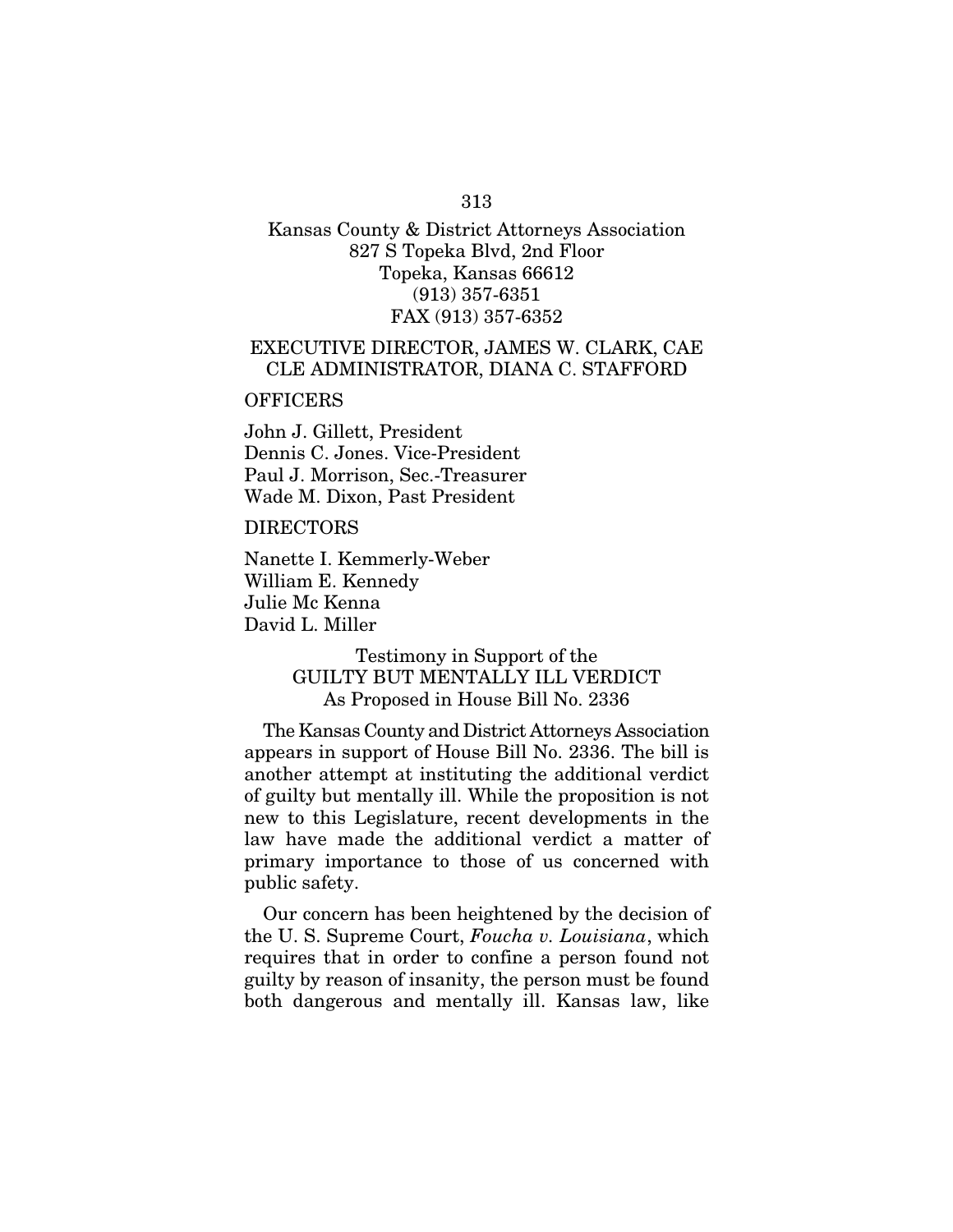Louisiana's, previously required only the finding of dangerousness, K.S.A. 22-3428 et seq., and was also probably unconstitutional. The Legislature's response was Senate Bill 10, which imposed the additional requirement of continued mental illness as well as dangerous in order to keep a person found not guilty by reason of insanity in custody. There is a fine line for government to walk, balancing the rights of the individual against the safety of the general public. In Senate Bill 10, the individual's interests were recognized, but at the expense of public safety.

Currently, a person found not guilty by reason of insanity by a judge or jury may be released within 120 days if a court finds by clear and convincing evidence that the defendant is not a mentally ill person. While HB 2336 does not eliminate that possibility, since the not guilty by reason of insanity verdict remains in the law, it may prevent situations where a person who has committed a heinous crime, and is a danger to society, is released back into the community. If such person is found guilty but mentally ill, that person is committed to an institution as long as there is a need for psychiatric care. Otherwise the person is sentenced in the same manner as any other defendant.

This additional, or alternative, verdict has withstood constitutional challenges, and is currently in effect in several other states, including Michigan; and we have attached a copy of the Michigan statute and the rationale behind it, taken from the case of *People v. Ramsey*, 71 ALR 4TH 661, which is the basis for an extensive annotation on the verdict of guilty but mentally ill. KCDAA feels that under the mandate of the *Foucha* decision, and the passage of SB 10, the safety of the public requires addition of the guilty but mentally ill verdict.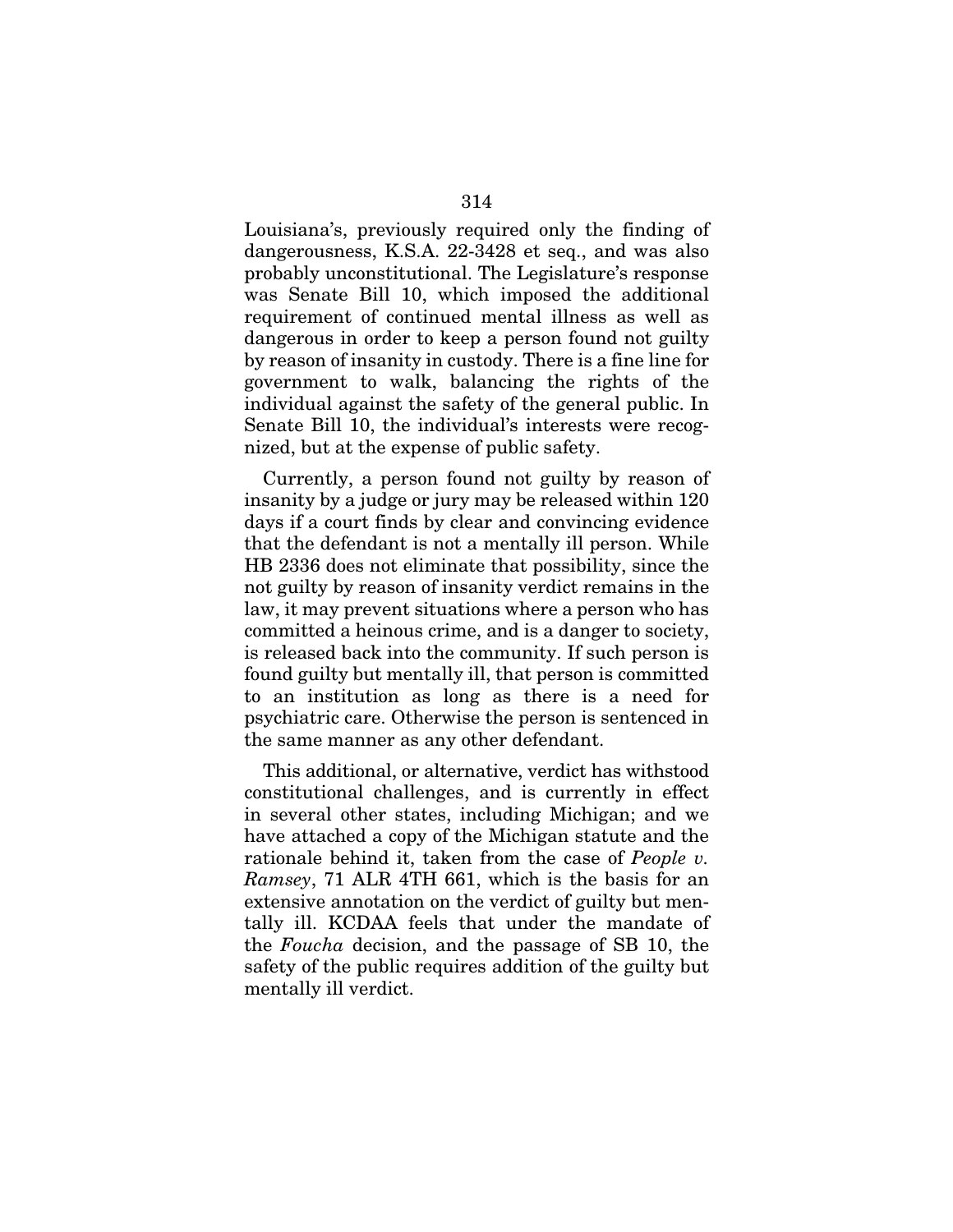# [LOGO] KANSAS AMI KANSAS ALLIANCE FOR THE MENTALLY ILL 112 S.W. 6th, Ste. 305 P.O. Box 675 Topeka, Kansas 66601 913-233-0755

### **TESTIMONY**

| TO:   | Members, House judiciary Committee                                  |
|-------|---------------------------------------------------------------------|
| FROM: | Sheryl Sanders Tatroe, Kansas Alliance<br>for the Mentally Ill      |
| DATE: | February 9, 1994                                                    |
|       | SUBJECT: HB 2328, creating verdict of "Guilty But"<br>Mentally Ill" |

The Kansas Alliance for the Mentally Ill is comprised of family and friends of persons with severe and persistent mental illnesses who meet together in groups around the state for mutual support and to advocate on behalf of their loved ones.

We are here today, as we have been in the past, to reiterate our strong opposition to introduction of the verdict "Guilty but Mentally Ill."

This verdict does nothing to reduce the likelihood that persons with mental illnesses will commit fewer violent acts. It does not improve on the already stringent M'Naughton Rule used in Kansas to determine sanity.

We propose that the committee examine Kansas statutes regarding criteria for involuntary psychiatric hospitalization, outpatient commitment, and provisions to monitor medication compliance of persons who have demonstrated past violent behavior and are being released into the community from hospitals, jails, or prisons.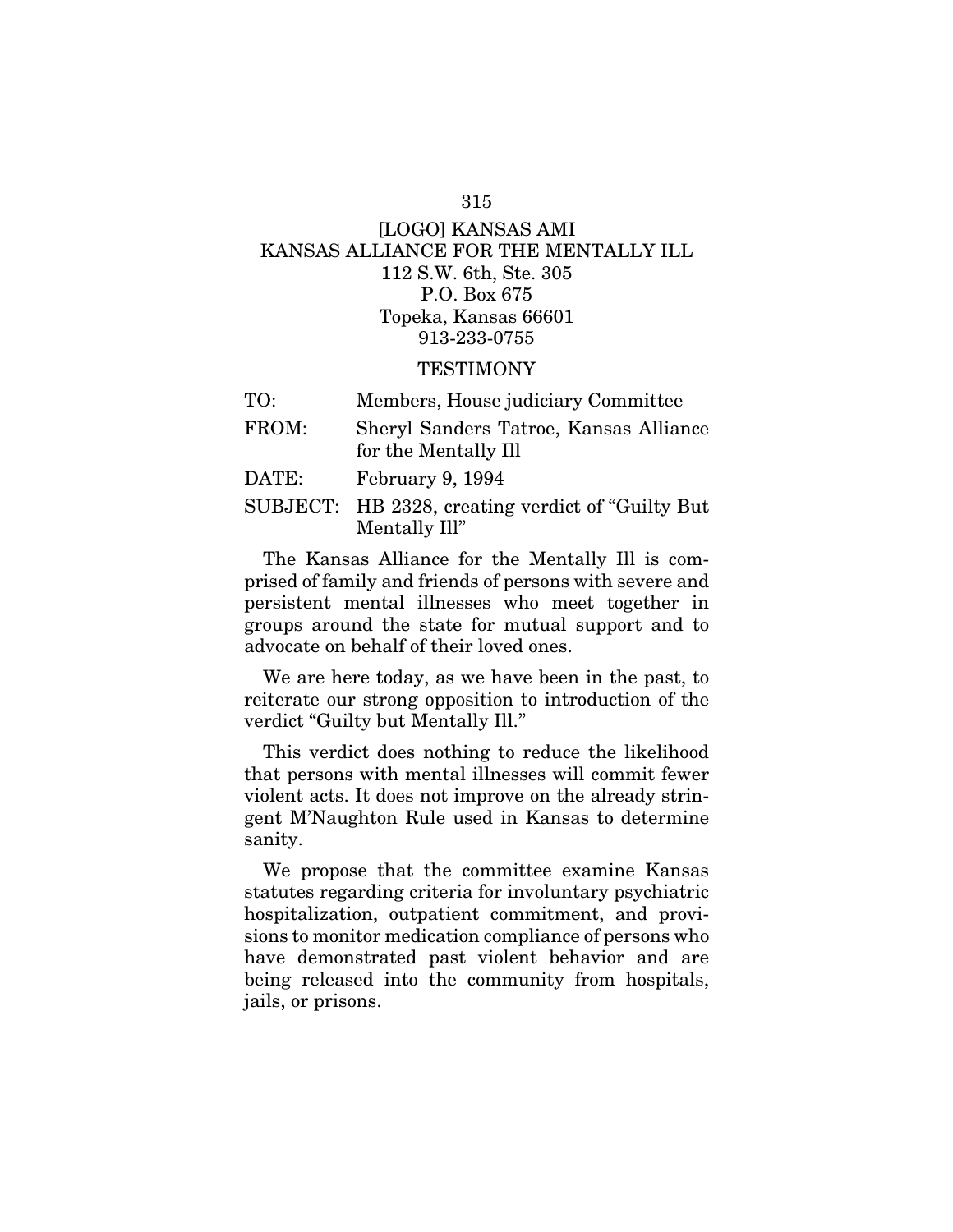Attached to testimony you will find excerpts and commentary on a paper titled, "Violent Behavior by Individuals with Serious Mental Illnesses," by Dr. E. Fuller Torrey, a researcher with the National Institute of Mental Health Neuroscience Center.

His proposals might necessitate changes in Kansas law but could positively impact the numbers of violent crimes by those with serious mental illnesses and the quality of their treatment. This is in sharp contrast to today's proposed legislation which has more potential for confusion than for redress of wrongs and has no public policy merit that we can find.

> Violent Behavior by Individuals with Serious Mental Illnesses

Presented by Dr. E. Fuller Torrey at the APA Institute on Hospital and Community Psychiatry; Summary by Annie Saylor, AMI of Alabama.

This paper summarizing results from several studies on violent behavior in people with serious mental illness refutes the statements we AMI advocates have made over the years that "people with mental illness are no more dangerous than the rest of society." The overwhelming evidence is that people with mental illness who *are not compliant with psychotropic medication or abuse alcohol or drugs or have a history of violence* are, in fact, more prone to violence.

The studies reported included those of people who have been arrested, people who are in psychiatric hospitals, people who receive psychiatric services as outpatients, families with a seriously mentally ill member, and the general population. The population studies showed, for example, that 0.6% of people with no psychiatric disorder reported hitting a partner within the past year while people with schizophrenia,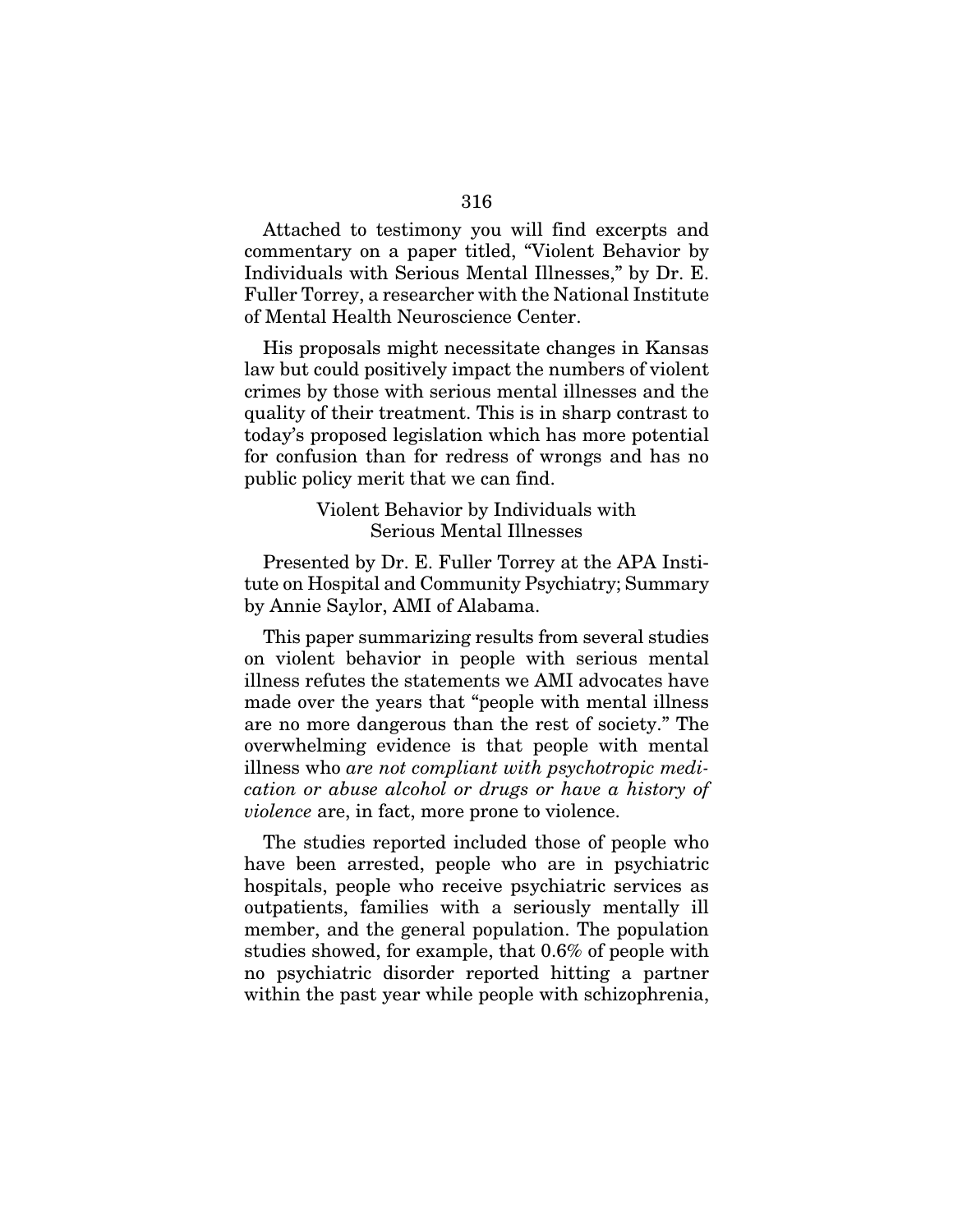bipolar disorder or major depression all reported approximately a 5.2% incidence, it should also be noted, however, that people who abuse drugs or alcohol and are not mentally ill are still more violent than people who are mentally ill.

Dr. Torrey proposes several steps to decrease the incidence of violent acts by people with serious mental illness: 1) Criteria for involuntarily hospitalization should include predictors of dangerousness, 2) The right to involuntarily medicate a patient should be automatically included with that to involuntarily hospitalize, 3) Outpatient commitment should be more widely used, 4) Provisions for monitoring to ensure that violent patients are compliant with their medications should be enacted before these patients are released into the community, and 5) Additional mechanisms to monitor medication compliance need to be developed. These steps would not be popular among protectors of civil liberties. However, in a society that is willing to incarcerate a person with TB who refuses to take medication (Alabama has one such case at present), these methods seem mild in comparison.

The unknowns of health care reform, the movement of states to managed care option on Medicaid (36 as of this date), and continued downsizing and closing of state hospitals are rapidly changing the mental illness treatment process. If our community services are not improved and steps such as those outlined above are not taken, we may be seeing more people with mental illness involved in acts of violence. Sometimes, when looking at the big picture, it's hard to tell if we are going forward, backward or in circles.

*Reprinted from the Alabama Advocate, Nov/Dec, 1993*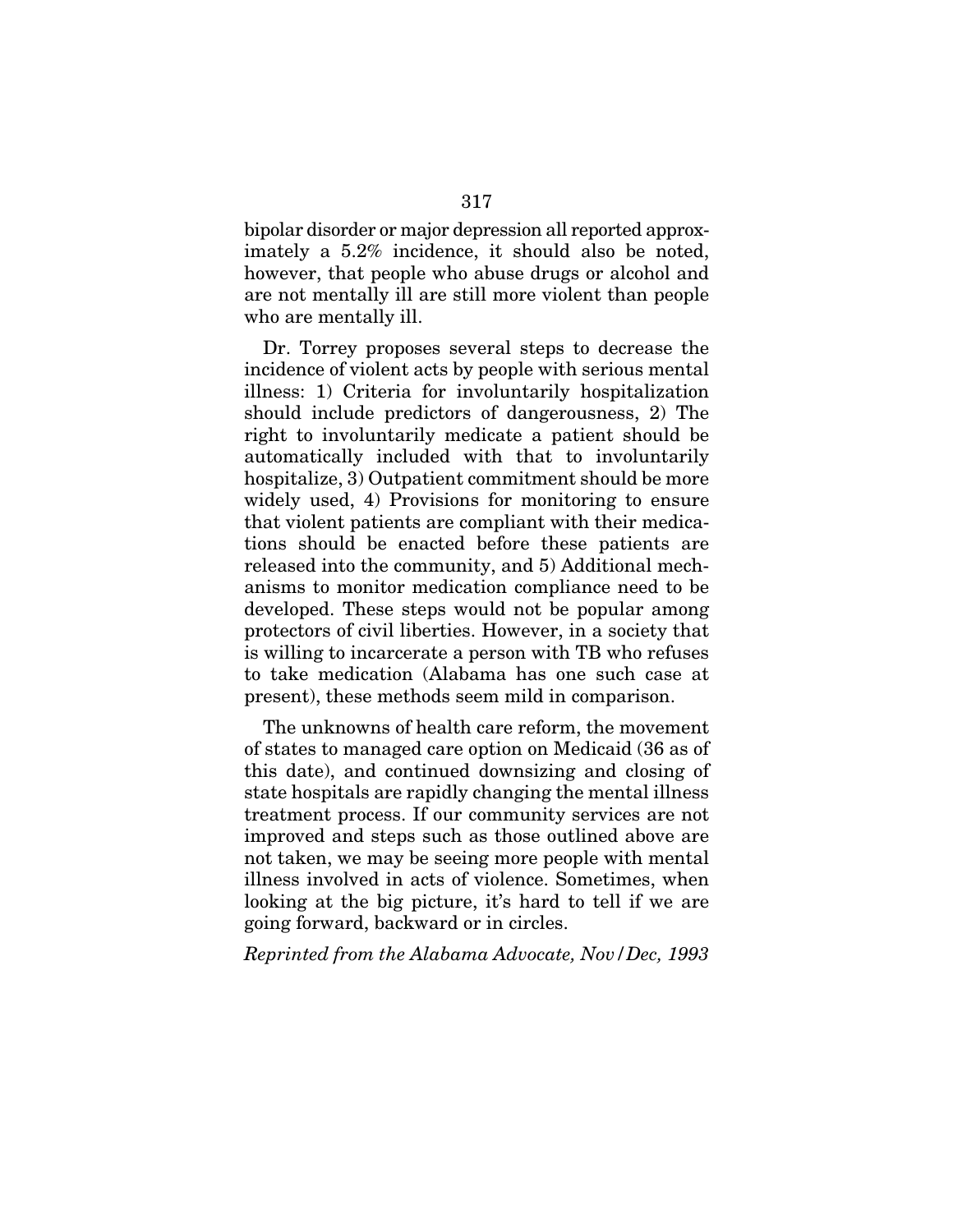### Insanity verdict shows prejudice

Just when we think that members of the Alliance for the Mentally Ill and members of Project Awareness for Major Mental Illness have done a fairly good job of communicating with the public about the true nature of serious long term mental illness, along comes a glaring newspaper headline to bring us to reality regarding public knowledge of these lifetime illnesses.

In the Jan. 16 Eagle, the headline "Getting tough on the mentally ill" brought disheartening news of proposed legislation for the current 1994 session in our state Legislature. Rep. Elaine Wells, Rep. Mike O'Neal and Sen. Jerry Moran, along with others, plan to add a new verdict to our existing judicial law, "guilty but mentally ill."

To secure this newly presented verdict, one would have to believe all the old superstitions and ignorant prejudices concerning biologically based mental illnesses. The bogus idea that persons with serious mental illness such as major depression, bipolar illness, schizophrenia, anxiety/panic do not have real illnesses. These persons should be made to "snap out of it" and be responsible citizens.

If these tormented individuals commit a crime, then the new proposed legislation would have them receive treatment in a secure mental-health facility. However, if ever they are judged cured, they would be sent to a prison to pay for an act they committed while insane. This makes no sense to me.

I pray for the day when some new medication will cure all or better ease the burden of the devastating symptoms of major mental illness. Family members support research for the cause and cure of mental illness. This is our hope for the future. We families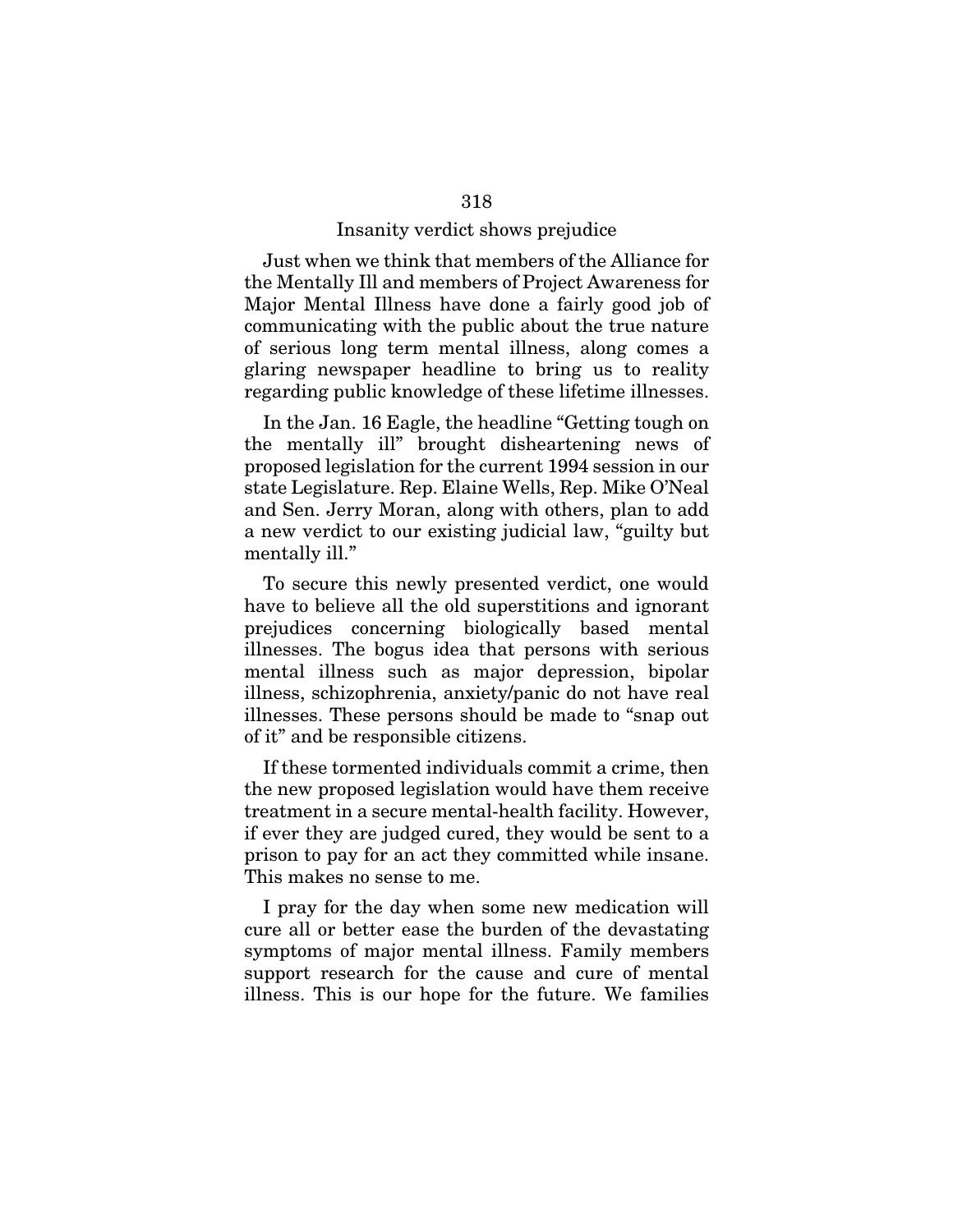grieve for the sufferings of our relatives. We see the lost potential and productivity caused by mental illness. How can anyone discount the tremendous suffering and torment endured by persons with mental illness?

For many persons appropriate medications have already been discovered. We see these fortunate ones rejoining the work force, learning a new job skill and gaining the ability to build a new life because their illness has become more manageable. For many others, the agonizing wait for a medication research breakthrough continues. The road is more difficult for these persons, but with mental-health reform legislation in Kansas, the needed supports will be available. They, too, will be able to live in their home communities with the aid of case managers and other professional supports.

Mental-health advocates must continue to try to inform the public in every way possible about the true facts of major mental illness We commend the Kansas Bar Association for their opposition to this change in Kansas verdict.

> JOAN NAVRAT Wichita

Wichita Eagle – Feb. '94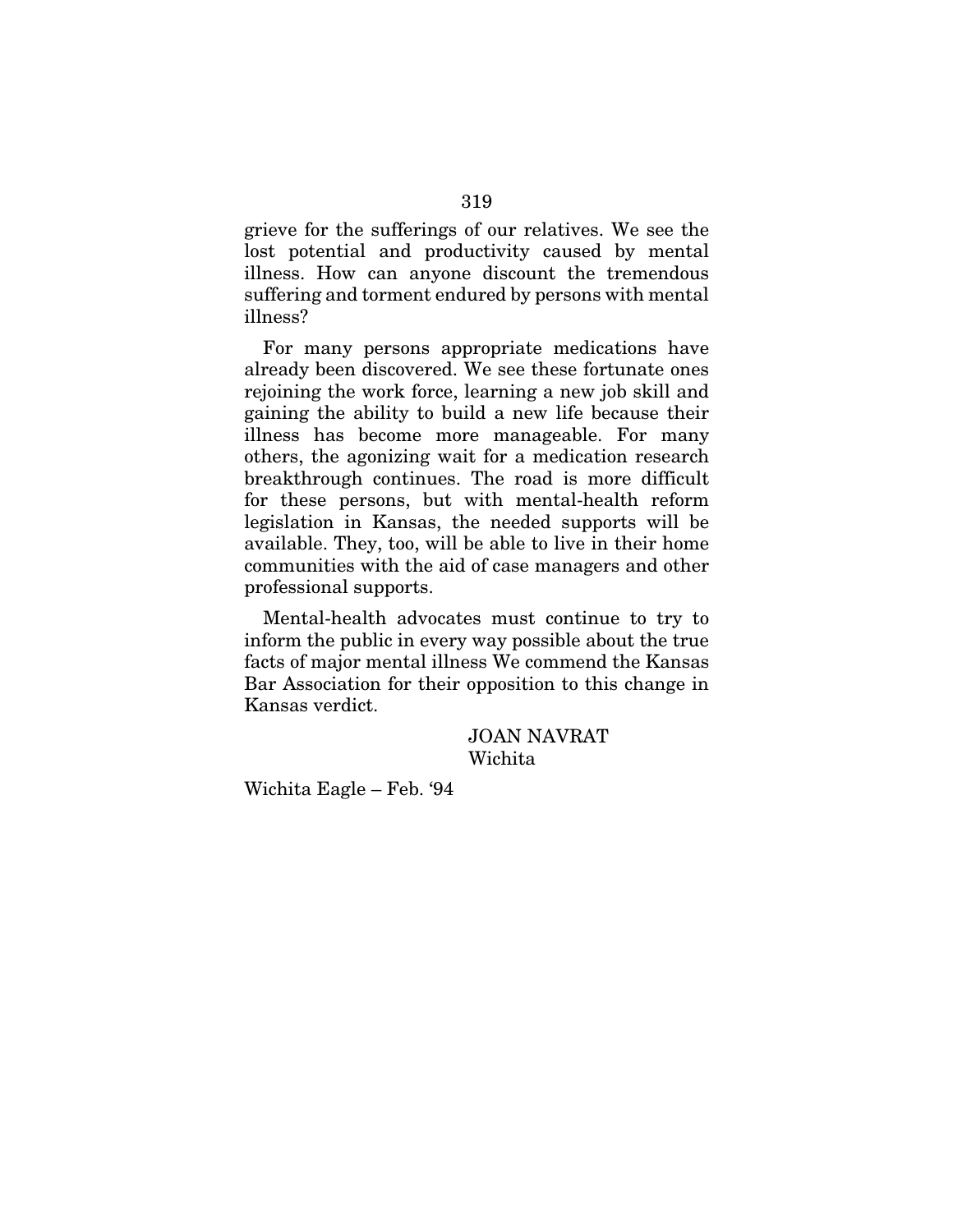# STATE OF KANSAS HOUSE OF REPRESENTATIVES JUDICIARY COMMITTEE

# HEARING ON H.B. 2328 February 9, 1994

### SUMMARY OF TESTIMONY OF RAYMOND L. SPRING:

H.B. 2328 would introduce the verdict of "Guilty But Mentally Ill" as an alternative verdict in Kansas where a defendant asserts a defense of insanity under K.S.A. 22-3219. Such a change has been proposed several times in recent years and the Kansas Bar Association has consistently opposed this concept for three principal reasons:

a) Guilty but mentally ill is an undisguised attempt at an end run around the insanity defense. It was conceived (first in Michigan) in the idea that juries would substitute this finding for the finding of not guilty by reason of insanity; that persons who "did the deed" would be locked up under a criminal sentence even though they may not have been mentally responsible for their conduct, but that treatment for their mental illness in the correctional system would be mandated. The KBA recognizes that for over 2000 years civilized peoples have recognized that people whose thinking is so disorganized as a result of illness as to not be responsible for their actions are not criminals. In a state like Kansas, which applies the strict M'Naghten rule as the test of insanity, the *successful* use of the insanity defense is rare; in cases involving actual violence it is extremely rare. It has, and should retain, a legitimate place in our system of criminal law.

b) If it is argued that Guilty But Mentally Ill provides treatment for persons found guilty of crimes

#### 320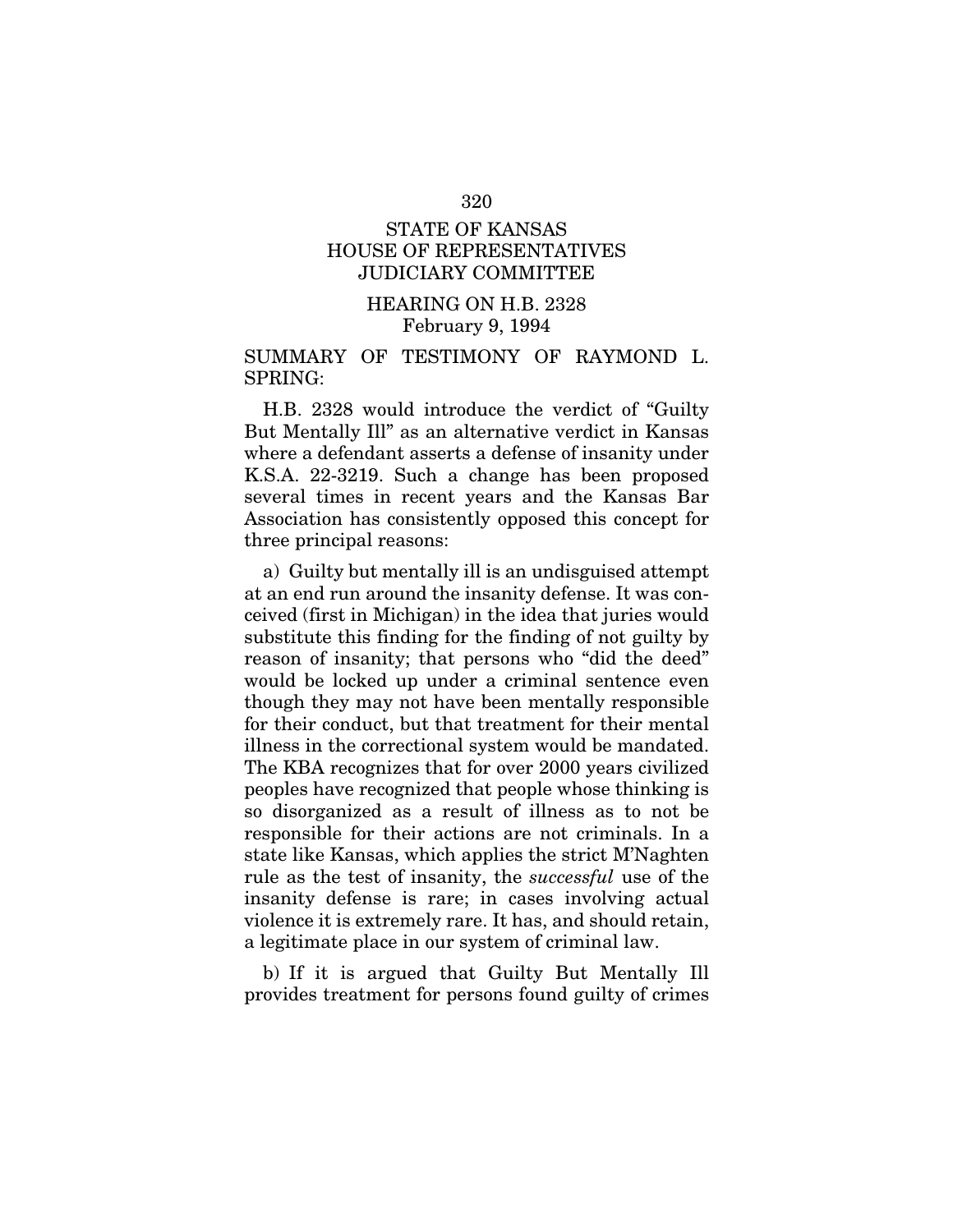which may reduce their predisposition to criminal conduct on their release, the simple answer is that our law already provides that. KSA 22-3430 and 3431 give the trial judge the authority to order a person convicted of a crime to a state hospital or security hospital for treatment pending sentencing.

c) In fact, the addition of the Guilty But Mentally Ill option did not work out in Michigan and other states as expected. What resulted in Michigan in the ensuing years was that essentially the same number of persons were found not guilty by reason of insanity as before, but an *additional* group, almost equal in number, were found Guilty But Mentally Ill. Many of that group were subsequently found not to be in need of mental treatment, and may well not have been sent for treatment or evaluation at all had the decision been made by the trial judge. A marked increase in the number of insanity pleas entered occurred after the adoption of "Guilty But Mentally Ill." It was not possible to determine what caused that increase, but a very likely cause was that "Guilty But Mentally Ill" presented a chance at a more palatable option to defendants in marginal insanity cases, and in fact an incentive to enter an insanity plea in cases where that otherwise would not have occurred. A "Guilty But Mentally Ill" verdict ensures that at least some, and possibly most or even all, of the defendant's sentence will be served in a hospital, rather than in prison. At the very least, the defendant avoids the stigma of a finding of unmitigated guilt. The result for Michigan was a substantial unforseen burden of psychiatric care placed on the state, creating a large unanticipated fiscal problem. Illinois appears to have had a comparable result. The remaining states that adopted a Guilty But Mentally Ill option (apparently 10) appear either to have no published studies of the results, or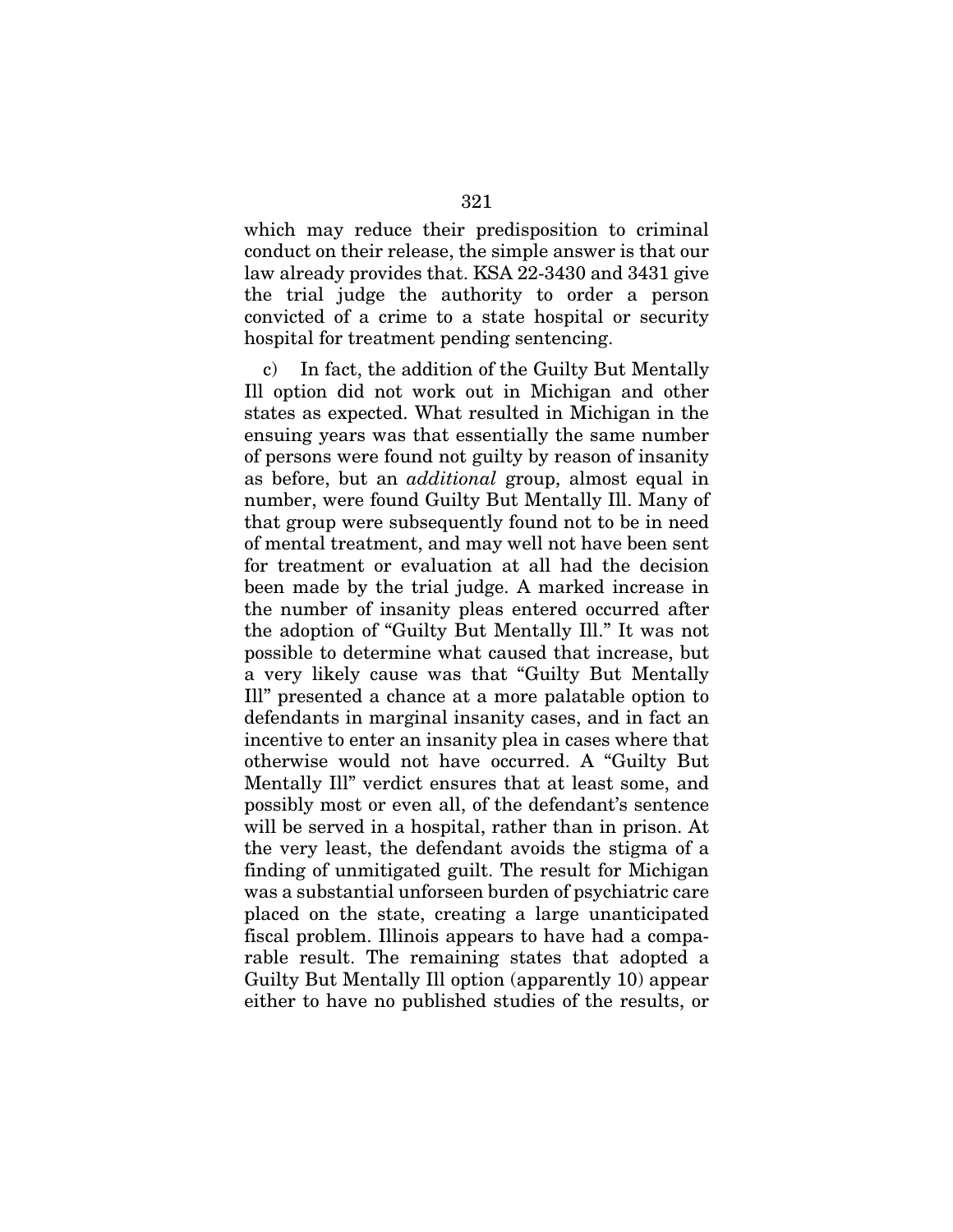adopted other changes in the law which invalidated comparison. See: Slobogin, "The Guilty But Mentally Ill Verdict: An Idea Whose Time Should Not Have Come," 53 *George Washinton Law Review* 494; Smith & Hall, "Evaluating Michigan's Guilty But Mentally Ill Verdict: An Empirical Study," 16 *U. Mich. J.L. Ref*  77.

It is also worthy of note that the American Bar Association's Criminal Justice Mental Health Standards, the American Psychiatric Association's Statement on the Insanity defense, and the National Mental Health Association's Commission on the Insanity Defense all have recommended against adoption of Guilty But Mentally Ill.

H.B. 2328 would also, by virtue of language in New Section 2, shift the burden of proof in insanity defense cases from the prosecution to the defense. While it appears clear that the burden can be constitutionally so shifted (*Leland v. Oregon*, 343 U.S. 790 (1952), and several jurisdictions have done so, the issue remains controversial. In spite of the sweeping language of the Supreme Court in *Leland*, it is logically not so easy to separate "state of mind," or *mens rea*, issues (which must be proven beyond a reasonable doubt by the prosecution even under the *Leland* analysis; see *In re Winship*, 397 U.S. 358) from the question of insanity, at least where the M'Naghten rule of insanity applies, as in Kansas. Consider the logical quagmire in which a jury finds itself when instructed (as in a murder case) that in order to convict they must find that the defendant *intentionally* killed the victim, and that they cannot find the defendant not guilty by reason of insanity unless they are persuaded by a preponderance of the evidence that the defendant "because of mental disease or defect did not know what he was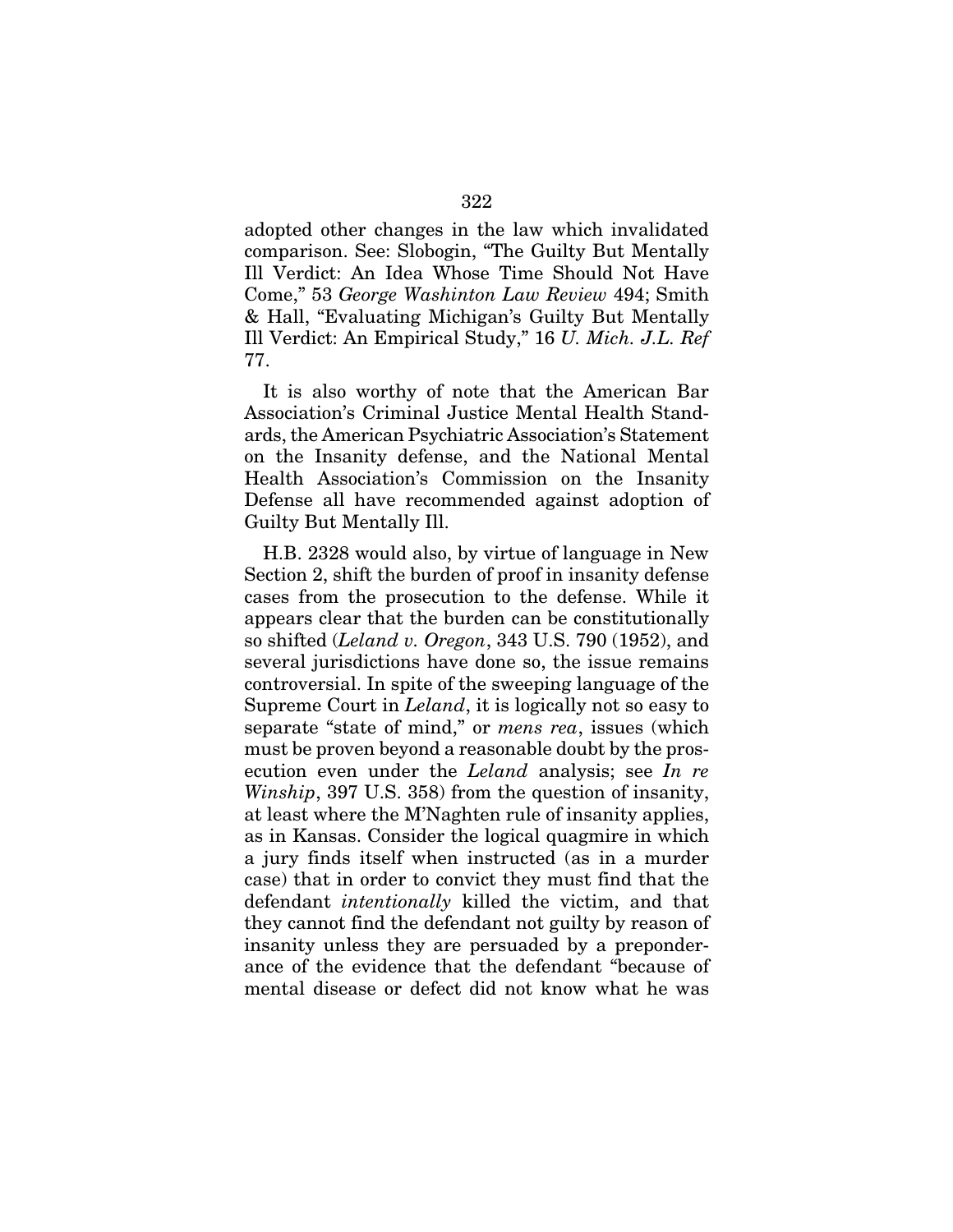doing, or if he did know it, did not know it was wrong" (the M'Naghten rule). If jurors have a reasonable doubt whether the defendant knew what he was doing, they could hardly find beyond a reasonable doubt that the defendant acted intentionally. Yet if they have *only* a reasonable doubt on that score, they cannot find the defendant not guilty by reason of insanity, either. The only choice left is *not guilty*, in which case the defendant walks completely free. This is clearly not what even the proponents of shifting the burden of proof have in mind.

Because the issue of insanity is necessarily tied to the issue of criminal intent, the Kansas Bar Association believes that the Kansas legislature has exercized sound wisdom previously in rejecting attempts to shift the burden of proof on this issue, and urges this body to do so again.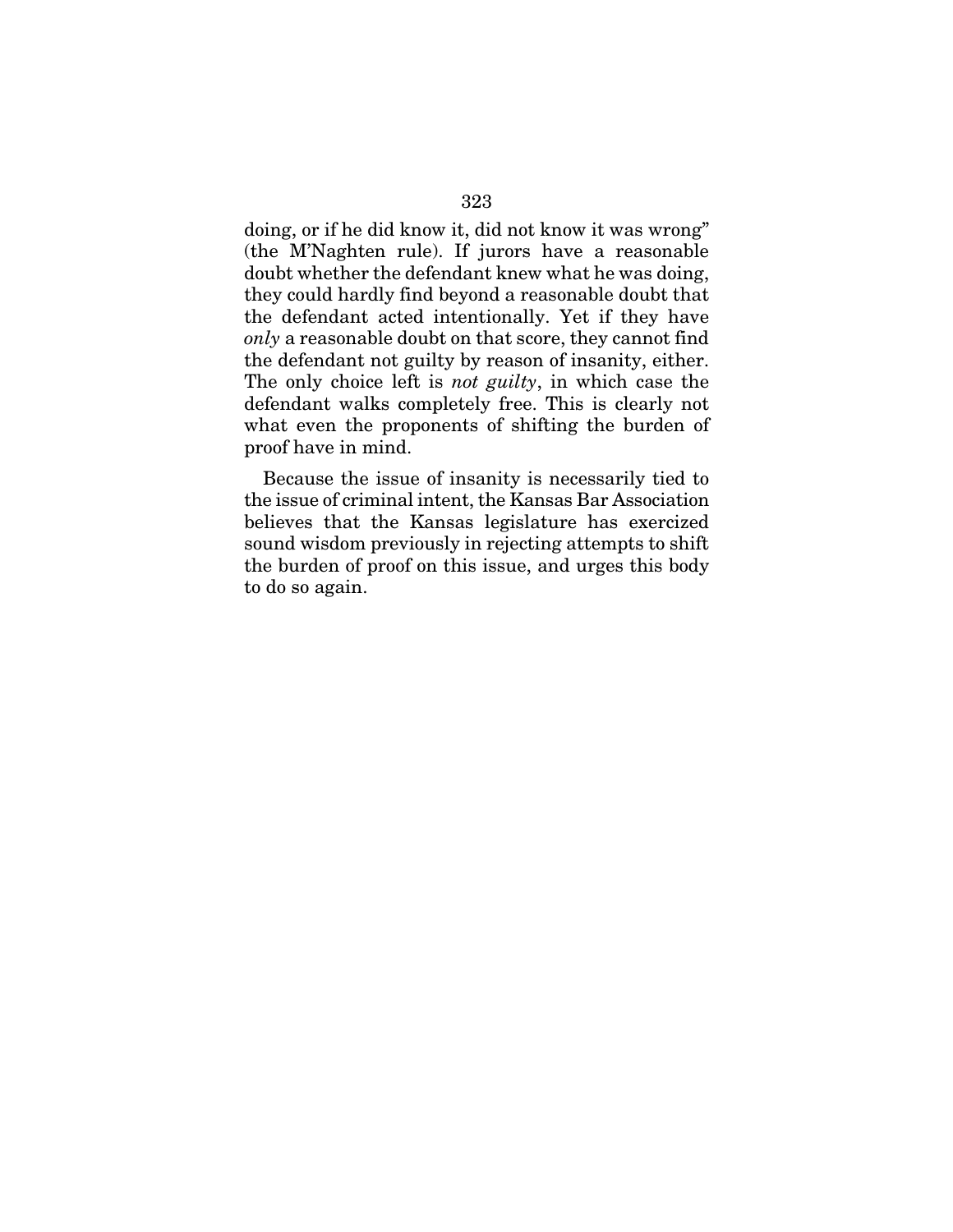#### 324

# [LOGO]

Kansas Psychiatric Society *a district branch of the American Psychiatric Association*  623 S.W. 10th St. - Topeka, Kansas 66612-1615 (913) 232-5985 or (913) 235-3619

Officers 1992-1994

Ronald L Martin, M.D. *President*  UKSM-Wichita 1010 N. Kansas Wichita, KS 67214-3124

Manuel P. Pardo, M.D. *President-elect*  UKMC-Psychiatry 39th & Rainbow Kansas City, KS 66103-2964

Jennifer E. Kennedy, M.D. *Secretary*  Menninger P.O. Box 829 Topeka, KS 66601-0829

James Hasselle III, M.D. *Treasurer*  Route 2, Box 247-A Lawrence, KS 66044

D. Ann Vaughan, M.D. *Councillor I*  8911 E. Orme Wichita, KS 67207-2473

Kathryn J. Zerbe, M.D. *Councillor II*  Menninger P.O. Box 829 Topeka, KS 66601-0829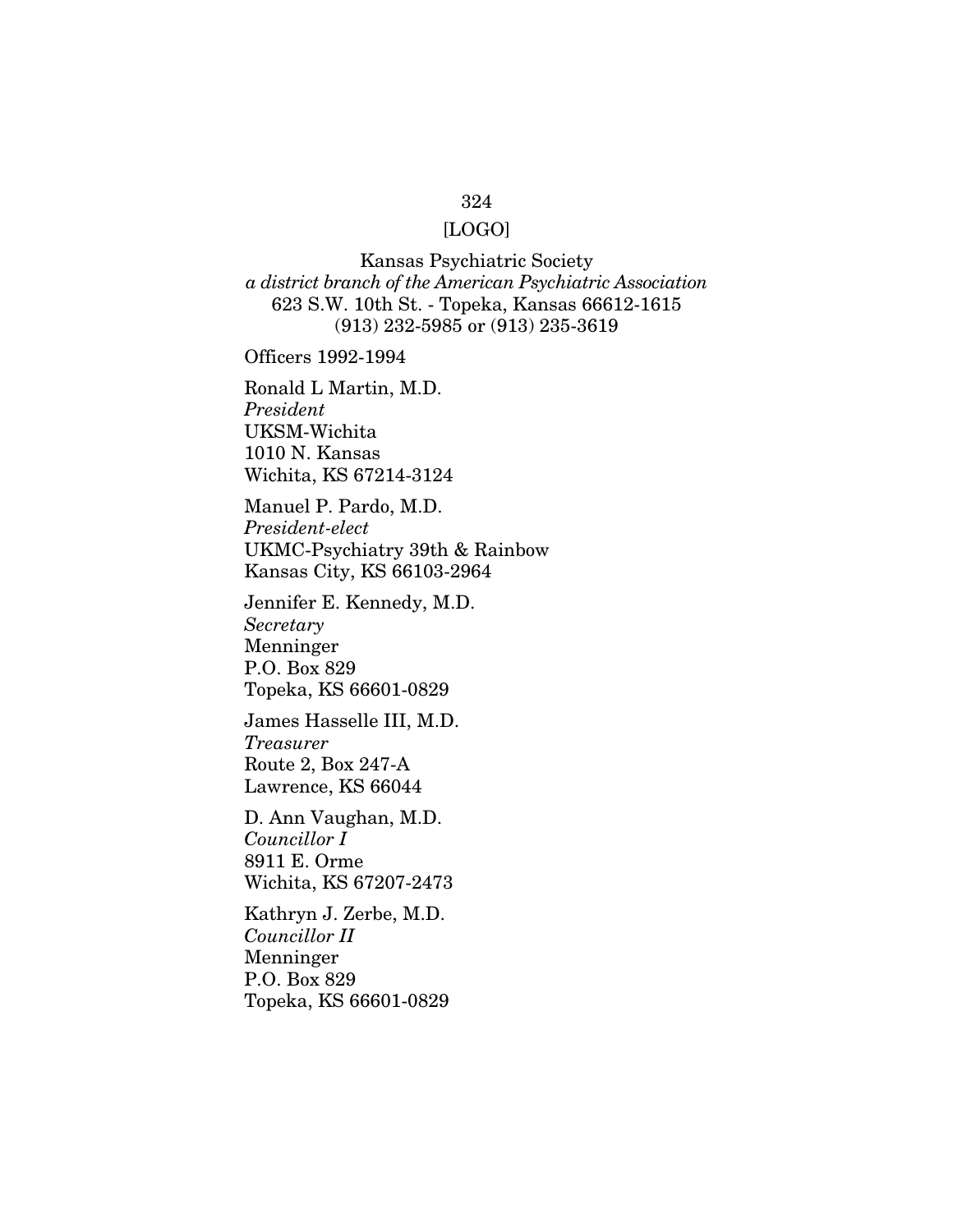Linda L Keeler, M.D. *Councillor III*  Watkins Memorial Hospital University of Kansas Lawrence, KS 66045

George Dyck, M.D. *Representative*  Prairie View, Inc. 1901 East First St. Newton, NS 67114-5010

H. Ivor Jones, M.D. *Deputy Representative*  5029 W. 120th Terr. Overland Park, KS 66209-3543

Staff

Jo Ann Klemmer *Executive Secretary*  (913) 232-5985 or 235-3619

Chip Wheelen *Lobbyist*  623 S.W. 10th St. Topeka, KS 66612-1615 (913) 235-3619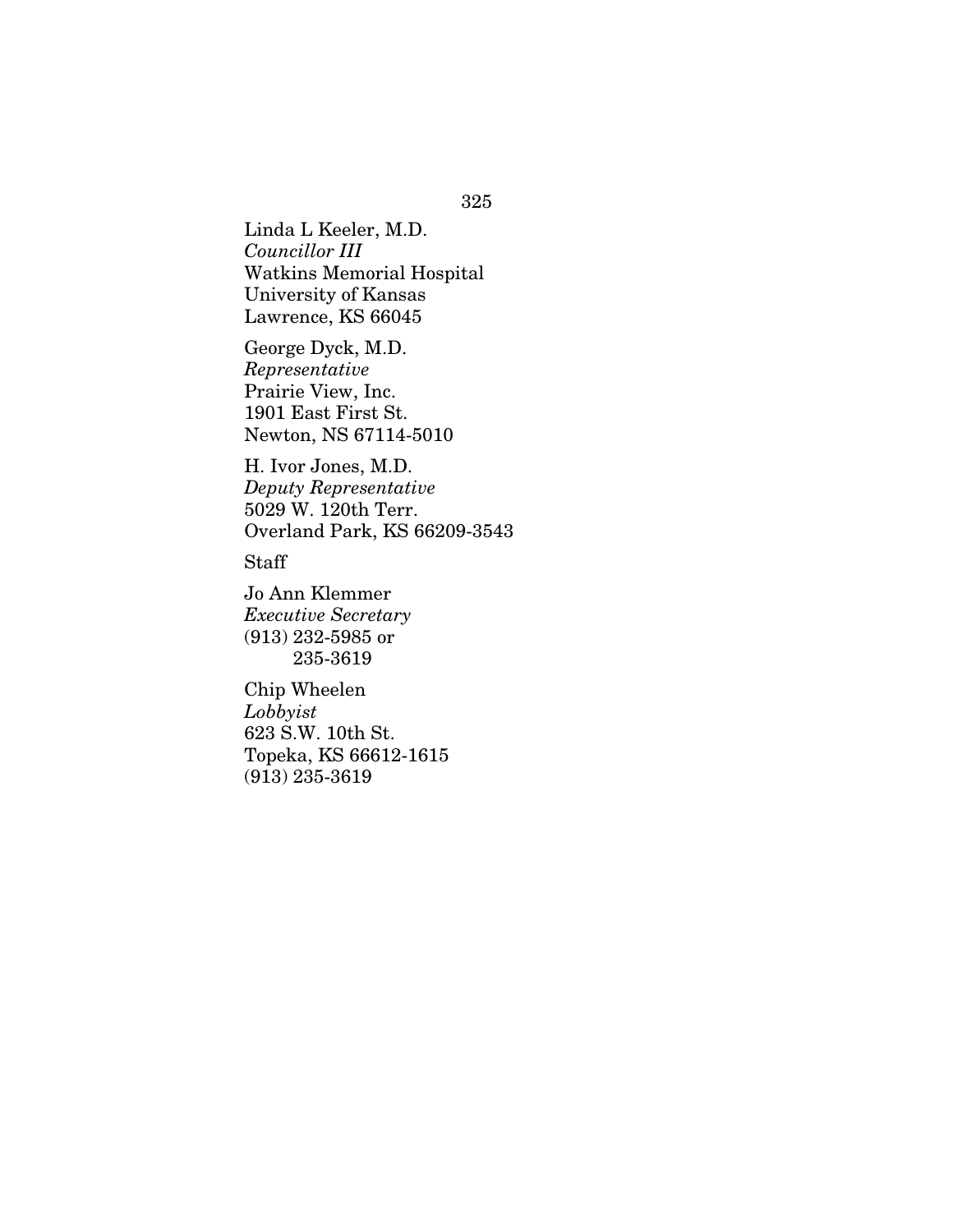February 9, 1994

To: House Judiciary Committee From: Chip Wheelen, KPS Lobbyist Subject: House Bill 2328; Guilty but Mentally Ill

The Kansas Psychiatric Society urges the Legislature to consider HB2328 and similar proposals for a plea and finding of "guilty but mentally ill" very cautiously. Because enactment of this new verdict would create a heightened burden of proof for prosecutors who wish to prove guilt, the possibility exists that some defendants who are indeed mentally ill might be found not guilty. This is because of the requirement that the evidence prove beyond a reasonable doubt that the defendant was guilty.

A finding of not guilty by reason of insanity does not require the prosecutor to prove guilt, merely that defense counsel prove the existence of mental illness when a preponderance of the evidence indicates that the defendant probably committed the crime. Please do not overlook the fact that a verdict of not guilty by reason of insanity results in incarceration for an indefinite period of time. Only when the defendant can demonstrate that he or she is successfully treated for the mental illness can he or she be released.

It would appear that such legislation is based upon an ethic that punishment of those who commit crimes when mentally ill is a greater priority than treatment of the illness. The Kansas Psychiatric Society wishes to assert that appropriate treatment should be the public priority.

Thank you for considering our concerns about this very serious matter.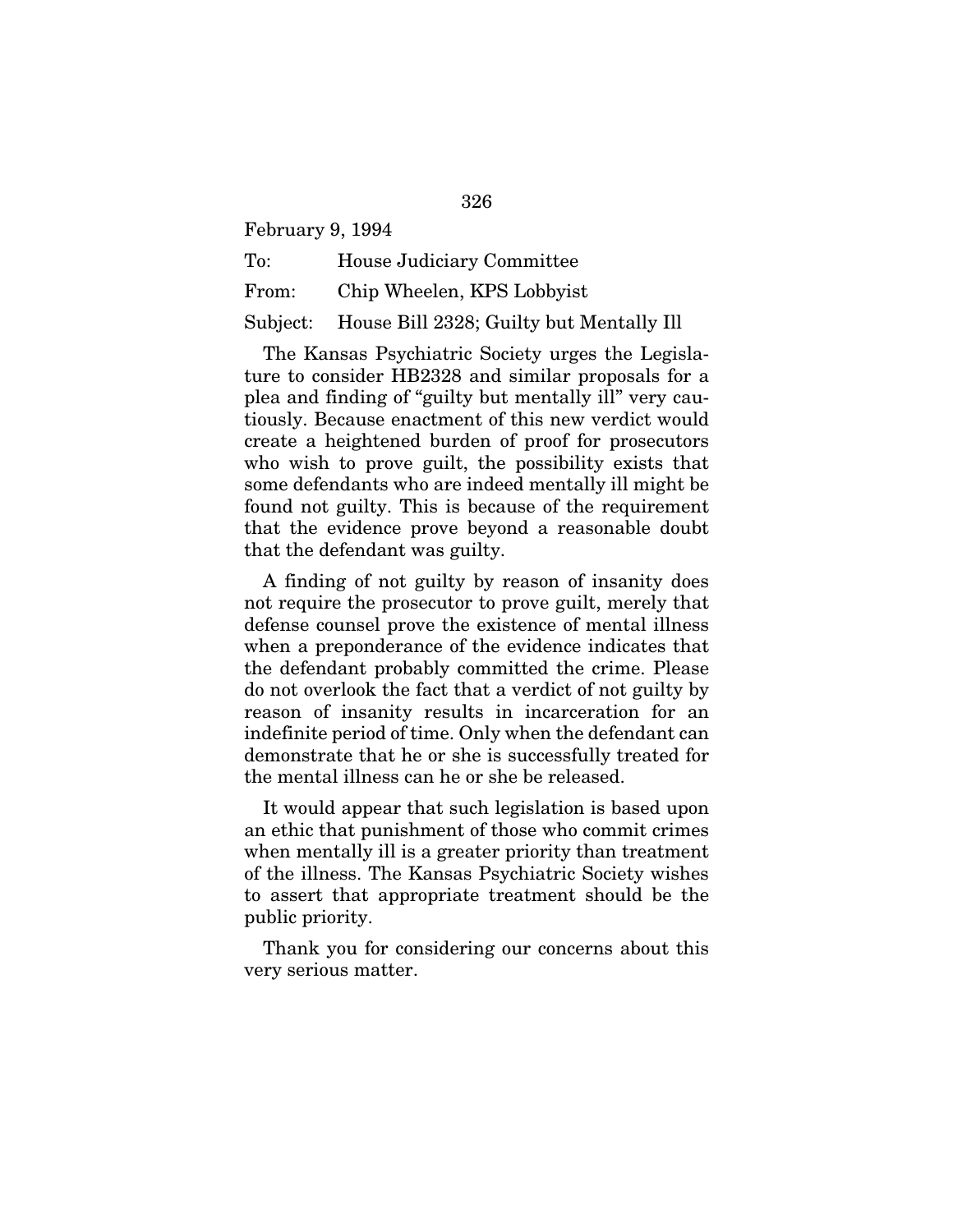# Approved: May 23, 1994 Date

## MINUTES OF THE HOUSE COMMITTEE ON JUDICIARY.

The meeting was called to order by Chairperson Michael O'Neal at 12:45 on March 3, 1994 in Room 313-S of the Capitol.

All members were present except:

Representative Tim Carmody – Excused Representative Gilbert Gregory – Excused Representative Judith Macy – Excused Representative John Wagnon – Excused

Committee staff present:

Jerry Ann Donaldson, Legislative Reseaerch Department Jill Wolters, Revisor of Statutes Cindy Wulfkuhle, Committee Secretary

HB 2328 Plea or verdict of guilty but mentally ill.

Chairman O'Neal stated that in having hearings and discussing this legislation the idea was hit upon that maybe the Committee shouldn't be looking at adding an option of guilty but mentally ill but instead consider eliminating the verdict of "not guilty by reason of insanity." A balloon draft was handed out that would eliminate this option. (see attachment 1).

Dean Raymond Spring explained that this same direction has been taken by four other states. He had heard that today Colorado had approved this type of legislation, but hasn't had time to look into whether it's true or not. The idea under any justice system is that we do not hold people criminally responsible for their conduct, when they are not mentally capable of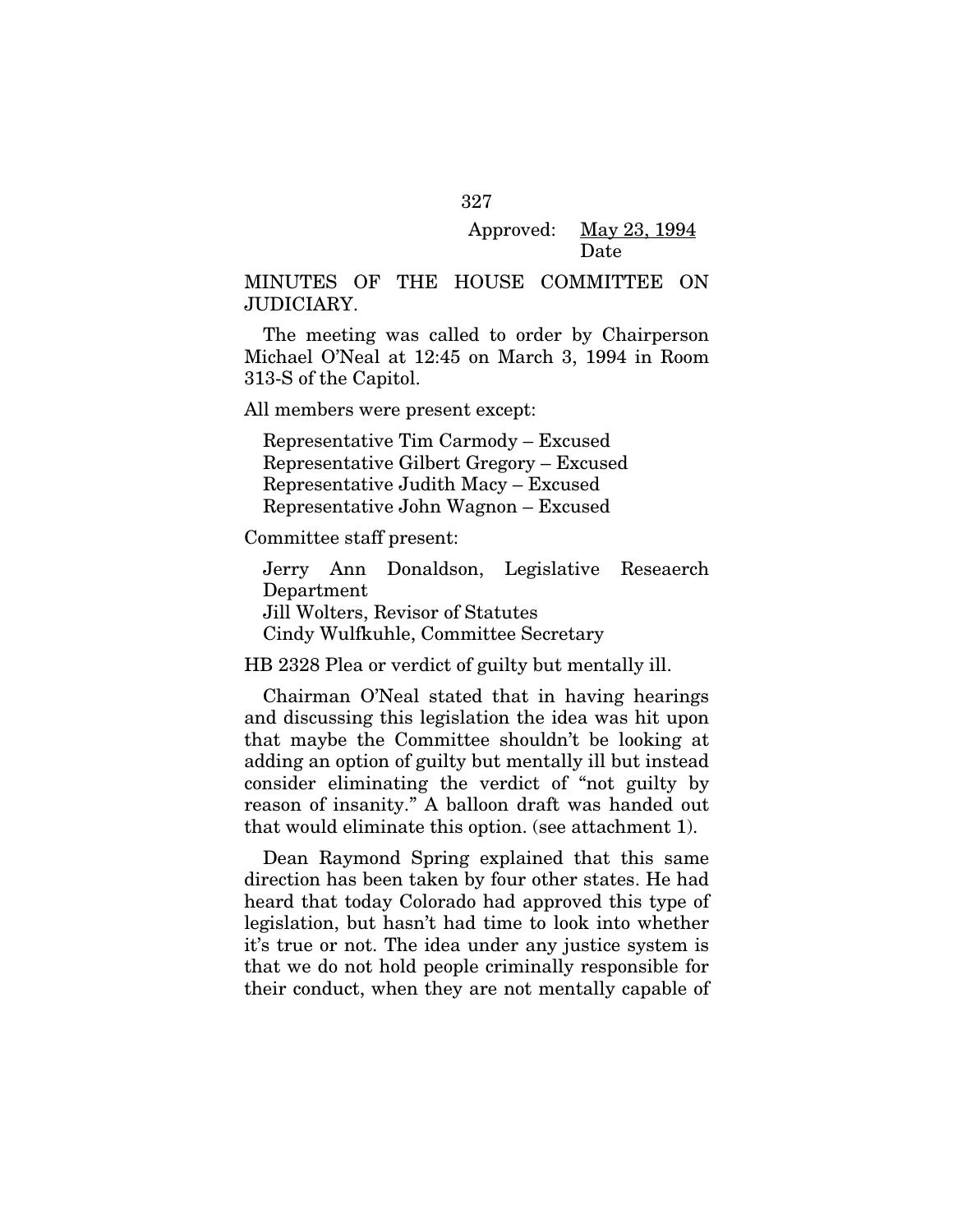understanding what they are doing. The idea of a separate defense of insanity grew out of the courts trying to define for juries what insanity meant. The McNaughten Rule, which is used in Kansas, states that a person is not guilty of a crime by reason of a mental illness because they do not know what they are doing. This focuses on the fact that if a person had criminal intent they are guilty of the crime but if they were so incapacitated that they could not have criminal intent, they would not be guilty of a crime.

The reasonable approach would be to abolish any reference to a separate defense of insanity but still permit the evidence as to the condition of the persons mind at the time of the act. This puts the focus where it should be: on whether or not they had criminal intent when the act was committed. There would not be a separate instruction of insanity. The jury simply finds the defendant "guilty" or "not guilty" and returns the verdict. If the jury finds the defendant "not guilty" then they are asked to answer a special question: "did you find the defendant not guilty solely because they lacked the capacity to form criminal intent." In which case, would trigger the mental hospital treatment. This would change the focus and be easier for the public and juries to understand that the focus is on the criminal intent.

Chairman O'Neal questioned if this would change the prosecutors focus, in that, there is a high incidence of pleas where the prosecutor accepted a report that stated that the defendant had a mental defect at the time of the act, so they accepted a plea of not guilty by reason of insanity. Under this approach they might be more likely to look at it in terms of the traditional concept of mens rea. Mr. Spring stated that the focus is on "can I get a conviction." This proposal isn't saying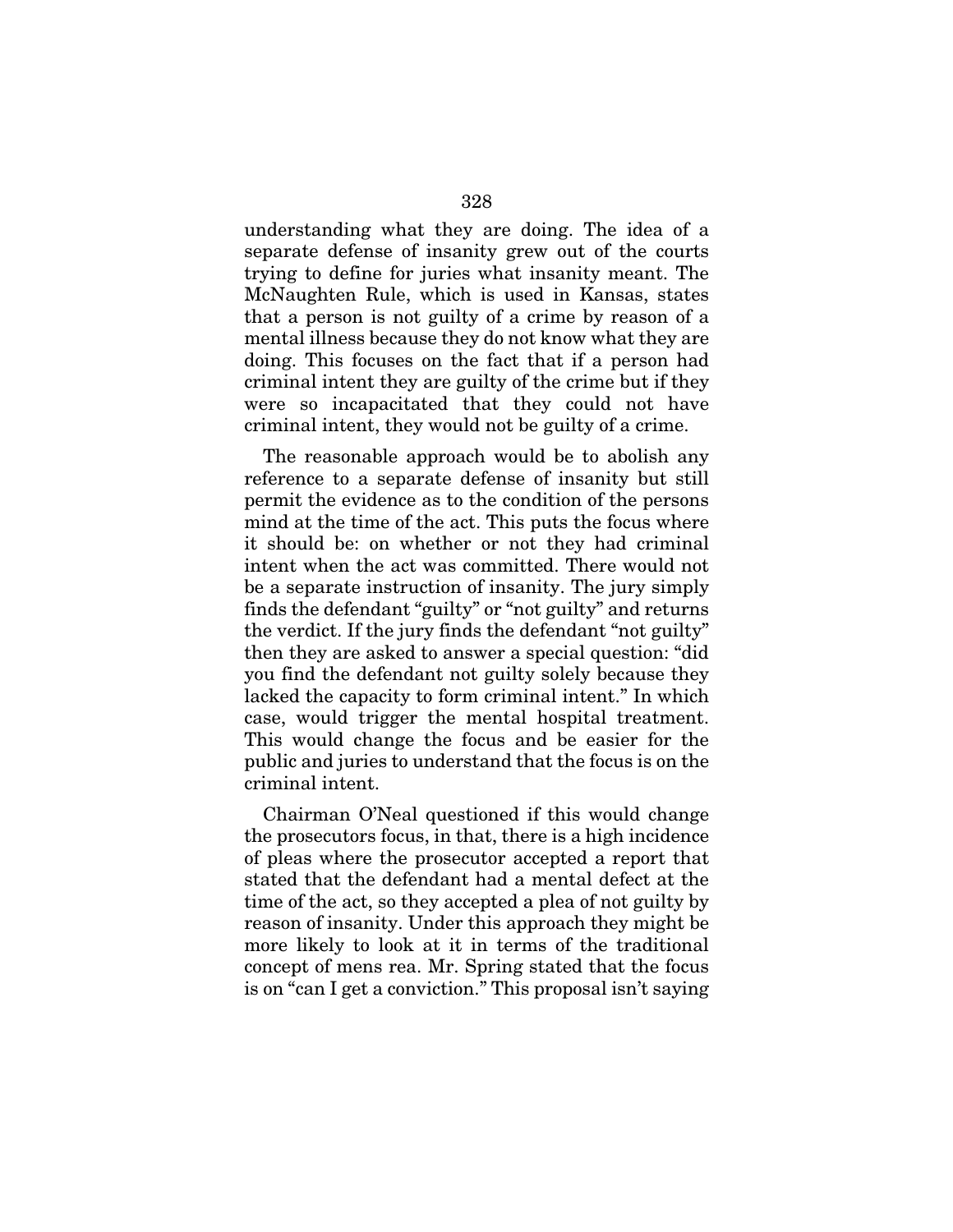that someone can't be suffering from a mental illness and not have criminal intent. There is a likely result the State may see more cases in which there are convictions of lesser offenses rather than a finding of not guilty.

The Chairman questioned what the jury instructions would look like. Mr. Spring stated that there would be no instructions at all, based upon mental illness, mental defect or mental condition.

Representative Everhart questioned if this is the way that other states are doing their jury instructions. Mr. Spring replied that it is to the best of his knowledge. Utah is different because they have retained the verdict of guilty by reason of insanity, but they say that not guilty by reason of insanity only means lack of criminal intent.

Chairman O'Neal stated that the mention of mental disease or defect was mentioned in the bill and questioned if it was defined. Mr. Spring stated that it is not defined and suggested not including a definition because the McNaughten Rule address the language. The Chairman then questioned if the PIK committee would suggest something similar to the language we currently have on mental illness or defect. Mr. Spring stated that they might. The only definition for mental disease he has seen tells what it isn't – not what it is.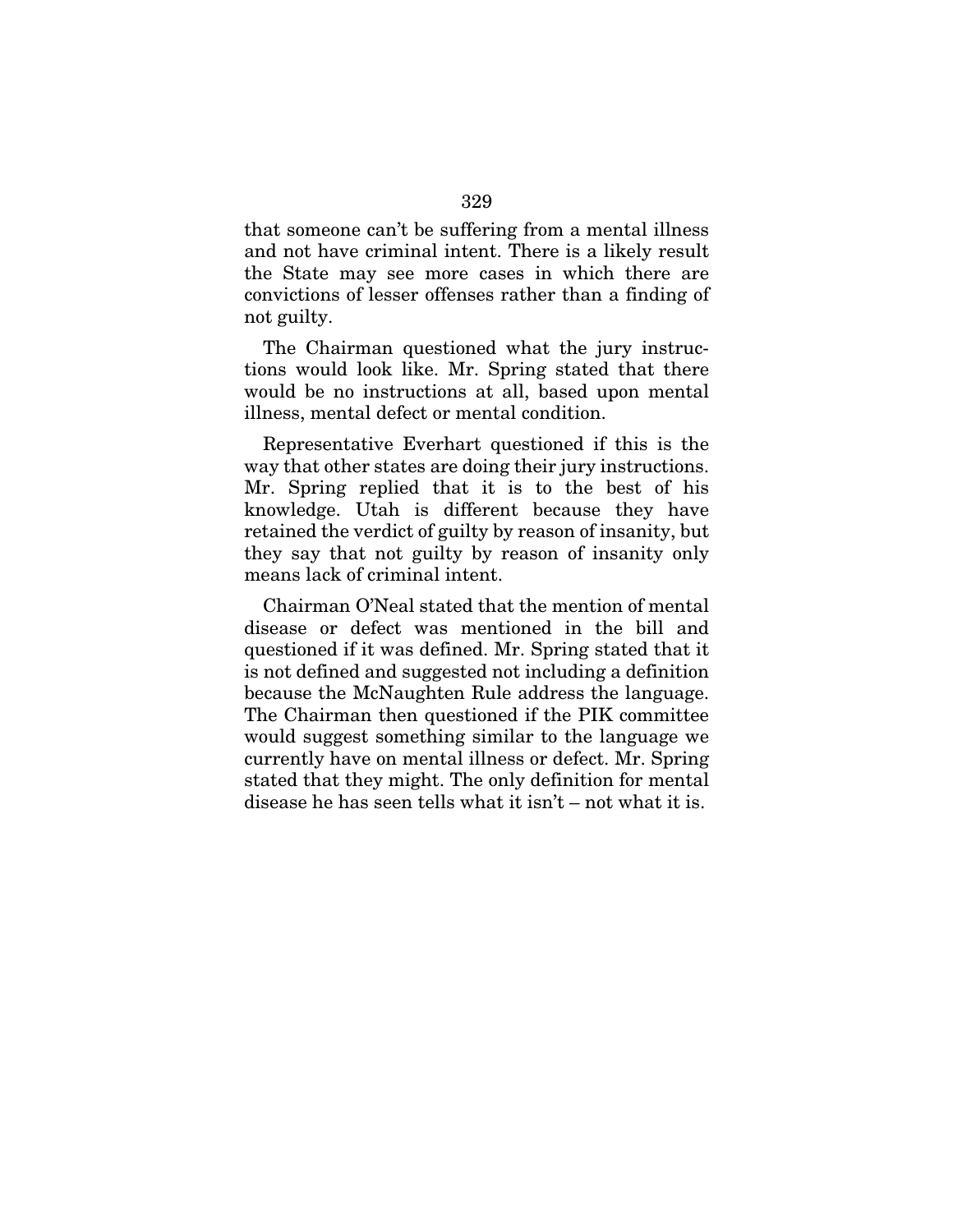#### CONTINUATION SHEET

MINUTES OF THE HOUSE COMMITTEE ON JUDI-CIARY, Room 313-S Statehouse, at 12:45 on March 3, 1994.

Chariman O'Neal requested that Mr. Spring go over the main points of the bill with the Committee. Mr. Spring stated that New Section 1 was the key section that abolishes the insanity defense. New Section 2 triggers the post-verdict requirements. Mr. Spring had several proposed amendments to the bill and suggested changing the effective date so the Kansas Bar Association and courts could have time to get use to the change. (see attachment 2).

Representative Garner stated that this proposal does not eliminate the defense of insanity but eliminates the verdict option from the jury.

Chairman O'Neal stated that the House had sent to the Senate twice a "Guilty but Mentally Ill" version and they have rejected it each time. This proposal appears to represents a better approach. The idea that the juries won't be confused, the concept of the basic elements of criminal intent wouldn't be lost and refocused on the crime, not whether or not there was mental competency, makes good public policy.

Representative Adkins made a motion to adopt the balloon draft with Mr. Springs proposed amendments. Representative Robinette seconded the motion.

Representative Garner stated that this may be the best idea in this area but he doesn't feel comfortable voting in favor of the bill because there hasn't been enough opportunity to discuss this and see how it is working in other states. Representative Wells stated that this issue has been studied for the past seven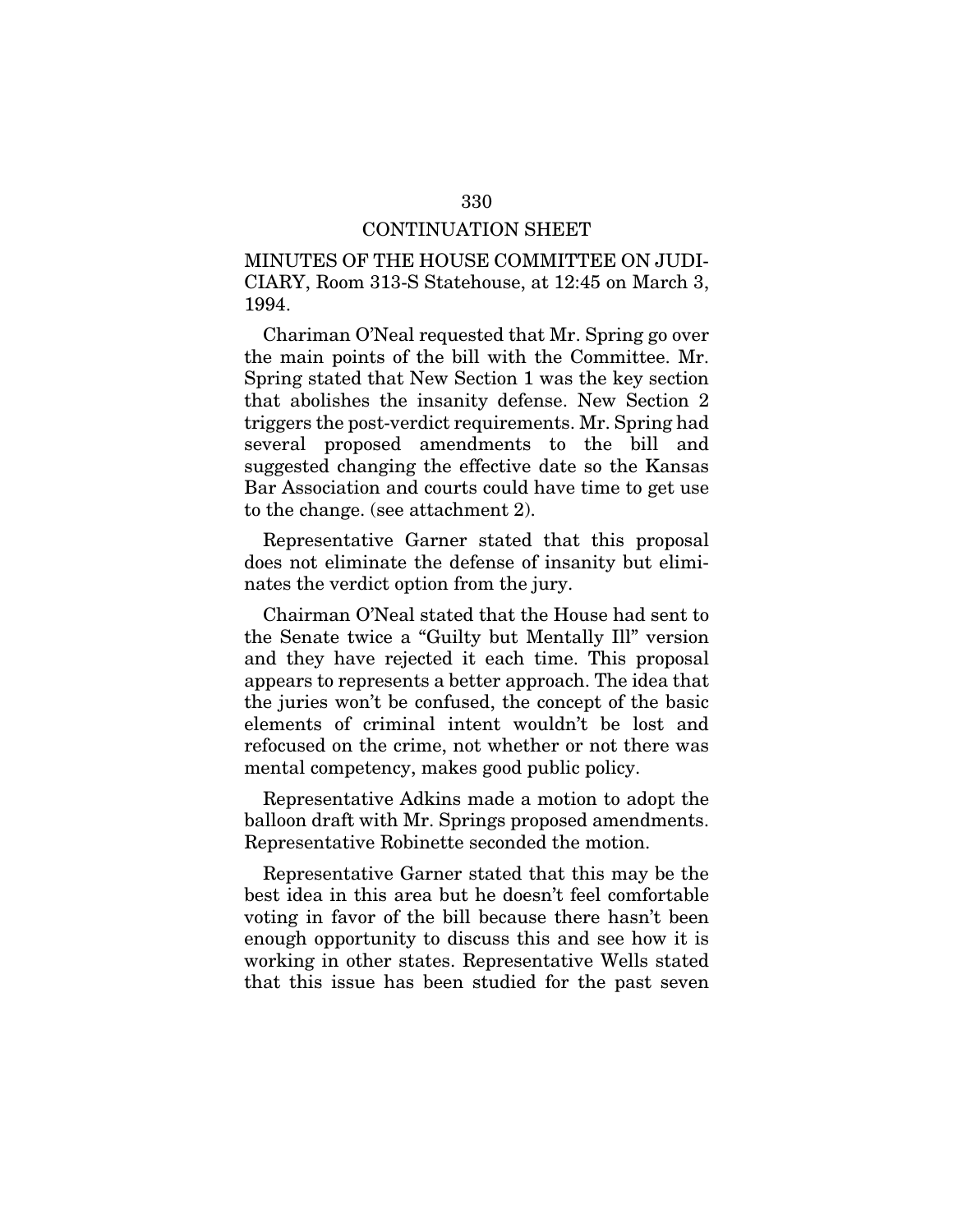years. She stated that this is the year of crime and it should be addressed. Representative Plummer commented that since the guilty but mentally ill bill has been sent to the Senate twice and they have failed to enact on it both time, this would be a better option to send to them. The motion carried.

Representative Adkins made a motion to change the effective date to January 1, 1995. Representative Wells seconded the motion. The motion carried.

Representative Wells made a motion to report Substitute HB 2328 favorably for passage. Representative Adkins seconded the motion. The motion carried.

\* \* \*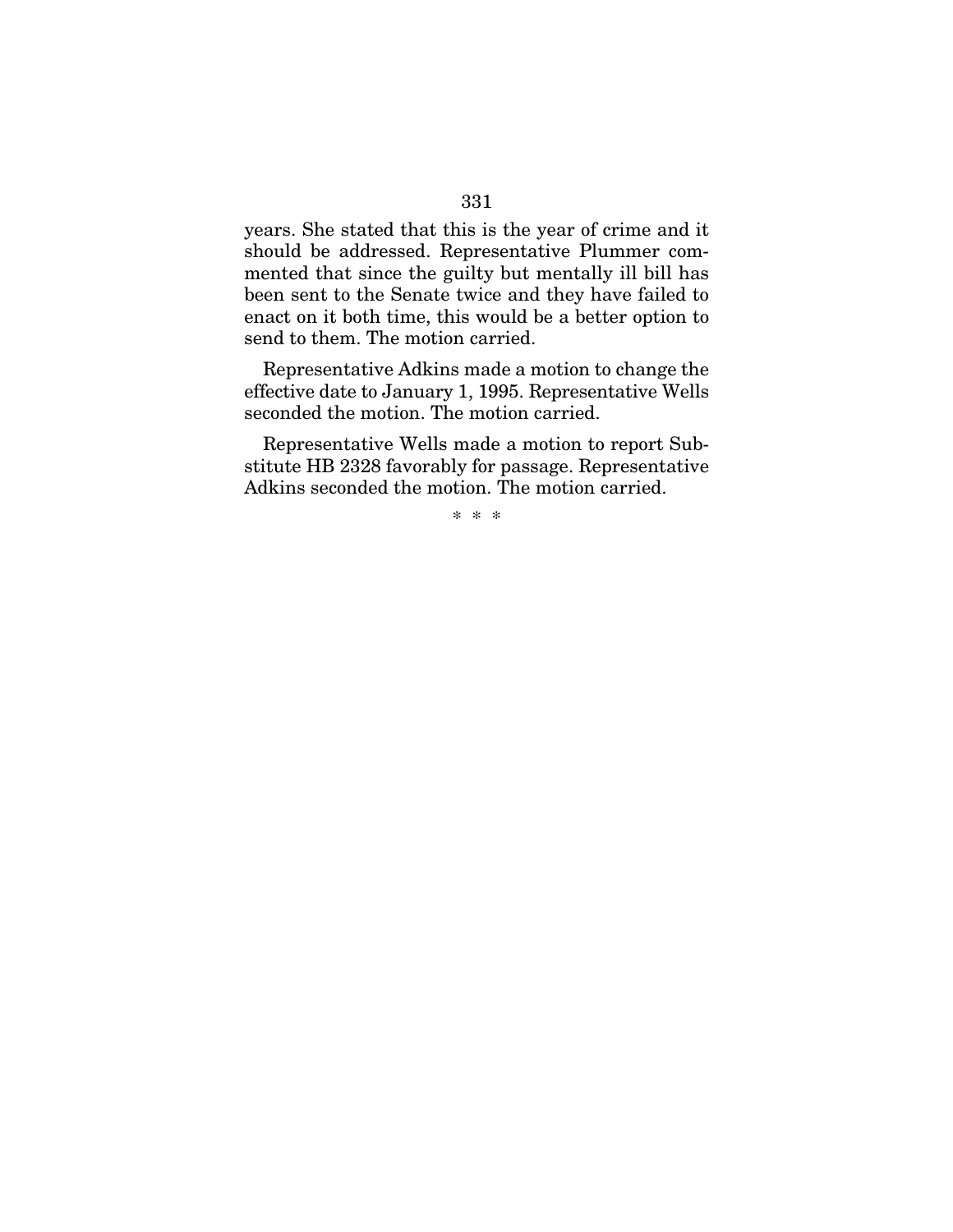### HOUSE BILL NO. \_\_\_

#### By Committee on Judiciary

AN ACT concerning criminal procedure; relating to the defense of lack of mental state; amending K.S.A. 12-736 and 38-1655 and K.S.A. 1993 Supp. 22-2913, 22-3219, 22-3428 and 22-3428a and repealing the existing sections.

Be it enacted by the Legislature of the State of Kansas:

New Section 1. It is a defense to a prosecution under any statute that the defendant, as a result of mental disease or defect, lacked the mental state required as an element of the offense charged. Mental disease or defect is not otherwise a defense.

New Sec. 2. In any case in which the defense has offered substantial evidence of a mental disease or defect excluding the mental state required as an element of the offense charged, and the jury returns a verdict of "not guilty," the jury shall also answer a special question in the following form: "Do you find the defendant not guilty solely because the defendant was, at the time of the alleged crime, suffering from a mental disease or defect which rendered the defendant incapable of possessing the required criminal intent?"

\* \* \*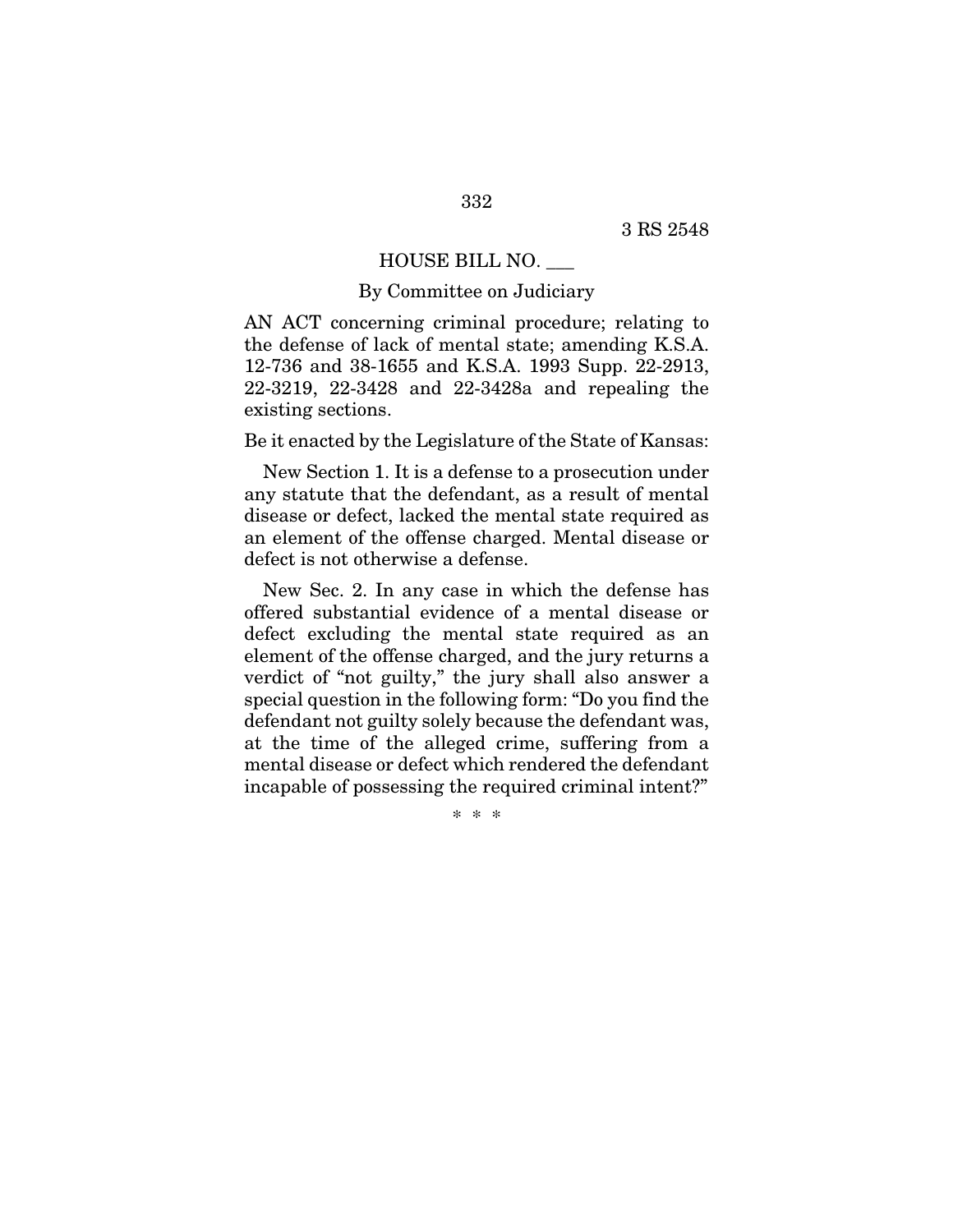#### 333

# STATE OF KANSAS HOUSE OF REPRESENTATIVES JUDICIARY COMMITTEE

# PROPOSAL TO ELIMINATE THE VERDICT OF "NOT GUILTY BY REASON OF INSANITY" March 3, 1994

SUMMARY OF COMMENTS OF RAYMOND L. SPRING:

I have reviewed a draft of the proposed legislation and believe that it will achieve the intended result. I would offer the following suggestions for amendments or additions, however:

1. I would suggest that section  $6(1)(a)$  be rewritten to read as follows:

When a defendant is acquitted and the jury answers in the affirmative to the special question asked pursuant to section 2, the defendant shall be committed to the state security hospital for safekeeping and treatment. A finding of not guilty and the jury answering in the affirmative the special question asked pursuant to section 2 shall be prima facie evidence that the acquitted defendant is presently likely to cause harm to self or others.

2. I would suggest that in section 6(6) the word "required" be inserted in the second line thereof between the words "the" and "mental."

3. It would appear that a new section may be necessary as follows:

In any case in which the defendant is found not guilty of a charged crime, and the special question under section 2 is answered in the affirmative and the defendant is also found guilty of a lesser included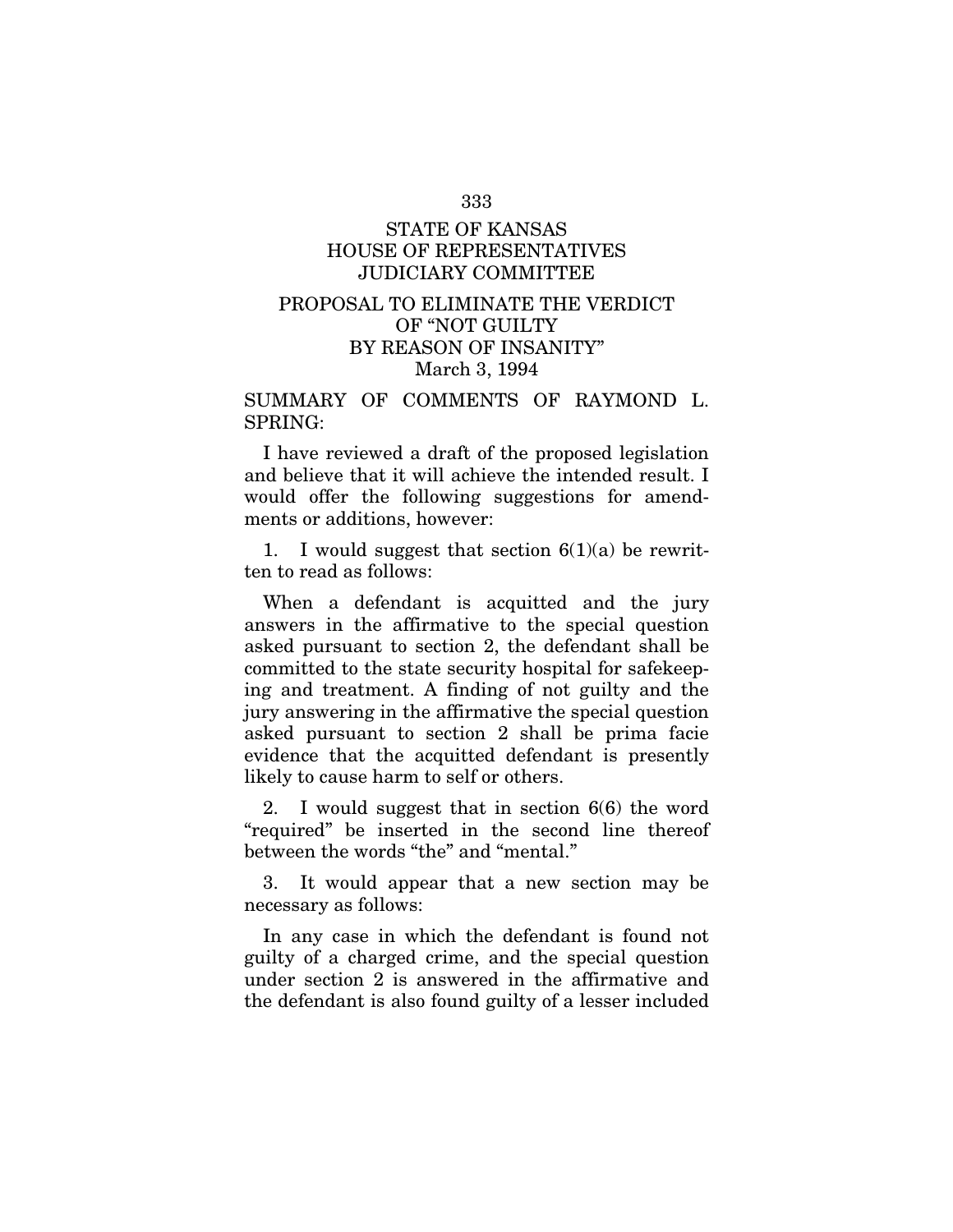# 334

or otherwise charged offense, the court shall proceed in the manner authorized by K.S.A. 22-3429 et seq.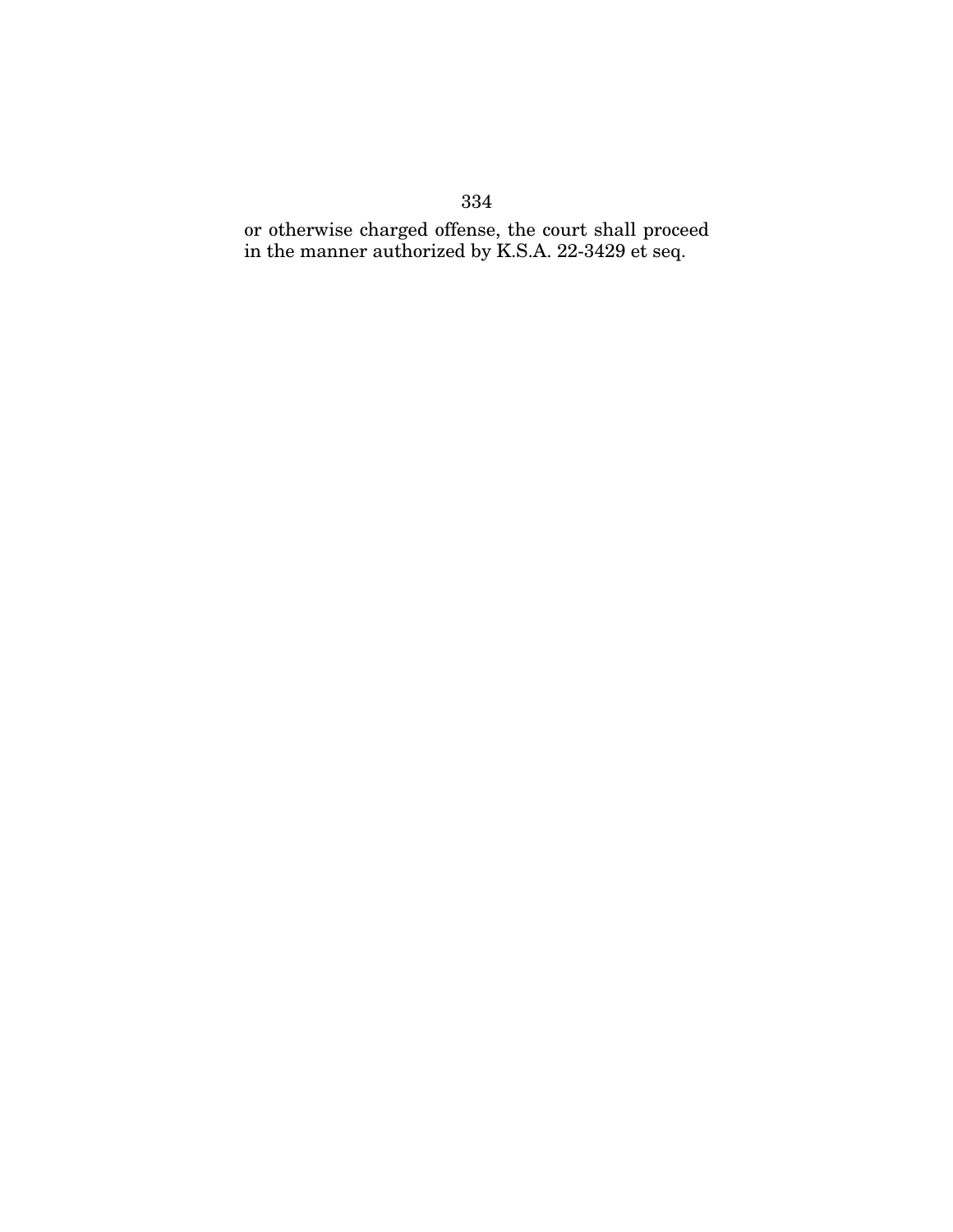### Approved: April 7, 1995 Date

## MINUTES OF THE HOUSE COMMITTEE ON JUDICIARY.

The meeting was called to order by Chairperson Michael R. O'Neal at 3:30 p.m. on February 15, 1995 in Room 313-S-of the Capitol.

All members were present except:

Representative David Adkins - Excused Representative Clyde Graeber - Excused Representative Candy Ruff - Excused Representative Vince Snowbarger - Excused

Committee staff present:

Jerry Donaldson, Legislative Research Department Jill Wolters, Revisor of Statutes Cindy Wulfkuhle, Committee Secretary

Conferees appearing before the committee:

Representative Jill Grant Lisa Moots, Executive Director Kansas Sentencing Commission Jim Clark, Kansas County & District Attorney Association

Others attending: See attached list

Hearings on HB 2424 - Rape increased to a severity level 1, person felony; criminal discharge of a firearm which results in bodily harm increased to a severity level 3, person felony & HB 2425 - Penalty for rape is increased to severity level 1; penalty for criminal discharge of firearm at an occupied building or vehicle which results in bodily harm, were opened.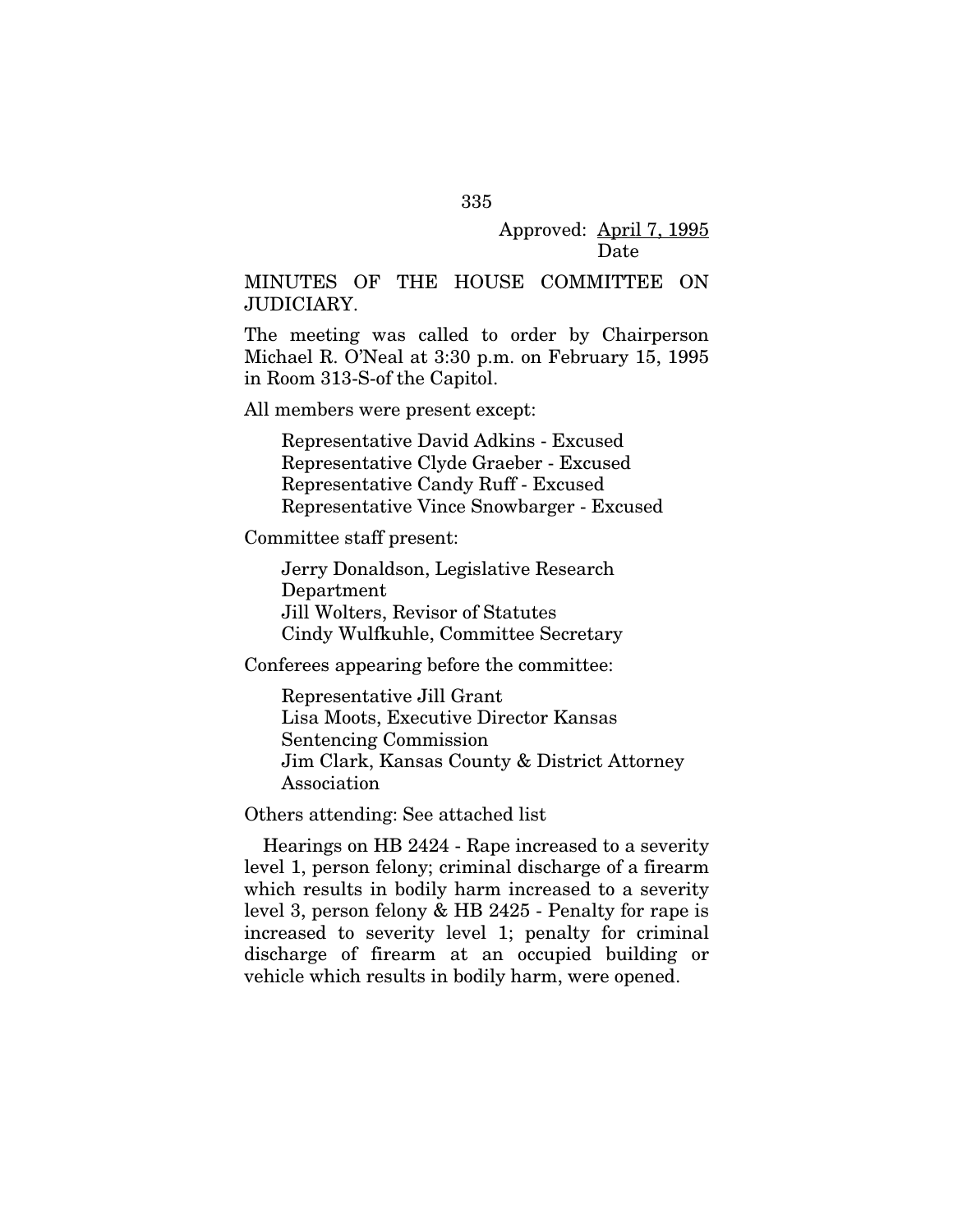Representative Jill Grant appeared before the attorney as a proponent of both the proposed bills. Both of the bills alter the severity level of two crimes: Rape would change from a severity level 2 to a level 1 and drive-by shooting resulting in bodily harm from a severity level 5 to a level 3. HB 2425 would also double the sentencing table numbers for severity levels 1 through 3 for all nine categories of criminal histories on the non-drug grid. These changes will require additional bed space but this issue is not something that would need to be considered at this time. (Attachment 1)

Jim Clark, Kansas County & District Attorneys Association, appeared before the committee as a proponent of HB 2424. This change is a recognition of the serious nature of both offenses. (Attachment 2)

Lisa Moots, Executive Director Kansas Sentencing Commission, appeared before the committee on both the proposed bills. She stated that doubling the sentences is consistent with the sentencing guidelines structure and much easier to deal with than the persistent offenders proposals. The Commission had concerns with the change of severity level of criminal discharge at an occupied building. They felt that it was inconsistent with the severity levels assigned to the various forms of aggravated battery. (Attachment 3)

Attorney General Carla Stovall and Representative Deena Horst did not appear before the committee but requested that their written testimony be included in the minutes. (Attachments  $4 \& 5$ )

Hearings on HB 2424 & HB 2425 were closed.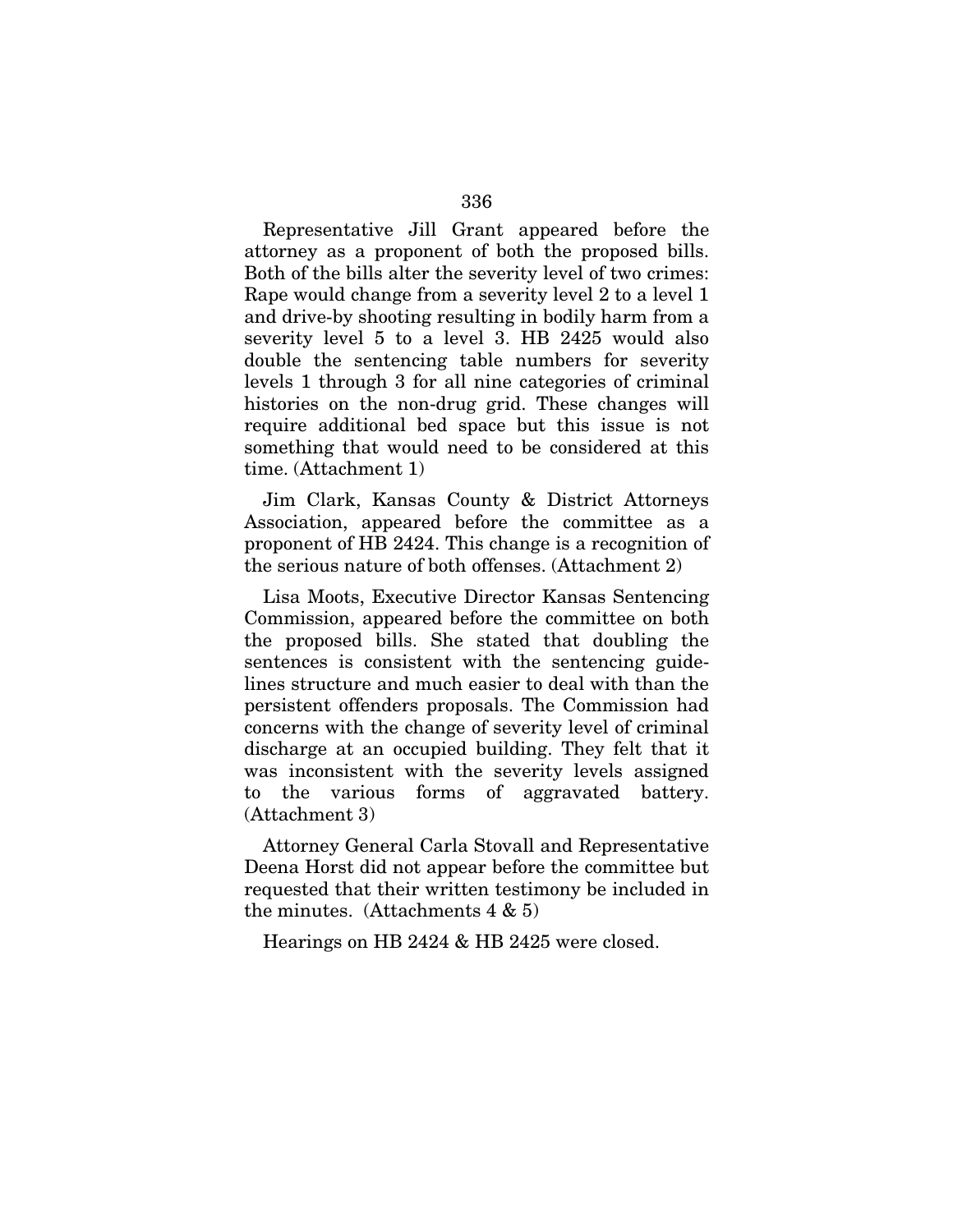Hearings on HB 2331 - Repealing not guilty by reason of insanity; creating the defense of lack of mental state, were opened.

Chairman O'Neal explained that last year Dean Spring appeared on a similar bill and while explaining why guilty but mentally ill was not the way to go he suggested that the repeal of the insanity defense would be a better option. The committee liked his idea and the bill was amended to reflect the option. The bill passed the House but was held up in the Senate. Therefore, it was reintroduced again this year.

Ron Smith, appeared on behalf of Dean Spring as a proponent to the bill. He provided the committee with information as to what other states have done with the insanity defense. Currently, there are four other states that do not have the option of not guilty by reason of insanity." If the jury finds the defendant not guilty they are then asked if it was based upon the fact that he was suffering from a mental defect. If the answer is yes, they would be punished the same way as those found "not guilty by reason of insanity." There is no fundamental right to an insanity defense in criminal law. (Attachment 6)

Hearings on HB 2331 were closed.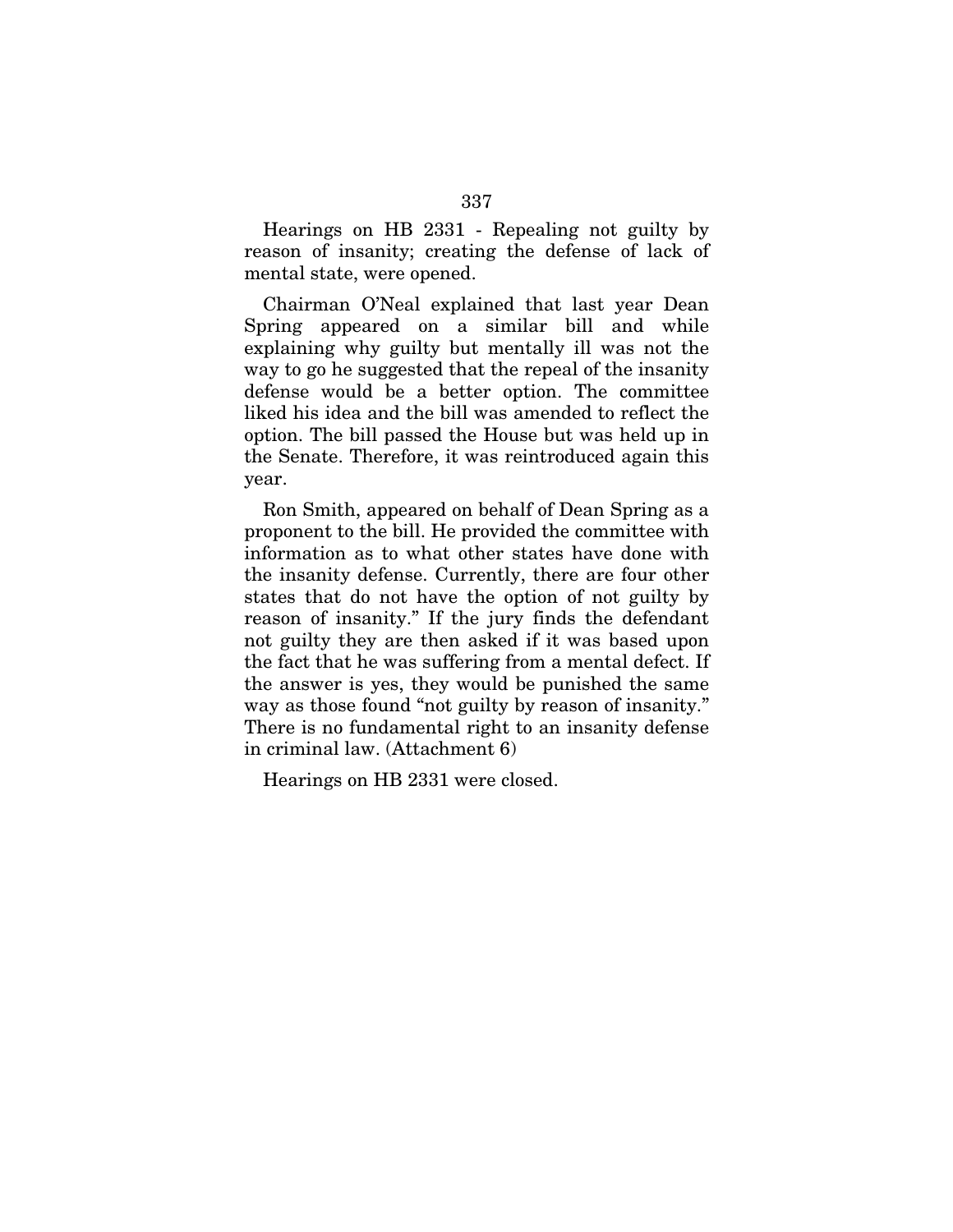### TO: RON SMITH

## FROM: RAY SPRING

### RE: ABOLITION OF THE INSANITY DEFENSE

[House Judiciary 2-15-95 Attachment 6]

Enclosed herewith are materials relating to the issue which has come up since the hearing on the bill to introduce "guilty but mentally ill." I've included copies of the relevant Utah, Montana and Idaho statutes, along with the *Korell* case from Montana and the relevant part of the *Searcy* case from Idaho. These cases best explain the constitutionality of the statutes in question. The *Korell* case is particularlywell written, and also includes a dissent which presents the contrary view of constitutionality about as well, I think, as it can be presented.

For various reasons, none of the three state statutes seems to me to be the best possible approach to achieving the same result in Kansas with clarity and simplicity. I would propose an act which would read as follows:

Section 1. It is a defense to a prosecution under any statute or ordinance that the defendant, as a result of mental disease or defect, lacked the mental state required as an element of the offense charged. Mental disease or defect is not otherwise a defense.

Section 2. In any case in which the defense has offered substantial evidence of a mental disease or defect excluding the mental state required as an element of the offense charged, and the jury returns a verdict of "not guilty," the jury shall also answer a special question in the following form: "Do you find the defendant not guilty solely because he/she was, at the time of the alleged crime, suffering from a mental